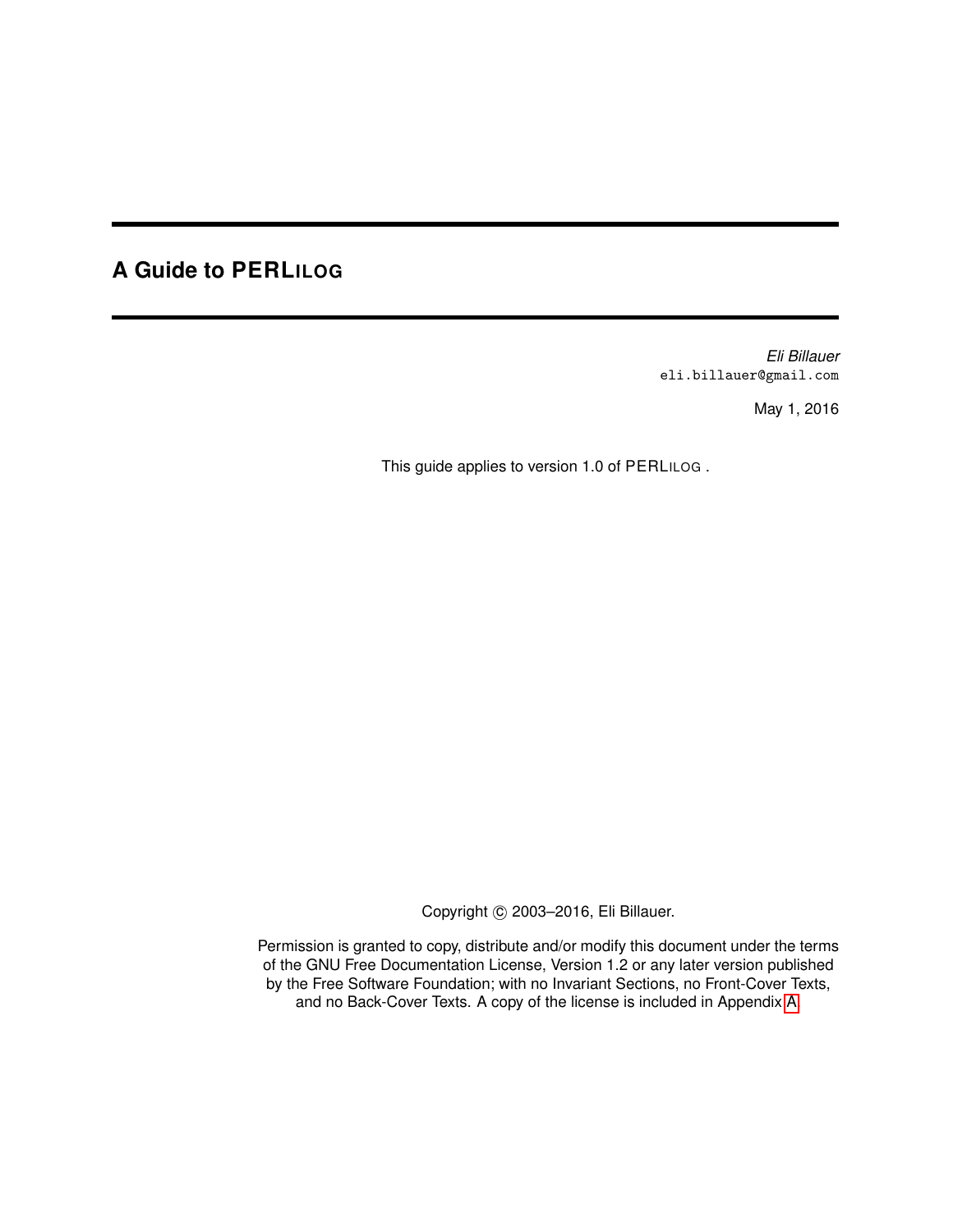# **Contents**

| $\blacksquare$ |               | 9<br><b>Introduction</b>                                                                               |
|----------------|---------------|--------------------------------------------------------------------------------------------------------|
|                | 1.1           | 9                                                                                                      |
|                |               | 9                                                                                                      |
|                |               | 9<br>1.1.2                                                                                             |
|                |               | 10                                                                                                     |
|                | 1.2           | 10                                                                                                     |
|                | 1.3           | 10                                                                                                     |
|                | 1.4           | 12                                                                                                     |
|                | 1.5           | 13                                                                                                     |
| $\overline{2}$ |               | 14<br>A jump into the water                                                                            |
|                | 2.1           | 14                                                                                                     |
|                | $2.2^{\circ}$ | 14                                                                                                     |
|                |               | 14<br>2.2.1                                                                                            |
|                |               | 15<br>2.2.2                                                                                            |
|                | 2.3           | 16                                                                                                     |
|                |               | 16<br>2.3.1                                                                                            |
|                |               | 17<br>2.3.2                                                                                            |
|                |               | 18<br>2.3.3                                                                                            |
|                |               | 20<br>2.3.4                                                                                            |
|                |               | 21<br>2.3.5                                                                                            |
|                |               | 22<br>2.3.6                                                                                            |
|                |               | 22<br>Two files instead of three<br>2.3.7                                                              |
|                |               | 24                                                                                                     |
|                |               | 24<br>2.4.1                                                                                            |
|                |               | 24<br>2.4.2                                                                                            |
|                |               | 27<br>2.4.3                                                                                            |
|                |               | 29<br>Multiple instances of the same module<br>2.4.4                                                   |
|                |               | Mapping a non-Wishbone port to the bus<br>30<br>2.4.5                                                  |
|                |               | 33<br>Non-Wishbone port: A nicer example<br>2.4.6                                                      |
|                | $2.5\,$       | 36                                                                                                     |
|                |               | 2.5.1<br>The main script $\ldots \ldots \ldots \ldots \ldots \ldots \ldots \ldots \ldots \ldots$<br>36 |
|                |               | 37<br>2.5.2                                                                                            |
| 3              |               | 40<br><b>Template objects</b>                                                                          |
|                | 3.1           |                                                                                                        |
|                | 3.2           |                                                                                                        |
|                | 3.3           | 41                                                                                                     |
|                | 3.4           | 42                                                                                                     |
|                | 3.5           | 42                                                                                                     |
|                |               | 42<br>3.5.1                                                                                            |
|                |               | 3.5.2<br>43                                                                                            |
|                |               | 43<br>3.5.3                                                                                            |
|                |               | 3.5.4<br>44<br>wire and iwire                                                                          |
|                |               |                                                                                                        |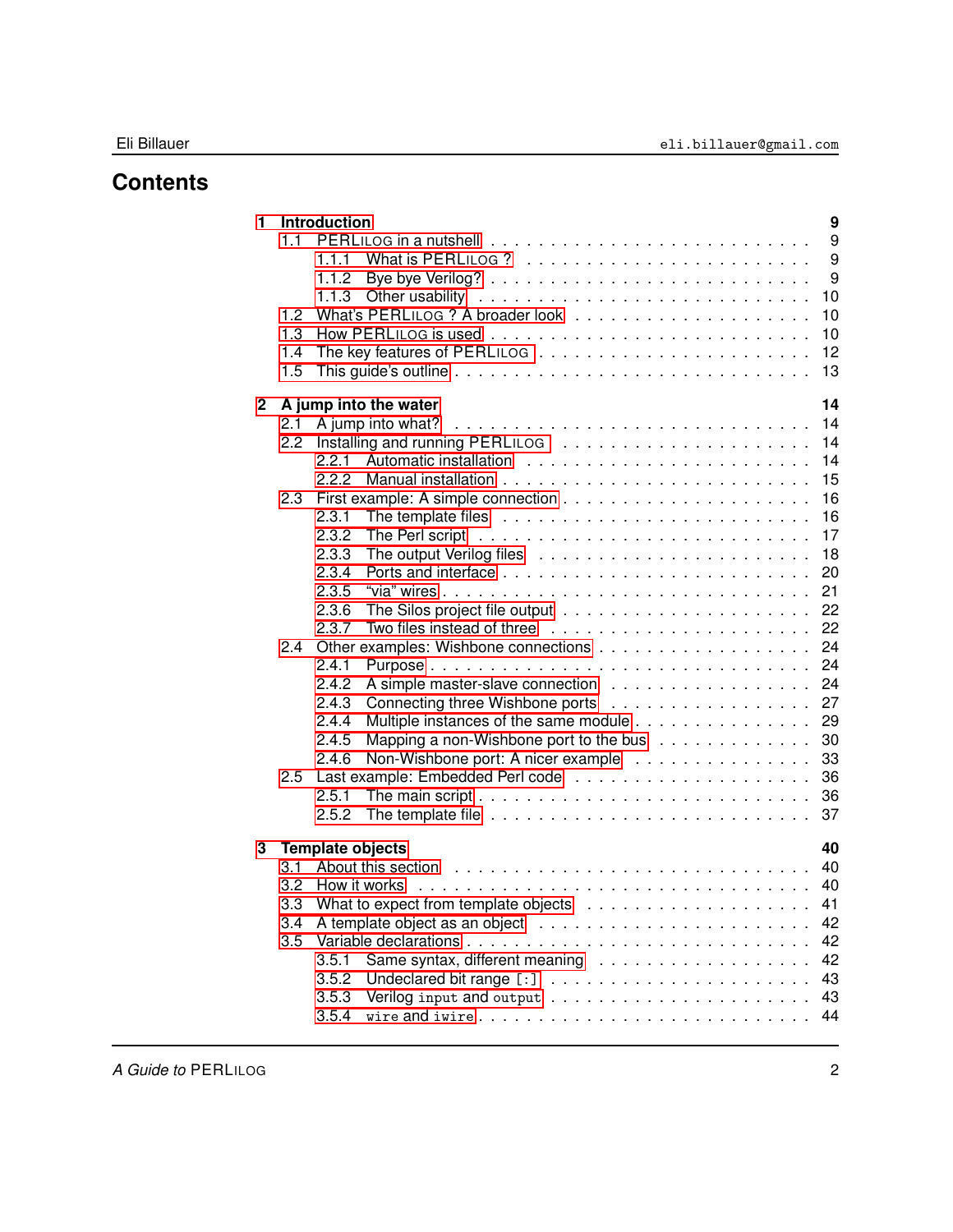|   |     | 3.5.5                                                                                            | 44 |
|---|-----|--------------------------------------------------------------------------------------------------|----|
|   |     | 3.5.6                                                                                            | 44 |
|   | 3.6 |                                                                                                  | 45 |
|   | 3.7 | Embedded Perl                                                                                    | 46 |
|   |     | 3.7.1                                                                                            | 46 |
|   |     | 3.7.2                                                                                            | 47 |
|   |     | Rules for writing embedded scripts<br>3.7.3                                                      | 47 |
|   | 3.8 |                                                                                                  | 48 |
|   |     | 3.8.1                                                                                            | 48 |
|   |     | 3.8.2                                                                                            | 48 |
|   |     | 3.8.3                                                                                            | 49 |
|   |     | 3.8.4                                                                                            | 49 |
|   |     | 3.8.5                                                                                            | 50 |
|   |     |                                                                                                  |    |
| 4 |     | <b>Writing main scripts</b>                                                                      | 51 |
|   | 4.1 |                                                                                                  | 51 |
|   | 4.2 | The init() call $\ldots \ldots \ldots \ldots \ldots \ldots \ldots \ldots \ldots \ldots \ldots$   | 51 |
|   | 4.3 | The object dumper $\ldots \ldots \ldots \ldots \ldots \ldots \ldots \ldots \ldots \ldots \ldots$ | 52 |
|   |     |                                                                                                  |    |
| 5 |     | <b>PERLILOG objects</b>                                                                          | 53 |
|   | 5.1 |                                                                                                  | 53 |
|   | 5.2 |                                                                                                  | 53 |
|   | 5.3 |                                                                                                  | 54 |
|   |     | 5.3.1                                                                                            | 54 |
|   |     | 5.3.2                                                                                            | 55 |
|   |     | 5.3.3                                                                                            | 55 |
|   |     | 5.3.4                                                                                            | 56 |
|   |     | 5.3.5                                                                                            | 57 |
|   |     | 5.3.6                                                                                            | 58 |
|   |     | 5.3.7                                                                                            | 59 |
|   | 5.4 |                                                                                                  | 59 |
|   |     | 5.4.1                                                                                            | 59 |
|   |     | 5.4.2                                                                                            | 59 |
|   |     | 5.4.3                                                                                            | 60 |
|   |     | 5.4.4                                                                                            | 60 |
|   |     | 5.4.5                                                                                            | 61 |
|   |     |                                                                                                  |    |
| 6 |     | <b>Creating code-generating classes</b>                                                          | 62 |
|   | 6.1 | How this section is organized $\ldots \ldots \ldots \ldots \ldots \ldots \ldots \ldots$          | 62 |
|   | 6.2 | Overview                                                                                         | 63 |
|   |     | 6.2.1                                                                                            | 63 |
|   |     | 6.2.2                                                                                            | 63 |
|   |     | PERLILOG objects and Verilog code<br>6.2.3                                                       | 64 |
|   |     | 6.2.4                                                                                            | 64 |
|   | 6.3 |                                                                                                  | 64 |
|   | 6.4 |                                                                                                  | 68 |
|   |     |                                                                                                  |    |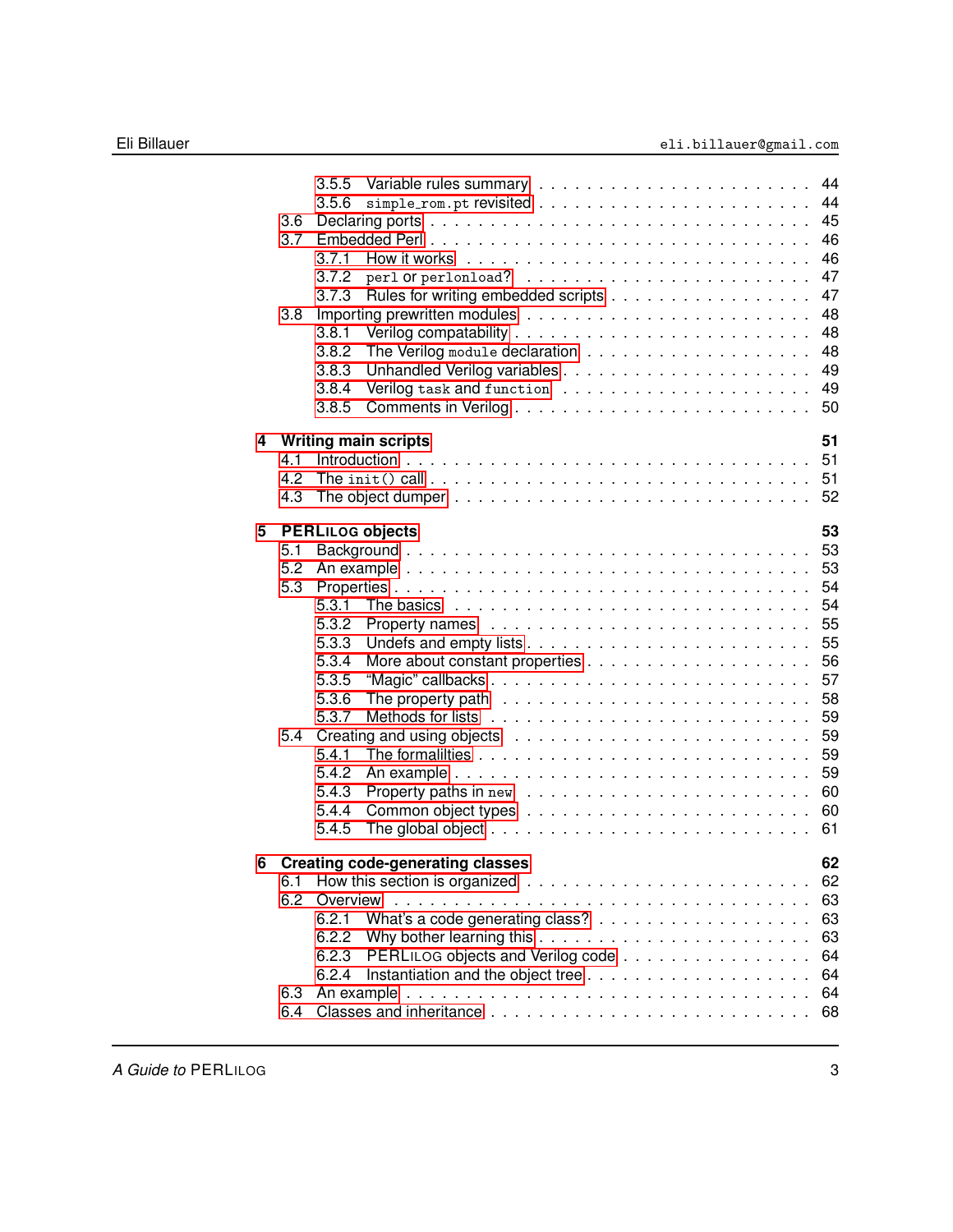|   |     | 6.4.1 |                                                                                     | 68 |
|---|-----|-------|-------------------------------------------------------------------------------------|----|
|   |     | 6.4.2 |                                                                                     | 69 |
|   |     | 6.4.3 |                                                                                     | 70 |
|   |     | 6.4.4 |                                                                                     | 71 |
|   |     | 6.4.5 |                                                                                     | 72 |
|   |     | 6.4.6 |                                                                                     | 73 |
|   |     | 6.4.7 |                                                                                     | 73 |
|   |     | 6.4.8 | PERLILOG objects vs. plain Perl objects                                             | 74 |
|   | 6.5 |       |                                                                                     | 75 |
|   |     | 6.5.1 | The concept $\ldots \ldots \ldots \ldots \ldots \ldots \ldots \ldots \ldots \ldots$ | 75 |
|   |     | 6.5.2 |                                                                                     | 76 |
|   | 6.6 |       |                                                                                     | 77 |
|   | 6.7 |       | PERLILOG variables and Verilog variables                                            | 78 |
|   |     | 6.7.1 |                                                                                     | 78 |
|   |     | 6.7.2 | Identifying a variable in PERLILOG                                                  | 78 |
|   |     | 6.7.3 |                                                                                     | 79 |
|   |     | 6.7.4 | Connecting variables with attach()                                                  | 80 |
|   |     | 6.7.5 |                                                                                     | 81 |
|   |     | 6.7.6 |                                                                                     | 83 |
|   |     | 6.7.7 |                                                                                     | 83 |
|   | 6.8 |       |                                                                                     | 84 |
|   |     | 6.8.1 |                                                                                     | 84 |
|   |     | 6.8.2 |                                                                                     | 84 |
|   | 6.9 |       |                                                                                     | 85 |
|   |     | 6.9.1 |                                                                                     | 85 |
|   |     | 6.9.2 |                                                                                     | 85 |
|   |     | 6.9.3 |                                                                                     | 86 |
|   |     | 6.9.4 |                                                                                     | 86 |
|   |     | 6.9.5 |                                                                                     | 88 |
|   |     |       |                                                                                     | 88 |
|   |     |       |                                                                                     | 88 |
|   |     |       |                                                                                     | 89 |
|   |     |       |                                                                                     | 90 |
|   |     |       |                                                                                     | 90 |
| 7 |     |       | Ports and creating interface classes                                                | 92 |
|   |     |       |                                                                                     | 92 |
|   |     | 7.1.1 |                                                                                     | 92 |
|   |     | 7.1.2 |                                                                                     | 93 |
|   |     | 7.1.3 |                                                                                     | 93 |
|   |     | 7.1.4 |                                                                                     | 94 |
|   | 7.2 |       |                                                                                     | 95 |
|   |     | 7.2.1 | General.                                                                            | 95 |
|   |     | 7.2.2 |                                                                                     | 95 |
|   |     | 7.2.3 |                                                                                     | 95 |
|   |     | 7.2.4 |                                                                                     | 96 |
|   |     |       |                                                                                     |    |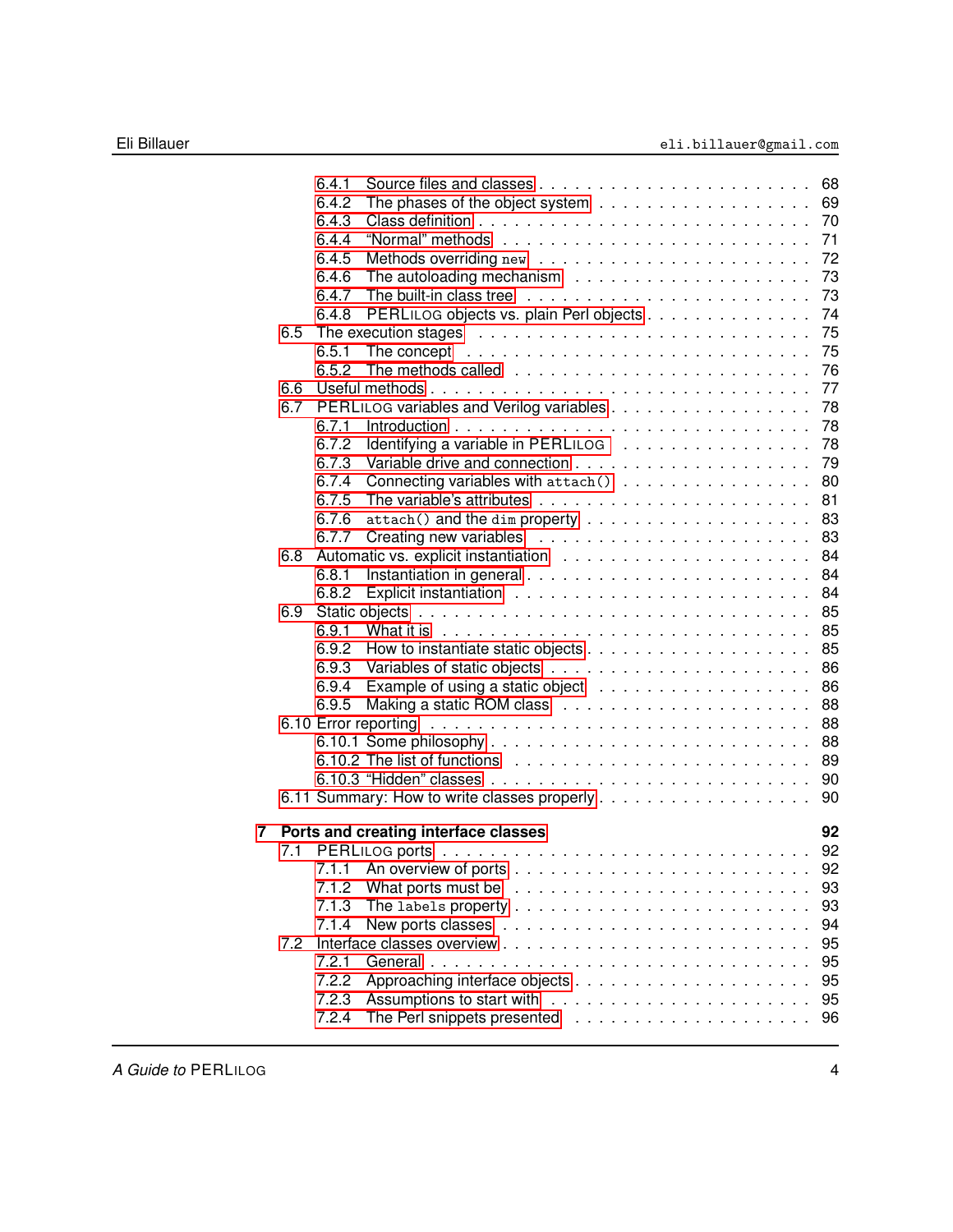| 7.3 |       |                                                                                           |  |
|-----|-------|-------------------------------------------------------------------------------------------|--|
|     | 7.3.1 |                                                                                           |  |
|     | 7.3.2 | The attempt () method $\ldots \ldots \ldots \ldots \ldots \ldots \ldots \ldots$ . 97      |  |
|     | 7.3.3 |                                                                                           |  |
|     | 7.3.4 |                                                                                           |  |
|     | 7.3.5 |                                                                                           |  |
|     | 7.3.6 |                                                                                           |  |
| 7.4 |       |                                                                                           |  |
| 7.5 |       |                                                                                           |  |
|     | 7.5.1 |                                                                                           |  |
|     | 7.5.2 |                                                                                           |  |
|     | 7.5.3 |                                                                                           |  |
|     | 7.5.4 |                                                                                           |  |
|     | 7.5.5 |                                                                                           |  |
|     | 7.5.6 |                                                                                           |  |
|     | 7.5.7 |                                                                                           |  |
|     | 7.5.8 |                                                                                           |  |
|     | 7.5.9 |                                                                                           |  |
|     |       |                                                                                           |  |
| 7.6 |       |                                                                                           |  |
| 7.7 |       |                                                                                           |  |
|     | 7.7.1 |                                                                                           |  |
|     | 7.7.2 |                                                                                           |  |
|     | 7.7.3 |                                                                                           |  |
|     | 7.7.4 |                                                                                           |  |
|     | 7.7.5 |                                                                                           |  |
|     | 7.7.6 |                                                                                           |  |
|     | 7.7.7 |                                                                                           |  |
|     | 7.7.8 |                                                                                           |  |
|     | 7.7.9 |                                                                                           |  |
|     |       |                                                                                           |  |
|     |       |                                                                                           |  |
|     |       |                                                                                           |  |
|     |       |                                                                                           |  |
| 7.8 |       |                                                                                           |  |
|     | 7.8.1 |                                                                                           |  |
|     |       | 7.8.2 The elements of the attempt () method $\ldots$ ,  122                               |  |
|     | 7.8.3 | The elements of the $\texttt{generate}()$ method $\ldots \ldots \ldots \ldots \ldots 123$ |  |
| 7.9 |       |                                                                                           |  |
|     | 7.9.1 |                                                                                           |  |
|     | 7.9.2 | Quering order of interface classes 124                                                    |  |
|     | 7.9.3 |                                                                                           |  |
|     | 7.9.4 | intobjects () and recursive calls 125                                                     |  |
|     |       |                                                                                           |  |
|     |       |                                                                                           |  |
|     |       |                                                                                           |  |
|     |       |                                                                                           |  |

A Guide to PERLILOG **5**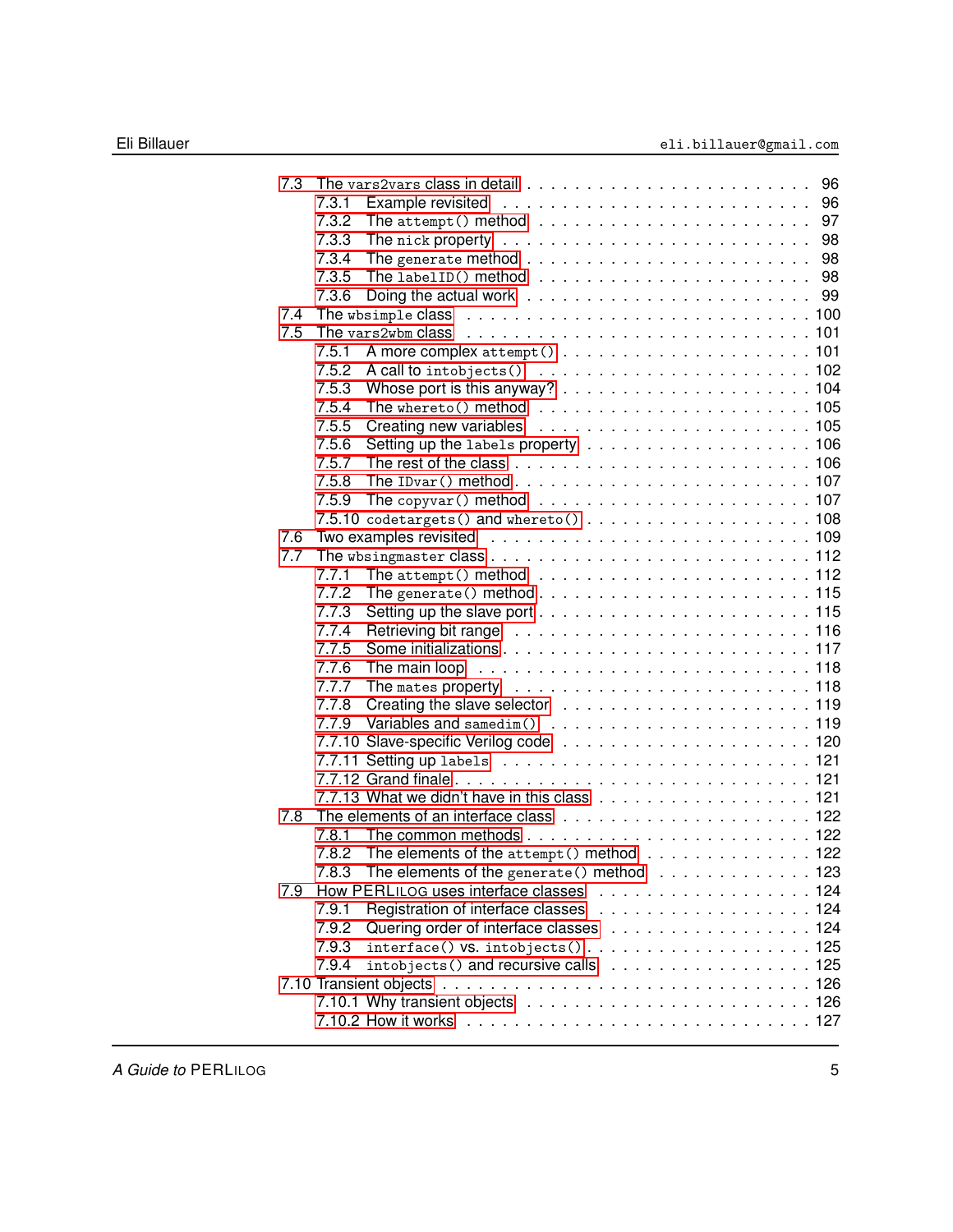| 8 |     |       | PERLILOG main script API                                                                                  | 133 |
|---|-----|-------|-----------------------------------------------------------------------------------------------------------|-----|
|   | 8.1 |       |                                                                                                           |     |
|   |     | 8.1.1 | The exported subroutine init() 133                                                                        |     |
|   |     | 8.1.2 | The exported subroutine inherit() 133                                                                     |     |
|   |     | 8.1.3 | The exported subroutine inheritdir() 135                                                                  |     |
|   |     | 8.1.4 | The exported subroutine override() 136                                                                    |     |
|   |     | 8.1.5 | The exported subroutine underride() 137                                                                   |     |
|   |     | 8.1.6 | The exported subroutine definedclass() 138                                                                |     |
|   |     | 8.1.7 | The exported subroutine globalobj () 139                                                                  |     |
|   |     | 8.1.8 | The exported subroutine execute() 139                                                                     |     |
|   |     | 8.1.9 | The exported subroutine interfaceclass() 139                                                              |     |
|   | 8.2 |       |                                                                                                           |     |
|   |     | 8.2.1 |                                                                                                           |     |
|   |     | 8.2.2 |                                                                                                           |     |
|   |     | 8.2.3 |                                                                                                           |     |
|   |     | 8.2.4 |                                                                                                           |     |
|   |     | 8.2.5 |                                                                                                           |     |
|   |     | 8.2.6 |                                                                                                           |     |
|   |     | 8.2.7 | The variable @interface_classes 141                                                                       |     |
|   |     | 8.2.8 |                                                                                                           |     |
| 9 |     |       | The root class API                                                                                        | 142 |
|   | 9.1 |       |                                                                                                           |     |
|   |     | 9.1.1 | The method new $($ $\ldots$ $\ldots$ $\ldots$ $\ldots$ $\ldots$ $\ldots$ $\ldots$ $\ldots$ $\ldots$ . 142 |     |
|   |     | 9.1.2 |                                                                                                           |     |
|   |     | 9.1.3 |                                                                                                           |     |
|   |     | 9.1.4 |                                                                                                           |     |
|   |     | 9.1.5 |                                                                                                           |     |
|   |     | 9.1.6 |                                                                                                           |     |
|   |     | 9.1.7 |                                                                                                           |     |
|   |     | 9.1.8 | The method isobject()148                                                                                  |     |
|   |     | 9.1.9 |                                                                                                           |     |
|   |     |       |                                                                                                           |     |
|   |     |       |                                                                                                           |     |
|   |     |       |                                                                                                           |     |
|   |     |       |                                                                                                           |     |
|   |     |       | 9.1.14 The method registerobject() 156                                                                    |     |
|   |     |       |                                                                                                           |     |
|   |     |       |                                                                                                           |     |
|   |     |       |                                                                                                           |     |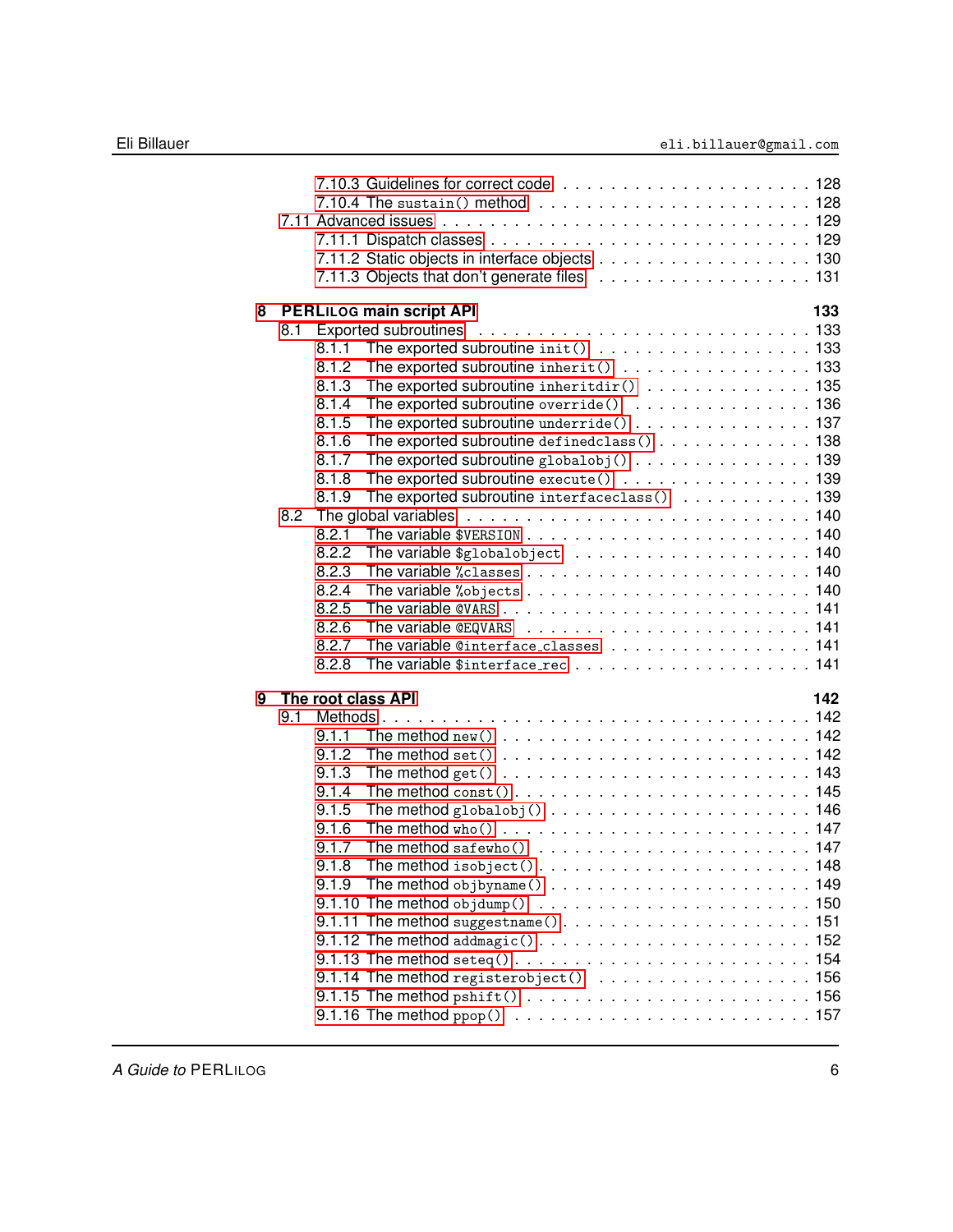| 9.2 | 9.2.1<br>9.2.2           |                                                                                         |  |  |  |  |  |  |     |
|-----|--------------------------|-----------------------------------------------------------------------------------------|--|--|--|--|--|--|-----|
|     | 9.2.3                    |                                                                                         |  |  |  |  |  |  |     |
|     | 9.2.4                    |                                                                                         |  |  |  |  |  |  |     |
|     | 9.2.5<br>9.2.6           | The property perlilog-transient 163                                                     |  |  |  |  |  |  |     |
|     |                          |                                                                                         |  |  |  |  |  |  |     |
|     |                          | 10 The code generating class API                                                        |  |  |  |  |  |  | 165 |
|     |                          |                                                                                         |  |  |  |  |  |  |     |
|     |                          |                                                                                         |  |  |  |  |  |  |     |
|     |                          |                                                                                         |  |  |  |  |  |  |     |
|     |                          |                                                                                         |  |  |  |  |  |  |     |
|     |                          |                                                                                         |  |  |  |  |  |  |     |
|     |                          |                                                                                         |  |  |  |  |  |  |     |
|     |                          |                                                                                         |  |  |  |  |  |  |     |
|     |                          |                                                                                         |  |  |  |  |  |  |     |
|     |                          |                                                                                         |  |  |  |  |  |  |     |
|     | 11 The Verilog class API |                                                                                         |  |  |  |  |  |  | 170 |
|     |                          |                                                                                         |  |  |  |  |  |  |     |
|     |                          |                                                                                         |  |  |  |  |  |  |     |
|     |                          |                                                                                         |  |  |  |  |  |  |     |
|     |                          |                                                                                         |  |  |  |  |  |  |     |
|     |                          |                                                                                         |  |  |  |  |  |  |     |
|     |                          |                                                                                         |  |  |  |  |  |  |     |
|     |                          |                                                                                         |  |  |  |  |  |  |     |
|     |                          |                                                                                         |  |  |  |  |  |  |     |
|     |                          |                                                                                         |  |  |  |  |  |  |     |
|     |                          |                                                                                         |  |  |  |  |  |  |     |
|     |                          |                                                                                         |  |  |  |  |  |  |     |
|     |                          |                                                                                         |  |  |  |  |  |  |     |
|     |                          |                                                                                         |  |  |  |  |  |  |     |
|     |                          |                                                                                         |  |  |  |  |  |  |     |
|     |                          |                                                                                         |  |  |  |  |  |  |     |
|     |                          |                                                                                         |  |  |  |  |  |  |     |
|     |                          |                                                                                         |  |  |  |  |  |  |     |
|     |                          | 11.2.7 The property perlilog-no-file $\ldots \ldots \ldots \ldots \ldots \ldots \ldots$ |  |  |  |  |  |  |     |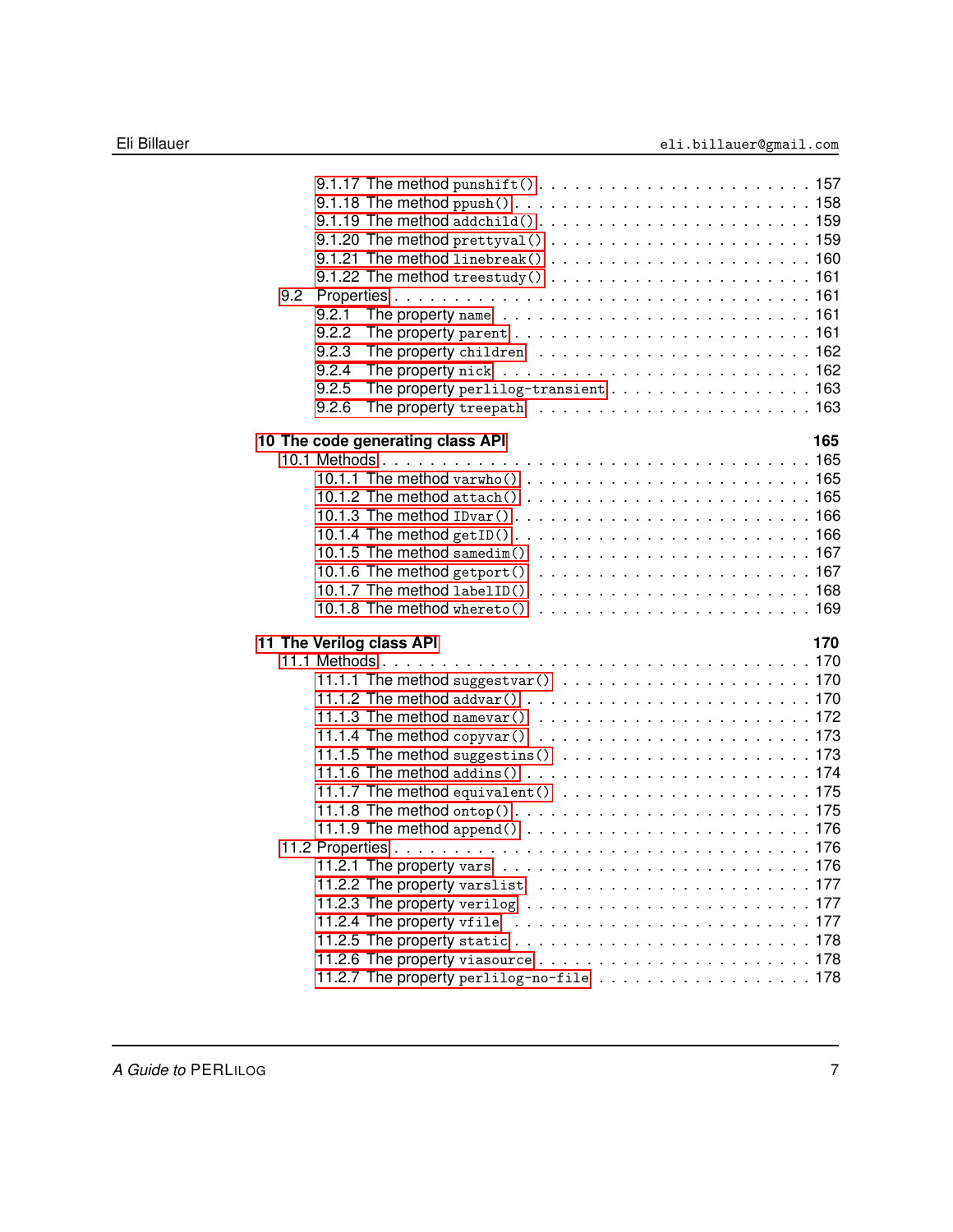| 12 The global object's API                        | 179 |
|---------------------------------------------------|-----|
|                                                   |     |
|                                                   |     |
|                                                   |     |
|                                                   |     |
|                                                   |     |
|                                                   |     |
| 12.2.4 The property MAX_INTERFACE_REC 180         |     |
| 13 Port and interface object's properties         | 181 |
|                                                   |     |
|                                                   |     |
|                                                   |     |
|                                                   |     |
| 13.2.1 The property perlilog-ports-to-connect 181 |     |
| A GNU FDL license                                 | 182 |
| A <sub>0</sub>                                    |     |
| A 1                                               |     |
| A.2                                               |     |
| A.3                                               |     |
| A 4                                               |     |
| A.5                                               |     |
| A.6                                               |     |
| AGGREGATION WITH INDEPENDENT WORKS 188<br>A 7     |     |
| A.8                                               |     |
| A 9                                               |     |
| A.10 FUTURE REVISIONS OF THIS LICENSE 189         |     |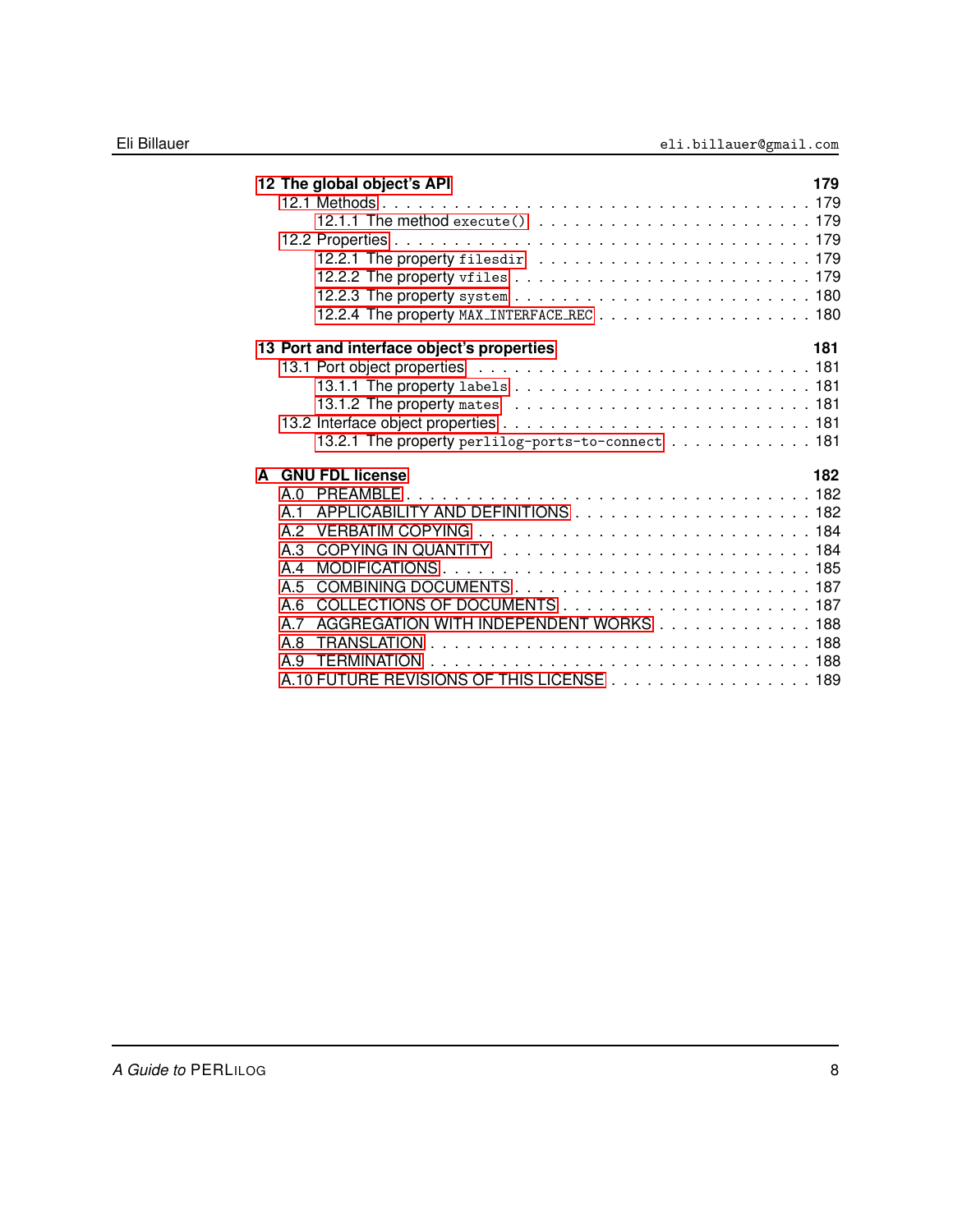# <span id="page-8-0"></span>**1 Introduction**

# **1.1 PERLILOG in a nutshell**

# **1.1.1 What is PERLILOG ?**

<span id="page-8-2"></span><span id="page-8-1"></span>PERLILOG is a design tool, whose main target is easy integration of Verilog IP cores.

The philosophy behind Perilog is that an IP core should be like a black box. Fitting it for a certain purpose should be as easy as defining the desired requirements. Connecting the cores, to become a system, should be as easy as drawing a block diagram.

With plain Verilog, the reality couldn't be further away. But by using PERLILOG correctly, integration can be that simple.

PERLILOG introduces a new meaning to "IP core". It also introduces a different way to approaching the task of interfacing cores with each other.

PERLILOG was built to make core programming and integration intuitive tasks. As such, it is based on new, rather natural concepts, which one must get used to in order to gain the most of the tool.

PERLILOG is written in Perl, currently with no GUI. While the scripts, that the system consists of, are rather sophisticated, only plain Perl knowledge is needed to use its scripting capabilities.

## **1.1.2 Bye bye Verilog?**

<span id="page-8-3"></span>Absolutely not. Verilog is still the language to define the functionality of the core. The final output of a design, which incorporates PERLILOG , is perfectly normal Verilog files.

PERLILOG will do the following tasks instead of you:

- Instantiation of modules
- Connection between modules
- Setting up modules' attributes (word width, address mapping on buses etc.)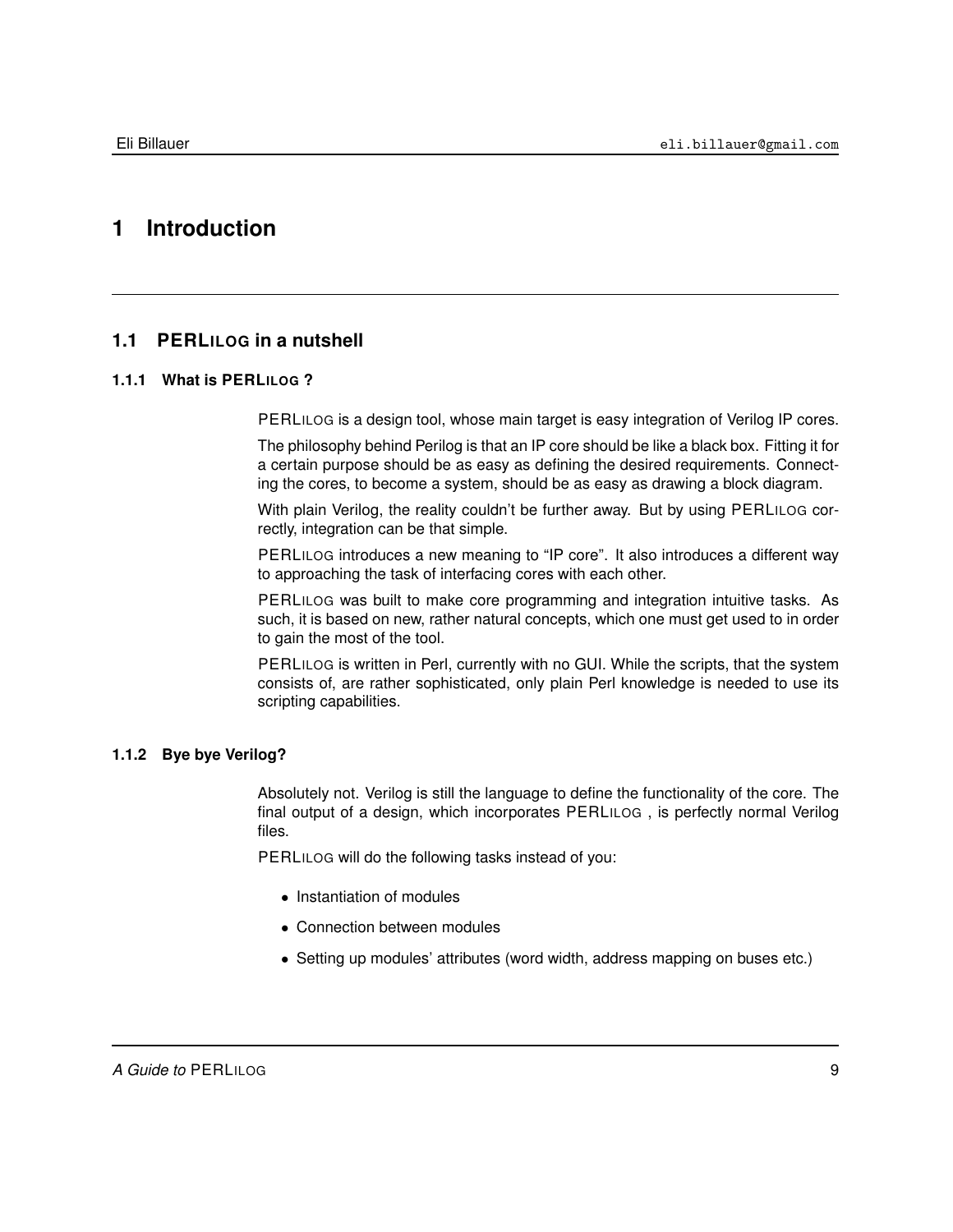## **1.1.3 Other usability**

<span id="page-9-0"></span>Aside from its main purpose, PERLILOG can be used an excellent starting point for writing various scripts, that manipulate Verilog modules.

# **1.2 What's PERLILOG ? A broader look**

<span id="page-9-1"></span>We'll begin with what it's not: It's not a new language, and it doesn't come instead of either Perl or Verilog.

A Perl programmer will come up with the quickest answer: It's a Perl module. A Verilog HDL programmer may consider it as a scripting extension of good old Verilog.

And the truth lies somewhere in the middle: PERLILOG is a mixture, both in syntax and in spirit, of these two languages.

The interesting part is the mixture in spirits. Perl programming is natural and intuitive, while Verilog can be very technical. The main idea behind PERLILOG , is to free the HDL programmer from those moments, in which the human functions like a machine. One of the concepts that was highly adopted, was that an environment is made for humans and not for computers. This means that the language should be closer to how humans see things, than how they are actually working in the computer.

Using PERLILOG does not mean leaving the Verilog tools you're familiar with, or throwing away your Verilog coding skills. On the contrary. PERLILOG is something you run on a bunch of files you've written, some of which are very similar to plain Verilog, and get a set of Verilog files to feed your Verilog simulator or synthesizer with. If you want, it can be seen as a compiler from some loosely defined language to strict Verilog.

Unlike Perl, HDL programming is targeted towards efficiency, which can't be compromised in any HDL environment. Neither is there any tolerance for bugs in ASIC designs. PERLILOG was designed with thought of helping the human to avoid both lack of efficiency and buggy code. Much of this help comes from dismissing the programmer from performing boring tasks. A bored programmer is a dangerous programmer.

But like Perl, the only way to understand why it's different, is to learn it. The plain Perl language looks ugly and obscure until you get the hang of it – there is no way to know how powerful it is without using it. PERLILOG can't really be explained in a few words either. Like Perl, its strength lies in its spirit.

# **1.3 How PERLILOG is used**

<span id="page-9-2"></span>Figure [1](#page-10-0) depicts the data flow using PERLILOG . To begin with, we note that the final target of the process is plain Verilog files, which can be fed into the well-known simulators or synthesizers with no hassle at all.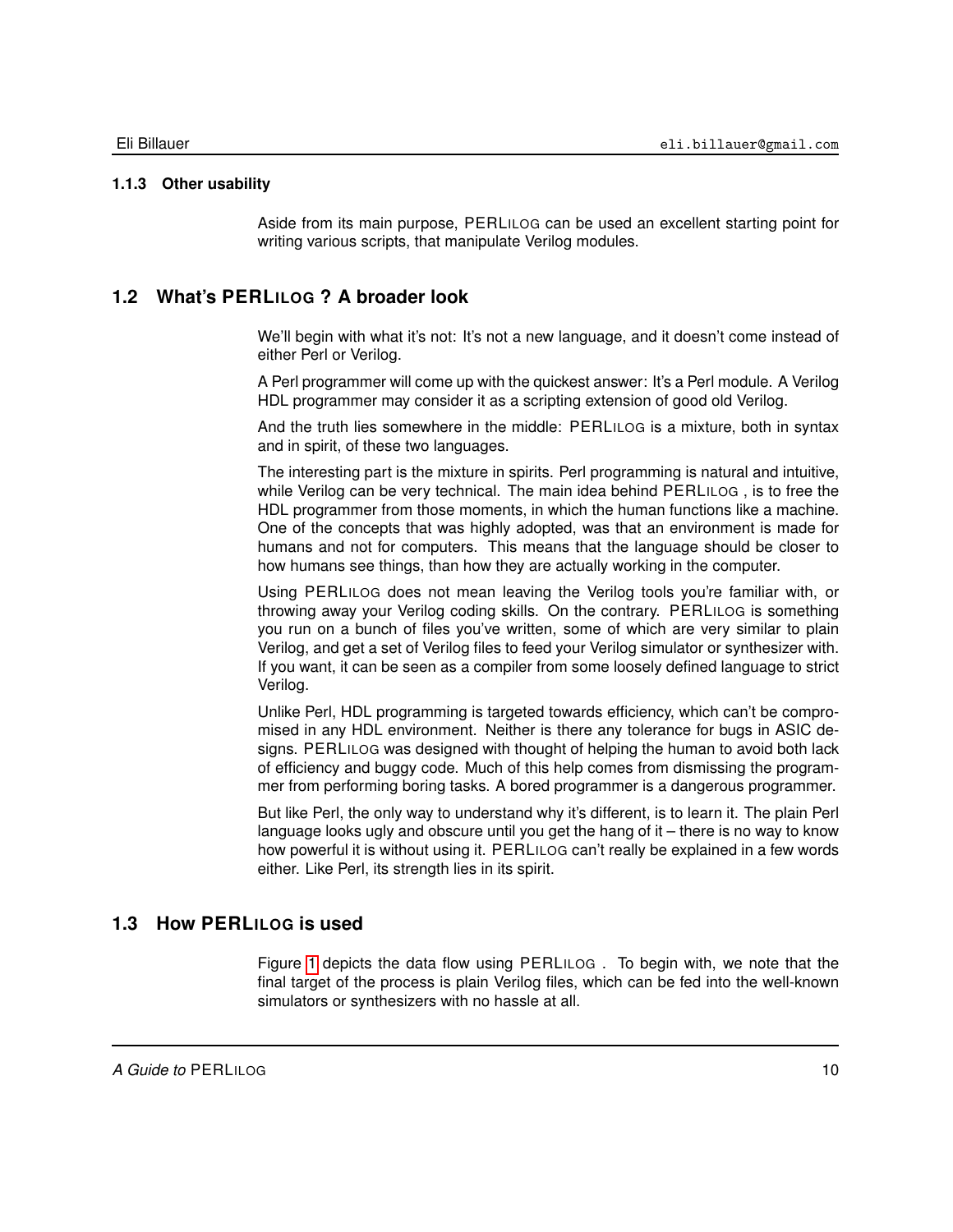These target Verilog files are a complete system, which comprises of several IP cores. What PERLILOG did, was to glue a group of cores (or just Verilog modules) into this system. This effort involved connecting the cores, and setting them up to work together.

The actual execution of a PERLILOG process, is running a Perl script, which uses the PERLILOG module (by literally saying use Perlilog). This main script is in general straightforward to write. Its function is to describe how the cores are related to each other, and set up their attributes.

The cores can be given to PERLILOG in several ways, which can be divided into two forms: Writing Verilog-like files, or writing small Perl scripts.

Writing Verilog-like files includes the possibility to use existing Verilog code without needing to change a single line of it, but there are several advantages in making slight adaptions to PERLILOG . Once the principles are known, this is a quick and rewarding process.

Creating a core as a Perl script is preferred when the we want the Verilog code to be primarily created by a Perl script. This is an advanced feature, which we discuss later on.

All in all, PERLILOG is primarily an integration tool. It is intended to make reuse and integration of cores as simple as drawing the targeted system's block diagram.



<span id="page-10-0"></span>Figure 1: Data flow with PERLILOG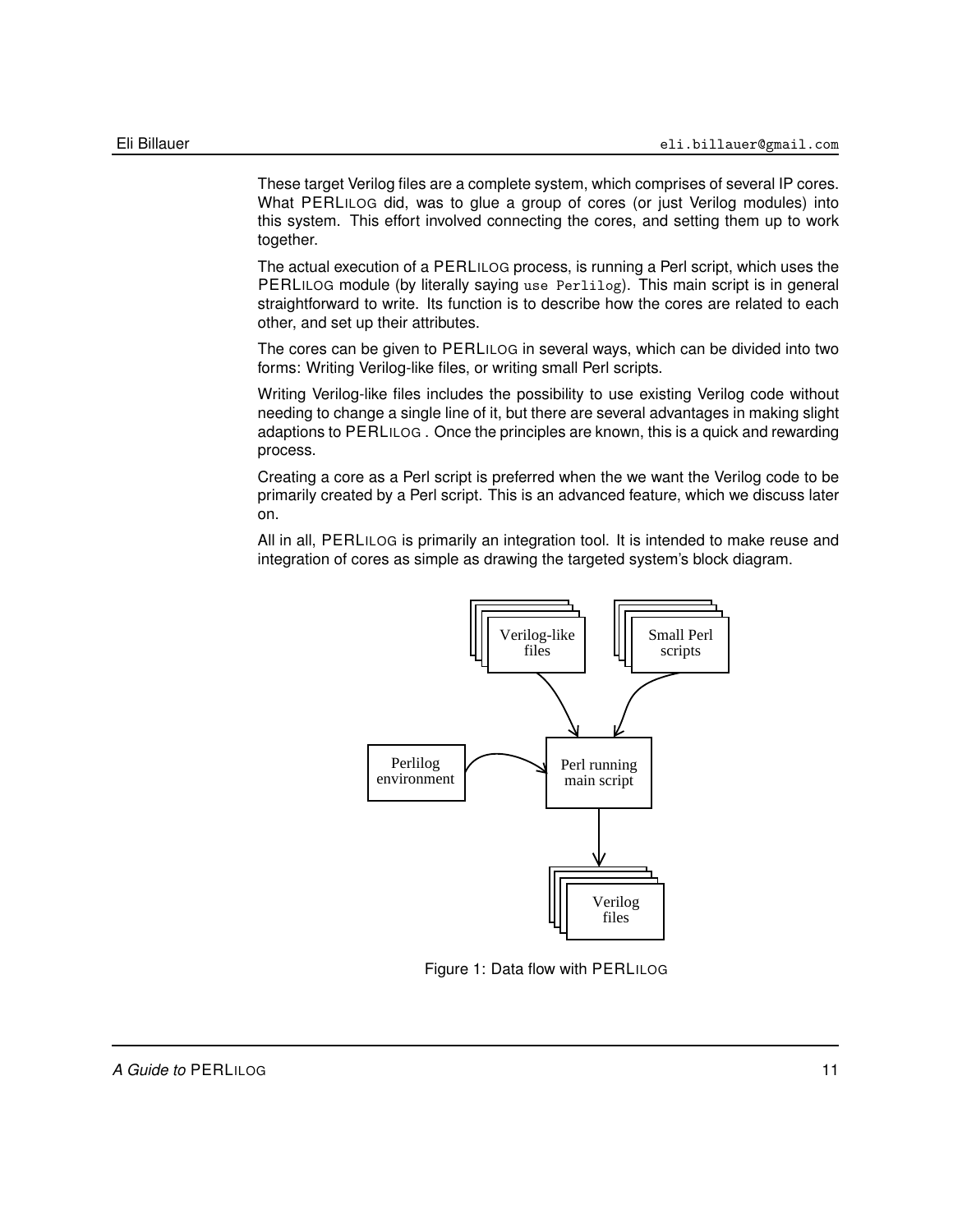# **1.4 The key features of PERLILOG**

<span id="page-11-0"></span>This is an attempt to summarize some goodies about PERLILOG :

- Easy connection of IP cores: Instead of connecting the cores in Verilog instantiation, wire by wire, PERLILOG allows to group wires and classify this group. This means not only that possible confusion of which wire goes to which is avoided, but also that misunderstandings of the wires' definitions are spared.
- Reusability of cores: Many cores, especially those who fit the category of "peripherals" can be written independently of the bus that they are going to be mapped to.
- The interfacing between cores, even if it's complicated, can be done automatically by prewritten and well-tested scripts. Bus controllers can be upgraded and configured separately, by simple means.
- Teamwork: PERLILOG IP cores are easy to encapsulate for trivial use by others. In fact, highly skilled programmers may create cores, that less advanced personell may integrate into a system.
- Easy configurability: IP cores fit in as objects in an object-oriented environment, and can be configured by virtue of the object's properties. This, together with simple Perl scripting, allows the IP core to be configured by attributes that humans understand. Since Perl scripts interpret the properties, sanity checks are easy to perform. In addition, one single property may affect several aspects of the Verilog code, in ways that are very difficult to achieve with Verilog compiler directives.
- Configuration files for simulators and synthesizers, as well as reports are easy to generate in PERLILOG .
- The environment is easily customized to meet specific needs. It's easy to add extra scripts to make slight changes in an already functioning design.
- Once the system is adapted by some design group, and is up and running for a while, it's easy for someone new to get started with it (a new employee, for example). No need to be an expert to use the system.
- PERLILOG is GUI-ready in the sense that a GUI-based application will interface naturally with PERLILOG , and that the concept of the environment are easily depicted in graphics.

The word "easy" appears a lot of times, and after trying to do a few things with PERLILOG I stand behind every one of these.

The real difficulty is to get used to the concepts that makes it all this easy. So getting started is a difficult, but yet rewarding process.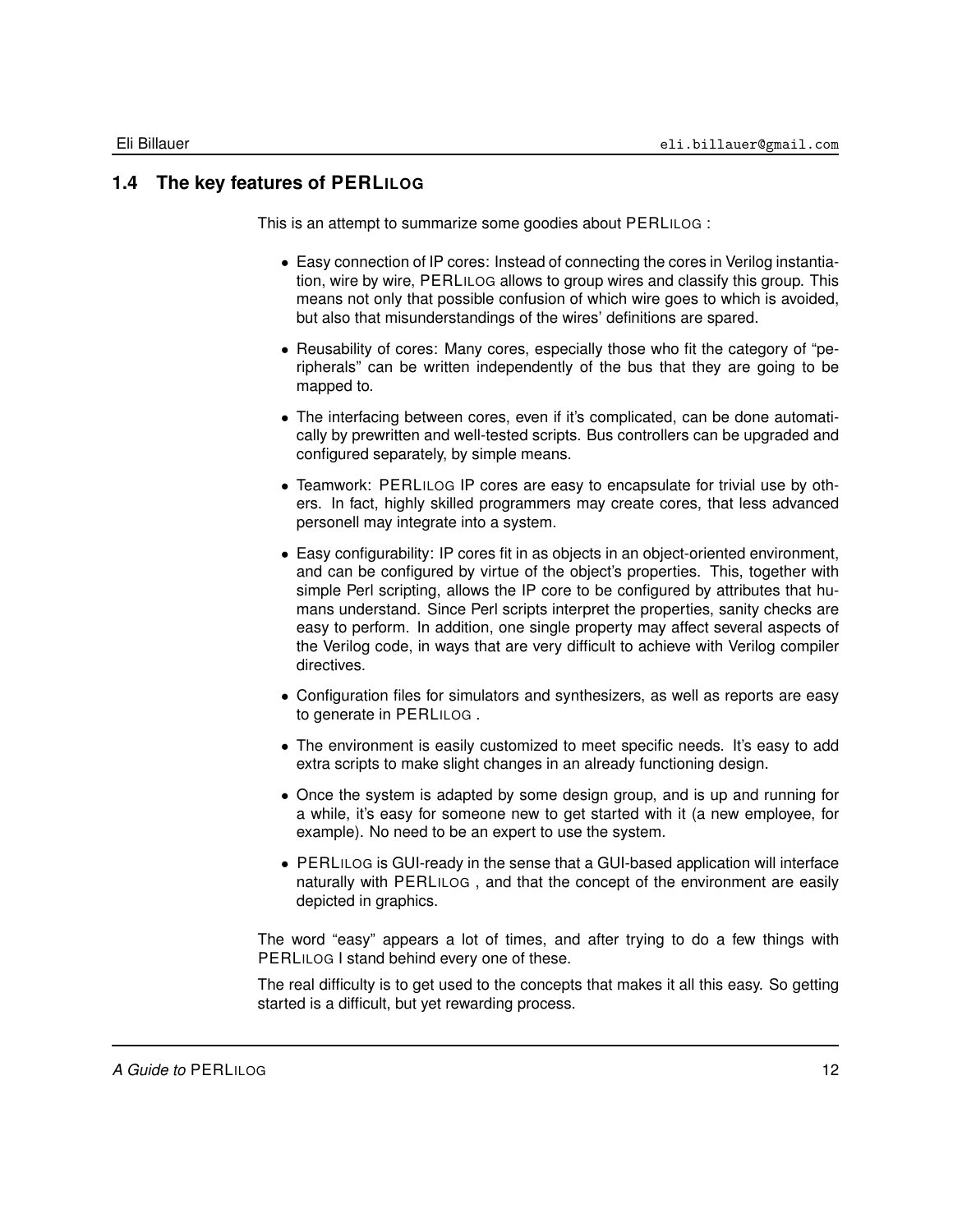# **1.5 This guide's outline**

<span id="page-12-0"></span>This is a guide, not a reference manual.

Meaning, that the information is not organized by topic, but in an order which is sensible to learn by. Still, the sections are heavily cross-referenced to allow a quick jump to related issues, so it should be fairly easy to find specific information.

Sections [2](#page-13-0) and [3](#page-39-0) teach how to use PERLILOG in its simplest way – with template files. This is what you need to know if you know Verilog and some basic Perl, and you'd like to use PERLILOG to connect modules.

This section will show examples, and the next one completes the examples with some insight about what really happened. Reading and understanding the examples will probably be enough to try a few things of your own.

Section [4](#page-50-0) is short, and gives a few tips for using the environment a bit better.

Next, section [5](#page-52-0) explains how objects are used in PERLILOG . This is another stage in understanding what actually happens in the system, and it opens some additional possibilities.

And here comes the turnpoint. Sections [6](#page-61-0) and [7](#page-91-0) teach how to enrich PERLILOG . This means knowing how to write new classes (which generate objects) and then how to write classes that connect modules in interesting ways. It does not require to read the source of PERLILOG or anything like that, but a good feeling of the ideas, on which it is based, is nothing you can do without at this stage. Once the ideas are clear, writing classes is really easy.

After that, we have several sections which are written as an API reference but unlike the classic way of writing references, there are plently of usage examples there too, so it's possible to understand something from that part as well.

At the time of writing this, PERLILOG has very few classes, which makes it far less useful than it can be. My hope is that others (you?) will enrich the system with some real-life classes, which will make it a powerful tool as it can be.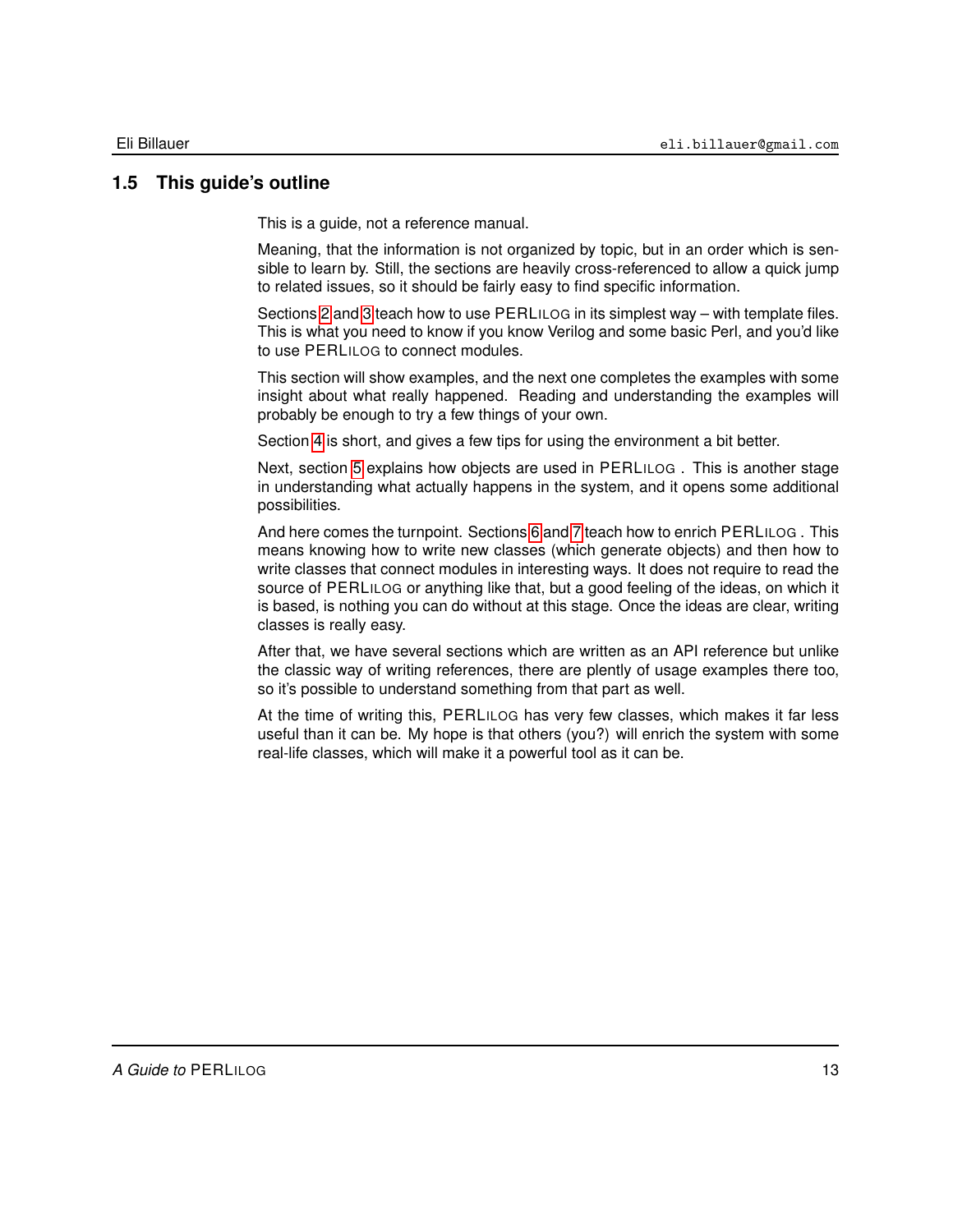# <span id="page-13-0"></span>**2 A jump into the water**

# **2.1 A jump into what?**

<span id="page-13-1"></span>PERLILOG is very Perlish. That means, among others, that if you read some code written PERLILOG , you'll probably get a good idea about what the whole thing is about.

This is the reason why we begin with several examples. Actually, trying to explain the ideas behind PERLILOG without seeing examples first would make this guide look like an academic paper. And be as hard to read.

The examples do not respresent the abilities of PERLILOG , but rather demonstrate a few concepts. They should be viewed merely as a slow drive in the parking lot, but they are nevertheless a crucial element of this guide.

Slow drive or not, this is what the examples are going to show:

- A connection of several wires in one chunk
- Wishbone SoC bus master and slave connection
- Connecting two Wishbone bus slaves with one master, without needing to write the bus controller
- Connecting a module, with no bus interface logic, to a Wishbone bus
- A module with embedded Perl script, which writes parts of the Verilog

<span id="page-13-2"></span>But the examples are not enough. Following conventions is very important in PERLILOG , because it's an environment where many people's code melt together. Writing code that works is nice, but if wasn't written according to some rules it will soon make trouble.

## **2.2 Installing and running PERLILOG**

## **2.2.1 Automatic installation**

<span id="page-13-3"></span>PERLILOG was written under ActivePerl 5.6.1, but should work properly on any Perl version above 5.004.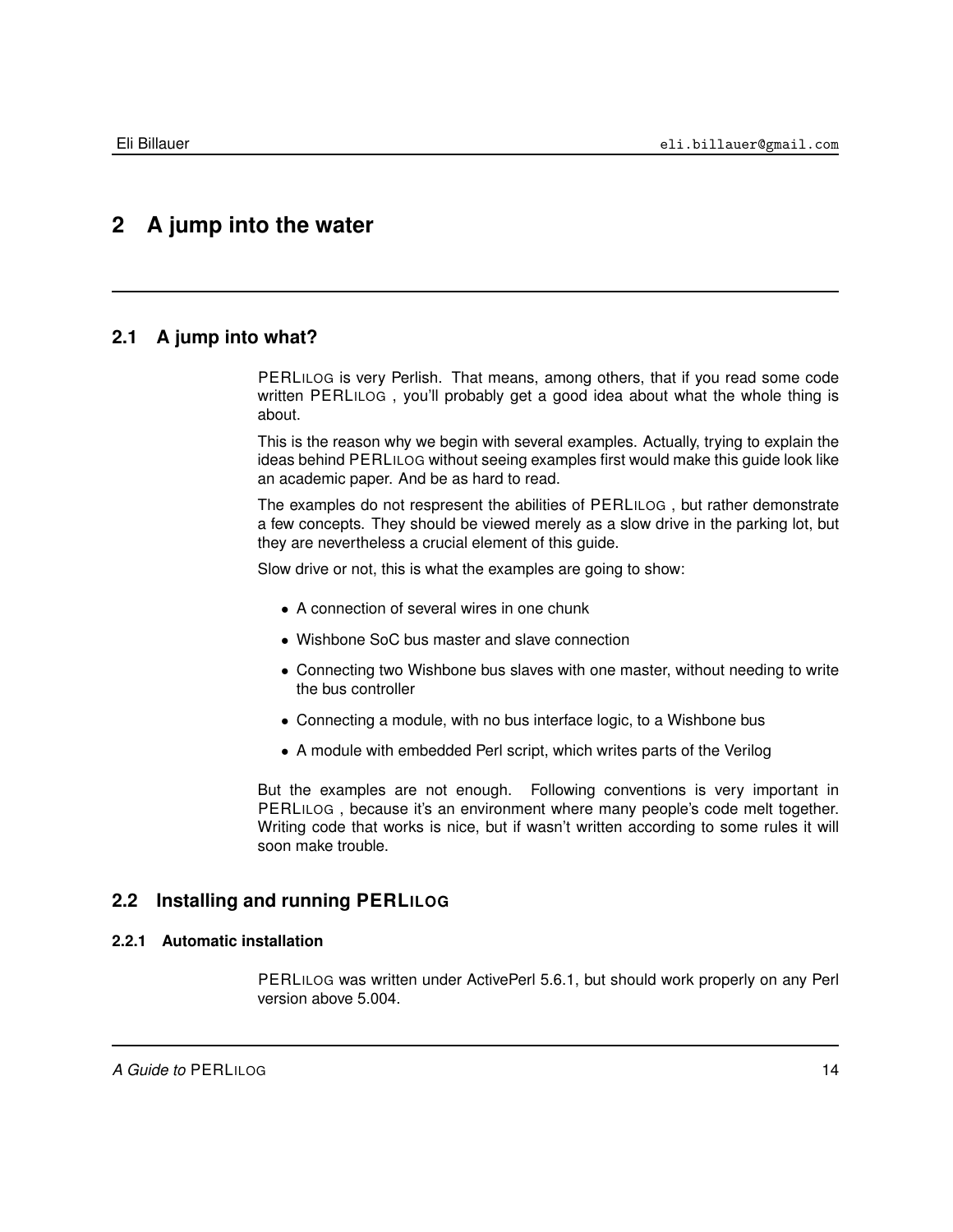PERLILOG can be installed as any CPAN Perl module. Simply uncompress perlilog-xx.tar.gz into a local directory, and perform the following commands at prompt:

perl Makefile.PL make make install

<span id="page-14-0"></span>Note that you must be superuser (root) to perform make install.

#### **2.2.2 Manual installation**

There are several cases in which the automatic installation is not possible. The common ones are lack of GNU make (on non-UNIX systems) or lack of enough priviliges on the computer to install the files. Since the automatic installation procedure is so simple, it's always recommended to try it before installing manually.

Manual installation is performed by copying the files and directories in the lib subdirectory to any directory, but preferably to one of the directories that appear in @INC, as can be shown with

```
perl -e "print join ',', @INC"
```
Note, that in any case, the lib directory itself is not copied, but its content.

If the files are installed in one of the @INC directories, the command line for running Perl will be shorter, and the following guidelines are recommended:

- A directory path, in which the word site appears somehow, is usually preferred, just to keep the files organized in your system.
- If the computer has multiple users, the files should be owned by the superuser or the administrator, and should be read-only to regular users (this is a regular security measure).

After putting the files in some directory, the following command can be used to run scripts (may depend on your Perl flavor). We've taken  $try1.$   $p1$  as the example of the script to run:

- perl -w try1.pl if the installation was done into one of the directories mentioned in @INC.
- perl -w -IC:\perlilog try1.pl on Windows-based systems, assuming that Perlilog.pm and the subdirectories were put in  $C:\Perlilog\$ .
- perl -w -I/home/myself/perlilog try1.pl on UNIX/Linux systems, assuming that Perlilog.pm and the subdirectories were put in /home/myself/perlilog/.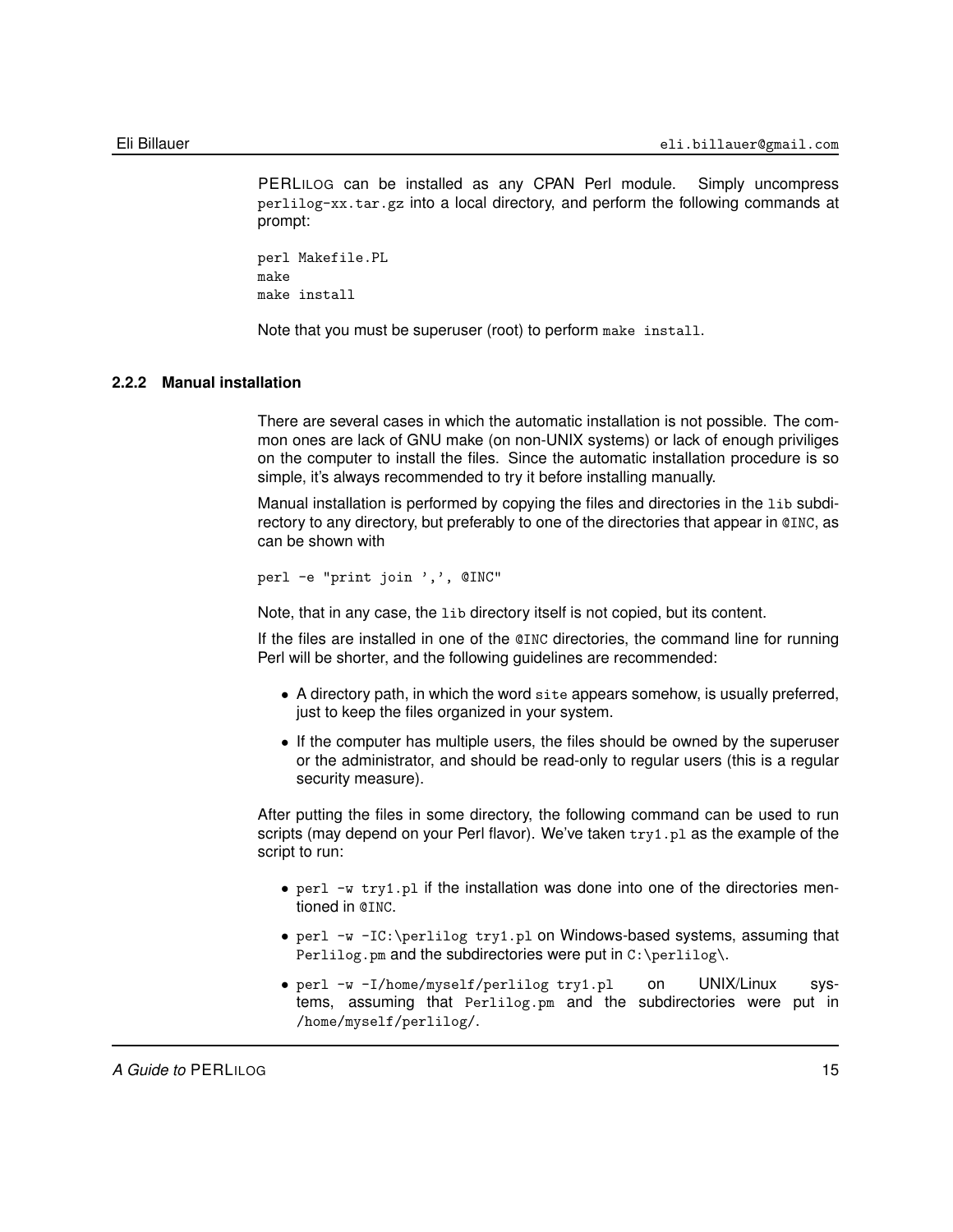<span id="page-15-0"></span>The -w flag is recommended, since it makes Perl supply warnings if something looks bad.

## **2.3 First example: A simple connection**

## **2.3.1 The template files**

<span id="page-15-1"></span>We now see the first example of a trivial connection between two modules. There are three files involved, which can be found in the examples/ex1 directory.

```
The first file, myff.pt is:
```
port ffport vars clk:clock, rst:reset, d:data, q:register; module myff\_template(clock, reset, data, register); input clock, reset, data; output register; reg register; always @(posedge clock or posedge reset) if (reset) register  $\leq$  #1 0; else register <= #1 data; endmodule

The .pt extension stands for "PERLILOG template".

Except for the first line, this is no more than a Verilog implementation of a D-flipflop. The port declaration in the first line will be discussed later on. We now look on the second file, mytest.pt:

```
port testport vars clk:clk, rst:rst, d:d, q:q;
module mytest_template(clk, rst, d, q);
   input q;
   output clk, rst, d;
   reg clk, rst;
   always #5 clk = -clk;
   assign d = \tilde{q};
   initial
```
*A Guide to* **PERLILOG** 16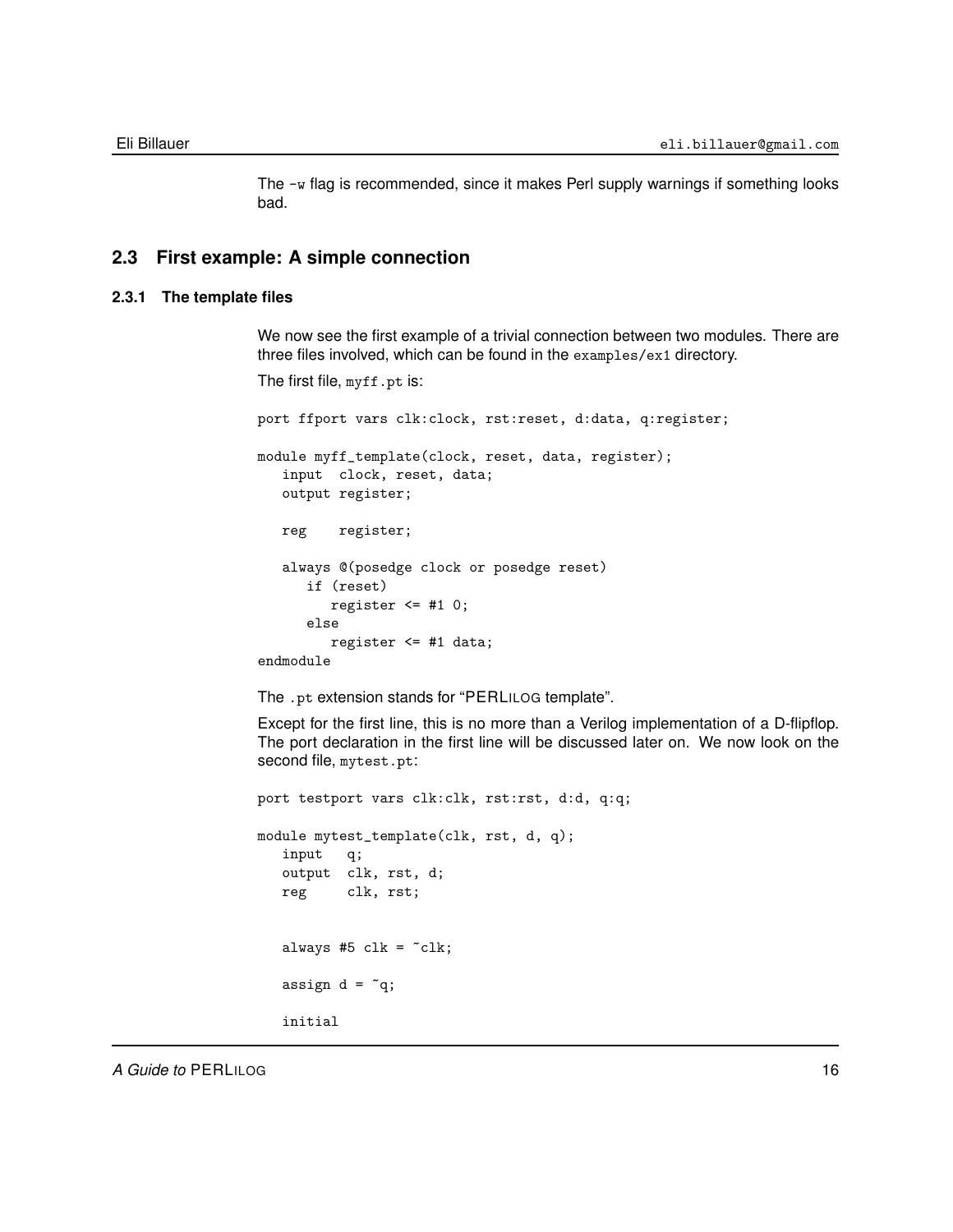```
begin
         clk = 0; rst = 0;#1; rst = 1;
         #1; rst = 0;
         repeat (100) @(posedge clk);
         $stop;
      end
endmodule
```
Again, we have something familiar, except for the first line. This time it's a basic stimulus generator (some will call this a test bench).

## **2.3.2 The Perl script**

<span id="page-16-0"></span>We now view a Perl script, which connects these two modules. It's in try1.pl:

```
use Perlilog;
init;
$top = verilog->new(name => 'top');$ff = template->new(name => 'flipflop',
                    tfile \Rightarrow 'myff.pt',
                     parent => $top);
$test = template->new(name => 'test',
                      tfile => 'mytest.pt',
                      parent => $top);
interface($ff->getport('ffport'), $test->getport('testport'));
execute;
silos->new(name => 'silos_configfile_creator')->makesilosfile;
```
The script begins with use Perlilog which activates the PERLILOG module. The init command means that we've finished extra configurations (none), and the system may initialize.

Next we create an object of class verilog, give it the name top, and put its handle in \$top. As we shall see later on, this will result in a Verilog module, named top and put in a file named top.v.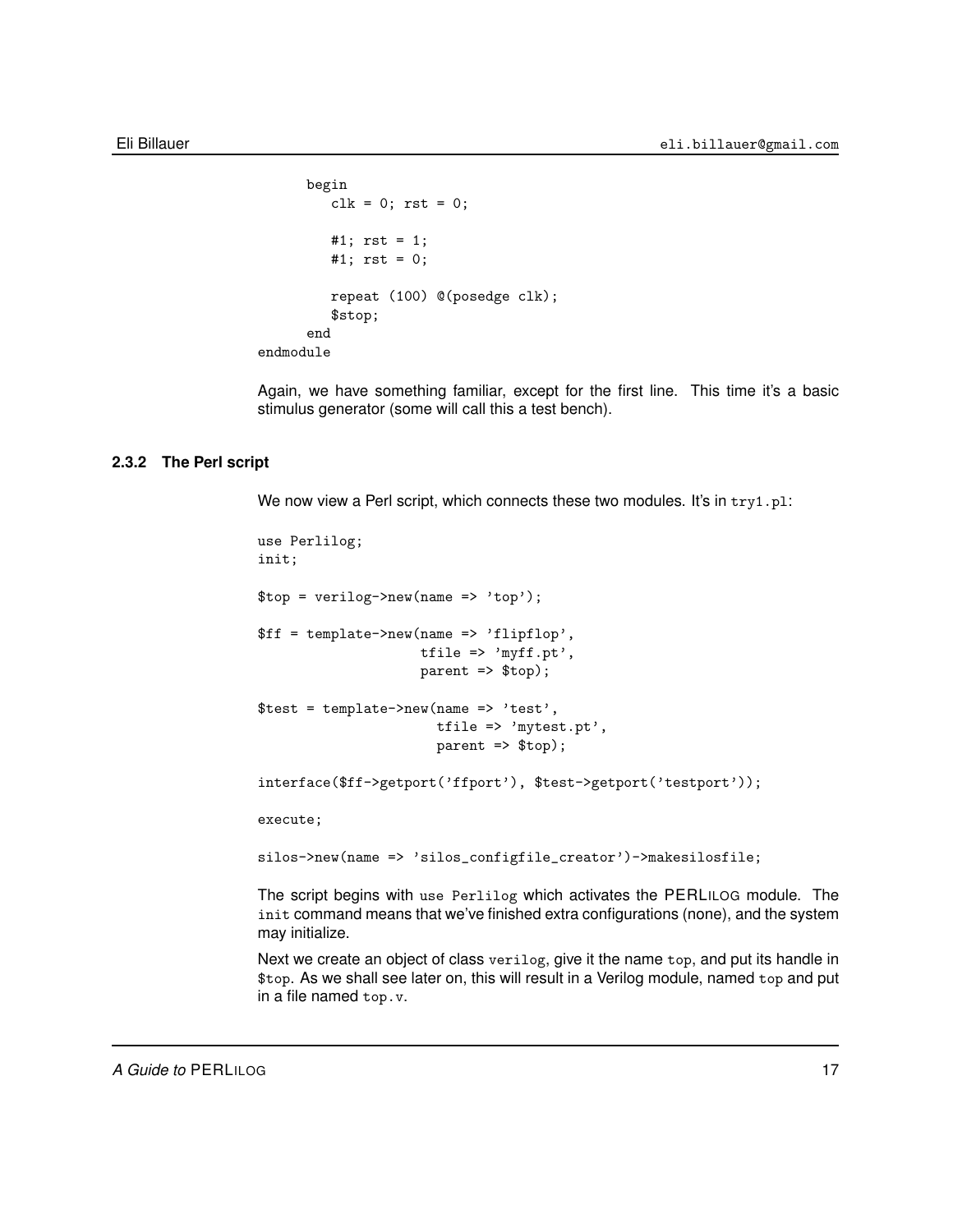As a matter of fact, the name  $\Rightarrow$  'top' in the declaration actually means that the name property should have the string value top. In general, => pairs mean initial values of properties when we call the new() method.

Now we create two other objects, both of class template, which is a class derived from verilog. The first class is given the name flipflop, and is assigned the template file myff.pt, which we saw earlier. This will end up with a Verilog module named flipflop in flipflop.v, which will look very much like myff.pt.

In quite a similar way, will we have a module named test, which will look like mytest.pt.

Both of these objects have the parent property set to \$top which is the handle of the first object we generated. This will result in both of these object being instantiated in the first object. Figure [2](#page-17-1) depicts the relation between the objects.

The next line, which is the interface() call is where we connect between these two modules. It will be explained in section [2.3.4.](#page-19-0)

The execute command that follows kicks off the generation of Verilog code, along with almost any other task that needs to be performed. In fact, all we did until this point was to prepare the environment for execution. It's only when we reached this point, that something really happens.

Even so, we're left with a small post-execution task, which is done in the last line of the script: We generate another object, of class silos, and call its makesilosfile() method. This will create a project file for Silos III, which makes it easy to use this simulator. More about this in section [2.3.6.](#page-21-0)

## **2.3.3 The output Verilog files**

<span id="page-17-0"></span>As a result of running the Perl script above, a new directory, PLverilog is generated (if it existed already, it was deleted along with anything in it – beware).

Three Verilog files are generated, and one Silos .prj file.

We shall now view each of them. We start with flipflop.v:



<span id="page-17-1"></span>Figure 2: Instantiation tree (left) and module illustration (right)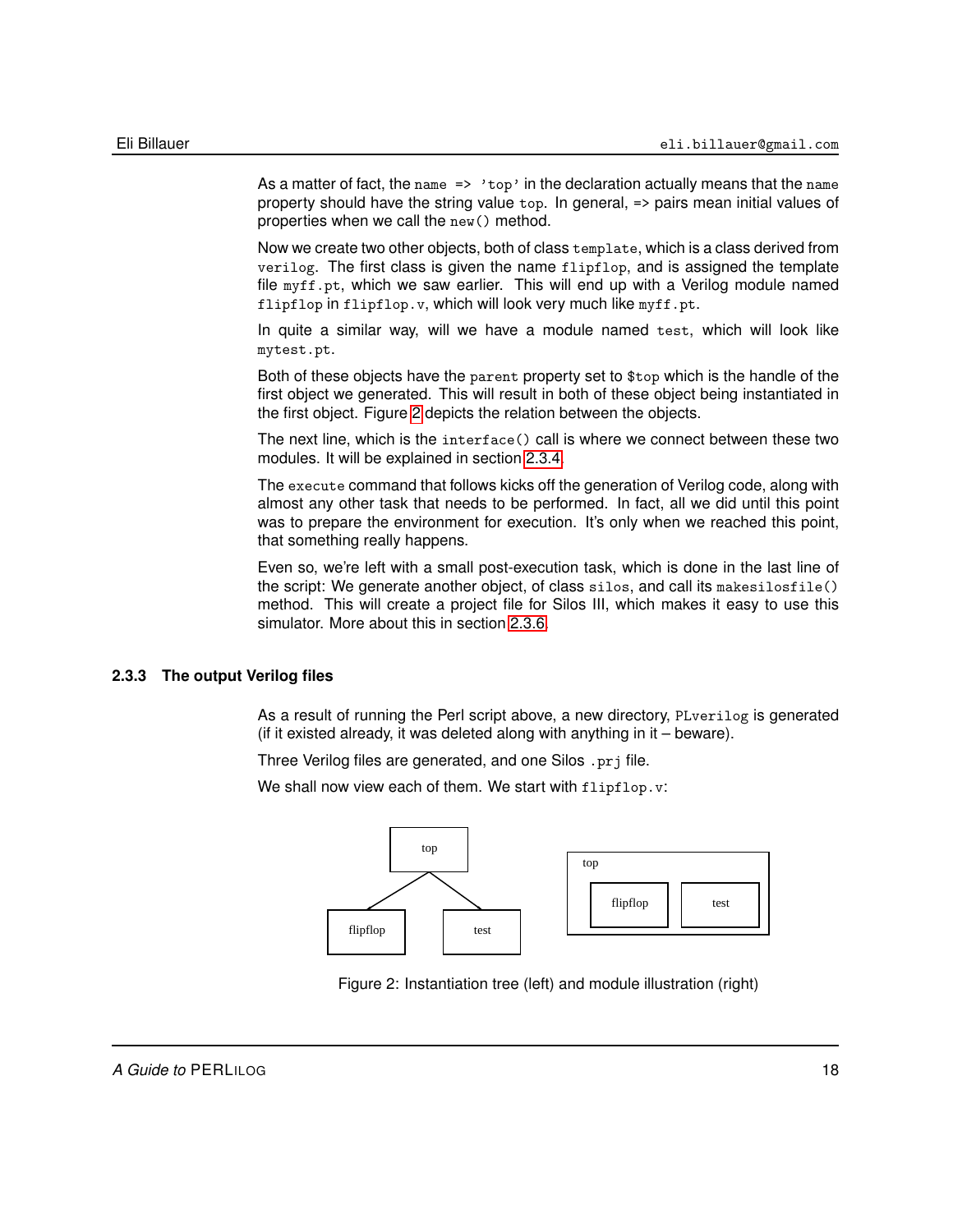```
'timescale 1ns / 10ps
module flipflop(clock, reset, data, register);
  input clock;
  input reset;
  input data;
  output register;
  reg register;
  always @(posedge clock or posedge reset)
      if (reset)
        register <= #1 0;
      else
        register <= #1 data;
```
endmodule

We see that the module has changed name, and that there are some cosmetical changes in the declaration part of the module. Nothing interesting here. Same thing with test.v:

```
'timescale 1ns / 10ps
module test(q, clk, rst, d);
  input q;
  output clk;
  output rst;
  output d;
  reg clk;
  reg rst;
  always #5 clk = -clk;
  assign d = \tilde{q};
   initial
      begin
         clk = 0; rst = 0;#1; rst = 1;
         #1; rst = 0;
         repeat (100) @(posedge clk);
         $stop;
```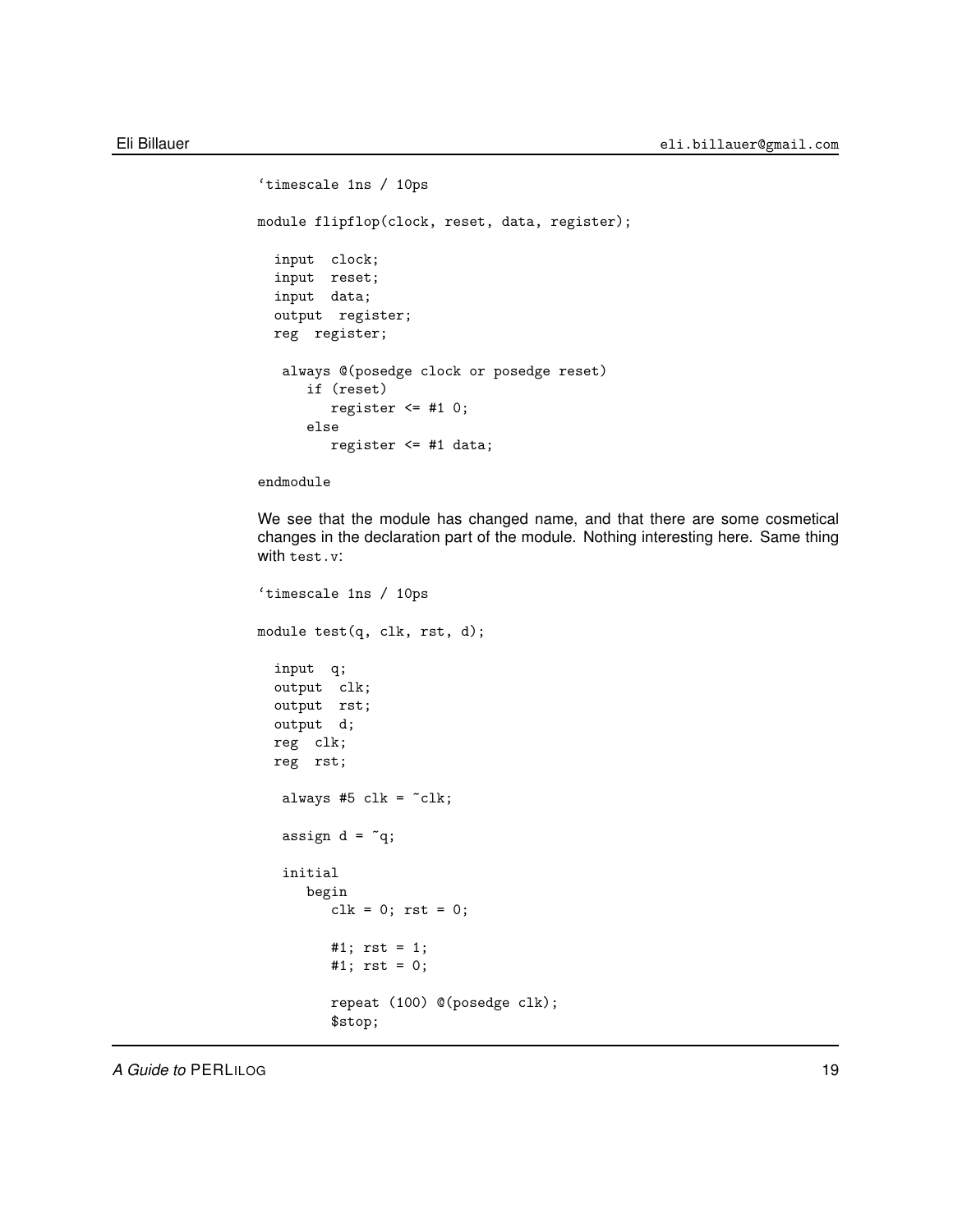end

```
endmodule
So let's have a look on the on top. v:
'timescale 1ns / 10ps
module top;
  wire clk_via;
  wire rst_via;
  wire d_via;
  wire register_via;
  flipflop flipflop_ins(.clock(clk_via), .reset(rst_via), .data(d_via),
    .register(register_via));
  test test_ins(.q(register_via), .clk(clk_via), .rst(rst_via), .d(d_via));
```
endmodule

This module is interesting for the simple reason that it was generated automatically. The two modules were instantiated, and four Verilog wires were created to connect them. Surprisingly enough, the connection between the modules makes sense. We now explain how PERLILOG knew how to connect these modules.

## **2.3.4 Ports and interface**

<span id="page-19-0"></span>We now go back to the template files, and look on the first line of each. In  $m y f f$ .pt we had:

port ffport vars clk:clock, rst:reset, d:data, q:register;

This line declared a PERLILOG *port*. It is given the name ffport and is of type vars. Then we have a list of pairings between *labels* and their respective variables.

The best way to understand ports is to imagine them as electrical connectors, that you plug into your computer, for example. The port's type is like the physical format of the connector, and that tells you what kind of adaptor you need to connect with another connector.

Each of the Verilog wires (or registers) are labeled with a name, which is like we put a label on each of the wires of the connector, describing what function the wire has. We disregard the fact that a Verilog wire or register can have more than one bit  $-$  it's a wire to us.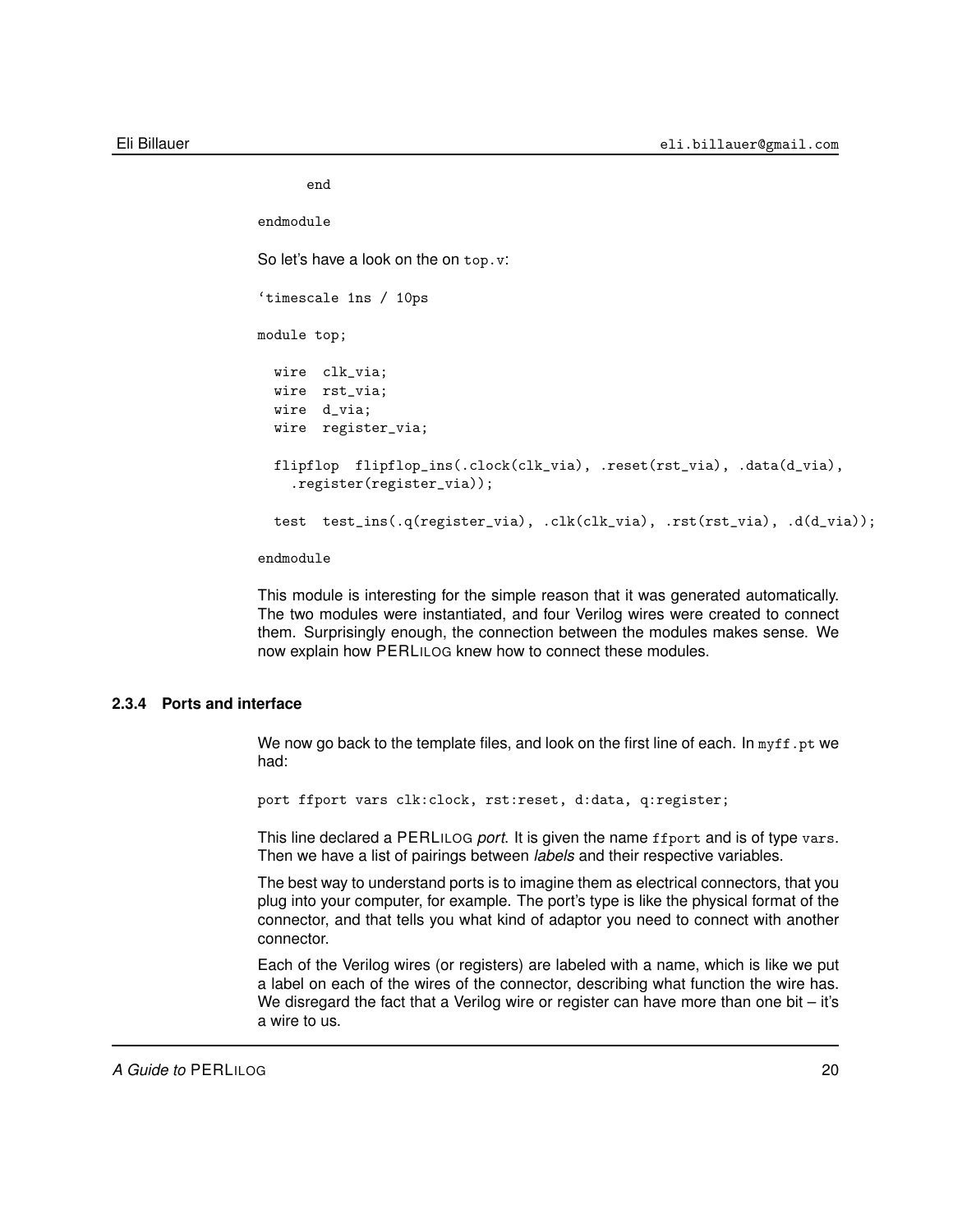In the port above, we have four labels:  $c1k$ ,  $rst$ , d and q, each of them is associated with a Verilog wire or register in the current Verilog module.

Finally, the name (ffport) is just the identifier of the entire port (connector?) so we can relate to it in the Perl script.

Now to the port declaration in mytest.pt:

```
port testport vars clk:clk, rst:rst, d:d, q:q;
```
This is very similar to the one in  $\text{myff}.\text{pt}$ , only the port's name is different, and the names of Verilog wires and registers are different (they relate to the Verilog module of mytest.pt).

Note that the labels themselves are exactly the same on the two ports. This is how PERLILOG knows what to connect with what.

Generally, the vars type of port is the simplest kind. It's used to take some wires and registers, view them as a group, and give each an arbitrarily named label. When two vars ports are interfaced, wires and registers with the same label are connected. We shall see later on how interconnection can be made much smarter.

We now get to the line we didn't explain in the Perl script,

interface(\$ff->getport('ffport'), \$test->getport('testport'));

The expression  $f f \rightarrow getport('ffport')$  is a request from the flip-flop object (whose handle is kept in \$ff) to give us the handle of its port, named ffport. Doing the same with testport, we have two handles of ports, which we pass to the interface() routine.

This is actually the point where we ask the system to "connect" the two ports, or if you like, to get the plug and jacket together.

Note that we can interface any ports from any modules, regardless of where they are instantiated.

## **2.3.5 "via" wires**

<span id="page-20-0"></span>The modules flipflop and test are not directly connected, but are both instantiated in the top module. But as a result of the connection of ffport with testport, wires need to be drawn between the two modules. This can only be done by creating extra wires in top. These are called *via* wires, or *vias*.

In this case, PERLILOG generated clk\_via, rst\_via, d\_via and register\_via in top.v.

The \_via suffix marks the wires as vias. If better control of the names is desired, the viasource property can be set. See section [11.2.6.](#page-177-1)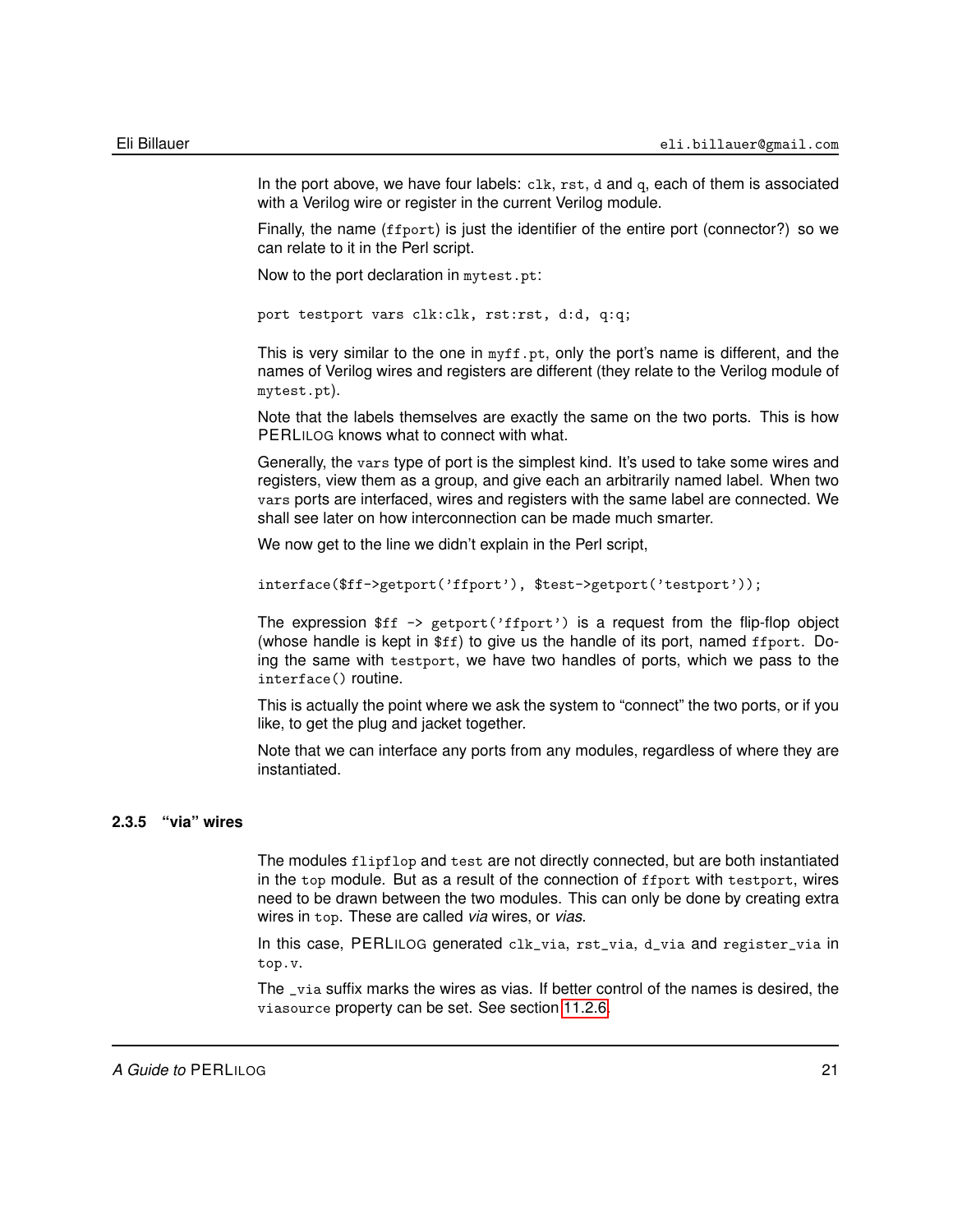## **2.3.6 The Silos project file output**

<span id="page-21-0"></span>We finish this example with showing the Silos project file, perlilog.spj:

```
[Files]
0=top.v
1=flipflop.v
2=test.v
```
[Settings] Mode=Debug

The nice thing about this file is that when we give it to the Silos III simulator, we're ready to run a simulation right away. In other words, the PERLILOG environment prepared a file with all the Verilog files listed in it, so the human user doesn't need to bother which Verilog files were generated.

This demonstrates the possibility to generate configuration files and scripts to go along with the Verilog files automatically. The Perl language is highly suitable for this kind of task, and the relevant data is easy to access within the PERLILOG environment.

## **2.3.7 Two files instead of three**

<span id="page-21-1"></span>A small variant of the previous example, is to instantiate the flip-flop module in the test bench module, rather than having them both instantiated in a common top-level module.

To do this, we only change the Perl script slightly. We don't generate a top object, and we choose the test object as the flip-flop object's parent (see figure [3\)](#page-21-2). The Perl file for this, try2.pl, is:

use Perlilog; init;



<span id="page-21-2"></span>Figure 3: Instantiation tree (left) and module illustration (right)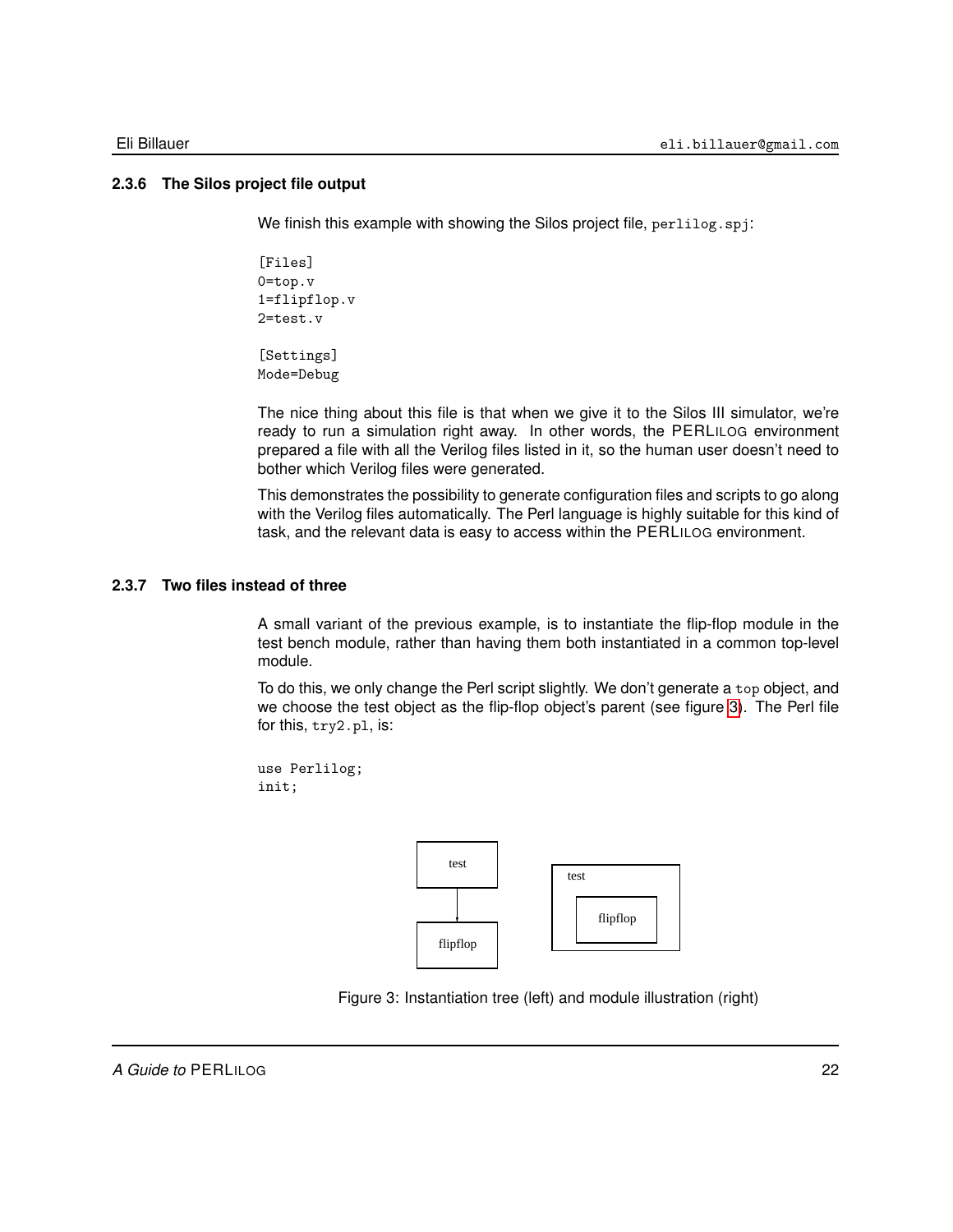```
\text{first} = \text{template} > \text{new}(\text{name} = \text{best}'),tfile => 'mytest.pt');
$ff = template->new(name => 'flipflop',
                      tfile => 'myff.pt',
                      parent => $test);
interface($ff->getport('ffport'), $test->getport('testport'));
execute;
silos->new(name => 'silos_configfile_creator')->makesilosfile;
```
Note that we also changed the order in which the two object are created, so when the flip-flop object is generated, we have \$test as a handle to use as the parent.

Running this script,  $f1ipf1op.$  v remains the same, but we don't get a top. v file, and test.v will look as follows:

```
'timescale 1ns / 10ps
module test;
 reg clk;
 reg rst;
 wire q;
  wire d;
  always #5 clk = -clk;
  assign d = \tilde{q};
   initial
      begin
         clk = 0; rst = 0;#1; rst = 1;
         #1; rst = 0;
         repeat (100) @(posedge clk);
         $stop;
      end
  flipflop flipflop_ins(.clock(clk), .reset(rst), .data(d),
                         .register(q));
```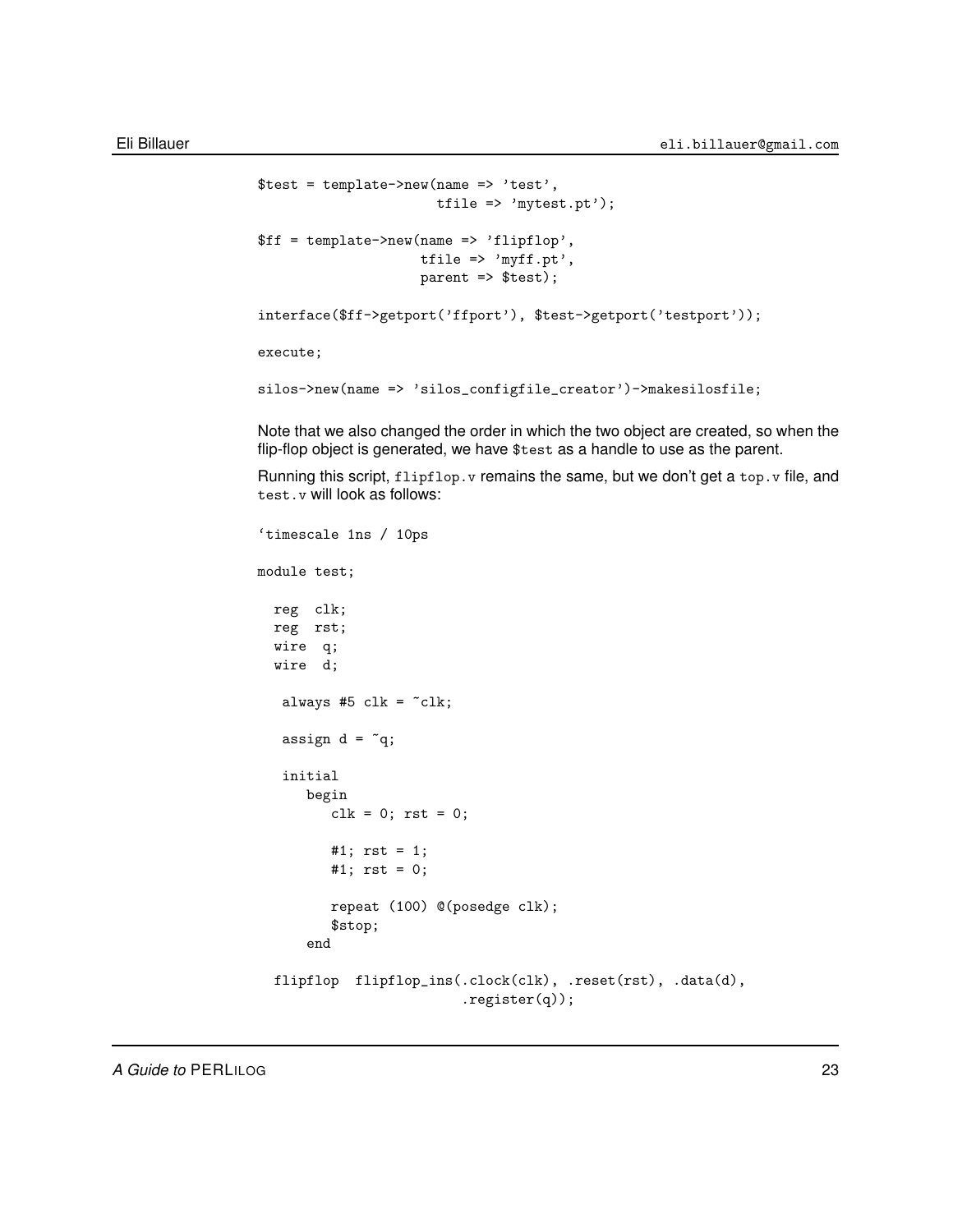endmodule

Which is the natural way to do it. Note that the input/output declarations that appear in myff.pt have vanished, and we have only registers and wires.

<span id="page-23-0"></span>This variation shows how simple it is to move the place where a module is instantiated. It remains this simple even if the modules are placed in the most obscure manners: PERLILOG will draw vias as needed to fulfill the requested port connection.

## **2.4 Other examples: Wishbone connections**

#### **2.4.1 Purpose**

<span id="page-23-1"></span>We now move on to see how PERLILOG makes connecting Wishbone-compliant IP cores easily. The focus is not on the Wishbone standard itself, but rather on bus connection in general. Therefore, we are going to work with the simplest possible Wishbone interface standards, in order to minimize the amount of Wishbone-related details.

<span id="page-23-2"></span>The Wishbone-related example files are kept in the examples/ex2 directory.

### **2.4.2 A simple master-slave connection**

Connecting a Wishbone master and slave involves, surprisingly enough, *three* elements: We have one module functioning as a master, one as a slave, and one module which supplies the clock and reset signals – both the master and the slave accept these signals as input, according to the Wishbone spec.

In this example, the slave will be a simple ROM, and the master will be a test-bench like module which reads from the ROM and displays the read data.

We begin with looking at the template file for the ROM, simple\_rom.pt:

```
port wbport wbs clk_i:wb_clk_i, rst_i:wb_rst_i, cyc_i:wb_cyc_i,
               stb_i:wb_stb_i, we_i:wb_we_i, ack_o:wb_ack_o,
               adr_i:wb_adr_i, dat_i:wb_dat_i, dat_o:wb_dat_o;
module rom(wb_clk_i, wb_rst_i, rst_i, wb_adr_i, wb_dat_i, wb_dat_o,
          wb_we_i, wb_stb_i, wb_cyc_i, wb_ack_o);
   input wb_clk_i, wb_rst_i, wb_we_i, wb_stb_i, wb_cyc_i;
   input [:] wb_adr_i;
   input [:] wb_dat_i;
   output [:] wb_dat_o;
  reg [:] wb_dat_o;
```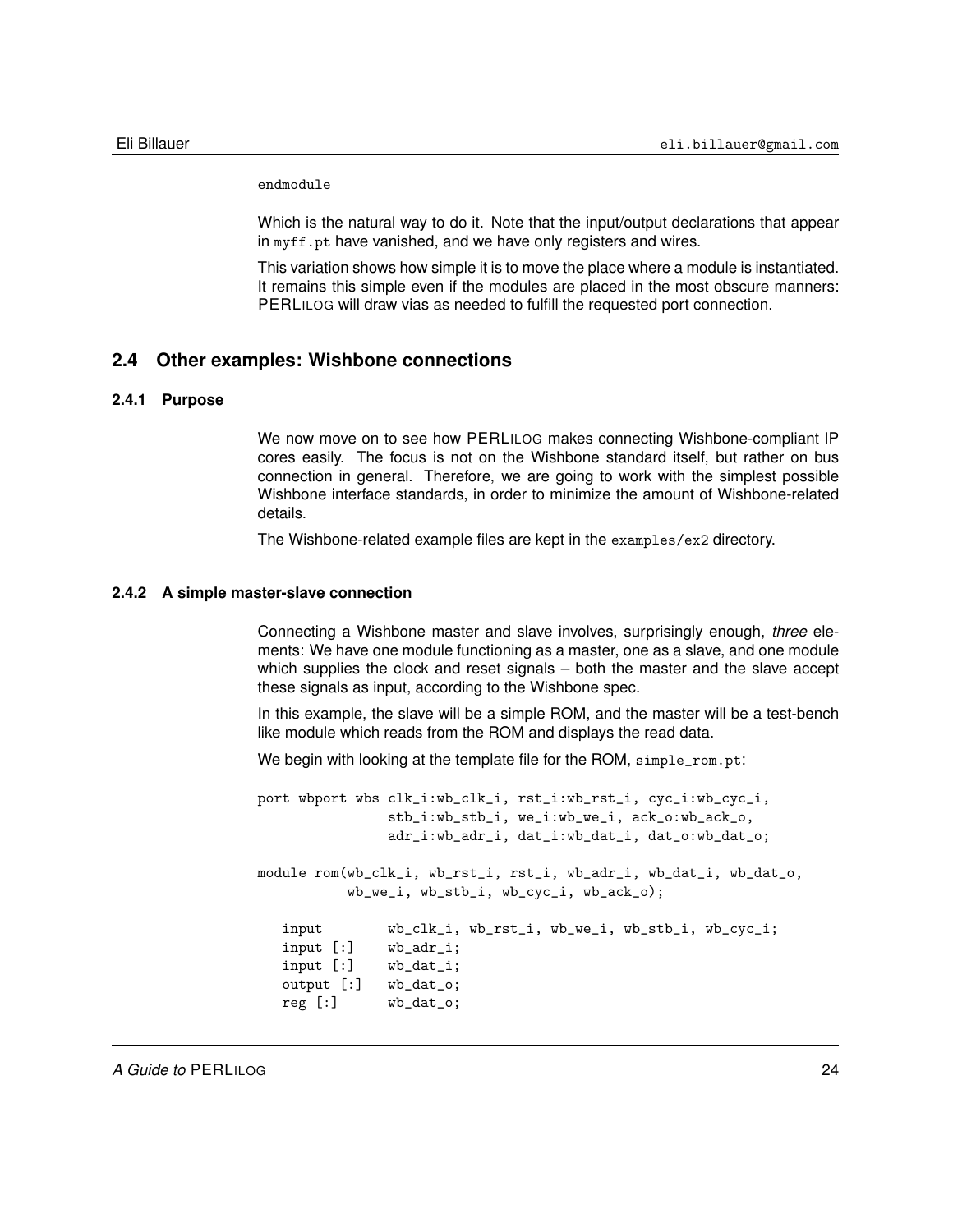```
output wb_ack_o;
   assign wb_ack_o = wb_cyc_i && wb_stb_i; // Always single clock cycles
   always @(wb_adr_i)
     case (wb_adr_i)
       3'd0: wb\_dat\_o = 8'd69;
       3'd1: wb_dat_o = 8'd108;
       3'd2: wb_data_0 = 8'd105;3'd3: wb_data_0 = 8'd10;default: wb_data_o = 8'd0;endcase
endmodule
```
We see in the port declaration that this port is of type wbs, Wishbone Slave. The wellknown Wishbone signals are given in the label list, and are associated with Verilog variables.

Some of the variables are declared with no bit range. For example,  $wb\_dat\_i$  has a non-Verilog declaration of [:] where a Verilog compiler would expect something like [7:0]. The [:] declaration tells PERLILOG to choose the bit range according to context. More precisely, PERLILOG will copy the bitrange from the Verilog variable which wb\_dat\_i will be connected with.

This trick makes use of the fact that PERLILOG copies bit ranges between Verilog variables when they are connected with each other. We mention as a side remark, that when PERLILOG connects two Verilog variables as part of some port interfacing, the variables must have the same bit range, or an error is reported.

The logics which implement the ROM is not in our scope, and is quite trivial anyhow. So we skip that part.

Next, we have a partial look on the Wishbone master, wb\_master.pt:

```
port wbport wbm clk_i:clk, rst_i:rst, cyc_o:cyc, stb_o:stb,
              we_o:we, ack_i:ack, adr_o:adr, dat_i:din, dat_o:dout;
module wb_master(clk, rst, adr, din, dout,
               we, stb, cyc, ack);
  input [7:0] din;
  input ack, clk, rst;
  output cyc, stb, we;
  output [7:0] adr, dout;
  reg [7:0] adr, dout;
  reg cyc, stb;
  reg we;
```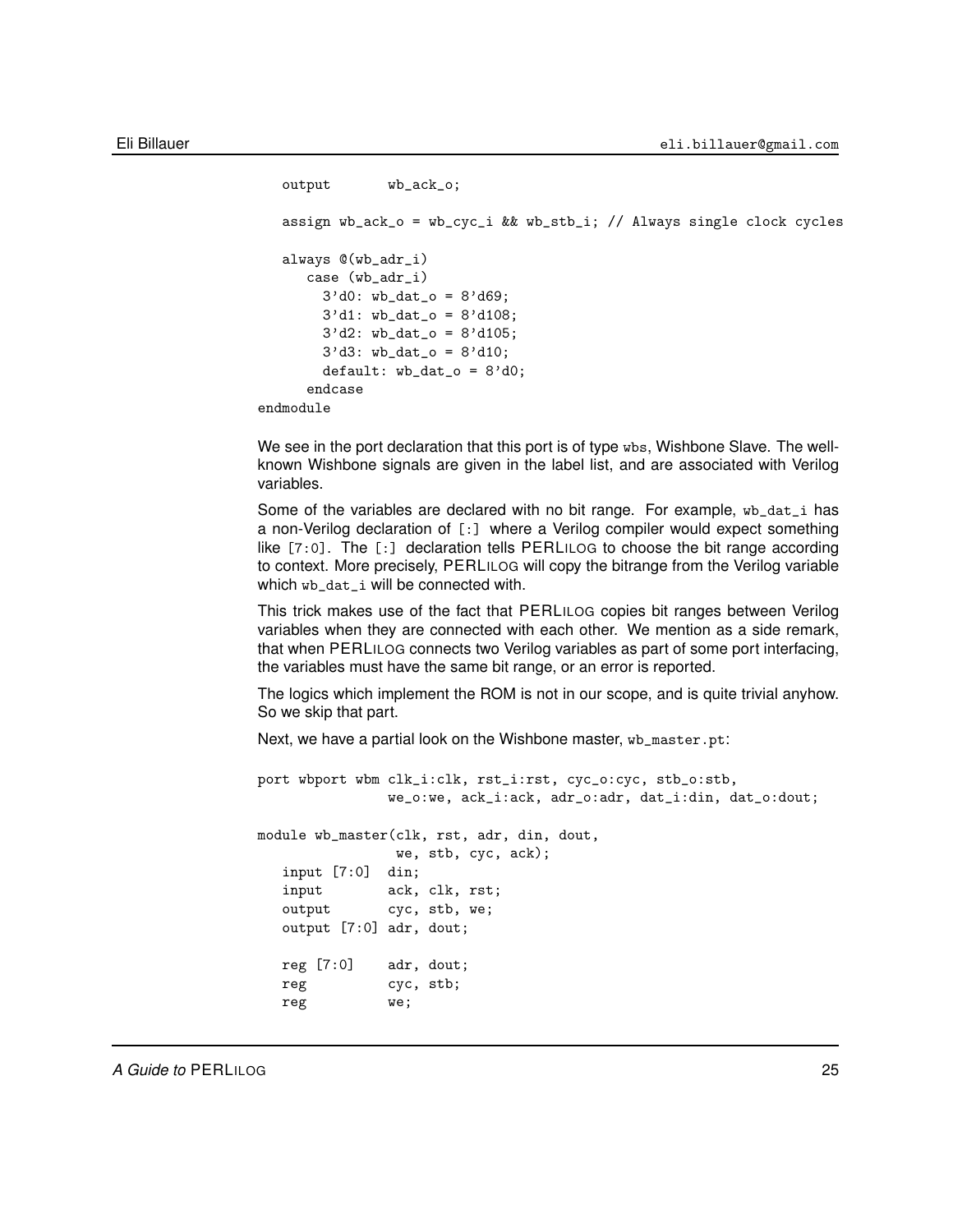```
reg [7:0] q;
  integer i;
[... module body omitted ...]
endmodule
```
The port declared is a Wishbone master (wbm). Note that the labels are those of a Wishbone master, and as expected, they are stringwise slightly different than the slave's. Unlike the vars ports, the labels are mated by their meaning and not by being identical.

As we can see, the bit ranges here are defined explicitly. After all, they have to be defined somewhere...

And now the top-level module's template file, top.tp:

```
module top;
```

```
reg clk;
  reg rst;
  port clkrst vars clk:clk, rst:rst;
  always #5 clk = -clk;
   initial
     begin
        // initial values
        clk = 0;
        // reset system
        rst = 1'b0; // negate reset
        #2;
        rst = 1'b1; // assert reset
        repeat(4) @(posedge clk);
        rst = 1'b0; // negate reset
      end
endmodule
```
The only essence about this module is that it generates the clock and reset. The port declaration is not in the beginning of the file, but somewhere in the middle – it doesn't matter to PERLILOG .

The port is of type vars. We shall see how this port is used in the script. For now, we note that this port has two labels, clk and rst.

And now we go to the main script, trywb1.pl: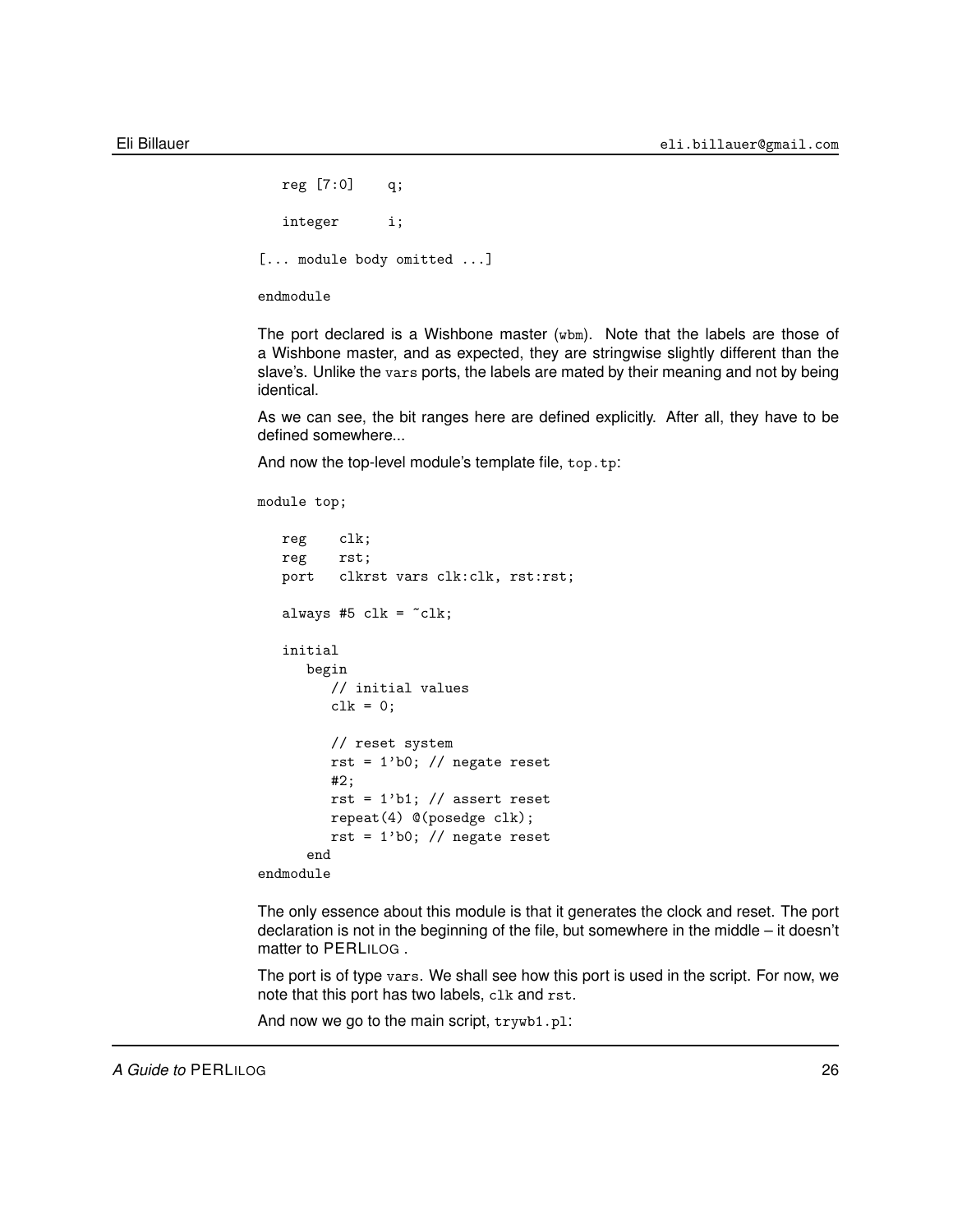```
use Perlilog;
init;
$top = template->new(name => 'top',
                      tfile \Rightarrow 'top.pt');
$test = template->new(name => 'test',
                       tfile => 'wb_master.pt',
                       parent => $top);
$rom = template->new(name => 'rom',
                      tfile => 'simple_rom.pt',
                      parent => $top);
interface($rom->getport('wbport'), $test->getport('wbport'),
          $top->getport('clkrst'));
execute;
```
silos->new(name => 'silos\_configfile\_creator')->makesilosfile;

Here the top module is taken from a template file, and not an empty Verilog object as before. Besides from that, there are few new things about this script: Three objects are generated. The first one, top is the parent of the two others, and hence these two are intantiated in top.

The interface() here involves the two Wishbone ports and the vars port, which is how it should be done: The clock and reset for the Wishbone bus are donated by some vars port, which is expected to have labels named clk and rst, with obvious meanings. As we can see, these two signals are explicitly chosen (they are not global in any way).

It is recommended to run trywb1.pl and view the results. The resulting Verilog modules are quite long and are more or less what one should expect, so we shall not go over them here. Still, seeing it working is worth the effort.

## **2.4.3 Connecting three Wishbone ports**

<span id="page-26-0"></span>By the nature of the Wishbone bus (like other SoC buses), connecting a master and slave is significantly easier than connecting two slaves to one master. We shall now see how this is done in PERLILOG , and how the dirty work is done for us.

There is another file in the directory, named simple\_rom2.pt, which is almost identical with simple\_rom.pt, except that the values of the ROM have been changed, so that the we can see which ROM is accessed as we run the test.

The following script, which is kept in trywb2.pl shows how two Wishbone slaves,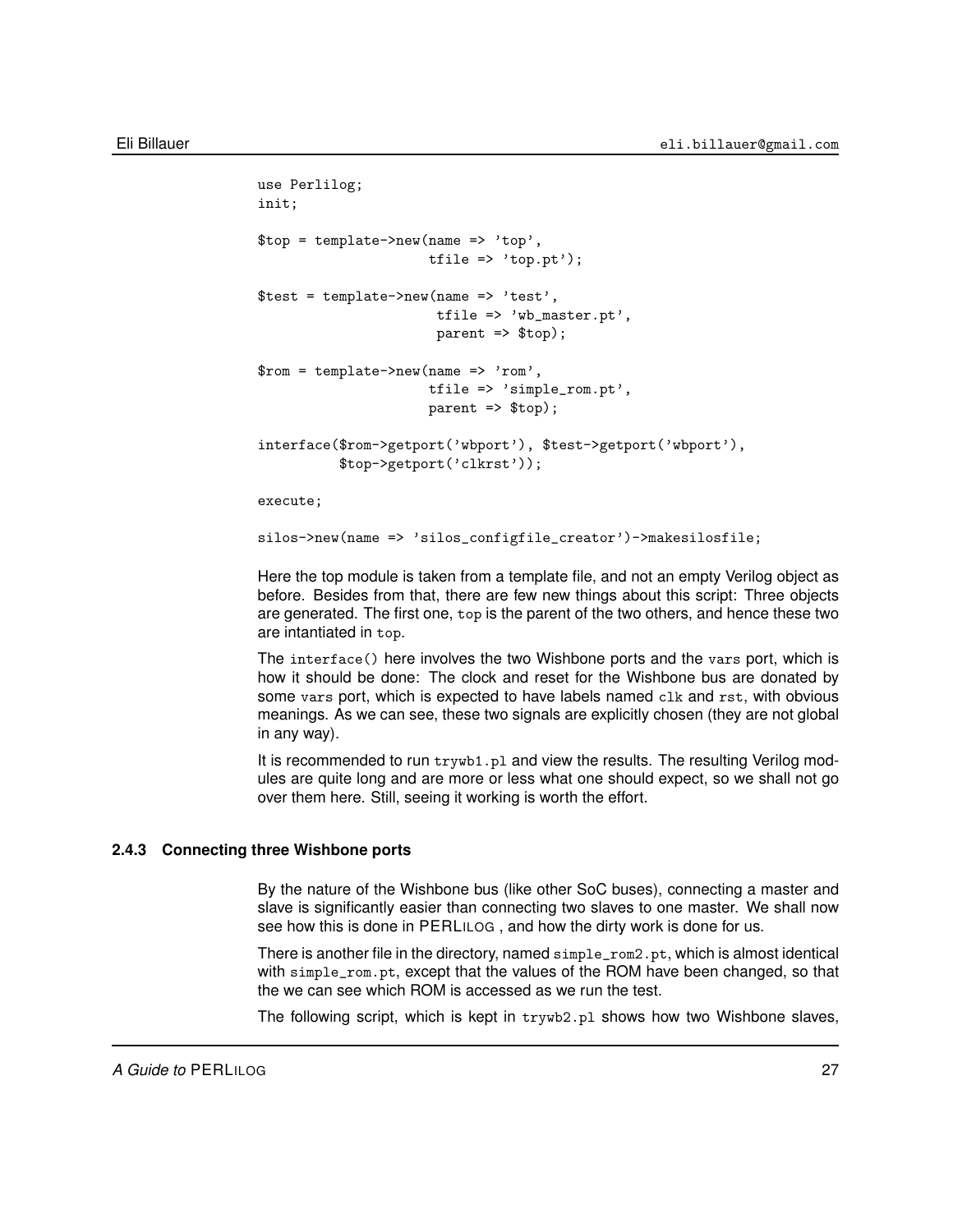ROMs in this case, are connected to a single bus:

```
use Perlilog;
init;
$top = template->new(name => 'top',tfile => 'top.pt');
$test = template->new(name => 'test',
                       tfile => 'wb_master.pt',
                       parent => $top);
$rom1 = template->new(name => 'rom1',tfile => 'simple_rom.pt',
                       parent => $top);
$rom1->getport('wbport')->const('wb_adr_bits', 2);
$rom1->getport('wbport')->const('wb_adr_select', 0);
$rom2 = template->new(name => 'rom2',tfile => 'simple_rom2.pt',
                       parent => $top);
$rom2->getport('wbport')->const('wb_adr_bits', 2);
$rom2->getport('wbport')->const('wb_adr_select', 1);
interface($rom1->getport('wbport'), $rom2->getport('wbport'),
          $test->getport('wbport'), $top->getport('clkrst'));
execute;
silos->new(name => 'silos_configfile_creator')->makesilosfile;
This script is very much like the previous one, except for one important difference: We
assign values to two properties of each of the Wishbone slaves.
Before explaining those properties, we recall that our Wishbone master has 8 bits in
adr_o. This is the entire address space, which is now shared between two slaves.
This sharing is implemented by a simple bus controller, which is generated automati-
```
cally. It is responsible for activating the right slave according to the address. And once a slave is activated, there are a number of bits, taken from the LSB and up, which are passed to both slaves, to give each slave some address space. We tell the bus controller how to split the address space with these properties, as follows.

The wb\_adr\_bits property is set to the number of bits that we want the slave's adr\_i to have. We chose 2 bits, so we have an address space of 4 cells. This was done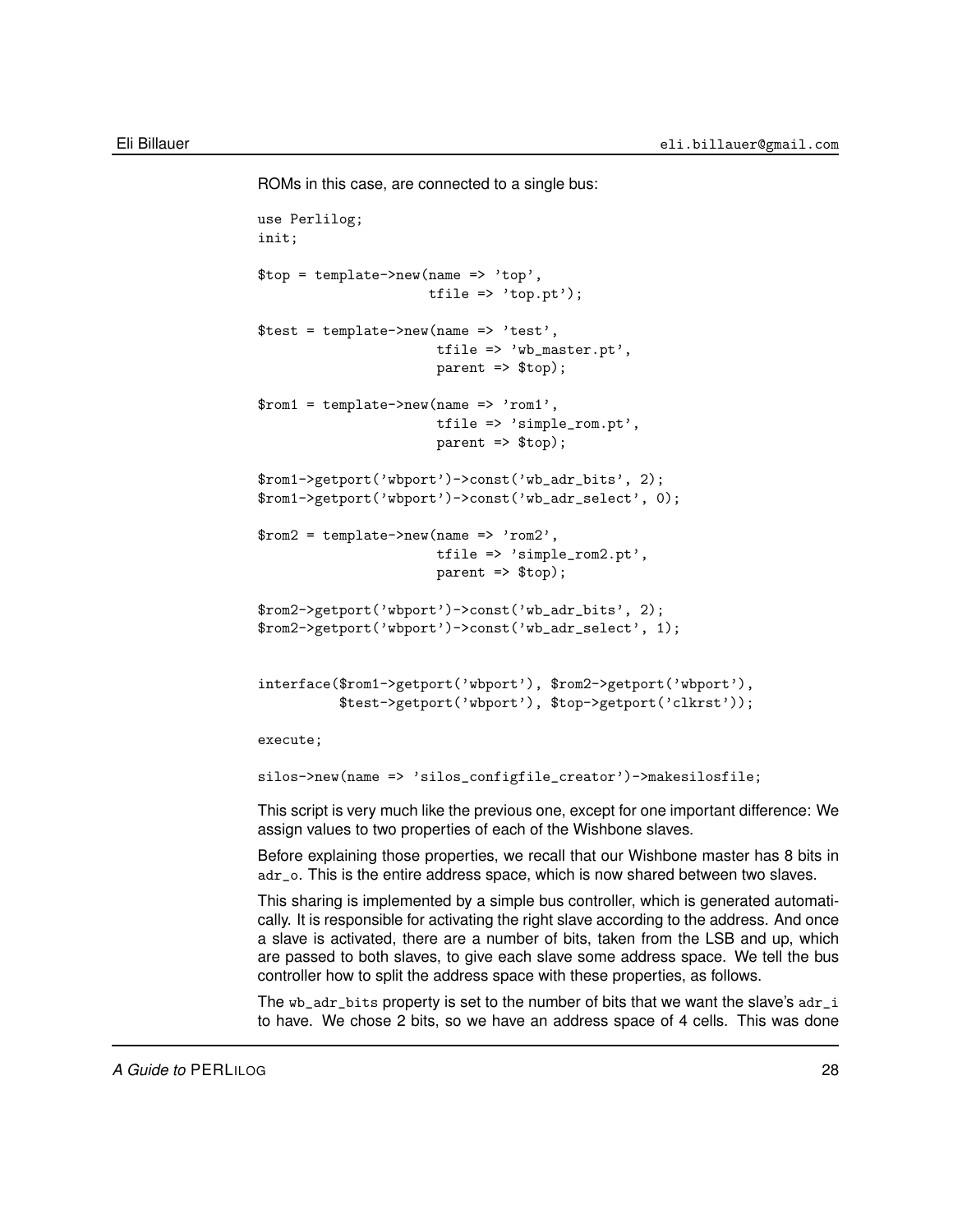equally for both ports.

Now we have the bits  $[7:2]$  of the master's  $adr$ <sub>-</sub> $o$  which don't reach the slaves, but are used to determine which of the slaves should be active. The wb\_adr\_select property tells the bus controller to activate the respective port, when the value of these bits equals the value of this property.

The setting of the ports' properties makes the two ROMs cover the addresses 0-7, in two non-overlapping segments 0-3 and 4-7.

When running the script in  $trywb2.p1$ , we get an extra module, that we didn't define explicitly, saved in single\_master\_wb\_controller.v. This module contains the bus controller.

We may now see the advantage in not setting the bit range of wb\_adr\_i explicitly in either of the ROM modules (simple\_rom.pt and simple\_rom2.pt): When the ROM module was connected to the master directly in a one-on-one connection, all 8 bits of the master's adr\_o went to the slaves, and hence the slave's address input was 8 bits wide as well.

But when a bus controller got involved, it needed to share the address space between two slaves, and the number of bits of the address input went down to 2. Indeed, if we view the Verilog files of the ROMs, we'll see that the input is declared differently, as needed by the environment.

<span id="page-28-0"></span>And again, it is recommended to run the script and view the resulting files.

#### **2.4.4 Multiple instances of the same module**

One of the advantages of scripted Verilog generation, is that multiple instances of the same module are easily created.

In PERLILOG every instance of a module is backed up by a distinct object. By default, each object creates a Verilog file of its own, so each Verilog module is instantiated once. This is good as long as we don't have the same module repeating itself too many times. But in cases where the exactly same module is needed many times, the single instantiation model becomes cumbersome.

The philosophy of PERLILOG for this is: If *exactly* the same Verilog file is going to be written twice (except for the module's name), let's write the module file once, and instantiate it twice.

Let's take a quick example. We have another example script, trymulti.pl, which differs from trywb2.pl by the following added lines:

```
$rom3 = template->new(name => 'rom3',tfile => 'simple_rom2.pt',
      parent \Rightarrow#top);$rom3->getport('wbport')->const('wb_adr_bits', 2);
```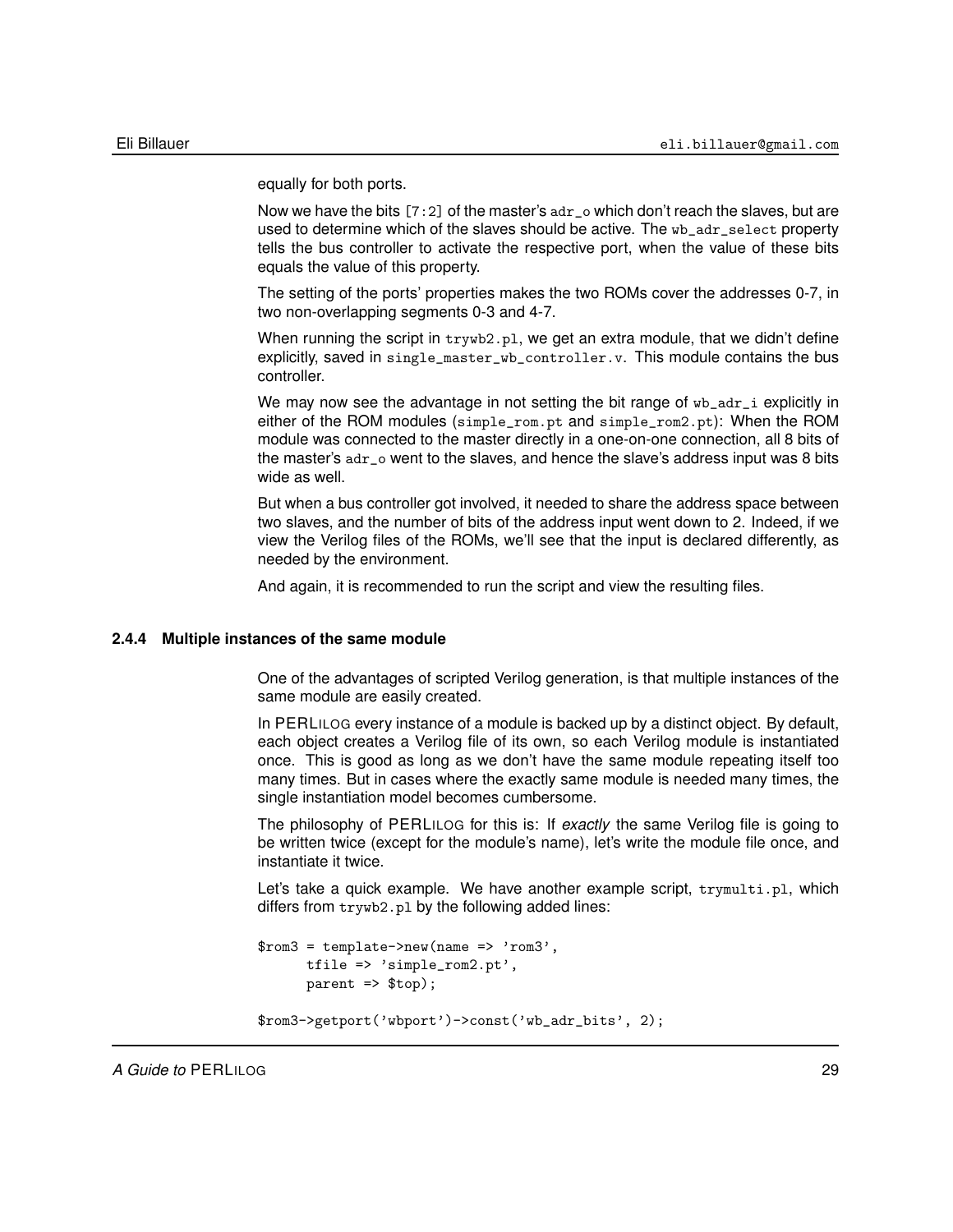```
$rom3->getport('wbport')->const('wb_adr_select', 2);
$rom3->equivalent($rom2);
interface($rom1->getport('wbport'), $rom2->getport('wbport'),
  $rom3->getport('wbport'),
  $test->getport('wbport'), $top->getport('clkrst'));
```
where the interface() command has replaced the previous one.

What this extra snippet does, is adding another object, rom3 to the system. The special thing here is the \$rom3->equivalent(\$rom2) command. It tells the system, that \$rom3 shouldn't create a file, since its Verilog code would be identical to \$rom2's anyhow. The system will trust this, and make an instantiation of \$rom2's module, instead of \$rom3.

The system will also verify that the Verilog that \$rom2 generates is indeed identical to \$rom3's and issue a loud warning if this is not the case. Should such a warning be ignored, the Verilog code bundle may be buggy or may not even compile.

The equivalence dependency is central: If several objects are mutually equal, all equivalence declaration must be with respect to a single object (as opposite to chaining the dependency). An error message will be issued otherwise.

## **2.4.5 Mapping a non-Wishbone port to the bus**

<span id="page-29-0"></span>Many times we want to connect simple peripherals to the bus, and find ourselves dealing with the bus interface more than with the specific logic that we need.

We shall now see two examples of how a vars port can be mapped to a bus. The first one will be an interesting implementation of the ROM. This is fake\_rom2.pt:

port fakeport vars r0:zero, r1:one, r2:two, r3:three; module fake\_rom(zero, one, two, three); output [:] zero, one, two, three; assign zero =  $8' d65$ ; assign one =  $8' d66$ ; assign two =  $8' d67$ ; assign three =  $8'd10$ ; endmodule

As a Verilog module, what we have here is weird. This module has four outputs only, whose bit range is unknown. All four outputs have constant values.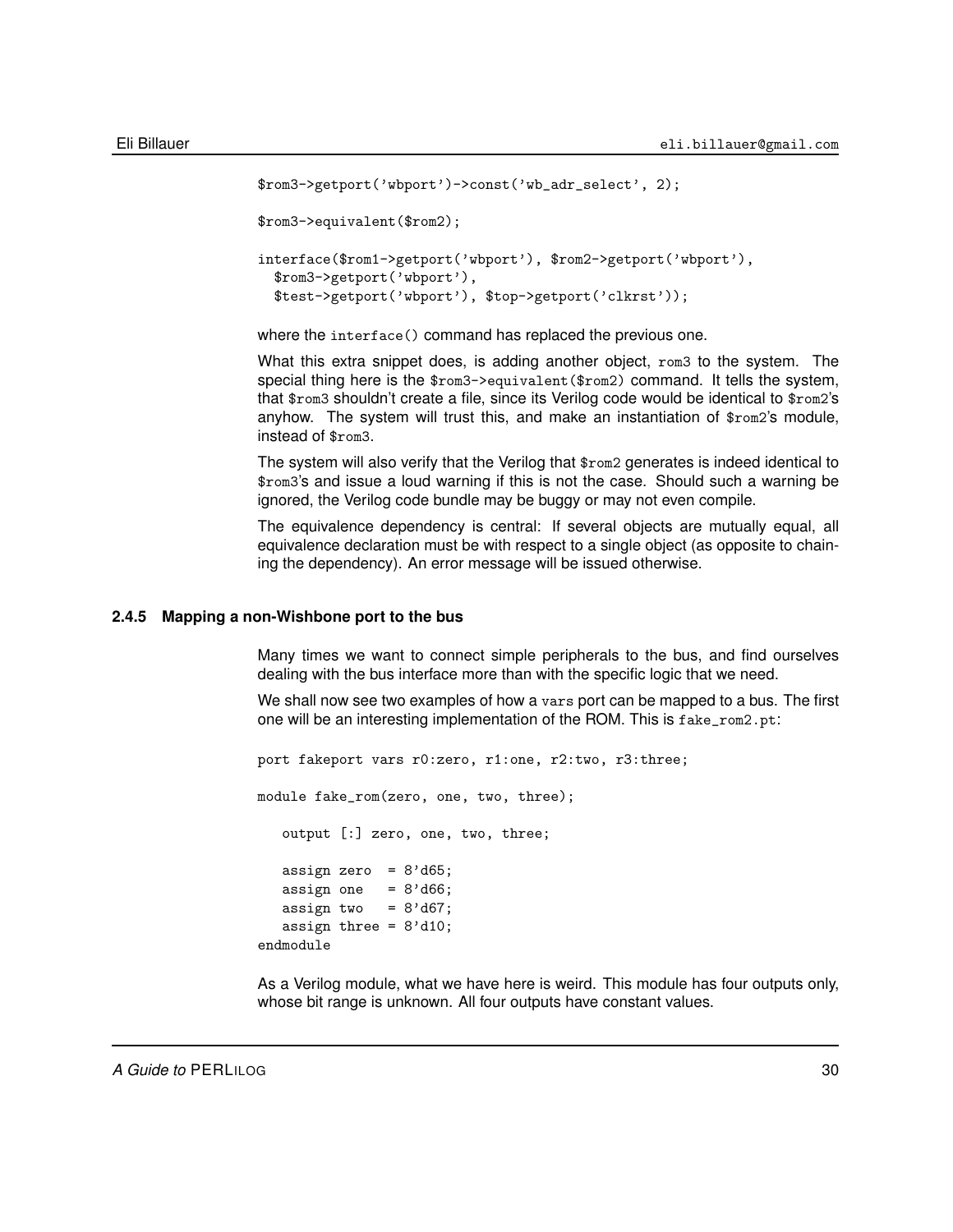The interesting thing here is that we can connect fakeport to a Wishbone bus, even though the port itself is a plain vars port. The label r0 means that the Verilog variable it's associated with should be mapped on the bus for read-only at address 0.  $r1$ ,  $r2$ and r3 work in a similar way for mapping to higher addresses. We may thus use the following script, trywb3.pl, which differs from trywb2.pl in only two respects:

- simple\_rom2.pt is replaced with fake\_rom2.pt.
- wbport is replaced with fakeport.

So in effect we're using fake\_rom2.pt exactly like we used simple\_rom2.pt. The trywb3.pl is listed here only for the sceptics among us (feel free to skip it):

```
use Perlilog;
init;
$top = template->new(name => 'top',
                       tfile \Rightarrow 'top.pt');
$test = template->new(name => 'test',
                       tfile => 'wb_master.pt',
                       parent => $top);
$rom1 = template->new(name =& 'rom1',tfile => 'simple_rom.pt',
                       parent => $top);
$rom1->getport('wbport')->const('wb_adr_bits', 2);
$rom1->getport('wbport')->const('wb_adr_select', 0);
$rom2 = template->new(name => 'rom2',tfile => 'fake_rom2.pt',
                       parent => $top);
$rom2->getport('fakeport')->const('wb_adr_bits', 2);
$rom2->getport('fakeport')->const('wb_adr_select', 1);
interface($rom1->getport('wbport'), $rom2->getport('fakeport'),
          $test->getport('wbport'), $top->getport('clkrst'));
execute;
silos->new(name => 'silos_configfile_creator')->makesilosfile;
What is more interesting to see, is how \text{rom2.}v turned out:
```
*A Guide to* PERLILOG 31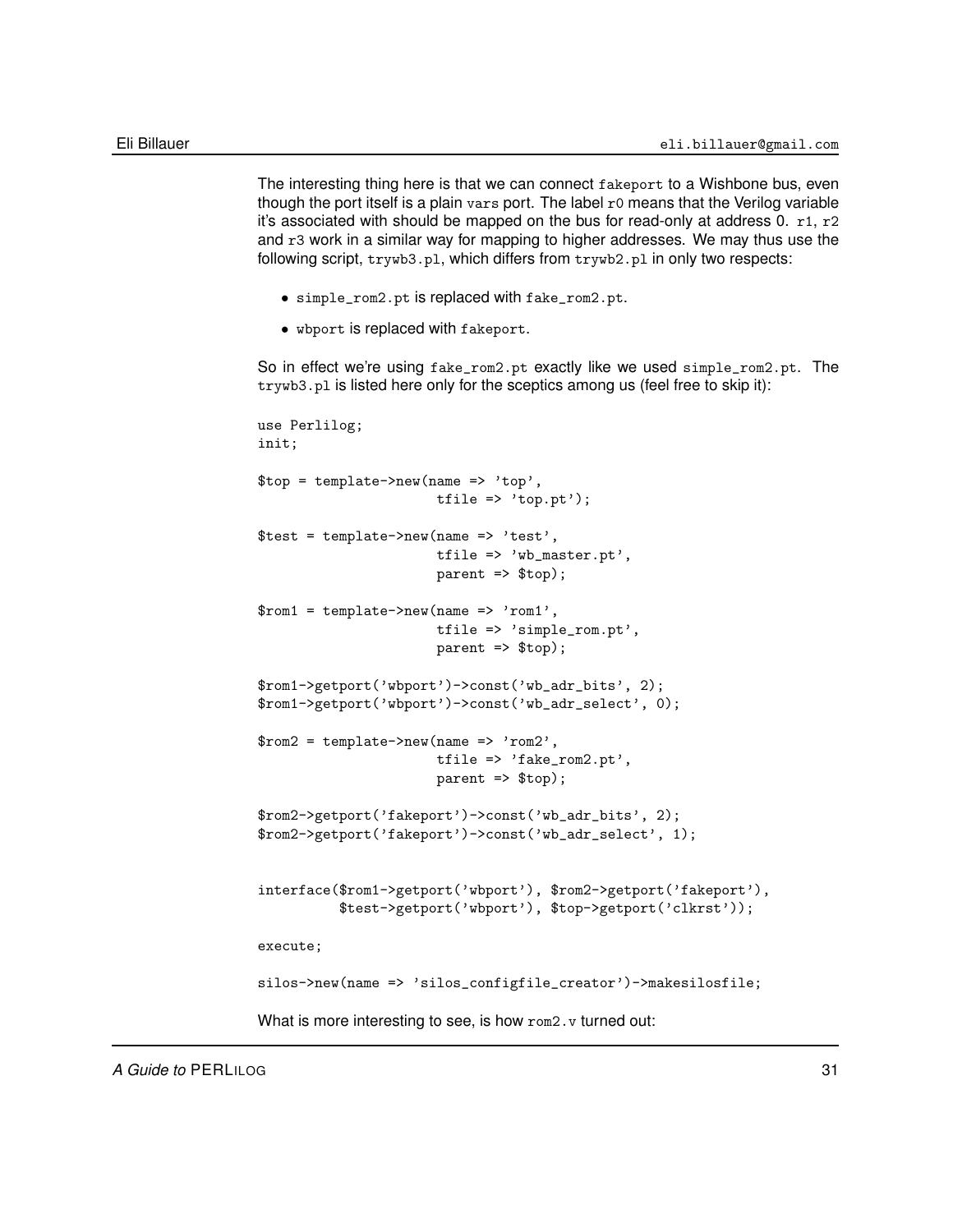```
'timescale 1ns / 10ps
module rom2(wb_clk_i, wb_rst_i, wb_adr_i, wb_dat_i, wb_dat_o, wb_we_i,
  wb_stb_i, wb_cyc_i, wb_ack_o);
  input wb_clk_i;
  input wb_rst_i;
  input [1:0] wb_adr_i;
  input [7:0] wb_dat_i;
  input wb_we_i;
  input wb_stb_i;
  input wb_cyc_i;
  output [7:0] wb_dat_o;
  output wb_ack_o;
 reg [7:0] wb_dat_o;
 wire [7:0] zero;
 wire [7:0] one;
  wire [7:0] two;
  wire [7:0] three;
  assign zero = 8' d65;
  assign one = 8' d66;
  assign two = 8' d67;
  assign three = 8'd10;
  assign wb_ack_o = wb_cyc_i && wb_stb_i;
  always @(wb_adr_i or zero or one or two or three)
   case (wb_adr_i)
     0: wb\_dat\_o = zero;1: wb\_dat\_o = one;2: wb\_dat\_o = two;3: wb_dat_o = three;
      default: wb_data_0 = 0;endcase
```
endmodule

The only piece that remained from the original fake\_rom2.pt in this module, is the four assignments to zero, one, two and three. All the rest was automatically added because the fakeport was interfaced with an Wishbone bus. The inputs and output has changed to conform to Wishbone spec, and some logic has been added as well.

We don't explain this module in detail, because there is a similar example just coming up, and we are going to be quite detailed about that one.

For now, The most important point about all this, is that  $fake\_rom2.$ pt is truly portable. It presents only the essence of logic (in this case – none), without any dependency on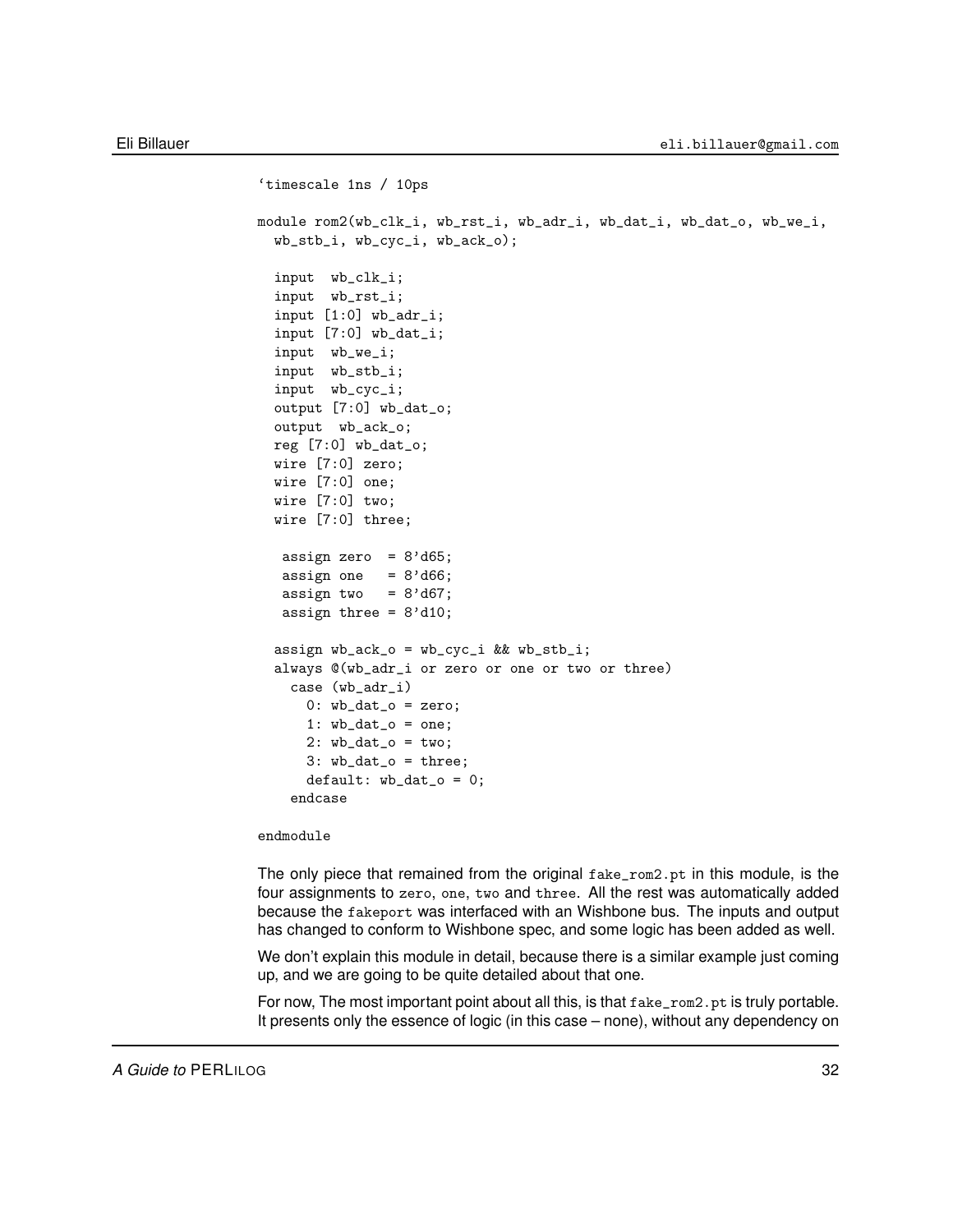the bus it is going to be connected to.

So far we only dealt with reading on the bus. We now move on to an example of similar vars port connection to the bus, for read and write.

### **2.4.6 Non-Wishbone port: A nicer example**

<span id="page-32-0"></span>For the following example, we work with the files at examples/ex3. The toplevel file, top.pt remains the same, and the Wishbone master file, wb\_master.pt has been altered to perform write cycles as well.

We look at adder.pt:

port theport vars rw0:data1, rw1:data2, r2:sum, r3:diff; input [:] data1, data2; output [:] sum, diff; assign sum =  $data1 + data2$ ; assign diff = data1 - data2;

This is a complete template file. You may have wondered what function the module header (beginning with the Verilog keyword module) had in the previous examples. The answer is that it has no function at all – both the module name and the variable list are simply ignored.

To be honest, the module header is not completely ignored: Its position in the file is noted, and two module headers are not allowed in a single template file. But otherwise the template file parser simply wipes the module header and footer (endmodule) away.

So when writing a template file from scratch, there is no reason to have a module header, as in adder.pt. The support of module headers is there to allow easy adaption of Verilog files. And the previous examples included module headers merely to make Verilog programmers feel at home.

Once mapped on a bus, you can write a value on address 0, another on address 1, and read their sum on address 2 and their difference on address 3. The values that were written to addresses 0 and 1 can be read back. This was assured by using a  $rw$ label for data1 and data2, rather than a w label (e.g. rw0 and not w0).

The main script, trywb4.pl is very similar to the previous ones we've seen. Only names have changed:

```
use Perlilog;
init;
$top = template->new(name => 'top',tfile => 'top.pt');
```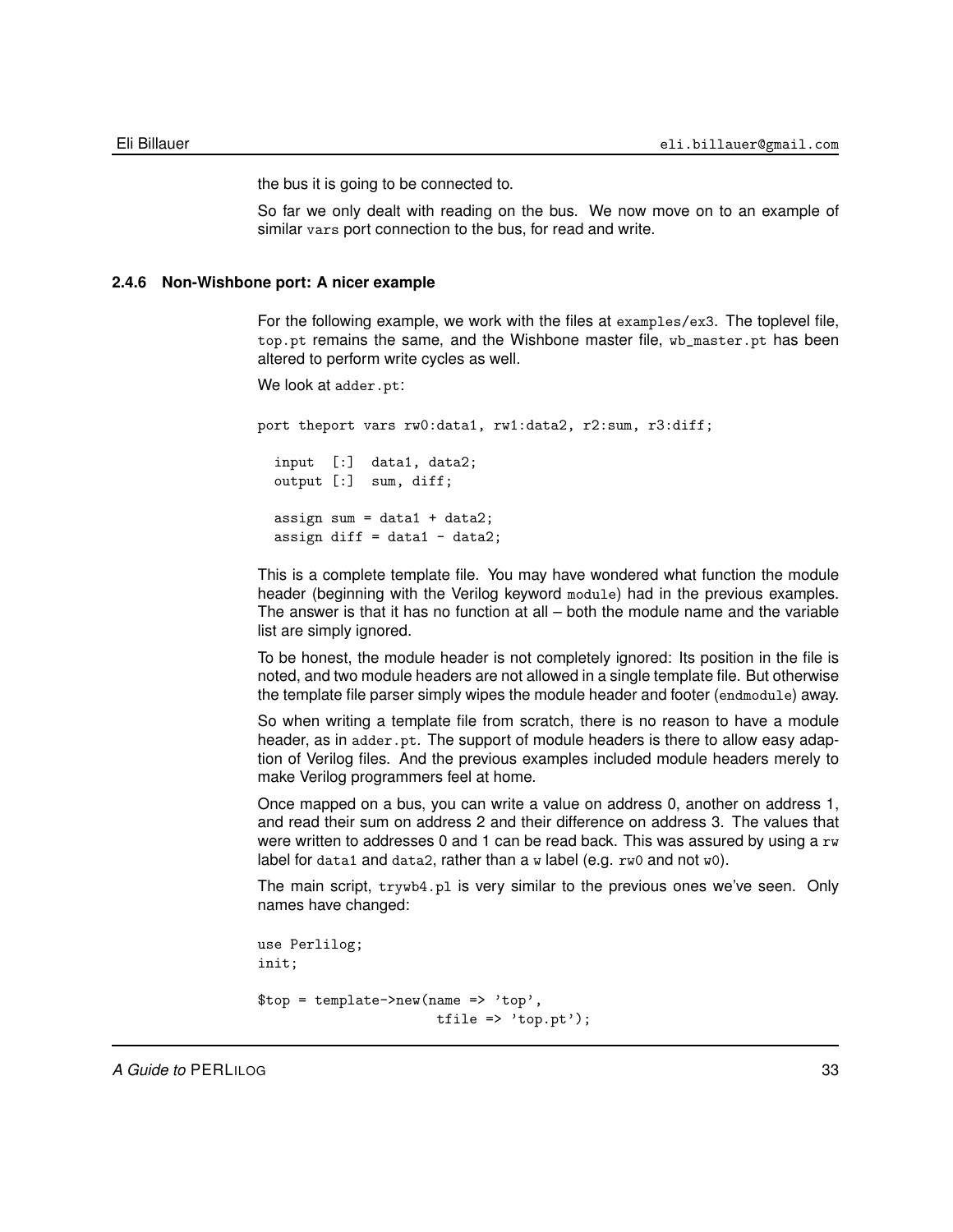```
$test = template->new(name => 'test',
                      tfile => 'wb_master.pt',
                      parent => $top);
$unit1 = template->new(name => 'adder',tfile => 'adder.pt',
                       parent => $top);
$unit1->getport('theport')->const('wb_adr_bits', 2);
$unit1->getport('theport')->const('wb_adr_select', 0);
$unit2 = template->new(name => 'logic',
                      tfile => 'logic.pt',
                      parent => $top);
$unit2->getport('theport')->const('wb_adr_bits', 2);
$unit2->getport('theport')->const('wb_adr_select', 1);
interface($unit1->getport('theport'), $unit2->getport('theport'),
          $test->getport('wbport'), $top->getport('clkrst'));
execute;
silos->new(name => 'silos_configfile_creator')->makesilosfile;
The template file logic.pt is more or less the same as adder.pt, so we won't deal
with it here.
The Verilog module adder.v, which unfolds from adder.pt is a bit long, so we shall
take it piece by piece. It begins like any Wishbone slave:
'timescale 1ns / 10ps
module adder(wb_clk_i, wb_rst_i, wb_adr_i, wb_dat_i, wb_dat_o, wb_we_i,
  wb_stb_i, wb_cyc_i, wb_ack_o);
  input wb_clk_i;
  input wb_rst_i;
  input [1:0] wb_adr_i;
  input [7:0] wb_dat_i;
  input wb_we_i;
  input wb_stb_i;
  input wb_cyc_i;
  output [7:0] wb_dat_o;
  output wb_ack_o;
```
*A Guide to* PERLILOG 34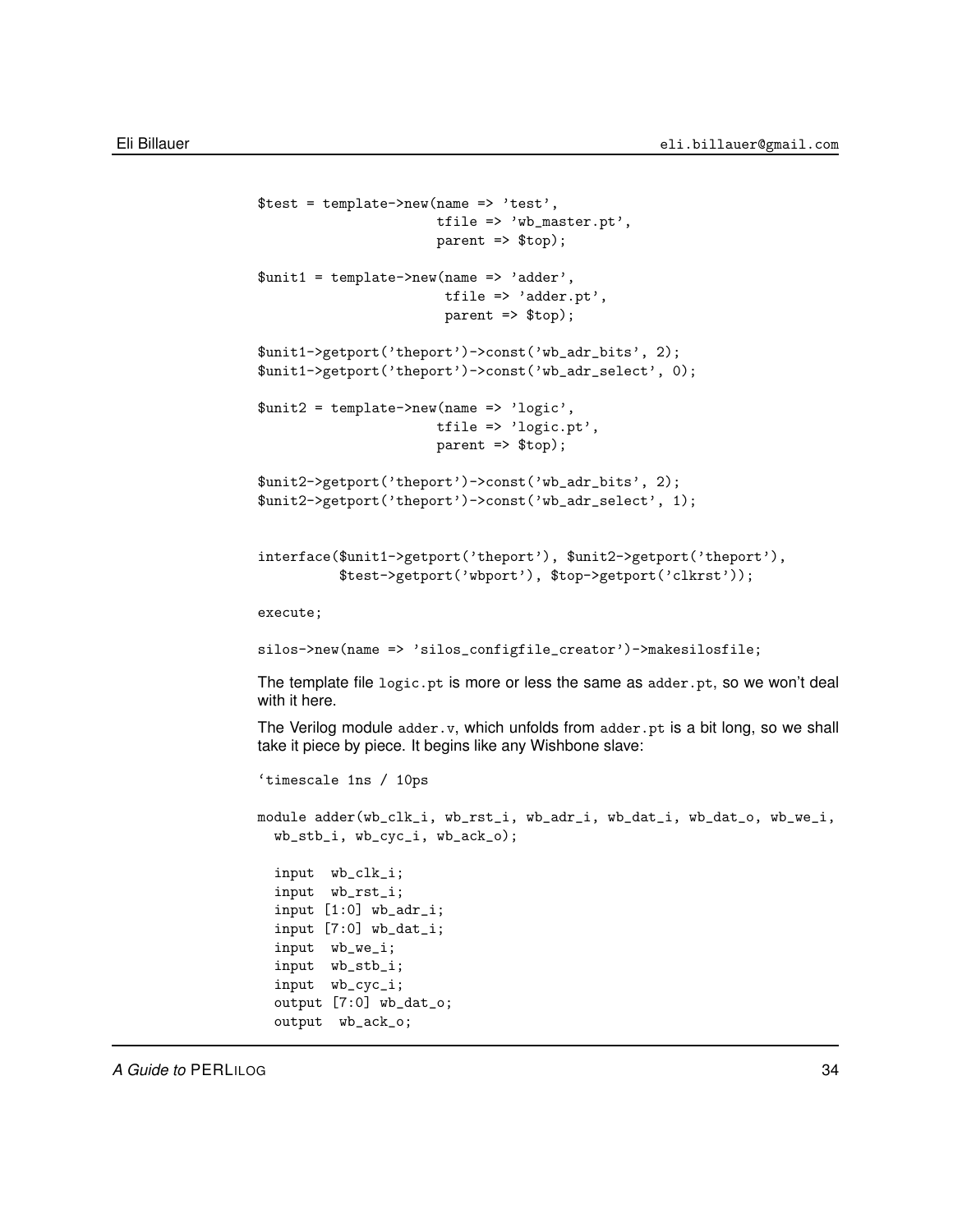```
reg [7:0] wb_dat_o;
```
Next, we have have some application-specific variables declared.

reg [7:0] data1\_reg; reg [7:0] data2\_reg; wire [7:0] data1; wire [7:0] data2; wire [7:0] sum; wire [7:0] diff;

Note that two registers, data1\_reg and data2\_reg are declared. These are necessary to hold the values which are written to the module from the bus.

And here come a couple of lines that are familiar from the template file (this is what the module is doing, after all...):

```
assign sum = data1 + data2;
assign diff = data1 - data2;
```
The acknowledge is set up to respond for single-clock cycles:

assign wb\_ack\_o = wb\_cyc\_i && wb\_stb\_i;

Next the module allows reading by assigning a value to wb\_dat\_o according to the address:

```
always @(wb_adr_i or data1_reg or data2_reg or sum or diff)
  case (wb_adr_i)
    0: wb\_dat\_o = data1\_reg;1: wb\_dat\_o = data2\_reg;2: wb_data_o = sum;3: wb\_dat\_o = diff;default: wb_data_o = 0;endcase
```
Note that addresses 0 and 1 are readable, and give the value that was written to the same address.

Our next task is to respond correctly to bus writes. In our case, it's writing to our internal registers:

```
always @(posedge wb_clk_i or posedge wb_rst_i)
 if (wb_rst_i)
    begin
      data1_reg \leq #1 0;
```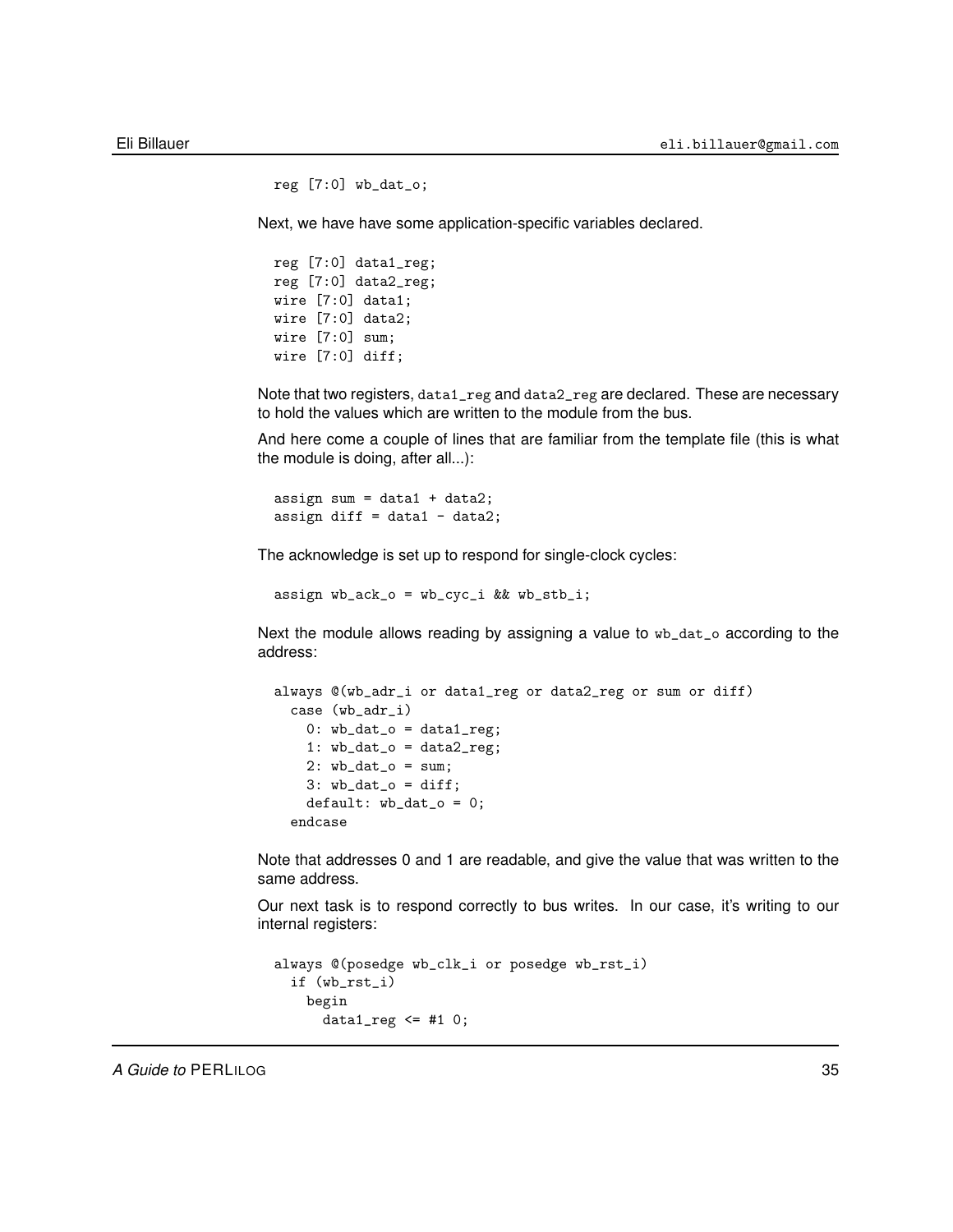```
data2_reg \leq #1 0;
  end
else if (wb_cyc_i && wb_stb_i && wb_we_i)
  case (wb_adr_i)
    0: data1_{reg} \leq #1 wb_data_i;1: data2_{reg} \leq #1 wb_data_i;endcase
```
Some may not like the fact that the bus' reset functions as the module's reset. But simplicity governs in these examples.

Finally, we make the connection between the registers and the variables that they are supposed to be there for:

assign data $1 = data1_{reg}$ ; assign data $2 = data2_{reg}$ ;

## **2.5 Last example: Embedded Perl code**

<span id="page-35-0"></span>Our last example demonstrates how Perl code can be embedded into template files. A small script will write some of the Verilog code, which allows the module to be configured via its properties as an object, and not with "defines". It is hard to find a short example of when this is truly useful, because the main disadvantage of using "defines" is when the module is very complex, and the different configurations have several implications of the implementation of the module.

Instead, we shall see how our ROM module's data values can be set up from the main script. Those who know the powers of Perl will easily see how this can be extended to solve real-life problems.

### **2.5.1 The main script**

<span id="page-35-1"></span>We go back to the examples/ex2 directory. There we find the  $trywb5.pl$  script, which is identical to trywb2.pl, except:

- Both ROMs are created from a single template file,  $perl\_rom.pt$ , rather than simple\_rom.pt and simple\_rom2.pt.
- The romdata property is set for both objects upon creation.

Here is the script itself:

use Perlilog; init;

*A Guide to* PERLILOG 36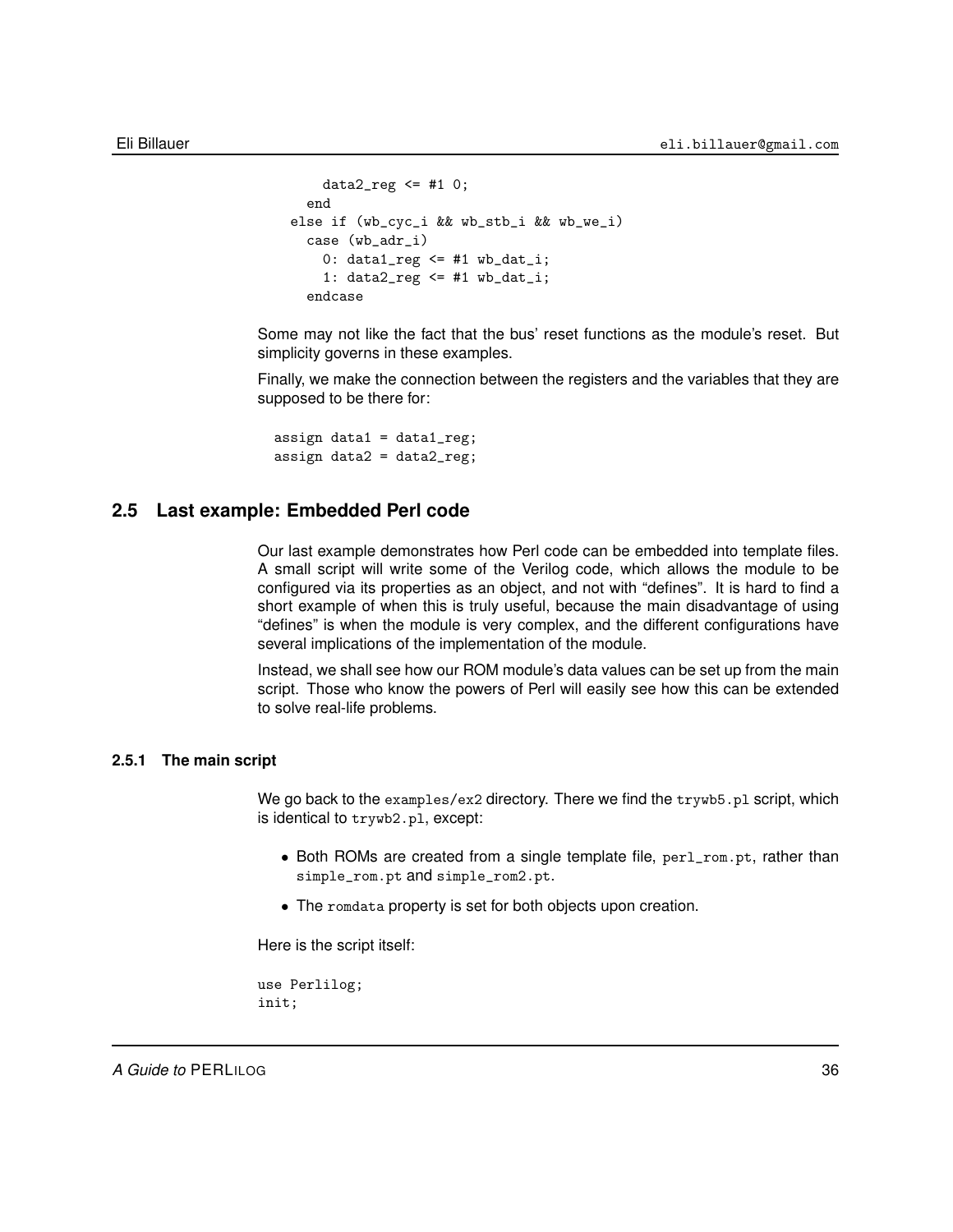```
$top = template->new(name => 'top',tfile \Rightarrow 'top.pt');
$test = template->new(name => 'test',
                      tfile => 'wb_master.pt',
                      parent => $top);
$rom1 = template->new(name => 'rom1',tfile => 'perl_rom.pt',
                      parent => $top,
                      romdata => [69, 108, 105, 10]);
$rom1->getport('wbport')->const('wb_adr_bits', 2);
$rom1->getport('wbport')->const('wb_adr_select', 0);
$rom2 = template->new(name => 'rom2',tfile => 'perl_rom.pt',
                      parent => $top,
                      romdata => [65, 66, 67, 10];
$rom2->getport('wbport')->const('wb_adr_bits', 2);
$rom2->getport('wbport')->const('wb_adr_select', 1);
interface($rom1->getport('wbport'), $rom2->getport('wbport'),
          $test->getport('wbport'), $top->getport('clkrst'));
execute;
silos->new(name => 'silos_configfile_creator')->makesilosfile;
```
What happens here, is that two almost identical objects are generated. They differ in their names and in the romdata property. As one can guess, romdata is the ROM's data, so we can set the data as required from the main script.

### **2.5.2 The template file**

We move on to view the template file perl\_rom.pt:

```
port wbport wbs clk_i:wb_clk_i, rst_i:wb_rst_i, cyc_i:wb_cyc_i,
                stb_i:wb_stb_i, we_i:wb_we_i, ack_o:wb_ack_o,
                adr_i:wb_adr_i, dat_i:wb_dat_i, dat_o:wb_dat_o;
module rom(wb_clk_i, wb_rst_i, rst_i, wb_adr_i, wb_dat_i, wb_dat_o,
           wb_we_i, wb_stb_i, wb_cyc_i, wb_ack_o);
```
*A Guide to* PERLILOG 37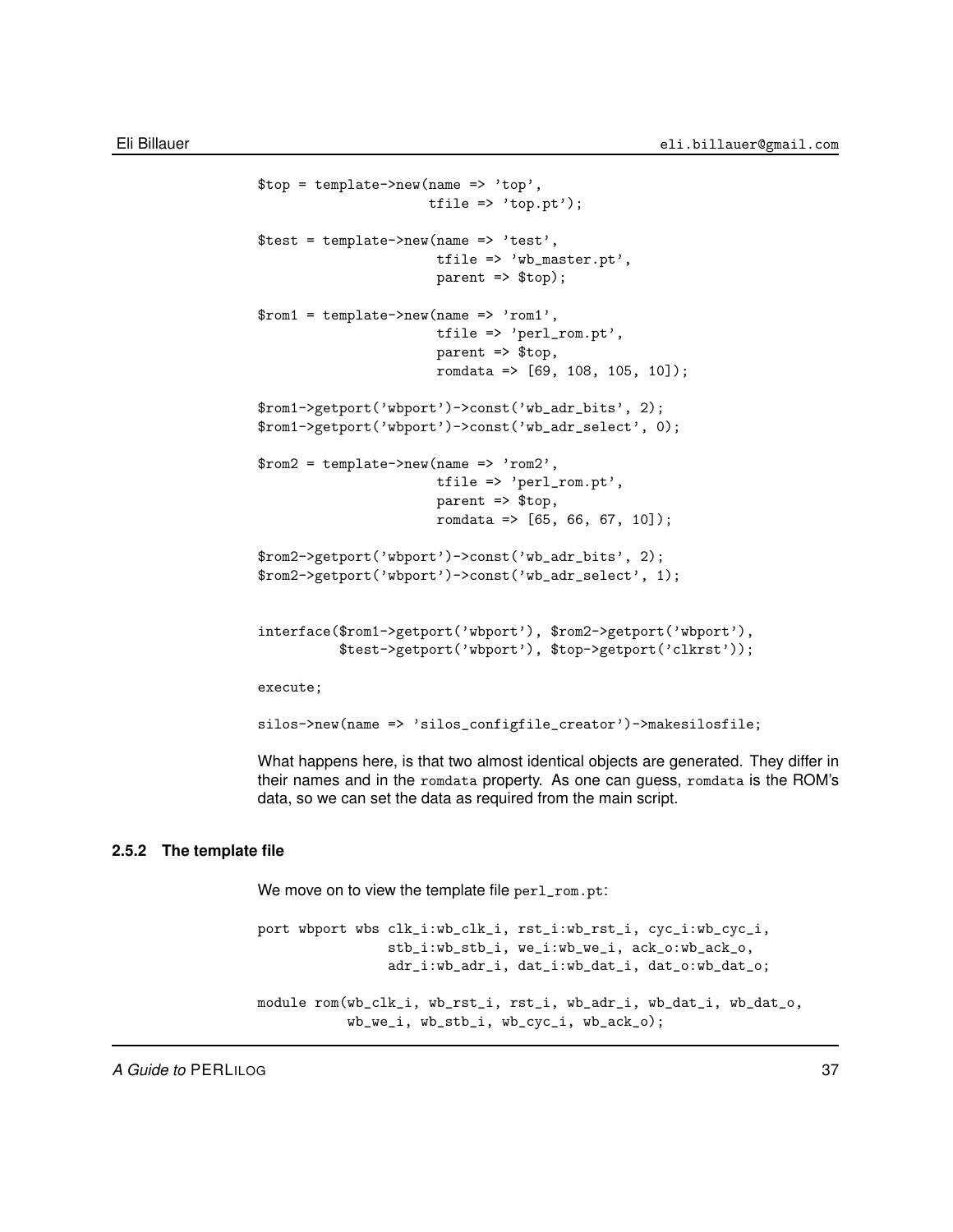```
input wb_clk_i, wb_rst_i, wb_we_i, wb_stb_i, wb_cyc_i;
   input [:] wb_adr_i; // lower address bits
   input [:] wb_dat_i;
   output [:] wb_dat_o;
   reg [:] wb_dat_o;
   output wb_ack_o;
   assign wb_ack_o = wb_cyc_i && wb_stb_i; // Always single clock cycles
   always @(wb_adr_i)
     case (wb_adr_i)
CASES
       default: wb_data_o = 0;endcase
endmodule
perl
  c = 0;
  % cases = "";foreach ($self->get('romdata')) {
    $val = $_ + 0;\text{\$cases.='} $c: \text{wb\_dat\_o} = \text{yal}; \ln";$c++;}
  chomp $cases;
  $code = $self->get('verilog');
  %code =* s/CASES}/\csc/s = *$self->set('verilog', $code);
endperl
```
It differs from from simple\_rom.pt from section [2.4.2](#page-23-0) only in the two following respects:

- The Verilog case clause has been emptied from its cases, and the string CASES has been put insted.
- Some Perl code has been added in a clause surrounded by the keywords perl and endperl.

Quite expectedly, what happens here is that the Perl code generates the heart of the case clause, and replaces the CASES string with something meaningful.

These are the steps taken by the Perl snippet: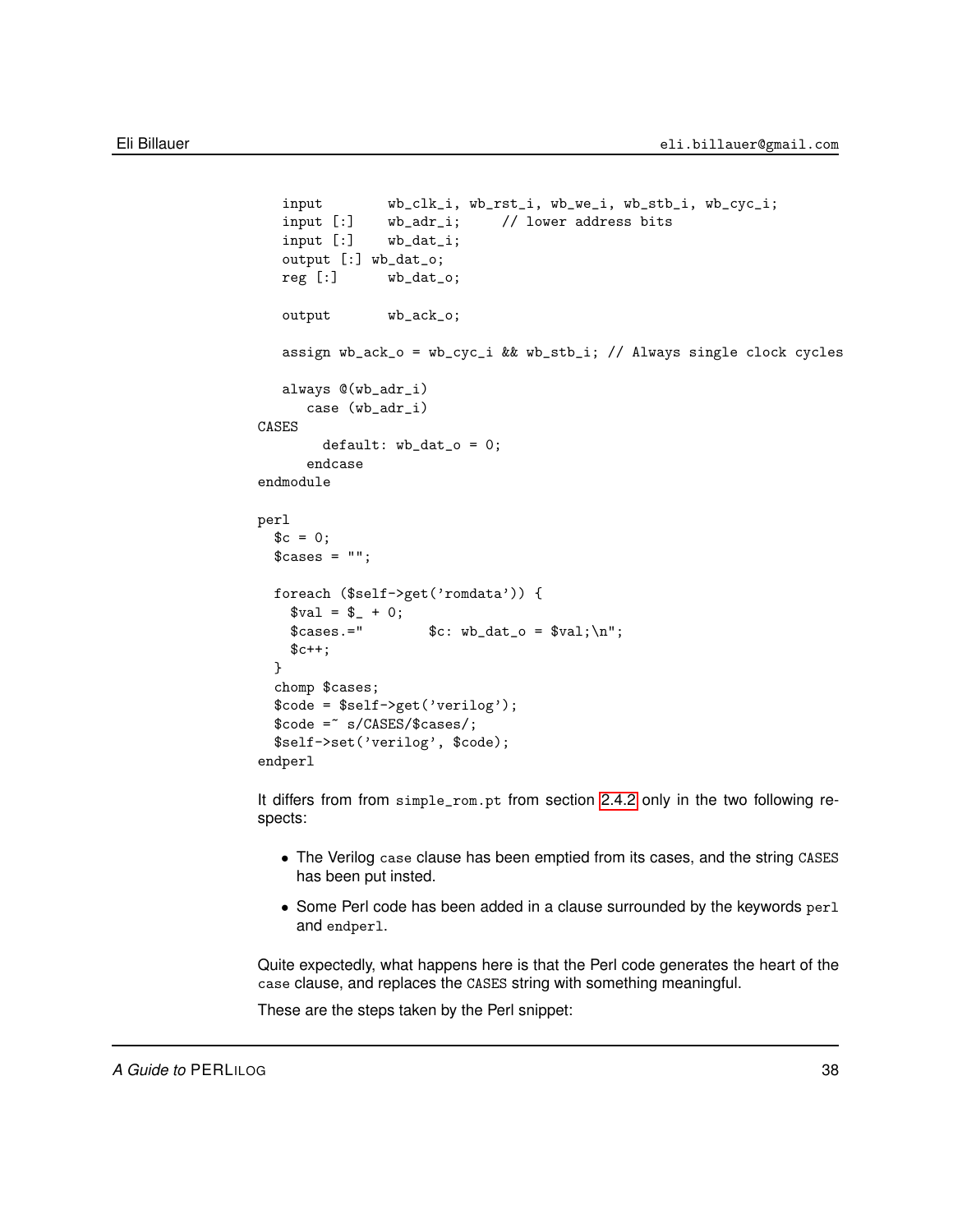- 1. The romdata property is read and a foreach loop is engaged on its items.
- 2. The relevant Verilog line is appended to \$cases for each item looped upon.
- 3. The object's verilog property is read into \$code. Its value is the Verilog code that we would find in the Verilog file, if it wasn't for this script snippet.
- 4. By using a classic Perl substitute command, we wipe the CASES away, and put the value of \$cases instead. All this happens on the string kept in \$code.
- 5. \$code is written back to the object's verilog property.

The beauty about this is that the module is configured via the object's property, and it's a Perl script that interprets its meaning, and takes action. This is a powerful tool, which makes it possible to configure the module with intuitive parameters, and not necessarily those that were needed to make the "ifdefs" work.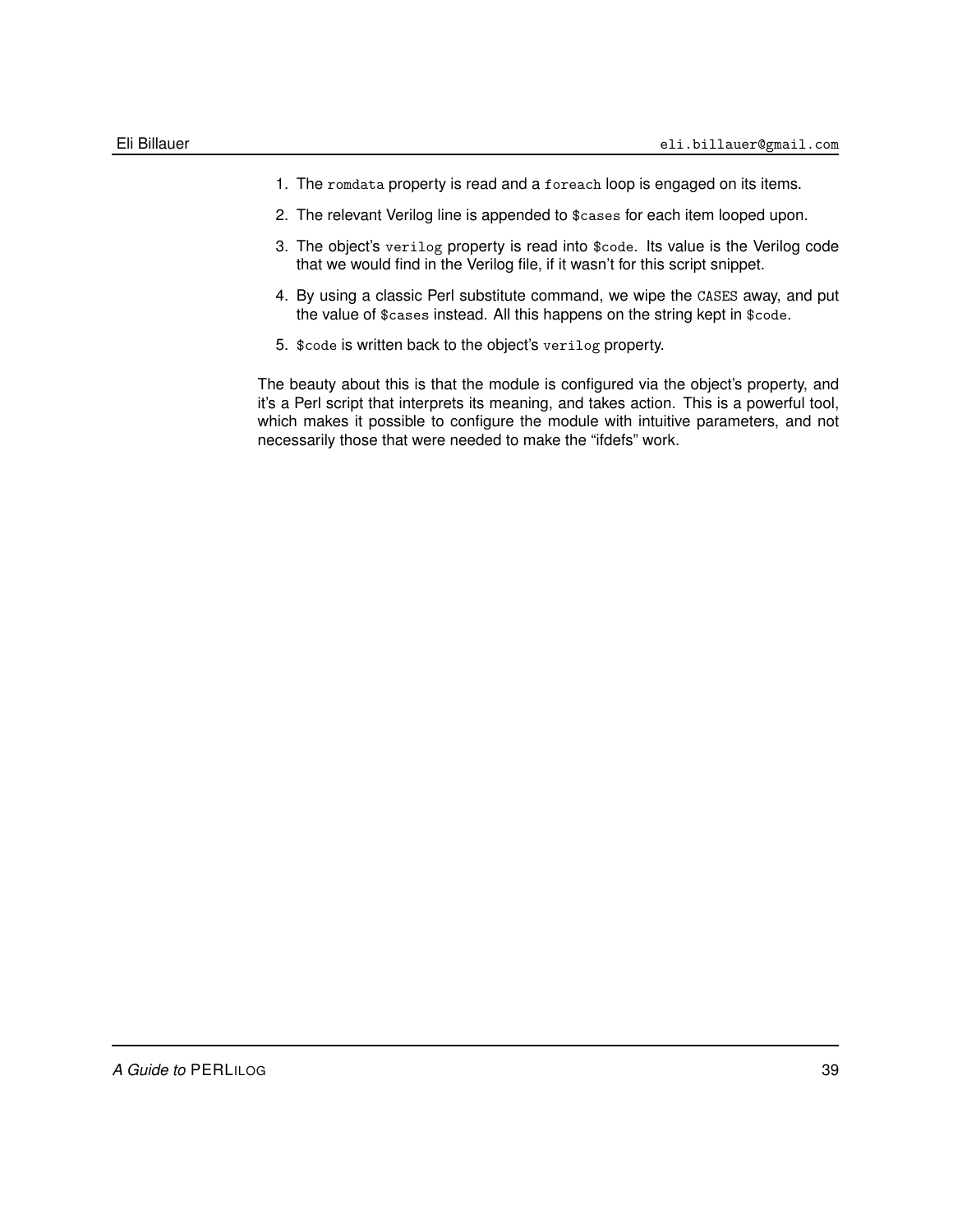# **3 Template objects**

### **3.1 About this section**

The examples in section [2](#page-13-0) demostrated some of things that can be done with template objects. With good common sense (which most Perl programmers have) it's possible to make some use of template objects quite successfully. Except for a few features (which will be presented in this section), trial and error is enough to get the most out of this specific tool.

But template objects are also a gateway to start learning the concepts of PERLILOG . Starting to work with template objects in the spirit of the environment, is a good preparation for more advanced use of the system.

Also, it's nice to know what we're doing. This section gives some insight to things that were slightly neglected previously.

This section will contain a lot of forward references. These references are not necessary to understand this section in a basic level, but they should encourage to gradually get to know the entire environment. Even though template objects is the simplest level of using PERLILOG , it offers access to most of the advanced features via its embedded scripting capabilities. Knowing the environment well is therefore rewarding in terms of what you can do with PERLILOG , even if you stick to template objects.

### **3.2 How it works**

When a template object is created with  $new()$ , the template file is read and parsed. The parsing mechanism is not very sophisticated, and it's definitely not covering the complete Verilog syntax. The parser's main mission is to recognize the parts that should be interpreted by the template object, and to set up the internal data structures accordingly. This includes:

- Verilog variables (wires, registers, inputs and outputs) declarations
- Port declarations
- Embedded perl clauses
- The module header and footer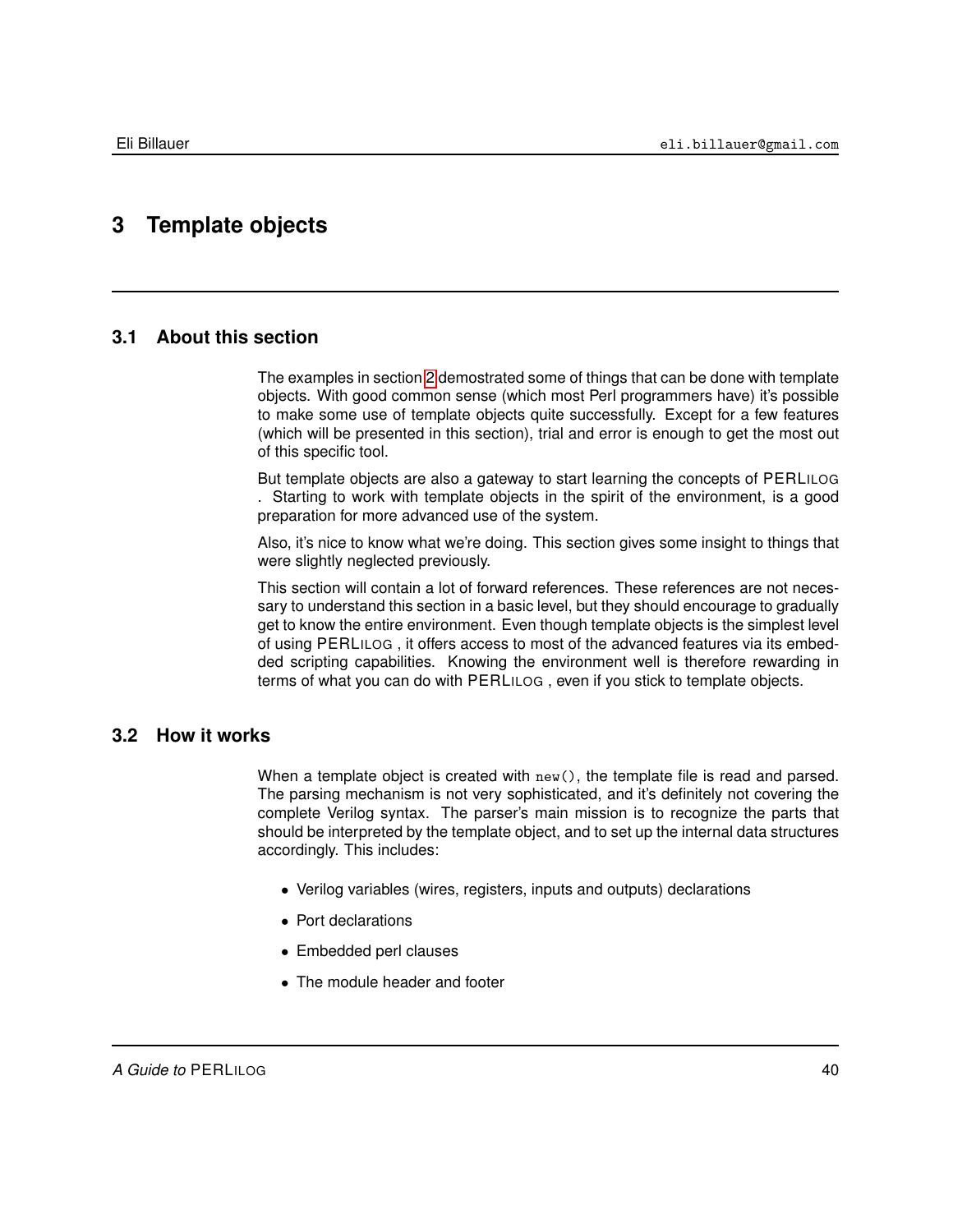The module header and footer are ignored. Only their position within the read file is marked. The rest of the elements are handled by the template object, and do not appear in the final Verilog file.

Anything that isn't included in the categories mentioned above, or couldn't be parsed for some reason, is stored to be written directly to the final Verilog file.

Another way to look at the first stage, is that the parser eliminates, or filters away any part that it is able to parse in the way from the input template file to the output Verilog file.

It may come as a surprise that the variables are eliminated as well, as they are needed in the Verilog file. They are indeed eliminated, but they are also written back, possibly in a modified format, at some later stage in the PERLILOG execution. Altering the variable's attributes is one of the most important features of PERLILOG , and it's done quite easily, thanks to the way they are stored, during execution cycle of PERLILOG .

After the file has been parsed there is a rather complicated chain of events, part of which is described in this guide. Little of this is specific to template objects, so we may summarize it all with the fact that the standard Verilog headers are added to the module, along with the variables, and that the Verilog file is written.

### **3.3 What to expect from template objects**

The purpose of template objects is to allow the Verilog programmer to concentrate on writing productive logic as much as possible, and hassle with anything else as little as possible.

The programmer is required to write some pseudo-Verilog code, which supplies some basic variable definitions, port declarations and the core Verilog code. Embedded Perl is allowed to make life even nicer.

As an extra feature, the template class was written to function as a simple importer for prewritten Verilog modules. This makes it possible to take some Verilog module, add some port declarations, and use it as a template file. If this works nice, it allows all the features of a "normal" template file.

It should be pointed out, that this is not the only solution to import prewritten Verilog modules. The static objects reads a Verilog module from a file and leaves it untouched. This is a safer, but yet less powerful way to import modules. See section [6.9.](#page-84-0)

Some precautions to take when importing an existing module with the template class are mentioned in section [3.8.](#page-47-0)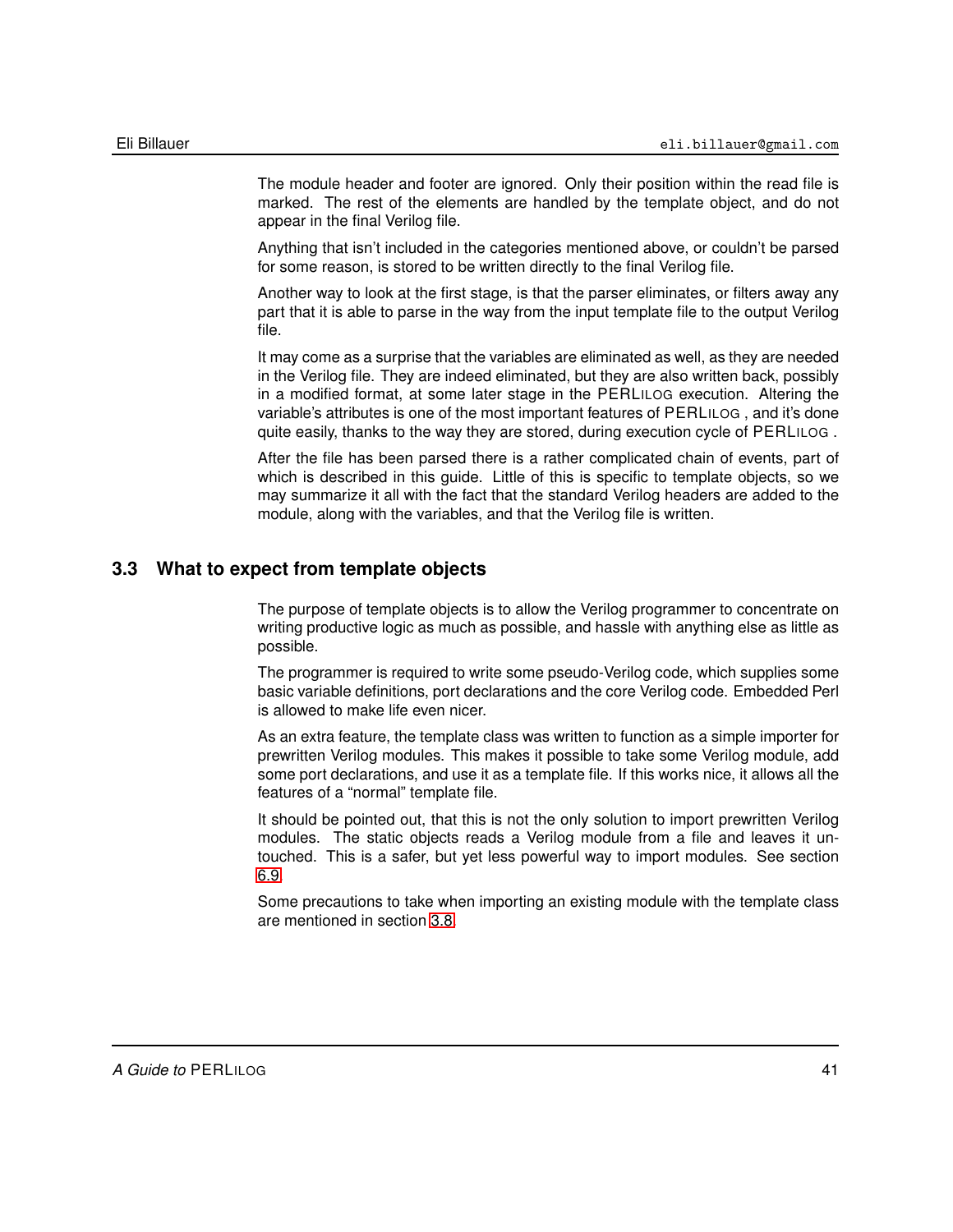### **3.4 A template object as an object**

After seeing template  $\rightarrow$  new(...) several times in the examples, it should be no surprise that PERLILOG is highly object-oriented. Section [5](#page-52-0) goes into the issue of how to use objects in PERLILOG in detail, and until we reach that, common sense will be the best tool to follow things.

In the first main script (section [2.3.2\)](#page-16-0) we had:

```
$ff = template->new(name => 'flipflop',
                   tfile => 'myff.pt',
                    parent => $top);
```
Just to have it cleared out, we explain the meaning of this again:

This creates a new object of class template, and puts its reference in \$ff. The object is initialized with three properties, name, tfile and parent.

The name property is the name of the to-be Verilog module and also the name of the file to be written (appended with a  $\cdot v$  suffix). It's also considered to be the object's name.

All objects in PERLILOG must have this property initialized upon creation (except for interface objects). The object's name is a unique identifier. For this reason, two objects must not have the same name (use suggestname() in case of doubt, see section [9.1.11\)](#page-150-0).

The tfile property is a complete path (from the current directory) to the file which functions a template file for this object.

Last, parent is the reference of the "parent object", which is the object in which the resulting module will be instantiated. If this property is left undefined, the module will not be instantiated, which is the right thing to do on the top-level module.

Additional properties may be set up and read by embedded Perl scripts, as was shown in section [2.5.](#page-35-0)

### **3.5 Variable declarations**

#### **3.5.1 Same syntax, different meaning**

In the examples we've seen that Verilog varibles (wires, registers, inputs and outputs) were declared as in regular Verilog (in fact, we only saw inputs and outputs).

The template file's syntax looks the same, but the underlying meaning is somewhat different. Variable declarations in a template file are not going to appear as they are in the final Verilog file, but they should be seen as declarations to the template objects. In some cases, this declaration will end up as a very similar line in the final Verilog file, so it won't make any difference.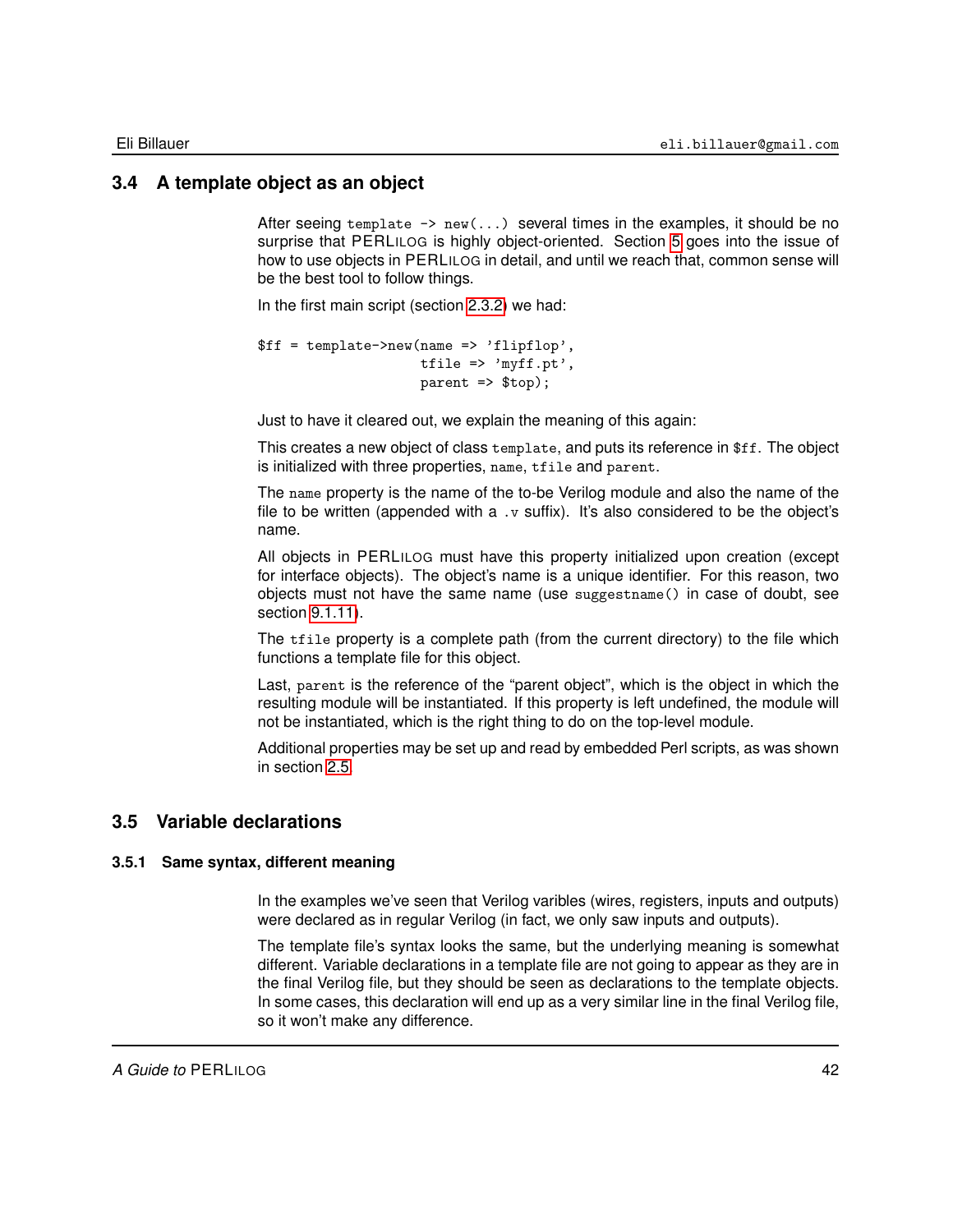But the variable declaration can change dramatically, for example if a Verilog wire is connected outside the module, which can make it change to an output. PERLILOG takes the freedom to make such changes as a normal action.

The variable declaration in template files is Verilog compatible, but the syntax is slightly extended, as we shall see next.

#### **3.5.2 Undeclared bit range** [:]

As we saw in the example of section [2.4.2,](#page-23-0) variables may be declared without specifying the bit range, as in

| input [:]  | $wb_data_i;$  |
|------------|---------------|
| output [:] | $wb\_dat\_o;$ |
| reg [:]    | $wb\_dat\_o;$ |

Syntactically speaking, the empty bit range specifier, [:], takes the exact place of its classic Verilog sibling, which looks something like [15:0].

The empty bit range specifier means that the bit range is yet unknown, and should be taken from the context. It does *not* imply that the final bit range should be of some indexed format. In other words, a single bit, which is declared by not putting a bit range specifier, may be chosen by the system as the final bit range, instead of  $[:]$ .

### **3.5.3 Verilog** input **and** output

Even though the declaration of Verilog input and output variables is legal in a template file, it may be misleading: A variable will appear as input or output as needed by connections with other modules, which is determined by the main script. The key factors here, are which port was connected to which, and the parental relations between the objects, both factors being unknown in the context of the template file.

Thus, variables that appear as input in the template file may be transformed into wire in the final Verilog file. output may be turned into wire or reg. Functionally there is nothing wrong with that, but it may be somewhat confusing.

In section [6.7.3](#page-78-0) (and on) the issue of variable driving is discussed. For future reference, we only state here that Verilog input variables are interpreted as "driven" variables, and are assigned the type in (and not input). Verilog output are considered "driving" variables, and they are of type out or reg (and not output).

In essence this means that PERLILOG responds to the input and output keywords in the template file as an indication whether the value of these variables are assigned in the Verilog logic part. If the a variable was chosen to be output by the Verilog programmer, its value was surely assigned, otherwise it would be floating. And the opposite goes for input: If this was chosen, then the value is only read in the module,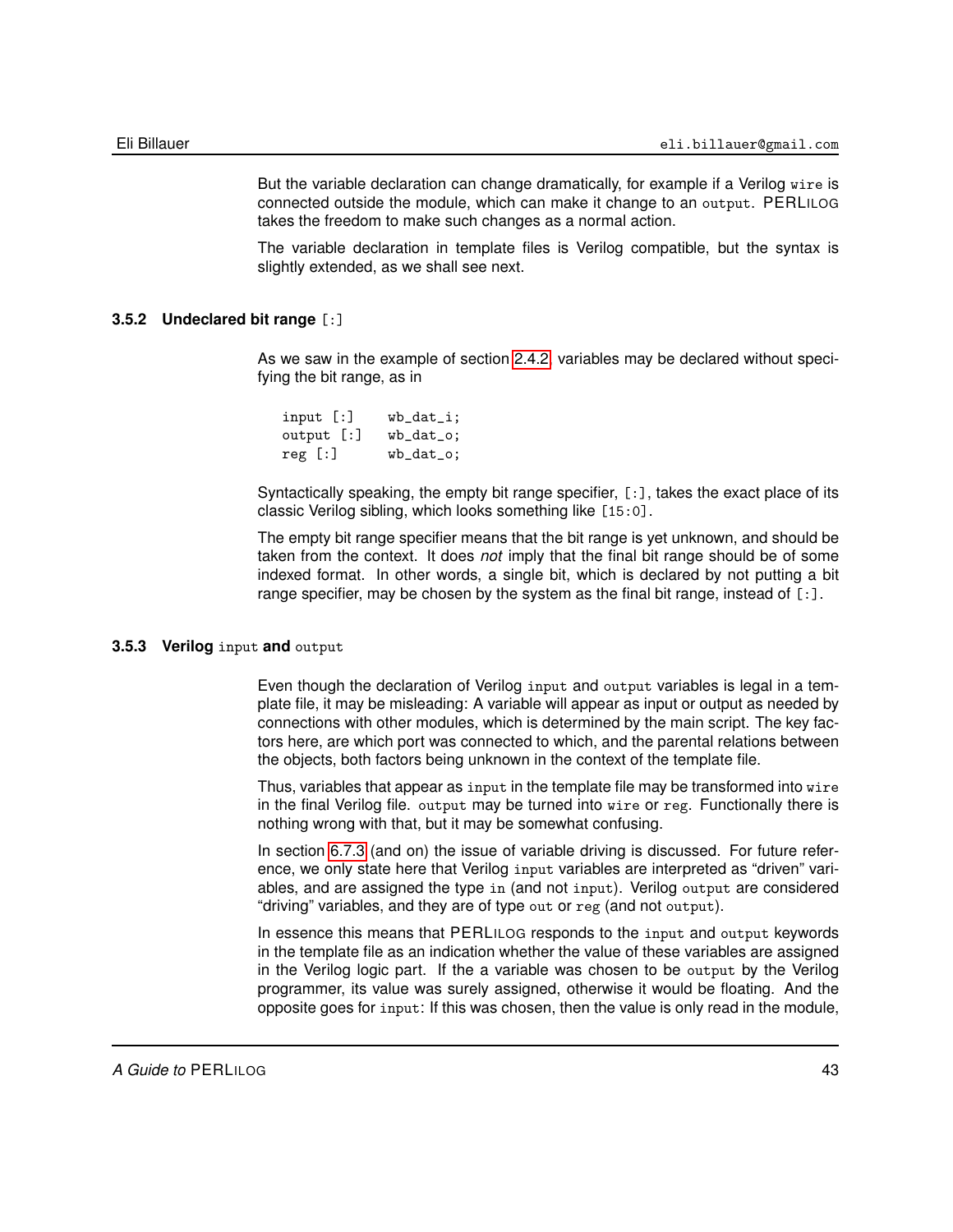surely it's not assigned a value. And this happens to be exactly as much information as the PERLILOG environment needs to have from the template file.

#### **3.5.4** wire **and** iwire

For those who want to use template files without confusing themselves, there are two synonyms for input and output, which are iwire and wire. These synonyms can be used interchangably.

Variables that are declared as reg don't need another wire declaration, but it's not an error to have one.

#### **3.5.5 Variable rules summary**

It all boils down to the following list of rules:

- Write your Verilog module normally. If you want to write the module header and endmodule footer, fine, just keep in mind that they will be ignored.
- Declared reg and wire variables just as you would do in Verilog.
- If you don't assign the value of some variable within the module, because it should come from "the outside world", use iwire. This is the parallel to declaring the variable as an input in Verilog, or binding the variable to another modules output as part of an instantiation.
- If you want the variable's bit range to be flexible, use [:] where you would normally put the bit range. Just make sure that the bit range is defined explicitly on some of the variables to be connected.

We begin with looking at the template file for the ROM, simple\_rom.pt:

#### **3.5.6** simple rom.pt **revisited**

We return to simple\_rom.pt of section [2.4.2,](#page-23-0) with a few technical changes. This is merely a slight clean-up of the previous version, but it shows how a template file, which was written originally as a template file will look like:

port wbport wbs clk\_i:wb\_clk, rst\_i:wb\_rst, cyc\_i:wb\_cyc, stb\_i:wb\_stb, we\_i:wb\_we, ack\_o:wb\_ack, adr\_i:wb\_adr, dat\_i:wb\_dat\_i, dat\_o:wb\_dat\_o; iwire wb\_clk, wb\_rst, wb\_we, wb\_stb, wb\_cyc; iwire [:] wb\_adr;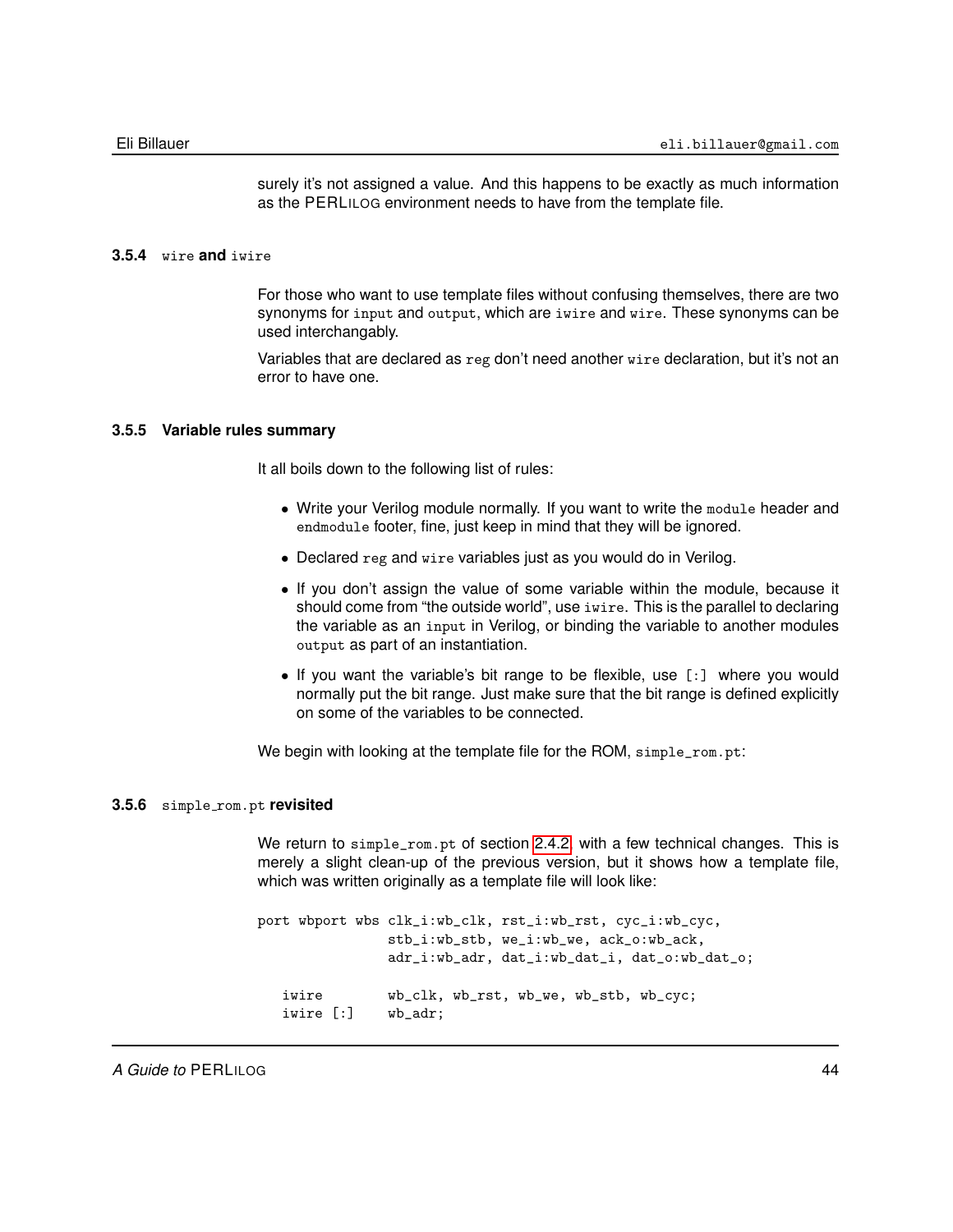```
iwire [:] wb_dat_i;
reg [:] wb_dat_o;
wire wb_ack;
assign wb_ack = wb_cyc && wb_stb; // Always single clock cycles
always @(wb_adr)
  case (wb_adr)
    3'd0: wb\_dat\_o = 8'd69;
    3'd1: wb_data_0 = 8'd108;3'd2: wb_data_0 = 8'd105;3'd3: wb_dat_o = 8'd10;
    default: wb_data_o = 8'd0;endcase
```
Functionally, this template is identical to simple\_rom.pt.

### **3.6 Declaring ports**

The port declaration within template files is just a convenient way to generate a port object, and make the current template object its parent.

The deeper discussion of ports can be found in section [7.1.](#page-91-0) For now, we rely on the examples to give an impression of what ports are and what can be done with them. But keep in mind that the concept of ports goes far beyond this.

A port declaration has always the from of:

port *port-name class assignments*;

It may go on for several lines, and is always terminated by a semicolon.

For example, we shall go back to port declaration we saw in section [2.3.4:](#page-19-0)

port ffport vars clk:clock, rst:reset, d:data, q:register;

The port is a special template file keyword. It is followed by the port's name. It's important to note that this name is not the port's name as an object, but rather a local name, which is used with getport(). Unlike object names, the local name is known only within the the object who owns the port, so the uniqueness needs not to be kept beyond the single object. This allows a template file to be used to create more than one object, since object names must be unique in a global context.

The *class* is the name of the PERLILOG class, which should generate this port. In this example we chose vars.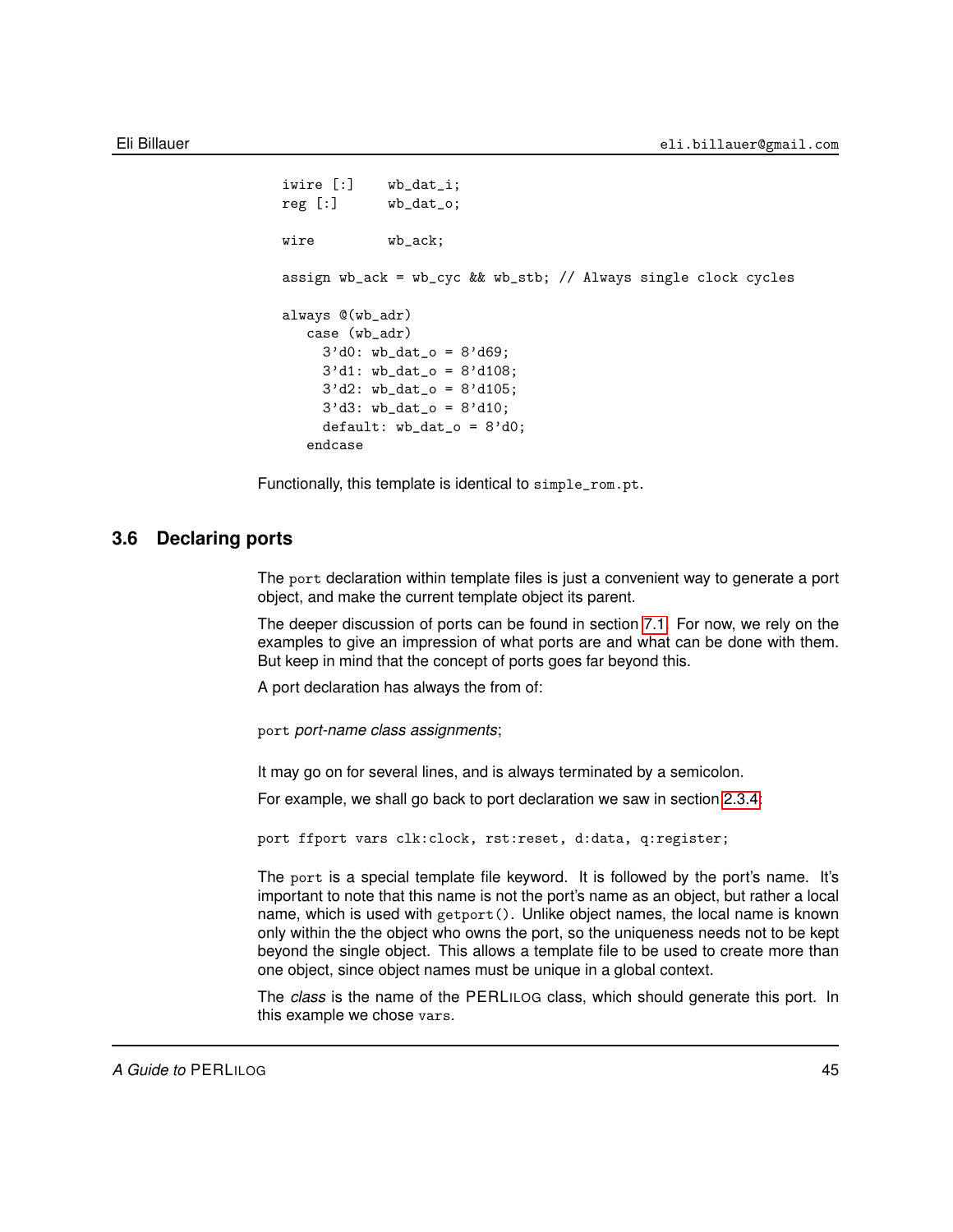Then we have a list of assignments, which are separated by commas. There are two types of assignments:

- property=value assignments. Each assignment sets a property of the port object as a constant. The value is a scalar, even though PERLILOG supports lists as properties (the template class goes for simplicity).
- label:variable binding. This makes the variable known by a label name. In fact, all the label declarations end up as a single property in the object, labels.

The order of the assignments has no significance.

At the time of writing these lines, the ports that are supported are no more than those presented in section [2.](#page-13-0) For real-life application it's probably desired to extend the set of ports.

This task is quite easy, once the PERLILOG structure is well understood. Unfortunately, reaching that stage takes some effort, but the reward makes it worth. Section [7](#page-91-1) is dedicated to explaining how to extend the set of ports, but it's based on everything until that point.

### **3.7 Embedded Perl**

### **3.7.1 How it works**

The idea behind embedded Perl is that since we have a Perl interpreter running anyhow, why not let it run some Perl snippets inside the template file?

The template file parser recognizes two kind of clauses:

- perl to endperl
- perlonload to endperl

Both clauses contain normal Perl code. They differ in the timing of the execution.

- perl clauses are executed as late as possible. Namely, as the last task of the implementation of the epilogue method (this method is explained in section [6.5\)](#page-74-0). When these clauses run, the system is just before flushing to Verilog files.
- perlonload clauses are executed as the last thing done in the new() method of the template class, which is rather early. This means that when they run, the file has been parsed completely, all ports that are declared are set up, and the varibles are set up in the internal property structure. But the Verilog code, as well as the object's properties probably have a long way to go.

As we can see, neither is executed immediately on parsing, but the code is stored and executed at well-defined times. If there are several clauses of the same kind, they are executed in the same order as they appear in the template file (top-to-bottom).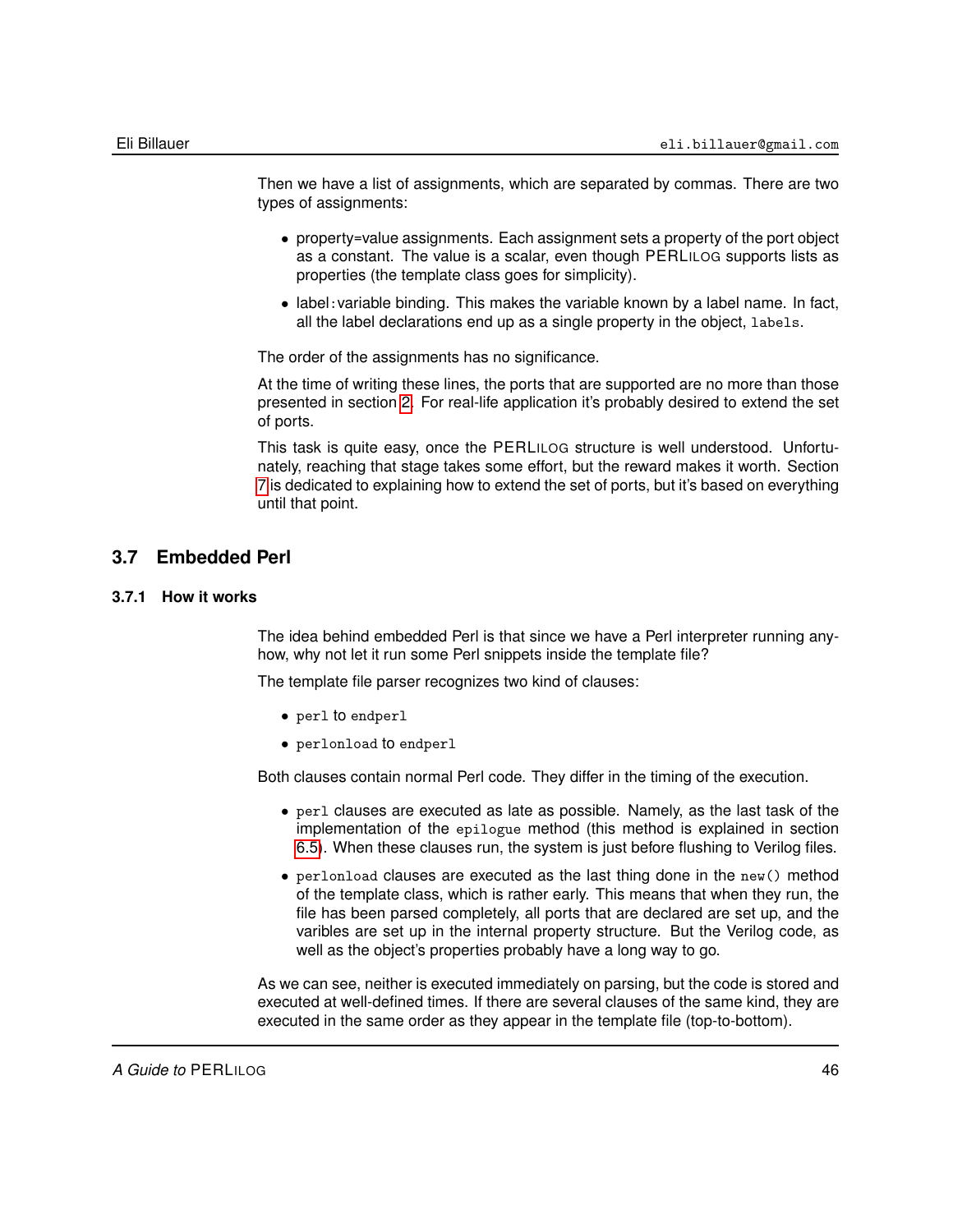#### **3.7.2** perl **or** perlonload**?**

The choice between perl or perlonload depends on the operation we want to perform. In section [2.5](#page-35-0) we saw how embedded Perl was used to implant a piece of Verilog code into the verilog property.

The choice of doing it late (perl clause) is preferred, because the Verilog content may be split up into three properties, prehead, extrahead and verilog itself during the early stages. This split-up is necessary to support the issue described in section [3.8.2.](#page-47-1) At any rate, when a perl clause is executed, verilog is just about to become a Verilog file, so it's complete with all headers and instantiations. So stringwise brushups are done best late.

But sometimes it's better to be early. For example if we want to set up some variable's bit range according to some property, it has to be done early, because the system needs this information before wrapping up the Verilogs. In general, setting up attributelike properties should be done early.

A nice example is if we want to copy some properties from the object itself to its port:

```
perlonload
   $port = $self->getport('wbport');
   $port->const('wb_adr_bits', $self->get('wb_adr_bits'));
   $port->const('wb_adr_select', $self->get('wb_adr_select'));
endperl
```
With a template file including this code, we don't need to set the port's wb\_adr\_bits and wb\_adr\_select directly, but we set the properties on the object's property space.

#### **3.7.3 Rules for writing embedded scripts**

In general, the embedded scripts are just like any Perl script, which runs in a separate namespace (actually, a separate package).

This means that the embedded scripts may generate Perl variables freely, without worrying about name collisions.

The namespace is initialized with two variables. Neither of these should be written to.

- \$self is the handle (reference) of the current object. It's useful to run methods with (like get(), set() and const() to access properties).
- \$errorcrawl is a system variable which should not be touched. It controls the way some errors are reported.

Besides, there are some basic restrictions to follow: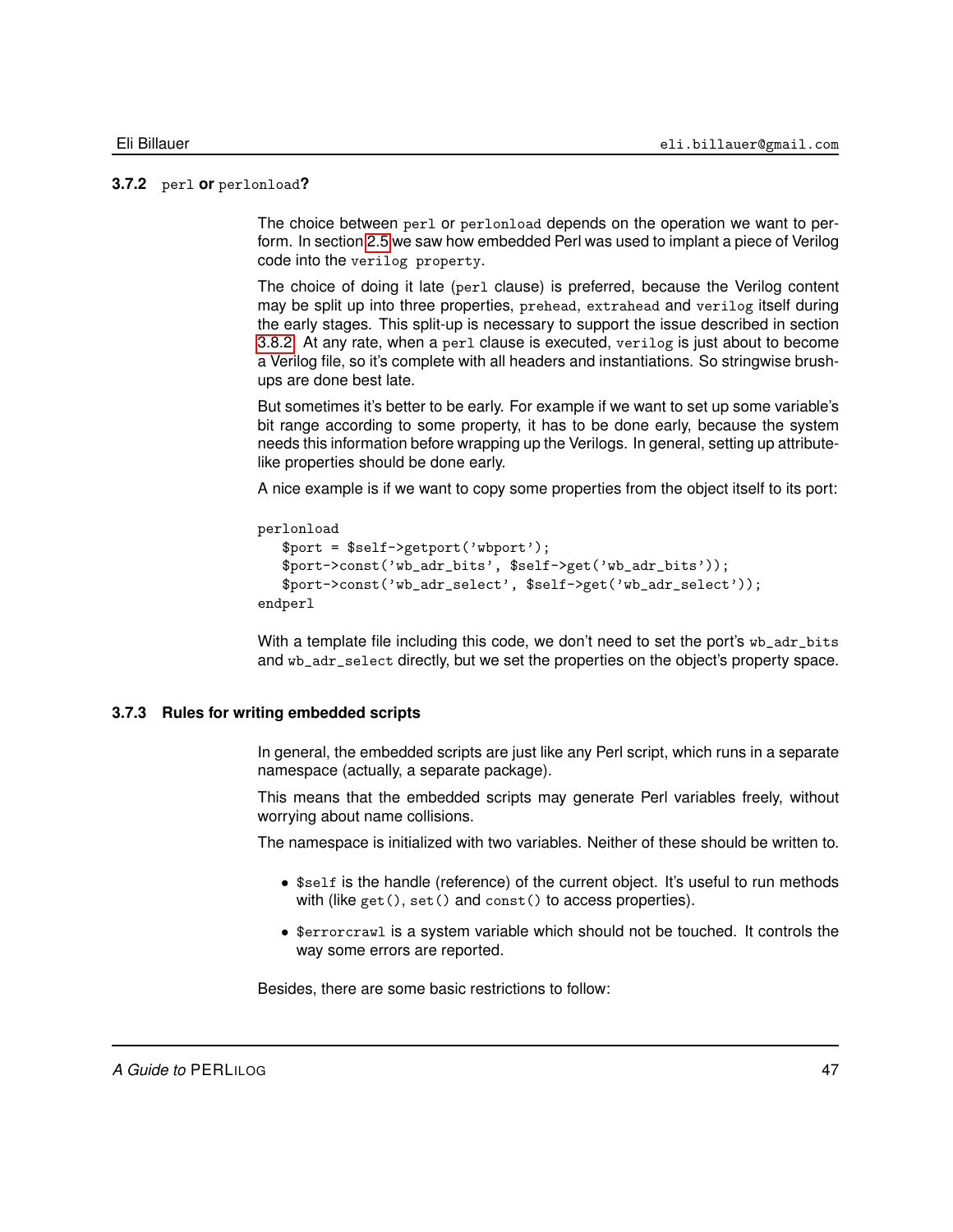- Predefined, system global variables should not be changed. This includes %ENV, %SIG and friends, as well as \$[-like variables. If you must change them, use local to avoid environmental pollution.
- $\bullet$  If the namespace is changed (with Perl's package), or  $$Foo$ : :Bar-like access to variables is used, the reasonable precautions should be taken, as always when visiting your neighbour's namespace.
- The main script runs under package main. Don't trust any other package name to remain in place. The package names may change unexpectedly.

All of the embedded Perl clauses (perl and perlonload) are executed in the same namespace, but different object's Perl clauses run in different namespaces. This allows passing information among the clauses simply by putting it in a Perl variable, including from a perlonload clause to a perl clause.

<span id="page-47-0"></span>As for errors and warnings, use  $\text{wan}()$  and  $\text{die}()$  like you would in a normal script $^1.$  $^1.$  $^1.$ 

### **3.8 Importing prewritten modules**

### **3.8.1 Verilog compatability**

The template class can be used as an importer for prewritten Verilog modules. Since covering all possible tricks in Verilog would mean writing a complete Verilog compiler, obviously there are restrictions of what the template class can accept.

We shall now review how the template class handles various possible elements in classic Verilog code.

### **3.8.2 The Verilog** module **declaration**

<span id="page-47-1"></span>When the parser reaches the Verilog module declaration, the following happens:

- The parser scans through the file until it reaches a semicolon  $($ ;  $)$ , which signifies the end of the module declaration. The module header, that was just scanned, is ignored and its data is trashed.
- The parser verifies that this is the first time that a module declaration is encountered, and issues an error otherwise.
- Any lines that were meant to be sent to the final Verilog file until this point is moved to the prehead property. This chunk is considered "what came before the header", and as such it will be put before the header of the final Verilog file as well. This is merely intended to put comments in the right place relative to the header.

<span id="page-47-2"></span><sup>1</sup>Obvious, right? Well, it won't be this obvious in code generating classes... Been at section [6.10](#page-87-0) yet?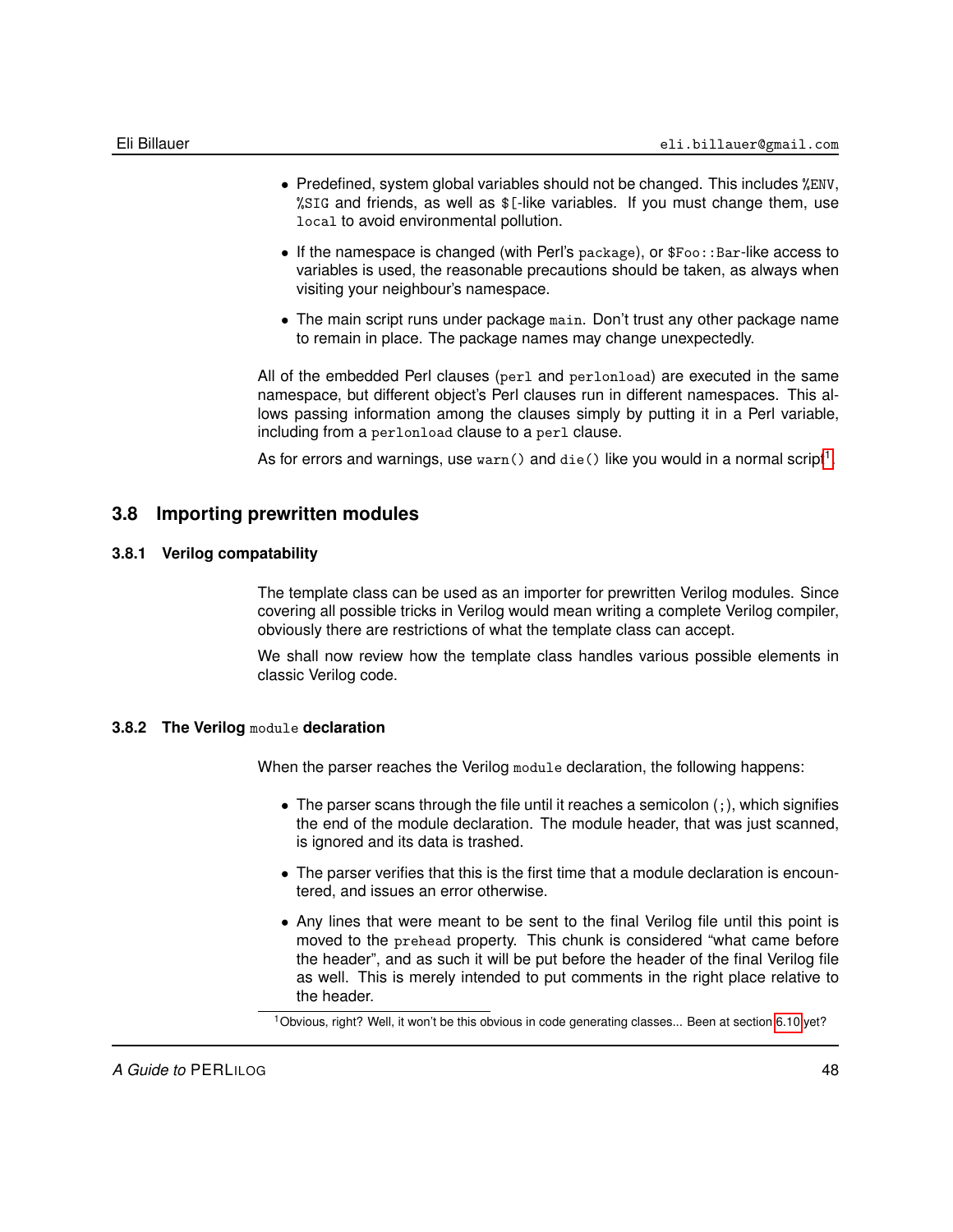endmodule is simply ignored.

### **3.8.3 Unhandled Verilog variables**

In general, lines that begin with one of the "keywords" reg, wire, iwire, input, output, inout, parameter, integer, real or time are considered to be variable declarations.

Variables that can fit into some internal PERLILOG representation will be kept as such, and the respective declaration will not be passed on to the final Verilog output (it will reappear at a later stage of the PERLILOG execution, possibly somewhat altered).

Otherwise, the declaration is passed on, and will appear as is in the Verilog output file. In the latter case, the parser will at least save the names of the variables involved, so that the PERLILOG environment will not create another variable with the same name, in the same module. Saving the names will happen grossly in the following cases:

- If the variables is of type parameter, integer, real or time.
- If the variable is a multi-dimensional array and it's not an input, output nor inout.
- If the variable has a bit range which consist of anything else than plain numbers, and it's not an input, output nor inout.
- If the variable is initialized upon declaration with a "=" sign.

Finally, there are some situations, where the variable names will not be saved. A warning will then be issued. The reasons are more or less as follows:

- If the variable is a multi-dimensional array and is an input, output or inout.
- If the variable has a bit range which consist of anything else than plain numbers, and is an input, output or inout.
- If the parser got messed up with the syntax for some reason.

#### **3.8.4 Verilog** task **and** function

The template class handles task and function by simply flushing to the final Verilog output until endtask or endfunction is reached. Functions and tasks must not be nested in any way.

This bypass is helpful when importing test benches, which often make use of these.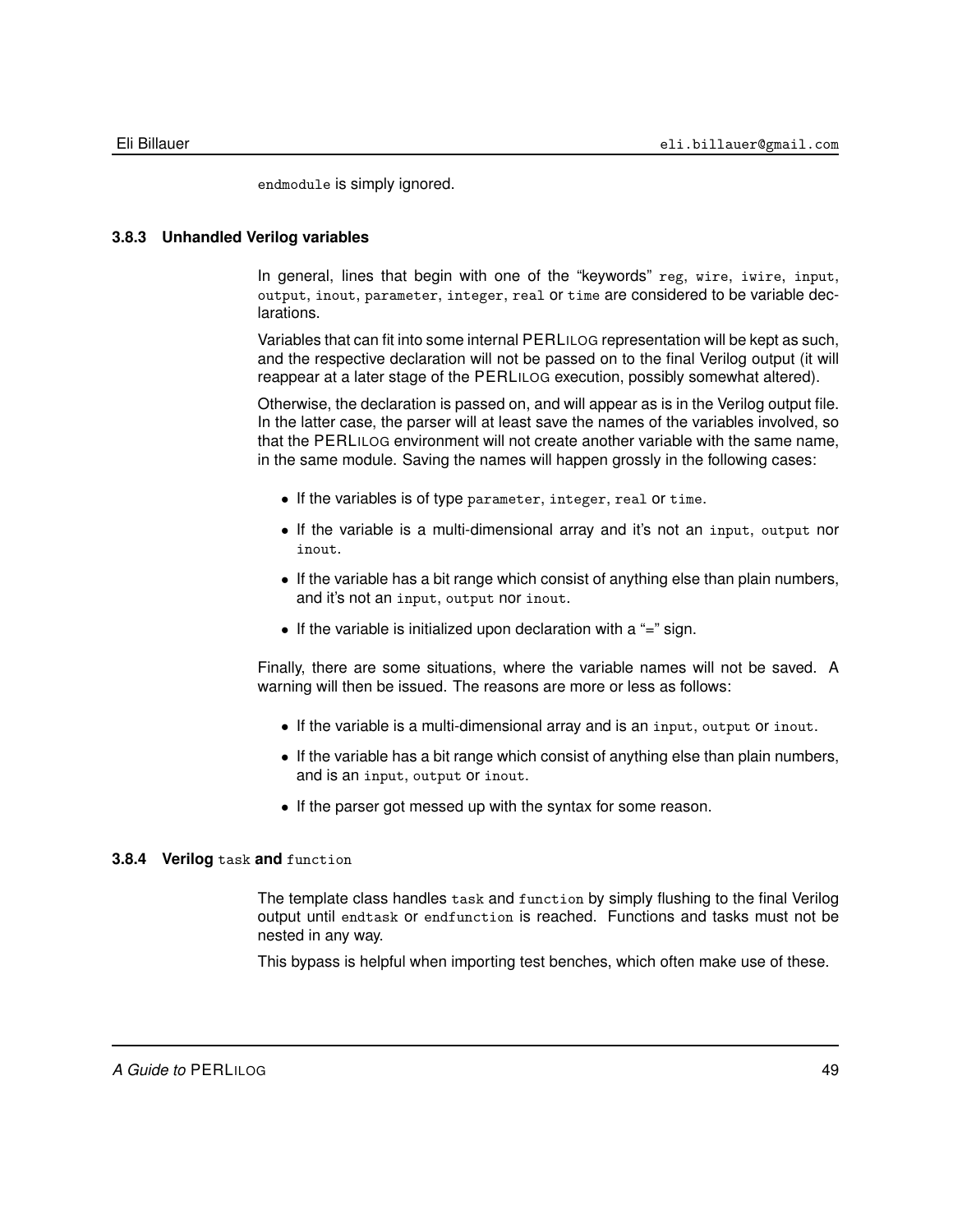### **3.8.5 Comments in Verilog**

Multi-line comments with /\* and \*/ are not supported. This means that these tokens will not be recognized as comments, so the lines inbetween will be taken in as usual. If it's plain text inbetween, it will probably not make any difference, but if there is anything there to confuse the parser, it will.

Another thing to note, is that one-line // comments are accepted, so

reg myregister, // This is my register hisregister;

will be parsed just nicely, but

```
reg myregister, /* This is not good */
     hisregister;
```
will make the comment appear to be some kind of variable.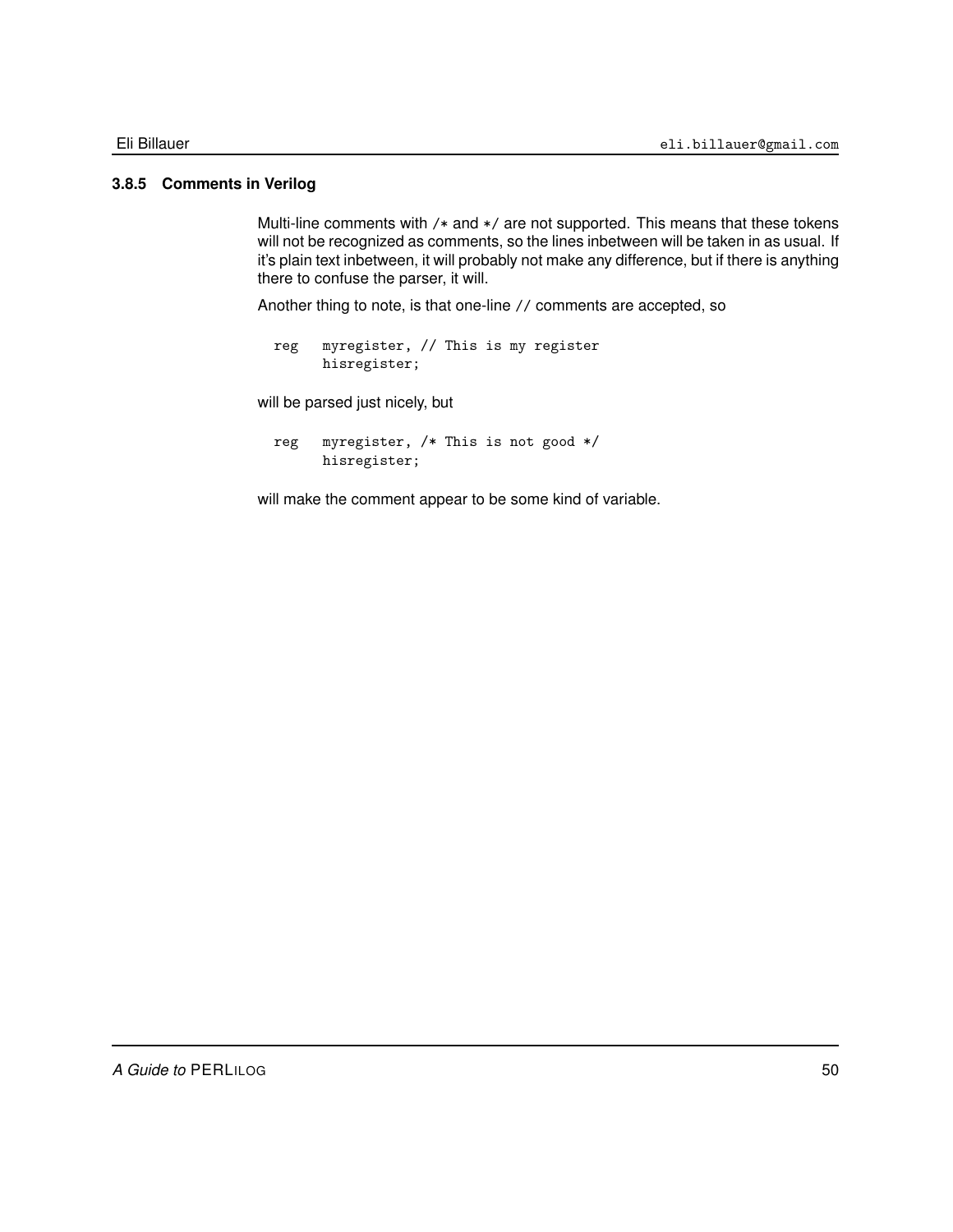# **4 Writing main scripts**

### **4.1 Introduction**

The "main script" is the script that is named in the command line which runs Perl. Its purpose is to choose the relevant objects, to configure them and to connect them. The main script is the part of PERLILOG which is closest to classic scripting.

Main scripts feel like regular Perl scripts: In particular, they are by default run under a no strict mode (unlike PERLILOG classes).

There is little to say about the main scripts, because most of the issues are covered elsewhere: How to get a main script together can be understood from the examples, and advanced use requires some knowledge about the object environment.

So we shall look at two issues: What happens during the  $init()$  call, and how to write add-ons to it. Then we'll present a nice debugiing tool, which dumps the objects in a readable format.

### **4.2 The** init() **call**

In all the script examples, we had a call to init(). This call must be made after new classes have been added to the system by the main script, but before it starts to create objects. Why is explained in section [6.4.2.](#page-68-0)

When init() is called, PERLILOG reads the site\_init.pl file in the sysclasses directory. It may seem paradoxal that this file is in this directory, but there are technical reasons for this.

The file is expected to have one single subroutine, init(), which is called. This routine performs the following tasks:

- Declaring the template, static and silos classes.
- Declaring the wbm, wbs and vars classes (ports).
- Declaring the vars2vars, wbsimple and vars2wbm and wbsingmaster classes as interface classes (section [7](#page-91-1) deals with ports and interface classes).
- The global object is generated (explained in section [5.4.5\)](#page-60-0).
- The system object is generated.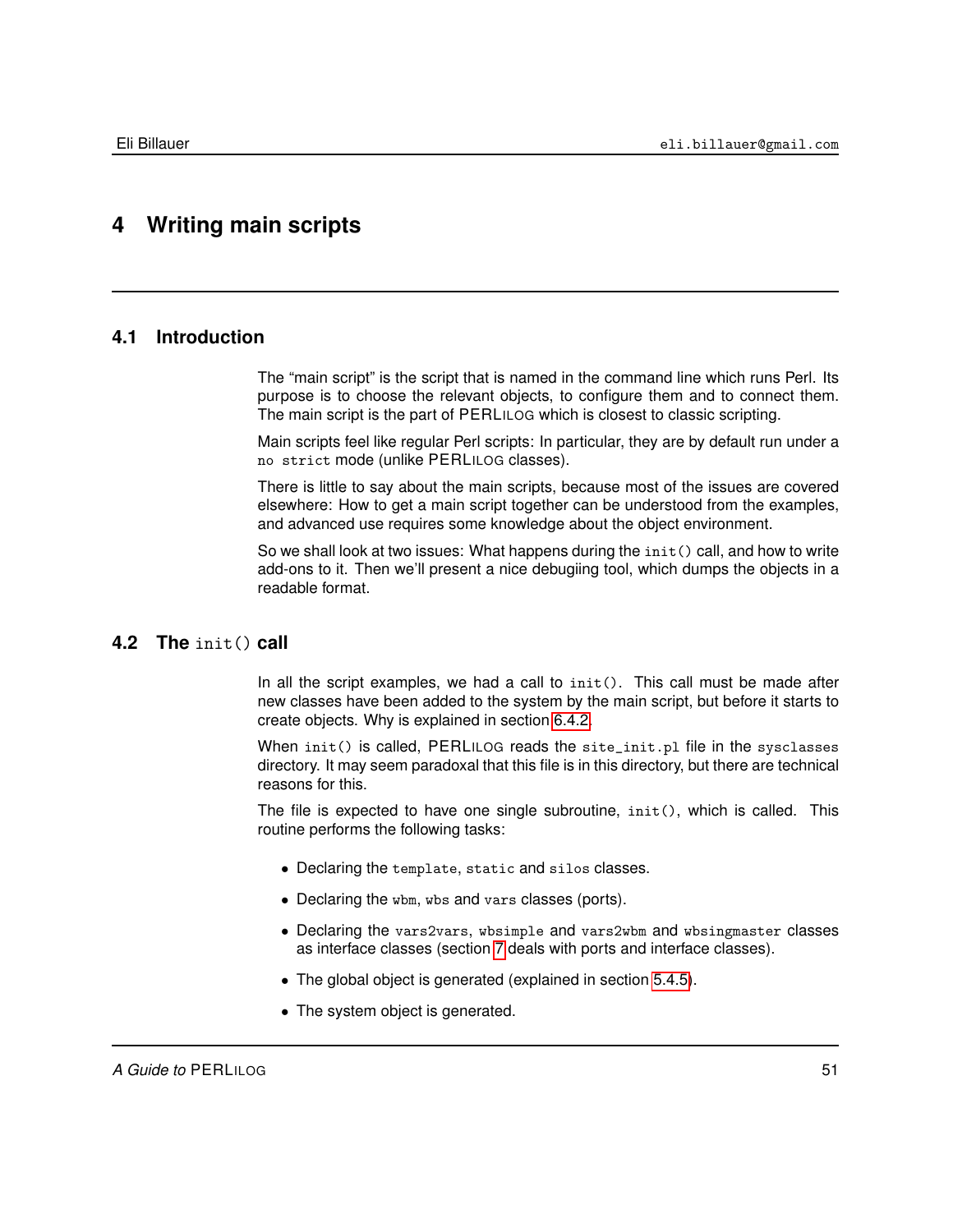• If an init.pl file exists in the main script's current directory, it is executed.

The really interesting part about this is that a per-project initialization file can be generated, since the user's  $init.pl$  is looked for in the project home directory (unless the home directory is changed by the main script prior to  $init()$ .

Both site\_init.pl and init.pl are executed by a call to init(), which must be written in a PERLILOG class style. How to write classes is widely explained in section [6.4,](#page-67-0) but the following rules should be enough to get a descent init.pl file:

- The initialization script is written in a subroutine named init().
- All variables that are defined in the subroutine must be localized with  $my^2$  $my^2$ . The subroutine (unlike the main script) is run in a use strict mode.
- Calls to PERLILOG -specific routines must be done with explicit package name, as in

```
&Perlilog::inherit('myclass', "myclass.pl", 'interface');
&Perlilog::interfaceclass('myclass');
```
### **4.3 The object dumper**

<span id="page-51-1"></span>A nice method of the root class, is the object dumper, which is intended for debugging. When called, it prints human-readable information about all or some of the objects. This information consists of the object's name, a brief description, its class and most important, all it properties. The data is presented in a format that is practical for human reading, so information is truncated occasionally where it would take too much space.

See section [9.1.10](#page-149-0) for a complete description of this method. But trying

globalobj->objdump();

at the end of some main script should make things clear.

<span id="page-51-0"></span><sup>&</sup>lt;sup>2</sup>If you have to, use complete \$Foo:: Bar-like identifiers for global variables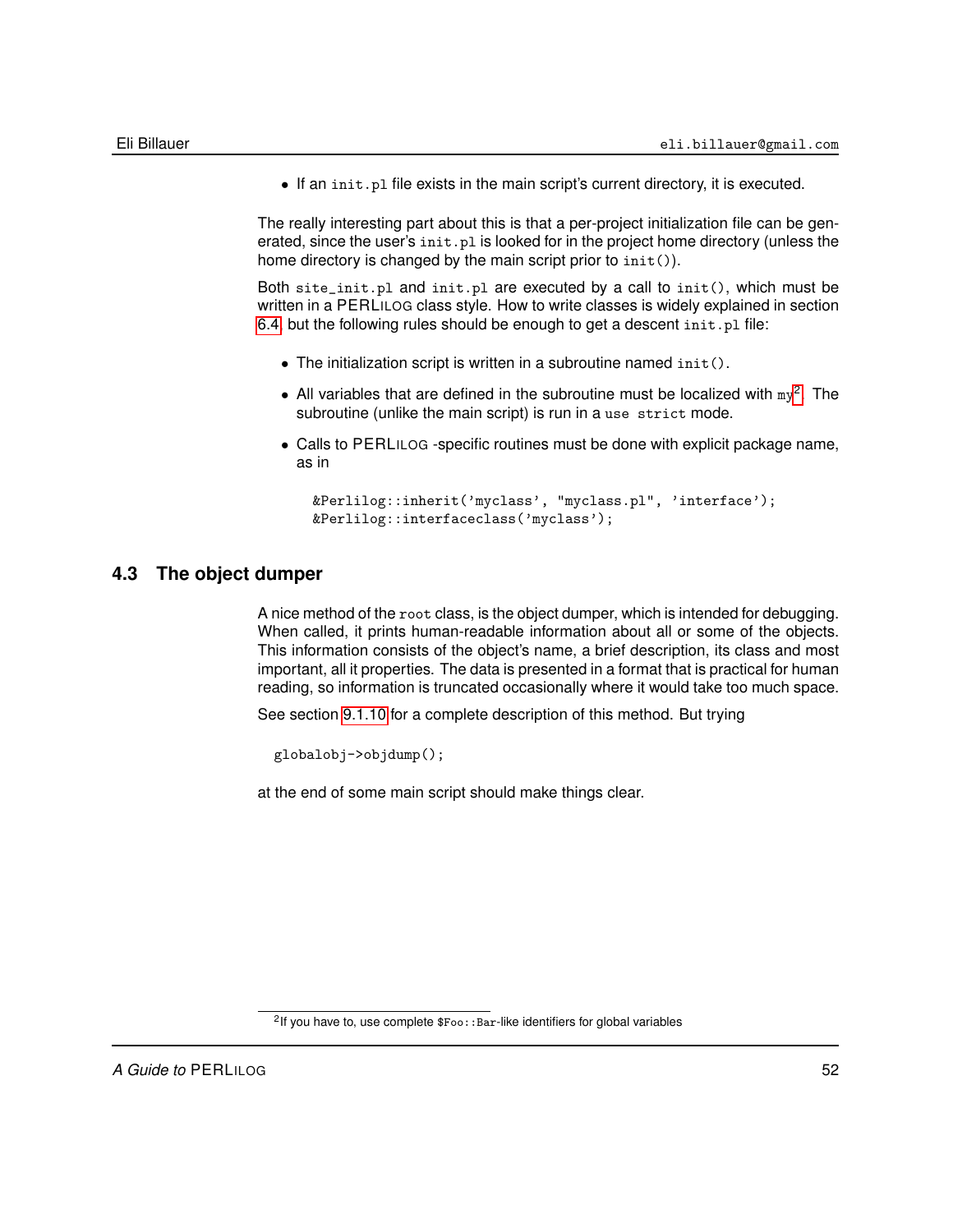# <span id="page-52-0"></span>**5 PERLILOG objects**

### **5.1 Background**

Even though the plain Perl environment supports objects as a natural part of its core, the syntax for using objects in Perl is quite cumbersome. This is probably a result of not wanting to make objects a special creature in Perl, but a natural follower of packages, references and hashes. The result is a very powerful and flexible mechanism that supports all the goodies that you could expect from object-oriented programming, and a few more tricks that are beyond the tradition. On the other hand, the path to object-oriented programming includes learning a few advanced topics in Perl, which is probably the reason why few scripts actually incorporate objects in Perl for real-life applications.

PERLILOG includes an environment for object-oriented programming which is, in fact, a wrapper of the native environment. It makes use of the powerful features that Perl gives in this field to create a very simple syntax to define classes, generate objects, call methods and access properties. Some features were added to support functionalities special for PERLILOG .

The PERLILOG object environment frees the programmer from awareness to references and blessed such in particular, packages and the need to know how to write Perl modules. The knowledge needed to use PERLILOG classes, as well as generating them, includes only plain Perl programming and the acquaintance with some additional functions, that are described in the sequel. Knowledge of general objectoriented programming techniques and concepts are needed as well, of course.

### **5.2 An example**

<span id="page-52-1"></span>Before getting into the complicated explanations, let's consider a simple example, which shows the basics of using objects in PERLILOG.

Let's assume that we have a file named myclass.pl which is:

```
sub sayit {
 my $self = shift;
 my $what = shift;print "I was told to say $what\n";
}
```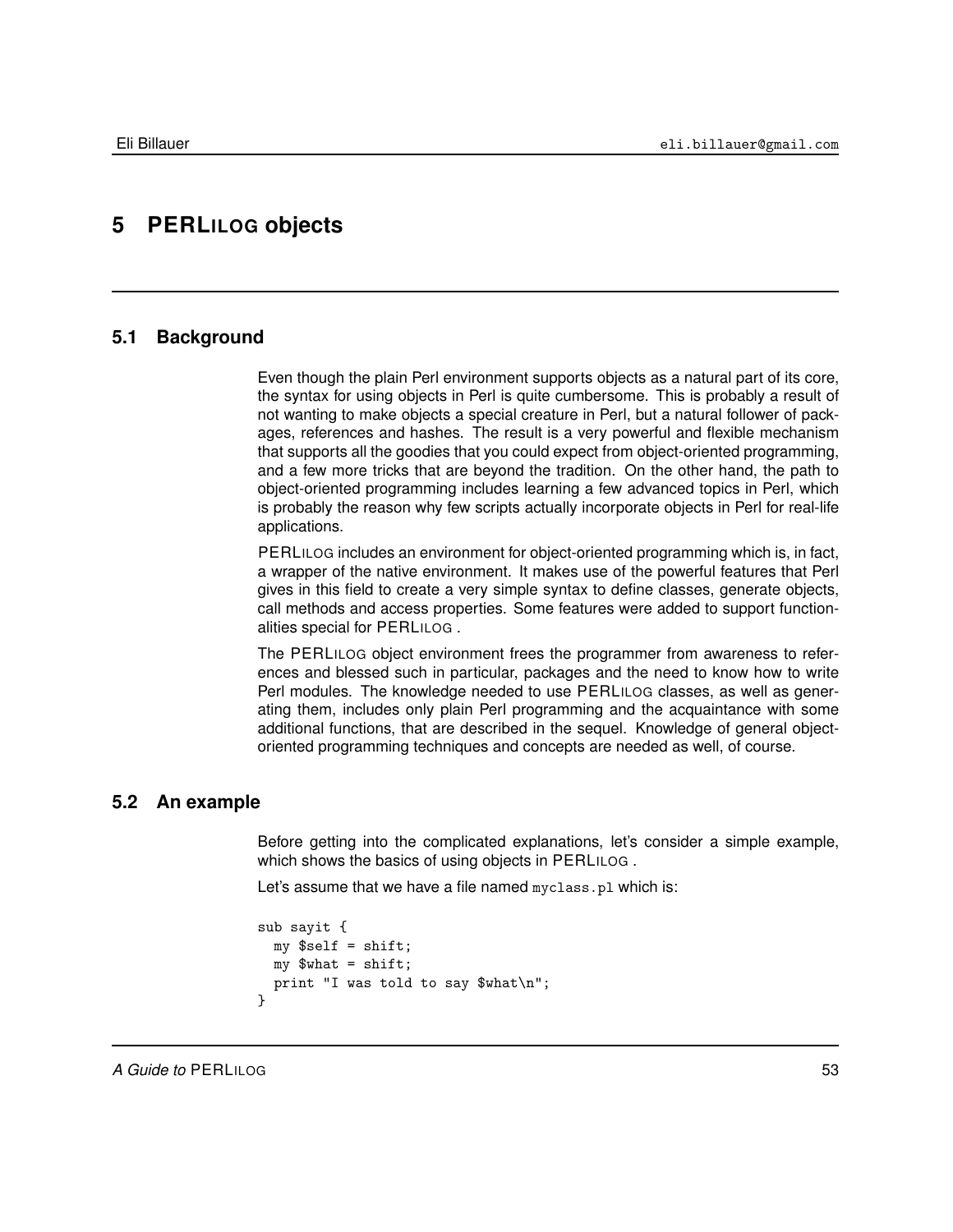This file is used to declare a class that is used in the following script:

```
use Perlilog;
inherit('myclass','myclass.pl','root');
init;
\text{Sobject} = \text{myclass} - \text{new}(\text{name} = \text{y} \text{MyObject};
$object->sayit('hello');
```
We now explain this script briefly, only to give the general picture:

The first line in the script, use Perlilog;, makes Perl load the PERLILOG environment.

Then we have an inherit command. This tells the PERLILOG environment, that a new class, with the name myclass should be declared, the methods are defined in myclass.pl (listed just above), and that the class should be derived from the PERLILOG basic class, root.

We may now view myclass.pl, and see that it consists exactly of a subroutine definition, in well-known Perl syntax. In effect, this subroutine will become the method sayit in the myclass class. Note that the subroutine's first argument goes to a variable named \$self, which is a handle to the called object. The argument that is given by the caller will reach the variable \$what.

We now return to the main script. After the inherit declaration, PERLILOG is called with init. As this function implies, it causes the PERLILOG environment to initialize.

Having done this, we generate a new object of class myclass, give it the name MyObject, and put its handle (actually reference) in \$object.

<span id="page-53-0"></span>Finally, we call this object's method sayit, with the argument 'hello'. As a result, the text I was told to say hello will be printed.

## **5.3 Properties**

### **5.3.1 The basics**

The properties in PERLILOG are divided into two types: Settable and constant. Settable properties are just like any variable: They can be assigned a value at any time, and the value can be changed as often as desired.

Constant properties, as the name implies, are assigned a value only once. Any attempt to change their value will result in a fatal error. This restriction is useful whenever changing the property's value will violate some basic assumption. For example, the name property is constant for good reasons: It is the object's identifier, and as a such, the connection between the name and the object's handle (reference) is recorded in the system.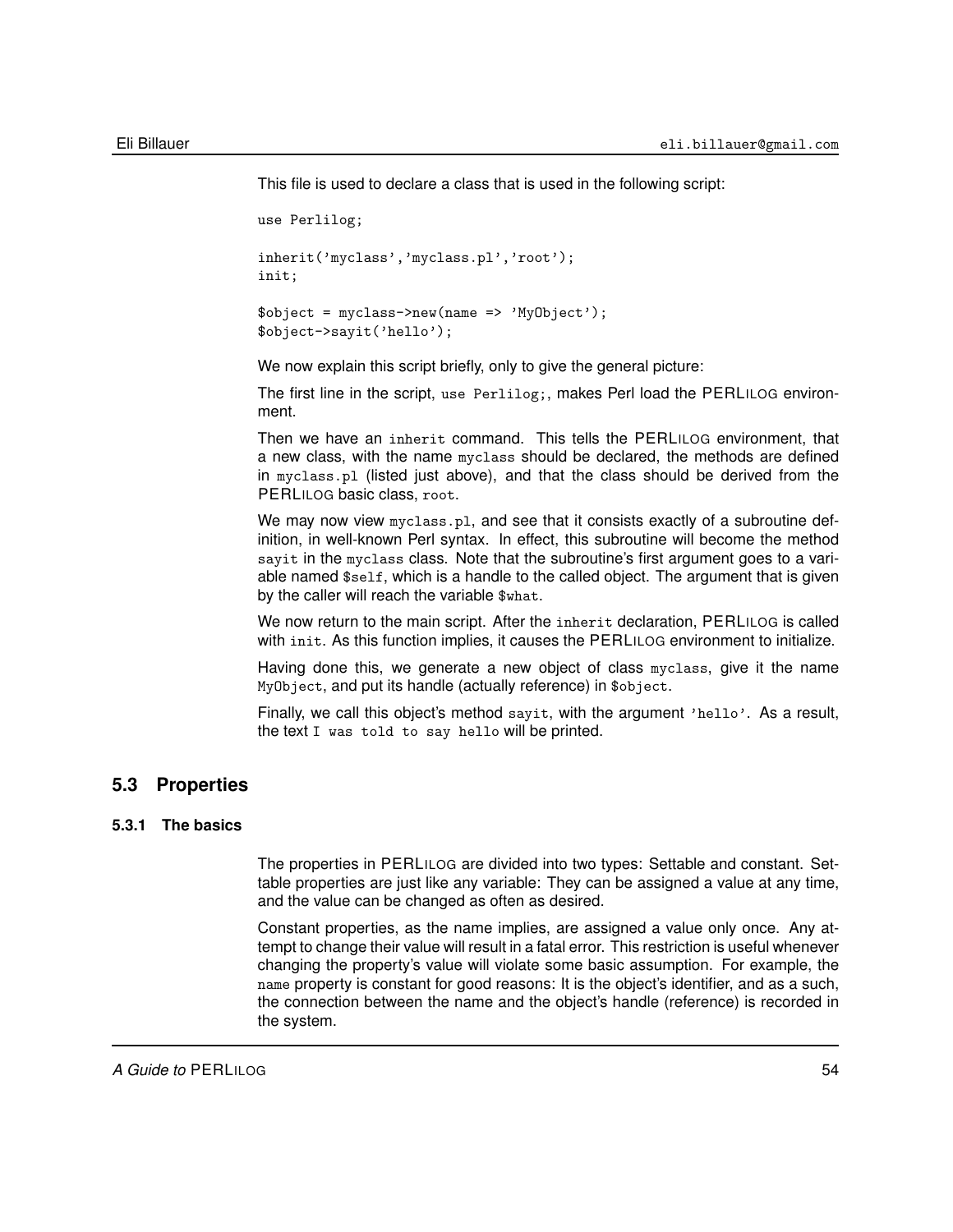The properties are accessed mainly with three basic methods (defined in the root class): get for retrieving properties' values, set for setting the values of settable properties, and const to assign values to constant properties. It goes something like:

```
$object->set('property', 'value');
$value = $object->get('property');
```
Properties are also assigned values (as constants) when creating a new object using new. See section [5.4](#page-58-0) for more about this.

The properties in PERLILOG are in general lists. Scalars are considered as a list with one item. get behaves in such a way, that you'll get back exactly what you gave set or const, no matter if it was a list or a scalar.

Or a bit more detailed: If a property is assigned a scalar, and get is called in list context, you simply get back a list with one element, which is the value assigned. But if a property is assigned a list, and get is called in scalar context, only the first element is returned.

A detailed example is shown in section [9.1.3.](#page-142-0)

#### **5.3.2 Property names**

Property names behave like (and are, in fact) hash keys: They are case-sensitive, and all characters are allowed. It is recommended not to have newlines  $(\nabla)$  in the names, since these have a special meaning in the internal structure, and may cause strange property collisions.

For normal, practical purposes, case-sensitive alphanumeric names is the right thing to do. Don't make the names too long either, only as a matter of convenience.

See section [5.3.6](#page-57-0) regarding the directory-like structure, in which the properties can be organized.

### **5.3.3 Undefs and empty lists**

Sometimes a property is not set, and sometimes we want to set its value to "nothing". The PERLILOG API attempts to return a sensible value, depending on the situation and the context.

If a property has not been set (or has been removed), get will return an undefined value (a.k.a. undef) if it is called in scalar context, and an empty list if it's called in list context. It is perfectly proper (no warnings) to call get on an undefined value.

For example, if we assume that the property 'property' was not defined when the following code snipped was run,

```
$scalar = $test -> get('property');
```
*A Guide to* PERLILOG 55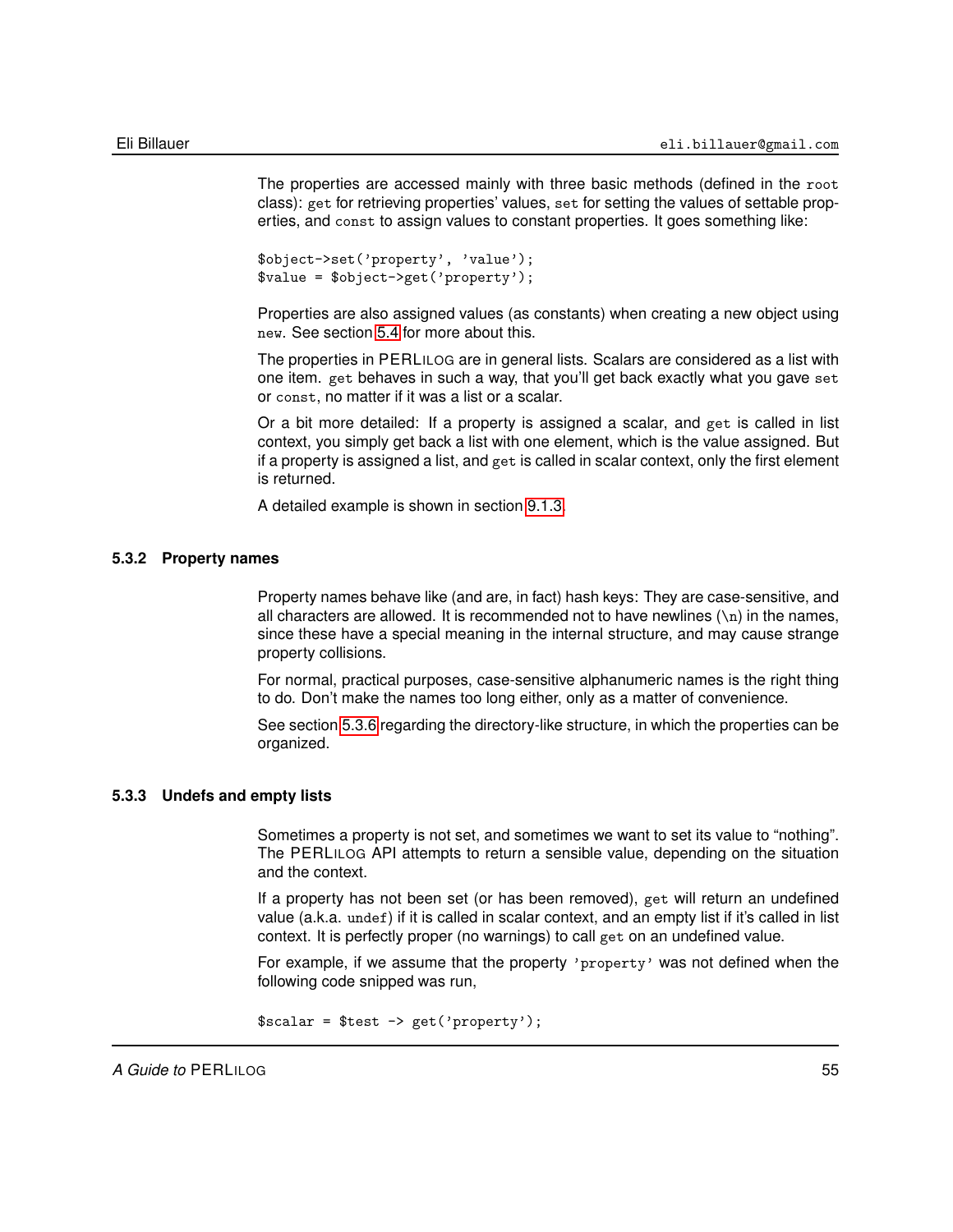```
Qlist = $test -> get('property');
$elementscount = $1:print "Was not defined and had $elementscount elements\n"
 unless (defined $scalar);
```
it will print "Was not defined and had 0 elements".

We may also remove a property by assigning it with either an undef value, an empty list, or a list containing only one undef value. The property will be removed, and will for all purposes behave as if it was never assigned a value. Naturally, a constant property can't be removed, but using const with an undefined value on an undefined property, will simply have no effect.

Here are a few examples:

```
$test -> set('property', ()); # Will remove 'property'
$test -> set('property', undef); # Will remove 'property'
$test -> set('property'); # Will remove 'property'
$test -> set('property', (undef)); # Will remove 'property'
$test -> set('property', (undef, undef)); # 'property' is set to a value!
```
#### **5.3.4 More about constant properties**

Constant properties differ from settable properties in two respects:

- Constant properties can't be changed after they are set
- A callback subroutine may be triggered when the constant is assigned a value.

The second issue of callbacks is described in the next section (sec. [5.3.5\)](#page-56-0). We now focus on the issue of the exact meaning of the value being "constant".

If a property is not assigned a value, there is, of course, no problem with assigning a such. If the property has been assigned a value with const, PERLILOG allows const to be called again for the same property, only if the value to assign the property is "the same". We shall see what "the same" means below. It may not seem much of a privilege to be allowed to call const more than once with the same value, but this turns out to be useful in callback routines.

We now define what we mean with "the same": We recall that scalars are considered by the system as a list with one item, so we may reduce the entire discussion to lists. Two lists are "the same" if (and only if) they have the same number of elements, and each of the elements in the first list is Perl eq with the corresponding element in the second.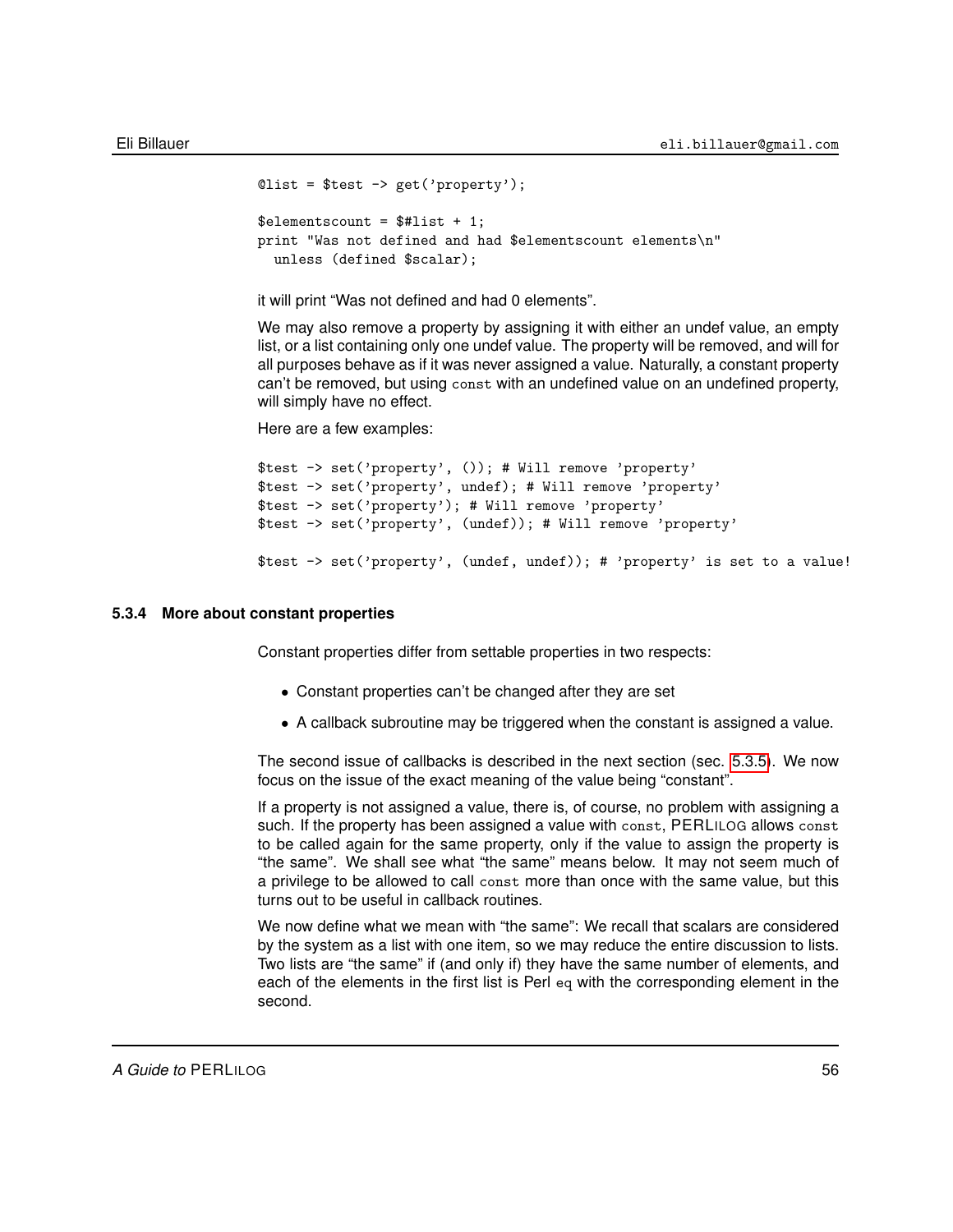The choice of eq may not fit all properties. For some properties, a different criterion may be in place, in spirit of what means "the same" for that certain property. In that case, the seteq method (see section [9.1.13](#page-153-0) for a description and example) may be used to substitute eq comparison with some other criterion.

When const is called for an already assigned property, it will never affect the existing value, and no magic callbacks will occur, even if the new and existing value are different (this statement is relevant when seteq was used to soften the criterions for "the same").

### **5.3.5 "Magic" callbacks**

<span id="page-56-0"></span>"Magic" callbacks are possible only on constant properies. The motivation behind this mechanism is to force some properties to have the same value. These properties may belong to the same object, or to different objects.

Suppose that we want property A and B to have the same value. One way of doing this is to look for all places in the script where A and B are set, and make sure that if one of the properties is set, so is the other one.

Another, safer and more elegant way to accomplish this, is to tell the environment, that we want some piece of script to be executed, as soon as A is assigned a value. This script will then copy the value of A to B. Then we do the opposite thing with B, so that the value of B is copied to A.

A "magic" callback request (done with the addmagic() method), is precisely asking PERLILOG to run some codepiece, as soon as some constant property is assigned a value. Naturally, if the property already has a value, the callback will be fired off immediately.

The technical details of this mechanism are widely described in section [9.1.12.](#page-151-0)

A few noteworthy points about "magic" callbacks:

- "Magic" callbacks are never executed more than once, due to the nature of constant properties.
- When using "magic" callbacks for its original purpose, the callback script get's the value of A and const's B with that value. And vice versa.
- Usually, a callback will be set for both A and B, so that they are mutually dependent. So if A is assigned a value, B will be assigned a value by virtue of a callback. As a result, B's callback script will be fired off, resulting in A being const'ed again. If all is done properly, A will be re-const'ed with the same value, so nothing will actually happen on this second callback.
- If property A and B are tied equal with a pair of callbacks, and B and C are tied in the same way, all three are, in fact, forced to have the same value: As soon as one of them is assigned a value, it will spread to all three by a chain effect.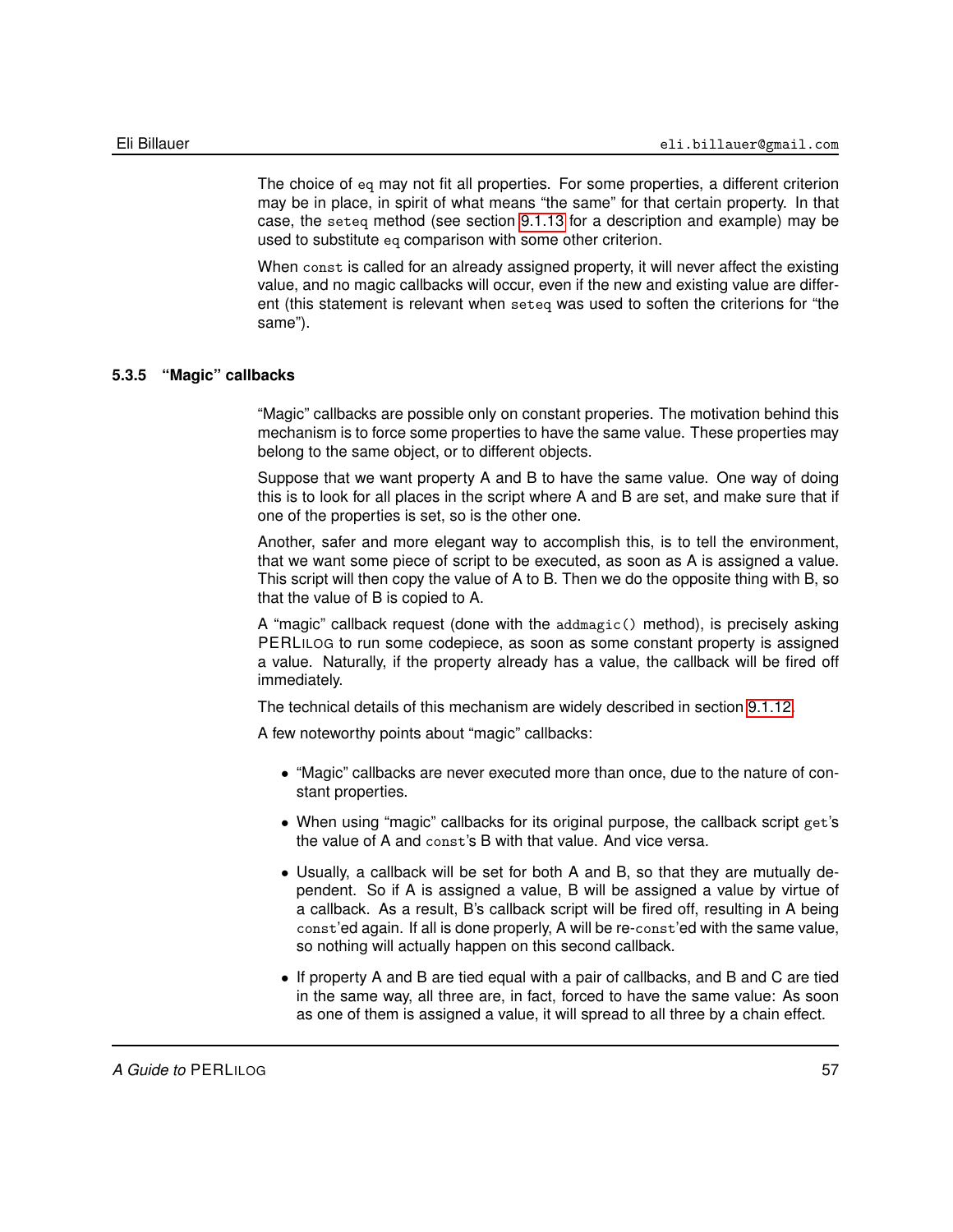- "Magic" callbacks may be used to force relations between properties, that are not necessarily equality. Complex relations between values of properties may be forced by writing the script snippets to maintain these relations.
- "Magic" callbacks are not necessarily used to force values on other properties, but can be used whenever we want a notification about some property's assignment.

### **5.3.6 The property path**

<span id="page-57-0"></span>Similar to paths of directories and subdirectories in filesystems, there are paths to the properties in PERLILOG . When referring to a property by a string (like in \$object -> get('property')), we relate to a property at root level. We may access properties at a deeper level by something like \$object -> get(['my\_things', 'property']). In this example, 'my things' functions as a "directory", and 'property' is a property within that directory.

Property paths may be used in all places, where a property name is expected.

There is nothing special about putting properties into deeper paths, except that it lessens the chances to collide property names. There is no method to get a list of properties within a path<sup>[3](#page-57-1)</sup>. You're supposed to know what you're doing.

In fact, the entire path structure can be viewed as a multidimensional array, in which the key consist of a number of scalars rather than one. A property is recognized by the exact sequence in the list, which defines its "name". Viewing this structure as directory-like is merely a recommendation to have the properties organized better.

We may thus conclude the following facts:

- \$object -> get('property') and \$object -> get(['property']) are exactly the same thing.
- It is OK to have a property with the name of what appears to be a "directory". We may thus call \$object -> set('like dir', \$value1) and after that \$object -> set(['like\_dir', 'like\_node'], \$value2) and get two distinct and legal properties. This may be a confusing, but yet legal setting.

Some Perl programmers recognize that the squared brackets, [ and ], create a reference to a list, so the \@-type of reference can also be used, but this is usually not needed – it is enough to know that the path is a list of nodes to walk in the tree, with square brackets instead of round brackets. This list can be arbitrarily long, and it always begins from the root, and describes the nodes on the way to the desired property.

As with simple properties, it's proper to get undefined properties in unknown paths. An undef or empty list is returned, and no more fuss is made about that.

<span id="page-57-1"></span><sup>3</sup>except for the objdump() method, which is a debugging tool. See section [4.3](#page-51-1)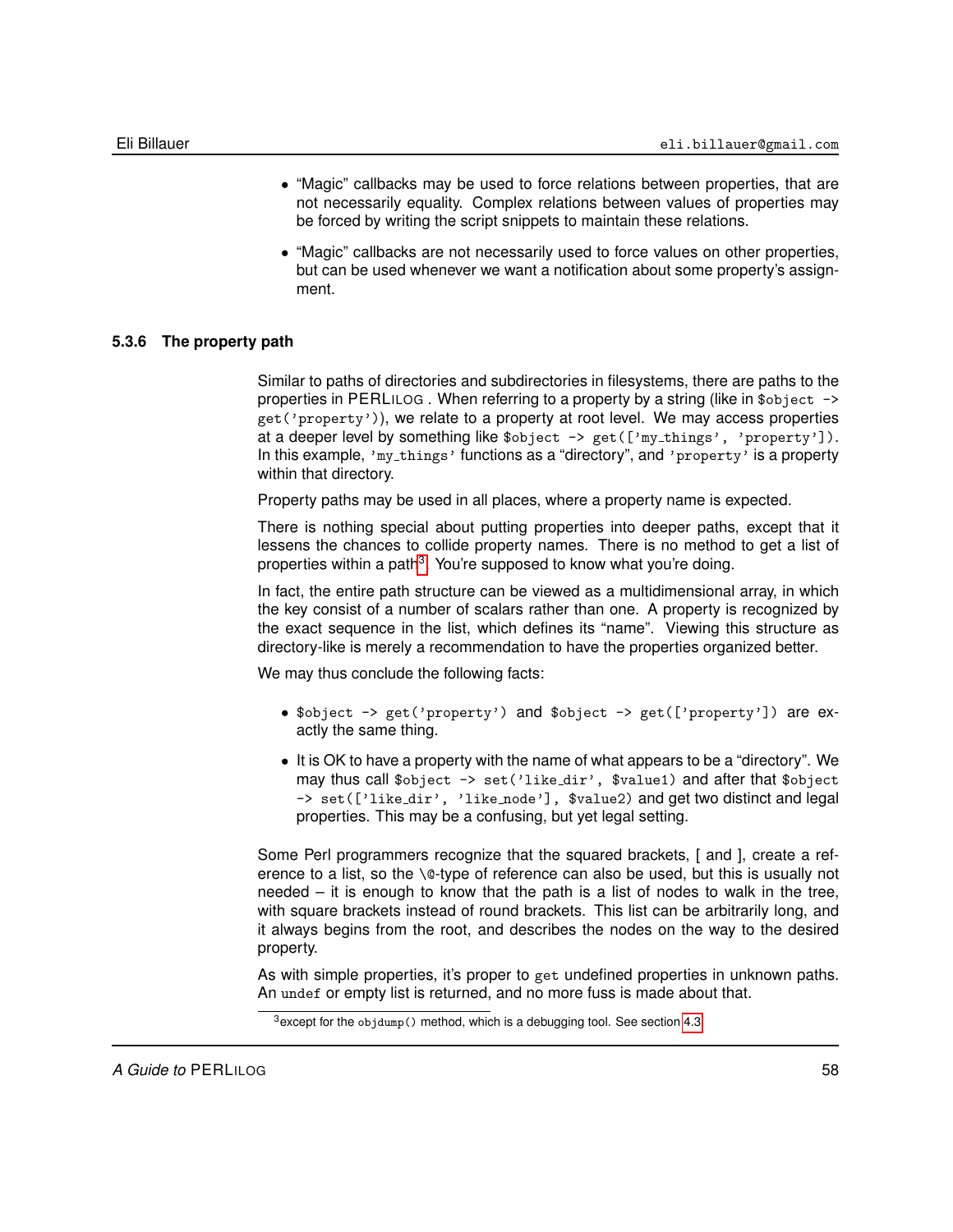### **5.3.7 Methods for lists**

Since the properties are considered as lists, there are four methods in the root class, which allows some easier access to the values: pshift, punshift, ppush and ppop. These methods are described in sections [9.1.15–](#page-155-0)[9.1.18.](#page-157-0) In general, they behave very similar to their plain-Perl siblings. It is worth to mention, that these methods can't be used on constant properties, since they change the property's value.

## **5.4 Creating and using objects**

### **5.4.1 The formalilties**

<span id="page-58-0"></span>Objects are created by a call of the format:

*class* -> new(*Initial properties*);

Such a call returns a handle (if you care, a blessed reference to a hash), which is usually kept in a scalar variable for future calls to the object.

When creating a new object in PERLILOG , the name property must always be set, or a fatal error will be issued. The object's name property is its identifier in the system, and must therefore be case-insensitively unique (the suggestname method is useful to create unique names, see section [9.1.11\)](#page-150-0).

The initial properties are set by passing a hash, where the keys are the property names, and the values are their values. If we want to set a property to a list, the value of the relevant key in the passed hash should be a reference to a list, containing these values (possibly an anonymous list).

Note that properties that are assigned values with new are constant properties. See section [5.3](#page-53-0) for more about constant properties and properties in general.

In PERLILOG as in common Perl, there is nothing really special about the word new, except that it happens to be the name of a method, that creates new objects. All classes in the system should create their objects by inheriting the new method from the root class. Extensions are allowed by using the SUPER:: prefix on overriding methods of new (see section [6.4.5\)](#page-71-0).

### **5.4.2 An example**

While the rules above may appear complicated, this is how it really is:

```
$object = root->new(name => 'MyObject',
                     theKey => 'TheValue',
                     myList => ['One', 'Two', 'Three'],Five \Rightarrow 5);
```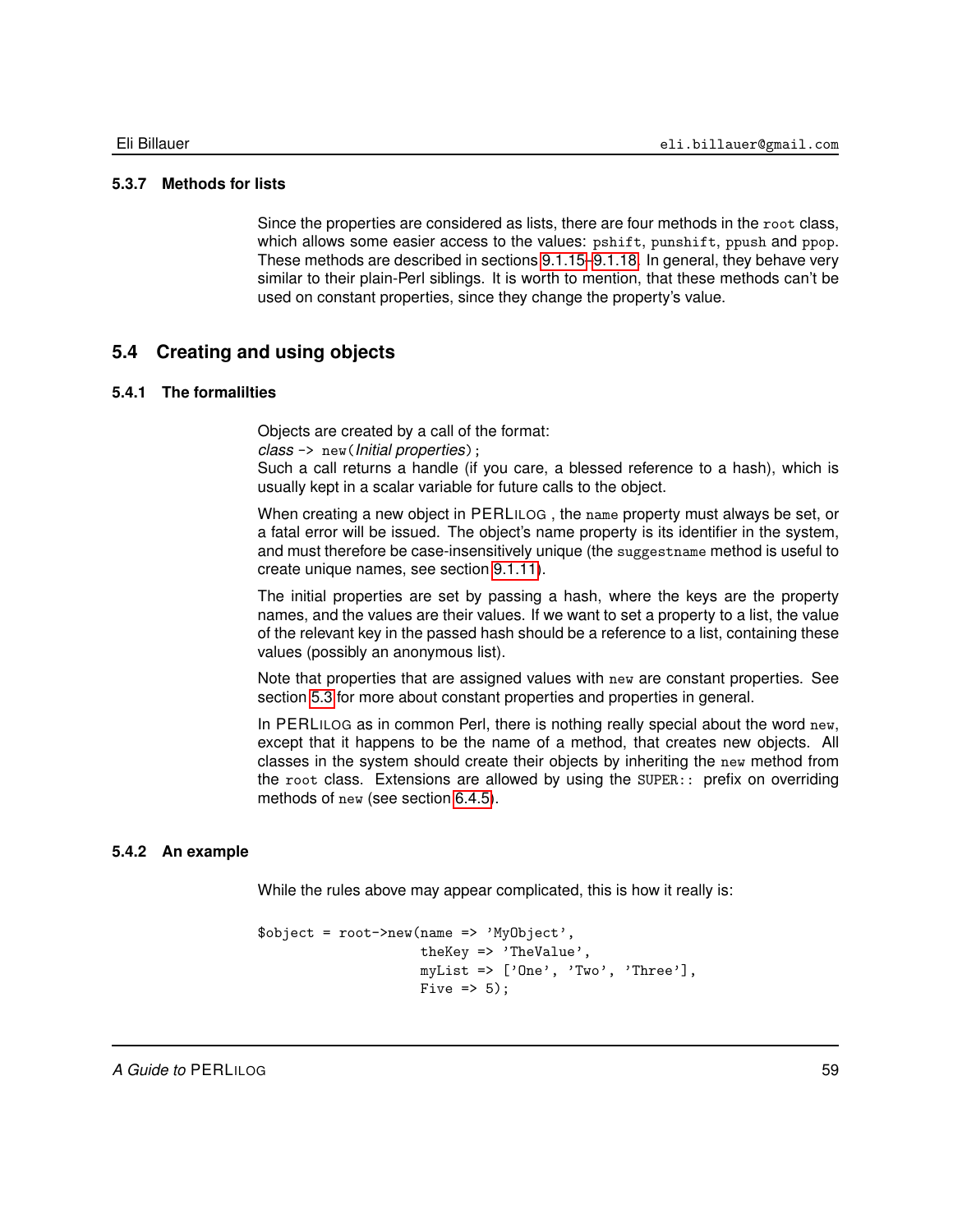In this example, we create a new object of the root class, and we set four properties: name, theKey, myList and Five. It is important to note that the name of the properties don't need quotation mark (even though they are allowed), but the properties' values are indeed quoted, or given as any literal value in Perl. Moreover, note the square brackets in giving the value of myList. This property will assigned a plain list with the elements given, not a reference to a list.

For sake of clarity, if we continued this section's example with:

```
print $object->get('theKey')."\n";
@list=$object->get('myList');
print join(',',', 0list)." \n';
```
We would get:

TheValue One,Two,Three

#### **5.4.3 Property paths in** new

In section [5.3.6](#page-57-0) we mentioned a directory-like structure of properties. It is possible to initialize properties deeper than the root level with new by using references to hashes. Some Perl programmers may recall, that an anonymous reference to a hash can be created by using curly brackets, { and }, so the following example should make it clear:

```
$object = myclass->new(name => 'MyObject',
                       MyDir => {MyKey => 'TheValue',
                                 MyOther => 'TheOther'}
                      );
```
In this case, \$object -> get(['MyDir', 'MyKey']) returns TheValue.

The rule is that if the value is a reference to a hash, then the key becomes a "directory", and the hash is interpreted as pairs of property names and their values, within that "directory". This may be recursively repeated to achieve unlimited depth in the path.

#### **5.4.4 Common object types**

We may divide the objects in PERLILOG into the following categories:

• Verilog objects – As their name implies, these object's purpose is to generate Verilog code. In most of the cases, these objects are associated with a Verilog file, to which the resulting Verilog code is written.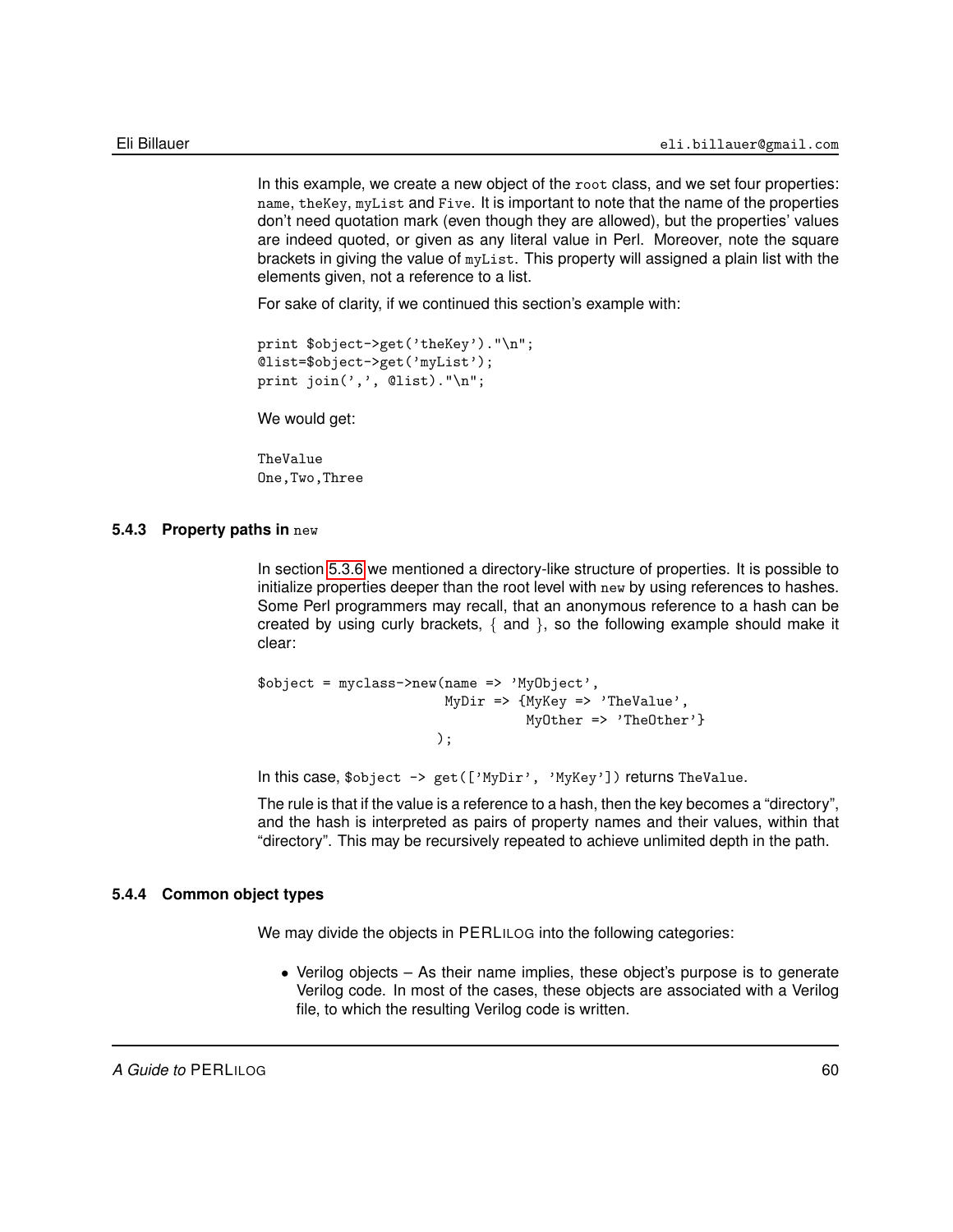- Port objects These objects are there more for their properties than their methods. A port in PERLILOG has a feeling of a connector (as in real-life cables). The port objects hold the information regarding what kind of port ("connector") it is, and what wires (Verilog variables in effect) it is connecting. See section [7.1](#page-91-0) for more. At any rate, they have a very basic method set, and don't generate any Verilog of themselves.
- Interface objects These objects are created automatically by the system, as a result of connecting ports. These objects are responsible for making the connection come true, in terms of declaring the connection of Verilog inputs and outputs and adding Verilog code snippets to modules as necessary to make the interfaces match. The interface objects are transparent to the main script programmer, except sometimes, when they generate independent Verilog files.
- The Global Object This one and only object is generated by the system, and serves as a container for "global variables". In addition, it performs some tasks in the code generation process that need to be done once in the entire system.
- Other objects PERLILOG doesn't restrict the classes or objects to fit into the categories mentioned above. In particular, classes that are derived from the root class can readily be used for general purposes.

### **5.4.5 The global object**

<span id="page-60-0"></span>The global object is useful when:

- We want to keep global information somewhere the global object's property table is easily accessed.
- We want to run some basic method, but we don't have an object at hand. The global object is derived from the global class, which is derived from the codegen class, so it supports quite a few methods.

There is a special function to get its handle from the main script, globalobj. Within method declarations, \$self  $\rightarrow$  globalobj should be used instead. See section [4.3](#page-51-1) for an example of using the global object to reach a method.

The Global Object's properties function as the system's global variables. Different classes may add properties as necessary to this object. Care should be taken to avoid name collisions between property names: Use class-specific and unique names in the Global Object.

For example, if objects of some class need to be aware of each other, a property in the Global Object may be a list of handles to objects of that certain class. To do this, each object of that certain class will need to add itself to the list when it's created.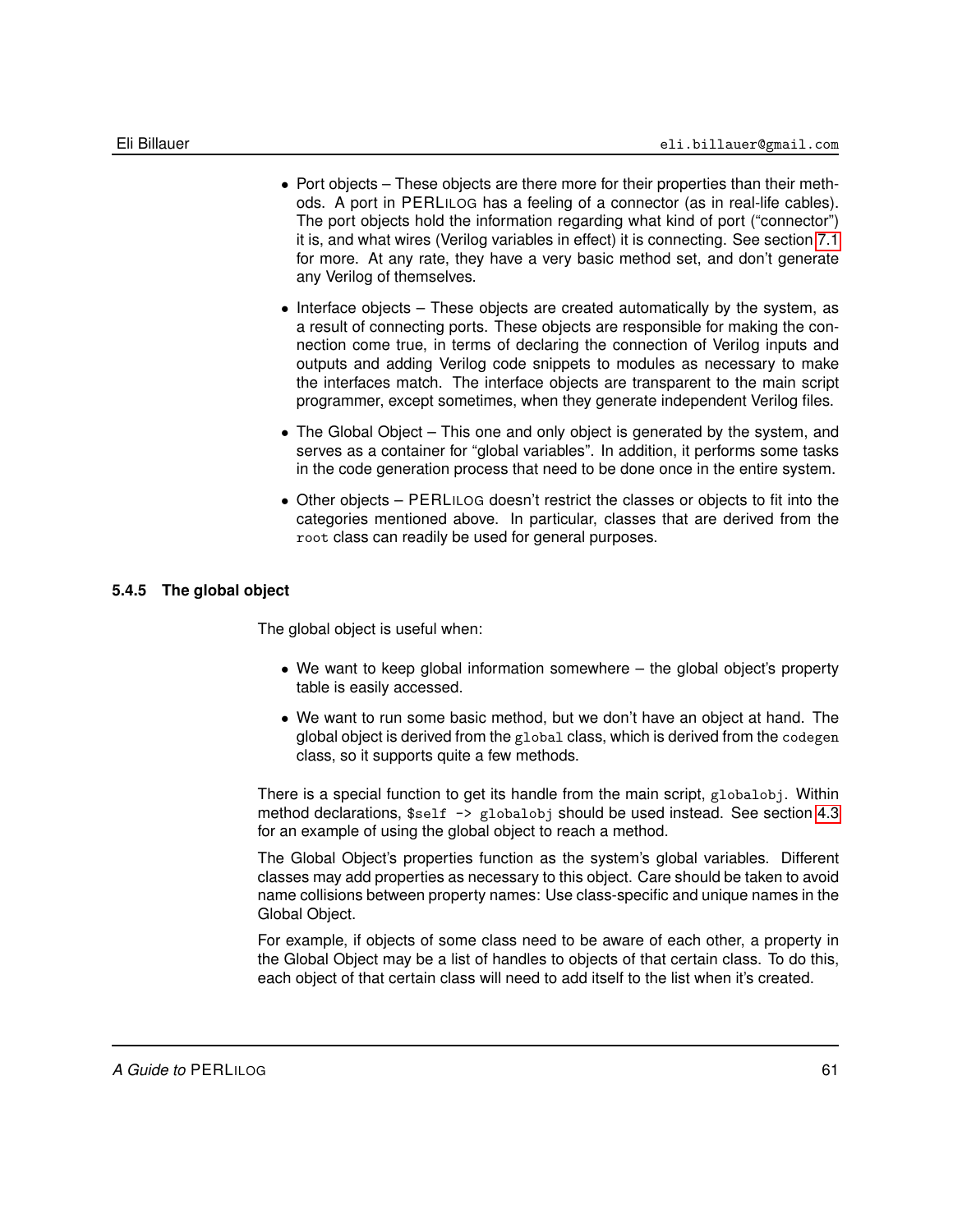# **6 Creating code-generating classes**

### **6.1 How this section is organized**

The purpose of this section is to supply the knowledge which is necessary to write code generating classes, and set the basis for writing interface classes.

We begin with a general overview of what code generating classes are, and what they are good for. We then go on with showing the Perl code of a simple code generating class. The purpose of the example is to give an idea of what the code looks like, and the reader is defenitely not expected to understand it at once.

Section [6.4](#page-67-0) is a long and rather tedious, but nevertheless important tutorial on writing PERLILOG classes in general. It is a continuation of section [5,](#page-52-0) which described how to use classes to create objects, and how to use the objects. Now we learn how classes should be written. Section [6.4](#page-67-0) deals with any kind of class, so the information is useful for extending basic classes as well.

Section [6.5](#page-74-0) deals with how the code generating classes fit into the environment. It details when and how the various possible methods of the classes are called.

Then we have a mini-section [6.6,](#page-76-0) which tips off regarding methods that are useful when writing a class.

We then reach the conceptually most important part in code generating classes, and especially in interface classes: The PERLILOG variables. Section [6.7](#page-77-0) attempts to explain the relation between the Verilog variables (wires, registers, inputs, outputs) and the way they are represented within PERLILOG . When writing interface classes, the understanding of this issue is the true difference between an endless frustration and a piece of cake. Worth the time.

We spend a few words about how Verilog modules are instantiated in section [6.8.](#page-83-0) This issue is rather unimportant, unless we insist on generating instantiations explicitly in Verilog code.

Section [6.9](#page-84-0) is a slight diversion from the main subject, as it deals with static objects, with a small discussion of classes. This piece would better fit into section [5,](#page-52-0) but little could be understood from it at that stage. Static objects is a significant tool for importing Verilog modules as-is.

Finally, section [6.10](#page-87-0) presents how errors should be reported in from within a class. In a complex system, this may help the user to get a clue of what really went wrong.

A very short section [6.11](#page-89-0) offers a checklist summary of the main things to keep in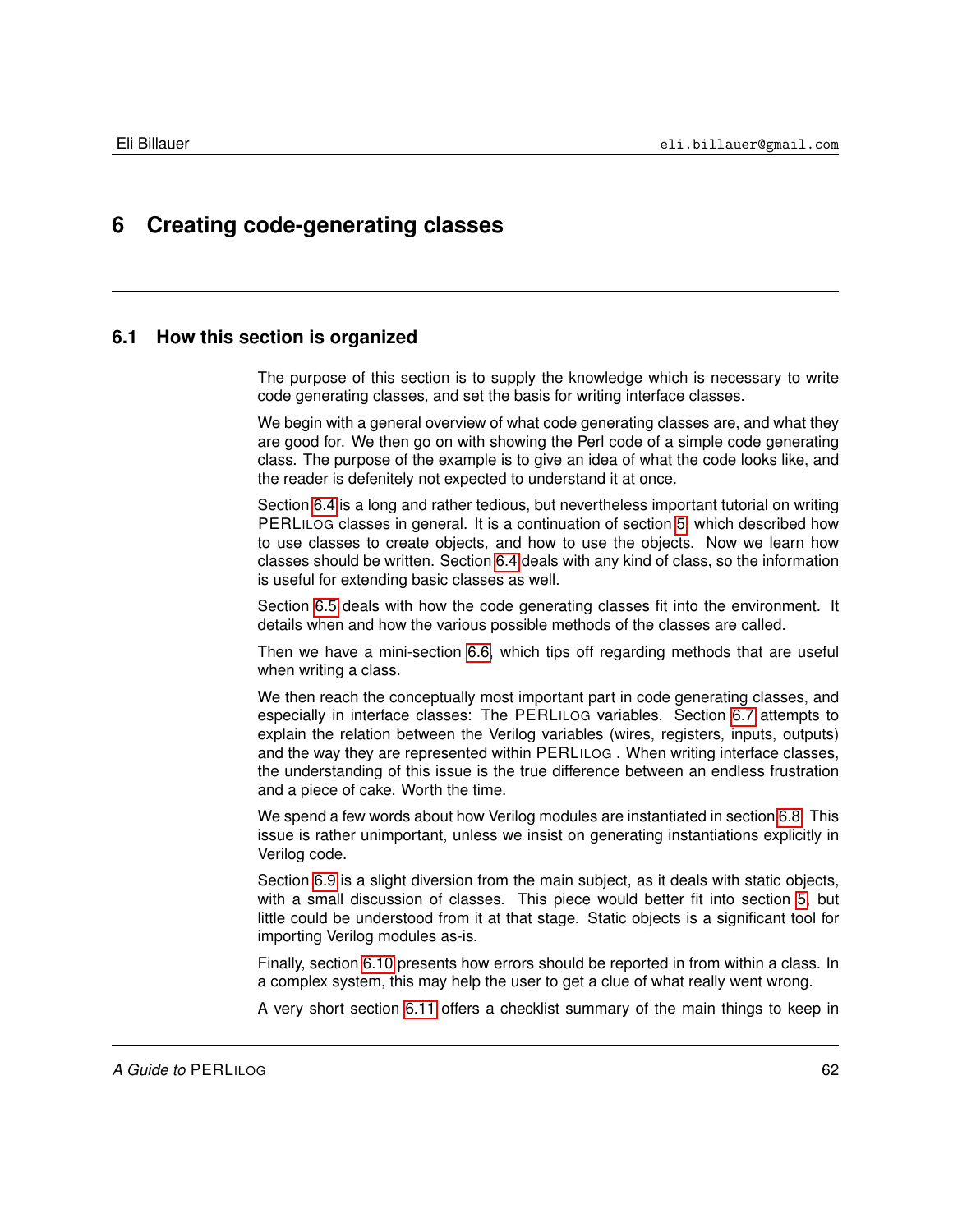mind when writing a class.

### **6.2 Overview**

### **6.2.1 What's a code generating class?**

Until this point, we've only seen two types of classes: The template class, which was used to parse template files and generate Verilog code from them, and the verilog class, which was used once to generate an empty top-level module. The template class is derived from the verilog class, and verilog is derived from codegen.

Technically speaking, any class which is derived (directly or indirectly) from the codegen class, is a code generating class.

Less formally, these are classes whose objects have the capabilities to serve the PERLILOG environment in creating Verilog code. In section [6.5](#page-74-0) we shall see exactly what this means in terms of supported methods.

But to give a definition to bite on: Code generating classes are there to generate Verilog code. Most of them also create an independent file with Verilog in it.

### **6.2.2 Why bother learning this**

With the template class at hand, it may seem useless to learn writing code generating classes. And indeed it may be the case. The template class is a powerful tool that allows embedded scripting, so what good will it make to write a new class?

There are a few motivations:

- Interface classes happen to be code generating classes. If you want to teach the system how to interface between port X and Y, you may get away with hacking an existing class. But odds are that you'll need to know what you're doing. Knowing how to write a code generating class is an essential step.
- Many of the techniques we shall see in the context of code generating classes can be used in template files, as embedded Perl. These are advanced, but yet useful tools, which broaden the possibilities of the template objects significantly.
- Some basic functional modules, such as memories, timers and counters are better implemented as code generating classes. By using this tool wisely, it's possible to create classes which adapt both their Verilog code and their configuration files to the target architecture. For example, a class for memories may be required to create an object which presents some certain amount of RAM space. The main script programmer will not need to consider how this memory should be allocated in the specific FPGA or ASIC: It will all be handled by the class.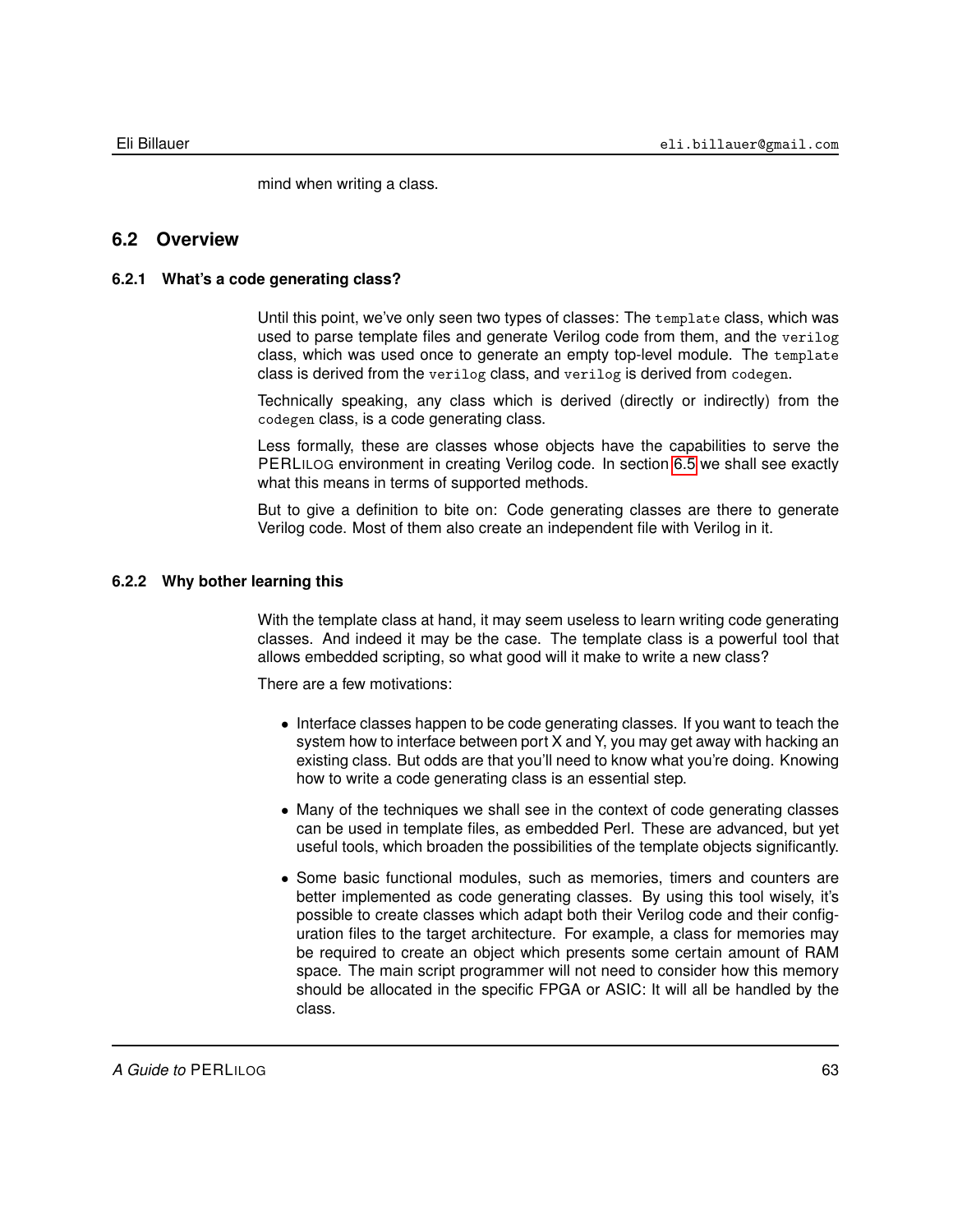### **6.2.3 PERLILOG objects and Verilog code**

The Code generating object has a property, verilog, in which the to-be Verilog code is kept as a single scalar string. This property's value changes through the process, and is typically generated from the inside out: It usually starts with the object's essence code, put there by the object itself. Interface object may then add code snippets in order to make a correct matching of ports. When all is done, instantiations and headers are added. It is also possible to make some last-minute touch-ups after this stage.

As can be understood from this, the Verilog object itself is by far not the only one to access and modify its own Verilog code, but it creates the core of it. Other objects affect it as well.

A code generating object may or may not generate a Verilog file. See section [7.11.3](#page-130-0) for more about this.

#### **6.2.4 Instantiation and the object tree**

For sake of simplicity, each Verilog module (that is, a Verilog file) is instantiated once only. To be more accurate, each Verilog object has a parent property, whose value is the handle of its parent object. This relationship means, that the parent object's Verilog code will include the instantiation of the child's Verilog module. Since each Verilog object can have only one parent, it can be instantiated only once (This is a waste of files where the same module could have been instantiated many times, as is currenly not allowed in PERLILOG . But this will be fixed in the future).

All this results in an object tree, which represents the relations of instantiation between Verilog modules. The root of the tree holds the modules which is not instantiated anywhere.

### **6.3 An example**

We shall now see yet another way to implement the ROM module, which we saw a lot of in the beginning of this document.

This time we'll create a special class called rom, rather than using the template class on a template file.

We start this example with presenting our main script tryclass.pl, which can be found at examples/ex4. It resembles trywb5.pl, which was presented in section [2.5.](#page-35-0)

```
use Perlilog;
inherit('rom', 'rom.pl', 'verilog');
init;
```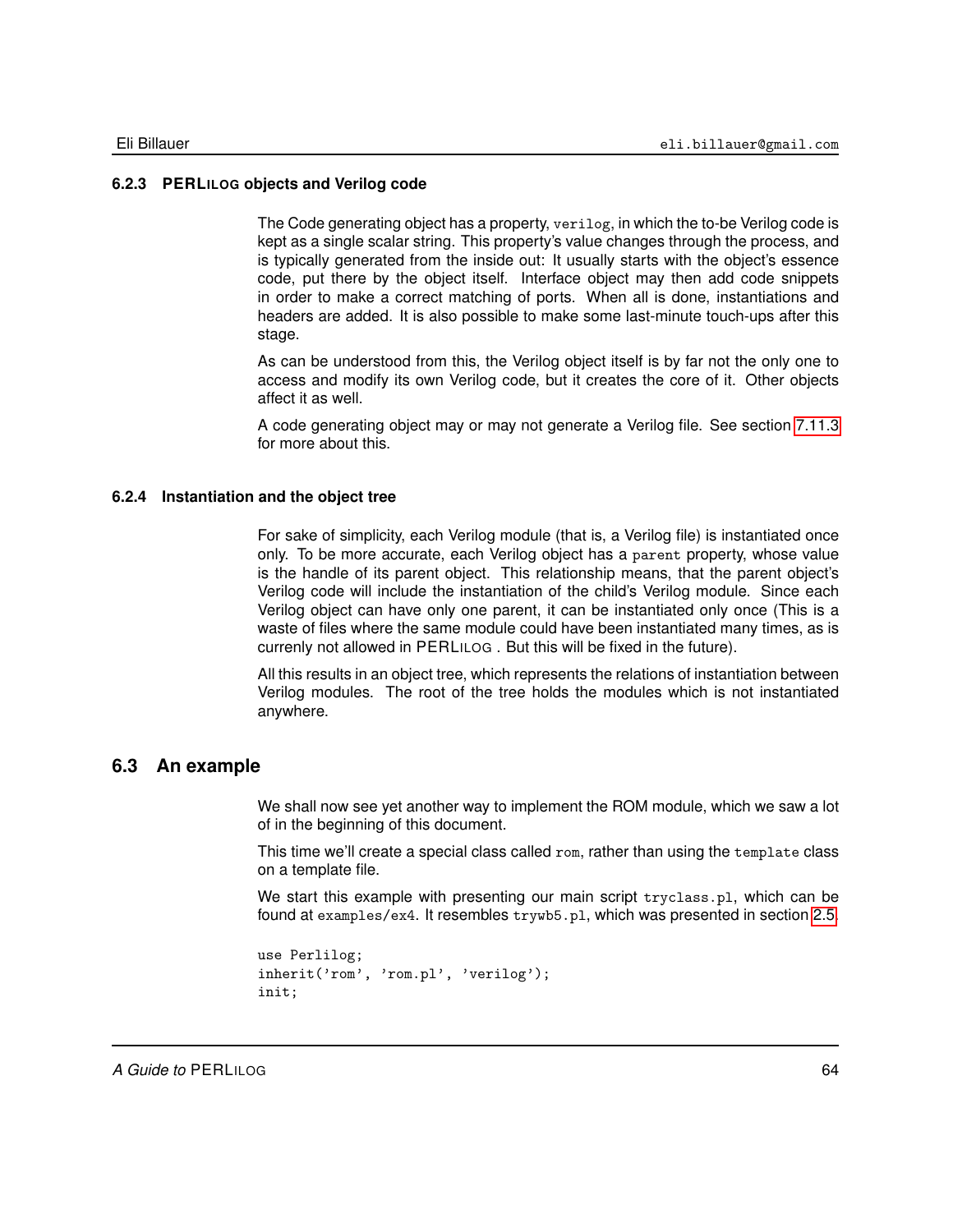```
$top = template->new(name => 'top',tfile \Rightarrow 'top.pt');
$test = template->new(name => 'test',
                      tfile => 'wb_master.pt',
                      parent => $top);
$rom1 = rom->new(name => 'rom1',parent => $top,
                 romdata => [69, 108, 105, 10]);
$rom1->getport('wbport')->const('wb_adr_bits', 2);
$rom1->getport('wbport')->const('wb_adr_select', 0);
$rom2 = rom->new(name => 'rom2',parent => $top,
                 romdata => [65, 66, 67, 10];
$rom2->getport('wbport')->const('wb_adr_bits', 2);
$rom2->getport('wbport')->const('wb_adr_select', 1);
interface($rom1->getport('wbport'), $rom2->getport('wbport'),
          $test->getport('wbport'), $top->getport('clkrst'));
execute;
silos->new(name => 'silos_configfile_creator')->makesilosfile;
```
These are the differences between the script above and trywb5.pl:

- The rom class is declared with an inherit() statement. This tells the PERLILOG environment that the rom class should be read from rom.pl, and that methods should be inherited from the the verilog class. More about this issue in section [6.4.1.](#page-67-1)
- The two ROM objects are generated with the rom class, and not template. This is evident by calling rom  $\rightarrow$  new() instead of template  $\rightarrow$  new().
- The tfile property is not assigned here, since there is no template file involved.

Basically, we use the rom class like we used the template class with the template file perl\_rom.pt. The differences in the script above reflect exactly this.

So we move on now to see what we have in our class script, rom.pl. If viewed just as a normal Perl script, it appears to consist only of two declarations of subroutines,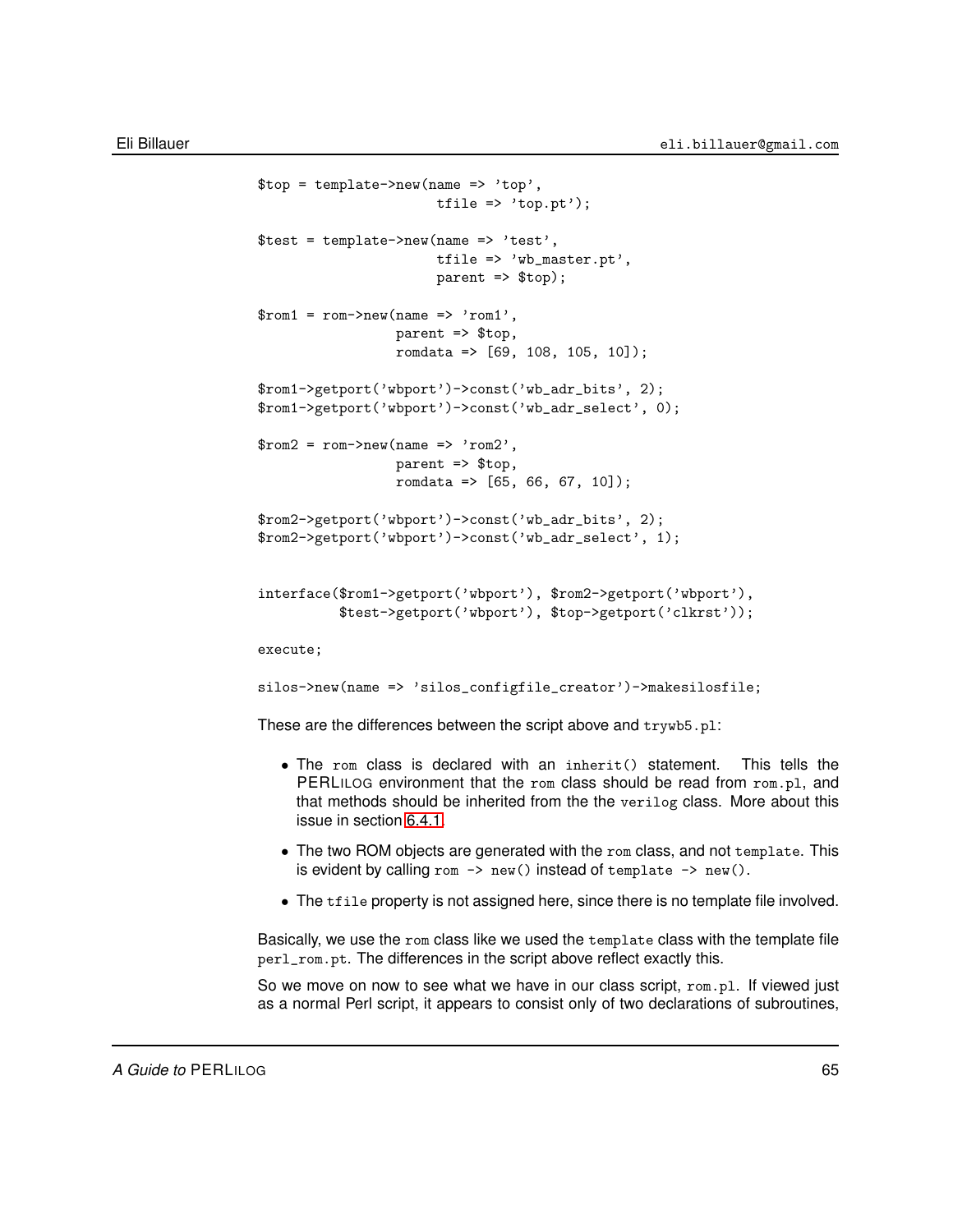with nothing beyond this. So if this file is executed directly with Perl, no errors will be reported<sup>[4](#page-65-0)</sup>, but nothing else will happen either  $-$  the subroutines are never called.

These subroutines are in fact method declarations, and there are two methods declared in this class: new() and generate().

We shall now view rom.pl in pieces, in the order that they appear in the file. This will allow brief explanations in the middle, which are intended to give no more than a general picture. You may not understand the code now as you read it, but things will become clearer until the end of this section.

The file begins a sub declaration and a call to the inherited new() method, which generates a new object, and returns its reference, which is kept in \$self.

```
sub new {
  my $this = shift;
 my $self = $this->SUPER::new(@_);
```
Then we continue with declaring some Verilog variables, which should exist in the final Verilog code:

```
$self->addvar('wb_clk_i', 'wire', 'in');
$self->addvar('wb_rst_i', 'wire', 'in');
$self->addvar('wb_adr_i', 'wire', 'in');
$self->addvar('wb_dat_i', 'wire', 'in');
$self->addvar('wb_dat_o', 'reg', 'out');
$self->addvar('wb_we_i', 'wire', 'in');
$self->addvar('wb_stb_i', 'wire', 'in');
$self->addvar('wb_cyc_i', 'wire', 'in');
$self->addvar('wb_ack_o', 'wire', 'out');
```
This makes the PERLILOG environment recognize the variables, and assures that they will be declared in the Verilog code. More about this in section [6.7.](#page-77-0)

The next step is to create the object's Wishbone slave port.

```
my $port = wbs->new(name => $self->suggestname('Wishbone_slave_port'),
                         parent => $self,
                         labels => [ clk_i => 'wb_clk_i',
                                        rst_i \Rightarrow 'wb_rst_i',cyc_i \Rightarrow 'wb_cyc_i',\text{stb}_i \Rightarrow \text{'wb}_\text{stb}_i',we_i \Rightarrow 'wb_wee_i',ack_0 => 'wb_ack_0',
                                        adr_i \Rightarrow 'wb_a dr_i',dat_i => 'wb_dat_i',
```
<span id="page-65-0"></span> $4$ If Perl is run with  $-w$ , an unquoted bareword warning will is issued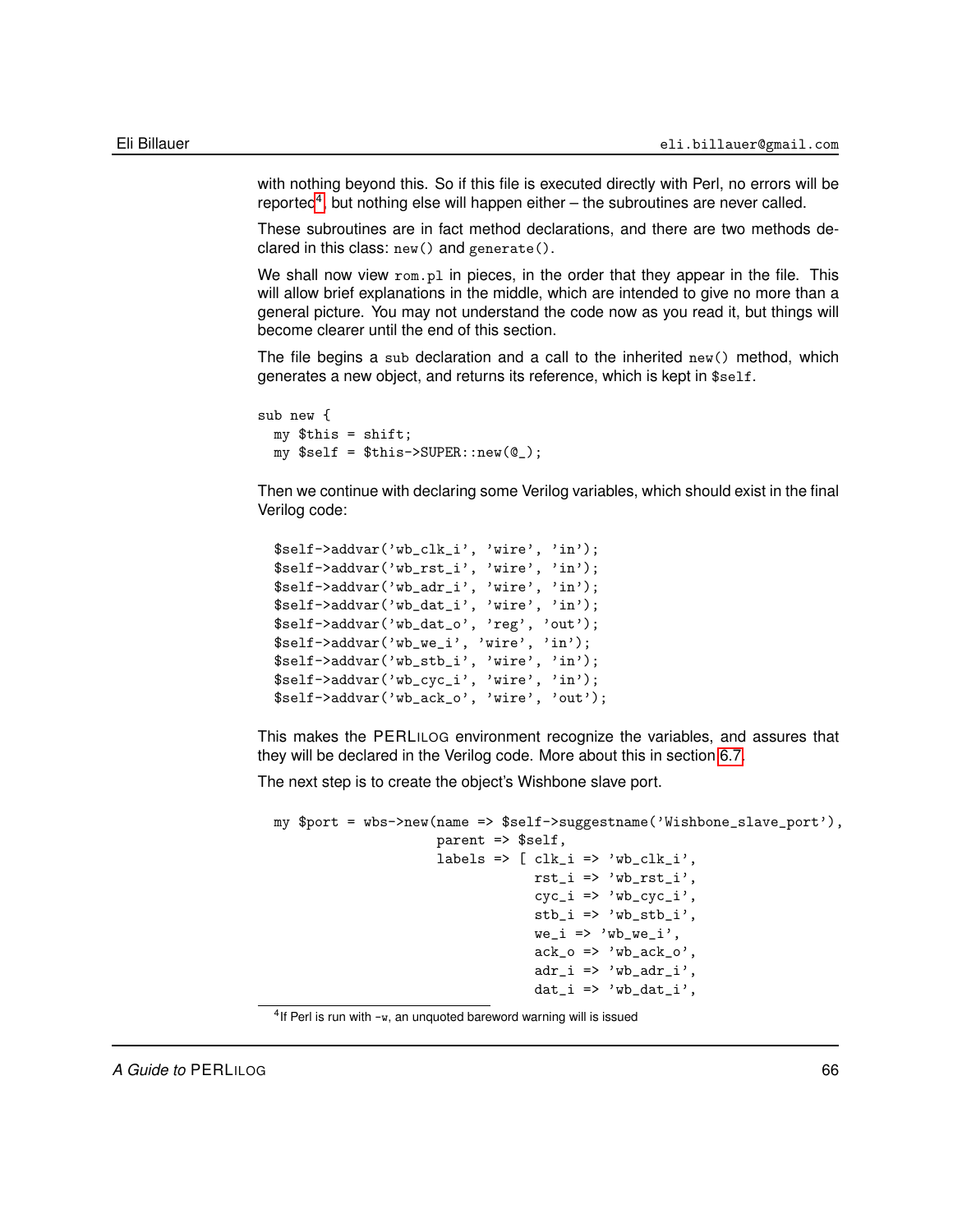$dat_0$  => 'wb\_dat\_o' ]

Note that the ports name property is not the name we use in the main script to find it. Also we can see that the parent property is set to the ROM object, since a port's parent is actually its "owner". Finally, the labels are set up in a similar way to what we saw in the template files.

The name we used in the main script's getport() is given now:

);

```
$self->const(['user_port_names', 'wbport'], $port);
```
After this, we may find this port as wbport by calling getport() on the ROM object.

Finally, we make sure that the romdata property is set up. Just to be safe:

```
wrong("The \'romdata\' property is not defined on ".
      $self->who() . "\n")unless (defined $self->get('romdata'));
return $self;
```
And we return a reference to ourselves (\$self), as should any new() method.

So far with the new() method. We now go on to generate(). It starts in the typical way:

```
sub generate {
 my $self = shift;
```
}

Then, a pseudo-Verilog code snippet is stored in \$code:

```
my $code = <<'ENDOFCODE';
  assign wb_ack_o = wb_cyc_i && wb_stb_i; // Always single clock cycles
  always @(wb_adr_i)
      case (wb_adr_i)
CASES
        default: wb_data_0 = 0;endcase
ENDOFCODE
```
This reminds of the template file shown in section [2.5.](#page-35-0) It is the heart of the Verilog code, with the string CASES put where the the case lines should be.

It is then no surprise that the following Perl code looks quite the same as the one that was embedded in section [2.5:](#page-35-0)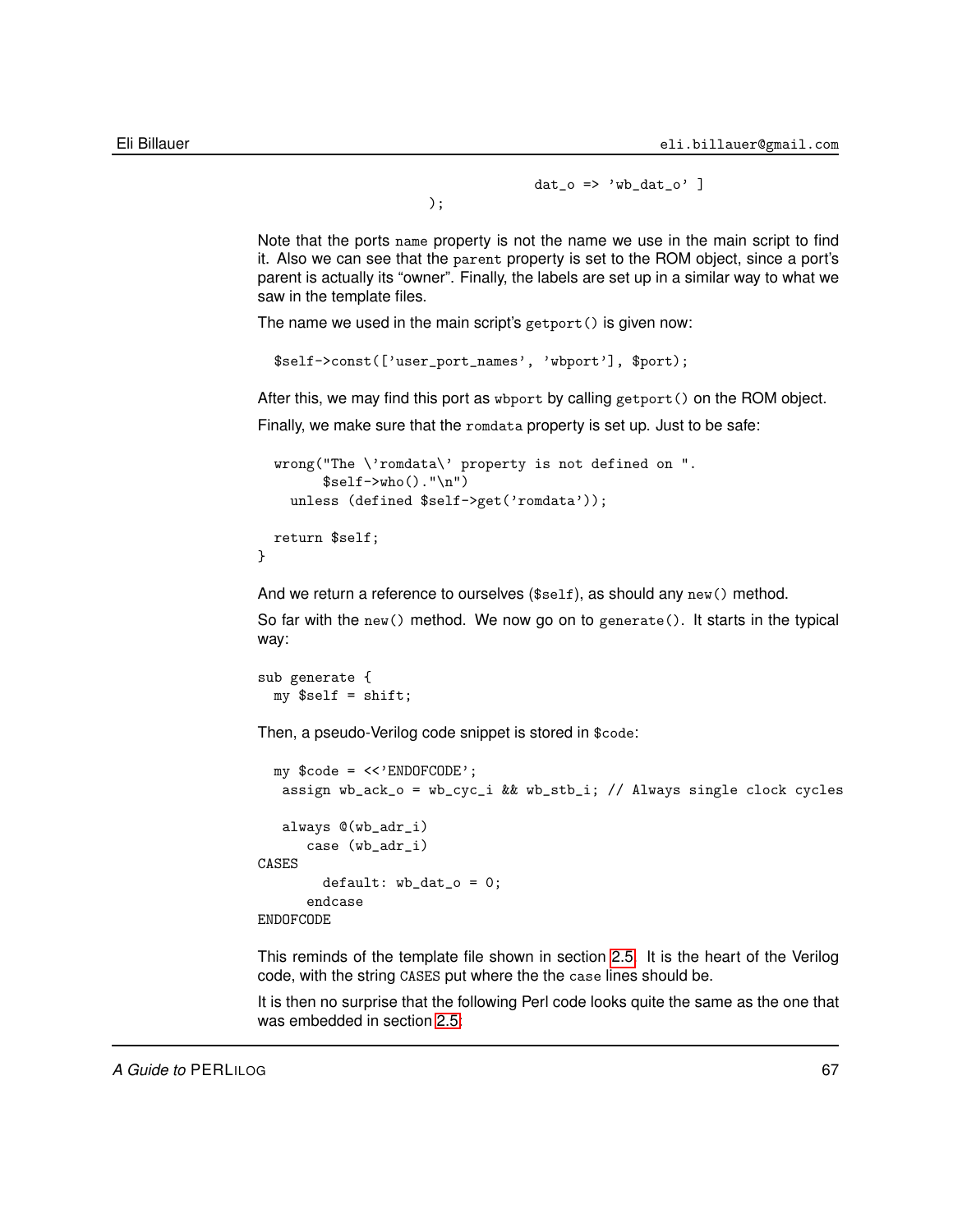```
my \text{ } $c = 0;my \text{Scases} = \text{""};
  my $val = 0;
  foreach ($self->get('romdata')) {
    $val = $_ + 0;\text{\$cases.='} $c: \text{wb\_dat\_o} = \text{yal}; \ln";$c++:
  }
  chomp $cases;
  $code =~ s/CASES/$cases/;
  $self->append($code);
}
```
There is only one main difference between this code and the one that was embedded, and that is how \$code is initialized and written to the verilog property.

In the embedded version, the verilog property was read into \$code, altered, and then written back to the property. Here, \$code is initialized with a constant string, altered, and then appended to the existing verilog property using the append() method. The verilog property may well be an empty string at this stage, but we can't know for sure in an environment where the classes' relationships are so dynamic.

We summarize this example as follows: We had two methods,  $new()$  and generate(). new() called the "original" new(), after which it made some initializations of its own: Verilog variables and the object's port was created and initialized.

<span id="page-67-0"></span>generate() actually generated some Verilog code and appended it to the verilog property.

### **6.4 Classes and inheritance**

#### **6.4.1 Source files and classes**

<span id="page-67-1"></span>In PERLILOG , a class is defined by telling the system to read a file, and to consider the subroutine definitions in it as the methods of the named class. In the example, inherit('myclass', 'myclass.pl','root') means to read the source file named myclass.pl, and create a new class, myclass. Methods are inherited from the root class, as specified by the third argument.

Note that there is no necessary connection between the name of the file and the name of the class. Even more important, it is not specified in the file from what class myclass should inherit methods. The file is only a list of subroutine (in fact, method) declarations, whose object-oriented context is given by the script.

As is seen in the example, the word myclass may then be used as myclass -> new(...) in order to generate a new object.

It's possible to declare a class tree in one command, rather than a single class.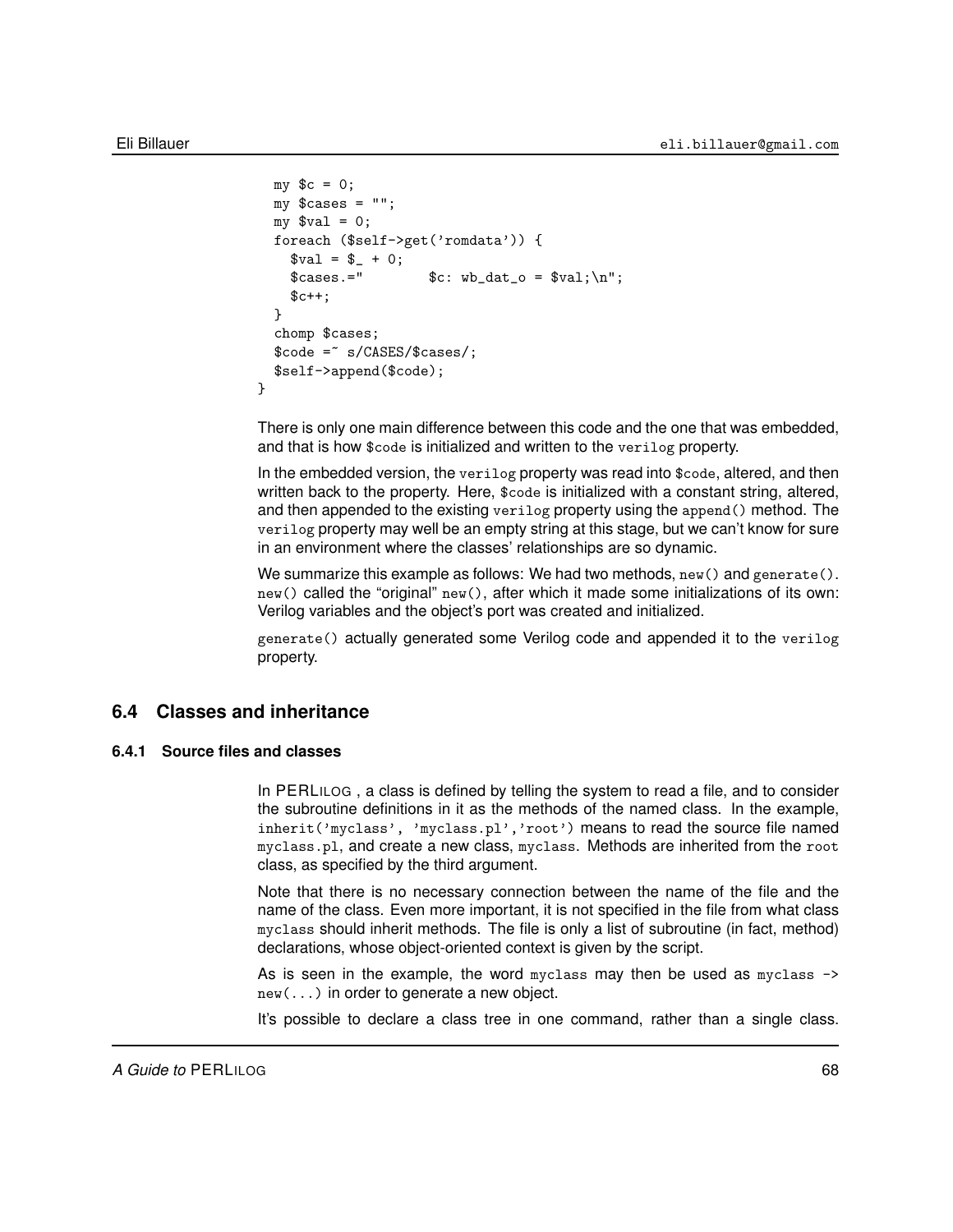This is done with inheritdir, which is described in section [8.1.3.](#page-134-0) The trick about inheritdir is that the directory tree of files reflects the inheritance tree of classes.

An even more important feature of this special class definition scheme, is the possibility to enrich an existing class with new methods, without changing its name. This is done with the override function. This function can be used with either two or three arguments. In the two-argument case, we have something like override ('myclass', 'otherfile.pl'), assuming that we have already declared the myclass class with inherit. As a result of calling override, the given file (otherfile.pl in this example) will be read. If new methods are encountered, they are simply added to the class. If methods that collide with existing methods are found, those in the given file will override those that were defined before.

Any class in the system, including the root class may be enriched with override, which opens the ability make changes in the basic classes, without needing to "tell" the other classes, and still have our new code executed by them.

In some cases, the class we want to override may not exist. Since the purpose of overriding an existing class is merely to make sure that some specific methods are supported in this class, it makes sense to create a new class with the same name if the class doesn't exist already. This is the purpose of the three-argument format of override: If override is called with three arguments, and the class mentioned doesn't exist, override behaves exactly like inherit with the same arguments. Hence, it declares a new class, with the third argument as the class to inherit from.

If override is called with only two arguments, and the overridden class isn't defined, an error is issued.

As can be expected from a proper object-oriented environment, overriding doesn't necessarily mean cancelling out the previous functionality of the overridden method. By using the SUPER:: prefix, we call the original method, if it exists (this syntax is the common Perl way to reach the overridden method). See section [6.4.3.](#page-69-0)

See sections [8.1.2](#page-132-0) and [8.1.4](#page-135-0) for specific information about these two functions, as well as examples of using them. Also see [6.4.7](#page-72-0) for a graphic depiction of the class relations of the built-in classes.

A third function underride works opposite to override. Its purpose is to catch calls to methods that are not already defined in the class, or calls via the SUPER:: prefix within the class. As the name of this function implies, all existing methods in the class will override those that appear in the file given by underride.

### **6.4.2 The phases of the object system**

<span id="page-68-0"></span>The inheritance relations between classes are set during the execution, and is not predefined in the classes themselves. Setting up the class tree during run-time makes the definition of classes more flexible, but altering the class definition for existing objects could also be an opening for exotic bugs. Because of this (and also due to the way the classes are loaded), there is a clear distinction between three phases in the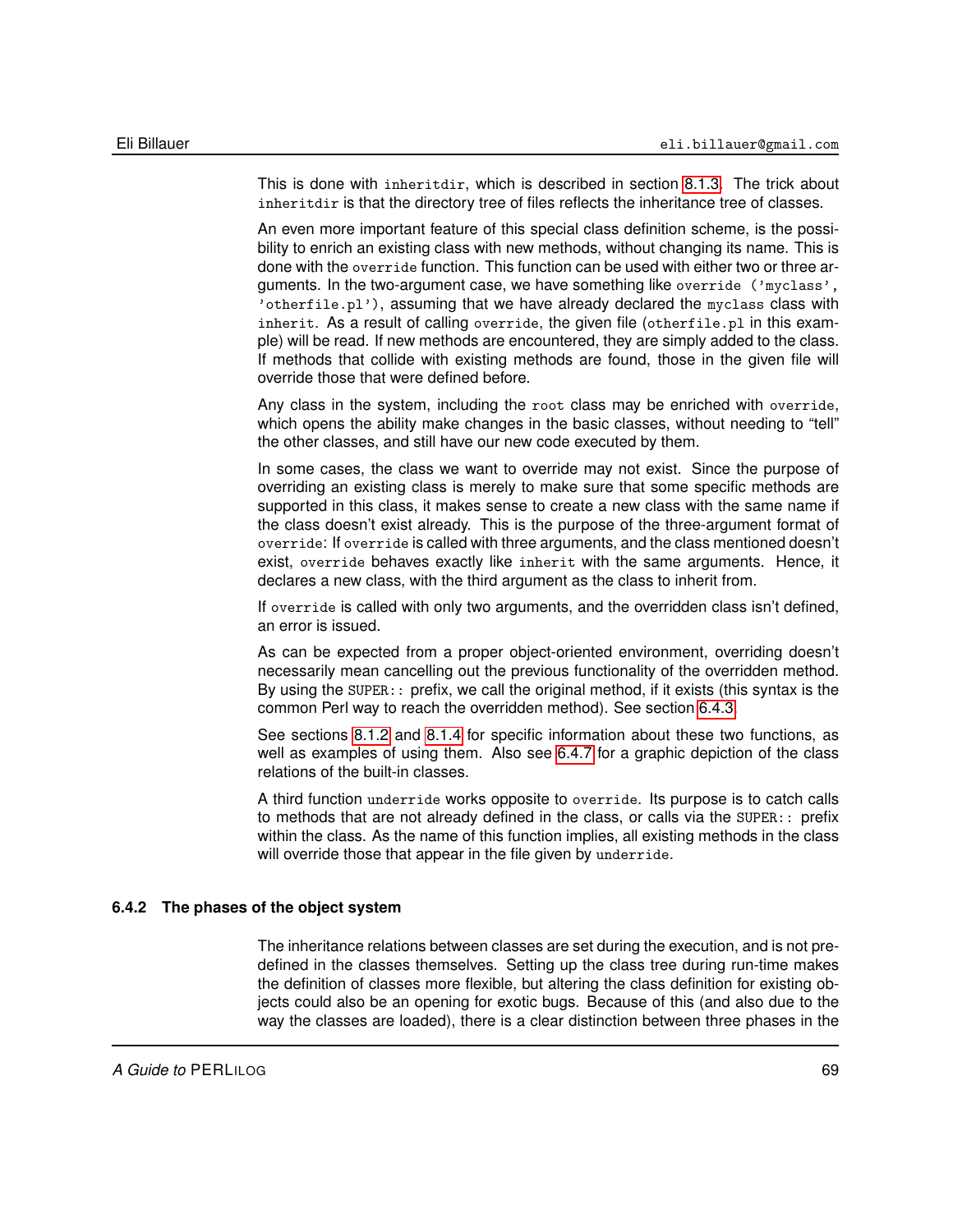main script:

- Declaration of classes and their relationships. During this phase, inherit and override are called in order to set up the class tree. No objects should be generated during this phase.
- A call to init. Some internal variables are set up during the execution of this function, and the Global Object is generated.
- Creation and use of objects during this phase, anything except attempt to alter the class tree is allowed.

In essence, this means that the classes and their position in the inheritance tree are declared before any of them is used. This is enough freedom to allow the system to choose one set of classes over another, or fine-tune the functionality of some methods, depending on run-time parameters. A PERLILOG script might thus build a different class structure depending on the target device, the synthesis tool or whether some other external tools should be used.

But these manipulations can be done until the first object is created, which happens when init is called.

Even though it is possible to stretch these limits a bit without getting error messages, it is highly recommended to comply with this phase structure.

### **6.4.3 Class definition**

<span id="page-69-0"></span>All PERLILOG classes, including the "built-in" classes, are defined by source files, in which the class' methods are defined. These files are perfectly readable as plain Perl files, but special rules apply to make them useful method declarations.

The most strongest rule, is that all variables inside the subroutines must be declared "locally", that is, using Perl's my. The source files are read in a "use strict" context, so if a variable is mentioned without being explicitly my'ed, a fatal error will be issued at the loading of the class.

This is more than a technical rule for programming: It is strongly recommended not to have any global variables other than properties of the Global Object. Even though a global variable in the source file (the package, actually) might be a tempting shortcut, it may cause strange bugs as the PERLILOG environment plays freely with namespaces. A conservative "local variable" approach ensures steady functionality.

In short, a class defintions consists of method definitions, one after the other, where each method definition is a subroutine definition with no use of Perl global variables.

We now divide the method definitions to two groups: "Normal" methods and methods overriding new. Their distinction is in the fact that "normal" methods are called in association with an exisiting object, while methods that override new are called in order to create one, so there isn't necessarily any associated object.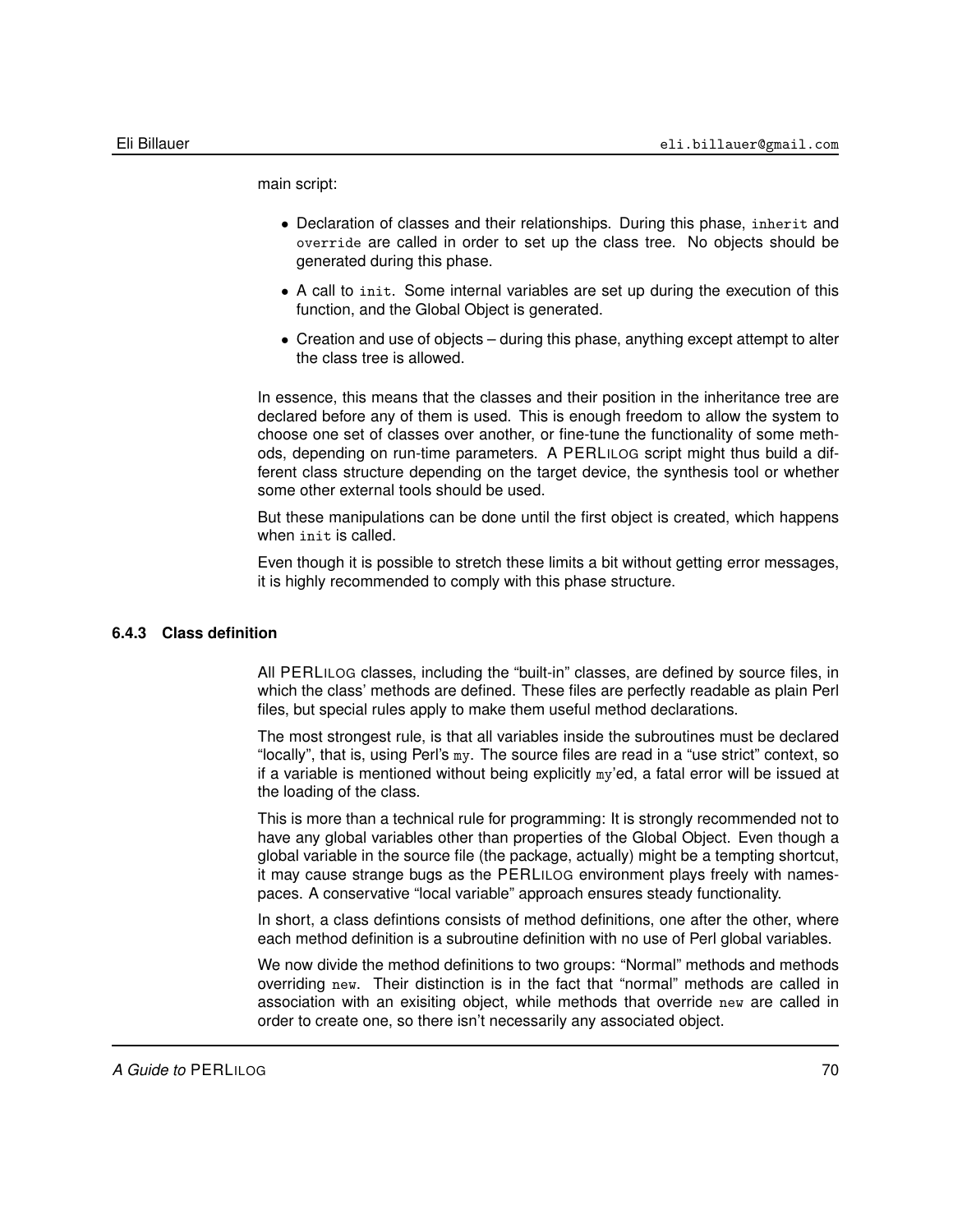### **6.4.4 "Normal" methods**

In the example in section [5.2,](#page-52-1) a method called say was declared and used within an object. The general format of a method declaration is as follows:

```
sub name of method {
  my $self = shift;
  Your code here...
```
}

Writing a method is very much like writing a regular subroutine. The main difference is that a handle (reference) to the called objects is given as the first argument. It is customary to put this handle in the scalar  $$self, usually with  $$self = shift$ . There$ is nothing special about the name \$self, except that it's easier to read the code when it follows this convention. After this shift operation, @\_ is the list of arguments, so the rest of the code can be written exactly like a normal subroutine. There are plenty of examples in this guide.

One important choice we have to make for each method we write, is if we want our method to override the functionality of a possibly inherited method, or if it should extend it. In PERLILOG as in plain Perl, defining a method means that it comes instead of an already defined, possibly inherited method, if it existed. If we want the method to do more than it possibly did before, we call the inherited method with a SUPER:: prefix.

To demonstrate this, assume that we want the donothing method to be defined (in order to avoid an undefined method error), but we don't want to make any changes if it was already defined in the class we inherit methods from. The following method declaration will do the job:

```
sub donothing {
 my $self = shift;$self -> SUPER::donothing(@_);
}
```
Note that we explicitly call the inherited method. As opposed to normal method calls, a SUPER call does not generate any error if it doesn't exist (that is, if we actually didn't override any method, but declared it for the first time).

It is very important to be careful about the arguments that we pass in the SUPER call. We must always shift away the first argument, and thus make the inherited method see exactly the same arguments as ours (the "self" handle will be added again by Perl due to the call). On the other hand, we must be sure not to alter @\_ before making this call, or make a copy of the argument list before changing it (it is very popular to read arguments by using shift, which changes @\_). All this is true, of course, if we don't want to intentionally change the argument list before passing it on.

Since we control the stage in which the inherited method is called, we may perform this call either before or after doing some functionality of our own method. Where it doesn't seem to matter, it is highly recommended to call the inherited method as soon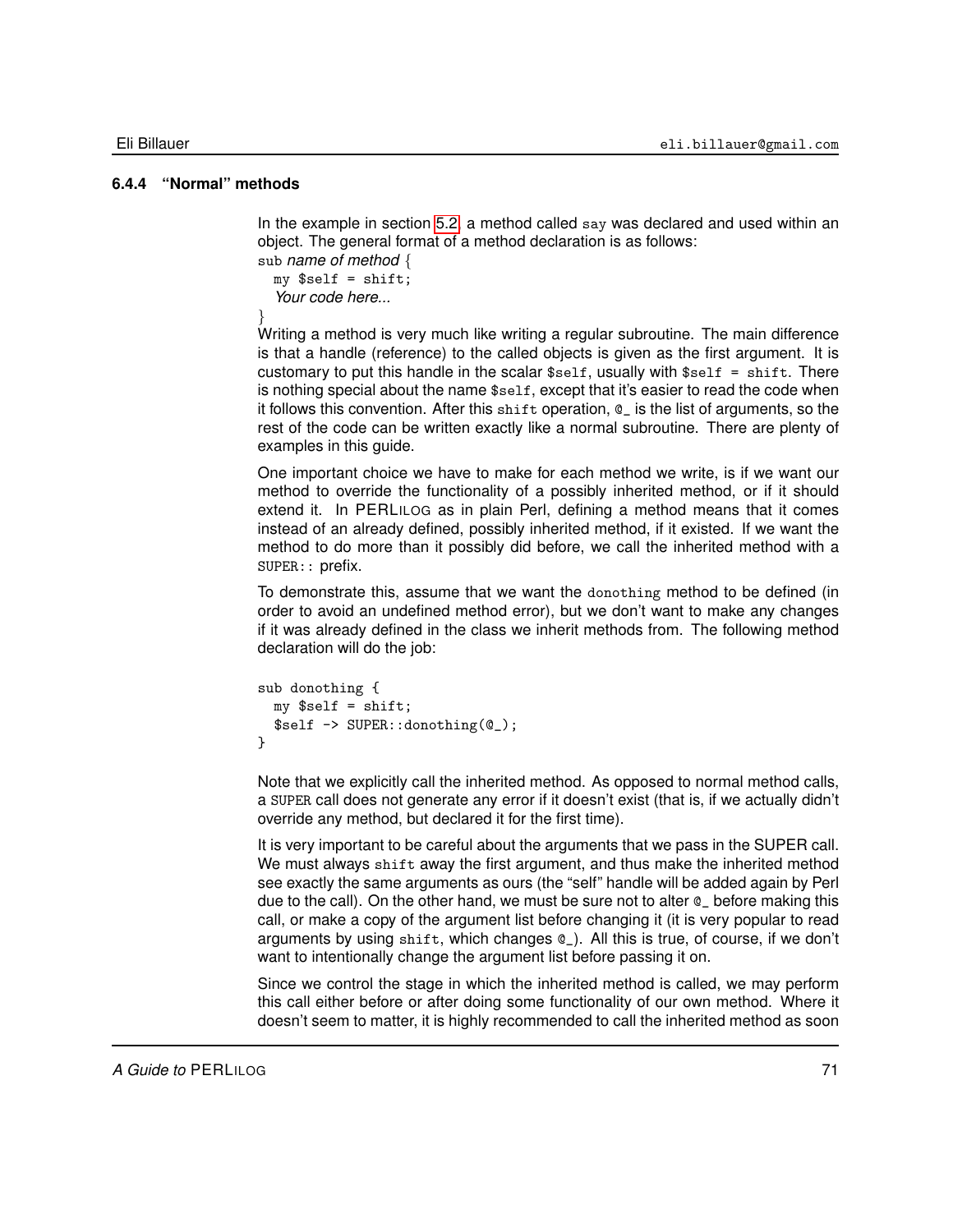as possible (immeditately after  $s_{self} = shift$ ). This will minimize the chances to generate odd bugs as a result of mistakenly changing @\_.

See section [8.1.2](#page-132-0) for a more extensive example of SUPER calls.

A last remark about writing methods, which goes for any object-oriented programming: In places where you would write a subroutine in normal Perl, write another method in the class, and use it as a method by calling it via the \$self object. Don't be paranoid about someone else changing the way your class will work. It's a good feature, and there are plenty of ways to screw things up anyhow.

#### **6.4.5 Methods overriding** new

<span id="page-71-0"></span>The root class supplies a new method, which creates a new object of a given class. This method must never be overridden with any other method, but it may be extended. This is useful to add special properties to any new object, or any other operation that is needed whenever a new object comes to life.

This is done by having a piece of code as follows in the respective class source file: sub new {

```
my $this = shift;
  my $self = $this->SUPER::new(@_);
  Your code here...
  return $self;
}
```
Note, that unlike the "normal" methods, we don't get \$self by shift'ing @\_, but rather by calling the inherited new, which generates a new object for us. With this \$self at hand, we may use it exactly like in any other method. @\_ is also exactly like in a normal method after shift'ing off \$this, but it will be useless in many cases, since it consists of the initial properties, which will be initialized by root's new method.

A word about \$this: In almost all cases, \$this will hold the name of the class. This is true when new is called in the *class* -> new(...) format. But it is also allowed to call new from an existing object, which will result in a new object of the same class.

For this reason, don't use \$this as the class' name, but rather ref(\$self). If you want to know the class' name before calling new, use  $class = ref(fthis)$  || \$this

The new() method usually returns \$self, so except for in rare cases, this should be done by the extension as well.

In an interface class, the  $new()$  method must be written with special care. See section [7.10](#page-125-0) for more about this.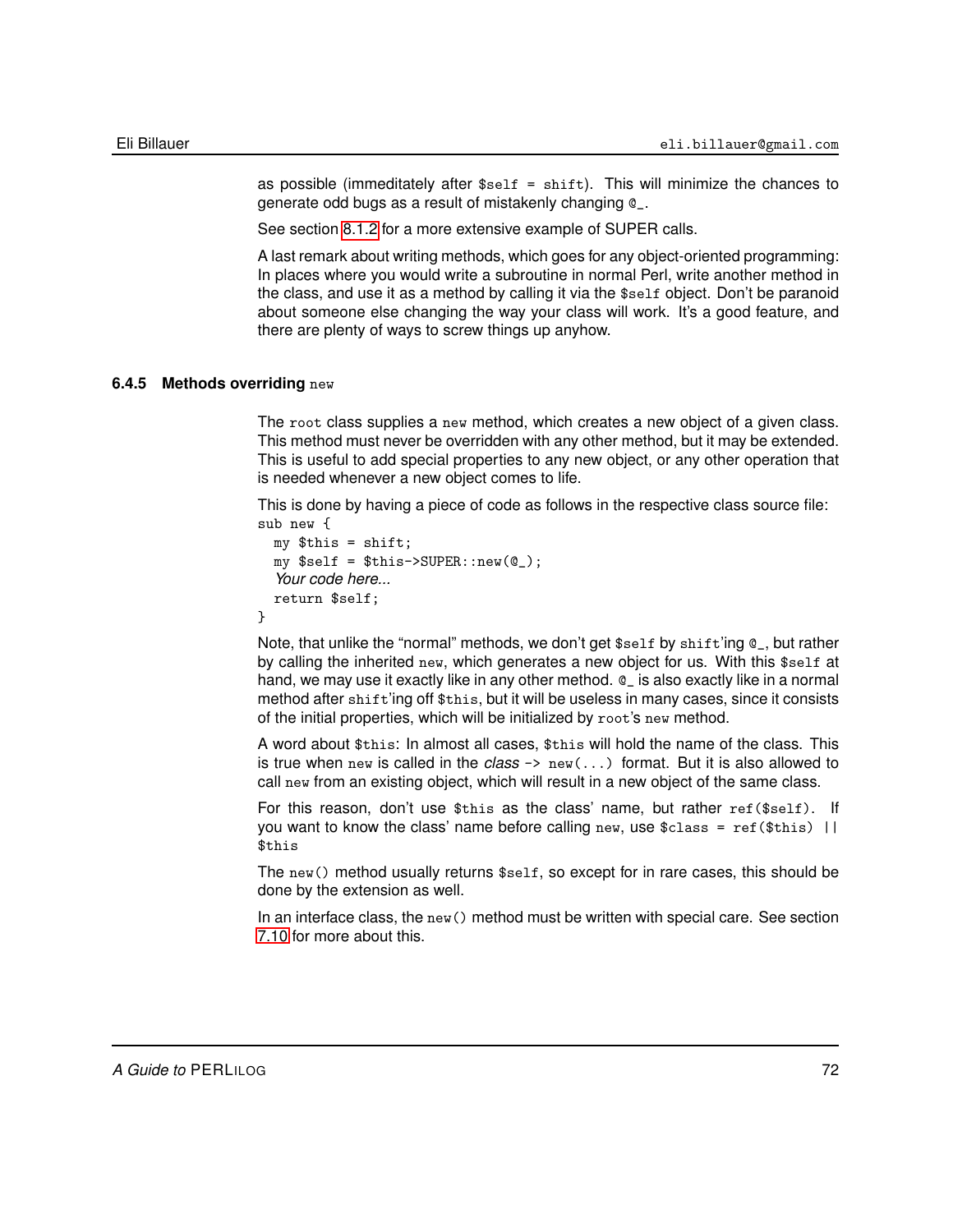#### **6.4.6 The autoloading mechanism**

The PERLILOG environment attempts to read source files as late as possible. In effect, each source file is read when an object, whose methods are based on the class, is created. The source file is read once, when it is needed for the first time.

This mechanism allows the declaration of more classes than are needed for execution, with minimal overhead for unused classes.

The autoload mechanism is transparent to the programmer. The only thing that needs to be taken into consideration, is that a source file may contain bugs or syntax errors, that will not be detected until the class is actually used. If a PERLILOG script is executed successfully, it does not indicate that all source files are free from syntax errors, but only those who were used.

#### **6.4.7 The built-in class tree**

A drawing of the built-in class tree is shown in figure [4.](#page-72-0) It includes the following



<span id="page-72-0"></span>Figure 4: The built-in class tree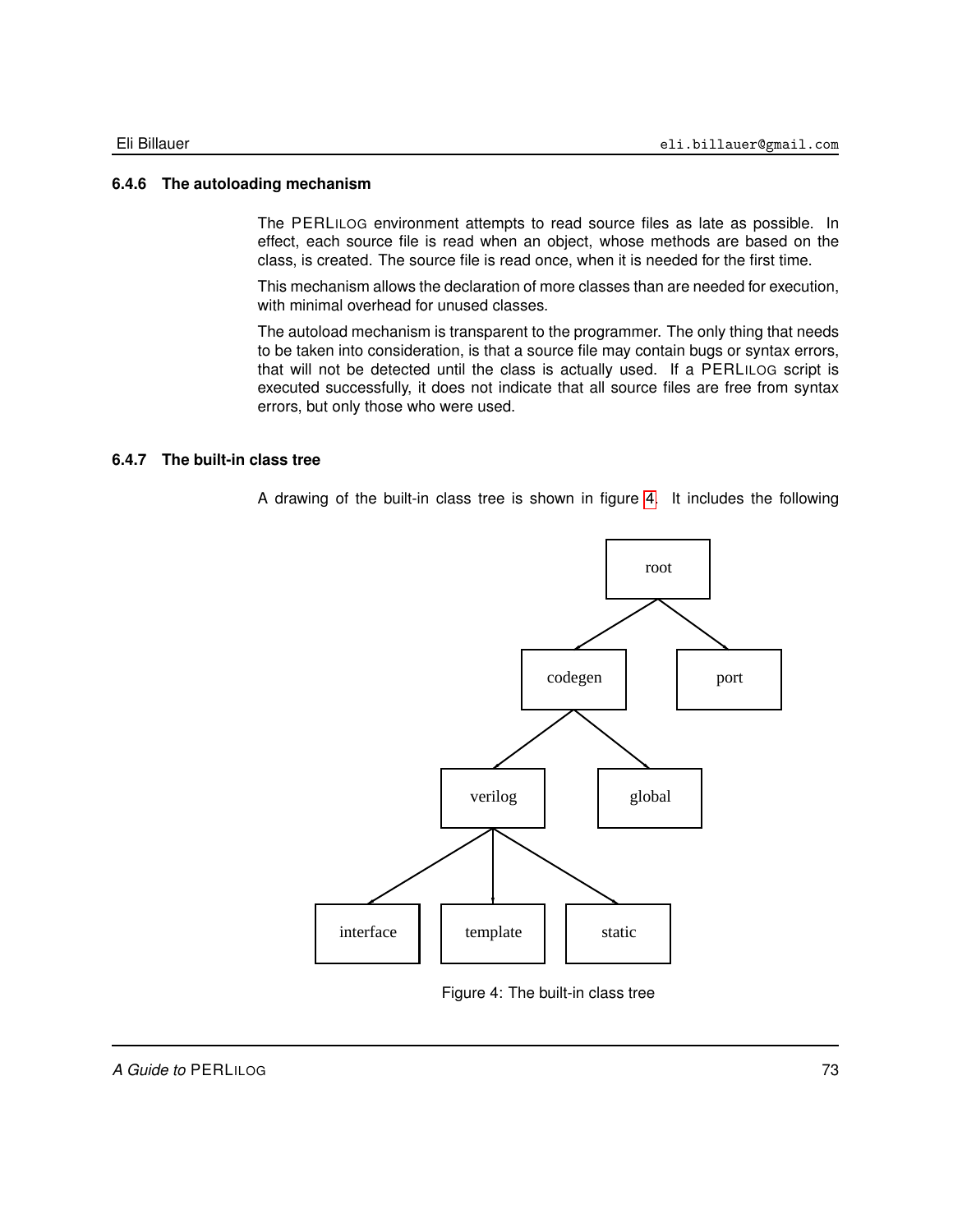classes:

- The root class is the grandfather of all classes. It includes mainly generalpurpose methods for handling properties and other system functionalities.
- The codegen class (Code Generating class) includes methods that are needed by any object that might deal with Verilog code. Despite its name, the Code Generating class is not intended to create Verilog code, but rather deal with other objects that do. It inherits methods directly from the root class.
- The verilog class is intended to actively generate Verilog code, either by creating its own file, or by adding code to another file. It supplies methods that deal with variables and other Verilog elements and functionalities. It inherits methods from the codegen class.
- The interface class inherits methods from the verilog class, and overrides a few methods, that make the class behave like an interface object.
- The port class overrides a few methods of those it inherits from the root class. Port objects are not supposed to execute much themselves, but rather hold properties, which is the reason why this object type has a very basic method set.
- The global class is derived from the codegen class. This class is used by the system to generate the global object. Hence this class should never be used by a script. It includes a few methods that are suitable for its position as the one and only global object.

The capabilities and relationships between classes reflect the situation before any add-ons by calls to inherit and override.

#### **6.4.8 PERLILOG objects vs. plain Perl objects**

If you happen to know object programming in plain Perl, then you have more knowledge than is actually needed, and you may possibly make some mistakes because of that. This section is here to help you avoid them.

Otherwise, you may skip this section with no worries.

The class source files are not read directly by the Perl interpreter. Rather, their content is eval()'ed after adding a header (this is done in memory, while the source file is left untouched). This header includes the well-known declarations for a proper Perl class (the Perl package pragma, and setting @ISA, if you care). These are transparent to both class writers and users. In particular, the package name may be different from the class name (even though the class name is used in the common way to generate new objects of the class).

The PERLILOG object environment is merely a wrapper for the common Perl objects, so the behavior is very similar. The main pitfall for experienced Perl object program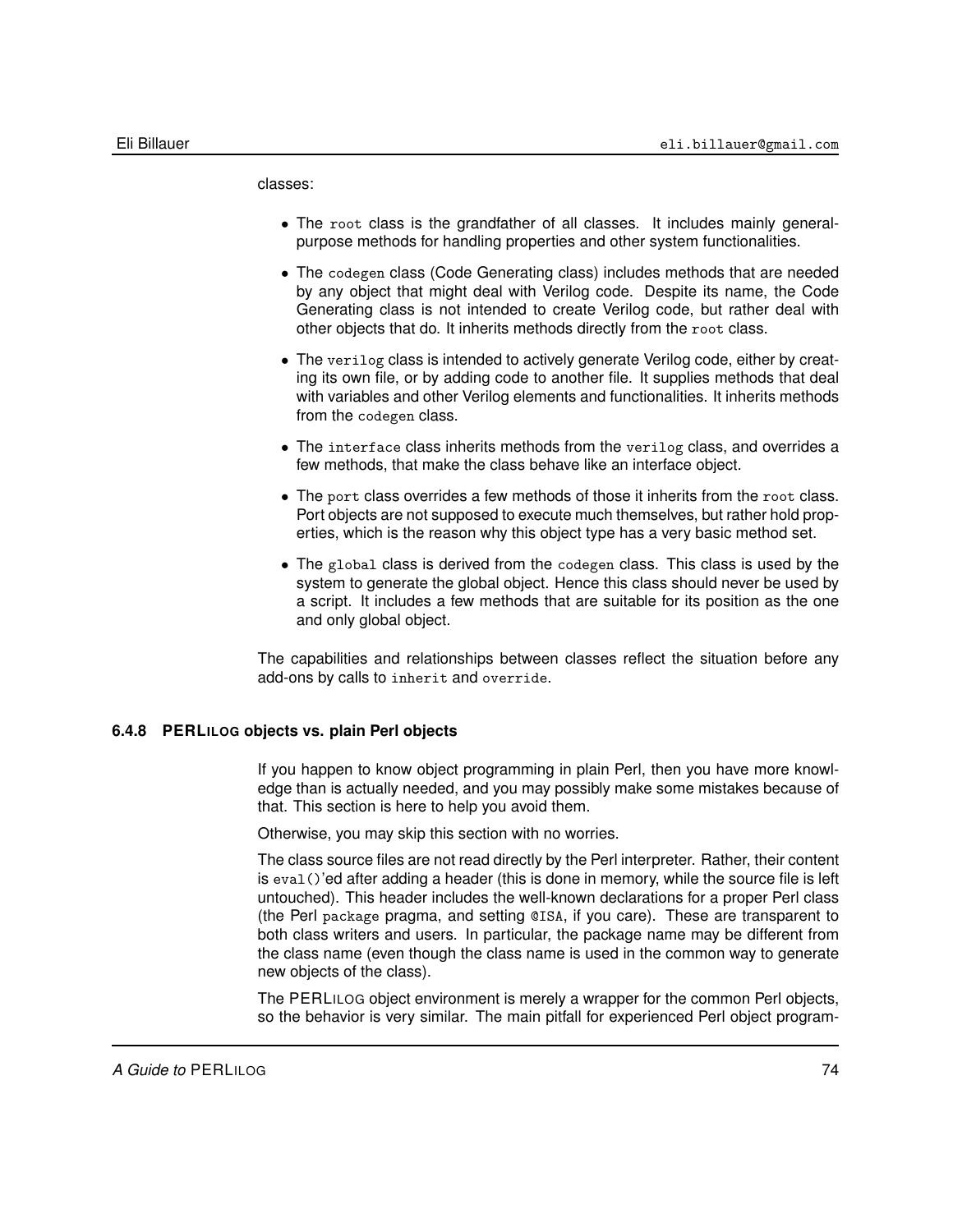mers, is to manipulate variables that the system assumes that the user is not aware of.

In general, the class source files should be as plain as possible: A list of subroutines, nothing else in the file. Every diversion from this is an opening to strange behaviours, and that shouldn't be needed except for rare cases.

So here are a few don't:

- Do not use the package pragma, or attempt to access a package by its name, using the package::name format. PERLILOG feels free to change package names without any notice, so you don't know what package name your class source file will get, even if you access the methods with a known class name. If is forgivable to access the Perlilog or PLerror namespaces directly, but this should be avoided, even at the cost of slower execution.
- Never access an object's properties directly. In other words, never make use of the fact that an object is actually a reference to a hash. It's not only that the way the data is stored may change without notice in future versions, but you may also corrupt the data structure.
- Never use bless. The objects that PERLILOG creates are properly blessed, and there should be no reason to rebless them. It is heavily assumed that all objects in the system were generated by the root class' new or one of its derivatives. Don't make a new of your own.
- Don't declare global variables within the package (that is, your class source file). It will work nicely at first, but will mess up things quite soon.
- Don't hassle with @ISA, @EXPORT and friends. These are global variables, so the previous "don't" should have been enough, but playing with these is even worse.
- Avoid use statements (except for use Perlilog once in the main script). Specifically, use should not be used as a pragma (like use warnings), while reading modules with use should be done very carefully.

# **6.5 The execution stages**

#### **6.5.1 The concept**

In the example of section [6.3](#page-63-0) we saw, that the ROM class merely consist of two methods, that both do relevant things, but we still have the missing piece of how and who calls the methods of the class.

PERLILOG was designed to be modular. That means that pieces of software can be added to existing classes, that may have been written by someone else, without compromising the intergrity of the code. One of the means for reaching this goal, was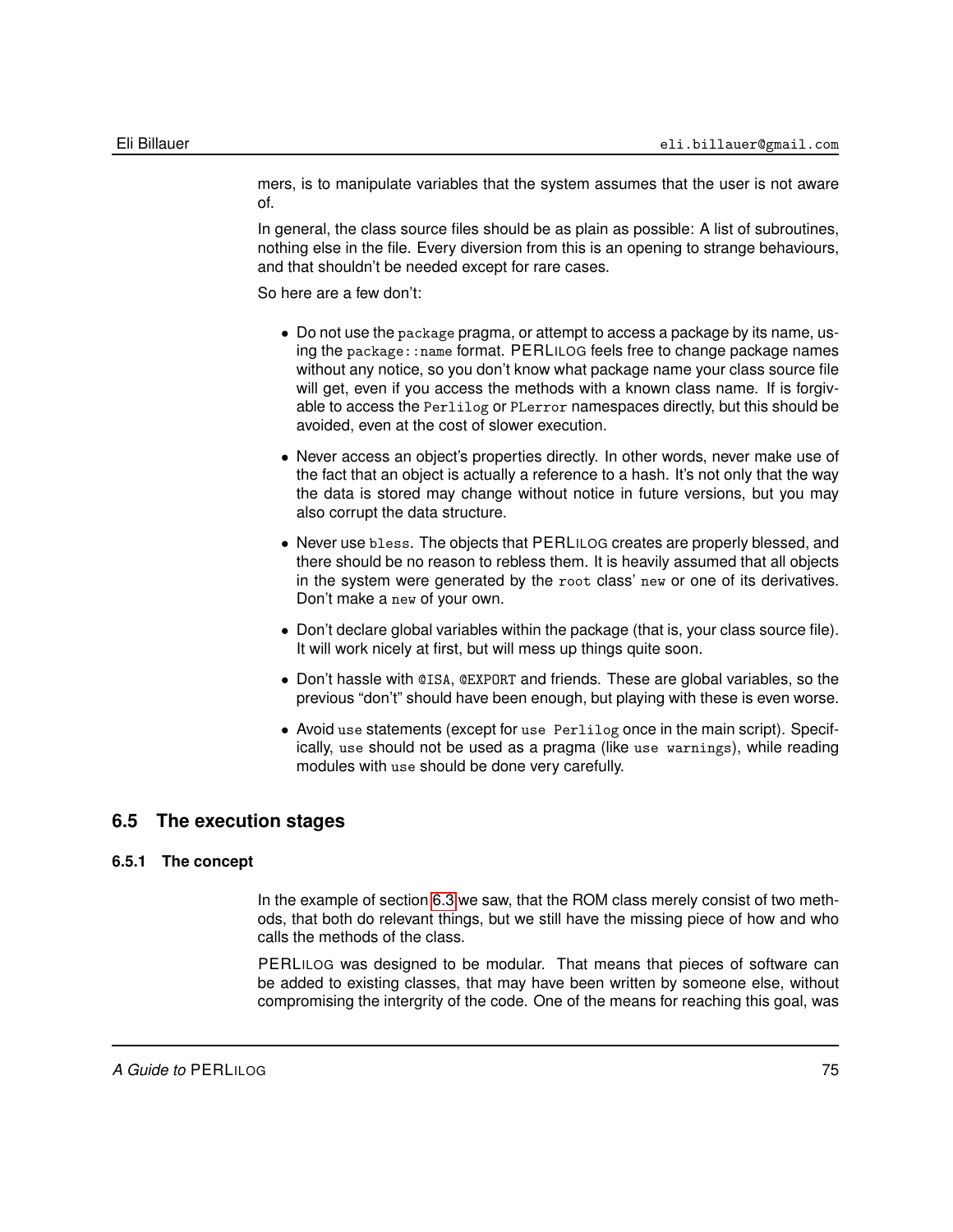to divide the process, which starts with the creation of an object and ends with the writing of Verilog files, into stages.

The technique is as follows: When a code generating object is created with new() it is listed in an internal system variable. This registration is done with the registerobject() method, which is called as part of the code generating object's new() implementation (see section [9.1.14](#page-155-0) for more about this method).

When execute is called from the main script, the PERLILOG environment invokes the *multi-stage execution*. There is a preknown list of methods, which every registered object is called with. We shall go through this list soon, and explain each of them.

The order of the method calls is kept stricly: All registered objects are called with the same method before going to the next one. The order of the method calls is fixed, of course. As for the order, in which the objects are called, the rule of thumb is that the objects are called in the order they were registered, which is the order they were created. There are exceptions for this, as registerobject() allows to register an object for early or late execution. This is used by system objects, so simple objects should and do stick to this rule.

What we get is all objects progressing in parallel, which is helpful when one object's task depends on the progress of another's.

It is important to keep in mind, that objects that are registered during the multi-stage execution will *not* be included in the list of objects that are currently called. In other words, in order to have an object called to as a code generating object, it must be created before calling execute, and definitely not in the implementation of one of the multi-stage methods.

To the programmer of code generating classes, this means that the functional tasks should be written as methods, so that the method's spirit is kept in the implementation. This makes it easier to create later add-ons, which can rely on some maturity of the generation process.

## **6.5.2 The methods called**

These are the methods that each of the code generating objects are called during the multi-stage execution, in this order:

- 1. complete() This method is intended to give each object a chance to complete any missing information. This may involve reading some other object's property table, and copy pieces of information as needed.
- 2. sanity() This method allows the object to run a sanity check on itself or other objects. This is useful for creating informative error messages when things will go wrong anyhow, only the error message is about to weird.
- 3. generate() The mother of PERLILOG methods. The implementation of this method is expected to the smart work and create some Verilog code. Upon re-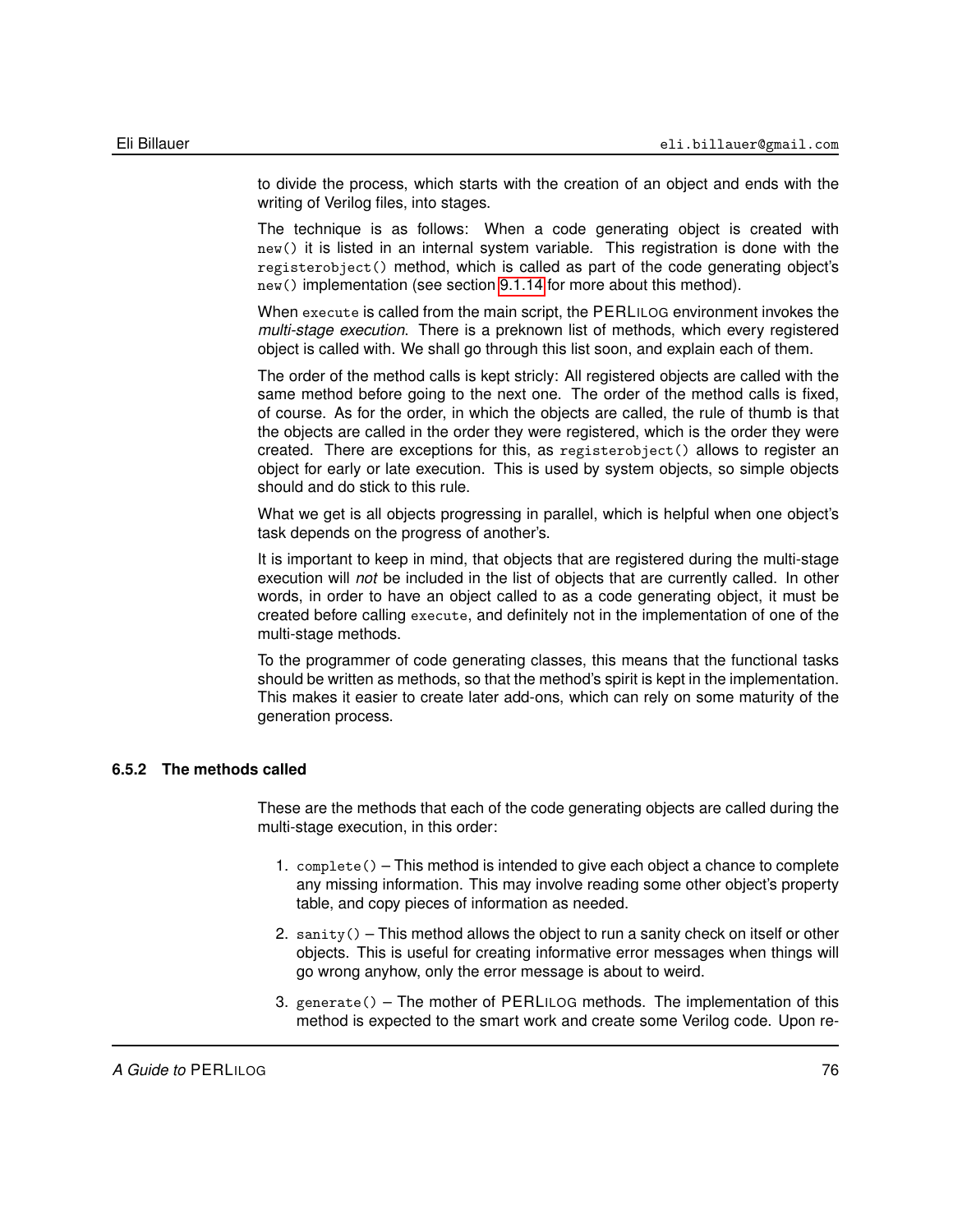turn from this method, the verilog property should have something substantial in it, but defenitely it's not the final thing to write to a file.

- 4. instantiate() This method is intended to be executed by the system's implementation and should rarely be touched at all. At most, it can be extended. During this call, the objects are instantiated in their parent's Verilog code.
- 5. headers() This shouldn't be tampered with too much either. The system's implementation creates module headers and Verilog variable declarations. When this method returns, the verilog property will look like a complete Verilog file. But it's still soon to save it to a file...
- 6.  $epilogue()$  This method is there to allow things to be done just before saving the verilog property to a file. It may contain final brush-ups or anything that should be done in the last minute.
- 7. files() Another method, which is meant for the system to handle. This is merely saving the contents of the verilog property to a file.

The method that wasn't mentioned in this list is new(), because it is called when the object is created, and not within the multi-stage execution. It's implementation should include anything that can't wait until the multi-stage implementation. For example, if some object creates other code generating objects, this must be done during the implementation of new(), because doing this during any of the multi-stage calls will be too late.

A final word: Despite the variety of methods, it may probably be enough to implement only the generate() method, and possible extend  $new()$ . Methods that are not overridden nor extended need not to be mentioned in the class file, so it can be really compact.

# **6.6 Useful methods**

There is a comprehensive listing of methods at the end of this manual. What follows is merely a tip-off regarding methods that is good to know about, and weren't mentioned yet.

- The who() and safewho() methods are good to get a short and concise string that describes the current object in a way that humans understand. This is useful when creating error messages. Also, when writing a class, consider to override this method with something that will describe the objects better, but be sure to make something similar to the existing who() methods (overriding who() is enough). See sections [9.1.6](#page-146-0) and [9.1.7](#page-146-1) for more about this.
- The globalobj() method is useful to find the global object of the system. It is useful within method-defining code, since the common globalobj() command doesn't exist in the relevant namespace. Thus, a self-call to this method is the solution. See section [9.1.5.](#page-145-0)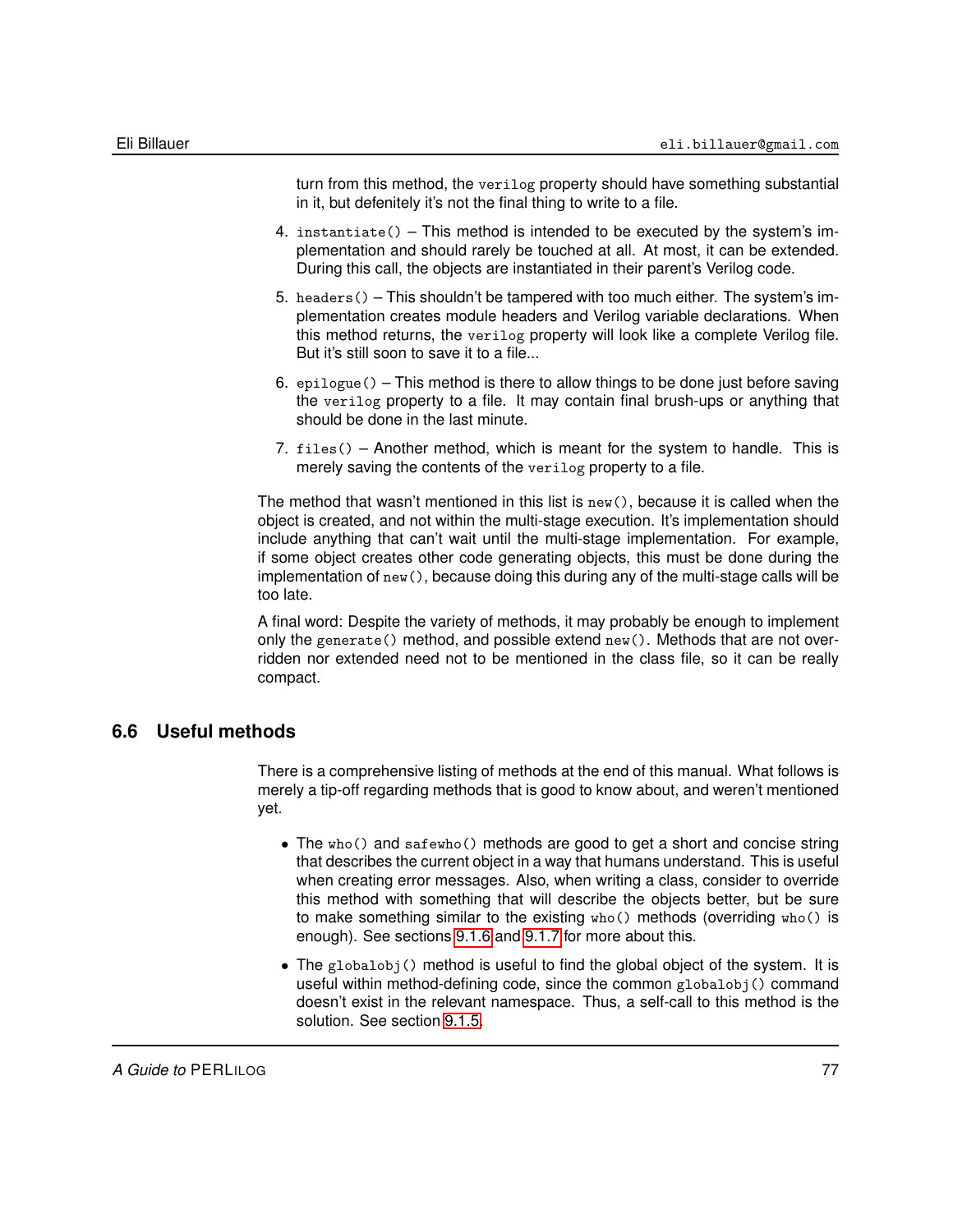• The isobject() method can be used to verify if some scalar is a handle to an object. This verification should be done if there is any doubt about this, before attempting to call a method of the alleged object. Otherwise an ugly Perl error may occur as a result of trying to use a non-object item as an object. See section [9.1.8.](#page-147-0)

# **6.7 PERLILOG variables and Verilog variables**

# **6.7.1 Introduction**

<span id="page-77-0"></span>There is no way to understand PERLILOG variables without realizing how differently they are viewed, compared with Verilog.

In Verilog, a variable is a wire, register, input, output or some other creature, whose definition is closely related to its function within the module it lives in. The variable's definitions and the logics that come afterwards are one integral piece, which is called a Verilog module.

In PERLILOG , variable definitions and the logic code are two different worlds. Code generating classes write the logic code directly to the verilog property, but the variable definitions is the territory of the PERLILOG system. If we want to have a variable (say, a Verilog wire) in some module, we ask the PERLILOG environment to create it for us. The environment will then be responsible for creating the necessary wire statement in the Verilog file.

There are two reasons why every Verilog variable must at least be known to the PERLILOG environment:

- This allows the PERLILOG environment to make connections of modules, and make various manipulations on the variables.
- In order to avoid name collisions between existing variables, and those that PERLILOG may generate, all variable names must be known to the system.

All this fuss about variables has the purpose of allowing a set of useful features regarding the variable's attributes and connection. Easy connection between variables, easy Verilog inplanting of logic code into an foreign object and the ability to equalize bit ranges between variables are some of the advantages that we get.

# **6.7.2 Identifying a variable in PERLILOG**

<span id="page-77-1"></span>In PERLILOG there are two ways to say which variable we are talking about:

• The object which owns it, and the name of the variable in that object. Or, equivalently, the Verilog module in which is defined, and the name to use in Verilog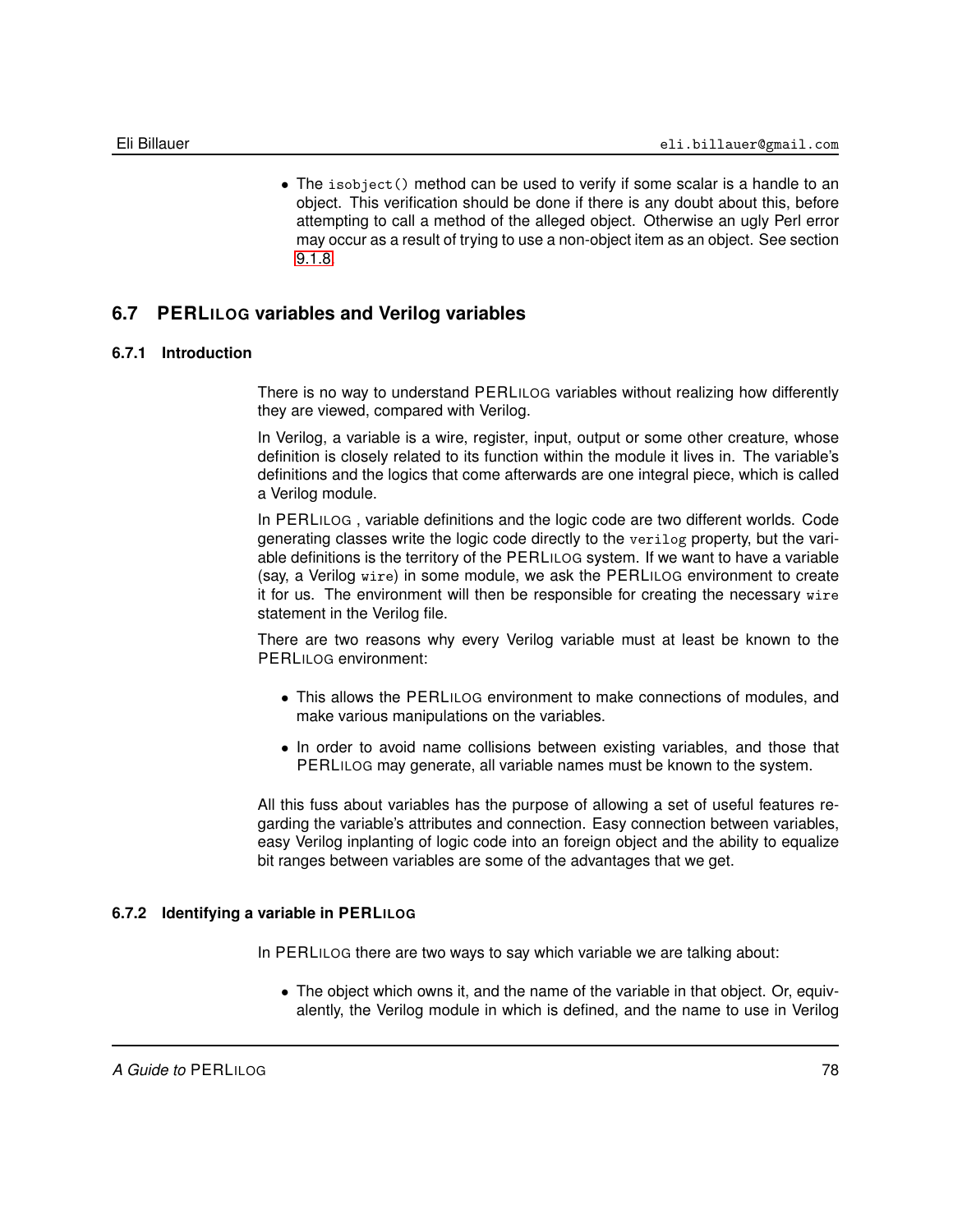for the variable. This uniqueness is assured simply because Verilog considers modules as separate name spaces.

• A number, called the *variable's ID*. The ID is unique per Perl execution, and in particular, there is no context of Verilog module to access a variable via its ID.

There are various built-in methods in PERLILOG that deal with varibles. Some use the first type of identification, some use the second. The rationale is that if all variables involved live in the same Verilog mode (or equivalently, in the same object), they are conveniently accessed by their name in the module. On the other hand, when the operation may involve variables from different objects, the variable's ID is in place.

Note that by using variable IDs, we break the borders between the modules. We relate to the variable regardless of in which module it lives, which is very useful when connecting variables.

Two methods exist for change from one way of identification to another:

- (\$obj, \$var) = \$self  $\rightarrow$  IDvar(\$ID) converts a variable ID in \$ID into a the object owning the variable (given in \$obj) and the Verilog name of the variable (in  $\frac{1}{2}$  or  $\frac{1}{2}$ ). In scalar context we have  $\frac{1}{2}$  or  $\frac{1}{2}$  =  $\frac{1}{2}$   $\frac{1}{2}$   $\frac{1}{2}$   $\frac{1}{2}$   $\frac{1}{2}$   $\frac{1}{2}$   $\frac{1}{2}$   $\frac{1}{2}$   $\frac{1}{2}$   $\frac{1}{2}$   $\frac{1}{2}$   $\frac{1}{2}$   $\frac{1}{2}$   $\frac{1}{2}$  the variable's *name* is returned. \$self can be any code generating object, it doesn't affect the returned value (the ID is beyond objects). More in section [7.5.8.](#page-106-0)
- $ID = $obj \rightarrow getID($var) does the opposite. It returns the ID of the variable$ named \$var in the object \$obj. Note that it *does* matter which object we use to call the getID() with. More in section [10.1.4.](#page-165-0)

#### **6.7.3 Variable drive and connection**

Suppose that we wrote, in plain Verilog, something like:

assign driven = driving;

where driven is a Verilog wire, and both variables are of same size.

For most practical purposes, driven becomes an alias of driving: The value that we get from driven is always the same as the one of driving.

Let's try to look at this in terms of plain electronics: driving can be seen as some point on say, an electronic board. Just a wire or some test point where the voltage or logic level is set by some circuit's output. The assign statement above can then be seen as if we took a piece of wire, and connected the driving point to another point on the electronic board, that we chose to call driven. Disregarding impedance or fan-out issues, this is the electronic parallel to a Verilog assign.

But what if we now wrote: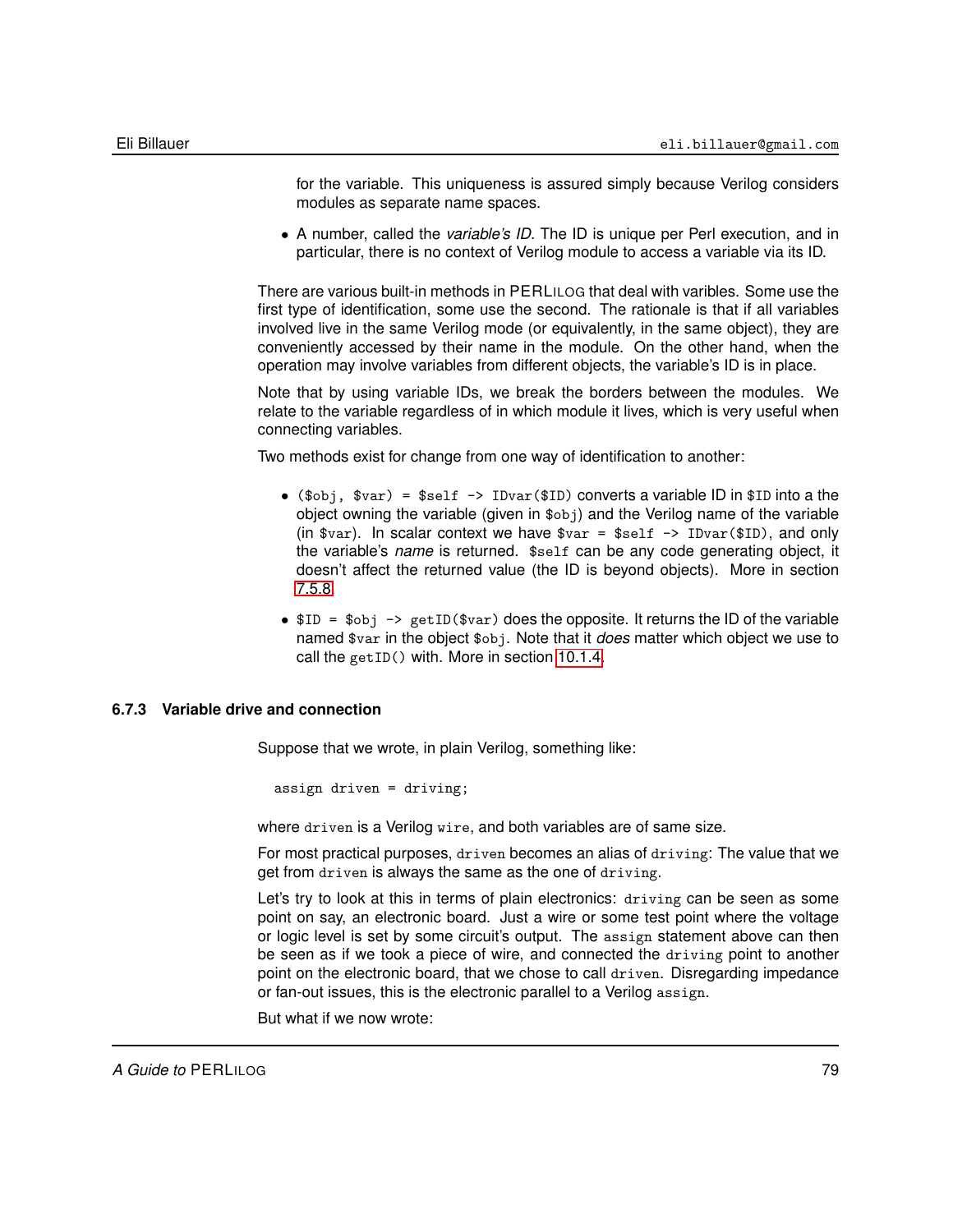assign subdriven = driven;

This is like taking another piece of wire, and connecting the point we called driven to another one, that we called subdriven. If we again disregard impedances and other real-life imperfections, we've just copied the voltage which originated in driving to subdriven. In other words, writing

assign subdriven = driving;

would be the same.

In a nutshell, this is the entire philosophy behind connecting variables in PERLILOG . Connection of variables in PERLILOG means creating groups of variables that have the same value all the time. One variable is actually getting its value from some Verilog expression, and that variable is the *driving variable*. All other variables (possibly one) passively get their value from the driving variable, and are called *driven variables*.

Or, equivalently: If a variable gets its value due to a connection with some other variable, by using the PERLILOG connection mechanism, it's a *driven* variable. Driven variables can be recognized by the simple rule, that they will be "floating" if we don't connect them with attach() properly (attach() is discussed in section [6.7.4\)](#page-79-0).

On the other hand, if the variable is assigned a value in some Verilog statement, it's a *driving* variable. And to be accurate, here we refer to Verilog code which appears in the verilog property at the end of the generate method call, which does not, at that stage, include the module's inputs and outputs, nor instantiations that are generated by PERLILOG .

In the example of section [6.3,](#page-63-0) only wb\_dat\_o and wb\_ack\_o are driving variables. The rest are driven. If we look at the Verilog snippet, we see that only these two get their values in Verilog.

Register variables (Verilog reg) are always driving variables, by convention. The reason is that if we bothered to make them registers, then we probably want to assign them a value in the core Verilog code.

#### **6.7.4 Connecting variables with** attach()

<span id="page-79-0"></span>The attach() method is an embodiment of the idea just presented: It works like a piece of wire connecting between two points in a circuit<sup>[5](#page-79-1)</sup>. It's typically used in a statement like:

\$self->attach(\$first, \$second);

\$first and \$second are the variable IDs of the two variables we wish to connect. \$self is a reference to any code generating object – it doesn't matter which. Neither

<span id="page-79-1"></span><sup>&</sup>lt;sup>5</sup>In fact, the words "connect" or "bind" suit this method's name better than "attach", only the two former words are names of plain Perl functions...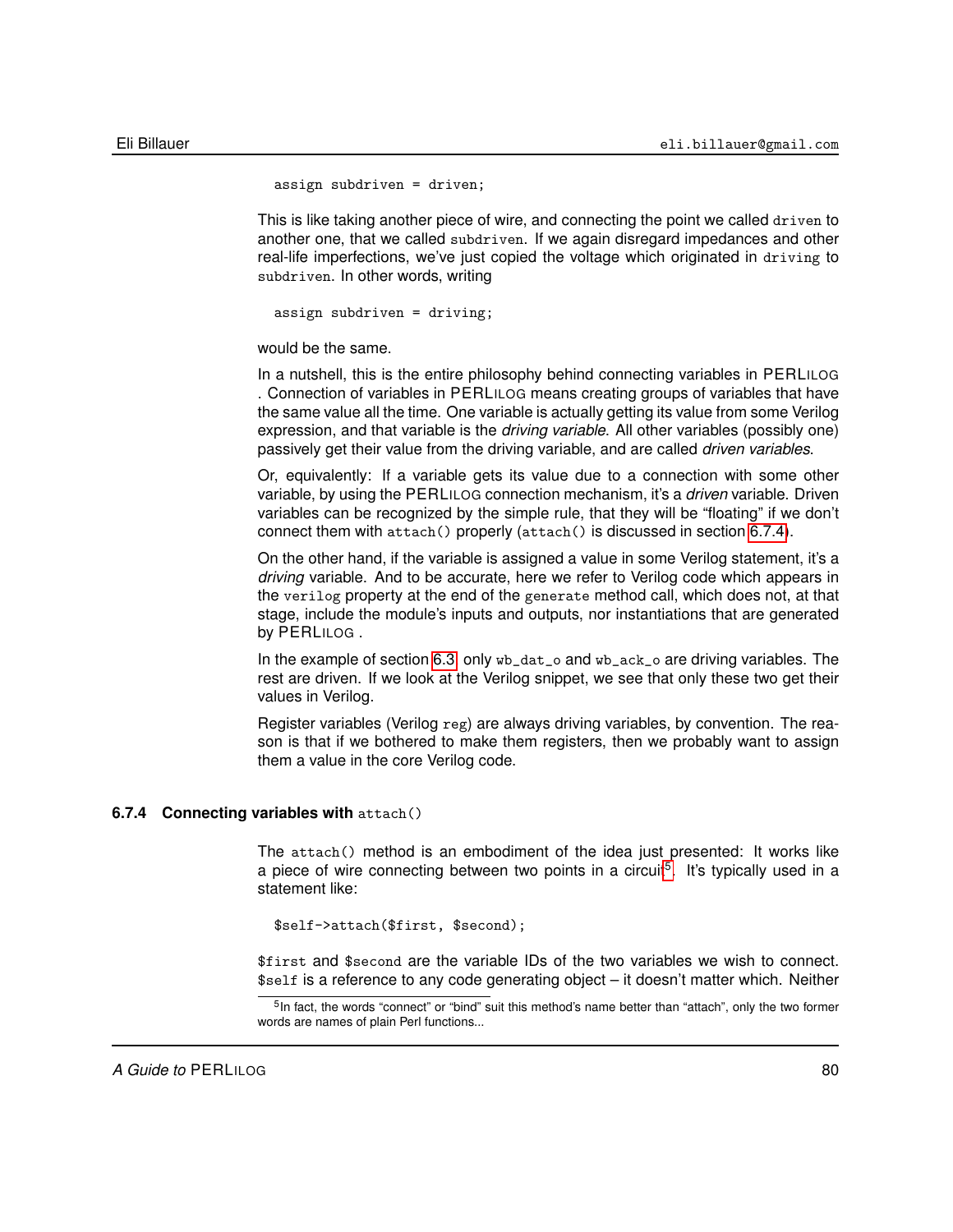does it matter if we swap the order of \$first and \$second in the call.

Neither \$first nor \$second needs to be the ID of a driving variable. The attach() method forces them to have the same value, and exactly as with the electronic board, both may take their value from some third variable, which drives them both. In fact, attach() merges *groups* of variables, and forces them to have the same value. The statement above actually means to force the same value on all variables that belong to the same group as \$first and those who belong to the group of \$second. It may sound complicated, but it's exactly what we do when connecting two points on an electronic board with a piece of wire: We force the same voltage on all points that were connected to either of the two points.

There is only one rule to keep strictly: In the end (actually, before the instantiate() execution stage is reached) each group of variables that have been merged with attach() must have *one and only one driving variable*.

If there is no driving variable in the group, we have a group of floating variables. If there are two or more, this is a collision. Both cases cause a fatal error during the instantiate() execution stage.

The only exception to this rule, is variables which have not been connected at all. In other words, a group of variables which consist of one variable is always legal.

There is no restriction at all regarding which objects the two variables belong to. The PERLILOG environment will make the necessary add-ons to the Verilog code to implement the grouping in an optimized manner. This includes:

- Converting Verilog wires and registers into inputs and outputs as necessary to connect them across modules
- Connecting instantiated modules' variables as necessary
- Adding Verilog assign statements when two or more variables of one group belong to one module.

In short, attach() simply means that the two variables are forced to have the same value, with no need to worry about how it is done. The PERLILOG system handles all this, including the verification of consistency, early during the instantiate() execution stage.

The attach() method is further described in section [10.1.2.](#page-164-0)

# **6.7.5 The variable's attributes**

Each variable has three attributes. These are simply properties in the owning object's property tree (see section [11.2.1](#page-175-0) for how to access them directly). The three attributes are: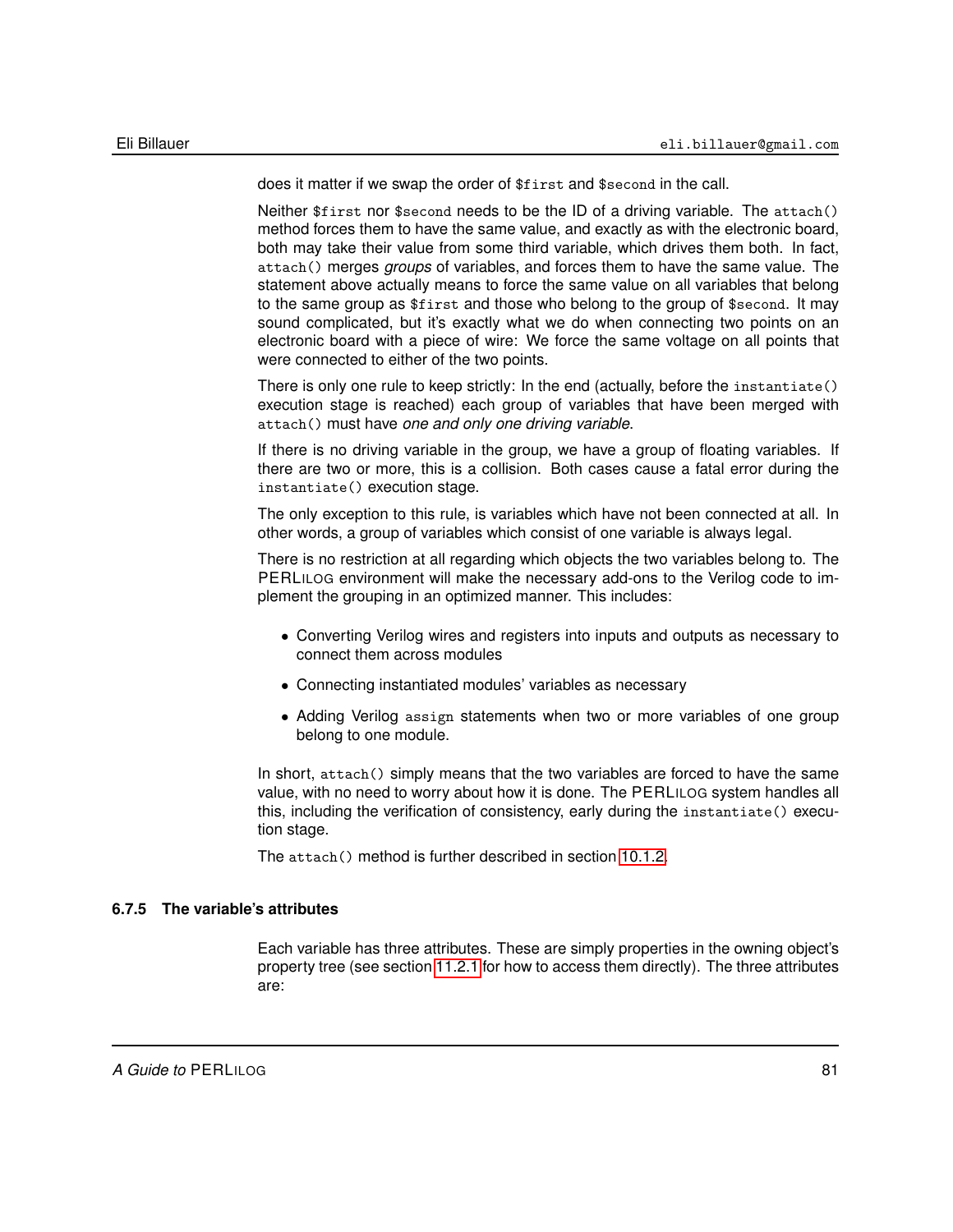- type The variable's type, which is how the variable will be declared in the Verilog file (wire, register, output, output and register, input). More about this below.
- drive either in, which means driven variable, or out, which means driving variable.
- dim The dimension, or bitrange, of the variable. It's the dimension is a that will be given in the variable declaration in Verilog. Therefore, it has the format of [3:0], or an empty string for a single-bit variable.

The drive attribute must be set when a new variable is created, and it can't be changed afterwards. The dim attribute may not be set until as late as the end of the generate() execution stage, but if it is assigned a value, it can't be changed afterwards (it's a const).

The type attribute must be set on new variables, but it may change. Even so, changing this attribute shouldn't be needed except for by the system during the instantiate() execution stage.

The variable type can be one of the following:

- wire This is a Verilog wire. It may be either of drive in or out.
- $\text{reg}$  This is a Verilog register (reg). This format does not imply whether it is going to be used to generate a flip-flop or not during synthesis. The drive must me out.
- input This is a Verilog input, and must be of drive in. Setting the type to input should be done only by the system, $6$  converting a wire to input as appropriate when connecting it with a driving variable.
- output This is a Verilog output, and must be of drive out. Setting the type to output should be done only by the system, converting a wire to output as appropriate when connecting it with a driven variable.
- outreg Like output, only this is what we get when the system converts a Verilog register into an output. Always of type out.

We may conclude that to the code generating class programmers, there are only two possible values for the type attribute: wire and reg. If we chose reg, then the drive is always out. If we chose wire, then we'll choose the drive according to the simple question, of whether this variable will be floating if we don't attach() it at all. If the answer is yes, we go for drive in, otherwise we choose out.

<span id="page-81-0"></span> $6$  except static classes, which we shall discuss in [6.9](#page-84-0)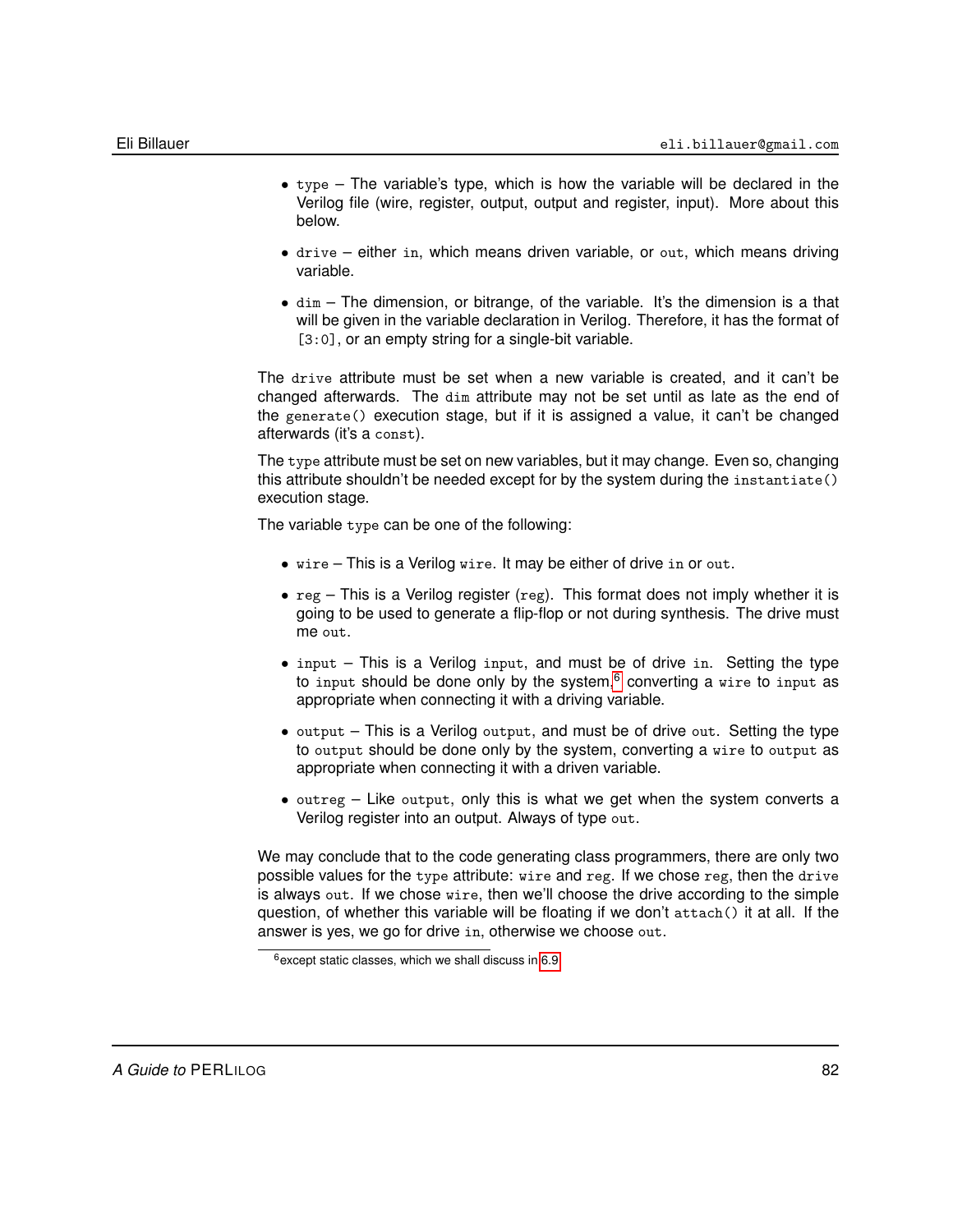#### **6.7.6** attach() **and the** dim **property**

An important side effect of the attach() method is that whenever two variables are connected with it, magic callbacks are set up mutually on the dim attribute (See section [5.3.5](#page-56-0) for more about magic callbacks). In effect this means, that the dim attributes of both variables are forced to be equal. As soon as one has the attribute set (be it immediately), it is copied to the other variable.

The total effect of this is, that all variables that are grouped together (electronically "wired"), are also forced to have the same dim attribute. Any attempt, at any time, to give some variable another dim attribute will end up with a violation of the constant nature of the property, which holds this attribute. This is in fact the mechanism which filled in the unspecified [:] dimensions in the template file shown in section [2.4.2.](#page-23-0)

#### **6.7.7 Creating new variables**

There are three methods defined in the verilog class, which are relevant to generating new variables: addvar(), suggestvar() and namevar(). Both addvar() and namevar() create new variables. The variable's initial attributes are passed to these methods as arguments.

There is a small thing to be careful about when generating new variables: The variable's name must not collide with an existing name in the object (and hence the Verilog module). There are three ways of avoiding this:

- When we add variables of an object that we just generated, just keep track of the names. In this case we use addvar(). See section [11.1.2.](#page-169-0)
- The suggestname() method returns a name that is unique in the object it is called on. The name is based upon a suggestion that is given as argument, usually with a counting suffix when necessary. (See section [9.1.11.](#page-150-0) We then take the returned value, and use it as the name in addvar().
- namevar() is the two-in-one solution: It calls suggestname() with the name it got, creates a new variable with  $advar()$ , and returns both the name and the variable ID of the new variable (as opposed to  $advar()$ , which returns only the ID). See section [11.1.3.](#page-171-0)

In some cases, we want to create Verilog code that uses some variable to read its value from ("read-only access"). If we have that variable's ID, copyvar() is useful, because it will create a new variable in the relevant object and attach() the new variable with the existing one, only if that is necessary. This is demonstrated in section [7.5.9.](#page-106-1)

Another special case is when a variable does not fit into any of the categories known to PERLILOG . For example, we may have Verilog integer variables, which PERLILOG doesn't know how to handle. Still, we must create a variable in order to prevent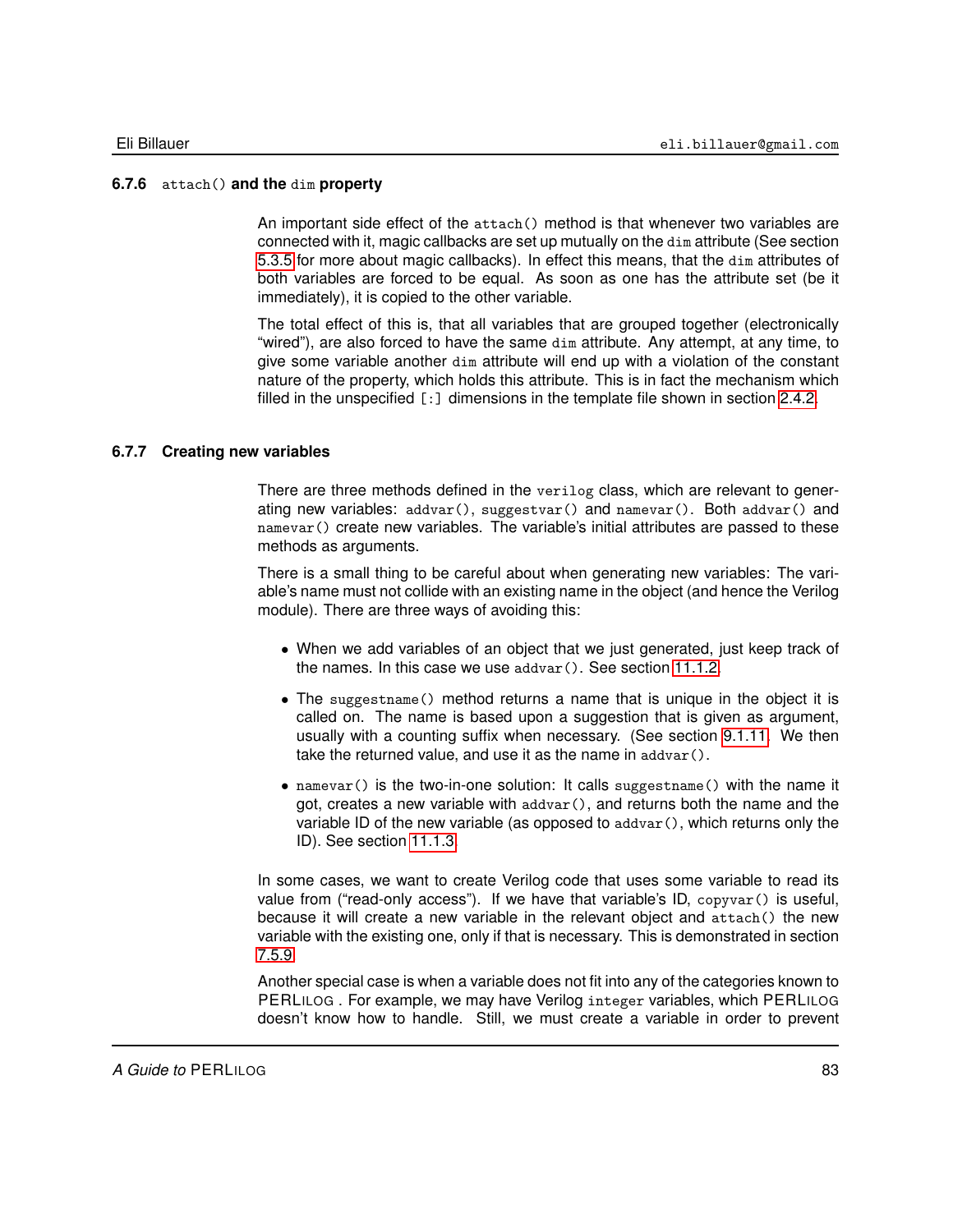PERLILOG from accidently creating another variable with the same name, in the same module.

This is done with a name-reserving  $advar()$ : The method is called with only one argument, which is the variable's name. For example,  $\text{Sobj} \rightarrow \text{addr}('i')$  will allow us to use the variable i in our Verilog code without having PERLILOG messing things up (isn't i the variable we choose for loops?).

# **6.8 Automatic vs. explicit instantiation**

#### **6.8.1 Instantiation in general**

The normal way in PERLILOG , is that modules are instantiated by the environment, according to their parent property. This happens automatically for all code generating objects, which have this property defined.

In some cases we need to perform an instantiation of either a module (see section [6.9\)](#page-84-0) or some Verilog primitive elements such as gates, switches, or user-defined primitives (UDPs). This is called an explicit instantiation, because it is written directly to the verilog property either by some script, or it appeared in the template file.

#### **6.8.2 Explicit instantiation**

<span id="page-83-0"></span>After getting used to PERLILOG doing all the instantiations for us, one may get the feeling that instantiation in general is the system's territory. But in fact, as long as we don't explicitly instantiate modules, which are going to be instantiated by the system (because they have the parent property defined), it's quite easy to stay out of trouble.

The only thing that really needs to be taken into account, is that the names of the instances must be unique. Instance names share the same namespace with plain Verilog variables (a separate namespace for each module).

There are two methods in the Verilog class, which help us keep track of the names: addins() and suggestins(), which are very similar to addvar() and suggestvar(). In fact, for this version of PERLILOG they do exactly the same, but addins() and suggestins() must be used for future compatability.

The following example shows how a Verilog primitive nor is instantiated:

```
my $ins = $obj->suggestins('nor_ins');
$obj->addins($ins, 'detached');
$obj->append(" nor $ins($out, $in1, $in2, $in3);\n");
```
Note that the suggestins() is used to avoid name clashes. addins() is called with a second argument (see section [11.1.6\)](#page-173-0), which is mandatory on explicit instantiations.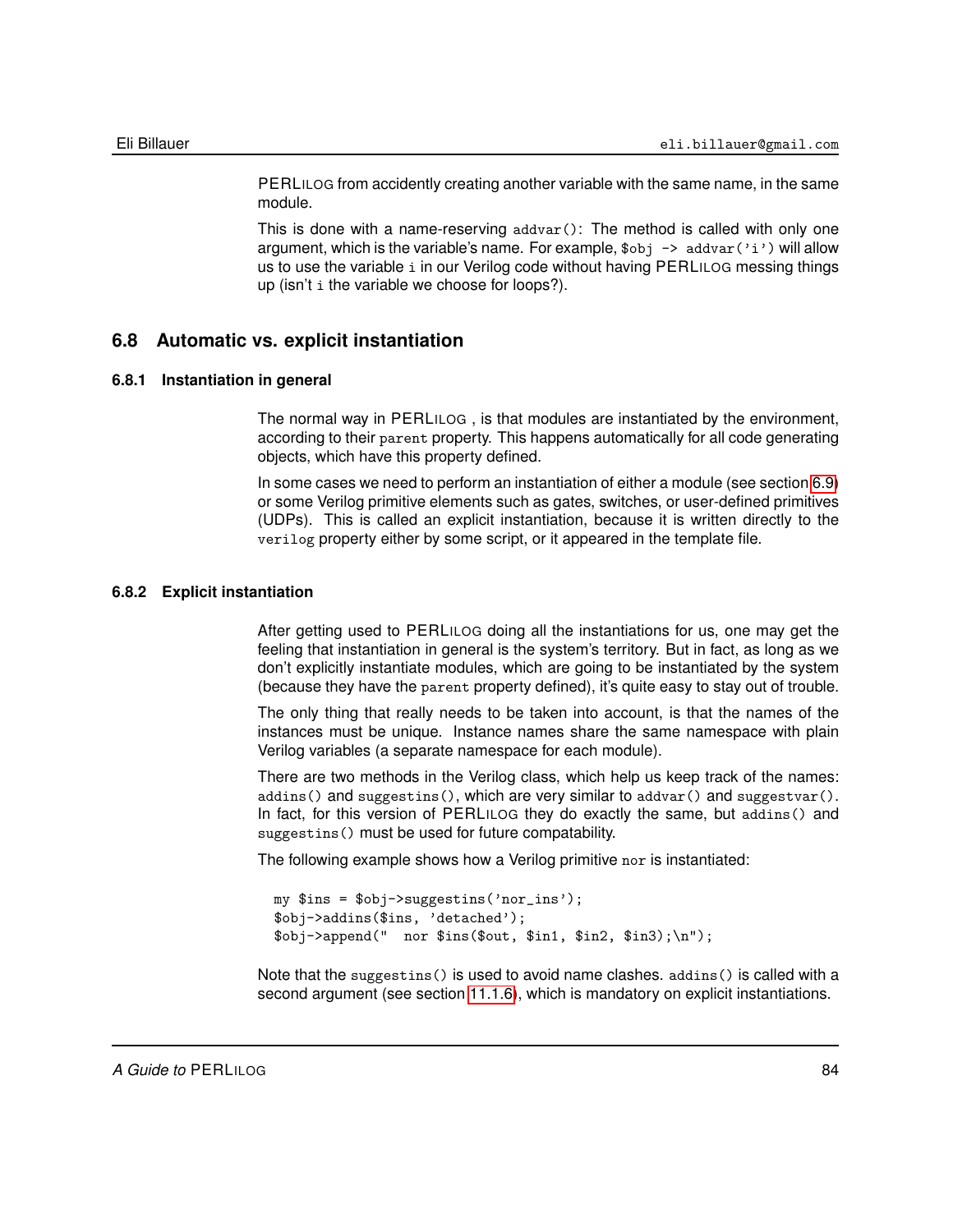If explicit instantiations appear in template files, exotic names are recommended. The current version of the template file parser doesn't reserve names of instances, so name collisions need to be avoided. It's not so clever to reserve the names with an embedded script either, since some future version of the parser may recognize instances and reserve the names.

# **6.9 Static objects**

#### **6.9.1 What it is**

<span id="page-84-0"></span>As we've seen (and will see more), the PERLILOG tampers with the Verilog code quite a lot. This is a blessing in most cases, but there are times when we want to know that the Verilog code will remain untouched. The straightforward example is when we use some prewritten module, which we want into the system ASCII-wise identical to what we got.

Static objects are intended for this exactly. These objects' verilog property isn't changed by any system routine, and in fact it's advisable to use the const method to write the desired Verilog module into it.

The formal definition of a static object, is a code generating object, whose static property is defined and has a value which Perl considers "true". As we shall see in the example of section [6.9.4,](#page-85-0) there is a static class, which loads a Verilog file, makes its content the static verilog property. It is advisable to base other classes, which need to be static, on this class.

Static objects are respected by many functions within the system, not only in the sense of not writing to the verilog property, but also by making it possible to use it as a normal object in many ways. The most important aspect is that variables can be defined, and ports can be attached to static objects, and then be interfaced in a normal manner. If the interfacing of some port would normally cause Verilog snippets to be injected into the verilog property, this will almost always be solved in an elegant way. In summary, static objects can be used like any other object, as long as we don't insist on changing its Verilog code.

#### **6.9.2 How to instantiate static objects**

There are two very different ways of handling static objects. The difference lies in whether the relevant module (or modules) is instantiated automatically by the system or not:

• A static object, whose parent property remains undefined, will not be instantiated by the PERLILOG environment. In fact, this holds true for any object, but it's useless for any object except static objects and the top-level object of the design. Uninstantiated static objects are useful when we want to write the in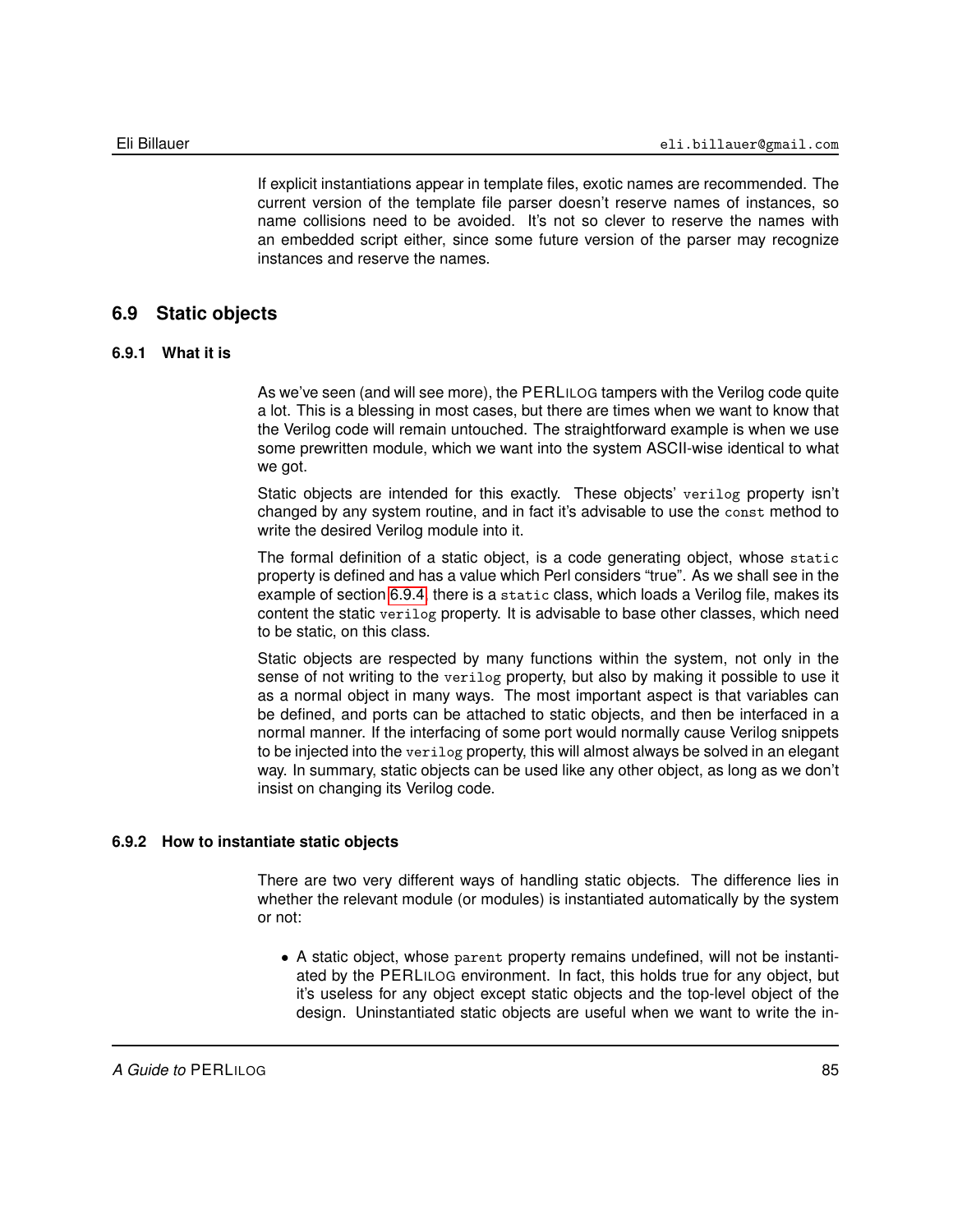stantiation statement explicitly in some Verilog code. This could be done in the template file, some other static file, or possibly by some script, which appends the explicit instantiation to the Verilog code. The motivation of doing this may be that we have a completely written module, which we don't want to tamper with. If the module includes instantiations, it's easier to leave it as is, and incorporate the modules that are instantiated as static object. See section [6.8.2](#page-83-0) for more about explicit instantiations.

• If the parent property is defined, the object will be instantiated automatically. In this case, the inputs and outputs of the module need to be declared to the PERLILOG environment, so that they can been connected like any other variables.

Note that if we want to instantiate the module of a static object more than once, we have to use explicit instantiation. The reason, among others, is that an object can't have more than one parent.

But from this point, we focus on static objects that are instantiated automatically.

#### **6.9.3 Variables of static objects**

Dealing with variables is a bit different with static objects. There are a couple of special rules:

- Unlike non-static objects, there is no need for PERLILOG to know about all variables that are defined in the Verilog module. Since PERLILOG is not going to add any variables of its own, there is no risk of name collisions. Accordingly, it's reasonable to call addvar() on the Verilog module's inputs and outputs only.
- On static objects, we define variables' type attribute exactly as it is in the Verilog module. For practical purposes, the input and output types are the only ones needed: For static objects it doesn't matter if the variable is of type output or outreg, and if it's a wire or reg, why bother telling PERLILOG about it anyway? Note that if we choose wire or reg for a variable that we use as an module I/O, PERLILOG will attempt to modify its type to the appropriate I/O type, fail, and report that failure to convert types.

#### **6.9.4 Example of using a static object**

<span id="page-85-0"></span>We now demonstrate how the good old ROM can be created with a static Verilog object. The files are in the examples/ex5 directory. In this directory, all .pt files are taken from the  $ex2$  and are identical to the original. Two files, that we shall show next, were added.

We begin with therom.v, which is a complete and legal Verilog file – nothing needs or should be changed: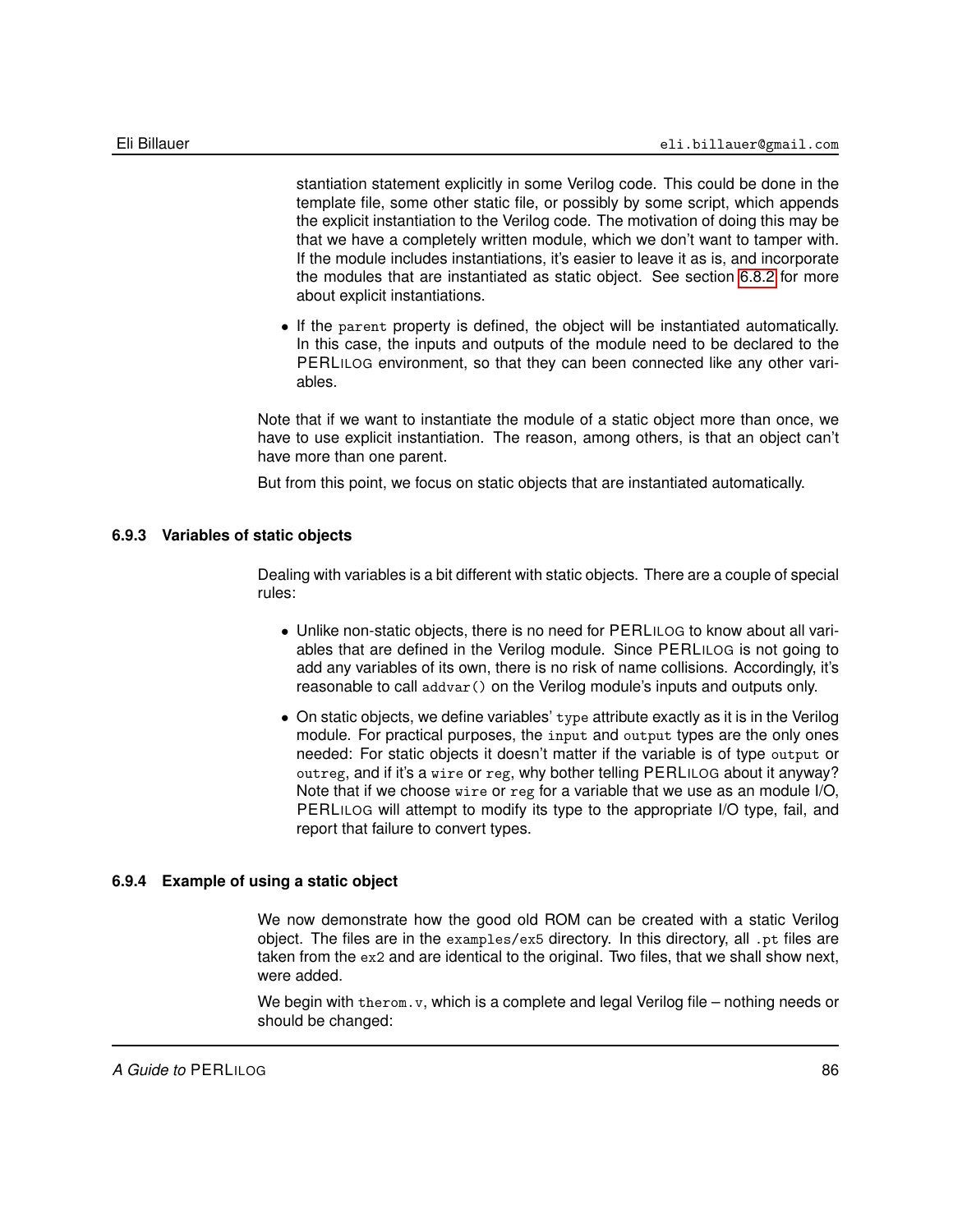```
'timescale 1ns / 10ps
module rom2(zero, one, two, three);
  output [7:0] zero, one, two, three;
   assign zero = 8' d65;
  assign one = 8' d66;
  assign two = 8' d67;
  assign three = 8'd10;
endmodule
```
Next we see the trystatic.pl script, which is very much like trywb2.pl (see section [2.4.3\)](#page-26-0).

The beginning of the file, which handles the top, test and rom1 objects is identical to trywb2.pl, so we don't deal with it here.

The rom2 object is going to be static. Note that the Verilog module already has the name rom2, because the PERLILOG environment can't change it to fit the module's name.

In the script we have:

```
$rom2 = static->new(name => 'rom2',source => 'therom.v',
                    parent => $top);
```
Which creates a static object (by using the class static). The source property is the file to read the Verilog from.

Our next step is to make PERLILOG aware of the module's four outputs. We add the four variables to the object:

```
foreach $name ('zero', 'one', 'two', 'three') {
  $rom2->addvar($name, 'output', 'out', '[7:0]');
}
```
Note that the type attribute is output, and keep in mind that this would be a bad choice, hadn't this been a static object.

We now create a port of type vars, and associate the variables in the labels property:

```
$romport = vars->new(name => 'JustSomeName',
                            parent => $rom2,
                            labels \Rightarrow [ r0 \Rightarrow 'zero',
                                            r1 \Rightarrow'one',
                                            r2 \Rightarrow 'two',r3 \Rightarrow 'three']);
```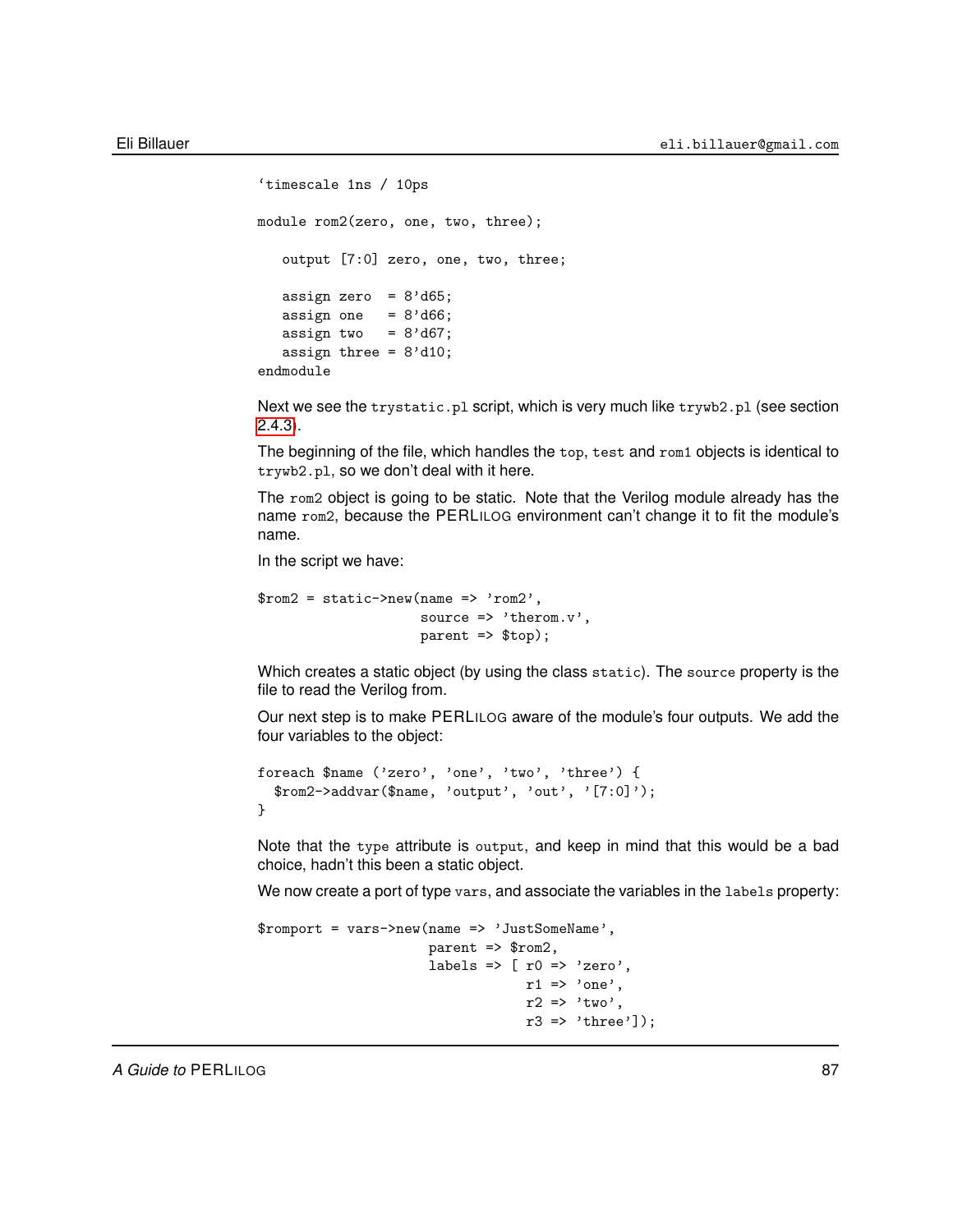The port's name, JustSomeName, only needs to be unique. We won't use it anyway, since we access the port with getport() and not with its name as an object.

But in order to make getport() work, we have to set a property:

\$rom2->const(['user\_port\_names', 'wbport'], \$romport);

The rest of the code is the same as in trywb2.pl. Actually we could have used \$romport whenever we had \$rom2 -> getport('wbport') in trywb2.pl, but this is merely a slight optimization.

It is really interesting to view the resulting Verilog files. In the original trywb2.pl, example, the rom2. v module had an entire Wishbone interface inplanted. This couldn't be the case of this example, since  $\text{rom2.}v$  comes from a static object. What we'll see, is that the interfacing code has moved to the bus controller module instead – it has to be somewhere.

#### **6.9.5 Making a static ROM class**

It makes sense to wrap all the extra code into a special rom2 class. This has been done in the files at examples/ex6. We shall not go over them here, but it's recommended to look at the files if the subject is of interest.

In general, the code presented in section [6.9.4](#page-85-0) took the form of an extension of the new() method. The rom2 class suggested consist, in fact, only of this entension.

When reading the main script, note inherit('rom2', 'rom2.pl', 'static'), which makes rom2 a static class with expansions.

# **6.10 Error reporting**

#### **6.10.1 Some philosophy**

In a perfect world, errors tell the user or programmer what should be fixed. In the world where programmers rule, error messages don't exist at all, or they say what went wrong, which doesn't necessarily say anything about what should be fixed.

PERLILOG is intended to be an environment in which the code of many different people runs together. For this reason, it is important to supply the programmer with a variety of options to report that something is wrong, in a way that reflects the severeness of the error and also gives the reader of the error as much help as possible.

To begin with: die and warn should never be used within PERLILOG . Instead, other functions are supplied as follows. These functions can be used exactly in the way that die and warn would be used, both in the "main script" and in class definitions.

In particular: Unless the error message ends with a newline  $(\nabla n)$ , the line number on which the function was called will be appended to the error message.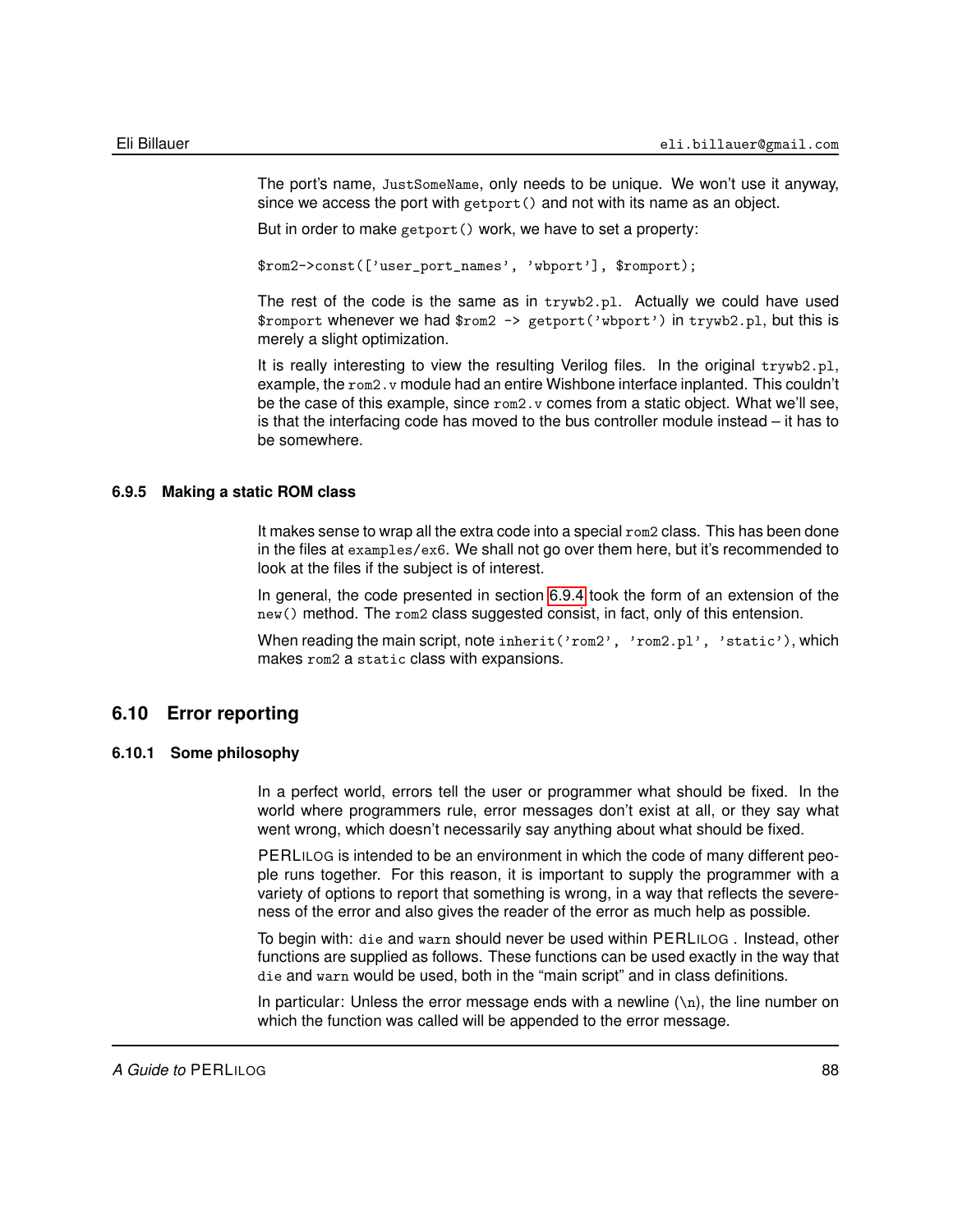The debug interface will hopefully develop way beyond this. But while writing both scripts and classes, it's compulsory to use the following functions for diagnostic reporting.

#### **6.10.2 The list of functions**

- blow() This is similar to die(), and should be used when the scripts seem to be OK, but some unrecoverble error occured (such as failing to open a file). The error message should make sense to a user knowing nothing about the internals.
- puke() This will work like  $blow()$ , but will also present a hopefully concise call stack dump. The ugly name of this function reflects what the output looks like and how graceful it is. To be used in reporting errors that occur only as a result of a bug. When the system puke()s on you, the error comes from the guts of the system. Accordingly, whoever will read the error message is expected to be either disgusted or having a good knowledge of the internals.
- $wiz()$  Use this function to throw warnings that will most probably not be understood by anyone else than yourself and a handfull of people. Use this mainly for testing your own class. These warning will be ignored in normal runs.
- $\bullet$  wizreport() This function should be used to detect conditions that you don't expect to happen, even after your class is in common use. Running this function will dump a call stack trace into a report file, and ask the user to send it to you. It still functions as a warning, so if execution must be stopped as a result of this condition, a call to blow() should take place after this one.
- $\bullet$  fishy() Generates a warning like the one you'd expect to get during the Sanity Check stage, but it may become before or after that stage. The contents of the warning text should be clear to a non-Perl user.
- $wrong()$  Like fishy(), but will set a flag to abort code generation, or abort immediately if in the middle of it. This is a way to report fatal conditions, and give other objects a chance to file their complaints before halting.
- $\text{say}()$  This is for general logging. This is basically reporting what you're doing, if you think it can interest someone.
- $\bullet$  hint() Like say(), but meant for more verbose information. The intention is to include information that may help debugging. It's plausable that these messages will be ignores unless the system is run in some verbose mode.
- wink() This message is reserved for all of us who usually debug by putting meaningless prints in our code to mark that some milestone has been crossed. The messages will appear immeditely and visibly.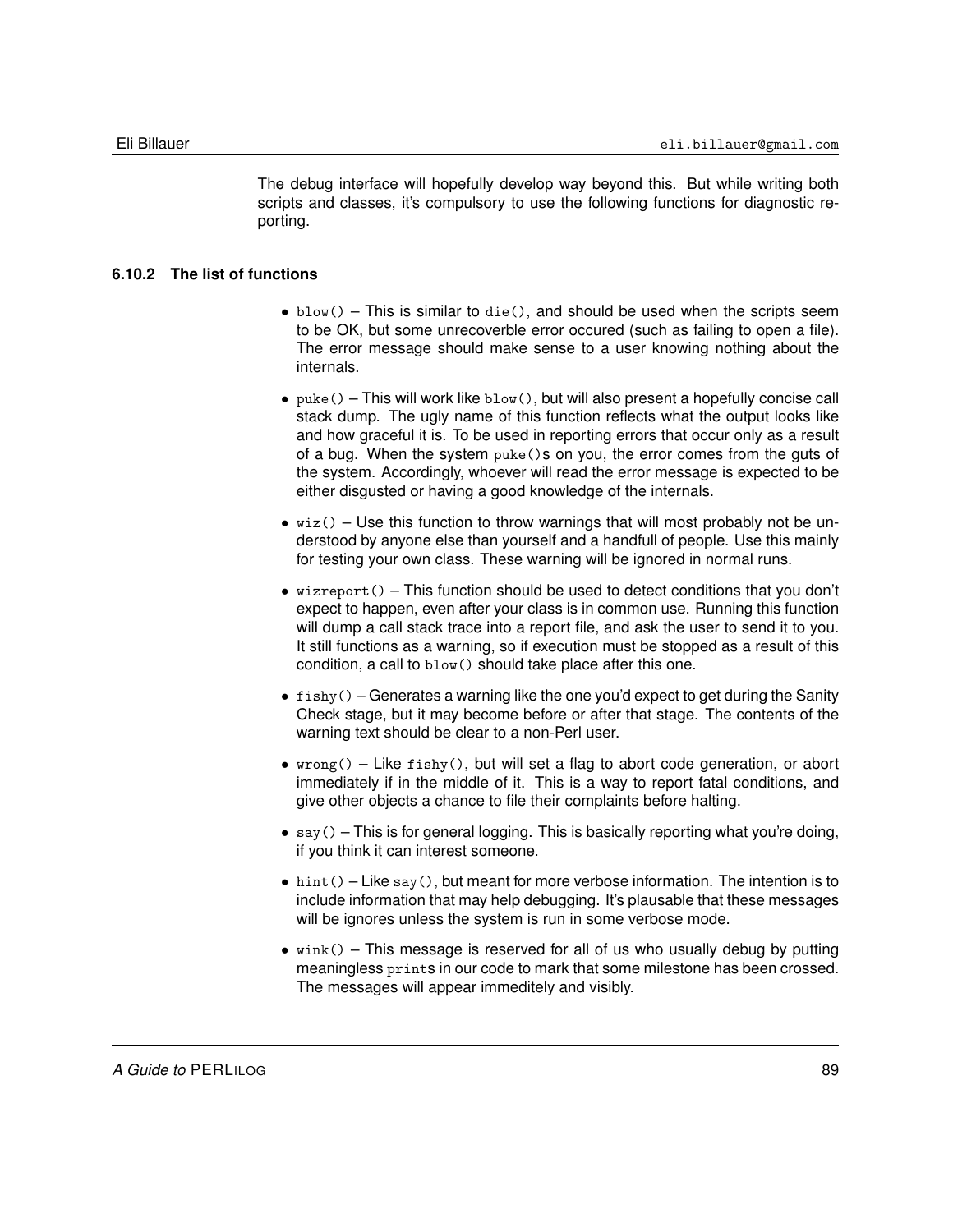# **6.10.3 "Hidden" classes**

Some of the error-reporting classes mentioned above make a call stack dump. There are cases, when we want to hide our class or package from this dump, in order to avoid confusing data from appearing. This applies mainly for system packages, and should not be used on "real" classes. If we want a class to be hidden from stack dumps, we define a global variable with our \$errorcrawl='skip', usually at the top of the file. This is a summary of possible values for \$errorcrawl:

- skip Causes the current package (or class) to be invisible in stack dumps. This was originally intended for the error-reporting package itself, so it wouldn't report its own internal calls.
- $\bullet$  halt Like skip, but applies also for any calls that the current class performed. In other words, the current class, and any calls it made are invisible.
- $\bullet$  system  $-$  This causes the error message to be shortened slightly, by omitting the file name and line number, and saying "by System" instead. This is a slightly arrogant way to tell the reader of the error message, that the call was indeed performed, but it's useless to try find the error there.

Note that cleaning the error trace is nice as long as the information isn't needed, but it's very annoying if the error had to do with your code. Therefore, it is warmly recommended to avoid this kind of tricks unless you're absolutely confident about your code, and if it really fits the category of "system code".

# **6.11 Summary: How to write classes properly**

This is a short checklist of things to keep in mind while writing a class in PERLILOG . There is nothing here that isn't mentioned elsewhere in this manual in detail.

- A class file should look like a clean list of subroutines. There should be nothing outside the subroutine blocks.
- Declare all variables with my. Don't use global variables.
- Use the global object where there is need for global variables.
- Always consider using the SUPER:: prefix to call the overridden method. Make sure that all parameters are passed as is, unless intentionally doing otherwise. Make sure that the name of the SUPER'ed method is the same as your own.
- Use  $\text{blow}()$ , puke() and  $\text{wrong}()$  as appropriate instead of die(). Use  $\text{fishy}()$ and  $wiz()$  instead of  $warn()$ . In the error message, use  $sself \rightarrow who()$  to indentify your own object, and \$self -> safewho(\$other) for some other object.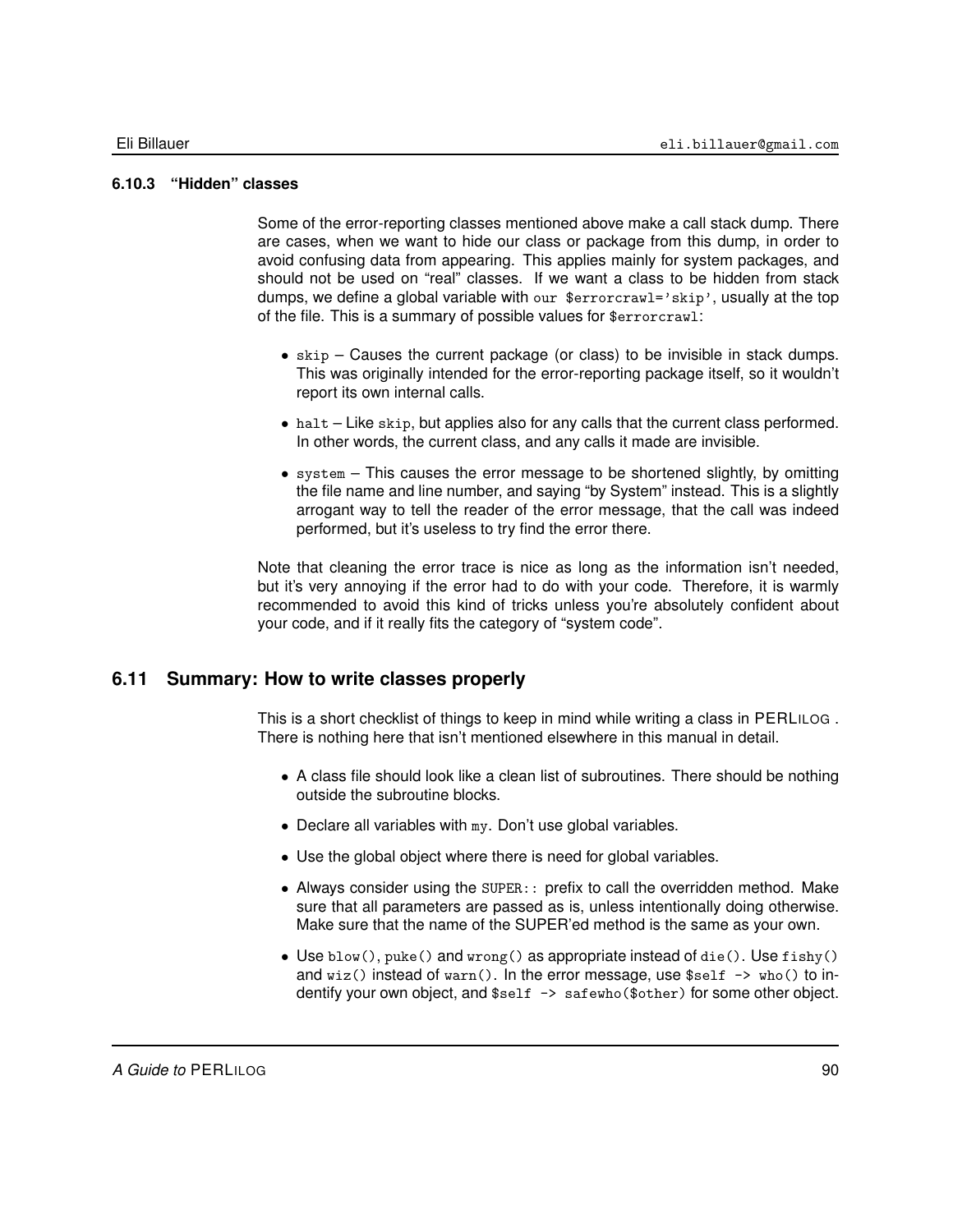- Don't use direct subroutine calls, but method calls with as in \$self -> method().
- Access properties only with the standard methods (get, set, const and the builtin methods for list) or methods that make use of these. Never attempt to use the object as a hash.
- Be strict about the PERLILOG conventions. Always assume that your class must be able to work with other people's classes. Make no shortcuts.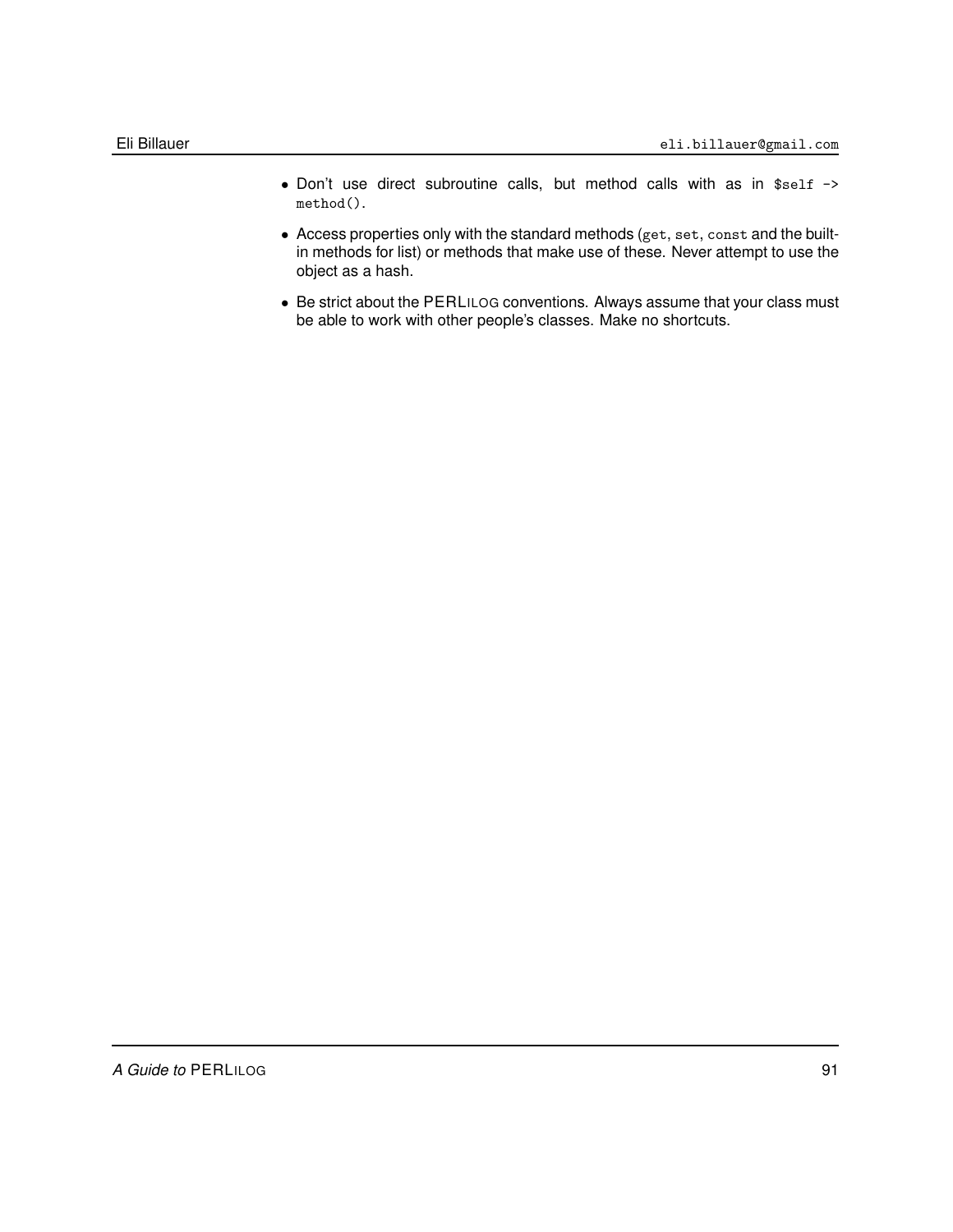# **7 Ports and creating interface classes**

# **7.1 PERLILOG ports**

# **7.1.1 An overview of ports**

A crucial stage in understanding PERLILOG ports, it to realize that they have no formal definition, that describes what they actually are. They are what we want them to be  $$ usually something to connect modules with.

Let's be more accurate: The formal definition of a port is an object, which is of some class that is derived from the port class, which is a very close relative to the root class. It is an object, which isn't originally intended to do more than to hold some properties. The port is there so we'll have something to connect, but actually it does nothing by itself. Its only purpose is to hold the information about its meaning, so that when we're running interface() on some ports it should be fairly clear what we want to happen.

There are two ways in which the port's information is held: One is the class it's made of as an object, and the rest is kept in the object's properties. Ports of different classes may be identical in their methods – the use of classes is merely to make strong distinctions between very different kinds of ports.

But in our minds a port should be "the thing that we connect". In section [2.3.4](#page-19-0) the ports were compared with plugs in a computer, that we connect to the keyboard, the screen and so on. The feeling of a port should be something you connect to something, and whoops, it all works. It's much more important that a port will reflect something intuitive and straightforward, than represent the real down-to-earth action that connecting this port involves.

Another way to describe the idea of ports, is to imagine that we've just drawn a schematic diagram of our system to show to our boss. It's probably a few rectangles and arrows, that represent some flow of data or connection of signals. Now, let's see... Usually, we don't draw anything at the endpoints of these arrows, because we don't have anything interesting to write there. But if we have a set of PERLILOG ports, which fit in exactly into the end points of those arrows, then it's probably done right.

Naturally, the real-life meaning of connecting ports will end up to be some connection of Verilog modules via their inputs and outputs. While this will be true most of the time, there is no necessary connection between ports and Verilog wirework: Ports can be used for any purpose that means connection intuitively, and even more important, ports are not necessary to connect variables in Verilog. If all we wanted to do, is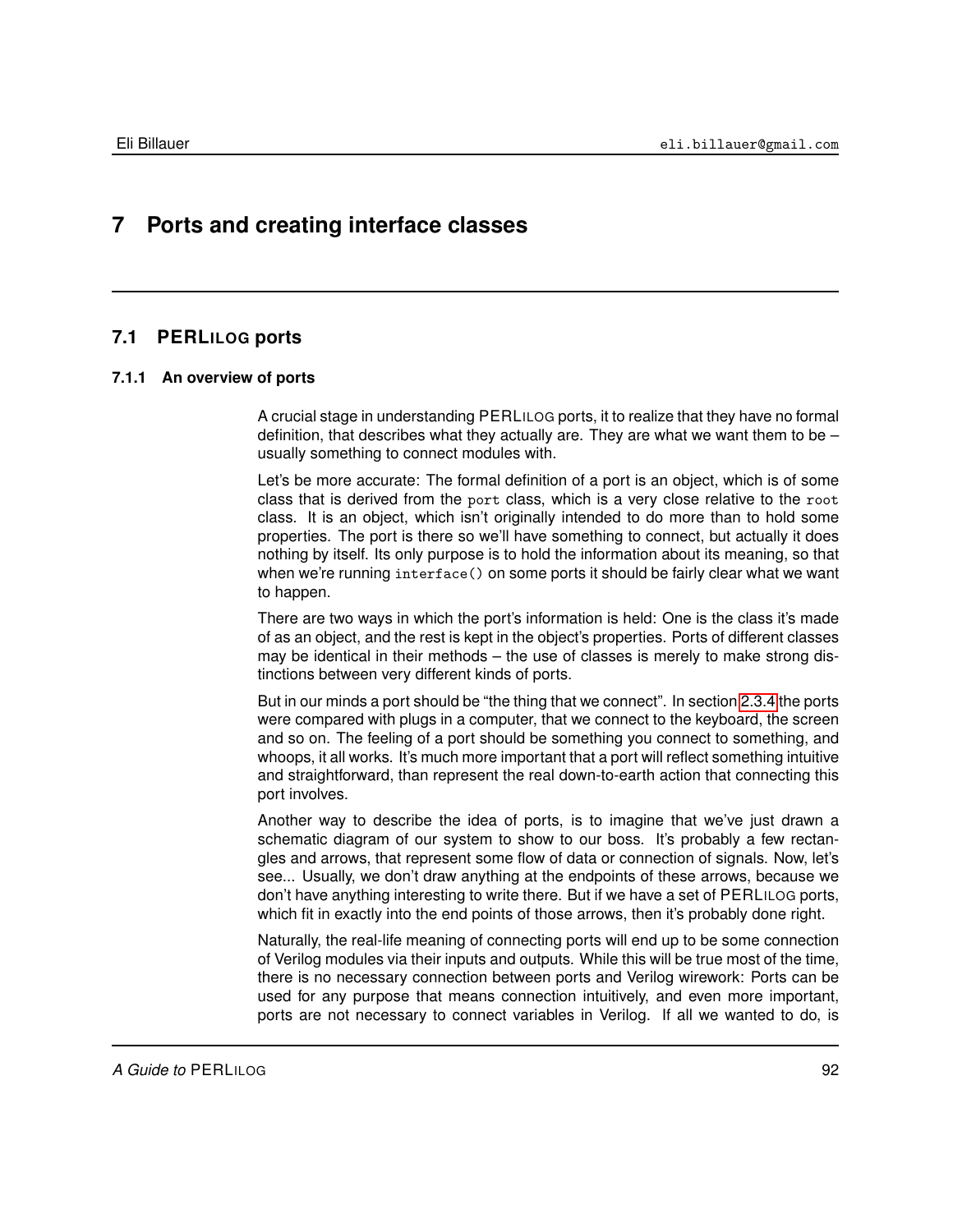to connect this variable in this module with some other variable in the other module, we're better of by using the attach() or copyvar() methods (see section [6.7](#page-77-0) for an insight on the variable level).

In summary: PERLILOG ports are there to make the connection of modules an intuitive task. To make us, as humans, make these connections like we naturally think about them, and not necessarily like a computer likes it chewed down.

#### **7.1.2 What ports must be**

There are only a few rules that a port must keep in order to be OK with the system. These are:

- Ports must be generated from a class, which is derived from the port class (even indirectly).
- Ports must be proper PERLILOG objects, simply because they are objects. In particular, the existence and uniqueness of the name property must be kept as with any object<sup>[7](#page-92-0)</sup>.
- Ports must have the parent property set to the reference of the object which owns it upon creation.

Aside from this, ports can be set up as desired. It makes sense to keep attributes regarding the connection of the ports as the port's properties, but this is really a matter of implementation. In particular, ports may have properties which are not relevant to the port itself, but rather to the counterparts we intend to interface them with. For example, we saw in section [2.4.5](#page-29-0) that a vars port was assigned the Wishbone-related properties wb\_adr\_bits and wb\_adr\_select, which were intended for the Wishbone bus controller.

#### **7.1.3 The** labels **property**

A port object is perfectly OK without the labels property set. On the other hand, this property is a comfortable way to point out the functional meanings of Verilog variables, as has been shown in the examples.

We have seen that the template class allows an easy set-up of this property via the port declaration. There are other advantages of using the convention of the labels property, such as methods in the basic interface class, which access this property easily.

The labels property is therefore a recommended way to map which variables are related to the port and how, but if it doesn't make sense to use it, there is no need to.

<span id="page-92-0"></span><sup>&</sup>lt;sup>7</sup>We didn't say that the name property always exists. See section [7.10](#page-125-0) on why port objects are often created in a special, transient way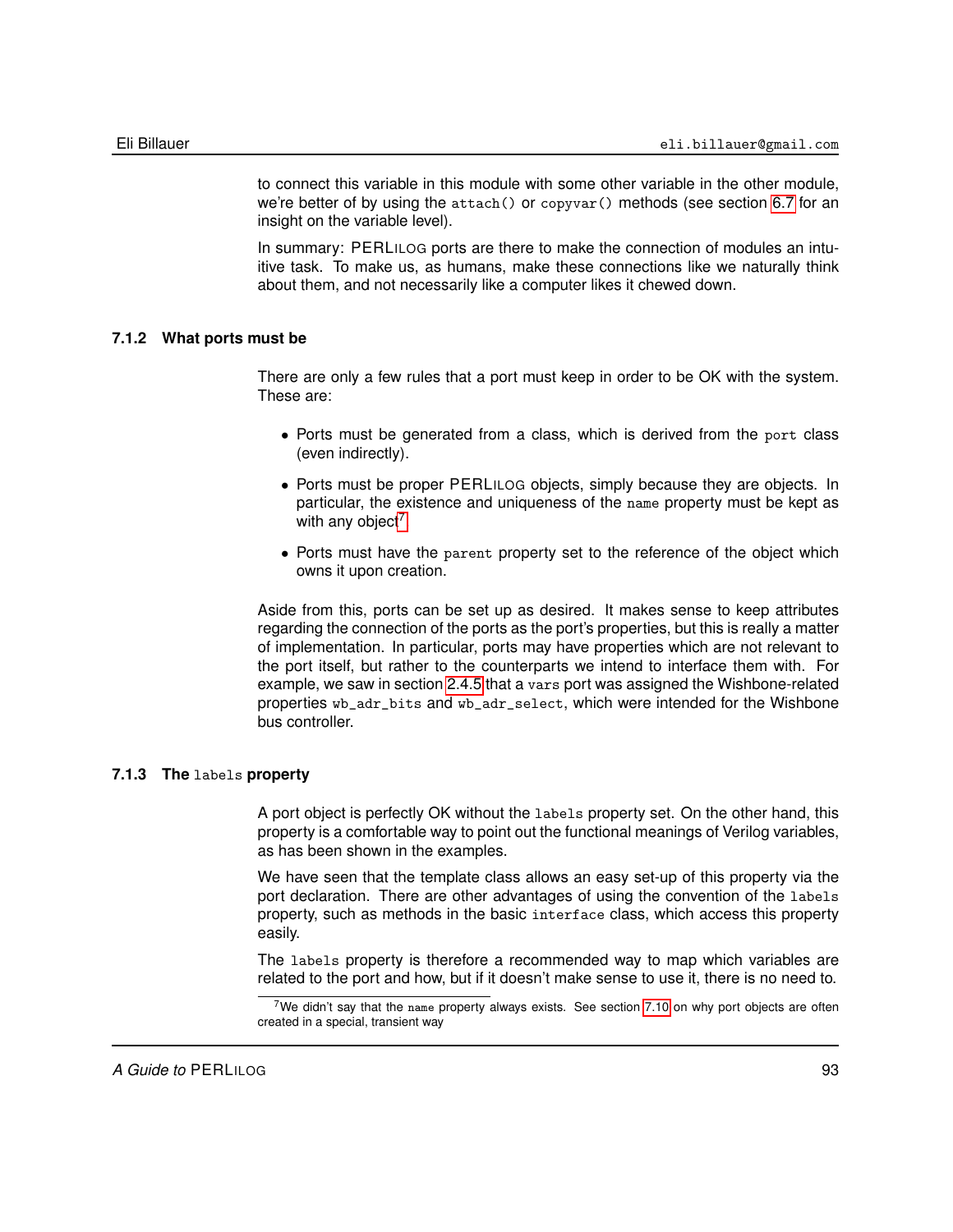So let's get to the details. The labels property is a list property. In particular, it can be read into a hash, and written from a hash, so

```
%mylabels = $port->get('labels');
$mylabels{'thelabel'} = 'TheVariable';
$port->set('labels', %mylabels);
```
is a perfectly sensible way to give TheVariable a meaning in the port \$port, assuming, of course, that the labels property wasn't set up with const().

When using a hash to read labels with, the keys of the hash are the labels, and the values are the variables. If the variables are numbers, they are the variable ID of the variable. Otherwise, its the name of the variable's name, as it appears in the port's owner's Verilog code.

Note that by using variable IDs, it's possible to refer to any variable in the system, and it's perfectly proper to take advantage of this. In section [7.3.5](#page-97-0) we meet the labelID() method, which is a quick way to access the labels property, and get the data organized in variable IDs. This will prove useful.

#### **7.1.4 New ports classes**

If we want to add a new port type (in fact, a port *class*) to the system, there are two things to do:

- Making the port's class available
- Writing interface classes to support the port

There is a huge difference in the difficulty of these two tasks. The first task is a quick, formal thing to do. How to do this is explained in the paragraph to follow. To support the port with interface classes is a bit more of an artwork, but fortunately, the artistic side of doing this is to make it minimalistic. The good news are that it may be enough to write one or two not-so-complicated interface classes to get the port connected with any other port in the system. How to do that is shown in the rest of this section.

As for adding a new port class: Let's assume that we want a new class, named myportclass. First, we create a new file, which is the source file. It can actually be empty, but it's recommended to at least put a line of comment there. Ports are not supposed to do much, so there is no reason to add methods.

So we can create a file named myportclass.pl, which is exactly

# This is the myportclass -- no methods.

And then we must declare the class to the PERLILOG environment. We inherit from the port class, so we need the following statement to be executed before init: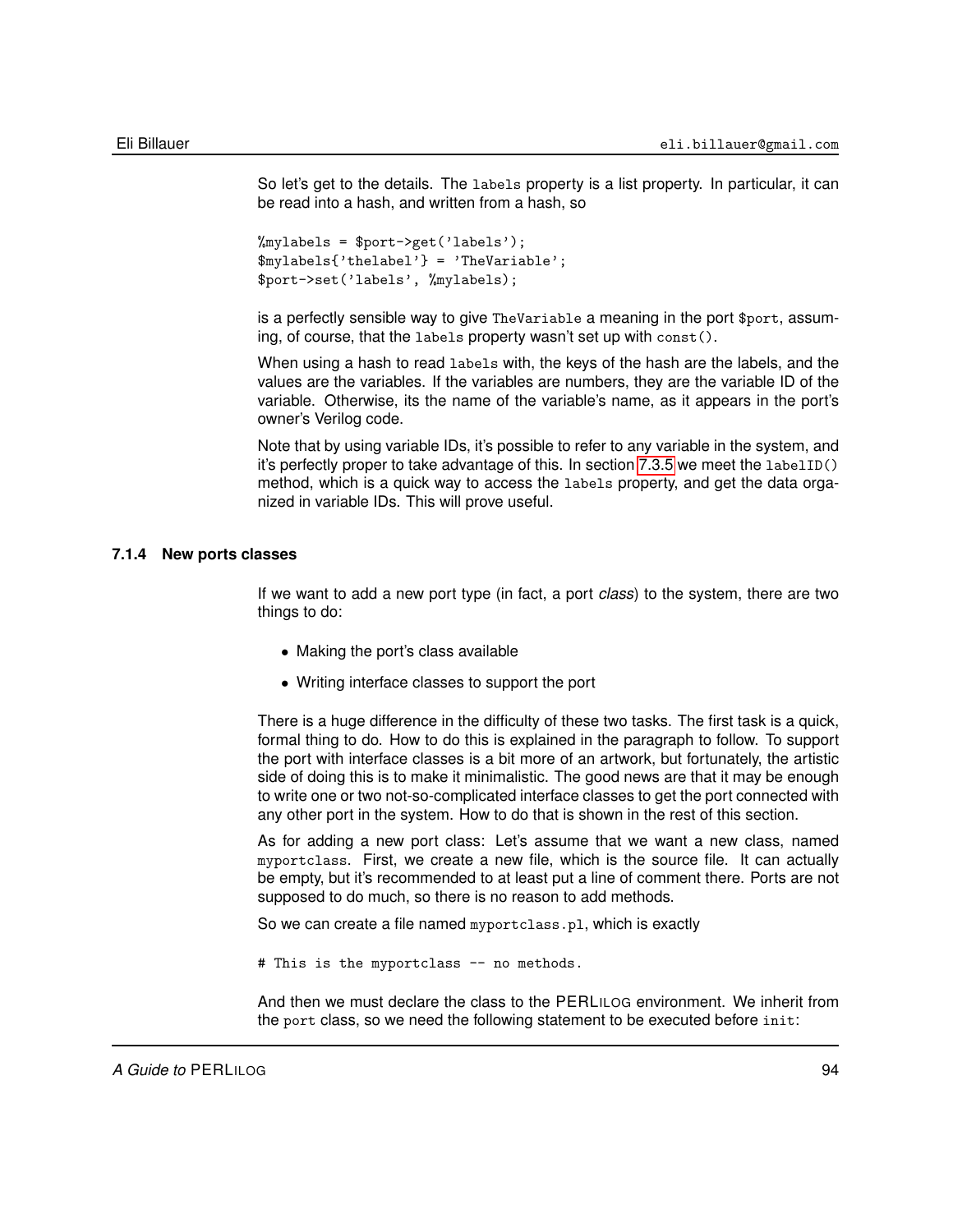```
inherit('myportclass', "myportclass.pl", 'port');
```
That's it. This was really easy. But now we go on to how to make interface() know what to do with this port class...

#### **7.2 Interface classes overview**

#### **7.2.1 General**

Interface objects perform whatever makes sense from the request to connect between a list of ports. In some cases, this merely means to attach() a few variables, as in the connection of two vars ports. In other cases, some interface code will also be added to the Verilog modules involved, like when a vars port was connected to a Wishbone bus. An independent Verilog module (such as a bus controller) may also be created when necessary. The definition of what interface modules do is as open as the definition of the ports they connect: It should make sense, that's all. In most cases, we expect some "wirework", though.

#### **7.2.2 Approaching interface objects**

Interface classes is probably the trickiest part is PERLILOG programming. It requires a good understanding of the interface object's place in the system, and also some good coding practice.

Many Perl programmers know that the quickest way to get good Perl code is copying someone else's code, and modifying it as necessary. This is probably true for the task of writing an interface class. For this reason, we shall start with seeing the Perl code of some interface classes. But unlike common Perl code, there are a few issues, which an interface class writer should be aware of, or terrible things happen when the classes are used. These issues are dealt with as they appear in the examples, so it's important to read them all. Then we approach some nevertheless important general issues, in the sections after the examples.

The general guidelines begin at section [7.8.](#page-121-0)

#### **7.2.3 Assumptions to start with**

Interface classes are plug-in-like creatures, which are never called by the main script directly. Rather, the main scripts requests a list of ports to be interfaced. As a result, the PERLILOG environment queries a list of classes for their willingness to take responsibility of the task. The query mechanism is described in section [7.9,](#page-123-0) but it is probably easier to grasp the entire picture by first looking closely at the interface classes themselves, and then see how they fit into the system.

In order to give the examples below any context, we make the following assumptions.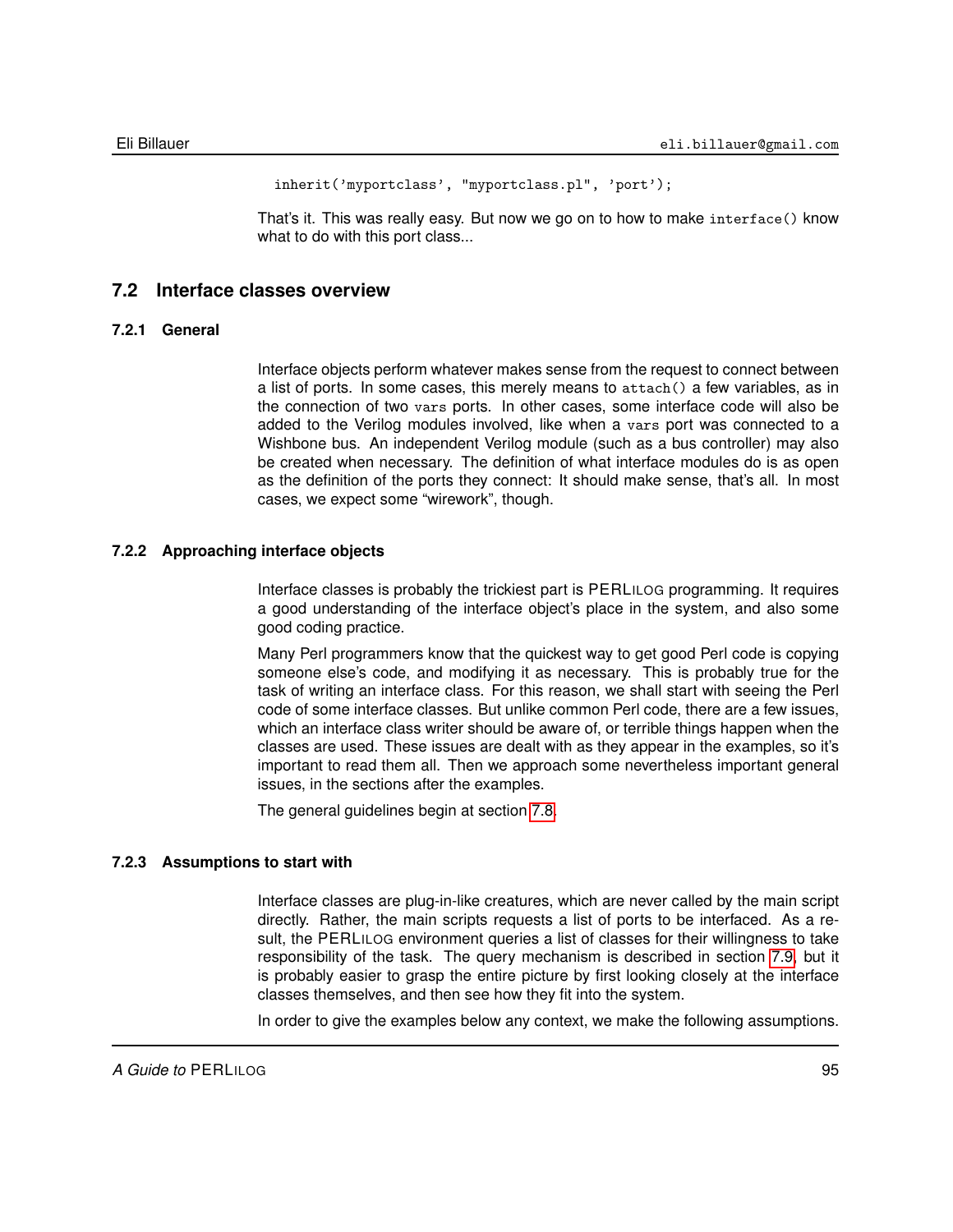- The PERLILOG environment can call a method called attempt(), giving the method all the ports to be interfaced as arguments. The method will respond if the class, to which the method belongs, is ready to take responsibility of interfacing the given ports. In this case, it should create an object of its own class, and return its handle (reference).
- If a class agrees to take responsibility of interfacing, the PERLILOG environment *may* choose it to perform the task.
- In that case, the object that was created will function as a code generating object in the PERLILOG environment.
- Just like with any code generating object, will the PERLILOG environment call the generate() method in due time.

These assumptions are not accurate, and are only to start with – the exact picture will clear up as we go.

#### **7.2.4 The Perl snippets presented**

We shall now look on a few interface classes' Perl code. They are shown in snippets with explanations inbetween. Unless otherwise said, putting these snippets together, in the order that they appear here makes the respective class exactly (give or take remarks). Even when we view only parts of the Perl code, the pieces are shown in the same order in which they appear in the Perl files.

# **7.3 The** vars2vars **class in detail**

We now look on the vars2vars.pl file, which is the simplest interface class. It normally resides in the Perlilog/siteclasses directory.

This class makes the interfacing between ports of type vars, by connecting variables with the same labels (as given in the labels property).

#### **7.3.1 Example revisited**

In section [2.3](#page-15-0) we saw a simple connection between two vars ports. The outline of the interfacing is drawn in figure [5.](#page-96-0)

The top object is omitted from this drawing, because it isn't involved in the interfacing anyhow.

The box with dashed lines, which is marked vars2vars, represents the interface object, that was generated to interface between the two vars ports. The yellow-shaded area covers the ports, that this object interfaces.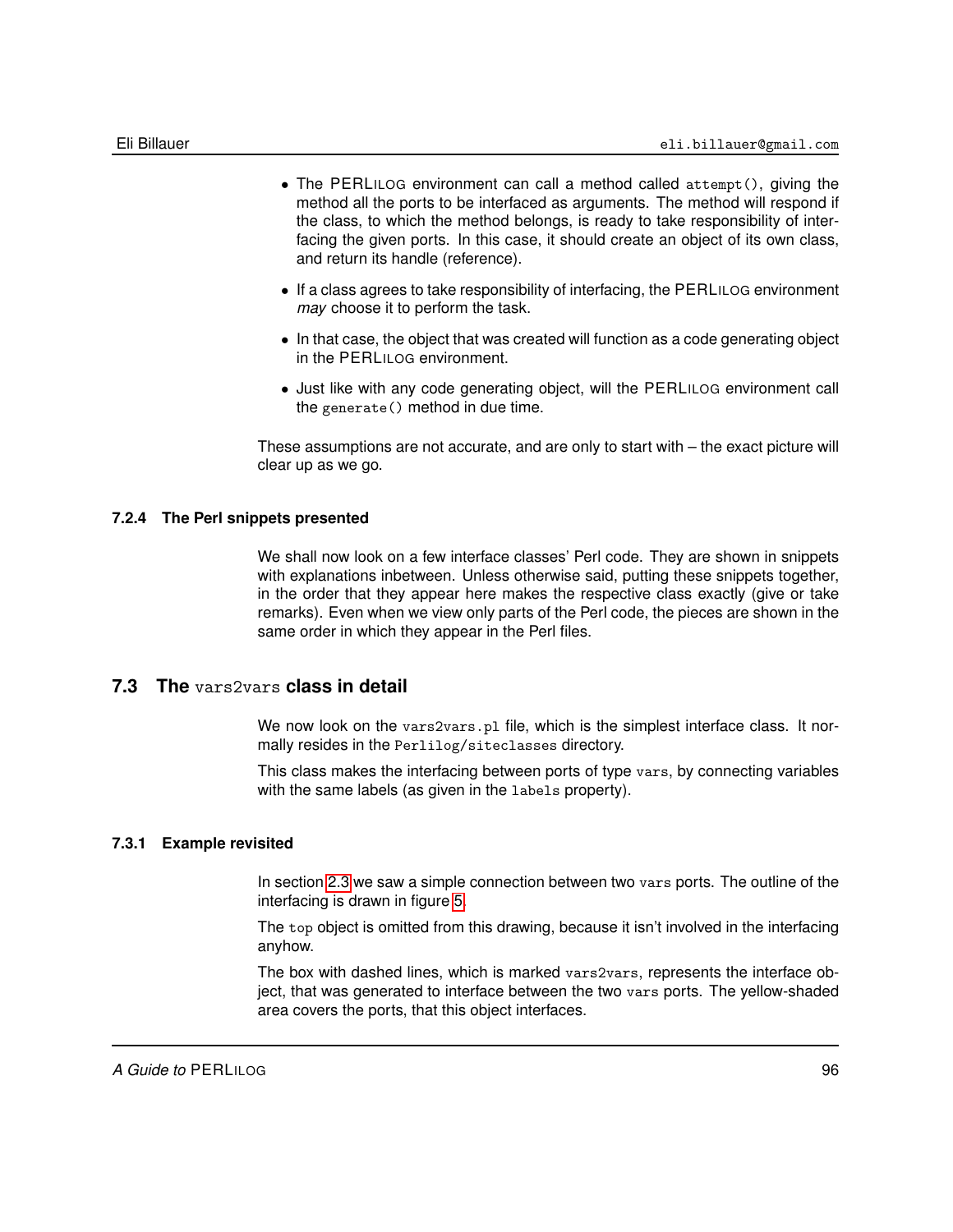Note that lines are drawn between the ports and their owners, but no lines are associated with the interfacing. This choice of notation will make sense as the drawings become complicated.

#### **7.3.2 The** attempt() **method**

The vars2vars class consists of two methods, attempt() and generate(). The first method is mandatory for interface objects:

```
sub attempt {
 my $this = shift;
  return undef
    if (grep {ref ne 'vars'} @_);
 my $self = $this->new(nick => 'vars_connection');
  return $self;
}
```
The purpose of this method is to check up if the current class has the ability to interface between the given ports. Note that it is similar to new() methods, in the sense that it's called before the object exists. In practice this means that the first argument is not the self reference (there is no object yet), but a string consisting of the class, or a reference to an object of the same class. In real life, only the first case apply.

This class considers itself competent to interface ports if and only if all of the ports are of type vars. The expression grep  $\{ref\ ne\ 'vars'\}$  @\_ searches for ports whose class is not vars, and if there are any, the method asserts the class to be inadequate. Note that in that case, no object was created at all.

Otherwise, an object is created of the current class, and its reference is returned. This is how the class signals that it agrees to make the interfacing.



<span id="page-96-0"></span>Figure 5: Outline of interfacing two vars ports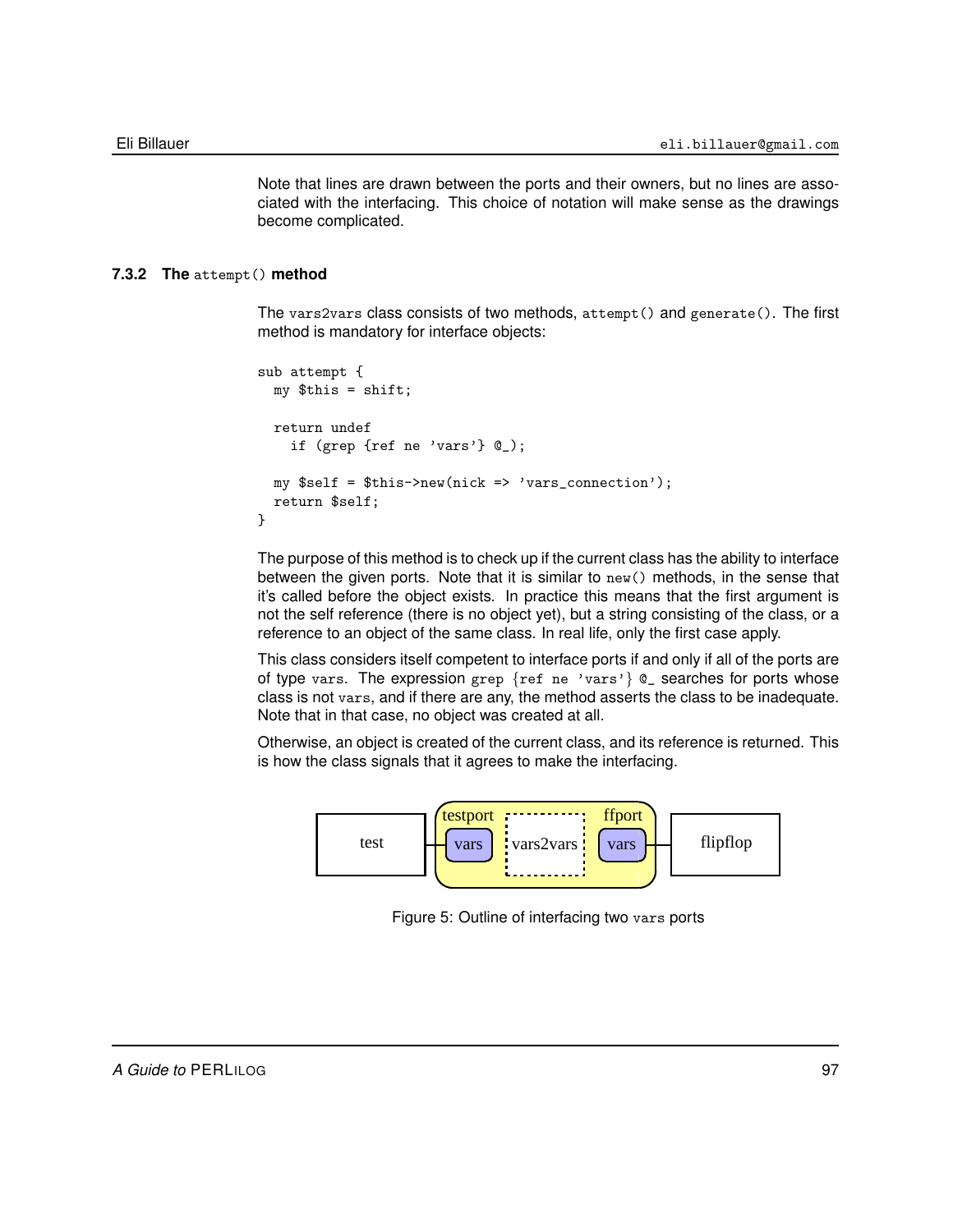#### **7.3.3 The** nick **property**

Note that the property nick is assigned, instead of name. The reason is that objects that are created as part of an attempt() call are considered "transient" by the system. Unlike any other case of object generation, these objects exist as Perl objects, but they are not recognized otherwise by the system, until a later stage, if at all.

If the object will be accepted by the system ("sustained"), the name property will be assigned with whatever the suggestname method will return, when called with nick as an argument. In other words, the object will end up with the name property set to a value equal to or similar to nick.

Note that using nick instead of name is only allowed with transient objects, and hence this should be used only in interface classes.

The issue of transient objects is widely discussed in section [7.10.](#page-125-0)

#### **7.3.4 The** generate **method**

The generate method is called upon just like any code generating object in the system. In this class, it begins with:

```
sub generate {
  my $self = shift;# Get the ports to connect...
  my @ports = $self->get('perlilog-ports-to-connect');
```
The opening line,  $my$   $$self = shift$  is as usual – getting the self reference. Then a list of reference to the ports to connect is stored in @ports. The property perlilog-ports-to-connect is in fact set by the system to be an exact copy of the arguments (@\_, the self-reference excluded) that were given to the attempt() method.

#### **7.3.5 The** labelID() **method**

<span id="page-97-0"></span>Even though the labels property isn't mandatory on port objects, it's the recommended way to associate the names of variables within an object with their functional meaning. When writing an interface class, we are not interested in the variables' names, but their IDs. The labelID() method, defined in the code-generating class, does the work for us: We give it a reference to a port as an argument, it reads the labels property from the port object and resolves the variables' IDs. It then returns a hash, whose keys are the labels, and the values are ID's of the variables. (see section [10.1.7](#page-167-0) for more about this).

The next lines of generate():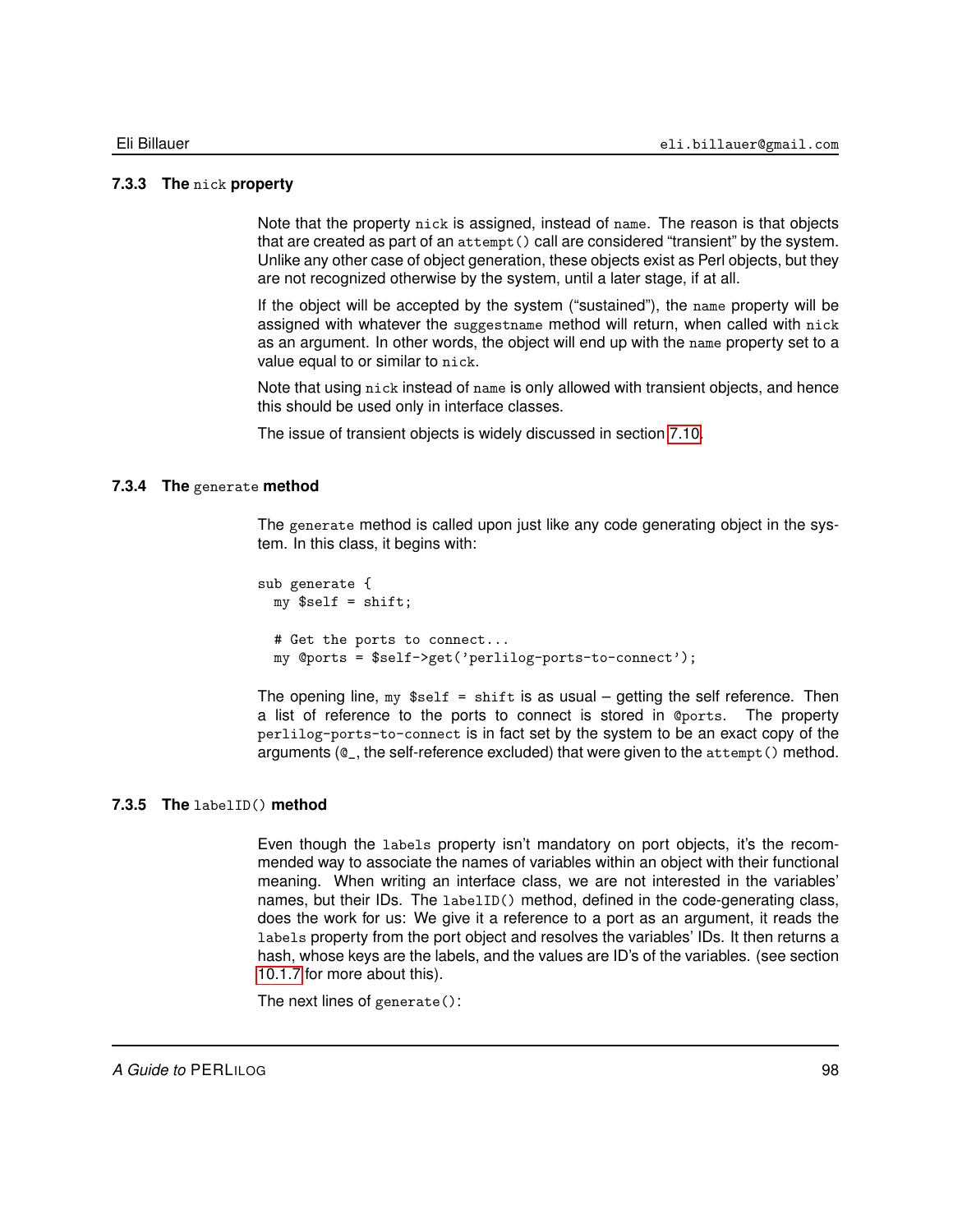```
my %conn = ();
foreach my $port (@ports) {
 my %h = $self->labelID($port);
 foreach my $label (sort keys %h) {
    \text{Sconn}{$label} = join(',', (split(',', $conn{$label}), $h{$label}));
 }
}
```
The purpose of this code snippet, is to group all the variable IDs that are associated with each label. This is done by setting up a hash, %conn, whose keys are labels, and the values are the variable ID's attached to each label, as one string of commaseparated items.

#### **7.3.6 Doing the actual work**

}

Until this stage, we've played with our own internal variables. We now reach the stage where the class does some useful work. In our case, it is going through each of the labels, and attach() the variables in the group.

```
foreach my $label (sort keys %conn) {
  my @IDs = split(',', %conn{flabel});my $first = shift(@IDs);
  fishy("The label \'$label\' has no counterpart while".
        " connecting the following ports:\n".
        \overline{\phi}(m), map \{\$self->safewho(\); \} @ports)."\n")
    unless @IDs;
  foreach my $second (@IDs) {
    $self->attach($first, $second);
  }
}
```
In PERLILOG , the variables (wires) are attach'ed (connected) in pairs. In this example, all variables are attach'ed to the first variable in the list. The way attach works, it doesn't matter what pairing we make, as long as they are "electronically interconnected".

Another thing worth mentioning, is that the keys of %conn are scanned in a sorted manner (note the foreach declaration). Even though this may appear as a waste of CPU time, this assures that the items will be handled in the same order, no matter how Perl's keys shuffles them (which is platform-dependent). Even in cases where it appears not to make a difference, it's recommended to use sort in foreach loops.

That's it. Note that the complicated part about this class is actually related to the task of the class, and not the interface with the system.

We now go on to another class.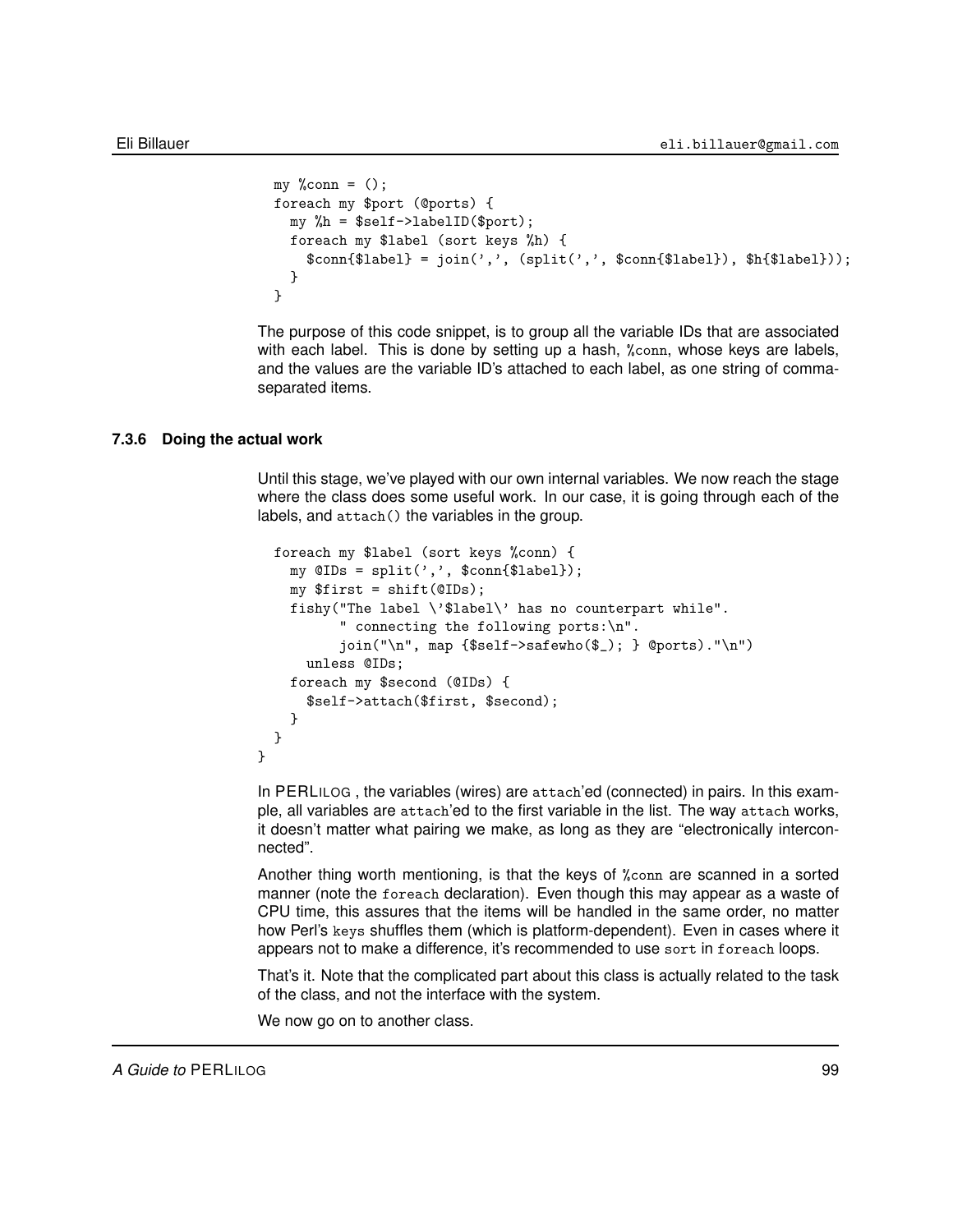# **7.4 The** wbsimple **class**

This class handles interfacing between a Wishbone master and slave. In essence it's very similar to the vars2vars class, only that it is sensitive to the meanings of the labels.

In section [2.4.2](#page-23-0) we saw a connection between a Wishbone master and slave pair, along with a reset/clock port. The drawing, in terms of interfacing, is given in figure [6.](#page-99-0)



<span id="page-99-0"></span>Figure 6: Outline of simple Wishbone interfacing

As before, we shade the involved ports with yellow, rather than drawing lines.

It is warmly recommended to read the code of this class. We only look at one little snippet here, taken from the generate() method:

```
$prevconn = $wbs->get('wishbone-connection-marker');
wrong("Attempt to connect ".$wbs->who." to ".$wbm->who.
      " when already connected to ".$self->safewho($prevconn)."\n")
 if (defined $prevconn);
$prevconn = $wbm->get('wishbone-connection-marker');
wrong("Attempt to connect ".$wbm->who." to ".$wbs->who.
      " when already connected to ".$self->safewho($prevconn)."\n")
 if (defined $prevconn);
$wbs->const('wishbone-connection-marker', $wbm);
$wbm->const('wishbone-connection-marker', $wbs);
```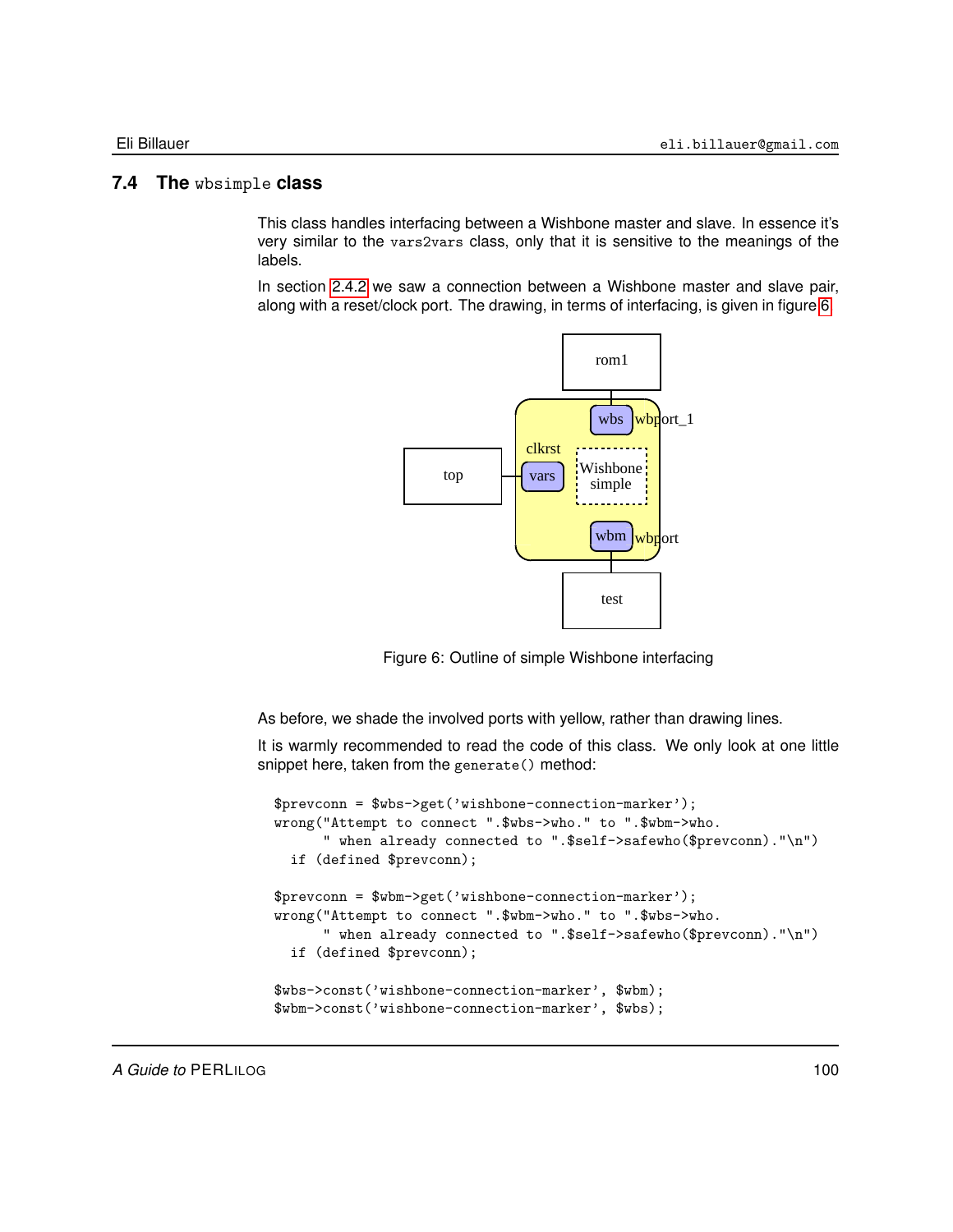where  $w_{\text{b}}$  and  $w_{\text{b}}$  are references to the Wishbone master and slave ports to be connected, respectively. They are assigned values in order to mark that the port has Wishbone ports have been connected, so that another attempt to connect the same port will fail with a meaningful error message.

This error check is actually not necessary to avoid double interfacing of a Wishbone port. Without this check, double interfacing would succeed, but an error would be issued at a later stage, because two variables would attempt to drive some node (for example, the Wishbone dat\_o). Such an error message would appear to be a system bug, and its simple reason might not be easy to track.

#### **7.5 The** vars2wbm **class**

We saw in the example in section [2.4.5,](#page-29-0) that a port of type vars can be interfaced directly with a Wishbone bus. We shall now focus on the vars2wbm class, which is responsible for interfacing a single vars port with a Wishbone master port.

#### **7.5.1 A more complex** attempt()

We start with the attempt () method. It starts as:

sub attempt { my \$this = shift; my  $@wbms = grep {ref eq 'wbm'} @_.$ return undef unless (\$#wbms == 0); # Single master, please my @allvars = grep {ref eq 'vars'} @\_; return undef if  $($#allvars == -1); # At least one 'vars'$ return undef unless (\$#\_ == \$#allvars+1); # Only 'vars' and one 'wbm'

vars2wbm is more picky about the ports it is ready to interface: One master and the rest must be vars.

Note that the most common reasons to give up are tested first: attempt() failures should be declared as quickly as possible, since the method is expected to run a lot of times on inadequate sets of ports.

Next, we need to verify that there is only one vars port to be mapped on the bus. We expect at least one more vars port, which will supply the clock and reset.

This is done in the code as follows:

```
my @extras = ();
my \text{Fvars} = \text{undef};
```
*A Guide to* PERLILOG 101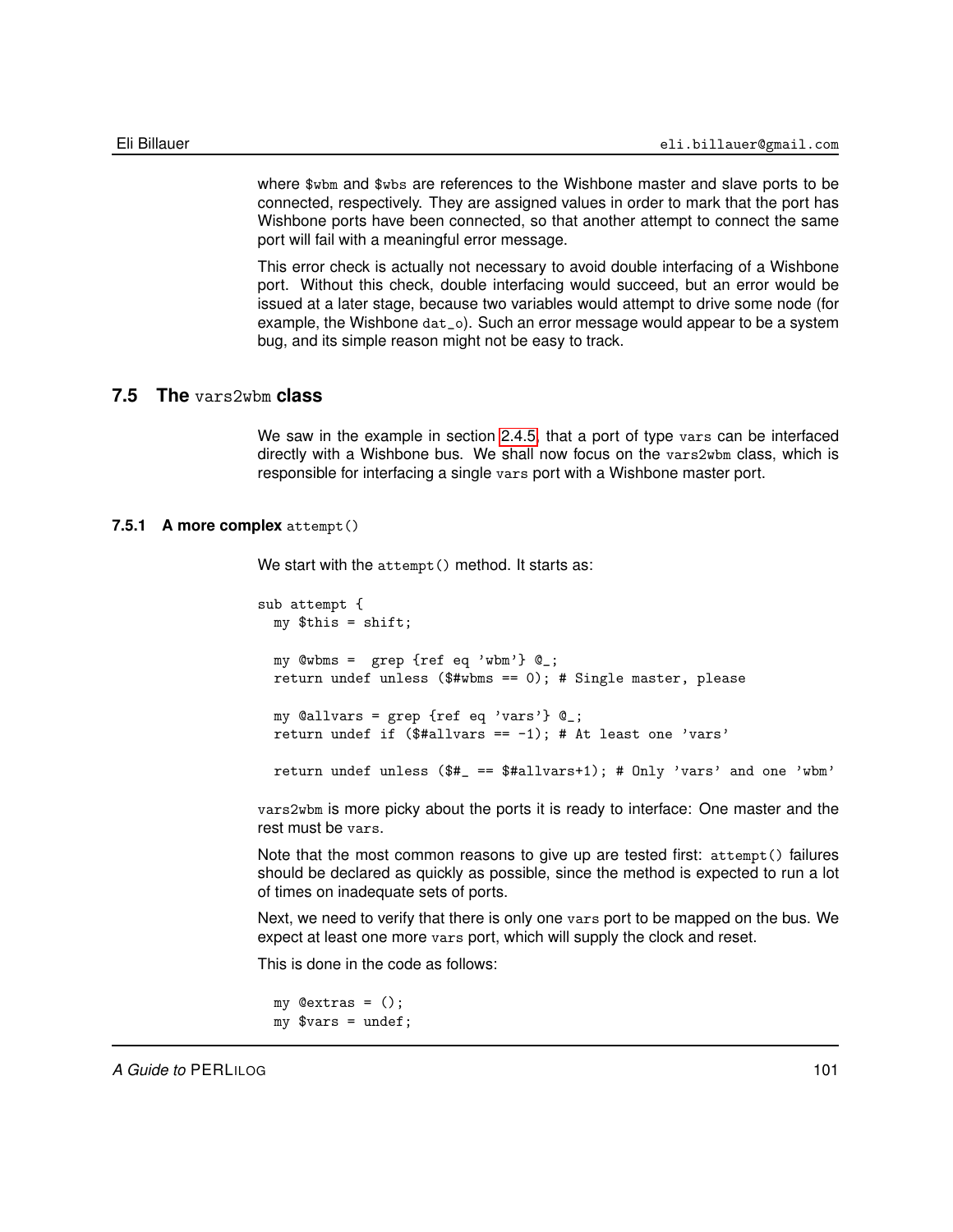```
foreach (@allvars) {
  my 1 = $ - \text{2} \cdot (\text{labels'});
  if (grep \f(\rVert w \Vert rw) \dagger \/, keys %l) {
    return "More than one address-mapped \'vars\' port in bundle"
       if (defined $vars);
     \text{Fvars} = \text{\$}\_;
  } else {
    push @extras, $_;
  }
}
```
As can be seen, the port which have labels which fit the pattern of an address mapping is considered as the port to be mapped, and its handle is stored in \$vars. The rest of the ports are held in @extras.

Note that if there is more than one "port to be mapped" among the ports to be interfaced, attempt() *returns a string*, which explains why this class didn't interface the ports. This is *not* an error message in the sense that the execution will halt. As we shall see later on, the philosophy of interface classes is that if one class fails to interface some ports, maybe some other class will succeed. Only if all classes fail to interface the ports, will the system report an error. In this case, will the system print out any hints it got while trying. More about this in section [7.9.](#page-123-0)

```
my $whm = $whms[0];my $bits = $vars->get('wb_adr_bits');
my $select = $vars->get('wb_adr_select');
return ("Failed to find \'wb_adr_bits\' and \'wb_adr_select\' properties in ".
        $vars->who." while attempting to interface it with ".$wbm->who."\n")
  unless ((defined $bits) && (defined $select));
```
To begin with, we put the reference to out Wishbone master in a variable – \$wbm.

Then we make sure that the mapped port has two essential properties set: wb\_adr\_bits and wb\_adr\_select. Note that if this condition isn't met, the routine merely returns with a hint. The class declares itself unwilling to interface, but maybe some other class will take the mission, even though this certain condition looks hopeless.

#### **7.5.2 A call to** intobjects()

At this stage things start to look promising. Hold tight, because strange things are just about to happen: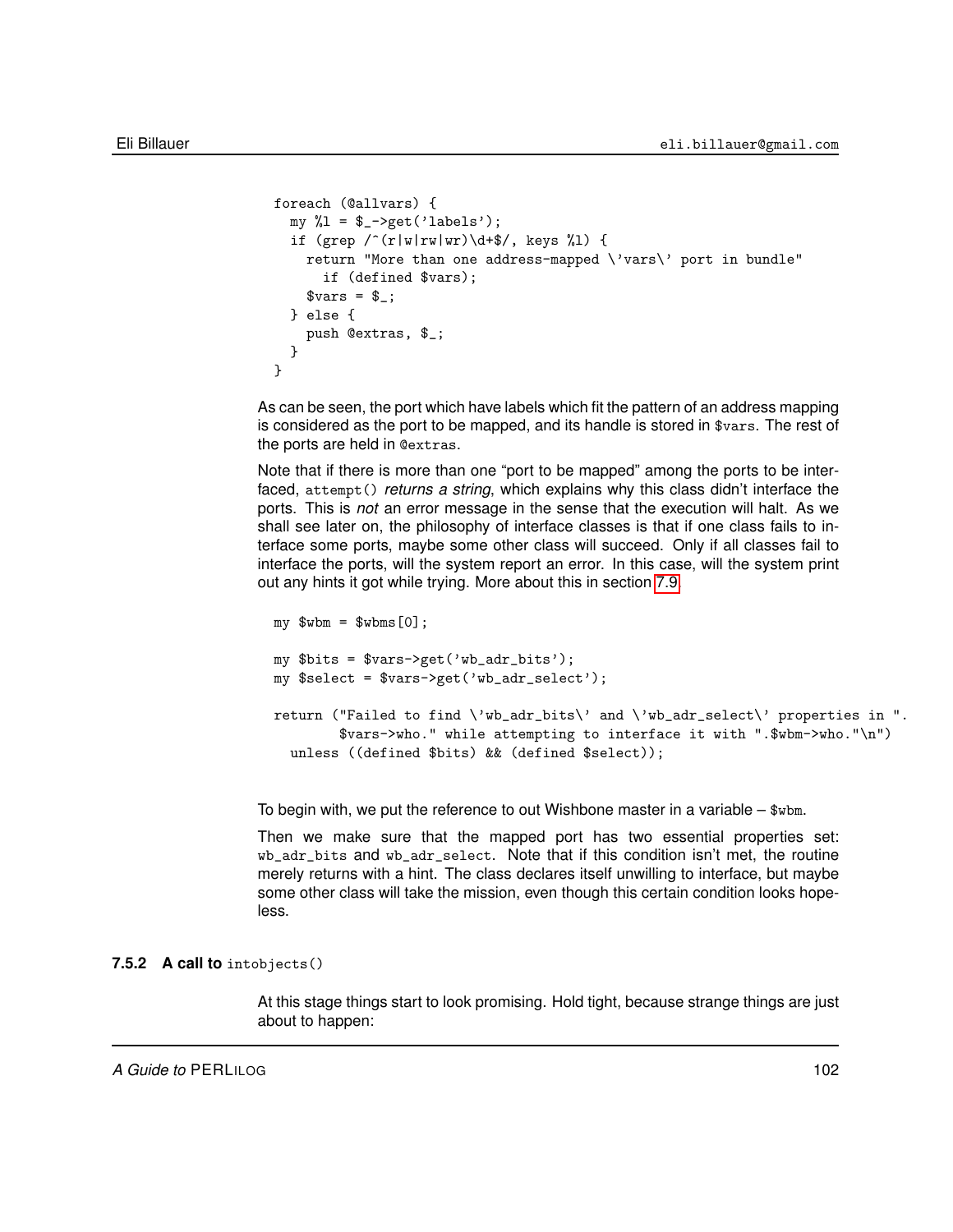```
my $self = $this->new(nick => 'vars_to_wishbone');
my m \times m = wbs->new(nick => 'vars2wbm_wbs_port',
                     parent => $self);
$mywbs->const('wb_adr_bits', $bits);
$mywbs->const('wb_adr_select', $select);
```
Two objects are created: One interface object of our own class, and a port object of class wbs – a Wishbone slave. Yes, we start to behave a bit like a main script over here.

The port is given a nick so its name will say something about its origin. Our own interface object is the owner of the port (parent  $\Rightarrow$  \$self). In addition, the wb\_adr\_bits and wb\_adr\_select are passed on to the just generated Wishbone slave: That property is needed to interface the slave to a master.

The method ends as

}

```
my @objs = $self->intobjects($wbm, $mywbs, @extras);
return "Failed to match ".$self->safewho(@wbms).
  " with a vars-adapting Wishbone slave\n"
    unless (@objs);
return ($self, $mywbs, @objs);
```
The call to intobjects() is a request to interface between the Wishbone master, the slave just generated and the other vars ports that are kept in @extras. In essence, this is like calling the interface() subroutine, but the latter mustn't be called during the handling of an attempt() request. Instead, we have the intobjects() method. The differences are discussed in section [7.9.3.](#page-124-0)

And yes again, this really looks like if we wrote a small main script. Interfacing??

Calling intobjects() has a recursive smell about it, because this call will cause several calls to attempt() methods to various classes. Even though it's plausible that the wbsimple class will respond positively to this specific request to interface, we can't count on that when writing the vars2wbm class.

At any rate, intobjects() returns a list of all objects that were generated during the interfacing, if it was successful, or an empty list if it failed (this holds true even when the involved attempt() methods returned hints in strings).

If intobjects claimed success, our attempt() returns the two objects that it created itself, plus those returned from intobjects(). This sums up to all of the objects that were generated during the attempt () call. It is important that the items in the returned list are given in the order that they were created, and that the \$self object is at the top of the list . This is assured by returning \$self first, \$mywbs after that, and the objects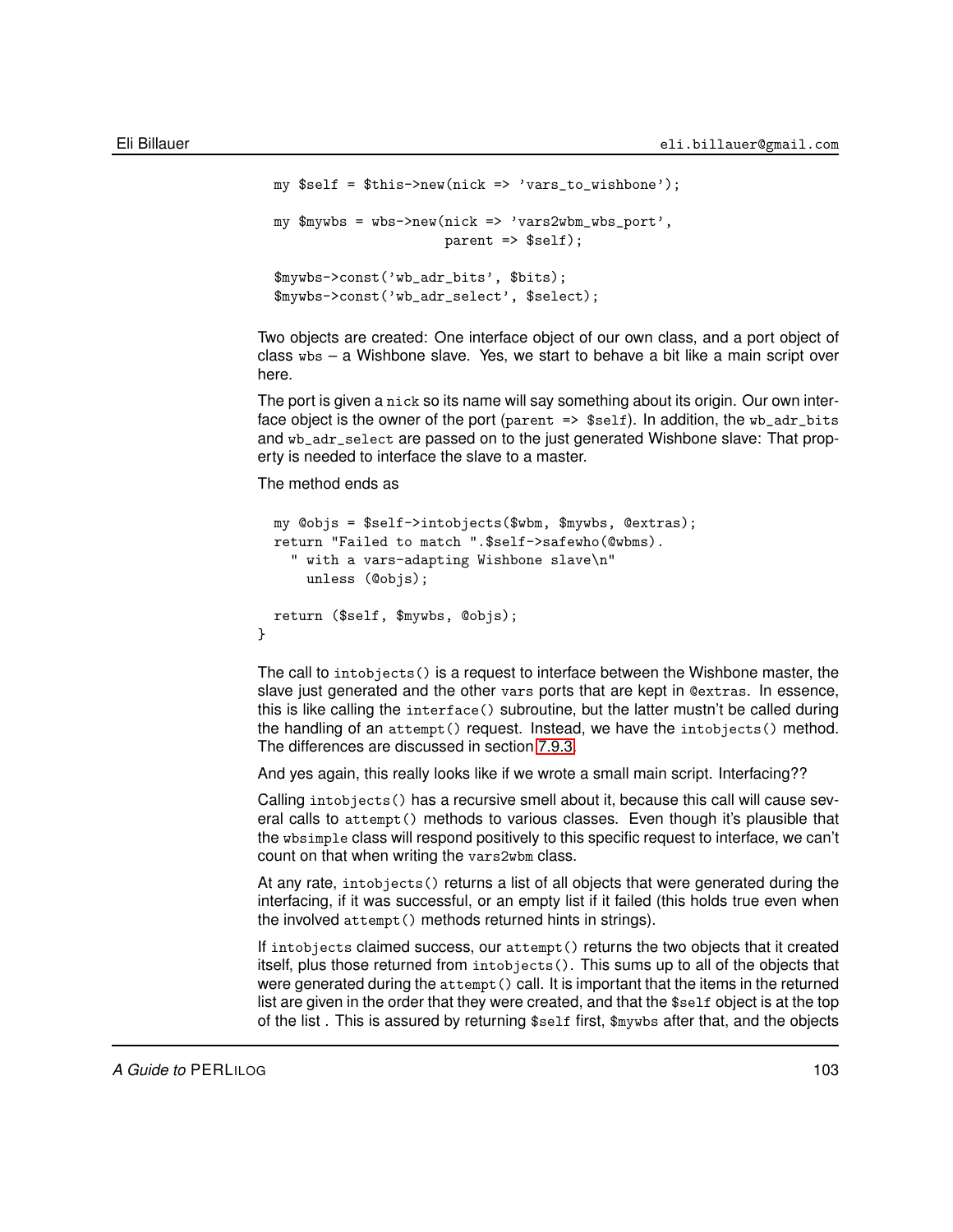returned from intobjects() last – this is the order in which they were created in this specific method. intobjects() always returns the objects in the requested order.

If intobjects fails, our attempt() fails as well, and we leave a hint behind us. This failure happens after we've generated two objects, that are not going to be used any more. These objects were automatically generated as transient, so they will be destroyed by Perl as soon as the attempt() calls terminates, and they left no traces otherwise in the PERLILOG environment. More about transient objects in section [7.10.](#page-125-0)

#### **7.5.3 Whose port is this anyway?**

We now move on to the generate() method of this class. It starts as:

```
sub generate {
 my $self = shift;my @ports = $self->get('ports');
  my ($wbs) = grep {ref eq 'wbs'} @ports;
  my @allvars = grep {ref eq 'vars'}
                  $self->get('perlilog-ports-to-connect');
```
In this class, we have two kinds of ports involved: The ports that were given to the class to interface, and the port which was generated by the class itself.

As with any (sustained) code generating object, the list of ports that belong to the object, is put in the ports property. We put this list in @ports and search this list for the single port of type wbs. In fact, in this special case the relevant port is the only one that belongs to the object, so  $my$  ( $wbs$ ) =  $sself$ ->get('ports'); would have worked the same. The grep search is there for demonstration of the technique.

Note that the value of \$wbs in the generate() method is the same as the one in attempt(). It is important not to be tempted to store this value in a special property in the attempt() method implementation, since the object, which \$wbs refers to, was created *after* the interface object. Therefore, the value in \$wbs must not be stored as a property during the attempt() call.

And as in any interface object, the objects that were given as arguments to the attempt() call are kept in the perlilog-ports-to-connect property.

It's important to note the difference between the ports and perlilog-ports-to-connect properties: While ports are ports that belong to the object itself, perlilog-ports-to-connect belongs to other objects, and our object is going to interface between them.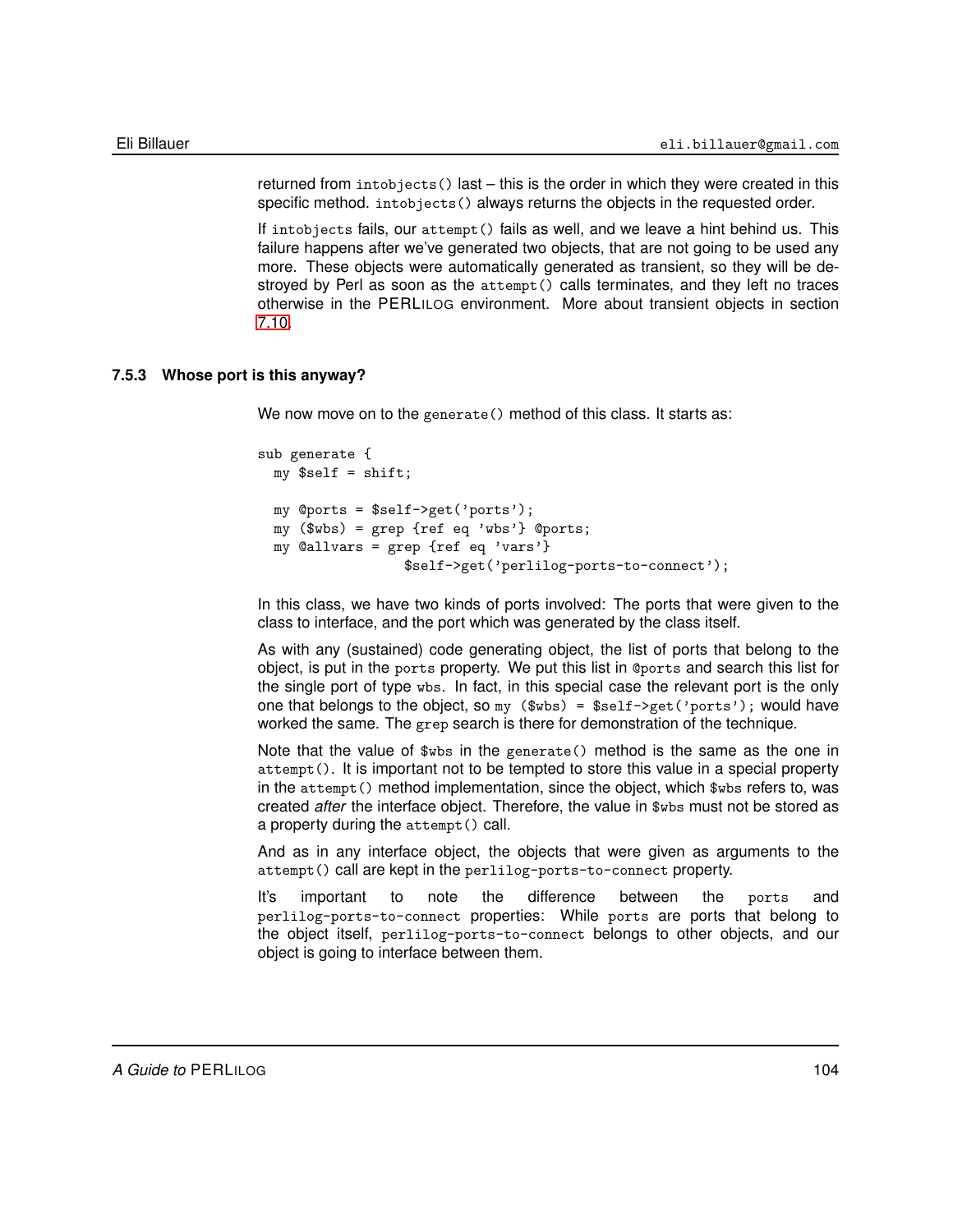#### **7.5.4 The** whereto() **method**

<span id="page-104-0"></span>We now focus on the line that comes afterwards:

my \$obj = \$self->whereto;

The whereto() method returns a reference to an object, to which the Verilog code should be written.

We've seen in the example of section [2.4.5,](#page-29-0) that some Verilog code was generated in order to interface the vars port to a Wishbone bus, and that the code was put with another object's Verilog file, rather than in a file of its own. This was possible thanks to the call to whereto(), which is part of the code generating class. Its return value, \$obj, is used in the rest of the method instead of \$self where Verilog code is regarded, which results in the Verilog code put in another object.

When using whereto() care should be taken to assure that functional results will be achieved, no matter which object whereto() chooses for us. For a bit more about how whereto() works, and how we can affect which object it chooses, see section [7.5.10.](#page-107-0)

#### **7.5.5 Creating new variables**

At this stage we generate several variables at the hosting object:

```
my %wbsNames = ();
my %wbsIDs = ();
my ($clk, $rst, $adr_i, $dat_i, $dat_o, $we_i, $stb_i, $cyc_i, $ack_o);
($clk, $wbsIDs{'clk_i'}) = $obj->namevar('wb_clk_i', 'wire', 'in');
(\text{first}, \text{#wbsIDs}{'rst_i'}) = \text{Sobj}->namevar('wb_rst_i', 'wire', 'in');
(\text{4adr}_i, \text{4wbs} \text{ and } \text{'adr}_i') = \text{4obj} ->namevar('wb_adr_i', 'wire', 'in');
(\text{data}_i, \text{swbsIDs}{'data_i'} ) = \text{sobj-}namevar('wb_data_i', 'wire', 'in');($dat_0, $wbsIDs{'dat_0'}$ = $obj>namevar('wb_data_0', 'wire', 'out');($we_i, $wbsIDs{'we_i'}\) = $obj>namevar('wb_wej', 'wire', 'in');($stb_i, $wbsIDs{'stb_i'}$ = $obj>namevar('wb_stb_i', 'wire', 'in');(\text{fcyc}_i, \text{wbs1Ds}{'cyc_i'} ) = \text{Bobj-Ynamevar}' \text{wbcyc_i'}, 'wire', 'in');($ack_0, $wbsIDs{'ack_0'}$) = $obj>namevar('wb_ack_0', 'wire', 'out');
```
We use namevar () to generate new variables. The method returns the actual variable name (which may be slightly different from the suggested one) and the variable ID. These are kept, and are used later on.

Note that we call the namevar() method on the  $\delta$ obj object, rather than on  $\delta$ self, since the variables need to be defined in the hosting object's namespace.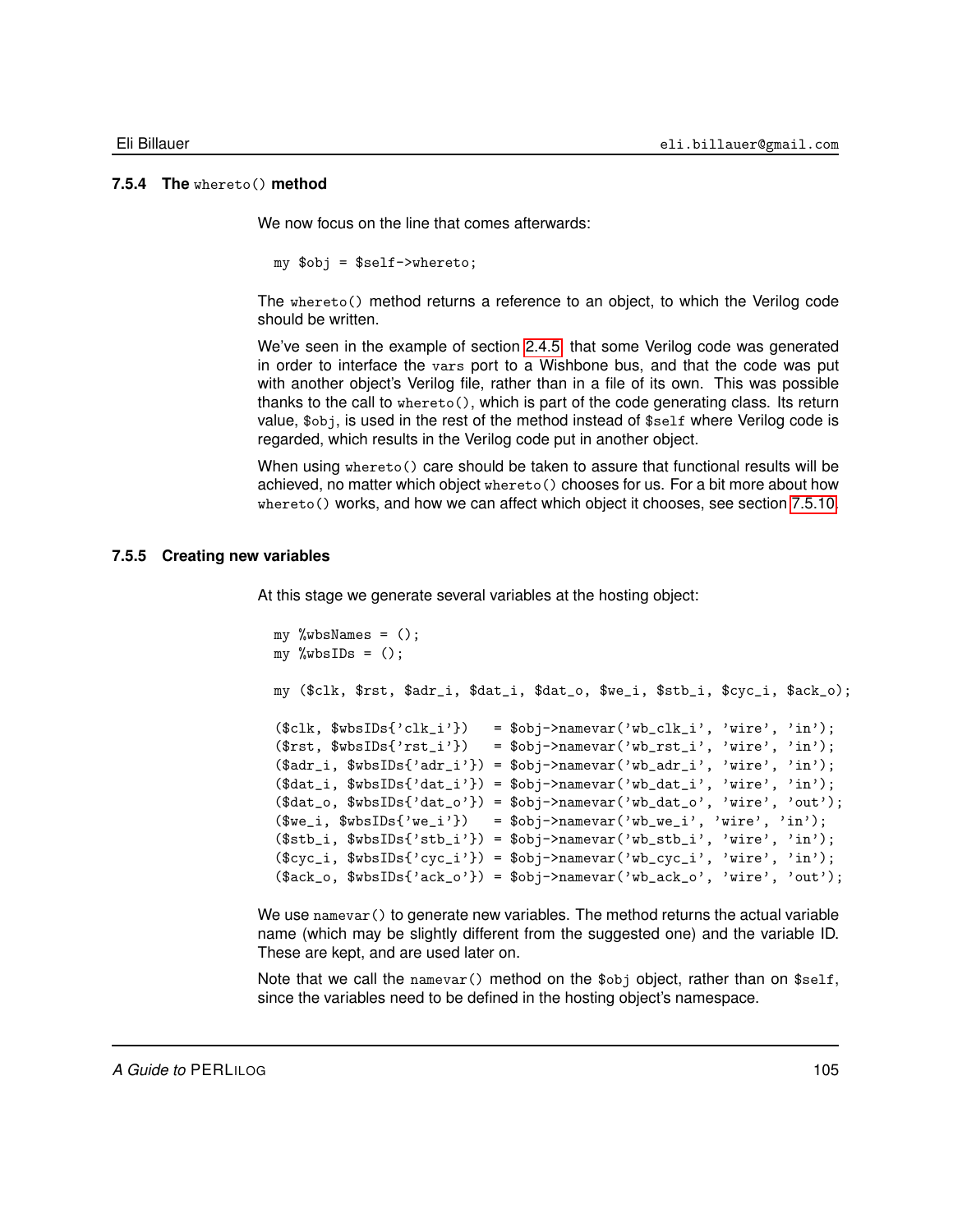#### **7.5.6 Setting up the** labels **property**

Then we set up our Wishbone slave's labels property.

\$wbs->const('labels', %wbsIDs);

There is surprisingly much to say about this innocent-looking single line of code:

To begin with, this short-hand format of setting up the property is useful. If a hash, which binds between labels and their variables is at hand, it is this simple to set up the property (it goes the other way too: the labels property can be read into a hash).

Another issue, is that it's important to use IDs to describe the variables in the labels property, rather than their names. The reason is that if names are used, PERLILOG assumes that the variable names exist in the object to which the port belongs. In our case, the owner of the port is the \$self object, but the variables are defined in the object referenced to by \$obj. The may happen to be the same object, but it may also not be the case.

In other words, the labels property may consist of variables that are defined in another object than the one who owns the port, so using variable IDs is the only way on this port.

It may seem peculiar that the labels property of an port can refer to variables on another object. As a matter of fact, this feature is essential: The port had to be generated with a known owner during the attempt() call, because the port was used in the intobjects() call. On the other hand, we couldn't call whereto() during the attempt() stage, because the implementation of whereto() needs to know which port is connected to which – and that topology may not be set up at that stage. So the only way out, is to allow any variable ID to appear in the labels property. If an interface class is written properly, this fact doesn't make any difference in the difficulty of implementation.

Finally, it's worth to note that we've set up the labels property only during the generate() stage. This may be in the last minute, but not too late: Interface objects shouldn't assume that the labels property, of the ports they get to interface, is set until they are called with the generate method. Now, since interface objects are called in the order that they were created, we know that any interface object that knows about the port must be called after the current object, simply because the current object created the port.

#### **7.5.7 The rest of the class**

The code that follows deals with setting up internal data structures and generating Verilog code. Even though it's recommended to read the class in its entity, there are too many irrelevant details to go on with it here. We shall therefore look only on a few highlights. The interesting points about this class will be covered in the example of the wbsingmaster class.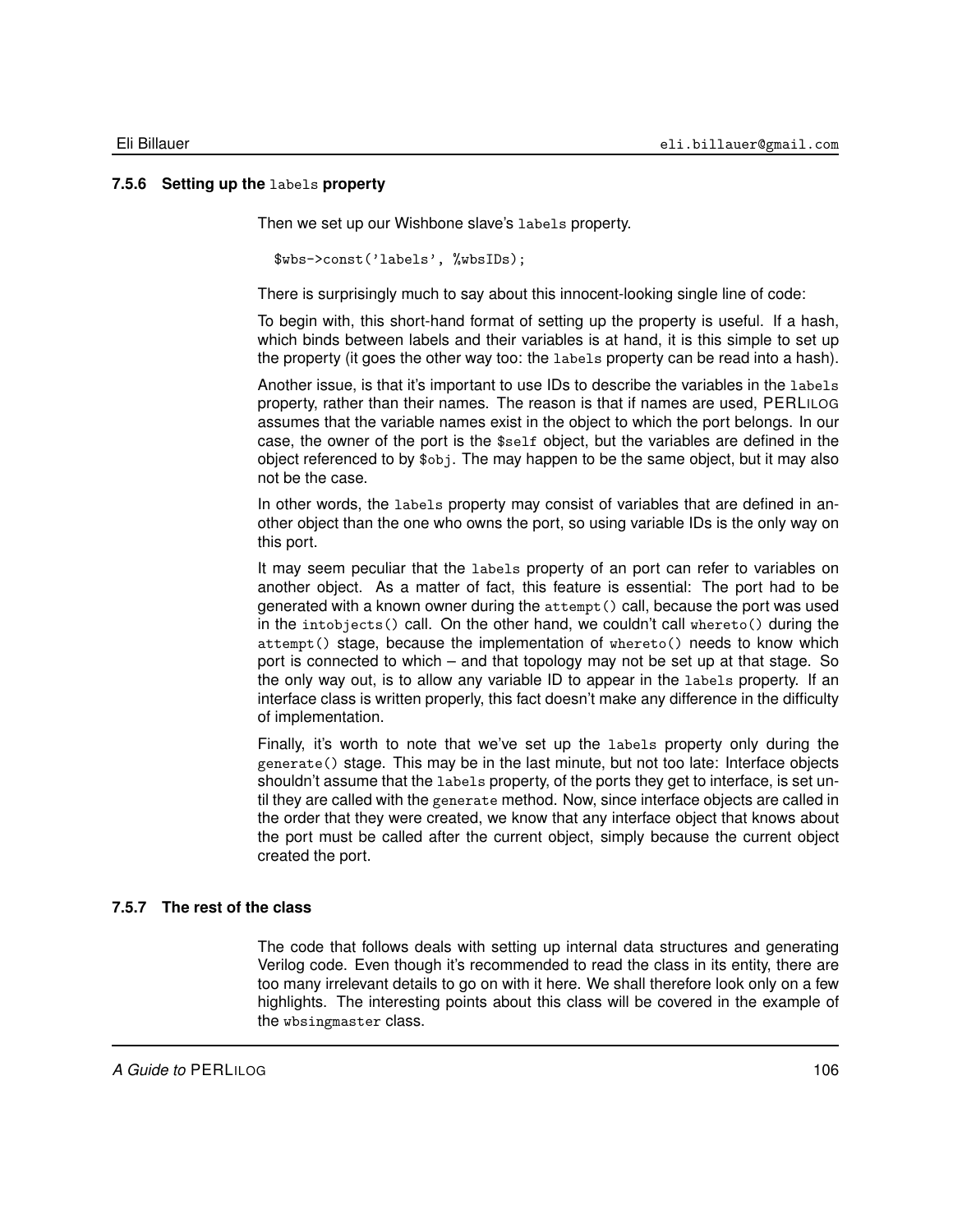#### **7.5.8 The** IDvar() **method**

<span id="page-106-0"></span>Somewhere in the generate() method we have:

```
my $smartname = $self->IDvar($wireID);
($regname, $regID) = $obj->namevar($smartname.'_reg', 'reg', 'out');
```
in which we retreive a variable's name from its ID, using  $\text{IDvar}()$ . The whole idea here is to create a new variable, and give it a name that will help humans understand that it has something to do with another specific variable. We call  $\text{IDvar}()$  with the  $$self$ object, and not  $\phi$ <sub>obj</sub> merely to show that it makes no difference (IDvar()'s ignores which object it runs from).

<span id="page-106-1"></span>See section [6.7.2](#page-77-1) for more about this.

#### **7.5.9 The** copyvar() **method**

Later on, we have something like: (irrelevant parts omitted)

```
foreach (sort {$a <=> $b} keys %reads) {
  my $localname = $obj->copyvar($reads{$_});<br>$readclause .= " $_: $dat_o = $localne
                                 \<br>: \deltadat_o = \lambdalocalname;\n";
  $obj->samedim($dat_o, $localname);
}
```
When this part of the method is reached, %reads is a hash containing the mapping of read operations on the bus: The keys are addresses from which variables are to be read on the bus, and the values are the IDs of the respective variables. The name of the Verilog variable which functions as Wishbone's dat\_o is kept in \$dat\_o.

The purpose of the loop is to generate the heart of the Verilog case statement, which switches between the values of dat\_o, depending on the address.

Note that we make a call to samedim(). This is explained in section [7.7.9.](#page-118-0)

Now, here's the tricky part: we don't know to which object the Verilog code goes, but we need a variable name to put on the right side of the Verilog assignment. The brute force way to do this is to generate a new variable in the \$obj object, and attach() the new variable to the one we have the ID of in %reads. But if the variable we wanted happens to be in the \$obj object, we could have used its name instead, rather than generating a new one. And even though PERLILOG is responsible for a Verilog assign() statement to connect the two variables, it's still ugly code.

The solution is the copyvar(). This method accepts the ID of a variable whose value we want to use in Verilog (only to read), and returns the name of the variable to be used for this, on the object on which the method was called. So by calling \$0bj ->  $copyvar(...)$  we know that we have a variable name that we can use in the Verilog code of \$obj.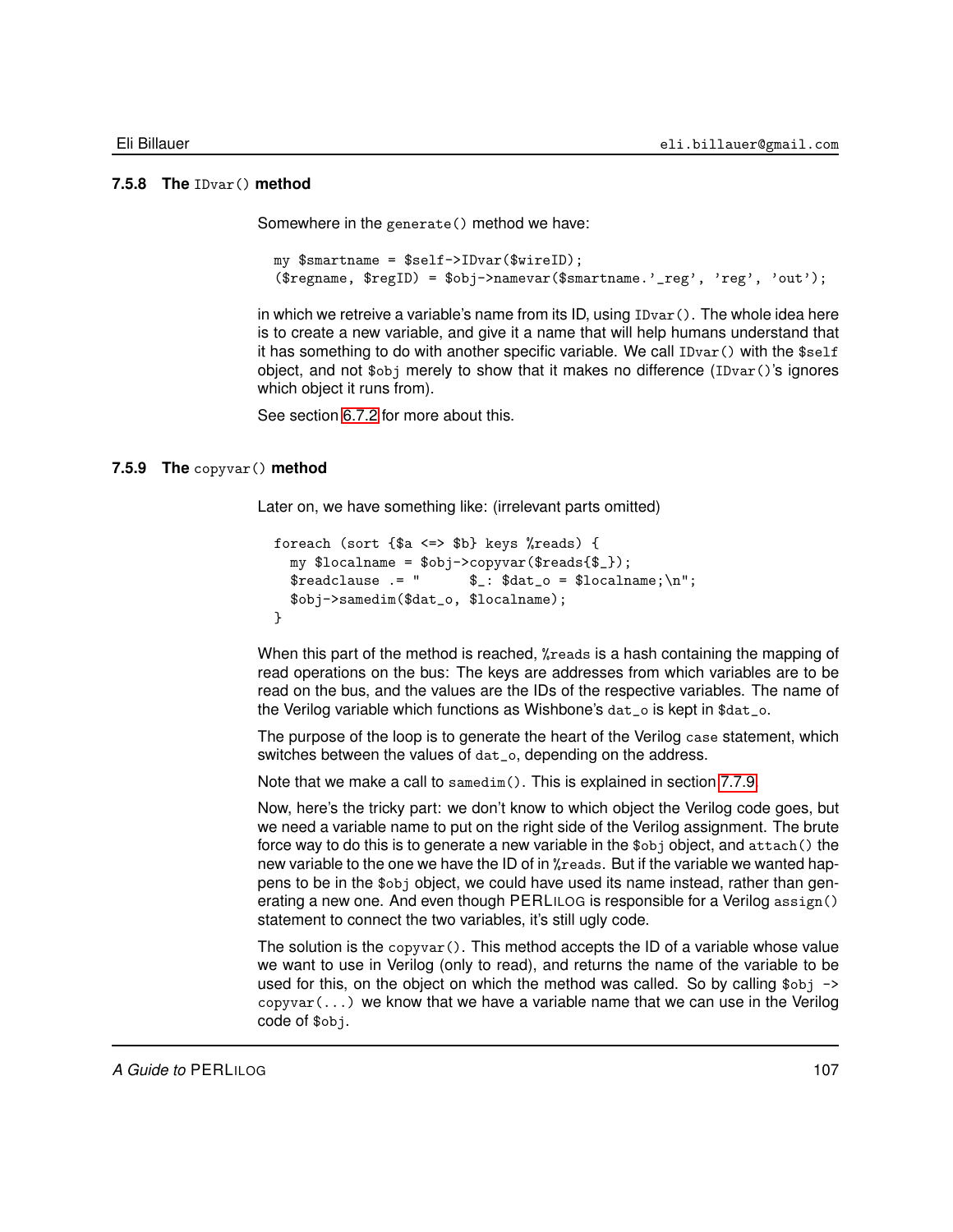This method will create a new variable, and attach() it with the desired one if necessary. But before doing that, it will check up if the variable isn't defined in the desired object, or if there isn't a *variable which hold its value* as a result of some attach().

Because copyvar can take advantage of previous attach()'es, it's best to use it after completing all the attach() calls in the method. Otherwise more variables than necessary may be generated. Either way, the resulting Verilog code will be perfectly functional.

#### **7.5.10** codetargets() **and** whereto()

<span id="page-107-0"></span>As we saw in section [7.5.4,](#page-104-0) whereto() gives a good choice of an object, to which interface Verilog code should be written. This choice is, among others, based upon calls to codetargets().

It works like this: When whereto() is called, it calls the codetargets method of the "self" object. This method is expected to return a list of objects that are better than the "self" object to put the Verilog code in. Let's look at the codetargets() method for vars2wbm:

```
sub codetargets {
  my $self = shift;
  # Get the ports to connect...
  my @ports = $self->get('perlilog-ports-to-connect');
  my ($wbm) = grep {ref eq 'wbm'} @ports;
  my @allvars = grep {ref eq 'vars'} @ports;
  # Find our one mapped vars port.
  my $vars;
  my %l;
  foreach (@allvars) {
    %1 = $ -\text{2} \cdot (\text{labels'});
    if (grep \f(\rVert w \Vert rw) \dagger \/, keys %l) {
      vars = $;
      last;
    }
  }
  # Now we recommend these ports parents...
  return ($vars->get('parent'), $wbm->get('parent'));
}
```
This method looks for the vars-type port that is mapped on the bus, and the Wishbone master port to interface it with. These port's owners are given as recommendations to hold the Verilog code, in this order (the vars port is preferred).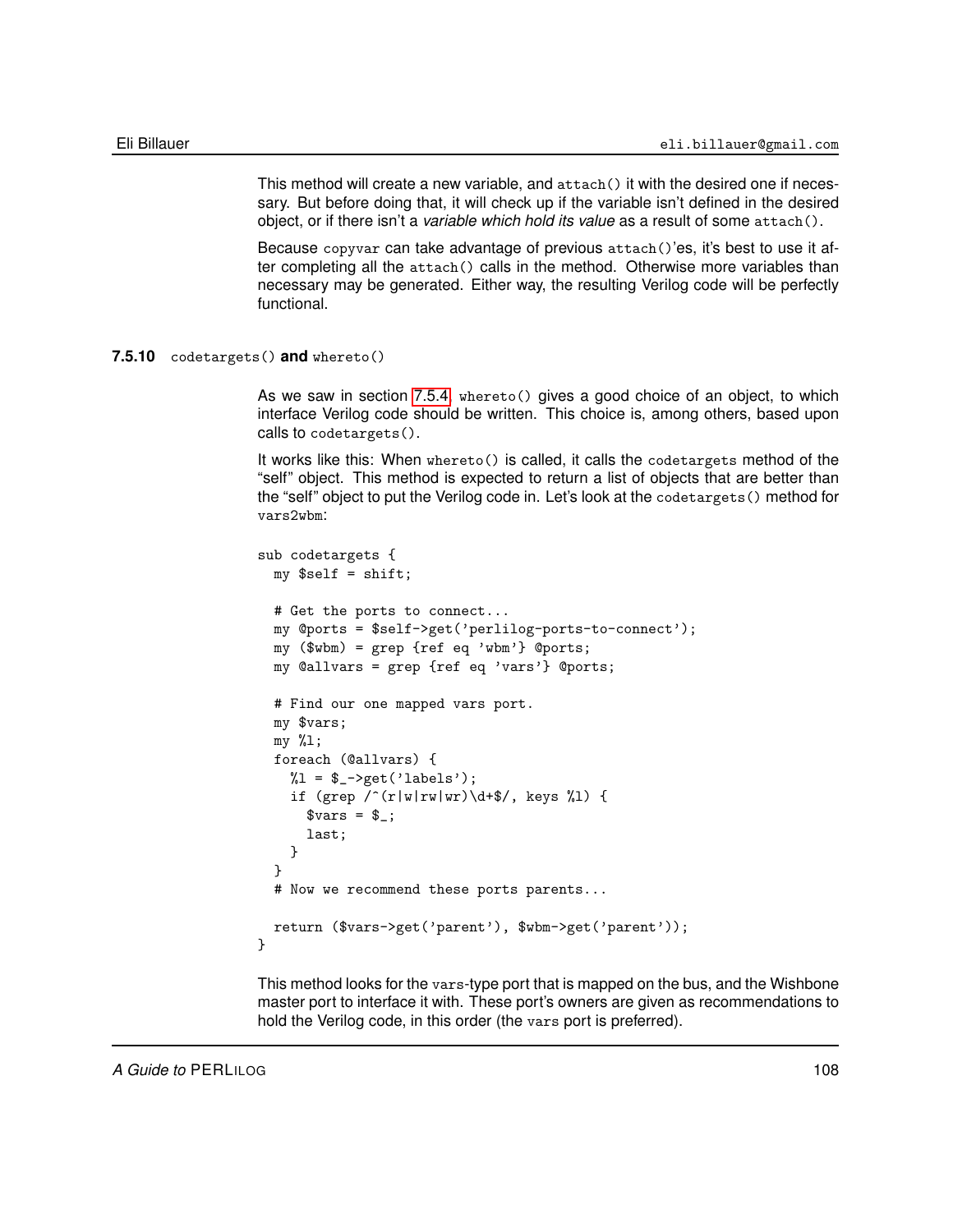Note that the method does not return itself as a candidate, since the "self" object is always assumed as a last resort. The "self" object should never appear in the recommended list.

Also note that the default codetargets() method returns an empty list, so any class which hasn't overridden this method will create objects that will volunteer to accept its own and other object's Verilog code (if an object is static, whereto() will not take it anyhow).

Another thing about the codetargets() method listed above, is that it doesn't check up whether the objects it recommends are static objects. In other words, it may recommend objects that are incapable of accepting the Verilog code. We conclude that codetargets() only gives some vague directions of where to go. The real decision is done by whereto(), which will obviously not pick a static object.

The answer given by whereto() is cached in the perlilog-whereto-answer property of the same object. For this reason, there is no need to make codetargets() efficient, since it's called only once.

An interesting case is when interface objects are chained, and each of them recommends ith neighbours. This may be the case, when it takes more than one vars2wbmlike objects to bridge between two port types. We would then like to put all the interface Verilog code in one place, rather than scattering it in various objects. What whereto() does, is to travel around making whereto() queries (recursively). The idea is that if some object X recommended Y, then we want to put the code whereever Y would put *its own code*. So the whereto() call to X will cause a whereto() call to Y. The fact that whereto() return values are cached, and that infinite recursion is avoided actually frees us from really needing to be aware of this mechanism, neither create such a one of our own. It comes down to writing a simple codetargets method, which recommends the next object to go, knowing that this recommendation may not be followed for various reasons.

# **7.6 Two examples revisited**

Before diving into all the details of the next class, we shall stop and look at the general picture again. We now reexamine the result of interfacing two Wishbone slaves with one master, as was done in the example of section [2.4.3.](#page-26-0)

The outline of the interfacing is drawn in figure [7.](#page-109-0)

We can see from the drawing, that the central interface object, which was created as a direct result of interfacing the four ports, has three Wishbone ports of its own. These ports are mated with the ports of rom1, rom2 and test using other interface objects, of class wbsimple.

Note that the notation of the wbsimple objects is sloppy in the drawing: We have not made another shading area to mark which ports they mate. The main reason is that each of the three matings involve the clkrst port as well, so it would mess the entire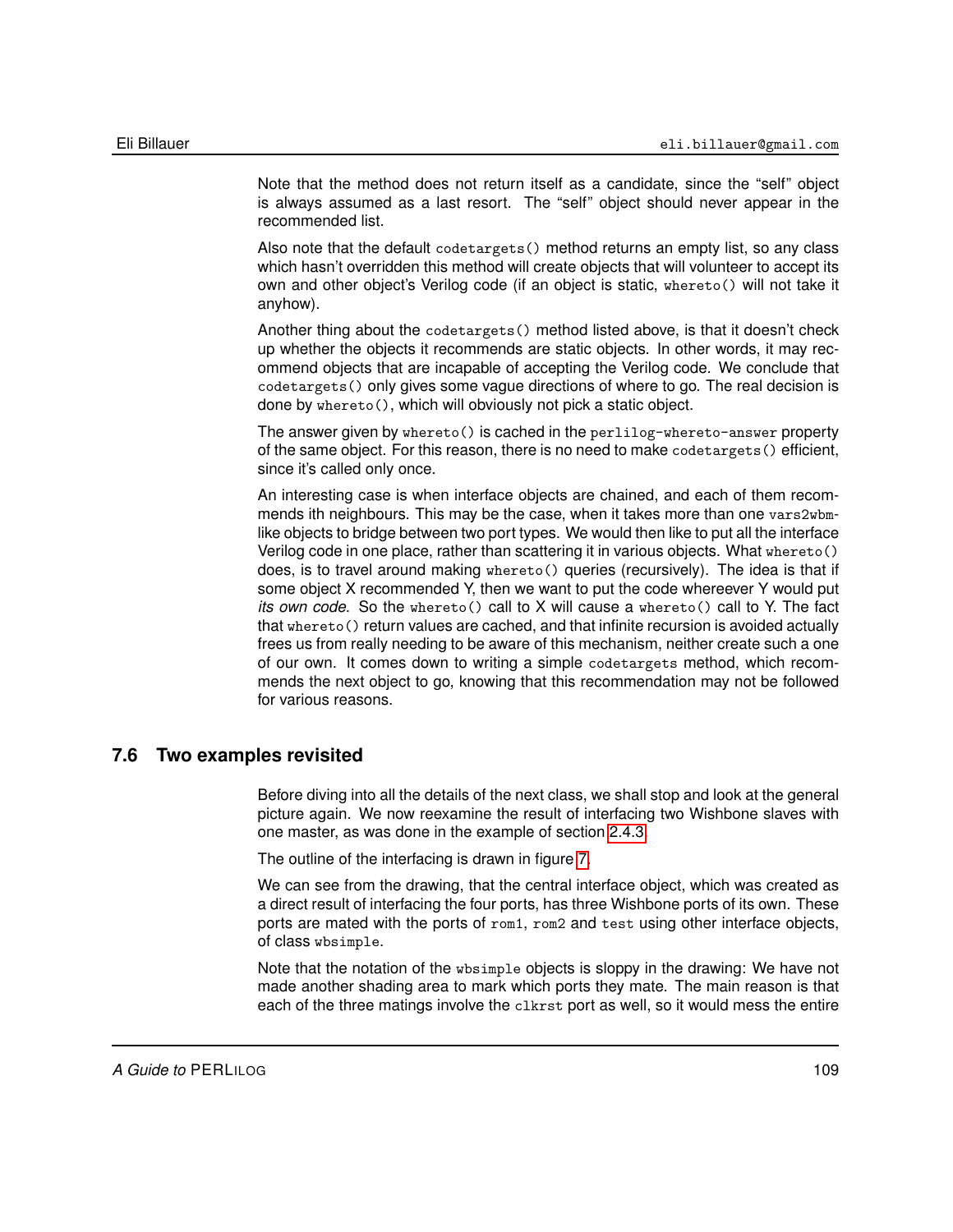drawing.

The yellow-shaded area in this drawing shows the involvement of the four ports with respect to the central interface object.

It is important to note, that the fact that the central object has ports of its own, has nothing to do with the fact that it also creates a Verilog file of its own. It could very well put its Verilog code in some other object, if that was desired.

Just to make things even more complicated, we move on to the example shown in section [2.4.5.](#page-29-0) In that example, rom2 was replaced with a similar object, only that the new one had a vars port instead of a Wishbone port. This forced PERLILOG to squeeze in a vars2wbm interface object, as is shown in figure [8.](#page-110-0)



<span id="page-109-0"></span>Figure 7: Outline of interfacing three Wishbone ports

What we can see in the second drawing, is that we have shaded the area which is covered by vars2wbm: From the vars port to the central interface object's Wishbone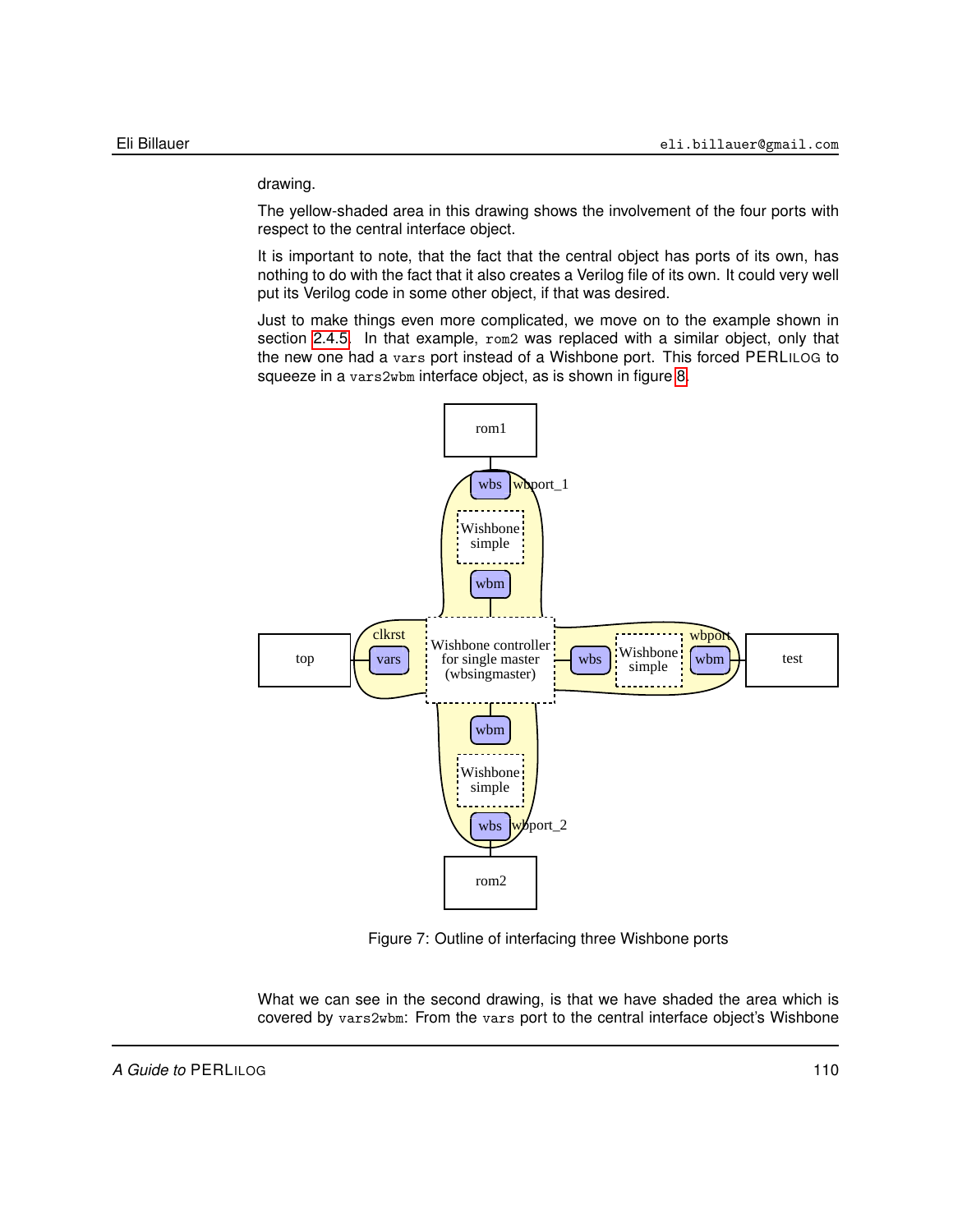

<span id="page-110-0"></span>Figure 8: Outline of interfacing Wishbone ports with vars port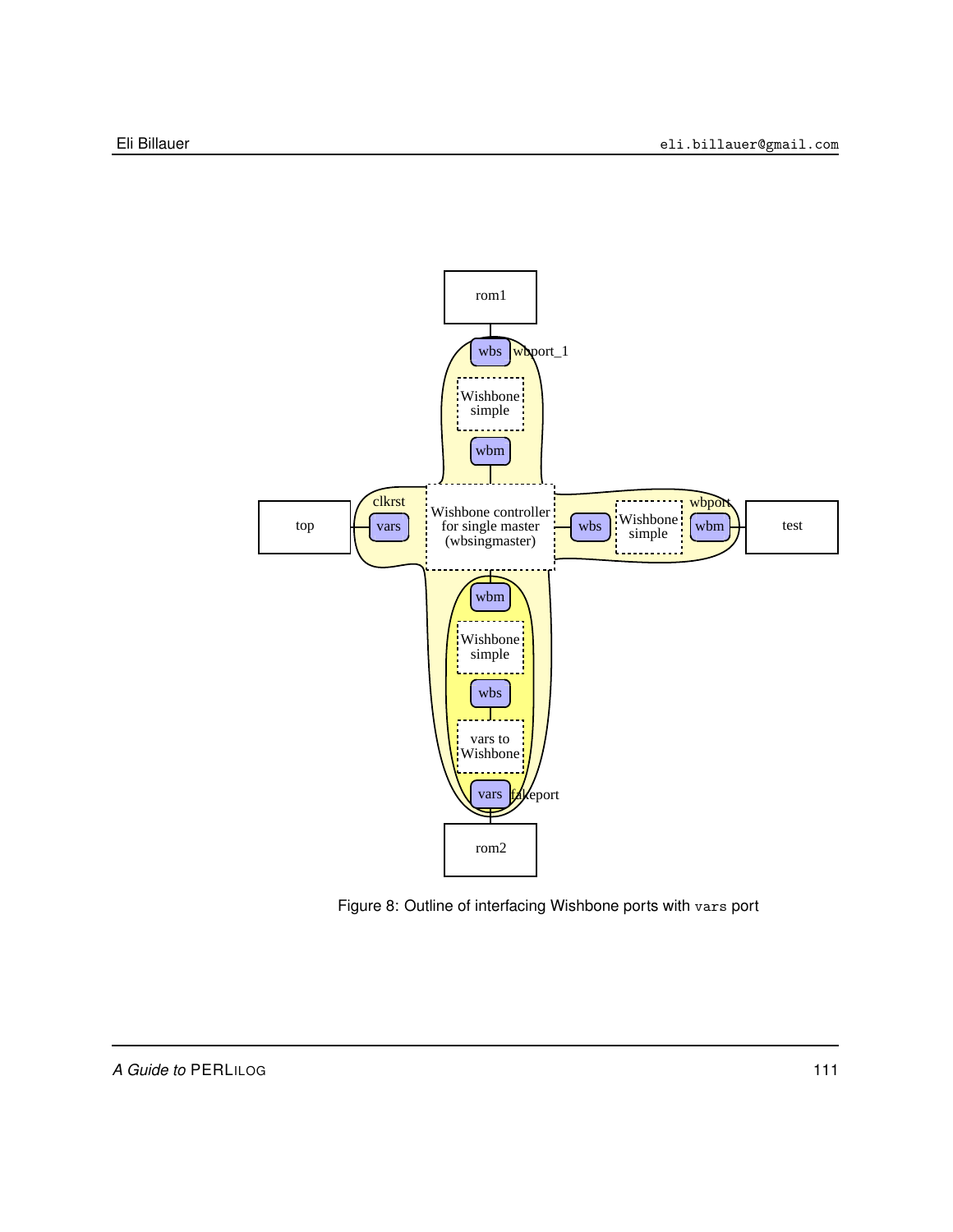master.

The vars2wbm object is a bit strange with only one port (Wishbone), and no port to face the vars port. Strange or not, this was the natural way to implement it, and if we return to section [7.5,](#page-100-0) we can see that the class indeed creates only one port.

Hoping that the drawings gave some picture of what this is all about, we shall now go on to the wbsingmaster class.

### **7.7 The** wbsingmaster **class**

This class creates a very simple Wishbone bus controller. It interfaces one Wishbone master with several Wishbone slaves, or any other port which can interface with a Wishbone master. This bus controller is not very useful for practical purposes, but it demonstrates the principles behind designing a real-life controller.

# **7.7.1 The** attempt() **method**

At its first stage, this method only requires that the number of Wishbone masters in the port list will be exactly one. The next step is to list up the ports to be mapped on the bus in @others. Port of type vars are a special case, because they may be used to supply clock and reset to the bus, but they can also be mapped. Those of the first kind are kept in @extras, and the others are put in @others. The two kinds are distinguished by viewing the labels property of the vars ports:

```
sub attempt {
 my $this = shift;
 my @wbms = grep {ref eq 'wbm'} @_;
 return undef unless ($#wbms == 0); # Single master, please
 my @vars = grep {ref eq 'vars'} @_;
 my @extras = ();
  my @others = grep {((ref ne 'vars') \& & (ref ne 'whm')) } @;
  foreach (@vars) {
    my %1 = $_->get('labels');
    if (grep \f(\rVert w \Vert rw) \dagger \/, keys %l) {
      push @others, $_;
    } else {
      push @extras, $_;
    }
  }
```
*A Guide to* PERLILOG 112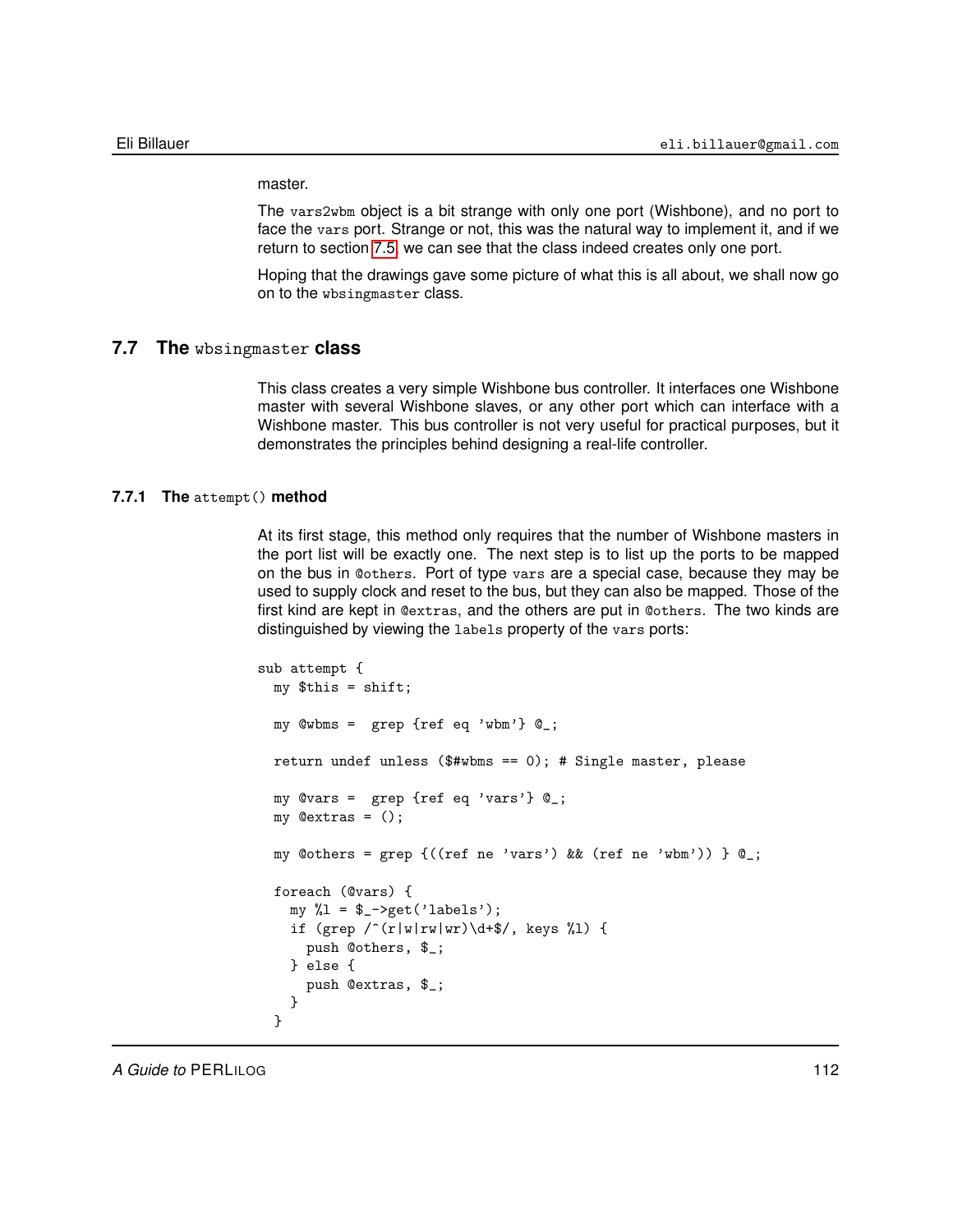```
return "Nothing to connect the master with"
  unless (@others);
```
At this stage we create an object of ourselves:

my \$self = \$this->new(nick => 'single\_master\_wb\_controller');

Next, we verify that all of the ports that we intend to map on the bus have the two necessary properties, wb\_adr\_bits and wb\_adr\_select, set up reasonably. Again, note that if this is not the case, we don't create an error, but rather refuse politely to do the job – and explain why.

```
my ($bits, $select);
foreach my $mate (@others) {
  my $bits = $mate->get('wb_adr_bits');
  return "Missing \'wb_adr_bits\' property on ".$self->safewho($mate)
    unless (defined $bits);
  return "'wb_adr_bits\' should be a decimal number and not ".
    $self->prettyval($bits)." on ".$self->safewho($mate)
    unless ($bits = \sqrt{\hat{C}} /\hat{C} +$/);
  my $select = $mate->get('wb_adr_select');
  return "Missing \'wb_adr_select\' property on ".$self->safewho($mate)
    unless (defined $select);
  return "'wb_adr_select\' should be a decimal number and not ".
    $self->prettyval($select)." on ".$self->safewho($mate)
    unless ($select = \sqrt{\det 4});
}
```
The prettyval() method is used to create a human-readable string from its argument. It's described in section [9.1.20.](#page-158-0)

Next we create one Wishbone slave to match with the Wishbone master, and call intobjects() to interface between the two. There is no reason why this should fail, but we check anyhow.

```
my $myport = wbs->new(nick => 'wb_bus_controller_slave_port',
                      parent => $self);
my @objs = $self->intobjects(@wbms, $myport, @extras);
return "Failed to match ".$self->safewho(@wbms).
  " with the Wishbone given by the single-master bus controller generator\n"
   unless (@objs);
```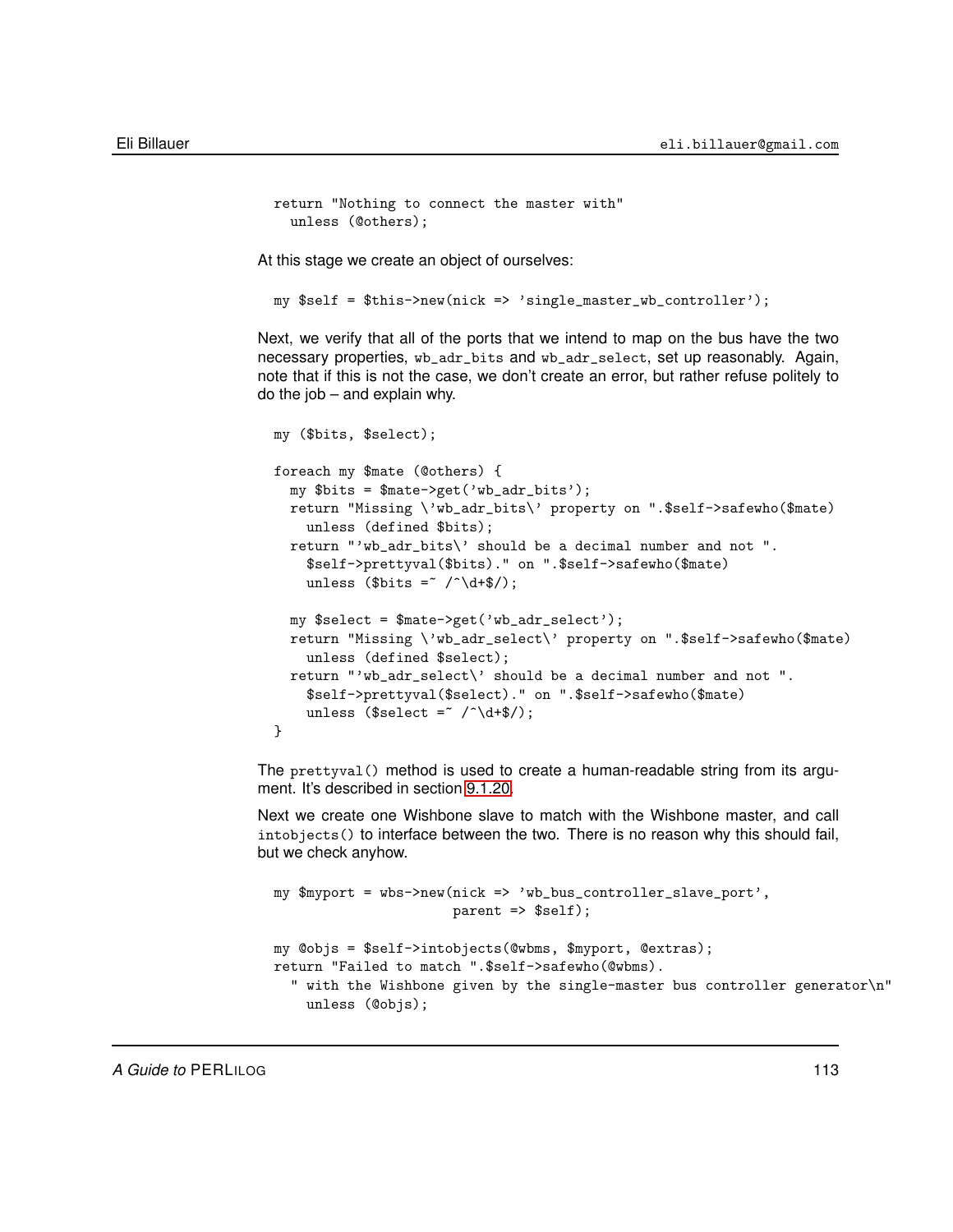The following step is to go through each of the ports we want to map on the bus, create a Wishbone master to match with each, and call intobjects() for each pair. We are going to accumulate quite a few objects, so we start by making a list of what we've already got,

```
my @bunch = ($self, $myport, @objs);
and now we go for the loop:
  foreach (@others) {
    $myport = wbm->new(nick => 'wb_bus_controller_master_port',
                       parent => $self);
   @objs = $self->intobjects($_, $myport, @extras);
   return "Failed to adapt ".$self->safewho($_).
      " to a Wishbone master, that was generated".
      "by the single-master bus controller generator\n"
      unless (@objs);
   push @bunch, $myport, @objs;
  }
```
Note that all of the ports have the same nick. There is no problem with that, since the ports will get distinct names, if they'll reach the stage of being sustained objects.

Keep in mind that in the call to intobjects() we attempt to interface a Wishbone master with just any port type. The success of this call depends on the existence of adequate interface classes. For example, if we attempt to interface a vars port here, we expect to get three objects in return: The vars2wbm object, the port it created and the wbsimple object that was generated at the call to intobjects() by vars2wbm.

After each successful interfacing, the objects involved are listed up on @bunch. Note that the order of the elements of @bunch remains the order of the objects' creation (this is a must).

As usual, if the interfacing of one of the port fails, wbsingmaster gives up.

Finally, if the loop finished normally, we can happily announce a successful interfacing, and return a list of objects that were generated:

```
return @bunch;
}
```
This is a nice point to remind ourselves that all this was the attempt() method: The smart work of mating ports, with all recursive calls involved, was done as part of giving an answer on if this class will or won't do the interfacing.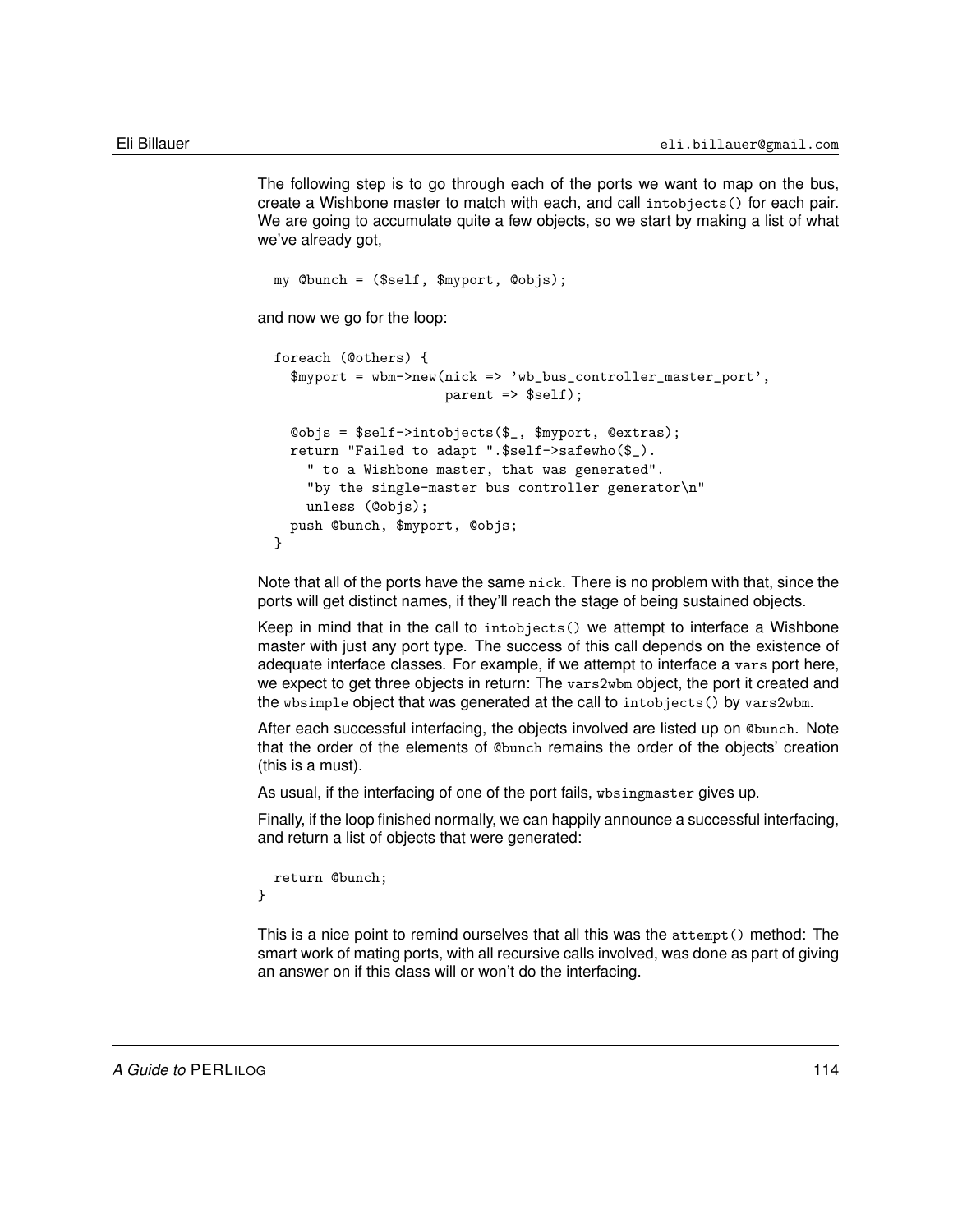### **7.7.2 The** generate() **method**

It may come as a surprise, that the implementation of the generate() method of this class is not significantly longer than the attempt() part. As we shall see, it is also less system-oriented and more into generating Verilog code which is, in fact, quite OK for the generate() method. As before, we break the code in pieces.

We start with the code's opening:

```
sub generate {
 my $self = shift;
 my @ports = $self->get('ports');
 my ($wbs) = grep {ref eq 'wbs'} @ports;
 my @wbms = grep {ref eq 'wbm'} @ports;
```
Here we pick up the ports that were generated during the attempt() method call. And then,

my \$obj = \$self->whereto;

Note that unlike vars2wbm, there is no codetargets() method in this class. As a result, whereto() will return a value equal to \$self. The use of \$obj in the sequel allows to put the Verilog code in another object by extending the class with a codetargets() method, but as things are right now, the Verilog code will be written to the object's own verilog property.

#### **7.7.3 Setting up the slave port**

We now set up the labels property of the slave port. It's quite similar to what we had in the vars2wbm class (see sections [7.5.5](#page-104-0) and [7.5.6\)](#page-105-0).

```
my %wbsNames = ();
my %wbsIDs = ();
($wbsNames{'clk_i'}, $wbsIDs{'clk_i'}) =
   $obj->namevar('m_wb_clk_i', 'wire', 'in');
($wbsNames{'rst_i'}}, $wbsIDs{'rst_i'}}) =$obj->namevar('m_wb_rst_i', 'wire', 'in');
($wbsNames{'adr_i'}}, $wbsIBs{'adr_i'}}) =$obj->namevar('m_wb_adr_o', 'wire', 'in');
($wbsNames{'dat_i'}}, $wbsIDs{'dat_i'}}) =$obj->namevar('m_wb_dat_o', 'wire', 'in');
($wbsNames{'data_o'}}, $wbsIBs{'data_o'}}) =$obj->namevar('m_wb_dat_i', 'wire', 'out');
```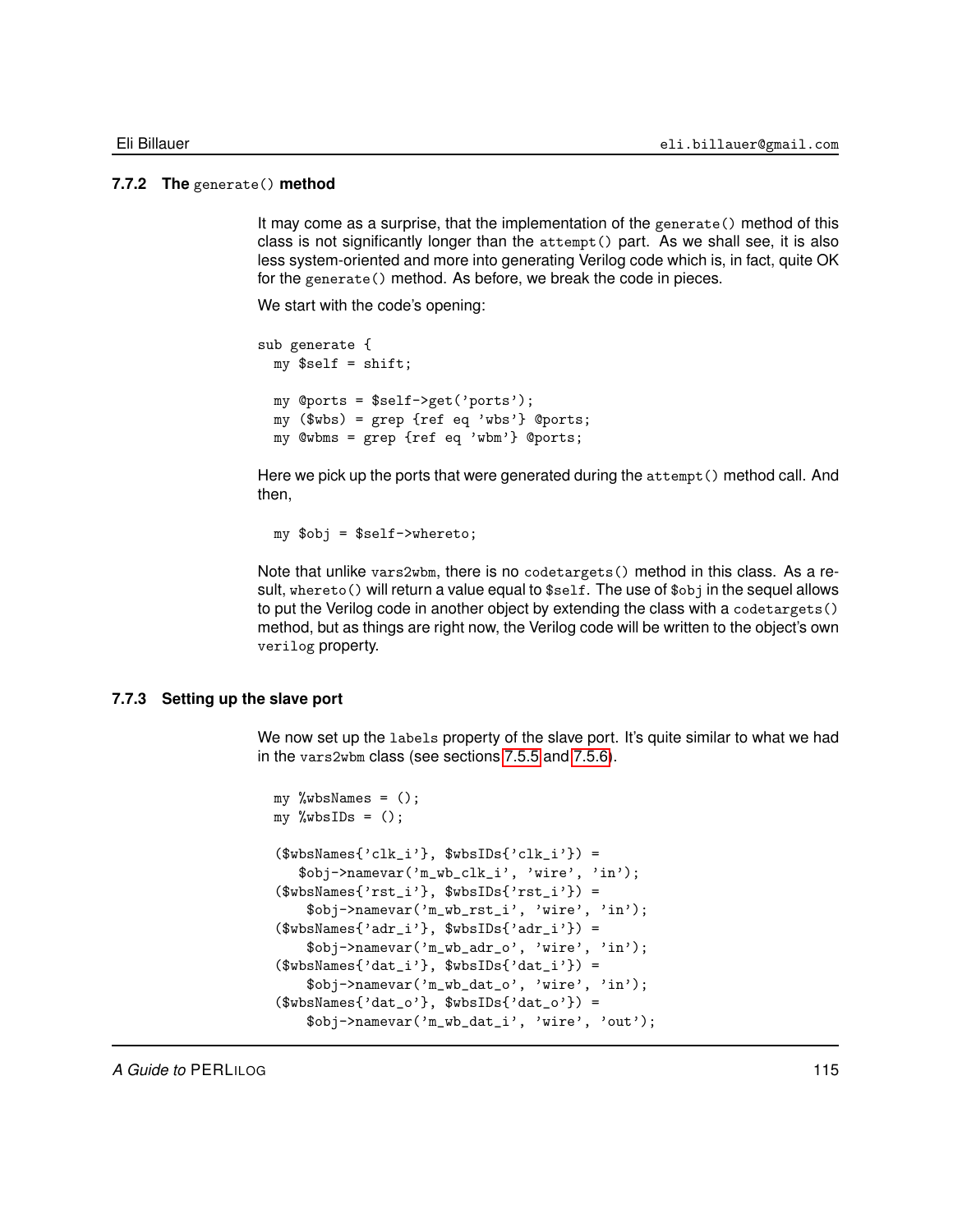```
($wbsNames{'we_i'}, $wbsIDs{'we_i'} =
    $obj->namevar('m_wb_we_o', 'wire', 'in');
($wbsNames{'stb_i'}}, $wbsIBs{'stb_i'}$obj->namevar('m_wb_stb_o', 'wire', 'in');
($wbsNames{'cyc_i'}}, $wbsIBs{'cyc_i'}}) =$obj->namevar('m_wb_cyc_o', 'wire', 'in');
($wbsNames{'ack_0'}$, $wbsIDs{'ack_0'}$ =
    $obj->namevar('m_wb_ack_i', 'wire', 'out');
$wbs->const('labels', %wbsIDs); # Set up the labels for the port.
```
Note that the variable's name is somewhat confusing, with the  $\pm i$  and  $\pm o$  suffices reversed to the actual direction. While confusing to read this in the Perl code, it makes sense in the resulting Verilog code. For example, the label  $\frac{adr}{dr}$  is the Wishbone *slave's* address input, but it's in fact the Wishbone *master's* output. The variable name  $m_w$ <sub>b</sub><sub>adr\_o</sub> emphasizes that the variable is the Wishbone master's output, which makes it easier to understand when reading the Verilog code.

# **7.7.4 Retrieving bit range**

In most cases, where we want the bit range of variables to be flexible, we use the fact, that when two variables are attached, their dim property is mutually copied. Sometimes this simple mechanism is insufficient, as in the current case: We need to make operations on some bits of the variable, so we need its bit range.

```
my ($realmaster) = grep {ref eq 'wbm'}
 $self->get('perlilog-ports-to-connect');
my %master_IDs = $self->labelID($realmaster);
my ($hi, $lo) = $self->bitrange($master_IDs{'adr_o'});
wrong("Expected hi-to-low bit range on adr_o of ".
     $realmaster->who() . "\n") if ($lo > $hi);wrong("Expected lowest bit in bit range on adr_o of ".
      $realmaster->who()." to be zero\n") unless ($lo == 0);
```
We start with looking up the (one) Wishbone master port, which is listed somewhere in perlilog-ports-to-connect. Following that, we create a hash of labels and IDs for that variable, and put it in %master\_IDs. We then use the bitrange() method to get the values of the dim range. This method is a accepts a variable ID, looks up the variable's dim property, and returns the two numbers. For example, if dim was [7:0], \$hi would be set to 7, and \$lo to 0.

And we only accept descending bit order, with the bottom at zero,, which is why the method complains otherwise.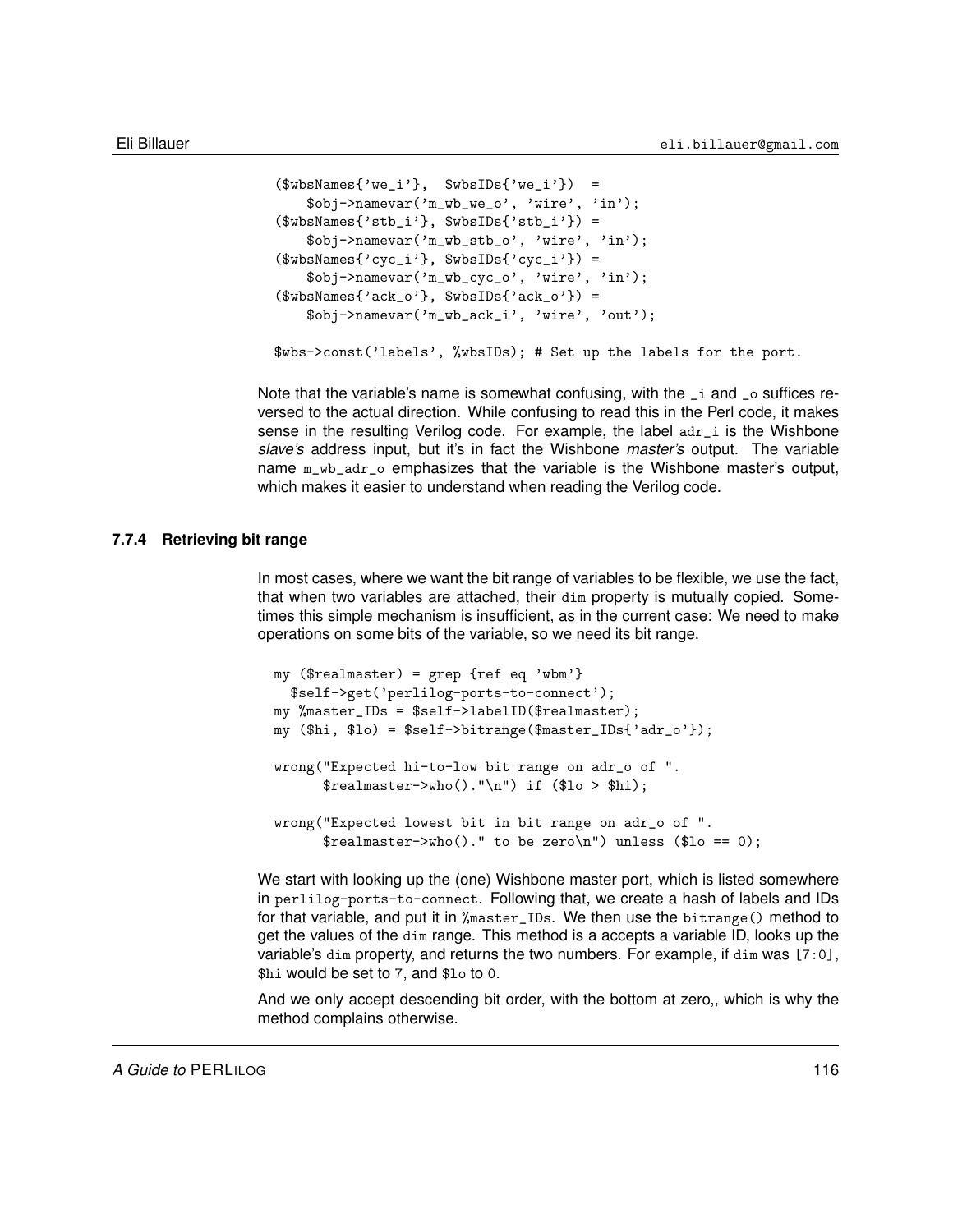Note that we needed to look up the Wishbone master's variable, although we've interfaced that master with our own slave. This interfacing assures that the master's adr\_o will eventually have the same dimensions as the mated slave's  $a$ dr $_i$ , which happens to be referenced by \$wbs. It may seem much simpler to get \$hi and \$lo from this slave. This wouldn't work, though: The equality of dimensions happens due to the attach() of these variables, which takes place only during the generate() call of the interface object, which mates the master and the slave. Now, since that interface object was generated *after* the current interface object, the attach() call hasn't taken place yet.

# **7.7.5 Some initializations**

We now reach the actual implementation of the bus controller. We begin with setting up the %shorts hash, which connects between names of signals in the common slave (connected to our only master) and each of our masters. There are five such signals, that go directly with no logic inbetween:

```
my %shorts = (clk_i \Rightarrow 'clk_i',rst_i \Rightarrow 'rst_i',\text{stb}_0 \Rightarrow \text{'stb}_i',we_0 \Rightarrow 'we_i',dat_0 \Rightarrow 'dat_i');
```
Using this hash, we set up the first keys of the %mlabels hash, which will eventually be stored in all of our master ports as labels. For now, we set up the entries that are common to all of these ports. Note that by setting the entries in labels to the respective variable IDs, we actually make the connection. Or to be more precise, the connection will be done when each of our masters will be mated with the slaves.

```
my %mlabels = ();
foreach (keys %shorts) {
  $mlabels{$_} = $wbsIDs{$shorts{$_}};
}
```
Next, initialize a few Perl variables,

```
my ($bits, $select, $mate, $selcode);
my @acks = ();
my \mathcal{Q}_{\text{dats}} = ();
my $main_ack = $wbsNames{'ack_o'};
my $main_dat = $wbsNames{'dat_o'};
my $main_cyc = $wbsNames{'cyc_i'};
my $main\_adr = $wbsNames{'adr_i'};
```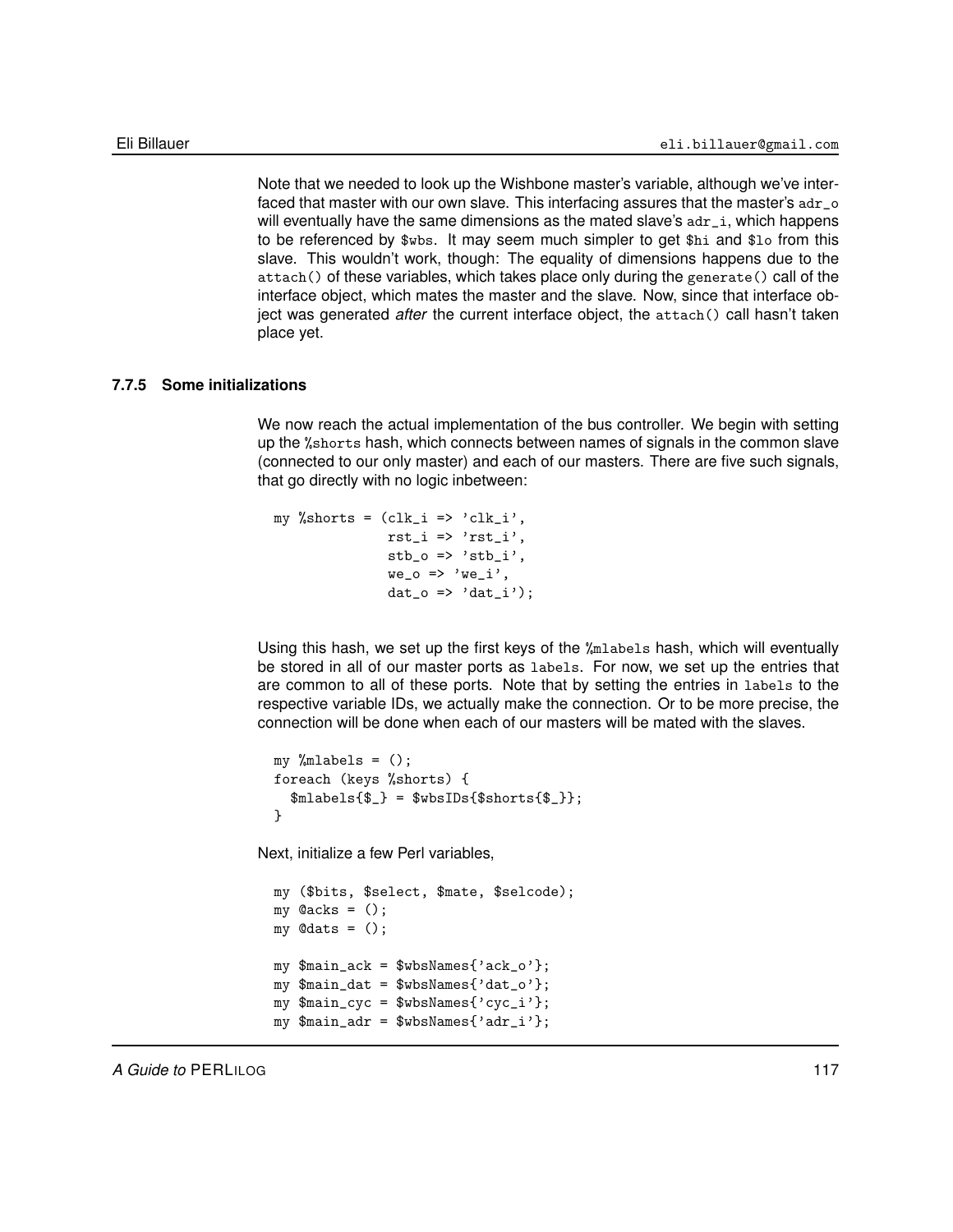and get on to the main loop.

#### **7.7.6 The main loop**

We go through each of our master ports:

foreach my \$port (@wbms) {

# **7.7.7 The** mates **property**

For each of these ports, we scan through the other ports it was mated with, to find the one with the wb\_adr\_bits and wb\_adr\_select properties set. Actually, we're not so interested in anything else about this mating port, except if we need to write an error message telling which one is badly set up. Otherwise, it's really only these properties we're after right now: The rest of the job is taken care of by some interface object.

```
MATE: foreach $mate ($port->get('mates')) {
   next MATE if (ref($mate) eq 'vars');
   $bits = $mate->get('wb_adr_bits');
   $select = $mate->get('wb\_adr\_select');last MATE if (defined $bits);
 }
```
We use the mates property, which is set by the PERLILOG environment after a successful interfacing (see section [13.1.2\)](#page-180-0). This is a list of all ports (except the port to which the property belongs) that were given during the interfacing request. The order of this list is arbitrary.

Note that our \$mate is not necessarily a Wishbone slave. Since our own class' call to intobjects() involved one of the ports that we were given during the call to our attempt() method, it could be of any type, as long as the interfacing with a master succeeded. The Wishbone slave, that maybe was squeezed in, will not appear in our mates list.

After finishing off this loop, we check up what we got, and complain if necessary. Note that here we create real errors, not polite return strings. This is generate(), not attempt().

```
wrong("Failed to find \'wb_adr_bits\' property on any of ".
      join(', ', map {$_->who} $port->get('mates'))."\n")
  unless (defined $bits);
wrong("Found \'wb_adr_bits\' property, but not \'wb_adr_select\' on ".
      \mathcal{F}mate->who()."\n")
  unless (defined $select);
```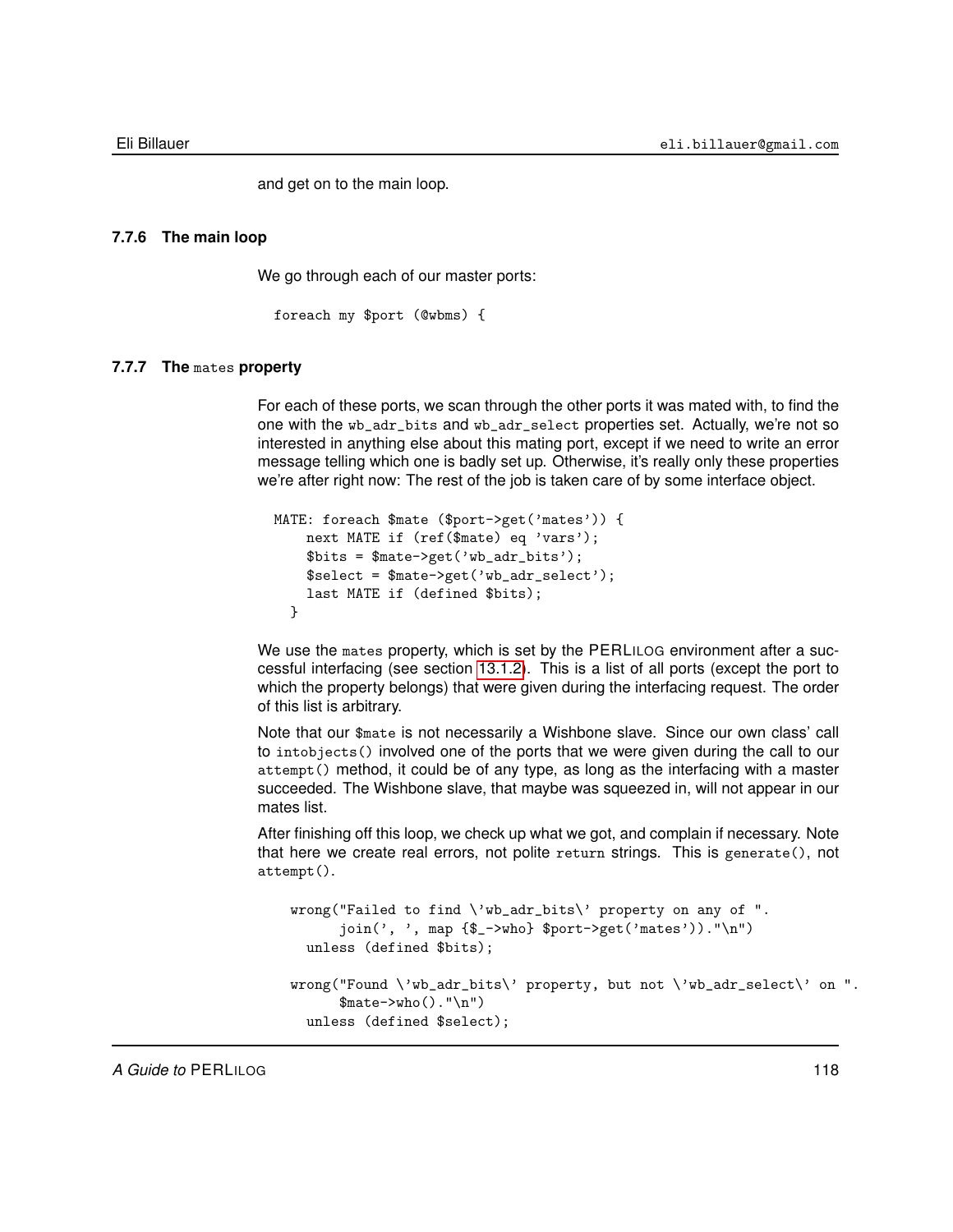```
wrong("Faulty \'wb_adr_bits\' property ".$self->prettyval($bits).
       " on ".$mate->who()."\n")
  unless ($bits = \sqrt{\det(1 + \frac{1}{3})};
```
### **7.7.8 Creating the slave selector**

By now, \$bits contains the number of address bits that our slave needs. The lowest bit to use compare with wb\_adr\_select is therefore \$bits. We can now generate a snippet of Verilog code, which defines the condition, on which the current port should be selected:

```
wrong("Range exceeds dimensions, because \'wb_adr_bits\' on ".
     $mate->who()." was too large\n")
 if ((\text{Shi} + 1) < \text{Bbits});if ($hi < $bits) {
 $selectode = "1";} else {
 $select;<br>$select;}
```
If the wb\_adr\_bits demanded all address bits, our port is always selected, and 1 is the correct logic expression. Note that we've already checked that \$hi is not smaller than \$bits by more than one, so if it is smaller, it's exactly by one, and thus it's exactly the case of a port wanting all address bits.

# **7.7.9 Variables and** samedim()

At this stage we create variables to bring to our Wishbone master port. We start with the address lines.

```
my $adrhi = ($bits == 0) ? $hi : ($bits - 1);my ($adrvar, $adrID) =
  $obj->namevar('wb_slave_adr', 'wire', 'out', "[$adrhi:0]");
$mlabels{'adr_0'} = $adrID;
```
The variable labeled adr\_o will have \$adrhi, plus one, bits. If \$bits is zero, the address is not interesting – the slave is enabled with control lines only. In this case, we pass the complete address to the port, just to make it look nice (it makes no difference anyhow).

Note that we store the variable's ID in the hash, and not its name.

We now create two other variables, and save map their IDs in  $\gamma$ mlabels.

*A Guide to* PERLILOG 119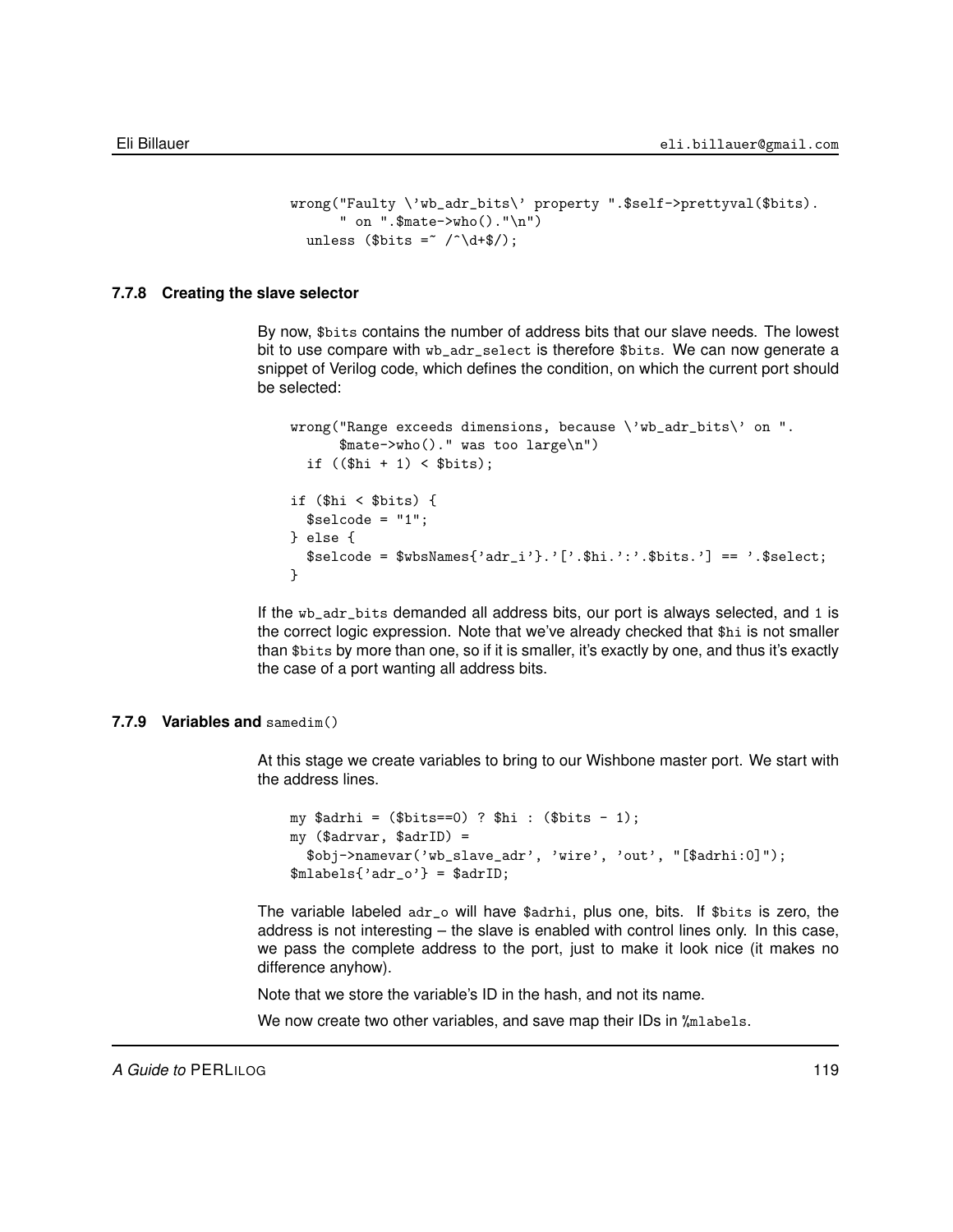```
my ($cycvar, $cycID) = $obj->namevar('wb_slave_cyc', 'wire', 'out');
$mlabels{'cyc_0'} = $cycID;$obj->samedim($cycvar, $main_cyc);
my ($ackvar, $ackID) = $obj->namevar('wb_slave_ack', 'wire', 'in');
$mlabels{'ack_i'} = $ackID;push @acks, $ackvar;
$obj->samedim($ackvar, $main_ack);
```
Note that we pushed our \$ackvar into the @ack list. It will be used later.

The samedim() is like attach(), only it doesn't connect between the variables. What is does, is to assure that the variables have the same dimension property, as if they were attach()'ed.

Calling samedim() is highly recommended every time we make assignments in injected Verilog, whether it's with Verilog's assign or with procedural assignments. This holds true when we implicitly mean that the variables involved should have the same dimensions, as in this case (see below).

Whenever the relations between the dimensions of a couple of variables are not equality, it's recommended to take the time to formulate the exact magic callbacks needed to set these relations.

# **7.7.10 Slave-specific Verilog code**

Here we generate some Verilog code, which is specific for this certain port. Note that even though assign allows the variables to be of different dimensions, we've used samedim() to eliminate many possibilities to do stupid things (not all, though).

```
my $selvar = $obj->namevar('wb_slave_active', 'wire', 'out', '');
$obj->append(" assign $selvar = $selcode;\n".
             " assign $cycvar = $main_cyc & $selvar;\n".
             " assign $advvar = $main\_adr".'['.$advhi."]; \n");
```
Also note that everything is done in the context of \$obj: For example, \$selvar is a name of the variable created by namevar() which was called from \$obj, and this variable is used in Verilog code that is planted into the same object's Verilog code. Its important to keep track of these things, because otherwise everything will work fine until the choice of hosting object changes suddenly.

We go on with creating a dat\_i variable for our master, which is soon to be connected to the slave's dat\_o. Now, all of these are going to be "wire-ORed" to the main master's dat\_i, so we create an expression which equals dat\_i when our slave is selected, zero otherwise. And push it into @dats, to be used soon. Note the samedim().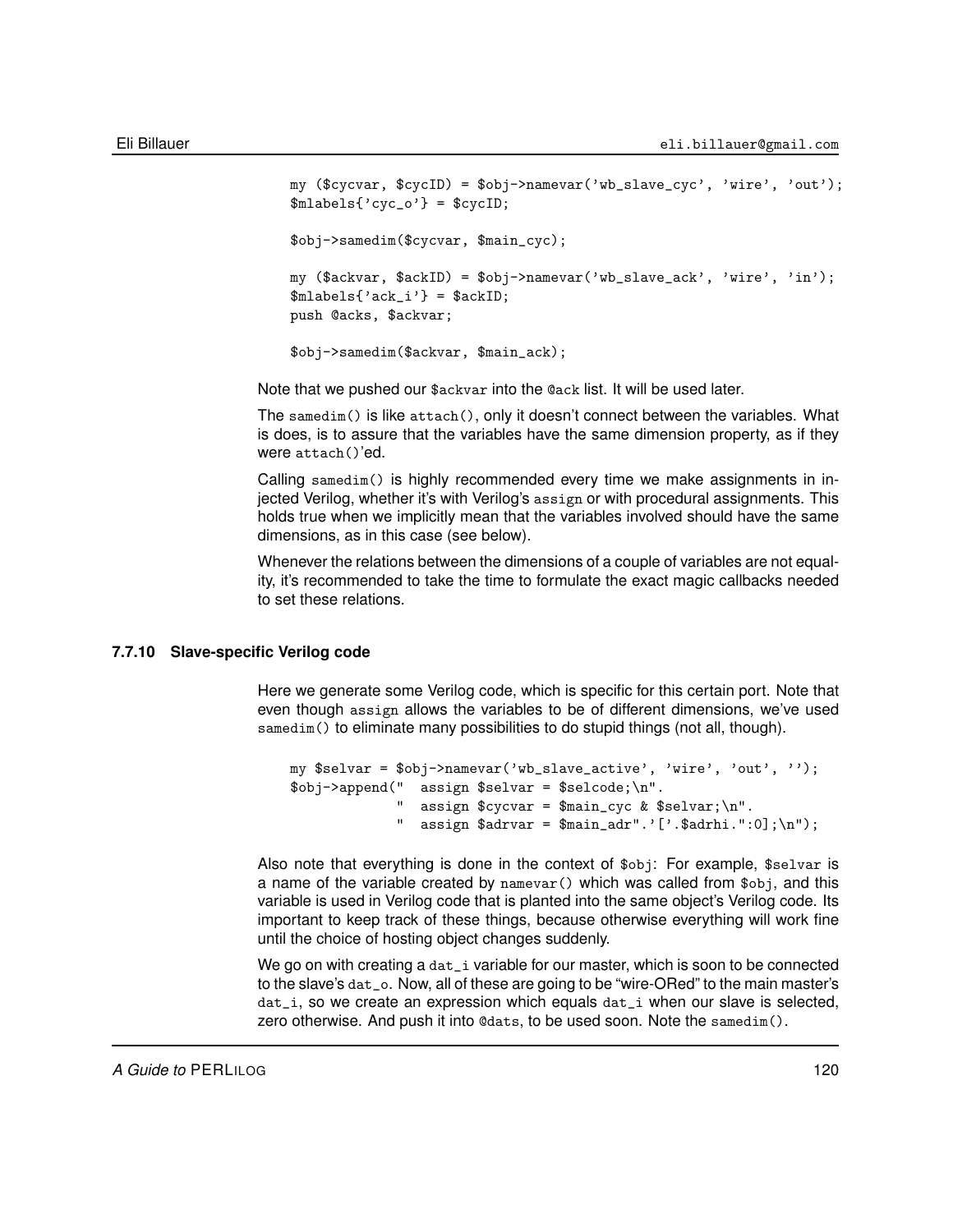```
my (\text{Sdatvar}, \text{SdatID}) = \text{Sobi} ->namevar(\forall \text{wb\_slave\_dat}', \forall \text{wire}', \forall \text{in}'');
$mlabels{'dat_i'} = $datID;push @dats, "($selvar ? $datvar : 0)";
$obj->samedim($datvar, $main_dat);
```
### **7.7.11 Setting up** labels

We finish the handling of each port by setting the port's labels property with the data in the %mlabels hash. Note that some of the labels were set for all ports before the loop, and others are changed during the loop to point to the port's own variables. This is not a problem, since we pass the hash' content (and not a reference).

```
$port->const('labels', %mlabels); # Set up the labels for the port.
}
```
# **7.7.12 Grand finale**

Outside the loop, there are a few final things to do before finishing the method. We create a common acknowledge signal, which is all acknowledges ORed. The main master's dat\_i variable is given as the OR of some previously created expressions.

```
my $allacks = \text{join}' | ', @acks);
my $alldats = \text{join}(' | ', \text{0} \text{dats});\text{Sob}i-\text{append}(" assign \text{Small} ack = \text{Ballacks}; \n".
                     " assign \frac{\tan - \theta}{\tan - \theta} = \frac{\alpha}{\cdot} \cdot \cdot;
```
# **7.7.13 What we didn't have in this class**

}

There are two things that some of us may find missing in this class:

- Note that we don't verify whether the slaves are mapped correctly on the bus. If one or more slaves are mapped on the same addresses, corrupted code will be generated, and no warning will be given about that. There is no excuse for being this sloppy, other than that this is merely a demonstration class. In real-life bus controllers a sanity check, at least at the end of operation is a must. A nice memory map, as a text file, is a nice add-on.
- There is no codetargets() method defined in this class. This is perfectly OK, and will cause the class to generate an independent file. Just in case someone wondered why it isn't there.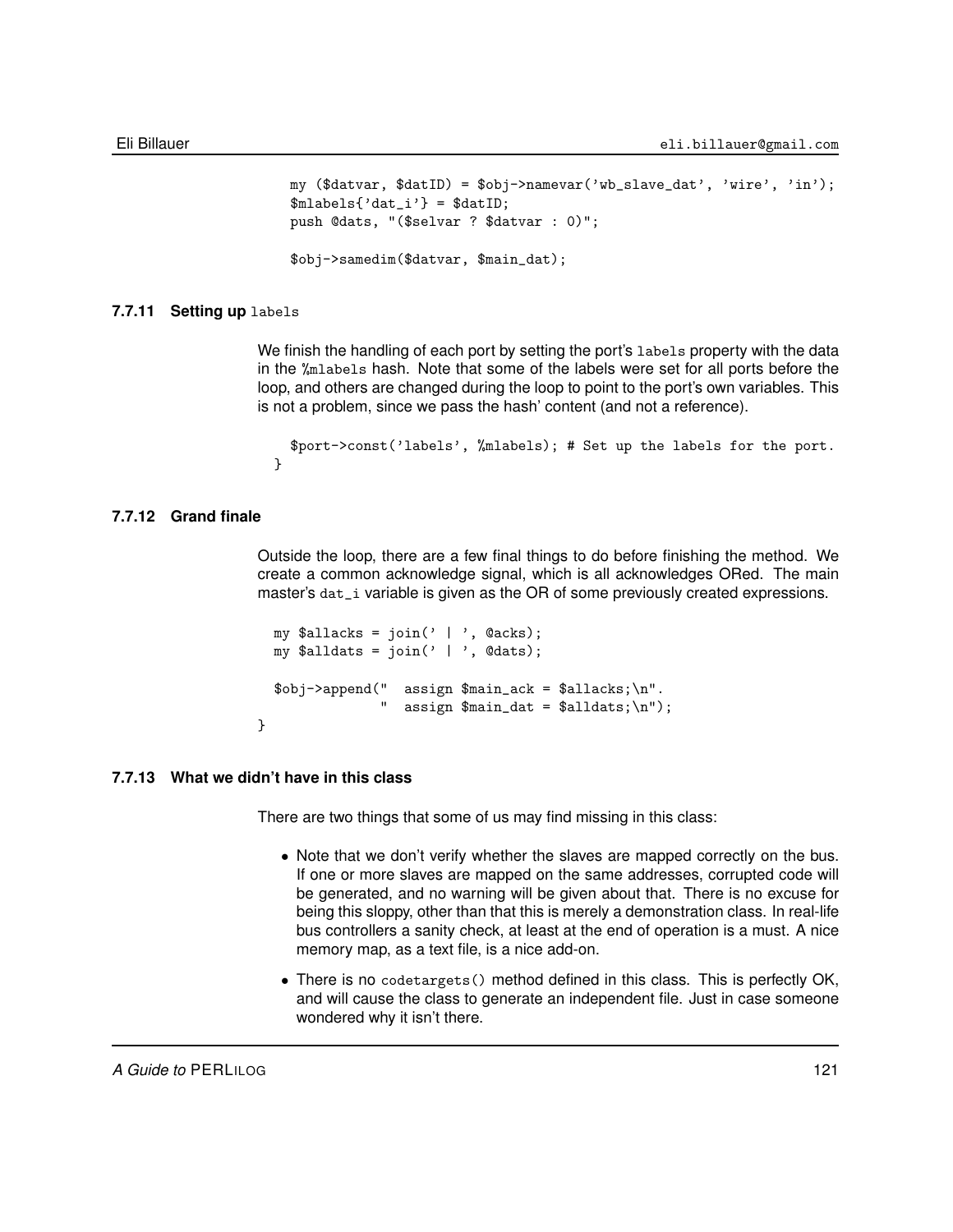# **7.8 The elements of an interface class**

OK, enough examples. We can now summarize the general guidelines of writing an interface class.

# **7.8.1 The common methods**

Usually, an interface class supplies two or three methods:

- $\bullet$  attempt() The system queries the class by calling this method. The class responds whether it can interface between a list of ports.
- generate() This method functions is the same way as any code generating class: It's the execution of the object's purpose. Unlike regular code generating objects, the interface object may put its Verilog code in other object's verilog property, and thus not generate a file of its own.
- codetargets() This method is highly optional, and should be implemented when the Verilog code is intended to be written to other objects. The purpose of this method is to *recommend* to which object the Verilog should be written to. The codetargets() is explained in section [7.5.10.](#page-107-0)

Apart from these methods, any other methods that make sense to a code generating object may be extended or overridden.

If the new() method is extended in an interface objects, the guidelines given in section [7.10](#page-125-0) should be followed.

# **7.8.2 The elements of the** attempt() **method**

The common guideline for the attempt() method is to do the minimum necessary to be able to give a reliable yes or no regarding if the current class is ready to interface between the given set of ports.

The recommended order of things will usually be some of the following steps:

- 1. Check up the port types with ref, and see if they are of the right kind and number. If we fail here, return undef – it was probably meant for another class to take care of.
- 2. Make additional checkups to see if the ports are adequate usually this means verifying that the ports' properties are set up as necessary. If not, return a string describing what seems to be wrong.
- 3. Create a "self" object, by calling new() on the current class.
- 4. Create new ports that belong to the "self" object.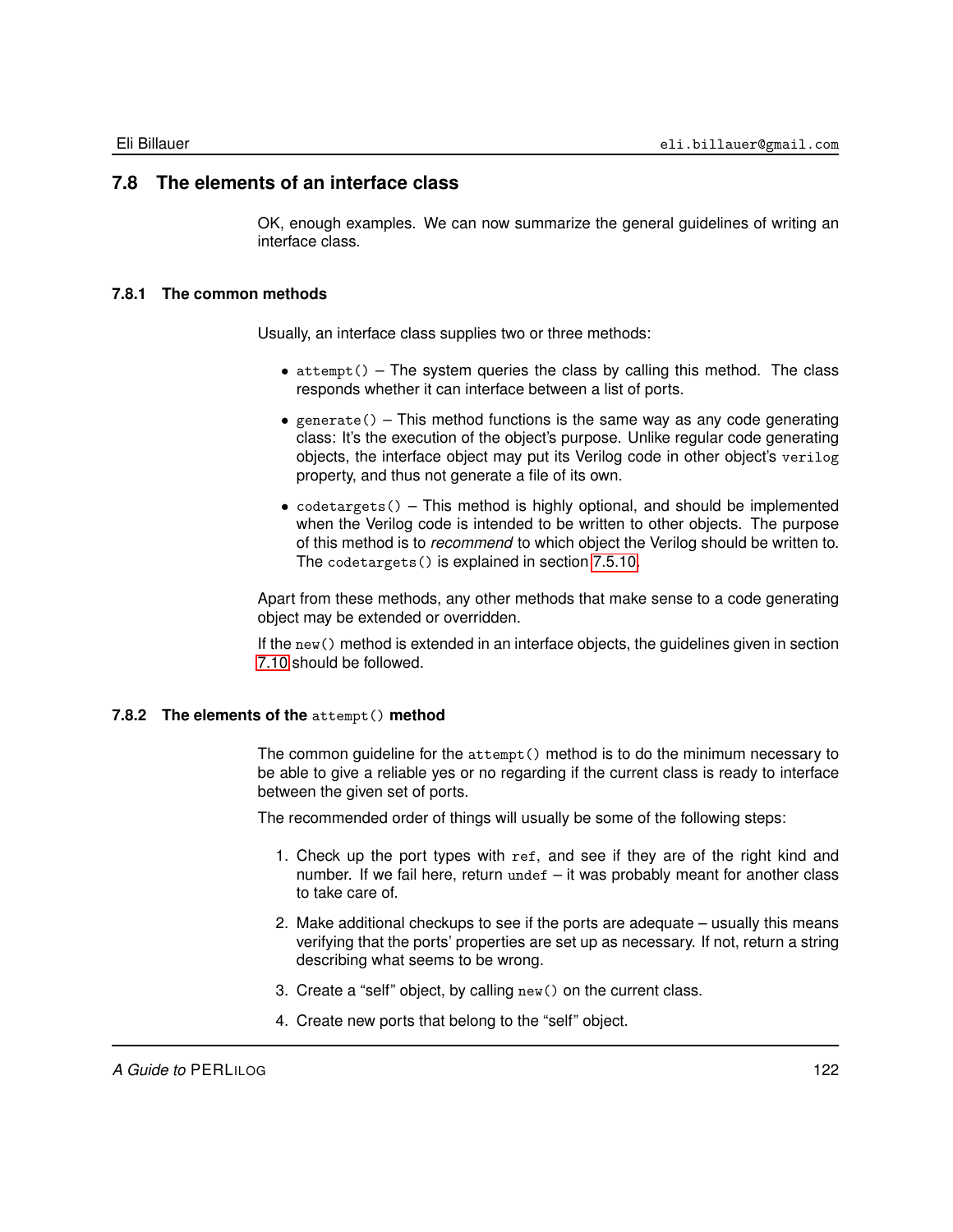5. Interfacing those ports with other ports, most probably to those given to attempt() as arguments in a manner that makes sense.

Depending on the nature of the interface class, only some of the steps above will be relevant. The order in which the steps are presented is recommended, though.

There a few important rules for writing attempt() method that are derived from the fact that this method is called during "transient mode". These are given in section [7.10.](#page-125-0)

# **7.8.3 The elements of the** generate() **method**

The generate() method is the essence of the class, and it's executed when there is no question regarding the choice or willingness of the current object. The guidelines are therefore looser. This method usually comprises of some or all of the following items, not necessarily in this order:

- A call to whereto() to determine which object will host the Verilog code and its extra variables.
- Resolving the IDs from the ports' labels properties, preferably using labelID().
- "Connecting" variables (as with copper wires) using attach() as adequate.
- Generating new variables with  $addvar()$ , or more comfortably  $namevar()$ . These variables are used in the Verilog code to be generated and/or appear in the labels property of some ports.
- Creating read-only copies of a variable using copyvar(). This is useful when we want the variable's value in a Verilog expression, and no other manipulation is necessary.
- Updating or setting up labels properties of the ports that we created during the attempt() call.
- Appending Verilog code to the hosting object. Possibly using samedim() in conjunction with assignments.

Note that generating new objects (including ports) during the generate() method call is highly unrecommended, and should be done during the attempt() call. Even better, if the objects are not needed to complete the attempt() method, they should be generated as part of the extension of the sustain() method (see section [7.10.4](#page-127-0) for more about this).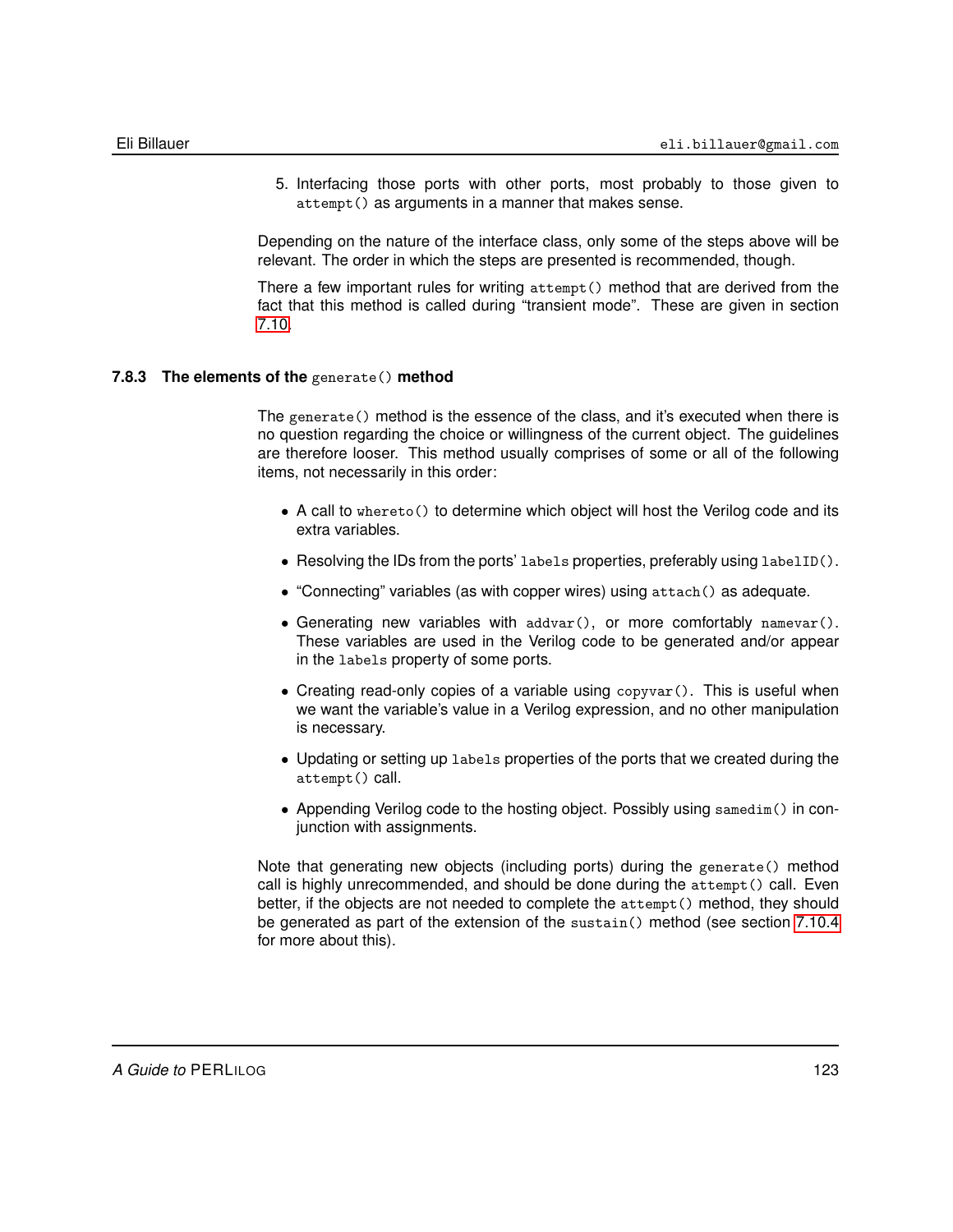# **7.9 How PERLILOG uses interface classes**

<span id="page-123-0"></span>Until now we've studied the interface classes, but said very little about how they fit into the system. We shall now see how the PERLILOG environment uses the interface classes.

# **7.9.1 Registration of interface classes**

The PERLILOG recognizes a class as an interface class as a result of a call to interfaceclass(). The argument to this system subroutine must be the name of a registered class. The intended way to do this is something like this: (code taken from the system's init file, see section [4.2](#page-50-0) for more about init files)

```
&Perlilog::inherit('vars2vars', "${home}vars2vars.pl", 'interface');
&Perlilog::interfaceclass('vars2vars');
&Perlilog::inherit('wbsimple', "${home}wbsimple.pl", 'interface');
&Perlilog::interfaceclass('wbsimple');
&Perlilog::inherit('vars2wbm', "${home}vars2wbm.pl", 'interface');
&Perlilog::interfaceclass('vars2wbm');
&Perlilog::inherit('wbsingmaster', "${home}wbsingmaster.pl", 'interface');
&Perlilog::interfaceclass('wbsingmaster');
```
The variable \$home is the path to where these classes files reside. As for the explicit package declaration (the &Perlilog:: prefix), it can be omitted when calling these routines from the main script, but not from within a method (the init script is given as a method named init() ).

# **7.9.2 Quering order of interface classes**

The order in which the classes are registered with interfaceclass() is the order the classes are attempt()-queried. There is no rigid definition on what the quering algorithm should do when some interface class responds positively: It may go on asking other classes for their bids, or stop and choose the first positive answer. The algorithm may be changed to fit different needs and logic architechtures. For simple outlines, picking the first positive answer will usually be enough.

The order in which the classes are registered is crucial. Vast differences in the efficiency of the resulting Verilog code may be the result of changes in either the class register ordering or the algorithm. Even so, choosing the order of registering wisely is probably enough to achieve best results, even for the most complex set of classes. And when done unwisely, the results will be ugly enough to draw necessary attention.

The aim is to make the process of choosing the interface class quick and fruitful. This is achieved by following the following guidelines, which in essence say that a simple class should be tried before going for complex ones: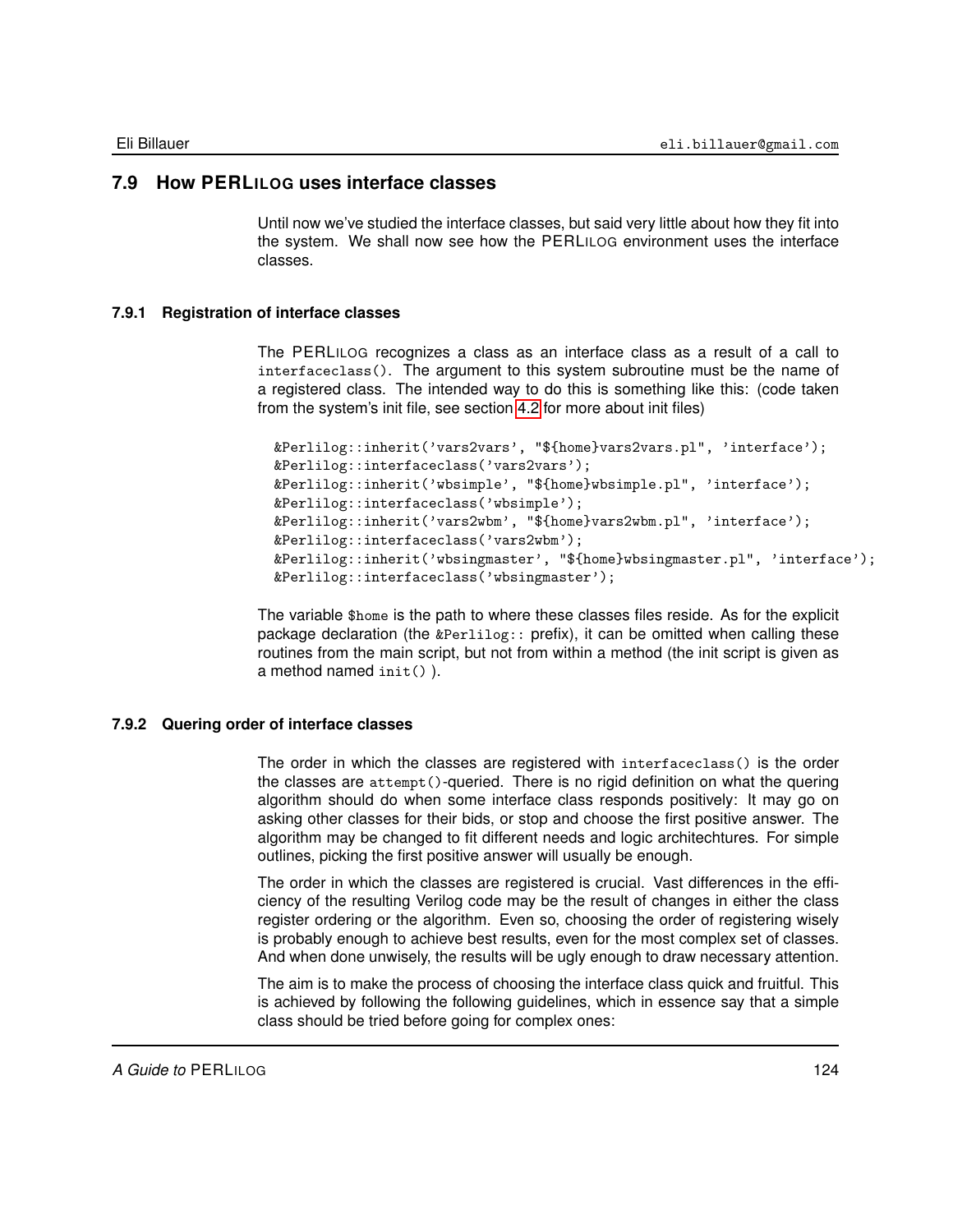- Register simple, one-on-one interface classes first (such as vars2vars and wbsimple). Classes that connect pairs or ports reject inadequate attempts very quickly, and if they respond positively, they will usually supply the obvious solution.
- All classes, which don't use intobjects(), should be registered *before* those who do.
- Register "bridges" or "adapters" only after all classes that make a simple oneon-one connection. For example, vars2wbm is registered after vars2vars and wbsimple. Otherwise, we can get a back-and-forth adaption of ports, where a simple connection was possible.
- "Controllers" and any interface class which is intended to interconnect several ports should be registered last.

#### **7.9.3** interface() **vs.** intobjects()

As we've seen, the interface() function and the intobjects() method have been used to do basically the same thing: Request to interface a list of ports. Calls to interface() appeared in main scripts, while intobjects() was used in implementations of attempt(). In a nutshell, this is the difference between them: How and when they are used.

As a result, we have the following differences:

- Return value: interface() returns the top-level interface object, intobjects() returns a list of objects involved in the interfacing.
- If the interfacing fails: interface() issues a fatal error, while intobjects() returns an empty list. It's considered normal that intobjects() fails.
- Recursivity: interface() must not be called while handling an interface request (which boils down to not calling interface() from an attempt() implementation). intobjects(), on the other hand, is intended to be used from within attempt() methods.

The interface() routine can be seen as a wrapper of intobjects(): interface() invokes transient mode (see section [7.10\)](#page-125-0), calls intobjects() and views the return value. If intobjects() returned a list of objects, it calls sustain() on all these objects, and returns the first object in the list (which is the top-level interface object). Otherwise, a long error message is generated and issued.

# **7.9.4** intobjects() **and recursive calls**

As we've seen, intobjects() can be used within an attempt() method, which is a request to interface ports within a handler of such a request. This causes a hazard of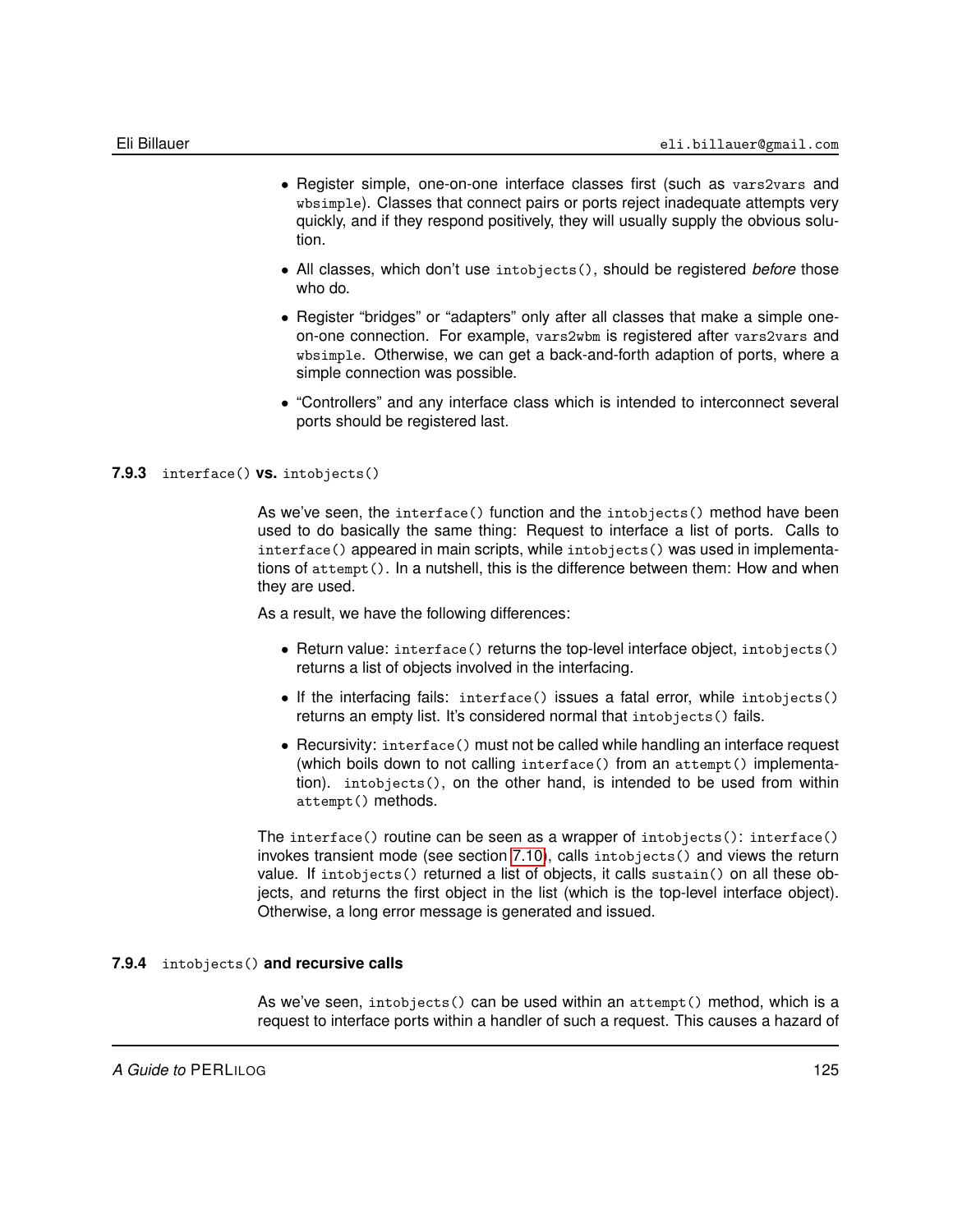getting caught in infinite recursion, especially if the classes are queried in the wrong order or a critical class is missing. For example, if wbsimple is not registered as an interface class, no other class will agree to interface a Wishbone master and slave pair. As a result, the wbsingmaster bus controller class will eventually be queried. But this class will create a master and a slave, and attempt to interface each of these with the given two ports. So we're back with a request to the PERLILOG environment, but now we have two master-slave pairs to interface, and still all classes answer negatively, except wbsingmaster, which will try again...

Fortunately, in this specific case there is no risk for infinite recursion, because just a master and slave pair don't have the necessary properties to be accepted by the wbsingmaster class, so the recursion will stop quite soon, and an error message will be issued.

Besides, there is a PERLILOG mechanism to avoid infinite recursions: The recursion depth is kept track of, and it will not exceed the limit given in the MAX\_INTERFACE\_REC property of the global object, which defaults to 5. If this recursion level is reached, intobjects() fails promptly, and a warning message is displayed. Note that this level may be reached in very complex interface structures, but if the warning message is displayed, something is probably wrong with the interface classes.

# **7.10 Transient objects**

# **7.10.1 Why transient objects**

<span id="page-125-0"></span>We've seen that attempt() methods may create several objects, which may turn out to be useless as a result of a failure to interface ports (even though the overall effort to interface the ports succeeded). As a result, the PERLILOG needs a means of getting rid of these objects, without leaving any traces.

The problem is that when normal objects are created, their references are kept in a few data structures to make them easier to access, and to make them callable during the execution process. This is not desirable for a lot of objects that are part of a failed attempt to interface some ports.

This has been solved by the concept of transient objects. In order to clarify what they are, we need to know a bit about what objects in general are in Perl.

A PERLILOG object is in fact normal Perl object, which in turn is a reference to a "blessed" hash. The issue of blessing is not important here, but rather the fact that the actual creation of an object is more or less creating an empty hash, and starting to use the reference to it. The "blessing" is what makes it related to a class, so with normal Perl objects, this reference to the hash is a full-powered object with methods and properties and all the goodies.

The PERLILOG environment extends this Perl mechanism in several ways. Among these extensions, we have a the registration of new object in some PERLILOG data structures.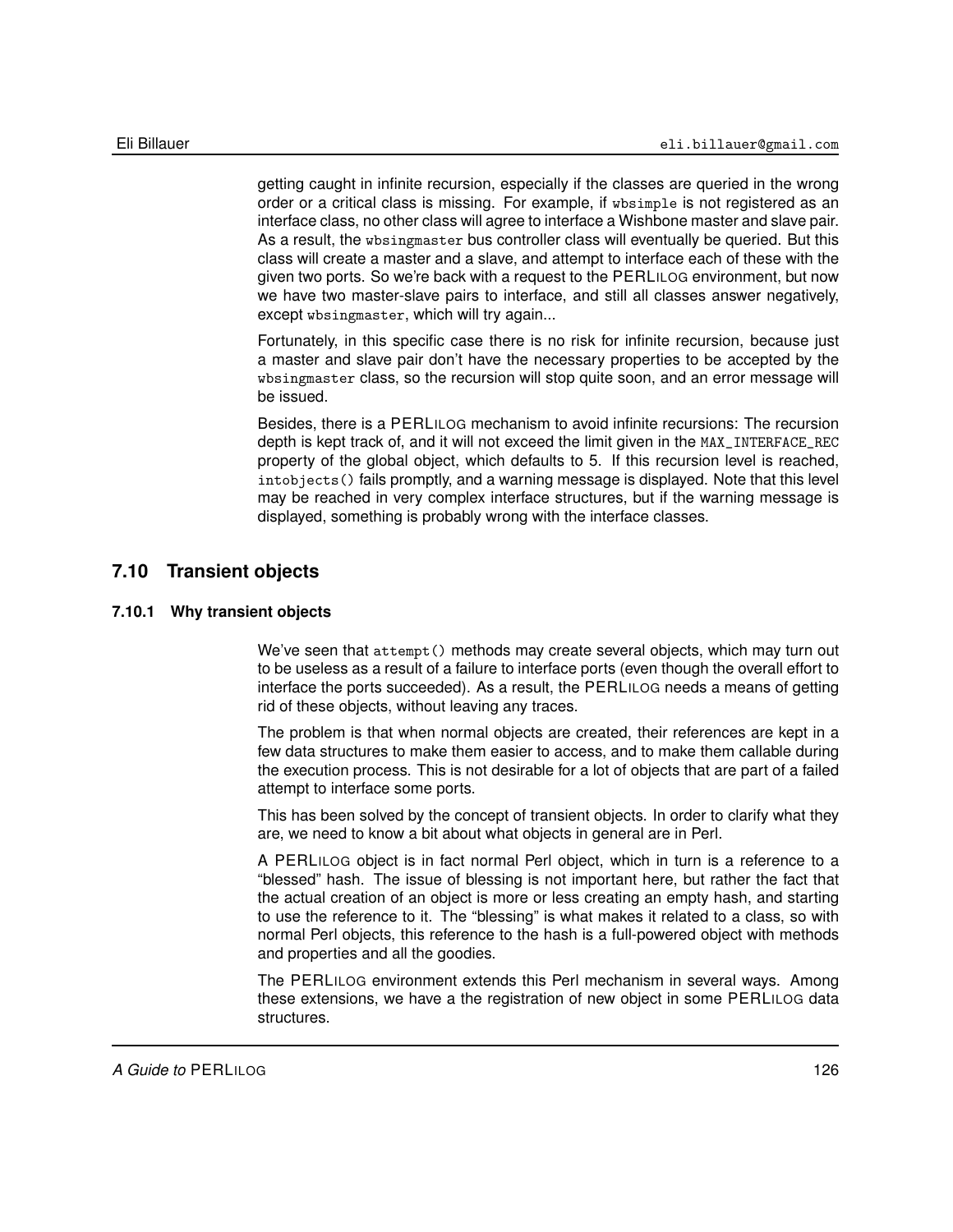The trick about transient objects, are that they become normal PERLILOG objects in two stages: The first stage is their creation (using new()) during which a common-Perl object is generated, and some basic properties are set. Then, if we want to keep the object in the system, the object's sustain() method is called, which turns it into a perfectly normal PERLILOG object.

Should we want to discard the object between the two stages, all we need to do is to forget about it. More formally put, we should make the object unreachable by not keeping the value of its reference anywhere. This happens naturally when the reference is only kept in a my-localized Perl variable within a method, and the method returns. The variable goes out of scope, and the object is destroyed by the Perl garbage collector.

# **7.10.2 How it works**

When interface() is called, the PERLILOG environment invokes a special "transient mode" until a decision has been made regarding which objects are going to do the interfacing. In other words, transient mode is invoked just before interface() calls intobjects() end exited after intobjects() returns.

During this mode, any object that is created with new() will be considered "transient" until the object's sustain() method is called. Transient object, as their name implies, may have a very short lifecycle, and they are therefore not registered to be recognized by the system until sustain() is called, if at all. Effectively this means that transient objects are not called to during the multi-stage execution process. Neither do they have a name registered, so if the object's reference isn't explicitly kept in some variable, the object becomes unaccessible (and should therefore be destroyed by the Perl garbage collector).

The differences of calling new() during transient mode are as follows:

- A transient object is generated, rather than a regular one.
- The nick property must be set during the creation, and name must *not* be set. If the object is sustained, the property name will be set automatically by the system. nick will be used as an argument to suggestname so its value doesn't need to be unique in any way (as opposed to name). Several objects may be created with the same nick. Note that if the object is sustained, its name may be slightly different from nick.
- If the object's parent property is assigned, the parental relations will not be set up until the object is sustained. In other words, the object will not be added to the parent's list of children (or ports) until sustain().
- The object is not registered to be called to during the execution stages, until it's sustained.
- The perlilog-transient property is set to 'transient', to be changed to 'sustained' if the object is sustained.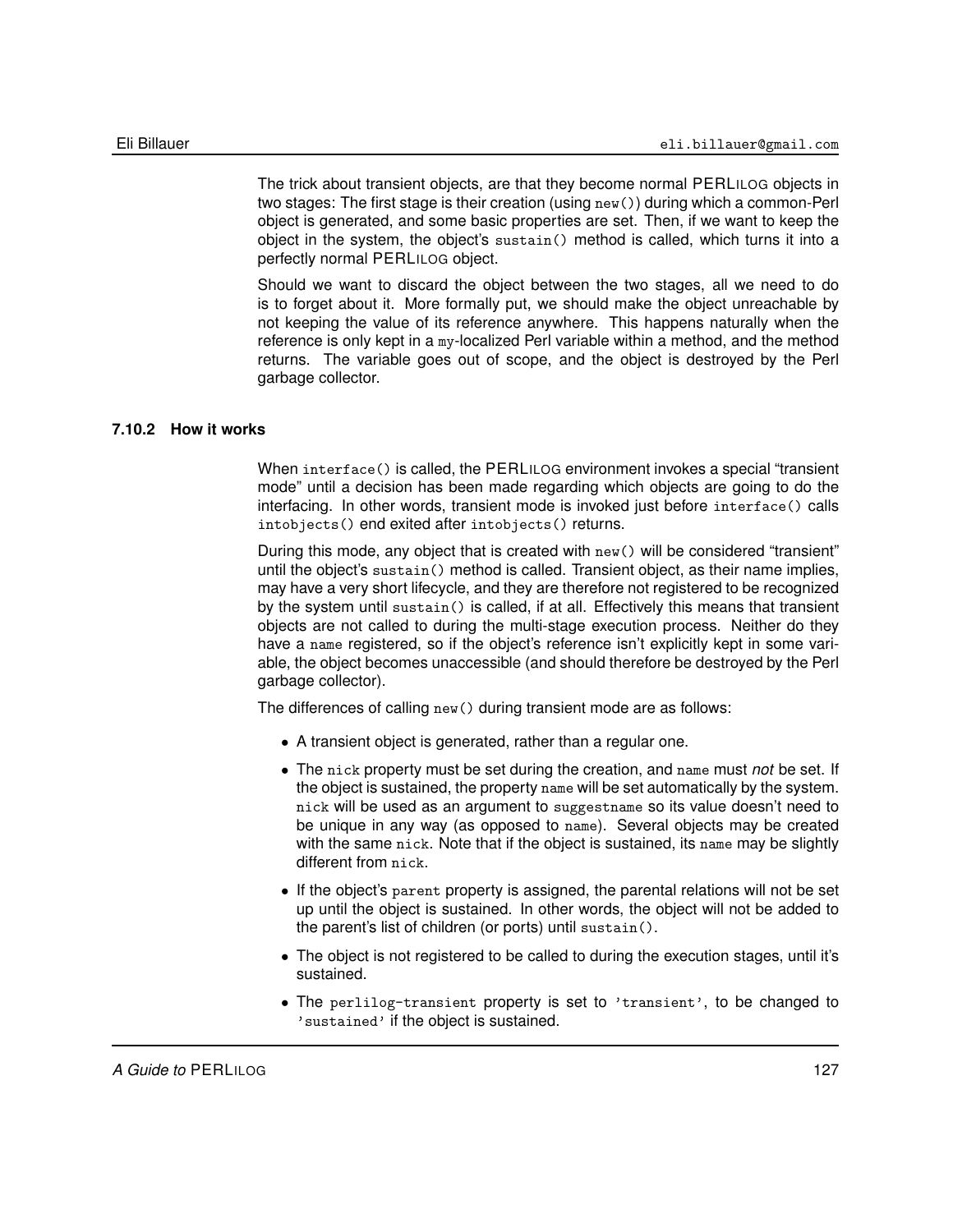This transient mode is implemented in the root class' methods  $new()$  and sustain(). There is no need to implement those methods explicitly. In particular, if the new() method is extended (overridden and called with SUPER::), the restrictions mentioned below for attempt() apply to the extension.

The interface() function sustains some objects, and discards the rest, before exiting the transient mode ("discarding" here means that the objects will be unreachable, unless their references have been stored, which is against the guidelines below). We may thus conclude, that transient objects effectively exist only while the system is in transient mode.

After an object has been sustained, it behaves exactly like a normal object. Thus, when implementing methods to be called during the multi-stage execution, there is no need to take the issue of transient objects into consideration.

# **7.10.3 Guidelines for correct code**

The following guidelines apply when writing code which runs prior to sustain() (usually attempt() or extension of new):

- The code should run quickly, since it may be called several times due to the recursive nature of the interface class finding mechanism.
- Assume that the object will be discarded immediately upon return from the method written. Accordingly, minimal traces should be left in data structures beyond the object's own property table.
- If the object creates other objects during transient mode (in particular in the attempt() method), their references must not be stored in the object's property structure nor in any other place in the system. Generally, an object's property structure must not contain references to objects that were created after the object itself. The same applies for the self-reference (commonly stored in \$self), which mustn't be stored in any way that is accessible after the method call terminates.

This ensures that Perl's garbage-collection mechanism will work properly on discarded objects.

### **7.10.4 The** sustain() **method**

<span id="page-127-0"></span>Exactly as the built-in  $new()$  method is written to support transient object, so is sustain() written to perform the necessary actions to make a transient object permanent. Usually there is no need to extend the new() method, and by the same logic, the sustain() method can be left as is.

But if some actions need to be performed during the very early stages of an object, extending new() and/or sustain() is possible. The extension of new() is the same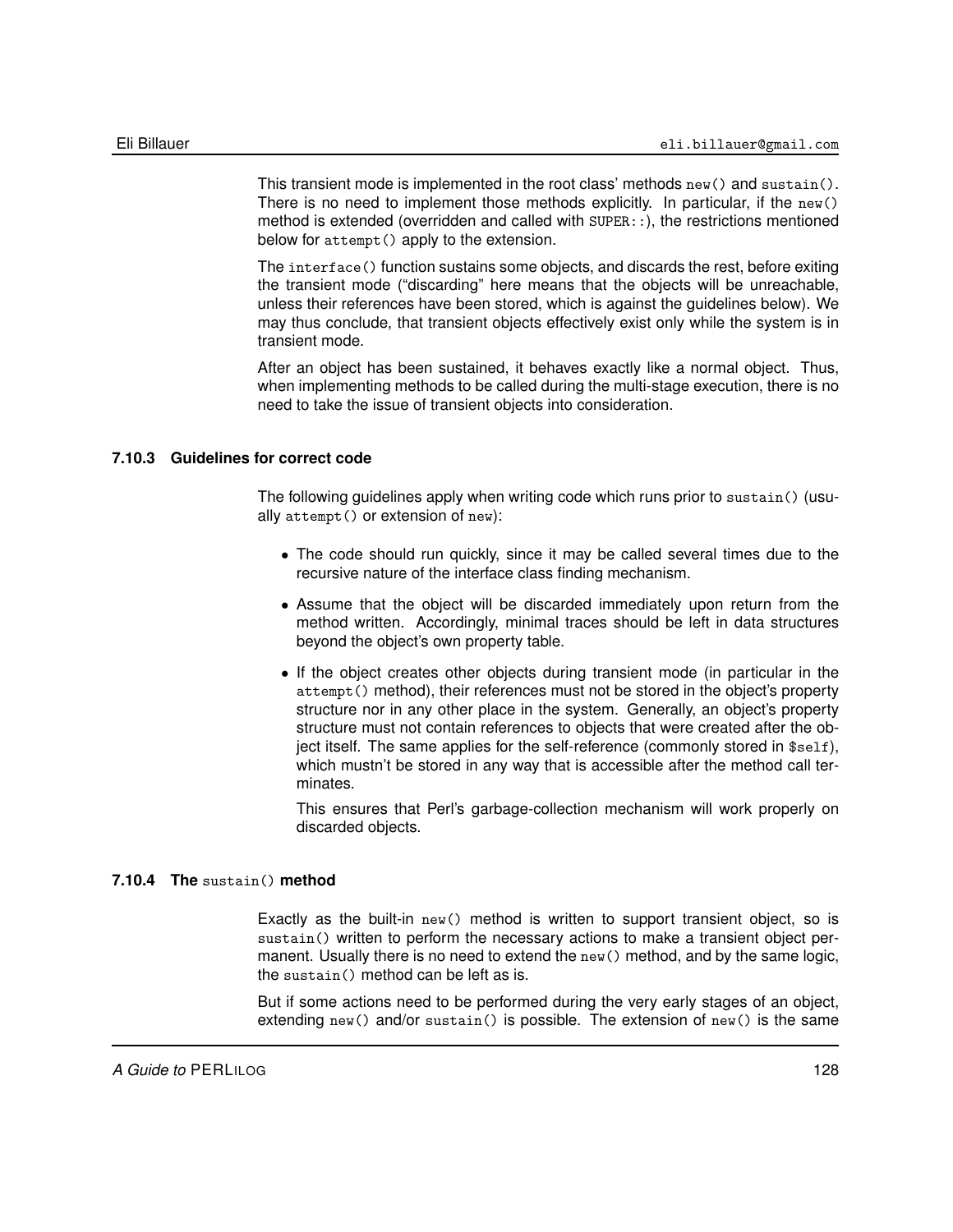as any object. Extending sustain() is like any method on an existing object (unlike new() which is called before the object exists).

The choice of which of these method to extend depends on how early we need our task to take place. Whenever possible, extending sustain() is preferred, since it frees us from restrictions related to the transient state of the object. new() should be extended only when sustain() isn't early enough.

At any rate, extending or overriding one of the execution stage's method is always better, when possible. The fact that the surrounding objects may not have set up all their properties should be taken into consideration, and therefore a late execution may be preferred.

# **7.11 Advanced issues**

# **7.11.1 Dispatch classes**

As we've seen, the normal way things work with interface classes, is that each class responds for itself, and generates an object of itself. Each of the classes looks at the ports, and makes its own decision during the attempt() call. The idea behind this scheme is to keep the system modular.

But there may be cases, where it is much easier to look at the ports once, and decide which class should take the job, rather than letting each class accept or decline on its own behalf. This is expected to be more and more the case, as the number of ports types grows, and the number of possibilities grow accordingly: The decision of how to adapt between different port types may be easier formulate as a single decision, taken at a single call to attempt().

This can be done in PERLILOG by having a special "dispatch class". A dispatch class is a class which never generates objects of its own, but only has an attempt() method. Upon success, will the attempt() method generate an interface object of some *other* class or classes. It may thus wisely choose the classes to take action according to the situation with the port types. This is useful when having a bundle of interface objects that we want to manage in a central manner.

In the examples we've had, the interface object generated as in  $my$  \$self = \$this  $\rightarrow$  new(nick => 'TheNick'), but there is no reason why the interface object we generate in the attempt () method shouldn't be of any other class. The only thing to be careful about, is that the object we create is indeed adequate for the job.

For example, we could create a single class to take care of all interface classes which involves Wishbone ports. This class would choose which class takes the job out of the four presented.

Now, If an interface class is created (with all desired functionalities) by a dispatch class, we don't want it to be queried with attempt(). In that case, it should not be registered with interfaceclass(), and there is no need to write a attempt() method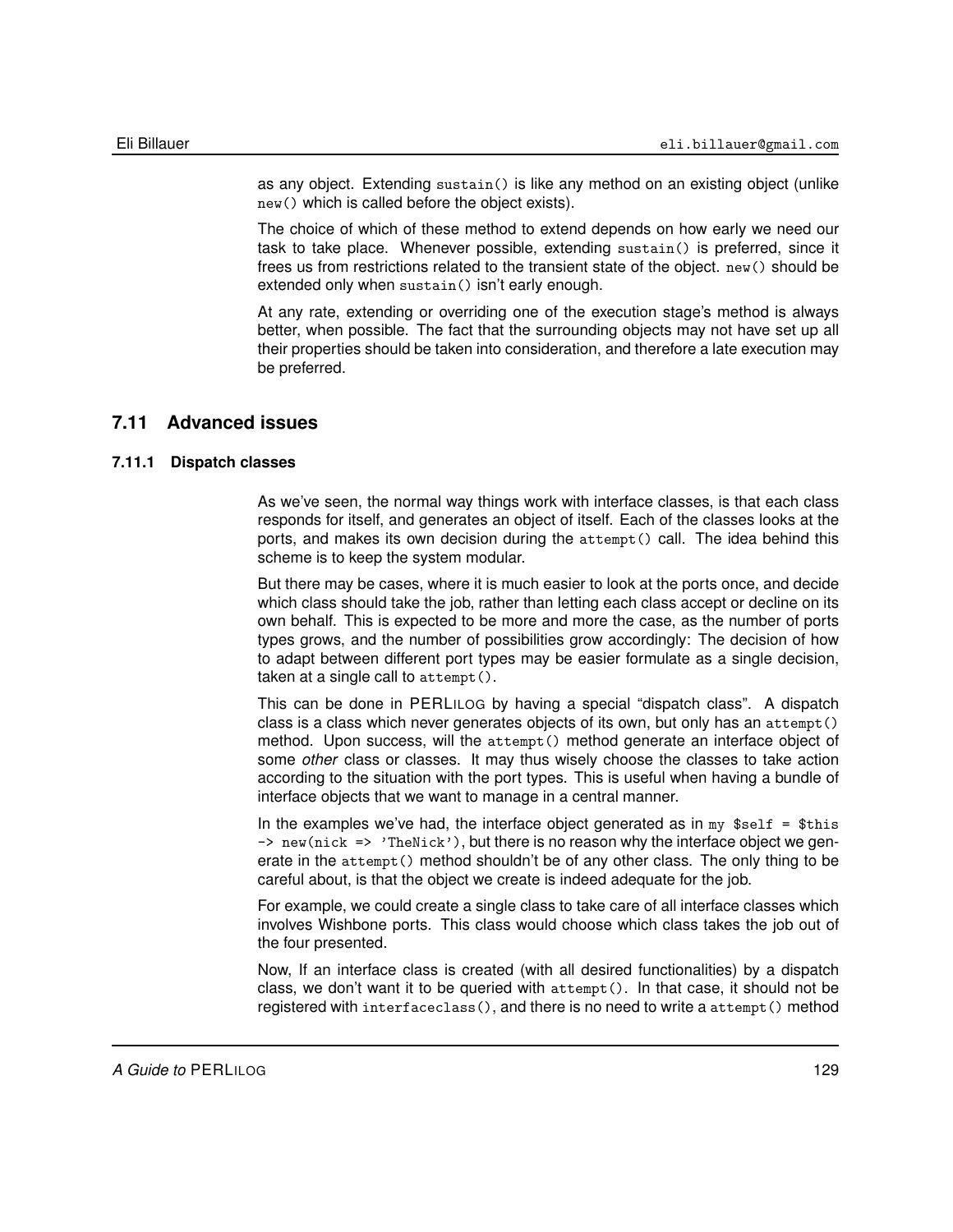for it, since it will never be called. Naturally, the dispatch class must be registered instead.

Note that a dispatch class is merely a way to concentrate several attempt() calls into one. If there are cases, in which the dispatch class doesn't offer an interfacing solution, it's perfectly OK to register other classes (usually after it), which take care of these cases. Dispatch classes do not restrict expandability.

# **7.11.2 Static objects in interface objects**

Sometimes, we want the interface object to generate several modules. For example, a complex bus controller may already be written in several modules of plain Verilog. The easiest way to adapt this bus controller to PERLILOG may be to generate only one module by a script, and incorporate the rest as static objects. This has the following advantages:

- The effort is minimal: Most of the Verilog code remains completely untouched.
- The number of Verilog files is reduced if more than one interface object (of the same kind) is generated, since the interface objects use the same modules.

There is a small catch with creating static objects in interface classes: Since we can't touch static object's Verilog code, we can't change the module's name in any way. In order to avoid name collisions in the bundle, we have to make sure that every Verilog module appears only once.

In main scripts, this is quite easy to ensure this, simply by generating a single static object for the Verilog code. With interface objects, it's a bit more tricky, because the system creates as many as needed of them. So obviously we need some mechanism to recognize that a similar static object has already been generated.

The straightforward way of doing this, is by using the global object, as follows:

```
sub sustain {
 my $self = shift;$self->SUPER::sustain(@_); # Don't forget this!
 my $global = $self->globalobj();
  unless ($global->get(['static-done', 'jumper'])) {
    my $jumper = static->new(name => $self->suggestname('jumper'),
                              source \Rightarrow 'jumper.v');
    $global->const([''static-done', 'jumper'], $jumper);
  }
}
```
The heart of this little routine, is where we check up if the jumper routine exists under the path static-done in the global object's property tree.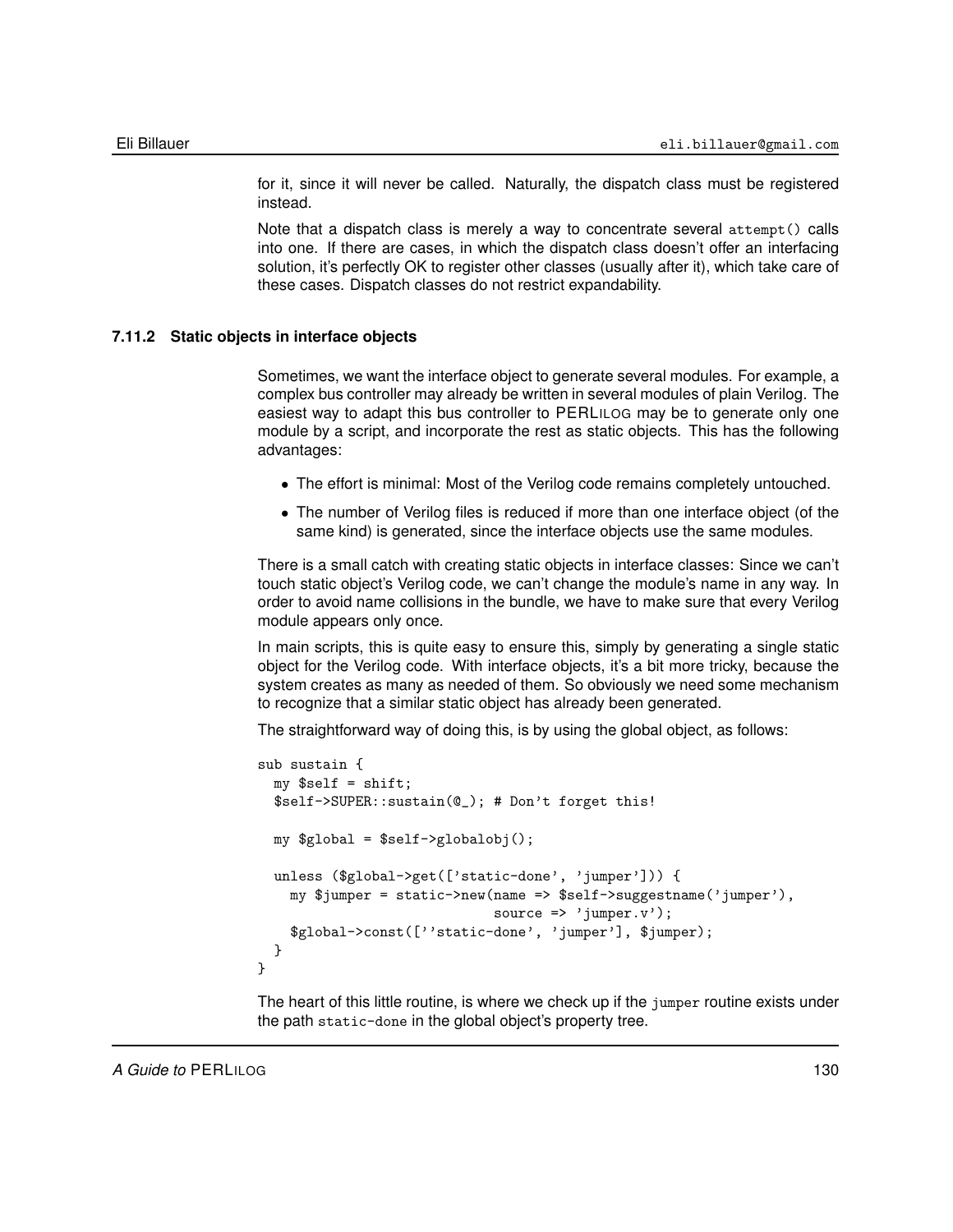Aside from that, there are several points to note here:

- We couldn't create the static object during the new() method, because the object was transient at the time. Hence, it would be a mistake to write to the global object's property table.
- The static object had to be generated before the call to execute() by the main script, so we couldn't do this in one of the execution methods.
- The conclusion is that the only way to generate static objects (or any other object that we want globally once for an interface class) is to implement it in the sustain() method.
- We can't allow automatic instantiation, because the module may be instantiated more than once.
- There is nothing system-special about the name static-done, or the path to that property. These names just lessen the chance of name clashes between properties.
- Calling the inherited method with SUPER: : is very important. Failing to do so will cause an error message which is unrelated to the real problem.

And then, somewhere in the implementation of generate(), we may have, once or more, something like:

```
my $insname = $obj->suggestins();
$obj->addins($insname, 'detached');
$obj->append(" jumper $insname(.one($one), .two($two));\n");
```
There is more about static object in section [6.9.](#page-84-0)

### **7.11.3 Objects that don't generate files**

A verilog file will be created if one or more of the following conditions are met on the code generating object:

- It has at least one variable declared (in the vars property tree branch).
- It is the parent of at least one object
- It is static

Interestingly enough, it doesn't matter if the object's verilog property has something in it or not. The logic is like this: If it isn't static, then we know what happens with it. So if it has no variables, it will have no inputs or outputs. So if it doesn't instaintiate anything, what use does it have?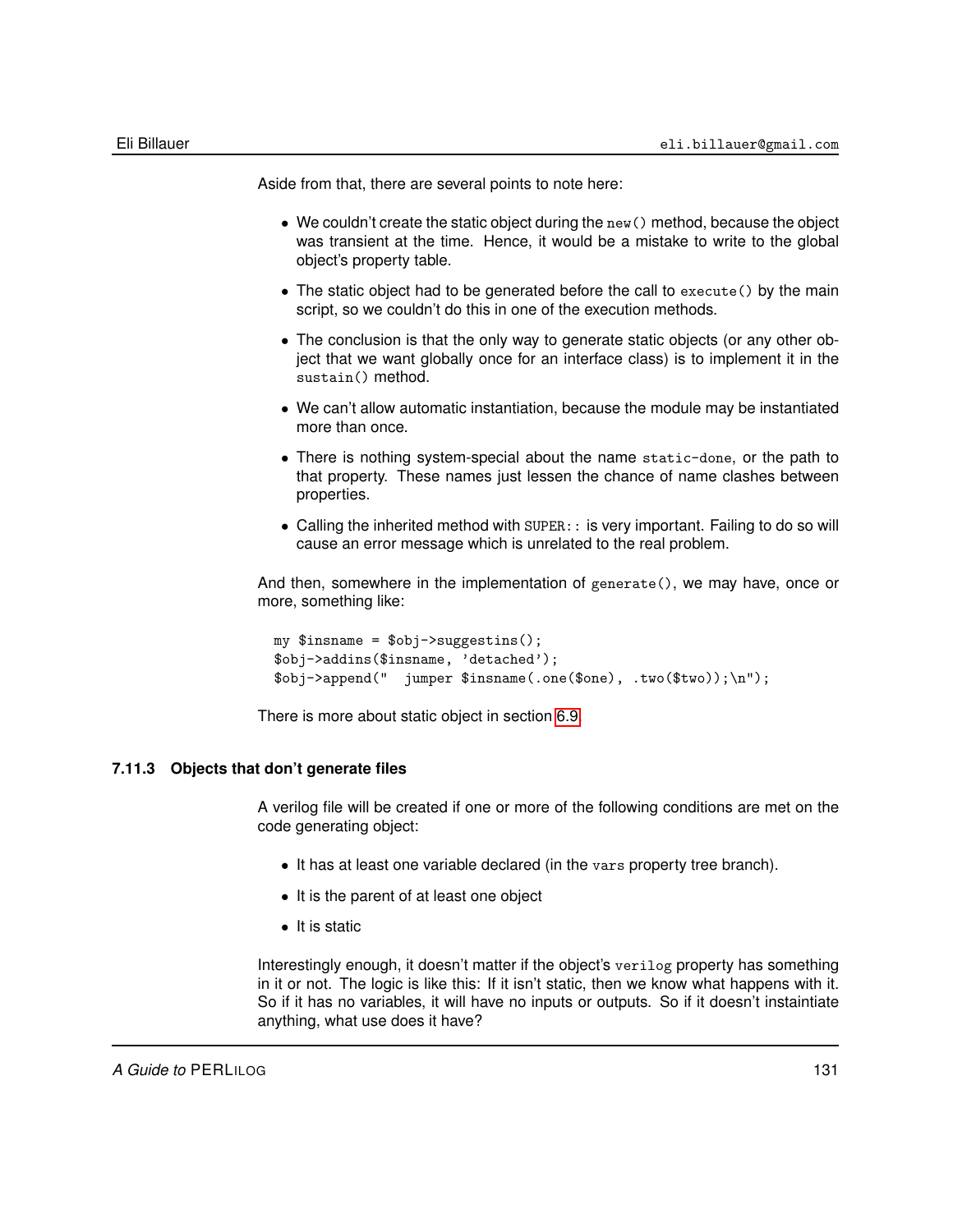Usually, the only code generating objects that don't have a Verilog file are interface objects that either generated no Verilog at all, or put their Verilog code in some other object's verilog property.

The fact that files are not always generated can make PERLILOG appear as if it was buggy, especially in small test scripts: If a Verilog object is generated, and its verilog property is set, it will still not generate a file if nothing useful was done with it.

See section [11.2.7](#page-177-0) regarding how to check up if a file is going to be generated.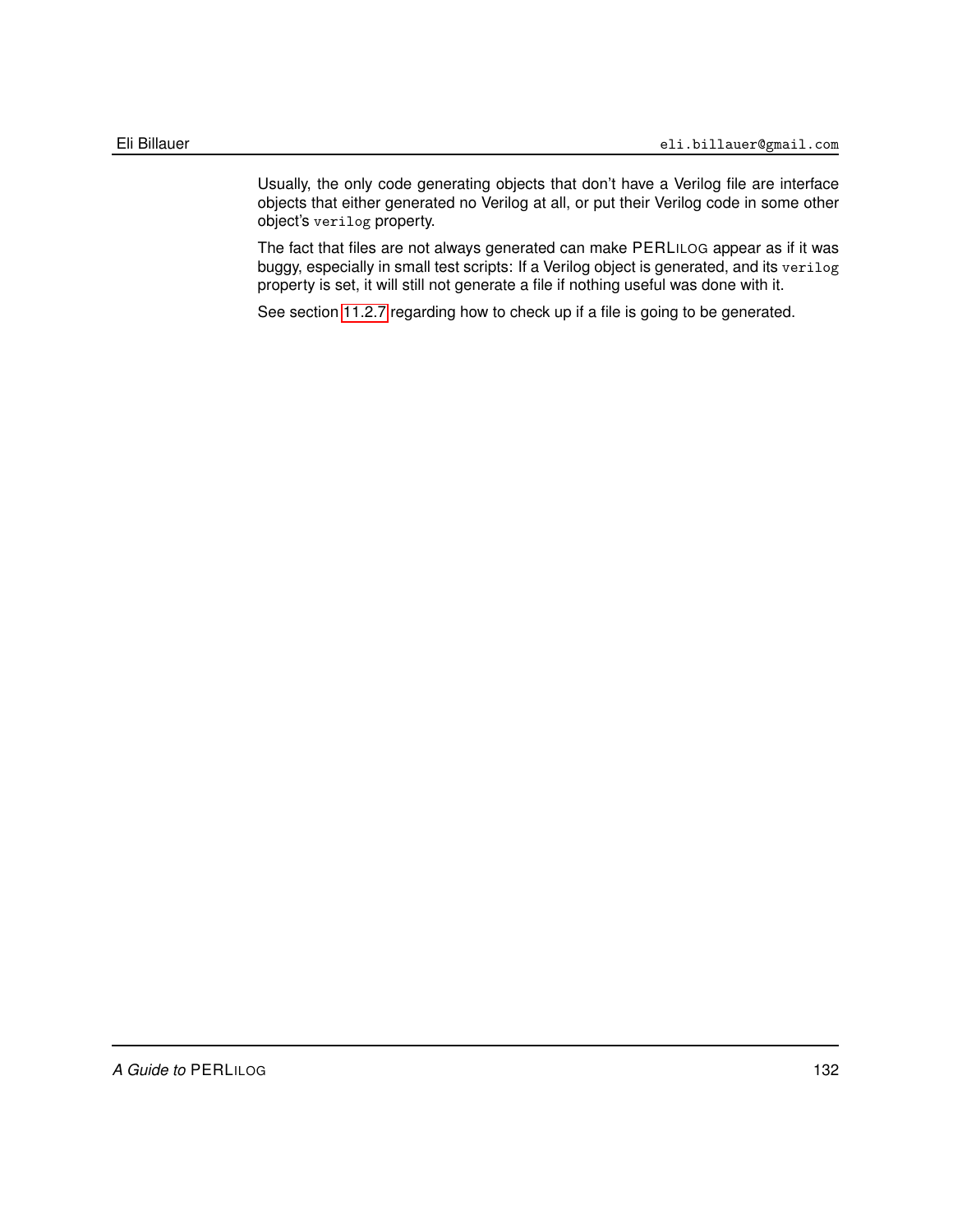# **8 PERLILOG main script API**

# **8.1 Exported subroutines**

# **8.1.1 The exported subroutine** init()

**Synopsis:**

init;

#### **Syntax:**

init;

### **Description:**

init must be executed before objects are created, and after the class tree is defined by using inherit, override and underride.

The routine sets up the global object and other environmental items.

# **Return value:**

Not to be used

# **Example:**

<span id="page-132-0"></span>See the example in section [8.1.2](#page-132-0)

# **8.1.2 The exported subroutine** inherit()

# **Synopsis:**

inherit('myclass', 'myclass.pl', 'root');

#### **Syntax:**

inherit(name of new class, Perl file, class to inherit);

# **Description:**

The inherit routine registers a new class into the class tree. This registration includes giving the name of the new class, the Perl file which includes the class' methods, and the class from which methods will be inherited.

The Perl file is not read during the execution of inherit, nor is there need for the class to inherit to be declared when the call to inherit is performed. inherit only verifies that the class that is declared doesn't exist already, and that the third argument is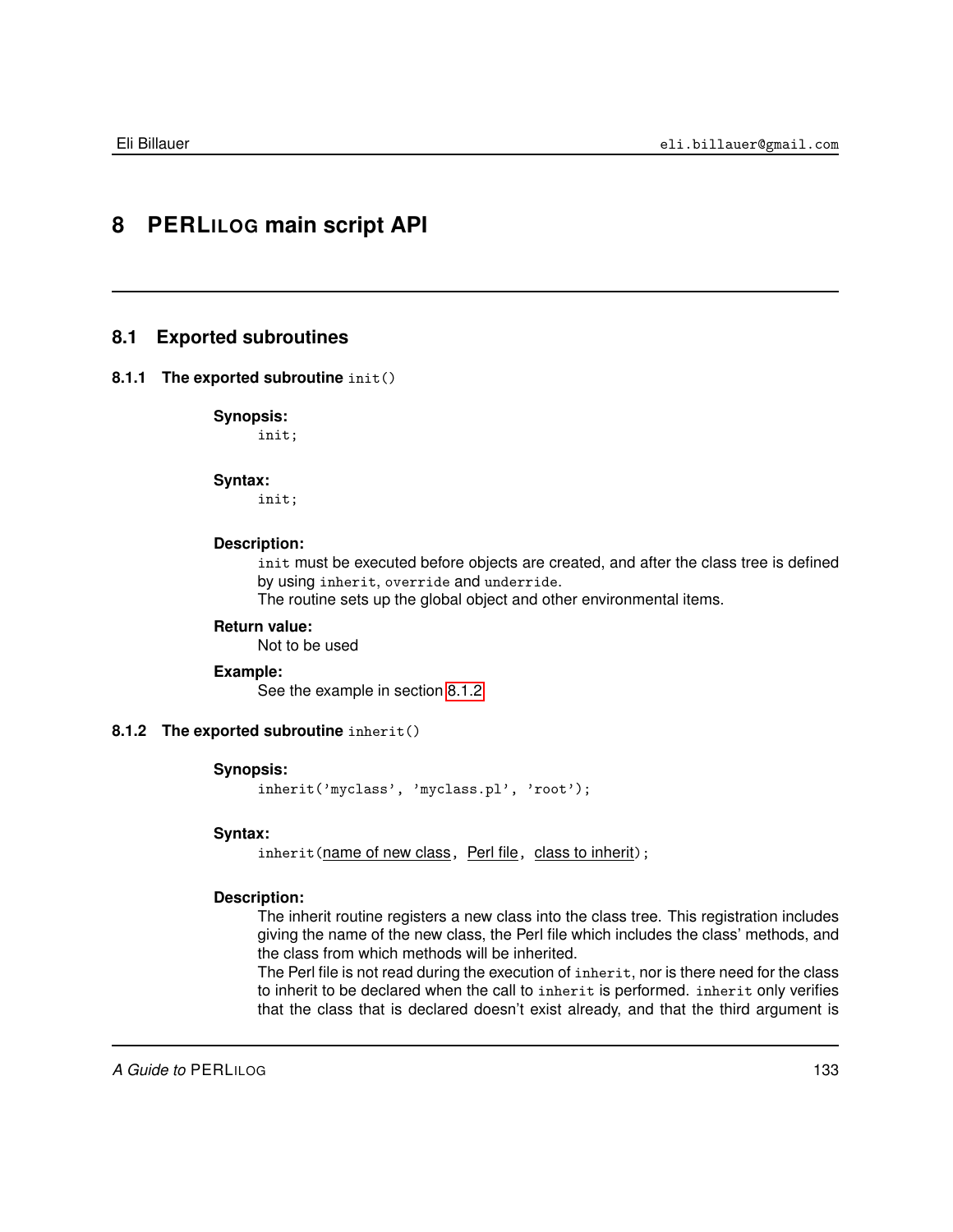given. A detailed description of class declaration is given in section [6.4.1.](#page-67-0)

# **Return value:** Always returns 1

#### **Example:**

```
use Perlilog;
inherit('class_a', 'myclass_a.pl', 'root');
inherit('class_b', 'myclass_b.pl', 'class_a');
init;
print "--- Now playing with object A --\n";
\text{SobjA} = \text{class}_a \rightarrow \text{new}(\text{name} \Rightarrow \text{'AObject'});
$objA -> Asayhello();
$objA -> benice();
print "--- Now playing with object B -\n\alpha";
\text{SobjB} = \text{class_b} \rightarrow \text{new(name => 'BObject'); }$objB -> Asayhello();
$objB -> Bsayhello();
$objB -> benice();
We assume that the file myclass_a.pl is:
sub Asayhello {
  my $self = shift;
  print "This is class A as ".$self->who()." saying hello\n";
}
sub benice {
 my $self = shift;
  $self -> SUPER::benice(@_);
  print "This is class A saying hello after being nice\n";
}
and myclass_b.pl is
sub Bsayhello {
  my $self = shift;
  print "This is class B as ".$self->who()." saying hello\n";
}
sub benice {
```
A Guide to PERLILOG **134**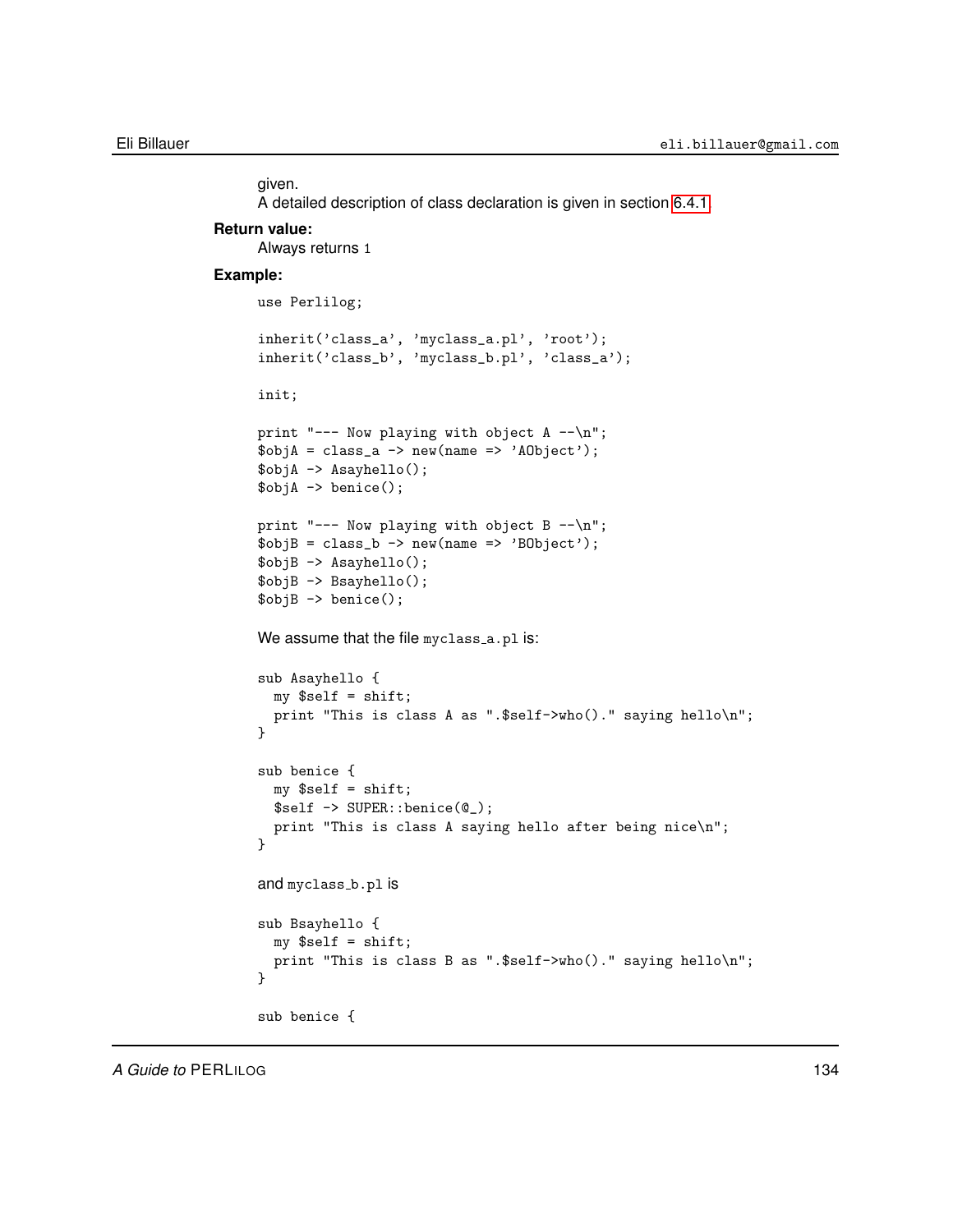```
my $self = shift;$self -> SUPER::benice(@_);
 print "This is class B saying hello after being nice\n";
}
```
The script will thus print out:

```
--- Now playing with object A --
This is class A as object 'AObject' saying hello
This is class A saying hello after being nice
--- Now playing with object B --
This is class A as object 'BObject' saying hello
This is class B as object 'BObject' saying hello
This is class A saying hello after being nice
This is class B saying hello after being nice
```

```
We note that since class B inherited methods from class A, we could call both
Asayhello() and Bsayhello() on object B. Furthermore, when calling the method
benice() on object B, class A's benice() was called as well by virtue of $self ->
SUPER::benice(0).
```
# **8.1.3 The exported subroutine** inheritdir()

#### **Synopsis:**

inheritdir('classdir', 'root');

#### **Syntax:**

inheritdir(path to class directory, root class to inherit from);

#### **Description:**

inheritdir is a means of loading a library of classes, with predefined relations of inheritance between them. inheritdir scans the given directory for files with .pl extension, and executes inherit on each of these files. The file name, without the .pl extension, is taken as the new class' name for each file.

inheritdir's second argument is the class to inherit methods from.

If directories are found among the scanned class files, each directory is scanned as well. The name of the directory is then the class from which all classes will inherit methods.

For example, we could get the same class structure as in the example of section [8.1.2](#page-132-0) by having a directory named classdir. This directory would contain the myclass\_a.pl file and another directory, named myclass\_a. Now, the myclass\_a directory would contain one file, myclass\_b.pl.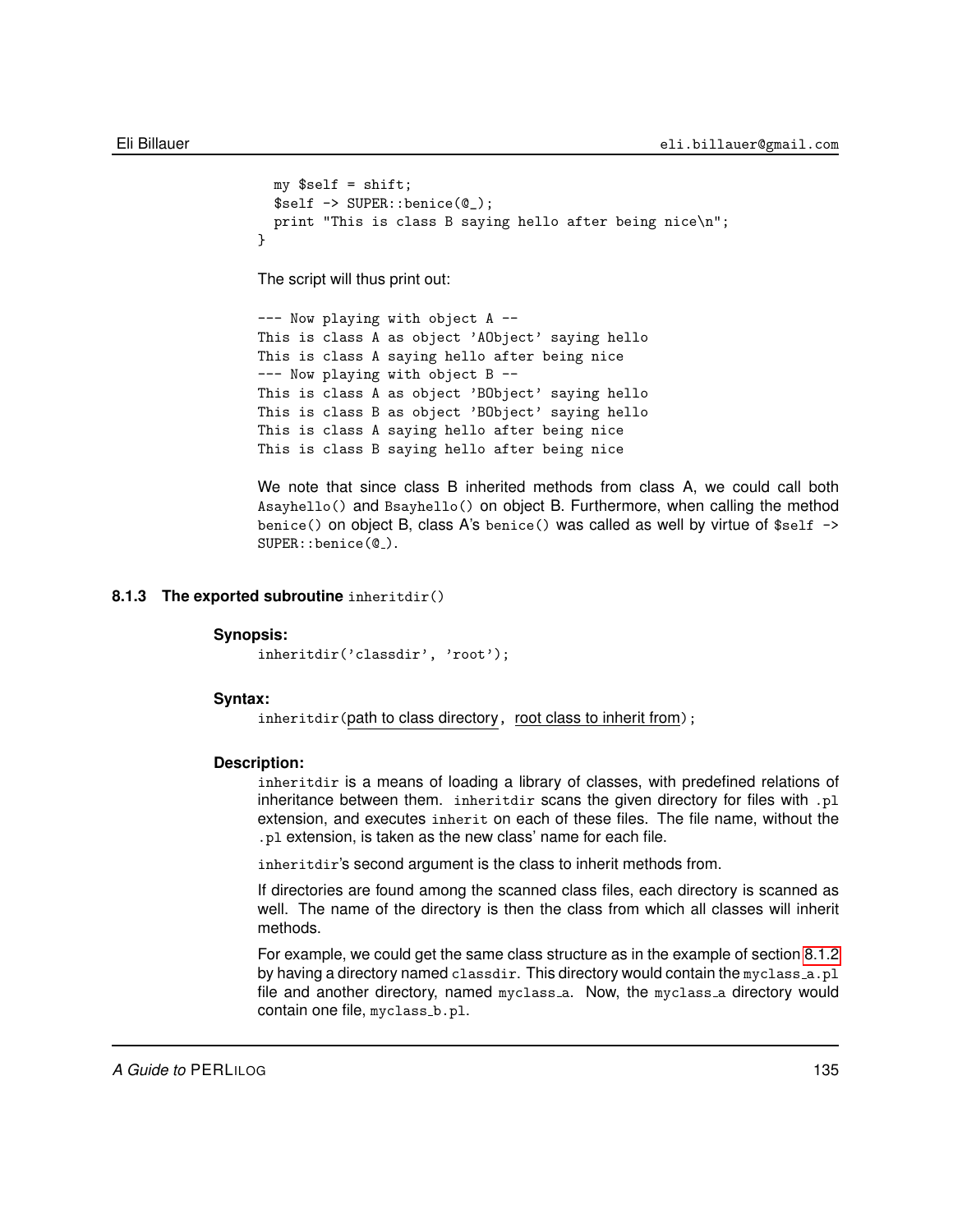We then run inheritdir('classdir', 'root'), myclass\_a.pl is read and creates the myclass a class. The myclass a directory is found, and myclass b.pl within it. Now, since the directory is named myclass a, the myclass b class inherits methods from myclass a.

Note that if we have a directory named  $f \circ \circ f$ , then a class file  $f \circ \circ f$ . and the directory foo must be in the same (parent) directory. This structure resembles the way submodules are organized in plain Perl, and it forces the directory tree to reflect the class tree.

Also note that all file names and directory names are translated to lowercase, resulting in only lowercase class names.

# **Return value:**

Always returns 1

## **8.1.4 The exported subroutine** override()

## **Synopsis:**

```
override('theclass', 'myclass.pl');
override('theclass', 'myclass.pl', 'root');
```
#### **Syntax:**

override(name of class, Perl file[, class to inherit]);

# **Description:**

override causes the given Perl file's method declarations to override those of the already declared class. Note that unlike common practice in object-oriented programming, this allows to override particular methods without changing the class' name, despite the fact that strictly speaking, this operation generates a new class.

If the class, which is named in the first argument doesn't exist, override behaves exactly like inherit, and thus a third argument is needed. This third argument is optional, and functions as a "backup" in case the desired class does not exist, and hence needs to be generated with inherit.

A detailed description of class declaration is given in section [6.4.1.](#page-67-0)

# **Return value:**

Always returns 1

#### **Example:**

```
use Perlilog;
```

```
inherit('class_a', 'myclass_a.pl', 'root');
override('root', 'myclass_b.pl');
```
init;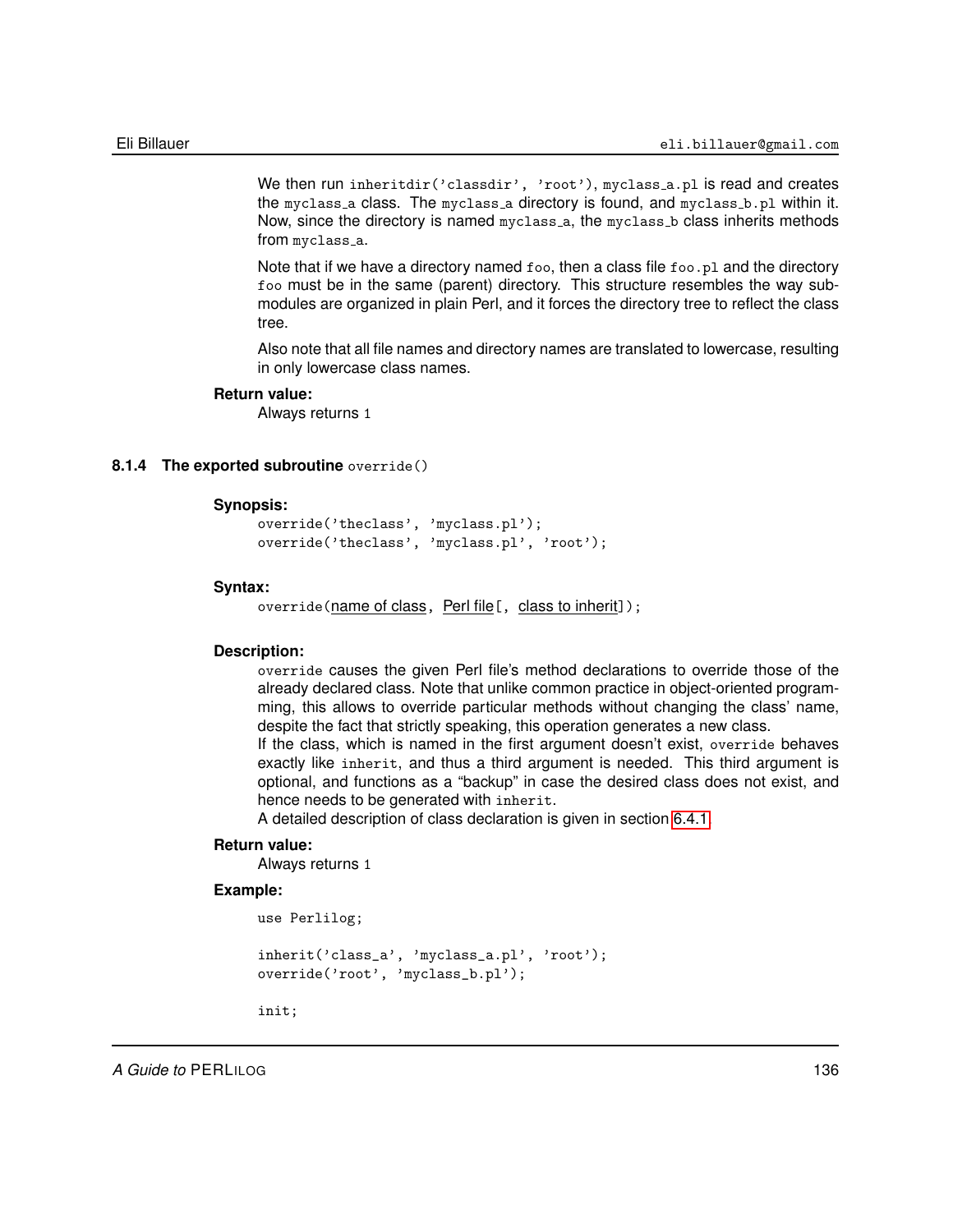```
\text{SobjA} = \text{class}_a \rightarrow \text{new}(\text{name} \Rightarrow \text{'AObject'});
$objA -> Asayhello();
$objA -> Bsayhello();
\text{SobiA} \rightarrow \text{benice}();
```
We assume that the files myclass<sub>-a.pl</sub> and myclass<sub>-b.pl</sub> are the same as in the example for inherit in section [8.1.2.](#page-132-0) This will print out:

```
This is class A as object 'AObject' saying hello
This is class B as object 'AObject' saying hello
This is class B saying hello after being nice
This is class A saying hello after being nice
```
This example shows an override of the root class, which will affect all classes in the system. It's usually not necessary to go that deep down.

Note that the root class was overridden after the declaration of class a, and still class a inherited the methods from myclass b.pl via the inheritence from the root class.

#### **8.1.5 The exported subroutine** underride()

#### **Synopsis:**

underride('theclass', 'myclass.pl');

#### **Syntax:**

underride(name of class, Perl file);

### **Description:**

underride works like override, only in the opposite way: It will give the Perl file's method the lowest predecense in the inheritence chain. In other words, the class tree will be set up like it would if the current Perl file was the one that generated the class, and all other declarations of the same class came afterwards as override()s.

If another underride() is called twice on the same class, the second one will be closer to the root class.

This routine is merely intended for debugging purposes, and is not recommended for standard use.

A detailed description of class declaration is given in section [6.4.1.](#page-67-0)

#### **Return value:**

Always returns 1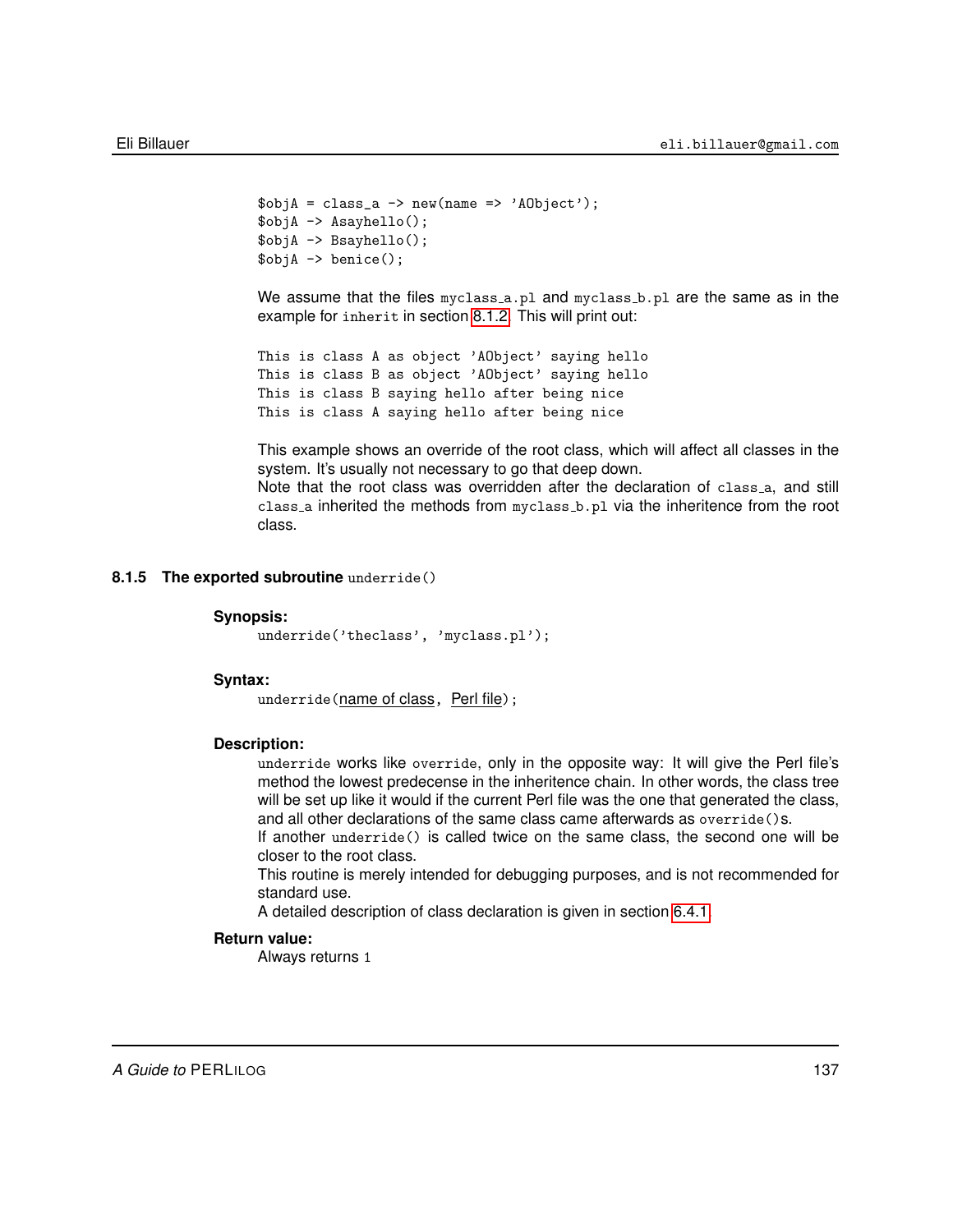#### **8.1.6 The exported subroutine** definedclass()

### **Synopsis:**

\$status = definedclass('class');

#### **Syntax:**

class status = definedclass(class name);

#### **Description:**

definedclass accepts a class name as argument, and returns a value that reflects the class' status.

A detailed description of class declaration is given in section [6.4.](#page-67-1)

# **Return value:**

definedclass returns 0 if the class has not been defined. 1 is returned if the class is defined, but its Perl code has not been loaded. 2 is returned if the class is defined, and the Perl code has been loaded.

### **Example:**

```
use Perlilog;
print "In the beginning, the status was ".definedclass('class_a')."\n";
inherit('class_a', 'myclass_a.pl', 'root');
print "Afterwards, the status was ".definedclass('class_a')."\n";
init;
print "After init the status was ".definedclass('class_a')."\n";
\text{Sobj} = \text{class}_a \rightarrow \text{new}(\text{name} \Rightarrow \text{'TheObject'});print "After usage the status was ".definedclass('class_a')."\n";
This will print:
```
In the beginning, the status was 0 Afterwards, the status was 1 After init the status was 1 After usage the status was 2

Note that the status remained 1 even after init: The class' Perl code was read only when an object was generated from the class.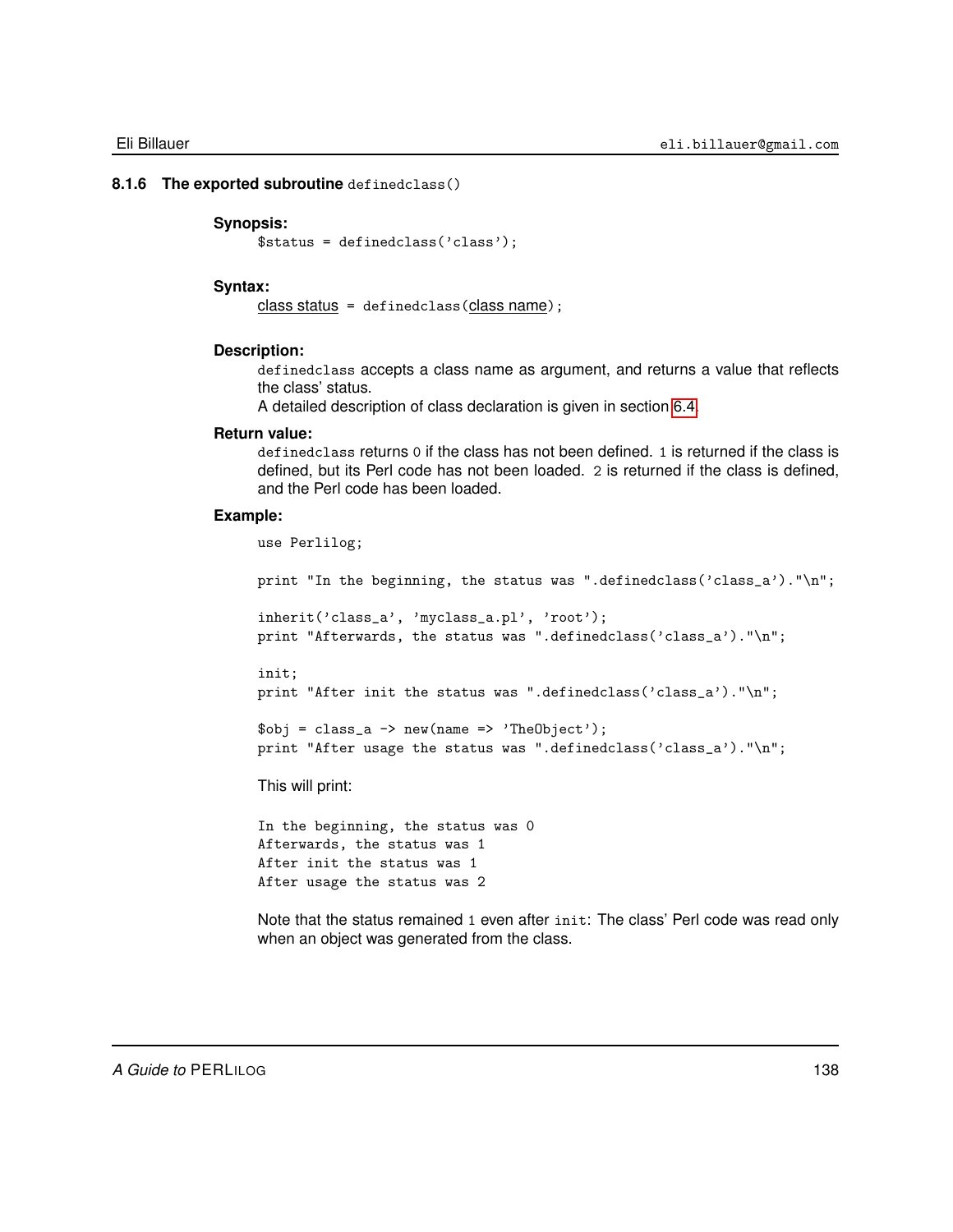# **8.1.7 The exported subroutine** globalobj()

# **Synopsis:**

\$GlobObj = globalobj;

# **Syntax:**

object reference = globalobj;

# **Description:**

globalobj returns an object reference to the global object. It must not be called before init(), since the global object doesn't exist before that.

More information about the global object is given in section [5.4.5.](#page-60-0)

# **Return value:**

A reference to the global object.

# **8.1.8 The exported subroutine** execute()

# **Synopsis:**

execute();

# **Syntax:**

execute();

#### **Description:**

This routine calls the execute method of the global object. This will kick off the code generation process. See section [6.5.](#page-74-0)

## **Return value:**

Not to be used

### **8.1.9 The exported subroutine** interfaceclass()

# **Synopsis:**

interfaceclass('myclass');

#### **Syntax:**

interfaceclass(name of interface class);

# **Description:**

interfaceclass() registers some class as an interface class. The class must have been declared with inherit(), override() or underride prior to registration with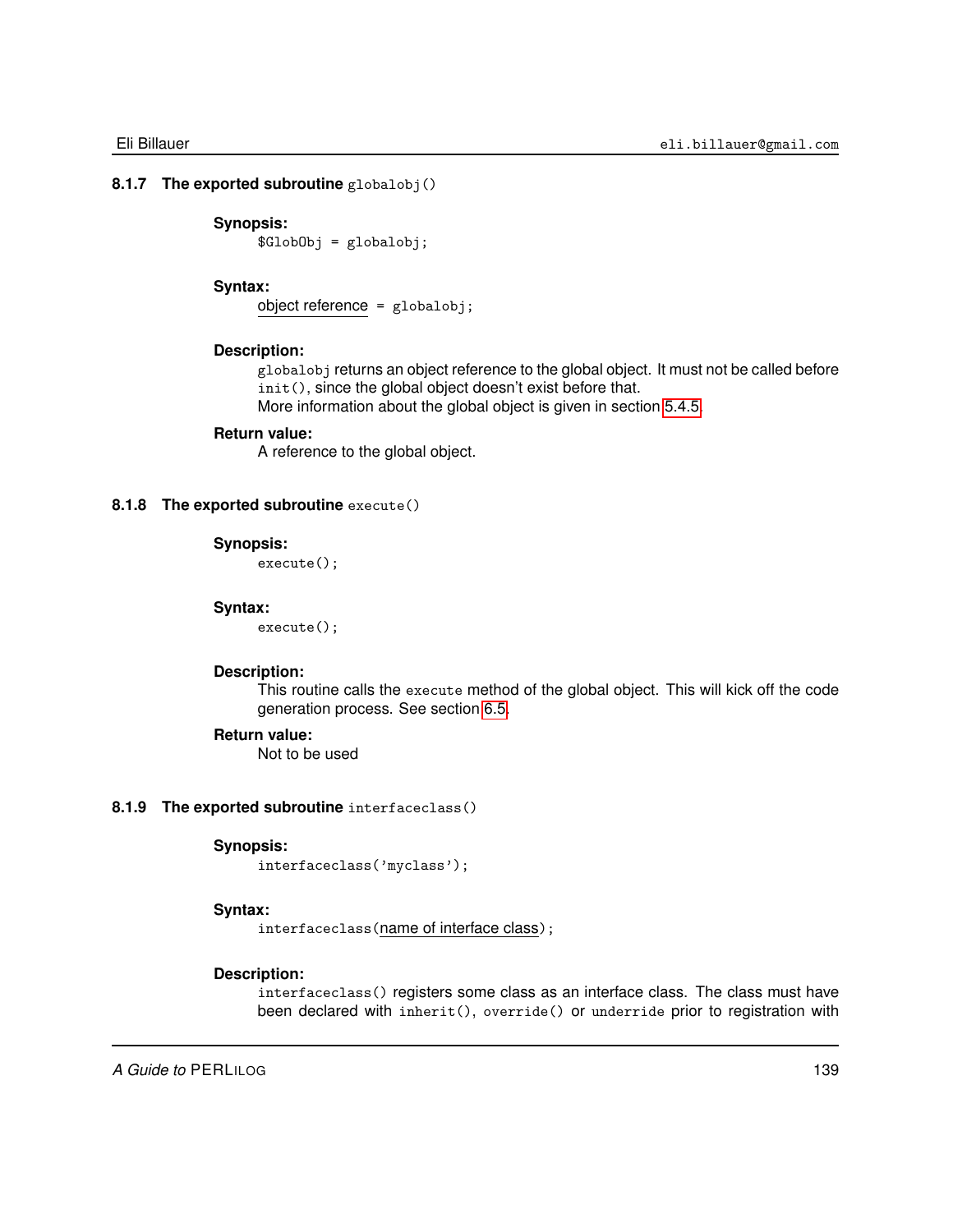interfaceclass(). See section [7.9](#page-123-0) for more about this.

# **8.2 The global variables**

# **8.2.1 The variable** \$VERSION

# **Description:**

The variable \$VERSION is the version number. It is declared as is commonly done in Perl modules. Note that it can be used as a number.

#### **Example:**

```
use Perlilog;
if ($Perlilog::VERSION < 1.00) {
  print "We are running on a pre-release version!\n";
}
```
# **8.2.2 The variable** \$globalobject

# **Description:**

A reference to the global object is stored in \$Perlilog::globalobject. The value of this variable is returned when calling the globalobj() routine.

# **8.2.3 The variable** %classes

#### **Description:**

This hash's keys are names of classes. To be more accurate, these are the names of the Perl packages that will be generated during the loading of class Perl files. The values are either references to lists, or the scalar value 1. The latter signifies that the class has been loaded (definedclass would return 2).

When the value is a reference to a list, it is a list of three items: The first item is the name of the Perl file associated with the class. The second is the class which the current class should be derived from (in other words, the value of this class' @ISA). The last item is the class name that was used when creating this class. It may be different from the package name due to class override.

# **8.2.4 The variable** %objects

### **Description:**

This hash links between object names and their references. The keys are names of objects, and the values are their references.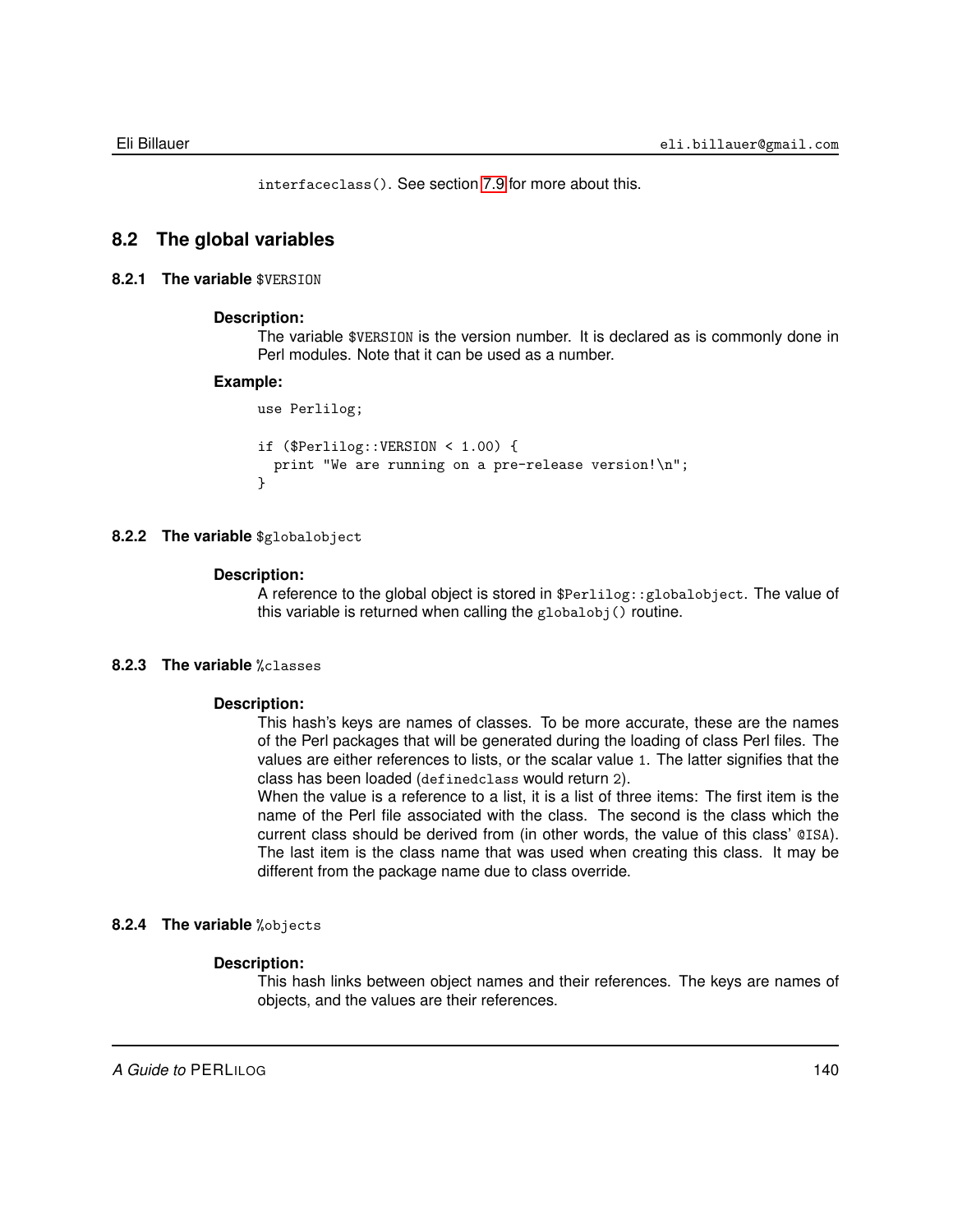The integrity of this hash may be verified by calling the treestudy method (see section [9.1.22.](#page-160-0)

# **8.2.5 The variable** @VARS

# **Description:**

@VARS is a list of references to variable pointers, which are lists consisting of two items: The first item is a reference to the object holding the variable, and the second is the variable's name.

The variable's ID is the index to the variable's entry in @VARS.

The first to items of @VARS are undef as a measure of avoiding the indeces 0 and 1 to acciendly point to variables.

# **8.2.6 The variable** @EQVARS

# **Description:**

@EQVARS is a list of references to equivalence lists. An equivalence list is a list of variable ID's, whose respective variables are equivalent in such a way that they are connected in the Verilog sense.

# **8.2.7 The variable** @interface classes

#### **Description:**

This is a list of interface classes that were registered with interfaceclass(), in the order that they were registered. See section [7.9](#page-123-0) for more about this.

# **8.2.8 The variable** \$interface rec

# **Description:**

If \$interface\_rec is defined, the system is in transient mode (see section [7.10\)](#page-125-0), and its value is a number, which is the number of recursive calls to intobjects() calls that the system is ready to get deeper into recursion.

When the system is not in the middle of handling some call to interface(), this \$interface rec is undefined. In order to keep the system sane, this variable, should be only read from (except for the core of PERLILOG ).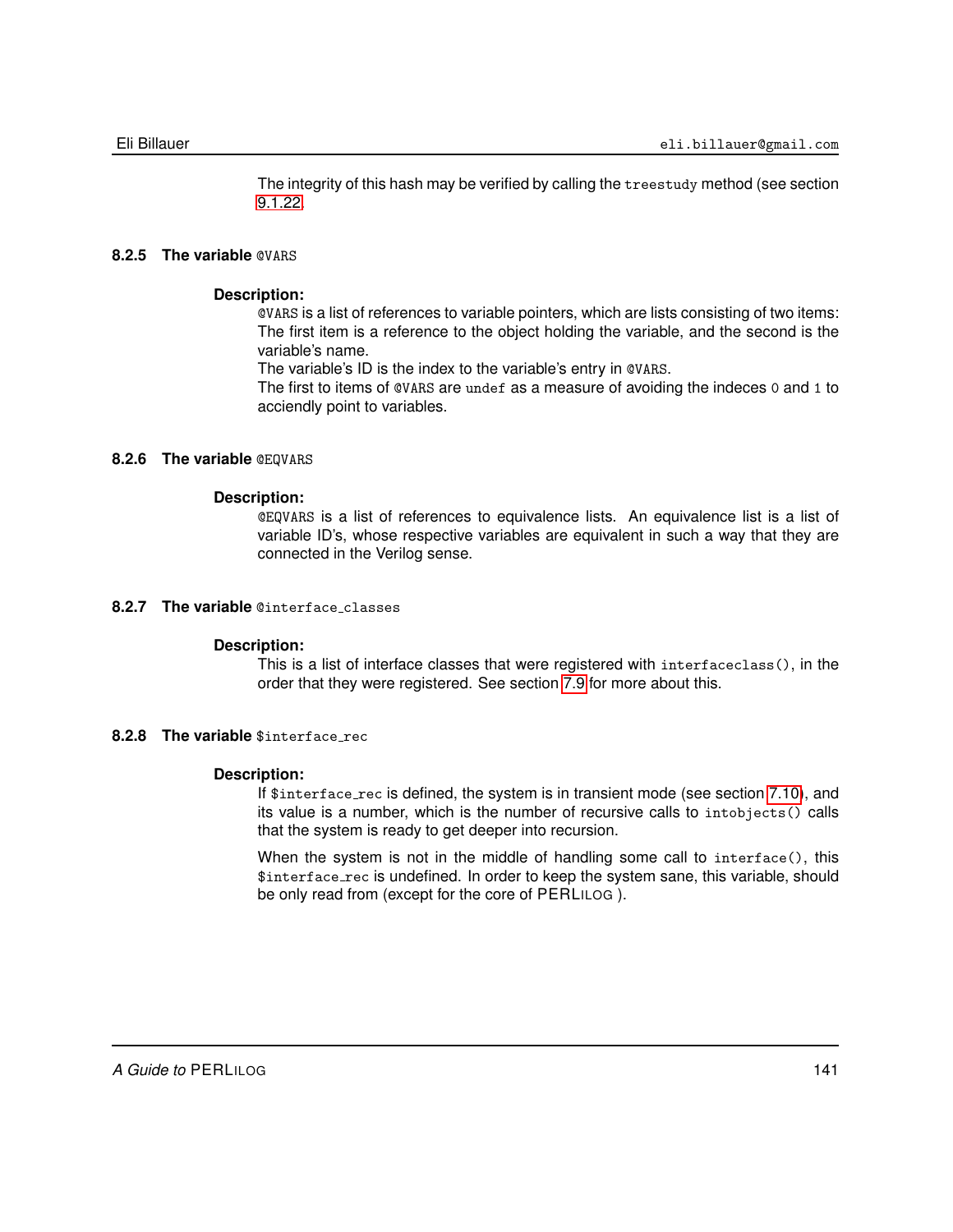# **9 The root class API**

# **9.1 Methods**

# **9.1.1 The method** new()

#### **Synopsis:**

 $$theobi = theclass -> new(name=>'thename');$ 

# **Syntax:**

class -> new(property hash);

# **Description:**

The new method creates a new object of a given class. Its initial properties are passed as a hash.

The new method must be called with at least one property, the name property set. The value of name property must be different from that of any other previously created object, even when making case-insensitive comparison.

If the parent property is set in the property hash, addchild will be called in order to set the correct relations.

# **Return value:**

A reference ("handle") to the new object.

# **Example:**

```
use Perlilog;
init;
$obj1=root->new(name=>'theObject');
$obj2=root->new(name=>'anotherObject',
                parent=>$obj1);
```
Note that that parent is assigned \$obj1, and not the parent's name.

# **9.1.2 The method** set()

```
Synopsis:
     $obj->set($property, $scalar);
     $obj->set($property, @list);
```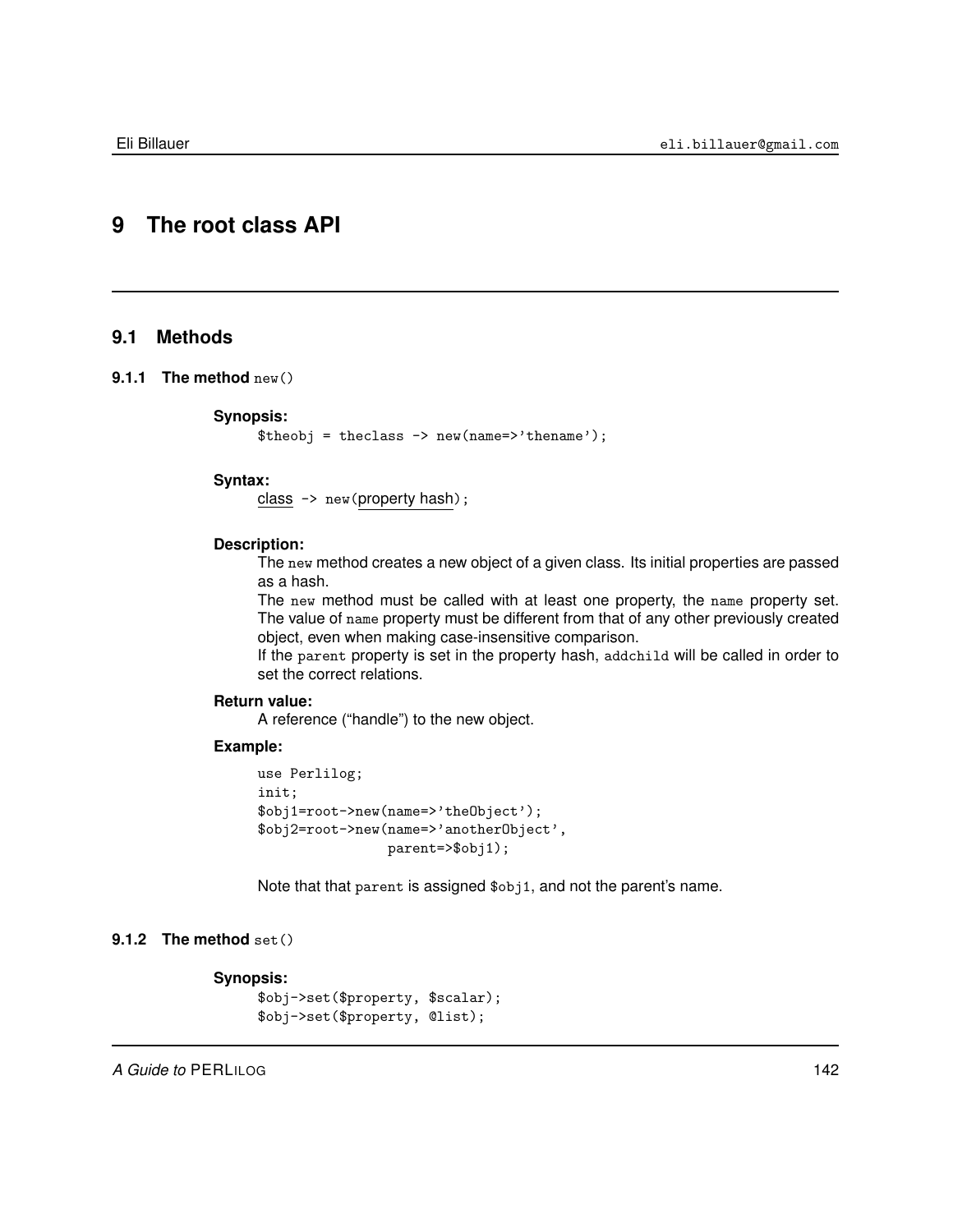```
$obj->set(\@path, $scalar);
$obj->set(\@path, @list);
```
# **Syntax:**

object -> set(property, new value);

# **Description:**

The set method sets the value of a property. If property needs not to exist prior to calling set, but it must not have been created by const (see section [9.1.4\)](#page-144-0).

The value is in general a list. Scalars are handled as lists with a single item. Even so, the set and get pair can be used with scalars in a straightforward way, as is shown in the example of section [9.1.3.](#page-142-0)

To delete a property, set it to undef.

If the property name is a reference to a list, this is considered as the property's path. Note that paths are easily expressed with square brackets, [ and ] (see example). Paths and their rules are described in section [5.3.6.](#page-57-0)

# **Return value:**

Always returns 1

# **Example:**

<span id="page-142-0"></span>See the example in section [9.1.3](#page-142-0)

# **9.1.3 The method** get()

# **Synopsis:**

```
$scalar=$obj->get($property);
@list=$obj->get($property);
$scalar=$obj->get(\@path);
@list=$obj->get(\@path);
```
### **Syntax:**

object -> get(property);

# **Description:**

The get method looks for the required property, and returns its value if it exists.

If the property name is a reference to a list, this is considered as the property's path. Note that paths are easily expressed with square brackets, [ and ] (see example). Paths and their rules are described in section [5.3.6.](#page-57-0)

The get property is suitable for reading properties defined by set and const.

The set and get pair are coordinated in such a way, that the programmer can assign a list, a scalar or a hash to a property, and get the value later on in the easiest possible way. This is best explained in the example that follows, but the formal rules are hereby described for the sake of formality:

In scalar context: The first element in the list is returned. If a scalar was used to set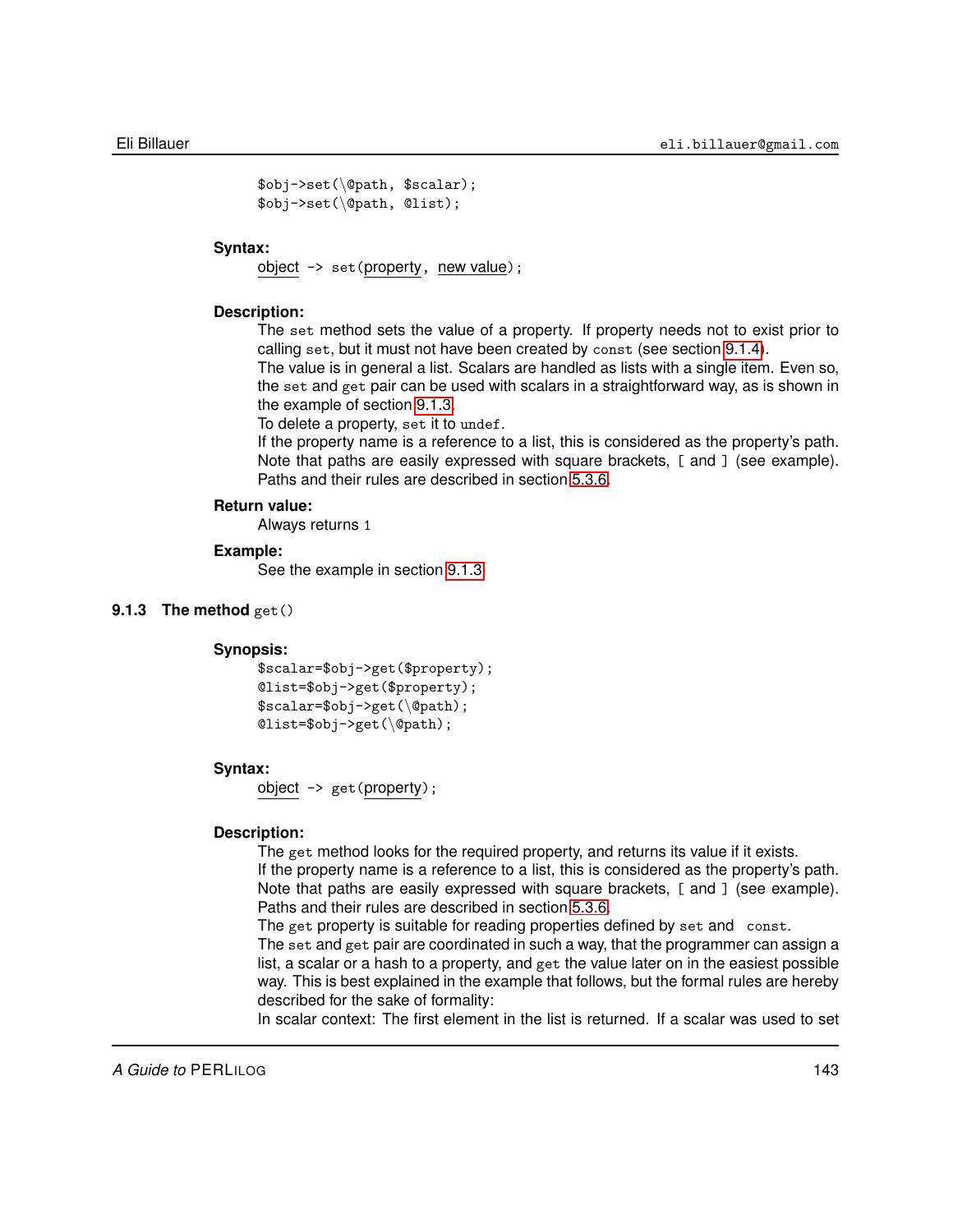the property, this arrangement makes sure that get returns what set (or const) got. If the property wasn't defined, undef is returned.

In list context: A list is returned. If the property wasn't defined, it's an empty list.

Note that if the property contains a list, and get is evaluated in a scalar context, it does NOT return the number of elements, like some Perl programmers would expect.

# **Return value:**

The value of the requested property.

#### **Example:**

```
use Perlilog;
init;
$object=root->new(name=>'theObject',
                  foo => 'bar');
print "My name is ".$object->get('name')."\n";
print "Foo is ".$object->get('foo')."\n";
$object->set('myscalar', 'scalarvalue');
$value = $object->get('myscalar');
print "My scalar is $value\n";
print "My scalar as a list: ".join(",", $object->get('myscalar'))."\n";
$object->set('mylist', 'listitem1', 'listitem2', 'listitem3');
@listvalue=$object->get('mylist');
print "My list is ".join(",", @listvalue)."\n";
print "My list (scalar context!): ".$object->get('mylist')."\n";
[0]thelist=(1, 2, 3);
$object->set('one_two_three', @thelist);
print "Let's count: ".join(",", $object->get('one_two_three'))."\n";
$object->set(['my', 'node'], "This is my node");
$object->set(['my', 'other'], "This is another node");
print "My node: ".$object->get(['my', 'node'])."\n";
print "My other: ".$object->get(['my', 'other'])."\n";
This script prints out the following:
My name is theObject
Foo is bar
My scalar is scalarvalue
My scalar as a list: scalarvalue
My list is listitem1,listitem2,listitem3
My list (scalar context!): listitem1
Let's count: 1,2,3
My node: This is my node
My other: This is another node
```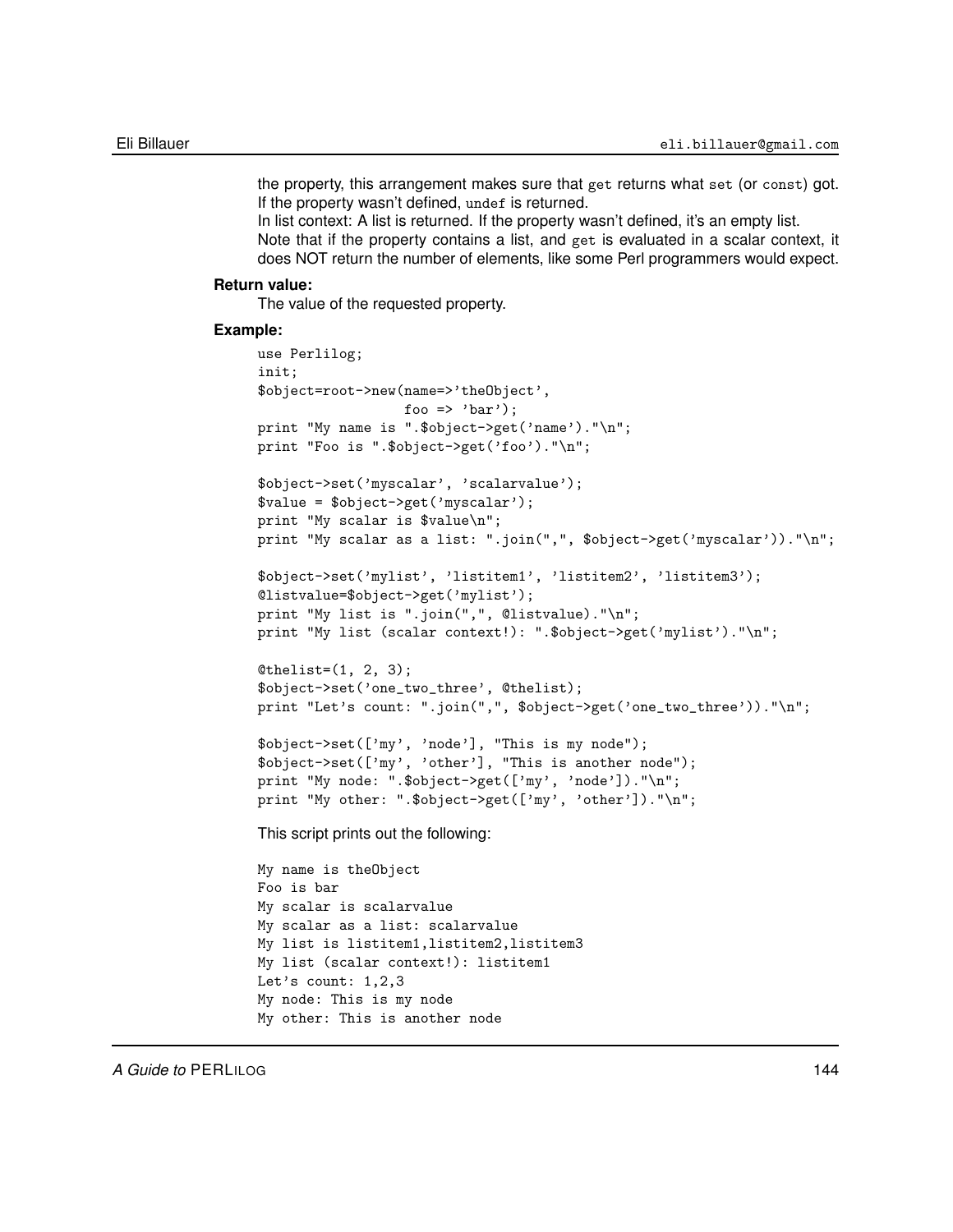## **9.1.4 The method** const()

## **Synopsis:**

```
$obj->const($property, $scalar);
$obj->const($property, @list);
$obj->const(\@path, $scalar);
$obj->const(\@path, @list);
```
## **Syntax:**

object -> const(property, scalar value);

### **Description:**

The const method is exactly like set (see section [9.1.2\)](#page-141-0), only it sets the value of a property as a constant. If the property already exists, the new value value must be equal (stringwise, in the Perl eq sense) to the value that the property already has. The sense of equality may be changed from stringwise eq to any arbitrary sense by using the seteq method detailed in section [9.1.13.](#page-153-0)

When dealing with lists, equality means equality in the number of element in the list and that each element is stringwise equal (or as chosen with seteq).

Either way, the previous value, if assigned, must have been set by const (and not set).

If the above conditions are not met, a fatal error occurs.

Setting a constant value may trigger off a callback mechanism. See section [9.1.12.](#page-151-0) For more information about the constant property, see section [5.3.4.](#page-55-0)

If the property name is a reference to a list, this is considered as the property's path. Note that paths are easily expressed with square brackets, [ and ] (see example). Paths and their rules are described in section [5.3.6.](#page-57-0)

## **Return value:**

Not to be used.

```
use Perlilog;
init;
$object=root->new(name=>'theObject');
$object->const('myconstant', 'Stay Forever');
$value = $object->get('myconstant');
print "I say $value\n";
$object->const('myconstant', 'Stay Forever'); # This is OK
$object->set('myconstant', 'Stay Forever'); # This is an error
$object->const('myconstant', 'Change!'); # This is an error
$object->set('myscalar', 'I am not a constant');
$object->const('myscalar', 'I am not a constant'); # Error again!
```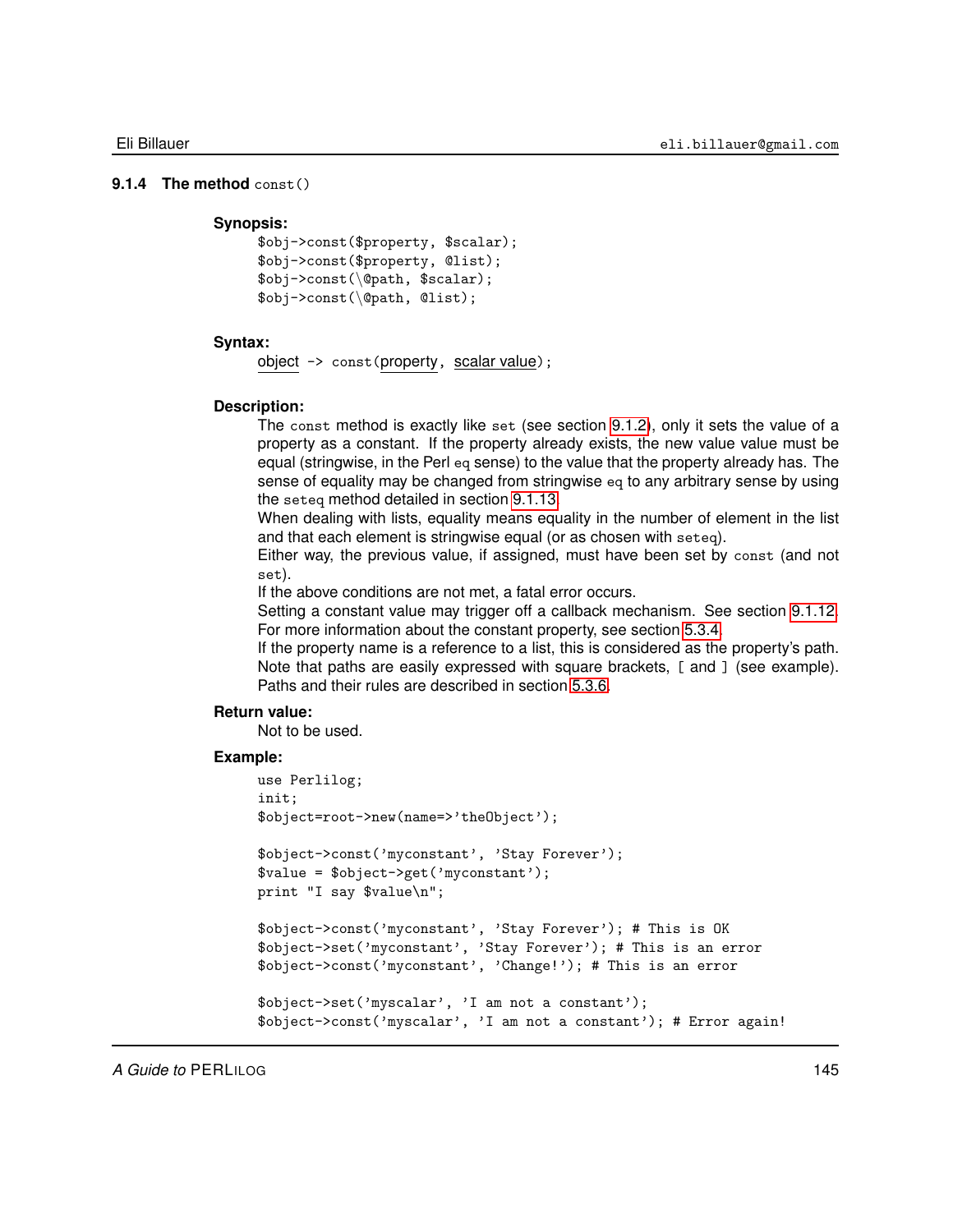This will result in

I say Stay Forever

and then an error will be reported, because of the attempt to use set on a constant value (it doesn't matter that the value would be the same).

The example shows other possible mistakes: Trying to change the value of myconstant, or using const on a property that is already assigned with set.

## **9.1.5 The method** globalobj()

## **Synopsis:**

 $$theglobal = $anyobject -> globalobj();$ 

### **Syntax:**

```
object -> globalobj();
```
## **Description:**

The globalobj method returns a handle to the global object of the system. The return value is identical for any object that is an instantiation of a class derived from root, without having this method overrides. In simple words, it doesn't matter which object you run this method on, as long as it's supported.

The purpose of this method is to allow an easy access to the global object from within subroutines that define methods. From the main script, simply use the  $g$ lobalobj() routine.

See section [5.4.5](#page-60-0) for details about the global object.

#### **Return value:**

A reference ("handle") to the global object

### **Example:**

```
use Perlilog;
init;
$object=root->new(name=>'theObject');
$the global = $object->globalobj();print "The object's name is ".$theglobal->get('name')."\n";
$shortcut = globalobj();
```
Note that \$shortcut will have the same value as \$theglobal. This shorter format is only possible because of use Perlilog, and hence it can't be used in class declarations.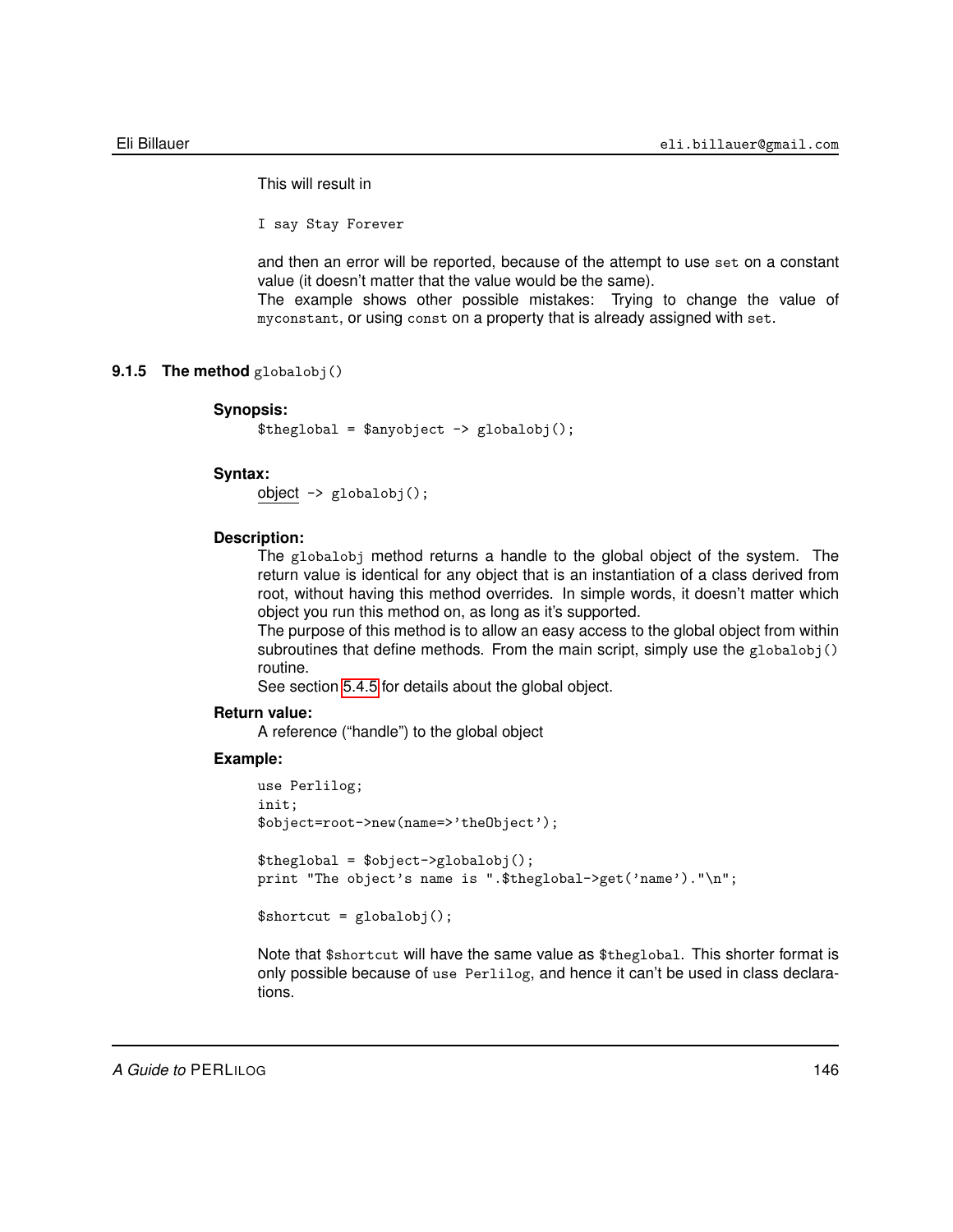## **9.1.6 The method** who()

### **Synopsis:**

print "This is ".\$object->who."\n";

## **Syntax:**

 $object \rightarrow who()$ ;

## **Description:**

The who method returns a short and concise identification of the object, so it is readily recognized by humans. It is commonly used in error messages and alike.

Classes that are derived from root often override this method to give a better description. The object's name is always mentioned somehow by convention.

Note that by using who, we ask the object for some information, so we assume that \$object (in the synopsis) is a proper object reference. This is assumption should be avoided, especially when handling error messages, due the unexpected nature of errors. See safewho in section [9.1.7](#page-146-0) for a solution.

## **Return value:**

A short identifier of the object, helpful for humans.

### **Example:**

use Perlilog; init; \$object = root->new(name=>'theObject'); print "This is ".\$object->who."\n"; Running this: This is object 'theObject'

## **9.1.7 The method** safewho()

## <span id="page-146-0"></span>**Synopsis:**

```
print "This is ".$safeobject->safewho($object)."\n";
```
## **Syntax:**

object -> who(object in question);

### **Description:**

safewho calls who on the object that is passed as an argument, after verifying (using isobject) that the object reference is proper.

This is especially useful in code that define methods, since we know for sure that the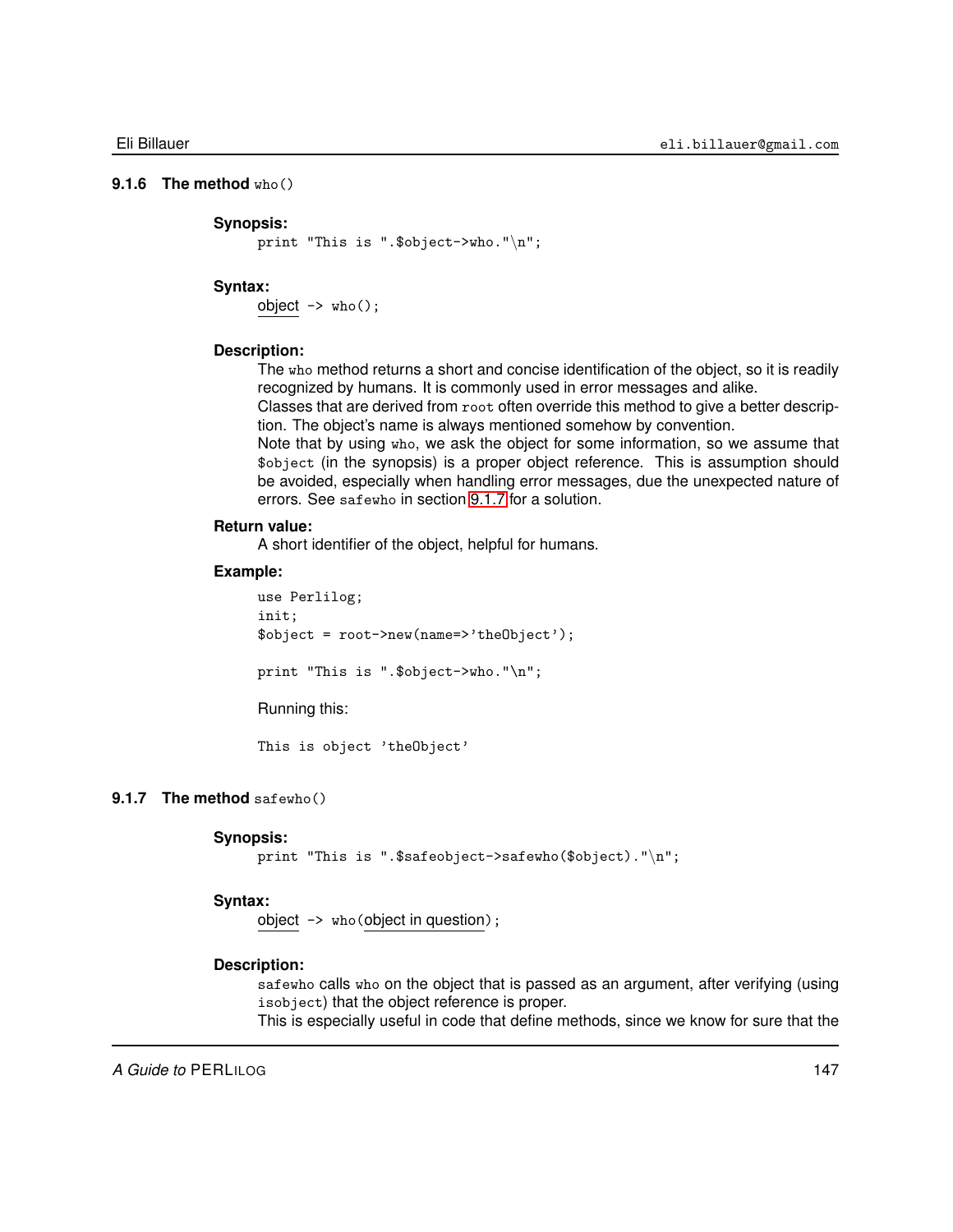object's self reference is proper. We may thus call ourself with the safewho method, when attempting to identify another object.

### **Return value:**

Same as who if the argument is a proper object. Otherwise, the string '(non-object item)' is returned.

## **Example:**

```
use Perlilog;
init;
$object = root->new(name=>'theObject');
$safeobject = root->new(name=>'ImSafe');
$junk = "Hello";
print "This is ".$safeobject->safewho($object)."\n";
print "What is this??? ".$safeobject->safewho($junk)."\n";
```
Running this:

```
This is object 'theObject'
What is this??? (non-object item)
```
Note that trying \$junk->who would cause a Perl error, that would be quite unhelpful.

## **9.1.8 The method** isobject()

## **Synopsis:**

```
if (isobject($obj)) { ... }
```
### **Syntax:**

object -> isobject(scalar);

### **Description:**

isobject identifies if its scalar argument is a PERLILOG object. This method is useful before attempting to call an object's method with an arrow notation ("->"). The method's result does not depend on whose object it is a method of. Only scalar in the argument matters (unless the method has been overridden, which it shouldn't). Note that if an object has been created outside the PERLILOG mechanism, isobject will return false even though it's OK to use the argument as an object.

#### **Return value:**

True (1) or undefined value (undef).

#### **Example:**

use Perlilog;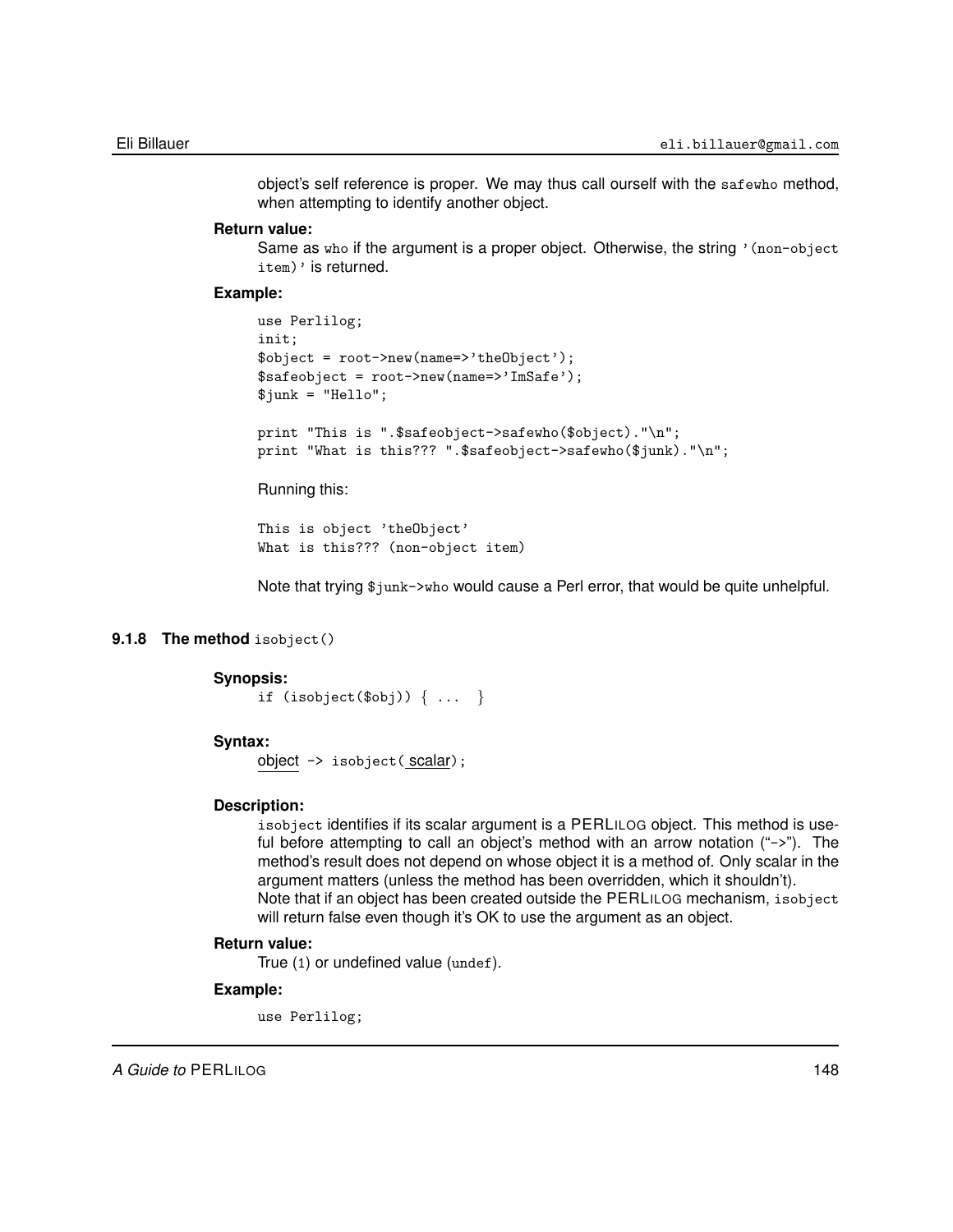```
init;
$object = root->new(name=>'theObject');
print "Is the handle an object? ".globalobj()->isobject($object)."\n";
print "Is the name an object? ".globalobj()->isobject('theObject')."\n";
print "Can I check myself? ".$object->isobject($object)."\n";
Note that we use globalobj() just to get some object to call isobject on.
Running this we get:
Is the handle an object? 1
Is the name an object? 0
```
Can I check myself? 1

Also note that we got 0 when passing the object's name as an argument. The method will always return 0 to any string it gets.

## **9.1.9 The method** objbyname()

### **Synopsis:**

\$obj -> objbyname('theObject');

#### **Syntax:**

object -> objbyname(name of object);

#### **Description:**

objbyname() returns the handle (reference) to the object whose name is given as an argument. If no such object exists, undef is returned.

## **Return value:**

A reference to an object or undef.

### **Example:**

```
use Perlilog;
init;
$object = root->new(name=>'theObject');
$same = globalobj->objbyname('theObject');
print("The same object!\n")
  if ($object == $same);
```
## **Description:**

In this example, we create a new object, and puts its handle in \$object. Then we get the same value by using objbyname() on the object's name, and put it in \$same (which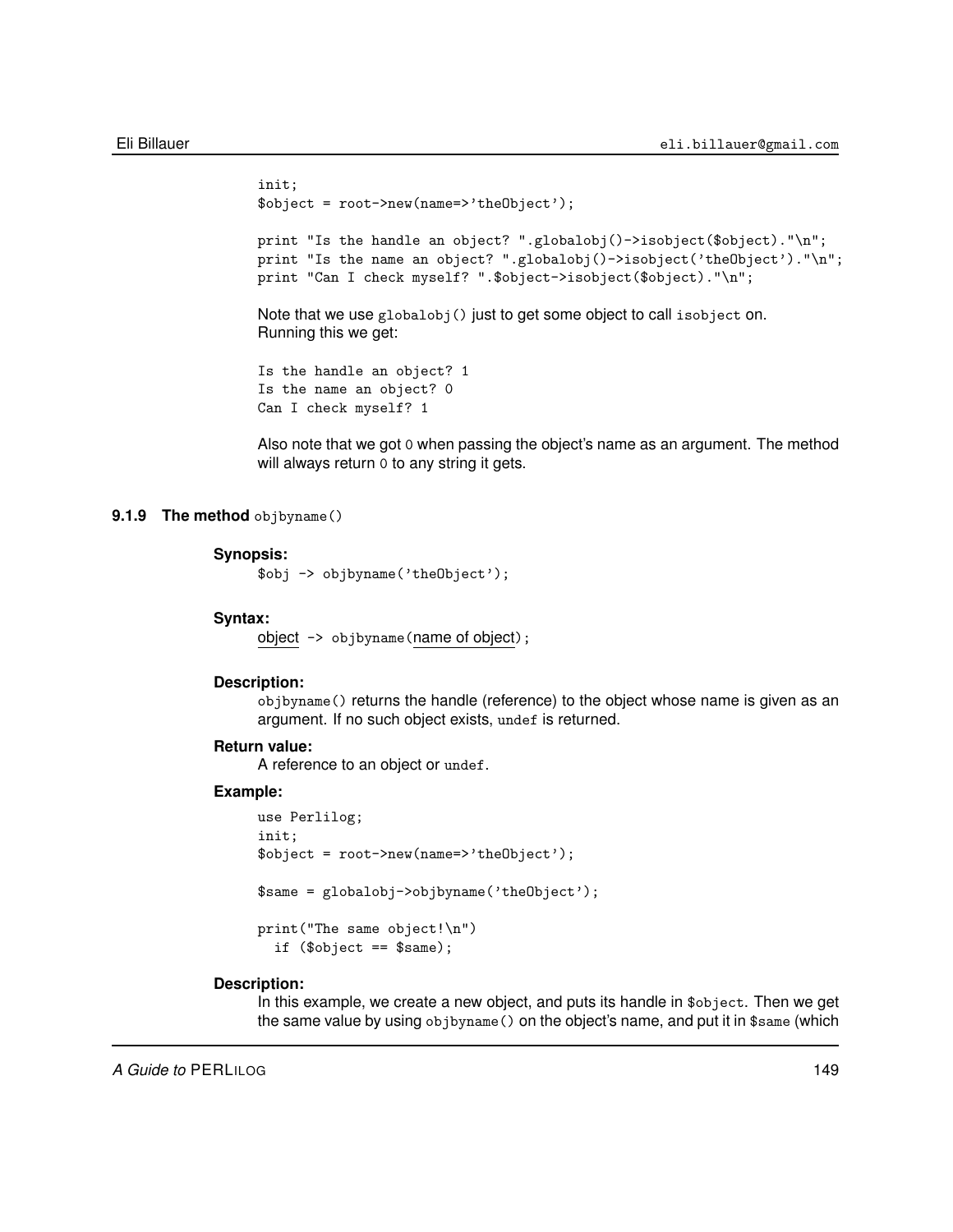is useless for practical reasons, since we've already have the reference of the objects handy). Note that we use the global object, like we would if we had no other reference to an object handy.

When running this script, the print is executed.

## **9.1.10 The method** objdump()

### **Synopsis:**

```
$obj -> objdump;
$obj -> objdump('theObject');
$obj -> objdump($objref);
```
## **Syntax:**

```
object -> objbyname();
\overline{object} -> objbyname (list of names or references of objects);
```
### **Description:**

objdump() is intended for debugging. It prints out information (to the standard output) about either a specific object, or all the objects that are defined in the system.

If a list of objects is given (this includes one object) as argument, these objects' information is printed out, which includes the properties.

The objects may be identified by their name or reference interchangably.

If objdump() is called with no arguments, all objects in the system are showed in the order that they were created.

The output format is intended for human reading, and is thus presented in what seems to be an easy way to read, with less emphasis on formal rules.

### **Return value:**

Not to be used.

```
use Perlilog;
init;
$object = root->new(name=>'theObject');
globalobj->objdump($object); # Will show 'theObject'
globalobj->objdump('theObject'); # 'theObject' again
$object->objdump(globalobj); # Will show global object!
globalobj->objdump(); # Will show them all
```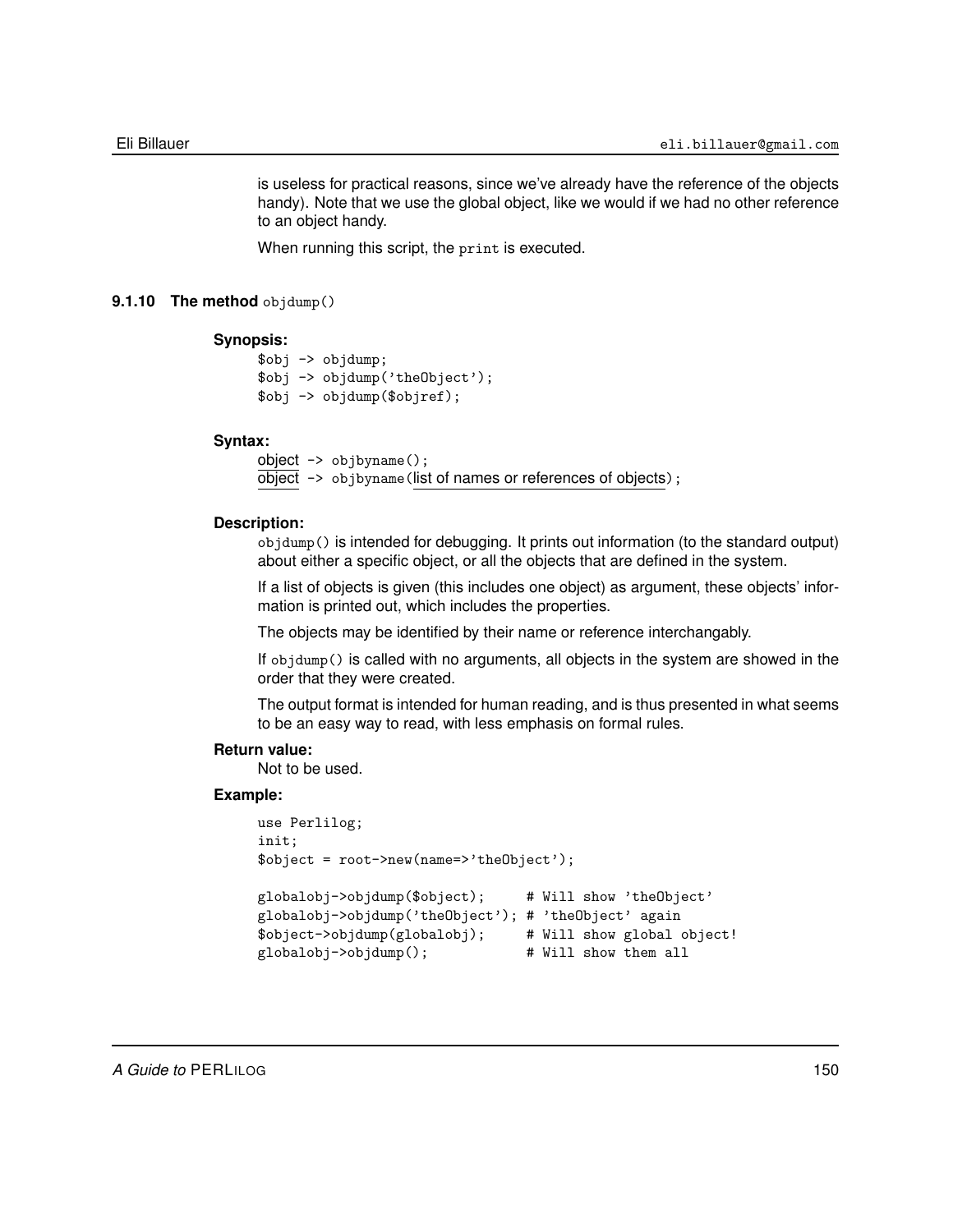### **9.1.11 The method** suggestname()

### <span id="page-150-0"></span>**Synopsis:**

```
$safename = $obj->suggestname($IWantThis);
$obj = AnyClass->new(name => $safename);
```
#### **Syntax:**

object -> suggestname(desired name)

### **Description:**

suggestname() will check the given string against the names of already existing objects. If the name is OK for a new object, it will simply return the string. If a new object can't be named with the given string, it is altered lightly (see example). Either way, the returned string is a legal name for a new object, which will be close enough to the original.

Note, that suggestname may suggest the same name more than once, if it isn't used to create a new object – it checks uniqueness against existing objects, not its own suggestions.

## **Return value:**

A string with a name for a new object.

```
use Perlilog;
init;
$global = globalobj();$name1 = $global -> suggestname('theObject');
\text{Sobject} = \text{root} ->new(name => \text{Shame1)};
print "The first object was called $name1\n";
$name2 = $global -> suggestname('THEOBJECT');
\text{Sobject} = \text{root} ->new(name => \text{络});
print "The next object was called $name2\n";
$name3 = $global -> suggestname('theobject');
print "Now we were suggested the name $name3\n";
$name4 = $global -> suggestname('theobject');
print "We didn't use it, so we got $name4 again\n";
$name5 = $global -> suggestname('theobjects');
print "We added one 's', and got $name5 -- it's unique\n";
We run this:
The first object was called theObject
The next object was called THEOBJECT_1
```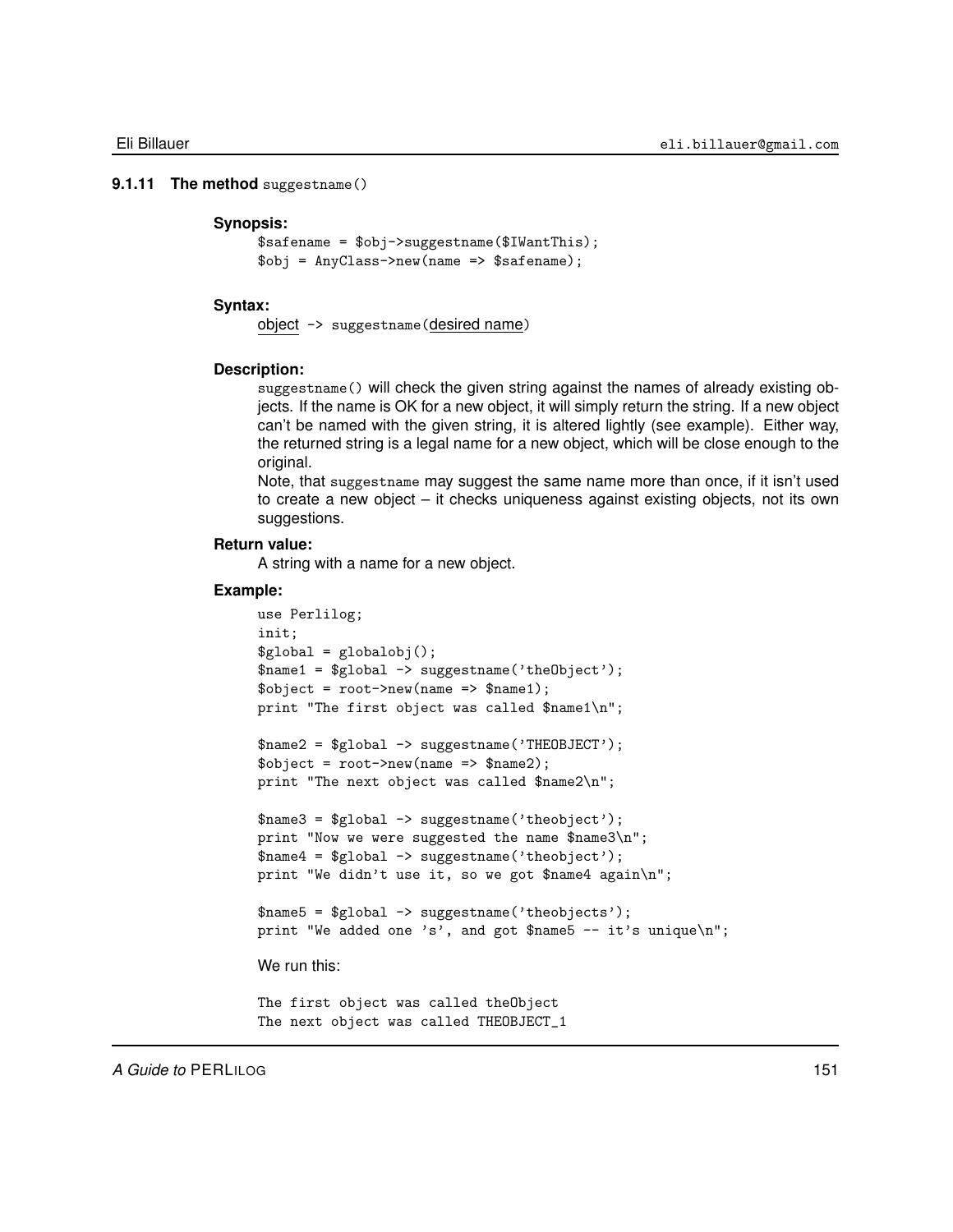```
Now we were suggested the name theobject_2
We didn't use it, so we got theobject_2 again
We added one 's', and got theobjects - it's unique
```
## **9.1.12 The method** addmagic()

## <span id="page-151-0"></span>**Synopsis:**

```
$object->addmagic($property, \&callback);
$object->addmagic($property, sub { ... });
$object->addmagic(\@path, \&callback);
\text{Sobject}\text{-}\text{addmagic}(\text{Qpath}, \text{sub} \{ ... \});
```
#### **Syntax:**

object -> addmagic(property, subroutine reference);

## **Description:**

The addmagic method queues a callback subroutine, which will be called upon when the respective property is assigned a value by using const. If The property's value is already set, the subroutine will be called immediately.

If the property name is a reference to a list, this is considered as the property's path. Paths and their rules are described in section [5.3.6.](#page-57-0)

addmagic is loop-safe: The callback mechanism assures that infinite callback loops will not occur. This is done by removing each callback entry from the queue before performing the callback itself, so each callback entry is run at most once. In particular, the callback subroutine may include a call to the const of another object, which may trigger off another callback. In fact, this is the intended use of addmagic (see examples).

Using addmagic and callback subroutines requires an understanding of the scope under which the subroutines are run (that is, when variables are evaluated, and what variable space is applied). A lack of such understanding may lead to strange bugs. We shall address a few of the issues in the examples below.

### **Return value:**

Not to be used.

```
use Perlilog;
init;
$object1 = root->new(name=>'First');
$object2 = root->new(name=>'Second');
$copy1to2 = sub { }print "Callback to copy1to2\n";
  my $val = $object1 -> get('TheProperty');
  $object2 -> const('TheProperty', $val);
```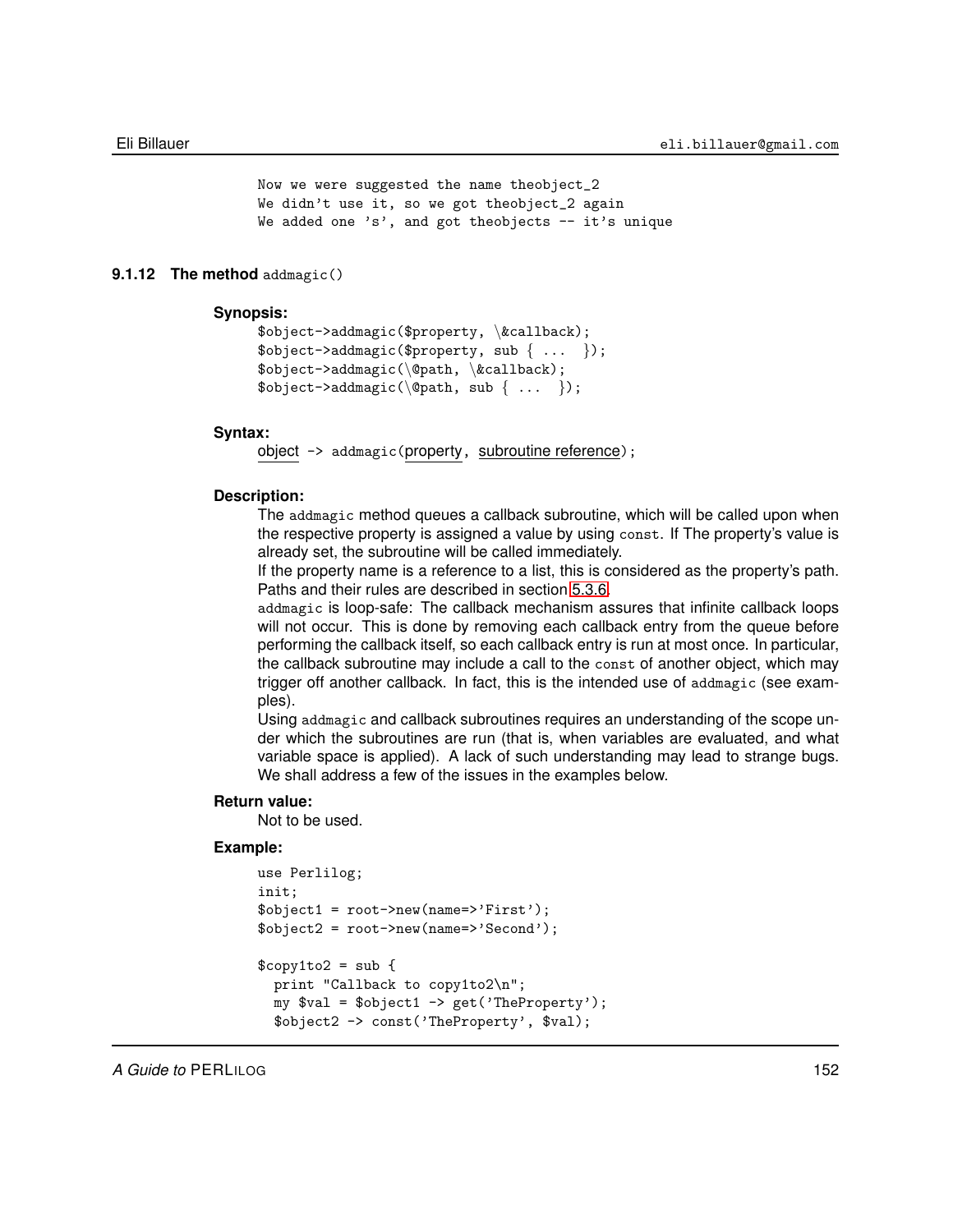};

```
$copy2to1 = sub {
  print "Callback to copy2to1\n";
  my yal = \text{object2} \rightarrow \text{get('TheProperty');}$object1 -> const('TheProperty', $val);
};
$object1->addmagic('TheProperty', $copy1to2);
$object2->addmagic('TheProperty', $copy2to1);
$object1->const('TheProperty', 'TheValue');
print "The value is ".$object2->get('TheProperty')."\n";
And when running this, we get:
```
Callback to copy1to2 Callback to copy2to1 The value is TheValue

The heart of this example is that we ran const on \$object1, but read the property of \$object2. This demonstrates how one object can "learn" the value of another one as soon as it is set.

We see that by calling const on \$object1 triggered off the callback to copy1to2. In copy1to2 there's const is called on \$object2, and thus copy2to1 is triggered off. In copy2to1 we call const on \$object1 again, on a constant property that already has a value. This is OK, since we attempt to assign the same value that the property already has.

No more callbacks take place, since we've exhausted the queues. Note that each of the two objects watch the other. We could have ran const on \$object2, and read it from \$object1 as well. In fact, this callback setup assures that both object's properties will be equal, both by copying the value, and by not allowing unequal values to be set. In the example above, the subroutines could have been defined as sub copy1to2  $\{\ldots\}$  (and not \$copy1to2 = sub  $\{\ldots\}$ ), achieving the same results for this specific example. (In this case  $\&$ copy1to2 would be given to addmagic, rather than \$copy1to2). Even so, it's still higly recommended to follow the example's subroutine definition format, in order to assure the correct scoping. This is especially important if the subroutines are defined as part of some method routine.

We now see another example, which demonstrates a variable scoping issue. Suppose that we want 10 objects, whose property X is equal on all:

```
use Perlilog;
init;
Q1 = ();
for ($i=0; $i<10; $i++) {
  $l[$i]=root->new(name=>'MyName'.$i);
```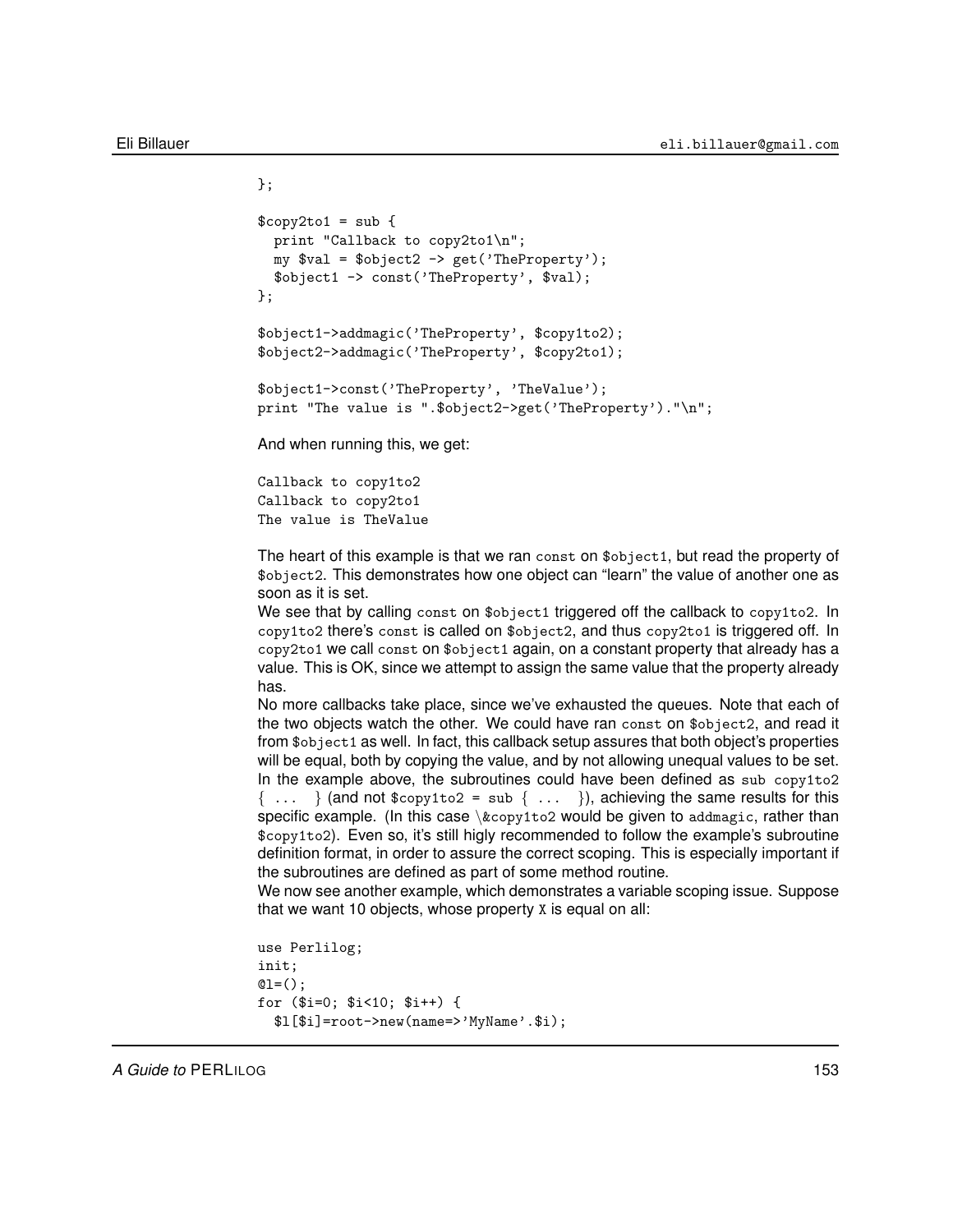```
my $j=$i;
  if ($l[$j+1]) {
    $1[$j]->addmagic('X',
                      sub { $1[$j+1]->const('X', $1[$j]->get('X') ); });
  }
  if ($l[$j-1]) {
    $1[$j]->addmagic('X',
                      sub { $l[$j-1]->const('X', $l[$j]->get('X') ); });
  }
}
print "Before, the value is '".$1[3]->get('X')."'\n";
$1[8]-\text{const}('X', 'what we want');print "After, the value is '".$1[3]->get('X')."'\n";
Running this, we get:
```
Before, the value is '' After, the value is 'what we want'

In this example, we pass an anonymous subroutine (sub  $\{\ldots\}$ ) to addmagic. It is important to note, that even though the loop index is  $\hat{s}$ i, we create a copy of it, my \$j=\$i; and use it within the callback.

The reason for this, is that the variables in the subroutine are evaluated only upon execution, but the values are those that the variables have at the moment of execution. Thus, we couldn't use \$i in the callback subroutine, because it would have the value 10 (the final value) for all subroutines. By making a "local copy" with my, within a Perl block, we get the right \$j for each callback.

<span id="page-153-0"></span>This example may be confusing, but it shown the importance of knowing the scoping issue well.

## **9.1.13 The method** seteq()

### **Synopsis:**

```
$object->seteq($property, \&compare);
\text{Sobject}\rightarrow \text{seteq}(\text{property}, \text{sub} \{ ... \});
$object->seteq(\@path, \&compare);
\text{Sobject}\text{-}\text{Depth}, \text{sub } \{ \ldots \};
```
## **Syntax:**

```
object -> seteq(property, subroutine reference);
```
**Description:**

*A Guide to* PERLILOG 154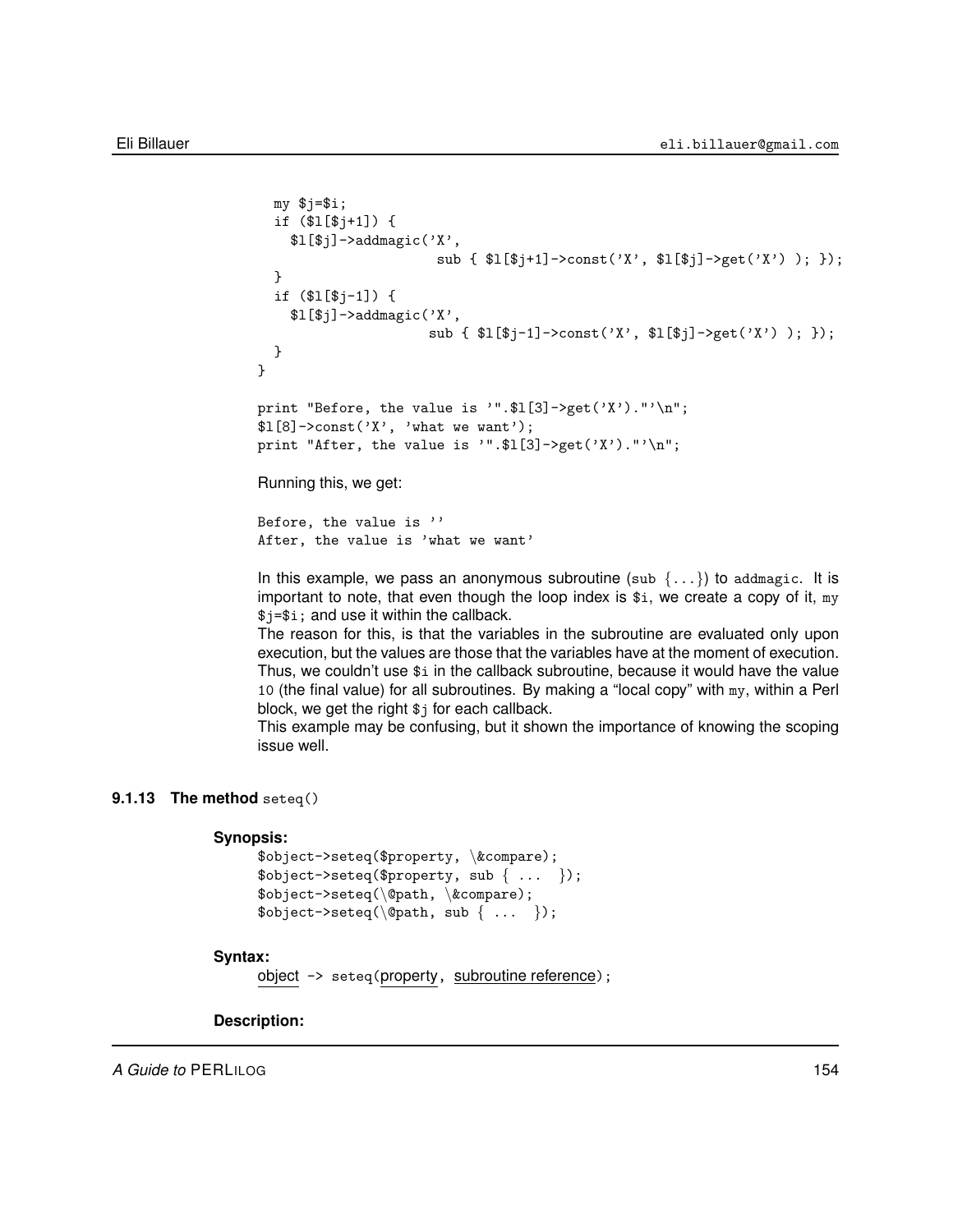seteq changes the meaning of equalilty for a certain property. This meaning is effective when const is used on a property that already has a value, which is when const verifies that the new value and the old one are "the same". The exact meaning of being "the same" is given by the argument to seteq, which is a reference to a comparing subroutine.

The comparing subroutine shall accept two arguments, and return 1 if the arguments are "the same" in the relevant sense, 0 otherwise.

const does not update the propery nor run callbacks when executed on a property that has a value, even if it is considered equal. If the property needs to be updated, the use of constant properties should be reconsidered.

By default, stringwise eq is used to compare the value given to const, as if seteq(\$property, sub {return shift eq shift;}) had been run on every property.

If the property name is a reference to a list, this is considered as the property's path. Paths and their rules are described in section [5.3.6.](#page-57-0)

### **Return value:**

Not to be used.

### **Example:**

```
use Perlilog;
init;
$object = root->new(name=>'theObject');
$object -> seteq('theProperty', \&ignorecase);
$object -> const('theProperty', 'THEVALUE');
#The next line would cause an error if it wasn't for seteq above
$object -> const('theProperty', 'thevalue');
print "The value is ".$object->get('theProperty')."\n";
sub ignorecase {
 my (\$a, \$b) = @_{i};return (lc(\$a) eq lc(\$b));
}
Running, this:
The value is THEVALUE
```
In this example, we make the comparison case-insensitive by applying the subroutine ignorecase on seteq. Unlike addmagic (see section [9.1.12\)](#page-151-0), it's proper to use named subroutines (defined as sub ignorecase  $\{ \ldots \}$ ), since the result of the subroutine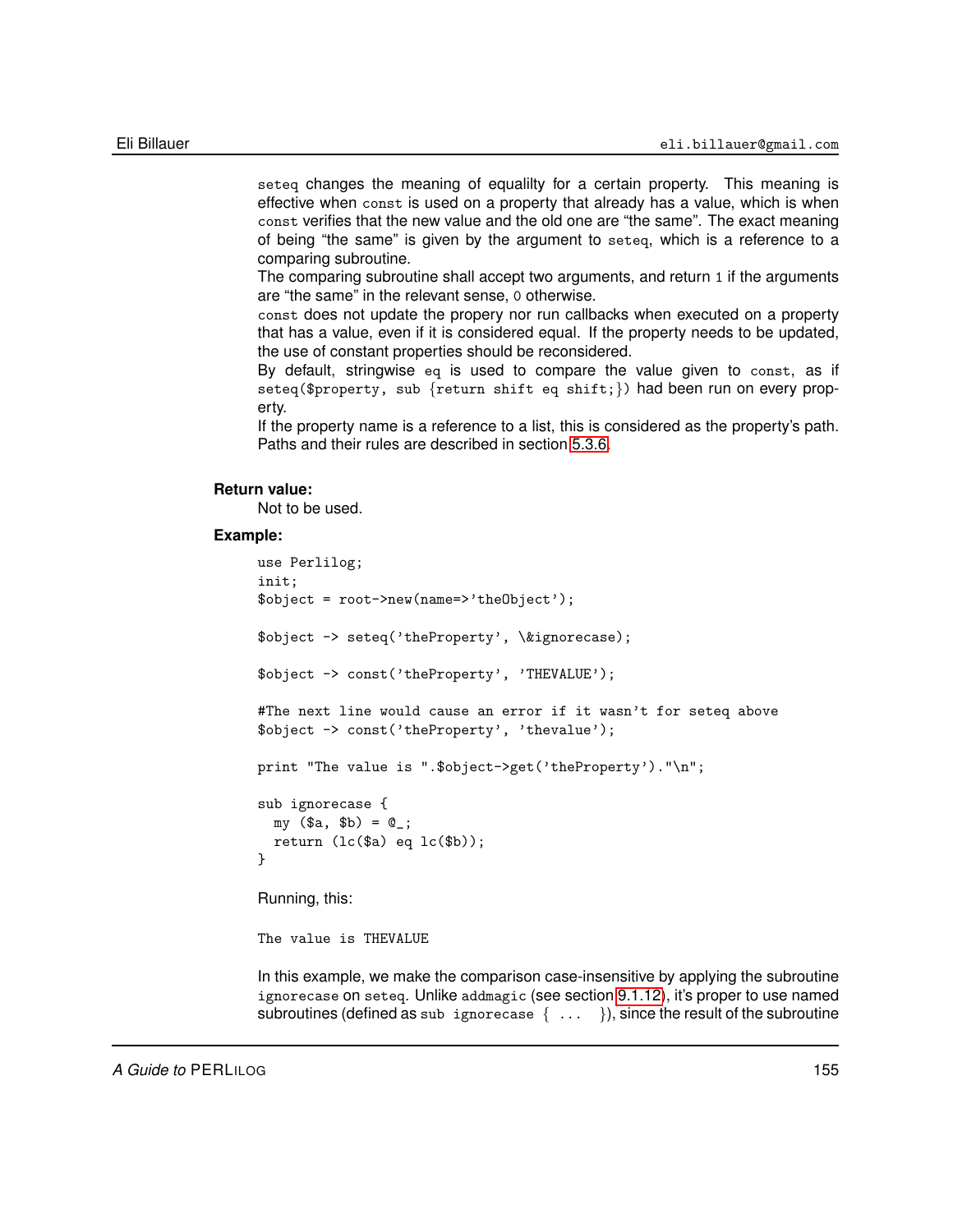depends only on its arguments, and hence scoping issues are irrelevant. We can see that the value of the property did not change, but no error was reported.

## **9.1.14 The method** registerobject()

#### **Synopsis:**

\$object -> registerobject(\$phase);

## **Syntax:**

object -> registerobject(phase);

## **Description:**

registerobject registers the object in the PERLILOG environment. This registration assures that the object will be called upon during the execution phase (see section [6.5](#page-74-0) for more details).

The phase argument can be one of begin, end or noreg. begin and end mean that the object should be called as early or late as possible, for each method. noreg means causes the method to return without any action.

Objects that are inherited from the codegen class (including verilog) are registered upon creation, so there is almost never any reason to use this method explicitly.

## **Return value:**

Not to be used.

## **9.1.15 The method** pshift()

### **Synopsis:**

```
$scalar=$obj->pshift($property);
$scalar=$obj->pshift(\@path);
```
## **Syntax:**

object -> pshift(property);

### **Description:**

pshift treats the given property as a list, and performs a Perl shift operation on that list: It removes the first item of the list, and returns its value. If the property is undefined, or it's an empty list, undef is returned.

The property must not have been defined with const.

If the property name is a reference to a list, this is considered as the property's path. Paths and their rules are described in section [5.3.6.](#page-57-0)

### **Return value:**

Same as Perl's shift on a list.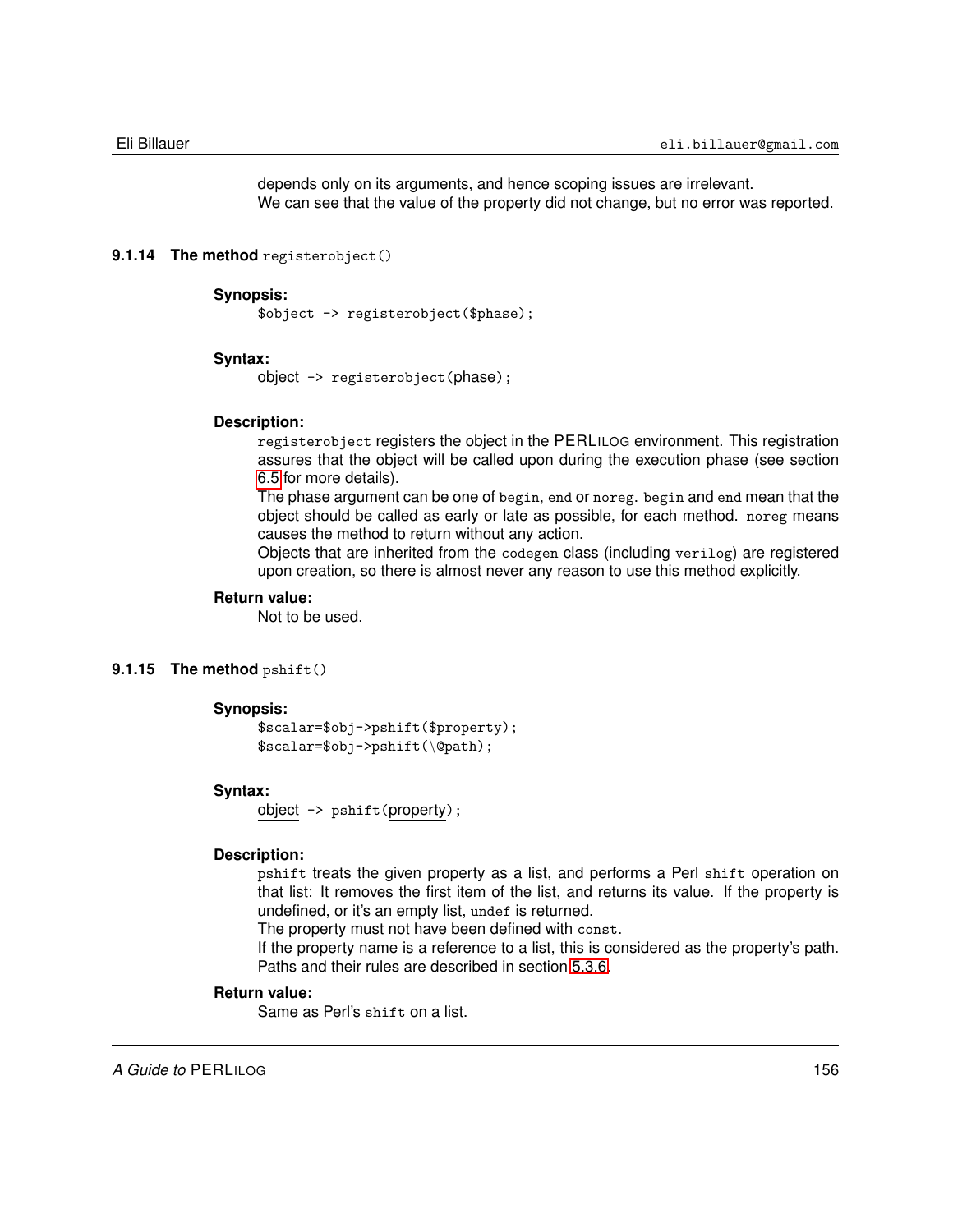### **Example:**

See the example in section [9.1.18](#page-157-0)

## **9.1.16 The method** ppop()

## **Synopsis:**

```
$scalar=$obj->ppop($property);
$scalar=$obj->ppop(\@path);
```
### **Syntax:**

object -> ppop(property);

## **Description:**

ppop treats the given property as a list, and performs a Perl pop operation on that list: It removes the last item of the list, and returns its value. If the property is undefined, or it's an empty list, undef is returned.

The property must not have been defined with const.

If the property name is a reference to a list, this is considered as the property's path. Paths and their rules are described in section [5.3.6.](#page-57-0)

## **Return value:**

Same as Perl's pop on a list.

### **Example:**

See the example in section [9.1.18](#page-157-0)

## **9.1.17 The method** punshift()

### **Synopsis:**

```
$obj->punshift($property, $scalar);
$obj->punshift($property, @list);
$obj->punshift(\@path, $scalar);
$obj->punshift(\@path, @list);
```
## **Syntax:**

object -> punshift(property, list items);

### **Description:**

punshift treats the given property as a list, and performs a Perl unshift operation on that list: It adds the given items at the beginning of the list. If the property is undefined, it is created with set.

The property must not have been defined with const.

If the property name is a reference to a list, this is considered as the property's path. Paths and their rules are described in section [5.3.6.](#page-57-0)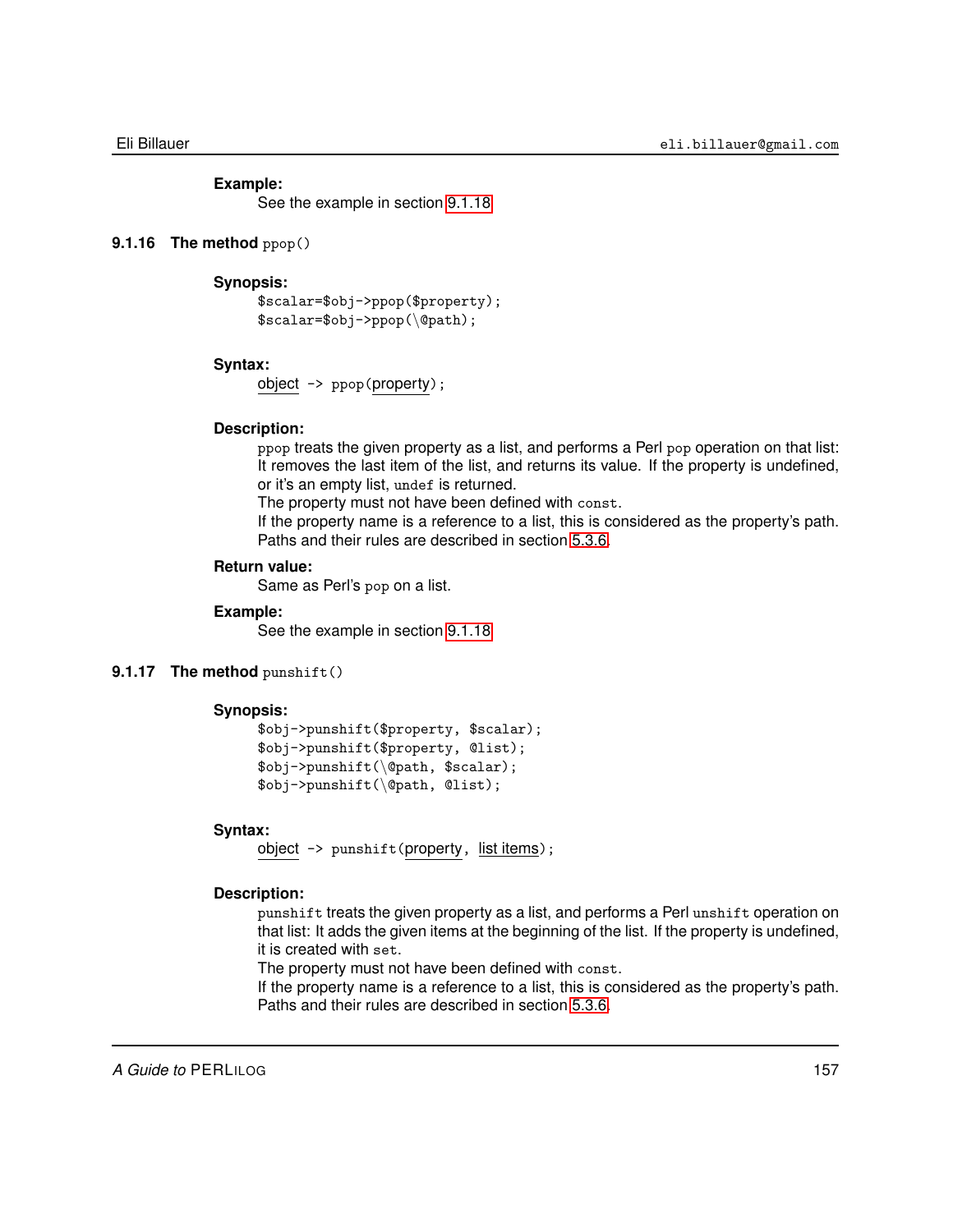### **Return value:** Not to be used.

## **Example:**

<span id="page-157-0"></span>See the example in section [9.1.18](#page-157-0)

## **9.1.18 The method** ppush()

## **Synopsis:**

```
$obj->ppush($property, $scalar);
$obj->ppush($property, @list);
$obj->ppush(\@path, $scalar);
$obj->ppush(\@path, @list);
```
### **Syntax:**

object -> ppush(property, list items);

### **Description:**

ppush treats the given property as a list, and performs a Perl push operation on that list: It adds the given items at the end of the list. If the property is undefined, it is created with set.

The property must not have been defined with const.

If the property name is a reference to a list, this is considered as the property's path. Paths and their rules are described in section [5.3.6.](#page-57-0)

## **Return value:**

Not to be used.

## **Example:**

```
use Perlilog;
init;
$object = root->new(name=>'theObject');
$object -> set('myList', 5, 6, 7, 8);
print "This is five: ".$object -> pshift('myList')."\n";
print "This is eight: ".$object -> ppop('myList')."\n";
$object -> punshift('myList', 1, 2);
$object -> ppush('myList', 'Finito!');
print "My list is ".join(', ', $object -> get('myList'))."\n";
Which prints when runned:
```
This is five: 5

*A Guide to* PERLILOG 158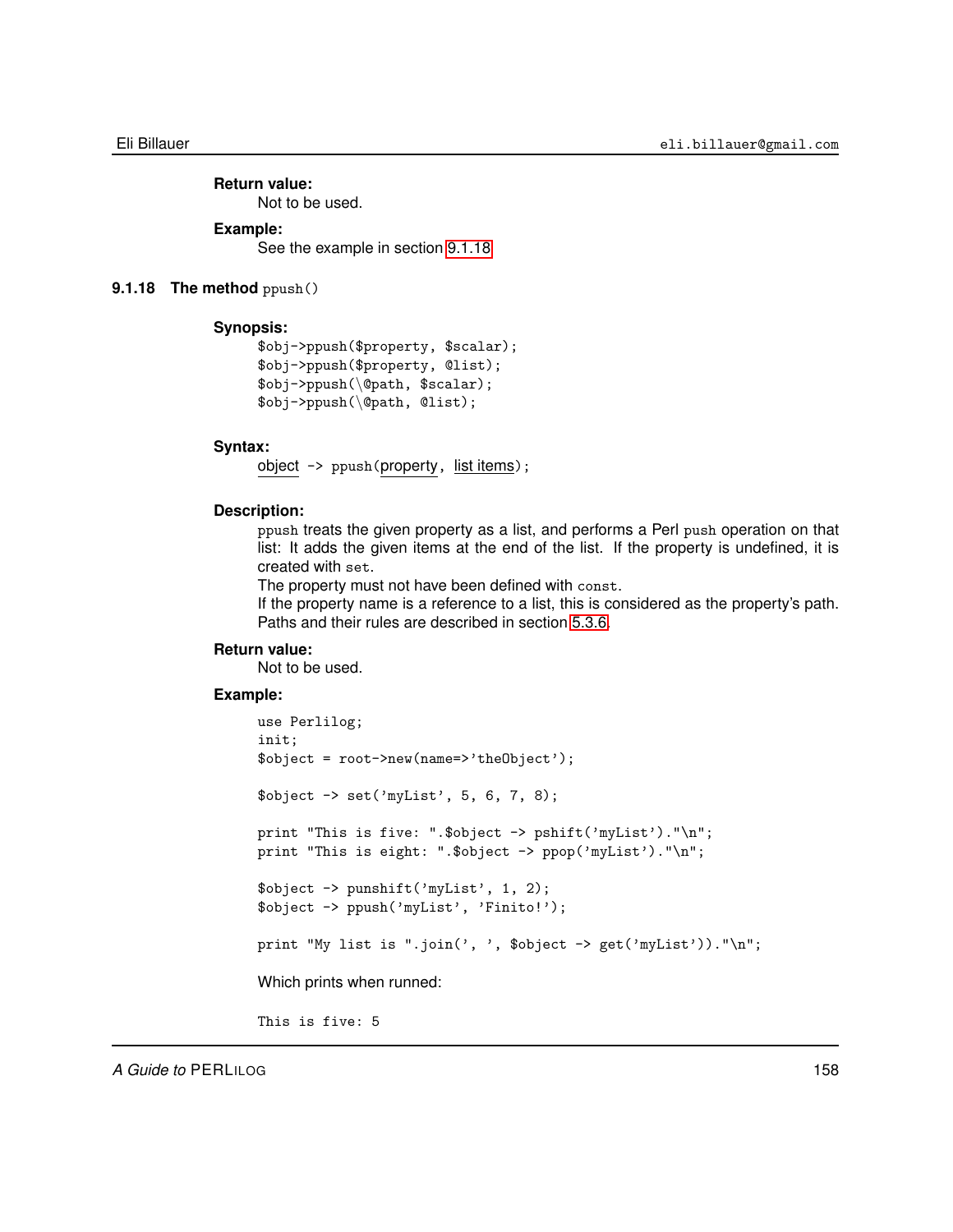This is eight: 8 My list is 1, 2, 6, 7, Finito!

## **9.1.19 The method** addchild()

#### **Synopsis:**

\$child -> setparent(\$parent);

### **Syntax:**

child object -> setparent -> (parent object);

### **Description:**

setparent registers the object passed as an argument as a parent of the object, on which the methon is executed on.

In effect this sets the parent property of the child to a reference to the parent object, and adds a reference to the child object to the list of children, which the children property consists of.

## **Return value:**

Not to be used.

## **9.1.20 The method** prettyval()

#### **Synopsis:**

print "I have ".\$self->prettyval(@things)."\n";

### **Syntax:**

object  $\rightarrow$  prettyval ( $\frac{list}{s}$ );

### **Description:**

prettyval() accepts items in a list, and returns a string with the items presented in a way that humans understand. This should be used in error messages and similar cases, when we want to present the value in a message.

prettyval() handles lists by printing a few of the first elements in parantheses. What appears to be non-numerical strings is enclosed with quote marks. Object references are translated into their who() representation, enclosed in curled brackets.

This method may be used in conjunction with linebreak() in order to handle long lines.

### **Return value:**

A well-formatted string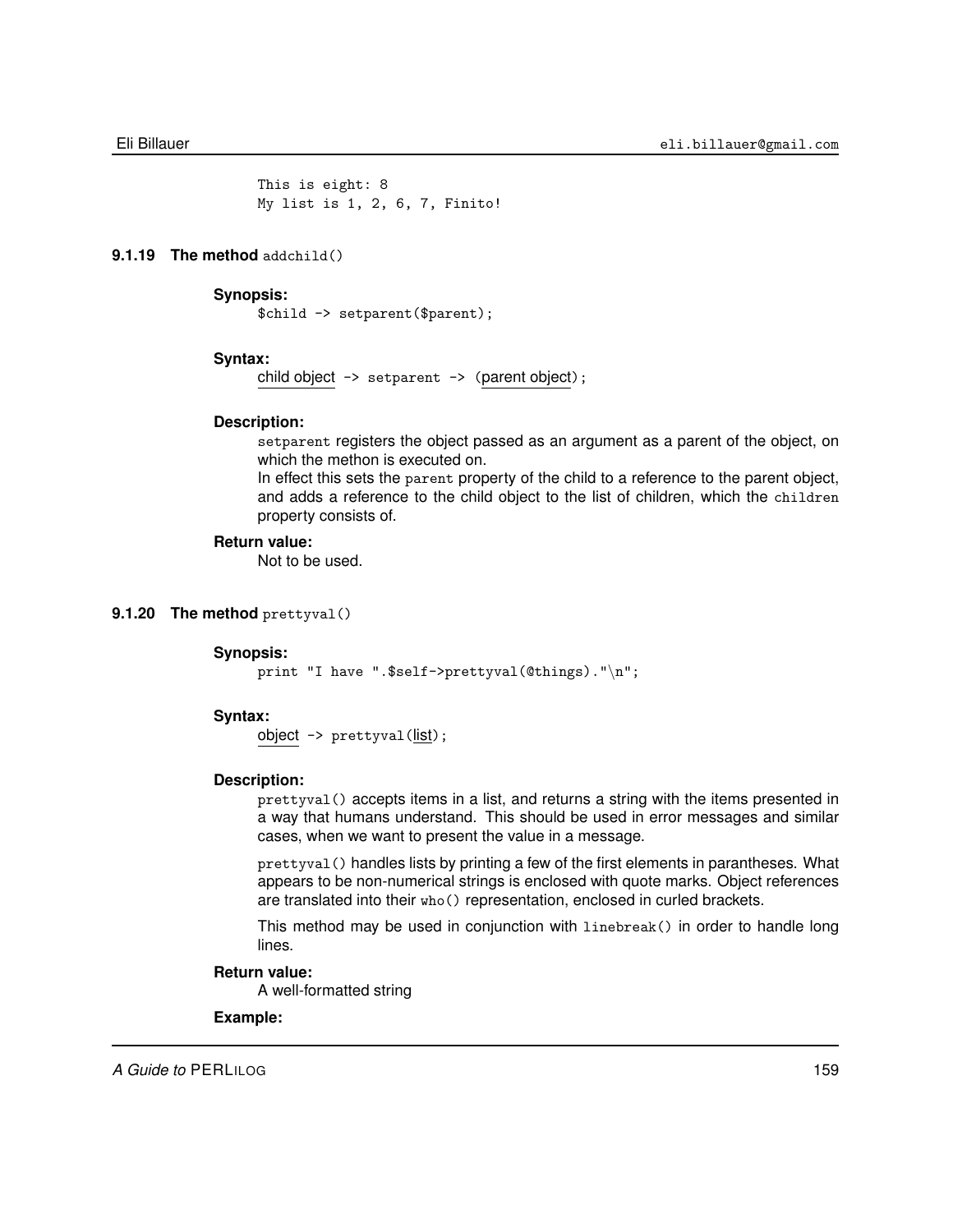<span id="page-159-0"></span>See the example in section [9.1.21](#page-159-0)

## **9.1.21 The method** linebreak()

## **Synopsis:**

```
print $self->linebreak($A_long_string);
print $self->linebreak($A_long_string, '');
```
## **Syntax:**

```
object -> linebreak(string[, indent string]);
```
### **Description:**

The linebreak() method searches the string for lines that are over 80 characters in length (newline to newline), and attempts to cut them wisely by adding newlines.

If a second argument is given, that string will be put after each newline that is inserted. If the string is a few whitespaces, this will turn out to be the indentation of each line break that the method creates.

With "newline" we mean a Perl  $\n\lambda$ n.

## **Return value:**

A (hopefully) better formatted string

## **Example:**

```
use Perlilog;
init;
$object = root->new(name=>'theObject');
@thelist = ('Foo', 5, $object, globalobj(), 'Bar', 'FooBar');
print globalobj->linebreak("I don't know what to do with ".
   globalobj->prettyval(@thelist)."\n");
```
This will print out:

```
I don't know what to do with ('Foo', 5, {object 'theObject'},
{The Global Object}, ...)
```
Note that the line break before the forth element is a result of the linebreak() method. We can also see that only the first four elements were actually displayed. The rest are chopped out.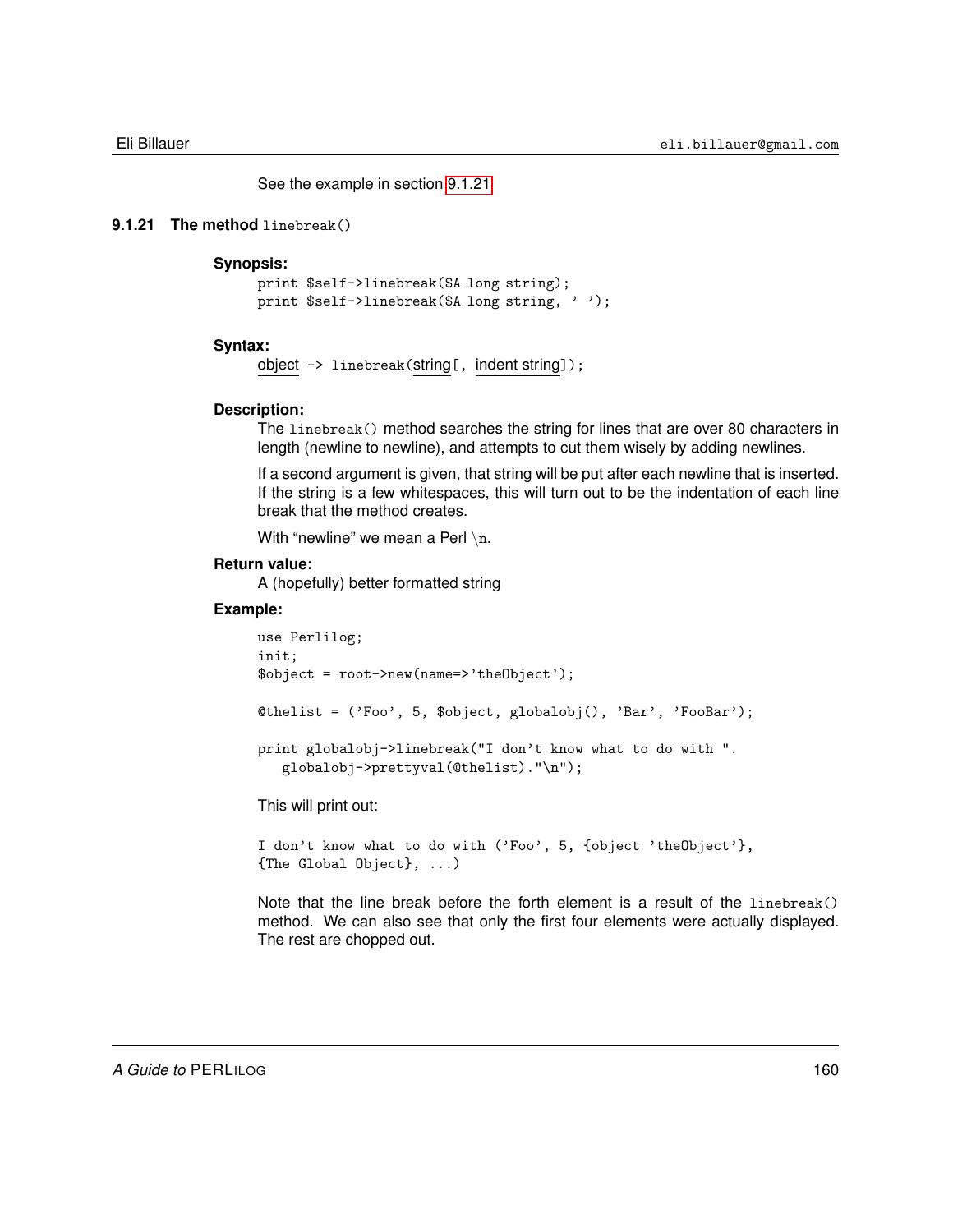### **9.1.22 The method** treestudy()

## <span id="page-160-0"></span>**Synopsis:**

\$object -> treestudy();

#### **Syntax:**

object -> treestudy();

### **Description:**

treestudy performs a scan of all objects that belong to the same object tree as the the object, on which the method was called (not including port objects). Section [6.2.4](#page-63-0) describes the object tree. The treepath property is updated for each of these objects (treepath is described in section [9.2.6\)](#page-162-0).

treestudy can thus be called from any object in the relevant tree.

As a side effect, treestudy also verifies that the tree is well built: That there are no loops, and that objects point at each other as child-parent pairs properly. In addition, it is also verified that all objects in the tree can be resolved by their name by looking them up in the the %Perlilog::objects hash.

A fatal error will be produced if any of these verifications fails, so the tree's integrity is assured immediately after a return from this method.

## **Return value:**

A reference to the tree's root object (the object that has no parent).

## **9.2 Properties**

### **9.2.1 The property** name

### **Description:**

The name property is a unique ASCII identifier of the object. It must be set when creating a new object.

The first character of the property string must be an underscore or a letter (upper case or lower case). The rest of the string must match  $\wedge w*$  (as a Perl regular expression).

MyName, Hello<sub>-9</sub>, and iunderscored are legal names. 2good, -myname, %Name and /slash are illegal.

The name property must be unique in a case-insenstive sense. See [9.1.1](#page-141-1) and [9.1.11](#page-150-0) for more details.

#### **9.2.2 The property** parent

### **Description:**

parent is a reference to the parent object. The property is of constant type, and is hence a scalar. For the same reason, an object can have only one parent, and it can't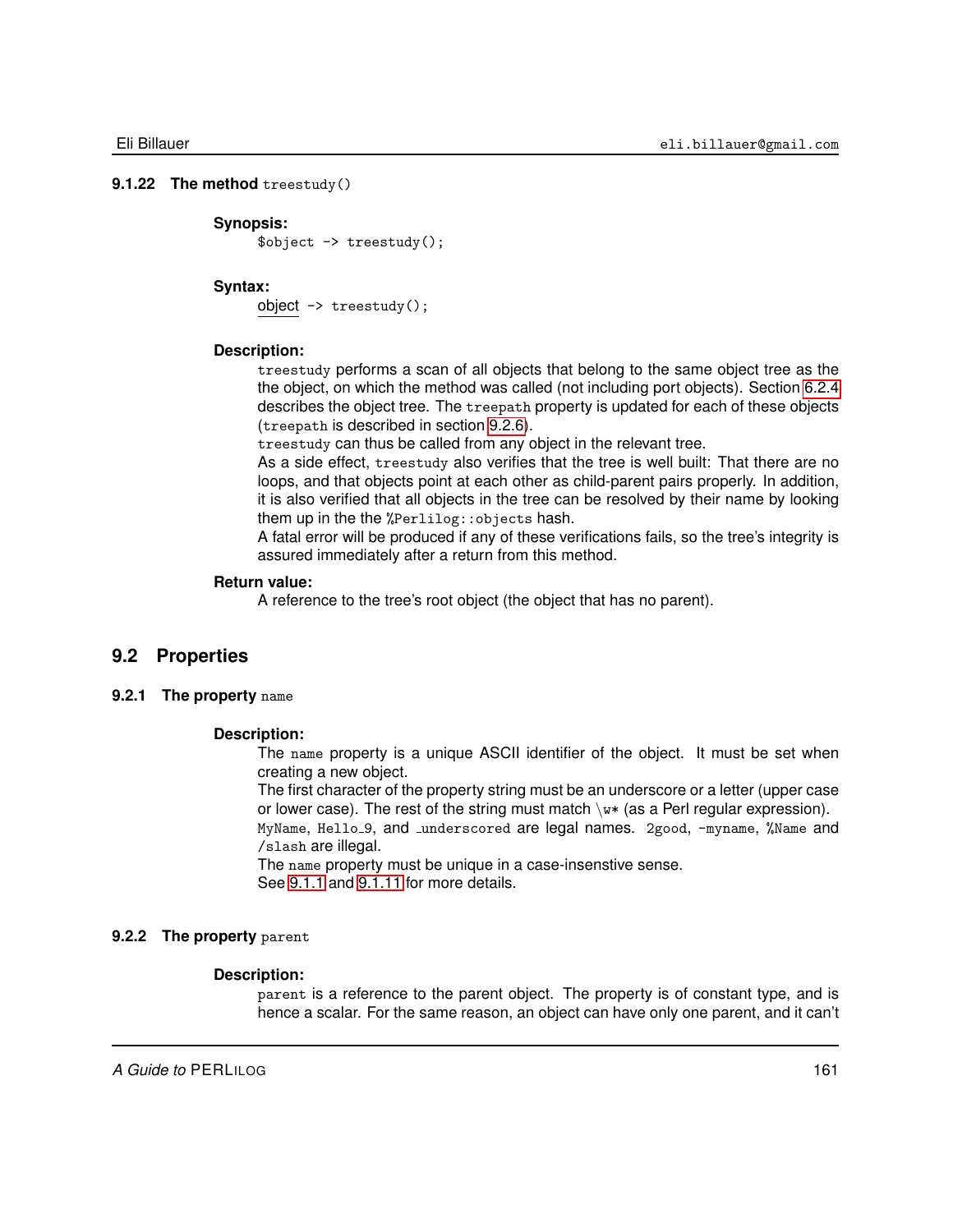be changed once set.

## **Example:**

```
use Perlilog;
init;
$object = root->new(name=>'BigPapa');
$son = root->new(name=>'Boy',
                 parent=>$object);
print "The parent is ".$son->safewho($son->get('parent'))."\n";
```
Which prints out;

The parent is object 'BigPapa'

Note that we use safewho, because an object may in general not have a parent, so get('parent') could return undef.

## **9.2.3 The property** children

### **Description:**

This property is a list of the object's children. The property changes as new children are registered.

#### **Example:**

```
use Perlilog;
init;
$object = root->new(name=>'BigPapa');
$son = root->new(name=>'Boy',
                 parent=>$object);
$daughter = root->new(name=>'Girl',
                      parent=>$object);
foreach ($object->get('children')) {
```
print "I'm the parent of ".\$\_->who."\n";

Which prints out:

I'm the parent of object 'Boy' I'm the parent of object 'Girl'

## **9.2.4 The property** nick

### **Description:**

}

The nick property must be initialized when creating a new object with  $new()$ , if this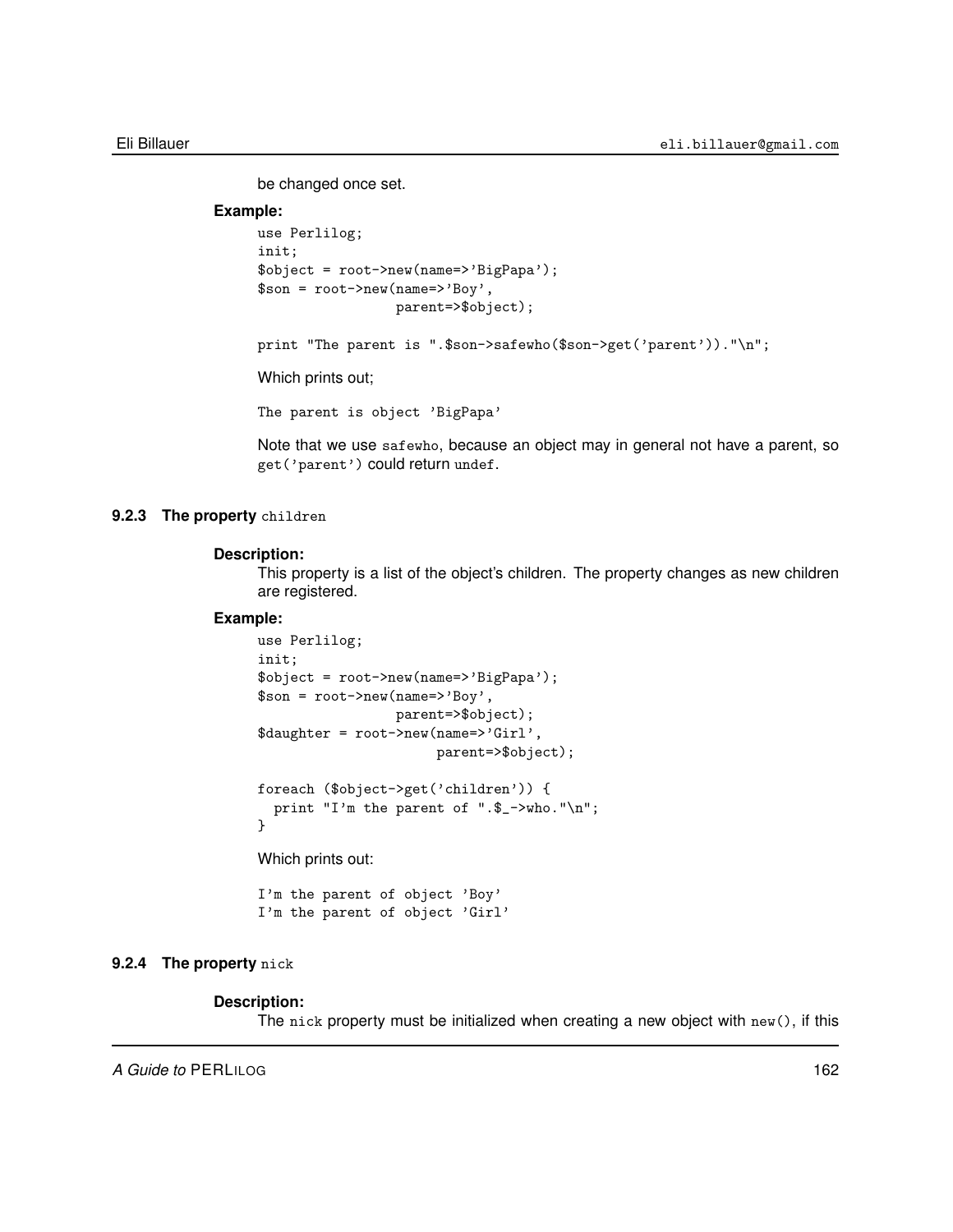call occurs during transient mode (in other words, as part of an attempt() method of an interface class). It is otherwise irrelevant.

The property will be used a suggestion when determining the name of the object in case it becomes sustained. An explanation of this is given in section [7.10.2.](#page-126-0)

An example of this can be seen in section [7.3.2.](#page-96-0)

### **9.2.5 The property** perlilog-transient

### **Description:**

This property is relevant to object that were created during transient mode. Thus, it should not be defined on any object except those which were part of an attempt to interface between some ports.

It set by the system to one of two values, if at all: transient or sustained. If the value is sustained, it means that the object was created as a transient object, but was sustained, and is therefore a normal object now. The value transient may be encountered by methods of interface classes, and means that the object is currently transient, and may vanish very soon.

<span id="page-162-0"></span>More about transient objects in section [7.10.](#page-125-0)

### **9.2.6 The property** treepath

## **Description:**

In essence, treepath is a property which helps climbing along the object tree in order to reach a certain object. Each object's treepath tells where to go on on the one next step. Note that the destination object is requested by its name, and not by its reference.

The treepath property is set as a result of a call to the treestudy method (see section [9.1.22\)](#page-160-0). It is a reference to a hash, whose keys are the names of the objects, that can be reached from the object, by climbing on the object tree. The value of each entry is a reference to another object, which is the next object to climb to, if we want to reach the object whose name is the key. The value is always a reference to the object's parent or one of its children.

By convention, the path from one object to itself is one step to the parent, and one step back. If the object has no parent (root object), the hash will not be set for the object itself (no path).

```
use Perlilog;
init;
$object = root->new(name=>'BigPapa');
$son = root->new(name=>'Boy',
                 parent=>$object);
```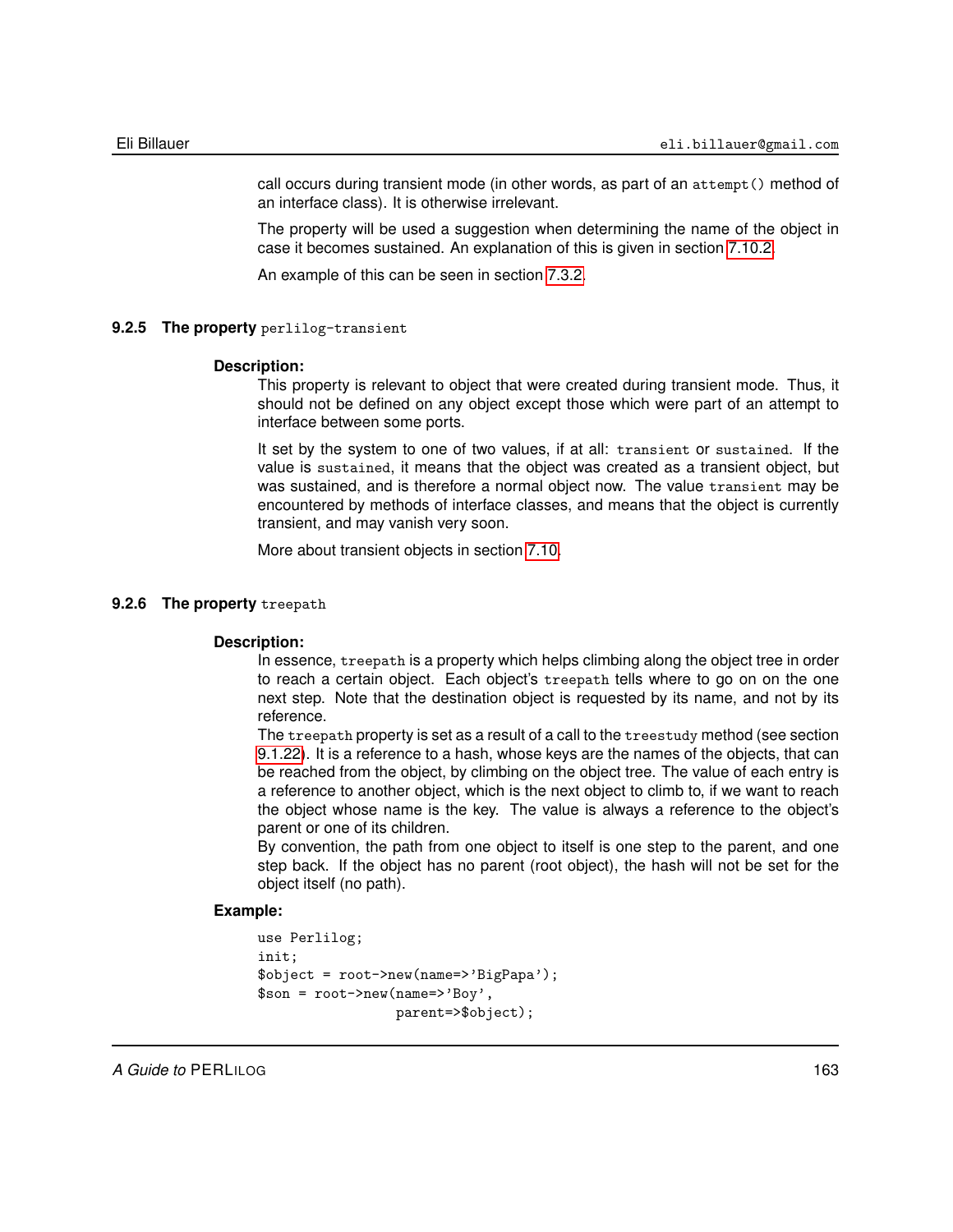```
$daughter = root->new(name=>'Girl',
                      parent=>$object);
$object->treestudy();
%path = %{$son->get('treepath')};
foreach $key (sort keys %path) {
 print $key."->".$path{$key}->who."\n";
}
Which prints out:
BigPapa->object 'BigPapa'
Boy->object 'BigPapa'
```
Girl->object 'BigPapa'

In this simple case, all entries in the hash points to BigPapa, including the path to the object itself. A more complex tree would give more interesting results.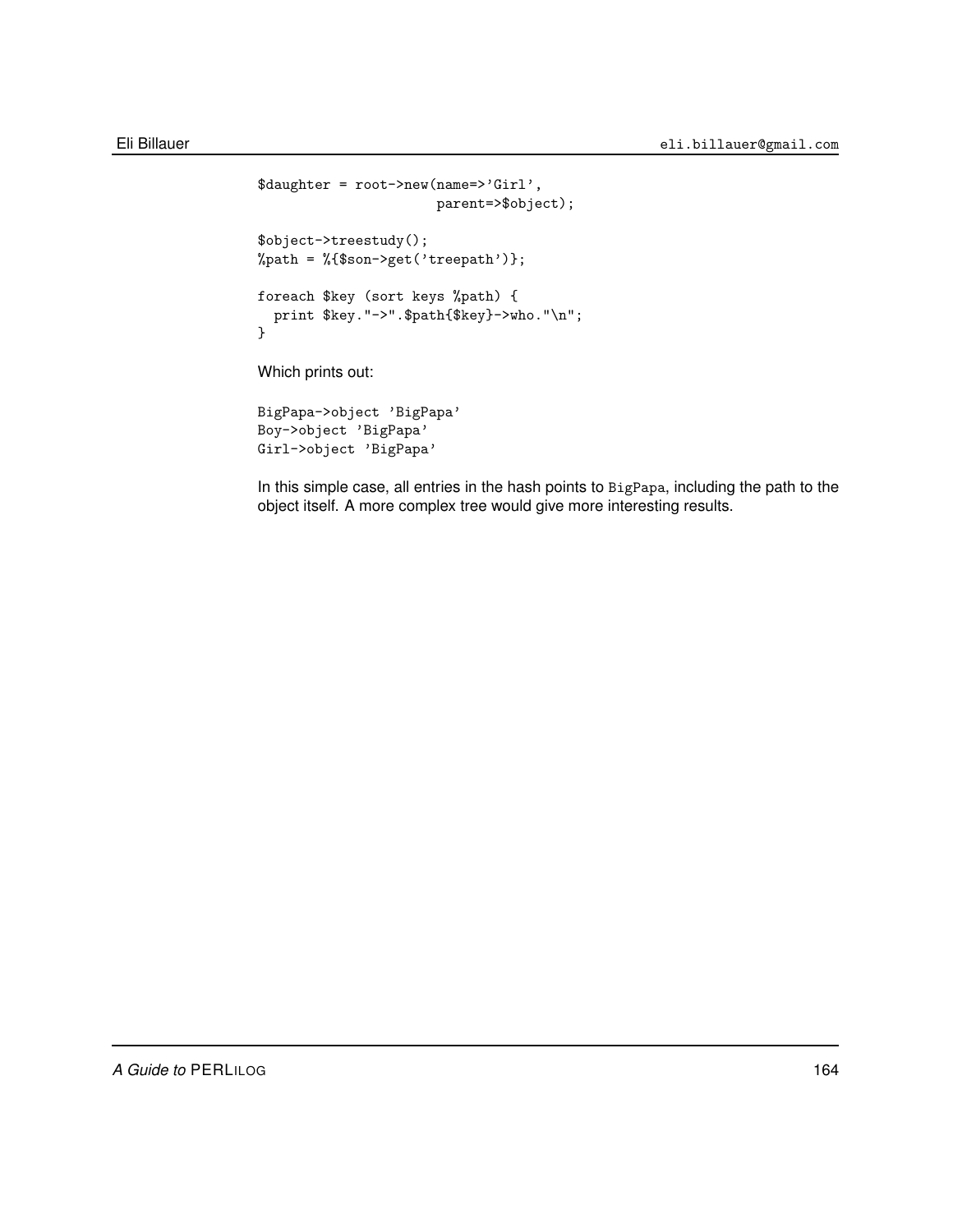# **10 The code generating class API**

## **10.1 Methods**

## **10.1.1 The method** varwho()

## **Synopsis:**

\$object->varwho(\$varID);

## **Syntax:**

object -> varwho(variable ID);

### **Description:**

varwho returns human-helpful information on a variable, in a similar way to the way safewho works on objects (see section [9.1.7](#page-146-0) about safewho). The issue of variables in PERLILOG is documented in section [6.7.](#page-77-0)

## **Return value:**

A string consisting of a human-understandable identification of the variable.

### **Example:**

See the example in section [11.1.2](#page-169-0)

## **10.1.2 The method** attach()

## **Synopsis:**

\$object->attach(\$varID1, \$varID2, \$comment);

## **Syntax:**

object -> attach(variable ID 1, variable ID 2, comment );

## **Description:**

The attach method makes the two variables "electrically connected", or connected as in Verilog's assign. The variables are identified by their ID's.

Both variables must have the same value in their dim property, or, alternatively, the property may not be defined. addmagic is used within the method routine to make each of the variables take after the other's dim property, even if it is assigned in the future. (see section [9.1.12\)](#page-151-0).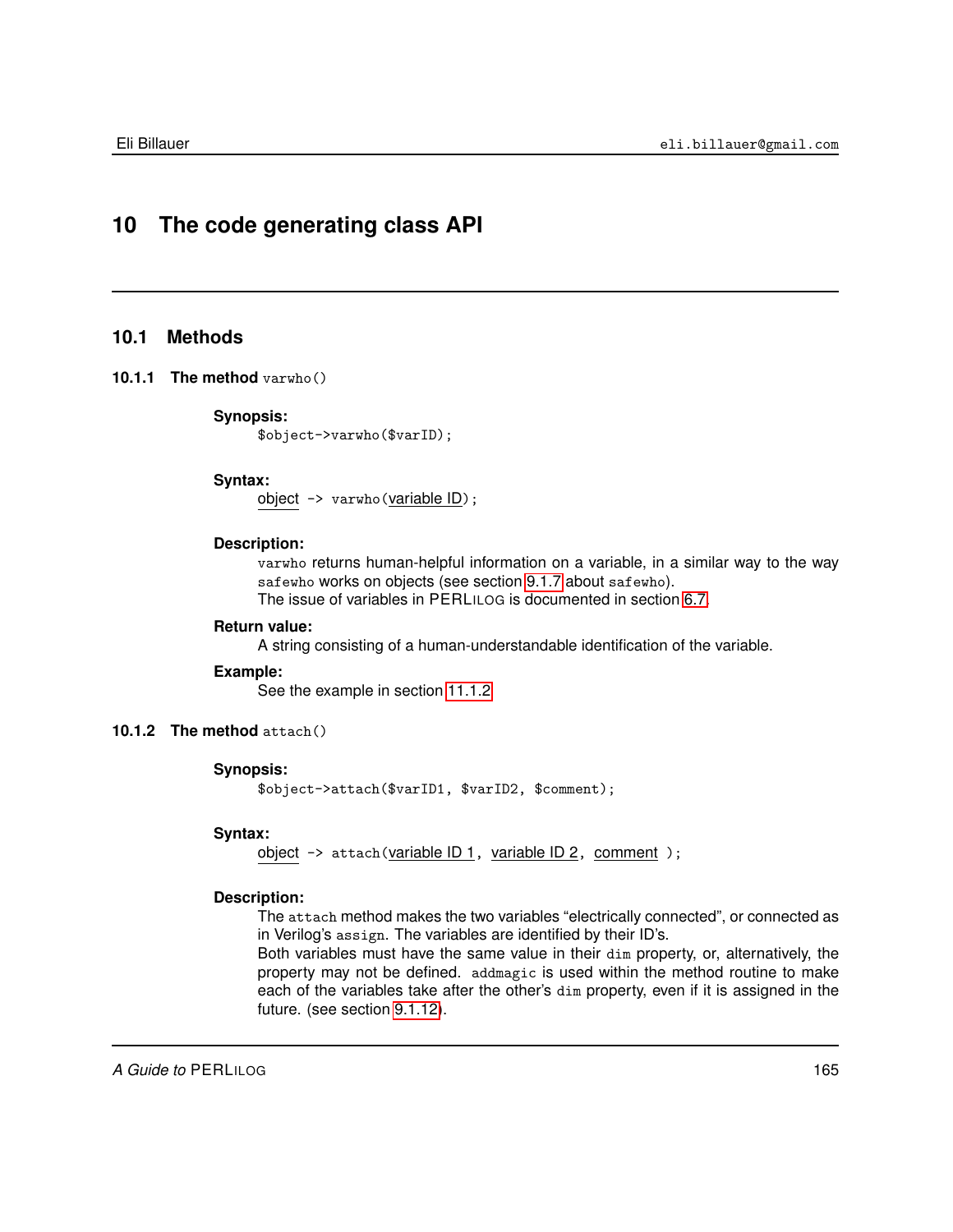The third argument, the comment, should be a short note for human reading, which makes clear what caused the call to attach. This information should be useful in tracing mistakes which cause errors that lead the wrong wires to be connected. The behavior of attach does not depend on the object that it's called on, unless the method has been overridden. It is OK to attach a variable to itself, but this makes attach to return doing nothing.

The issue of variables in PERLILOG is documented in section [6.7.](#page-77-0)

### **Example:**

See the example in section [11.1.2](#page-169-0)

### **10.1.3 The method** IDvar()

### **Synopsis:**

 $($obj, $var) = $self->IDvar($ID);$  $$var = $self->IDvar($ID);$ 

### **Syntax:**

list or scalar lvalue = object  $\rightarrow$  IDvar (variable ID);

### **Description:**

IDvar() is given a variable's ID, and returns the varible's name in Verilog, and possibly a reference to the object it belongs to (depending on if it was called in scalar or list context).

The behaviour of IDvar() does not depend on which object it was executed on (unless the method has been overridden).

For more, see section [6.7.2.](#page-77-1)

## **Return value:**

When called in list context, it returns a list of two items. The first item is a reference to the object, to which the variable belong. The second item is the variable's name.

When called in scalar context, only the variable's name is returned.

## **10.1.4 The method** getID()

### **Synopsis:**

 $$ID = $obj->getID('myVar');$ 

## **Syntax:**

list = object  $\rightarrow$  getID(list of variable names);  $scalar = object \rightarrow getID(variable name);$ 

*A Guide to* PERLILOG 166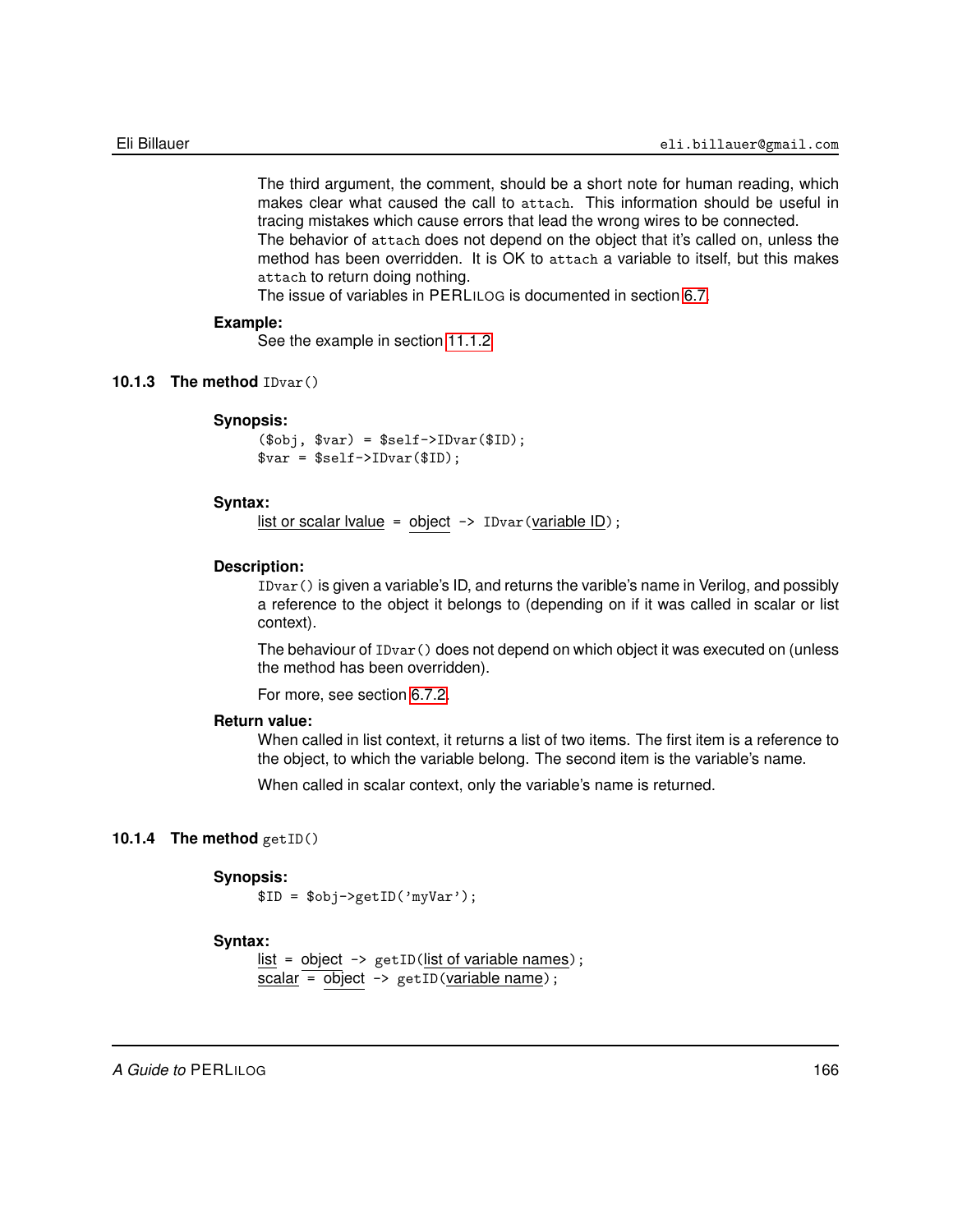### **Description:**

getID looks up a each variable in the list according to its name, and returns the respective list of IDs. The variables must belong to the object, on which the method is called.

A fatal error is issued if some variable does not exist.

## **Example:**

See the example in section [11.1.3](#page-171-0)

## **10.1.5 The method** samedim()

### **Synopsis:**

\$obj -> samedim('data1', 'data2');

#### **Syntax:**

object -> samedim(list of variable names);

#### **Description:**

samedim() forces all the variables, whose names are given in the list, to have the same dim property. This is done with magic callbacks, so the variables will affect each other whenever they are assigned values.

Unlike attach(), this method accepts any number of variables, and the variables are given by their names, and not by their IDs. All variables must belong to the same object, which is the object on which the method is called.

Using this method is highly recommended when making procedural or continous assignments in Verilog between two variables, wherever it makes sense to force the two variables to be of the same dimension. See section [7.7.9.](#page-118-0)

## **Return value:**

Not to be used

### **10.1.6 The method** getport()

#### **Synopsis:**

interface(\$one->getport('myport'), \$two->getport('hisport'));

### **Syntax:**

object -> getport(definition name of port);

### **Description:**

getport() should be used in conjunction with template objects or with other objects which set up the object's port list in a similar manner.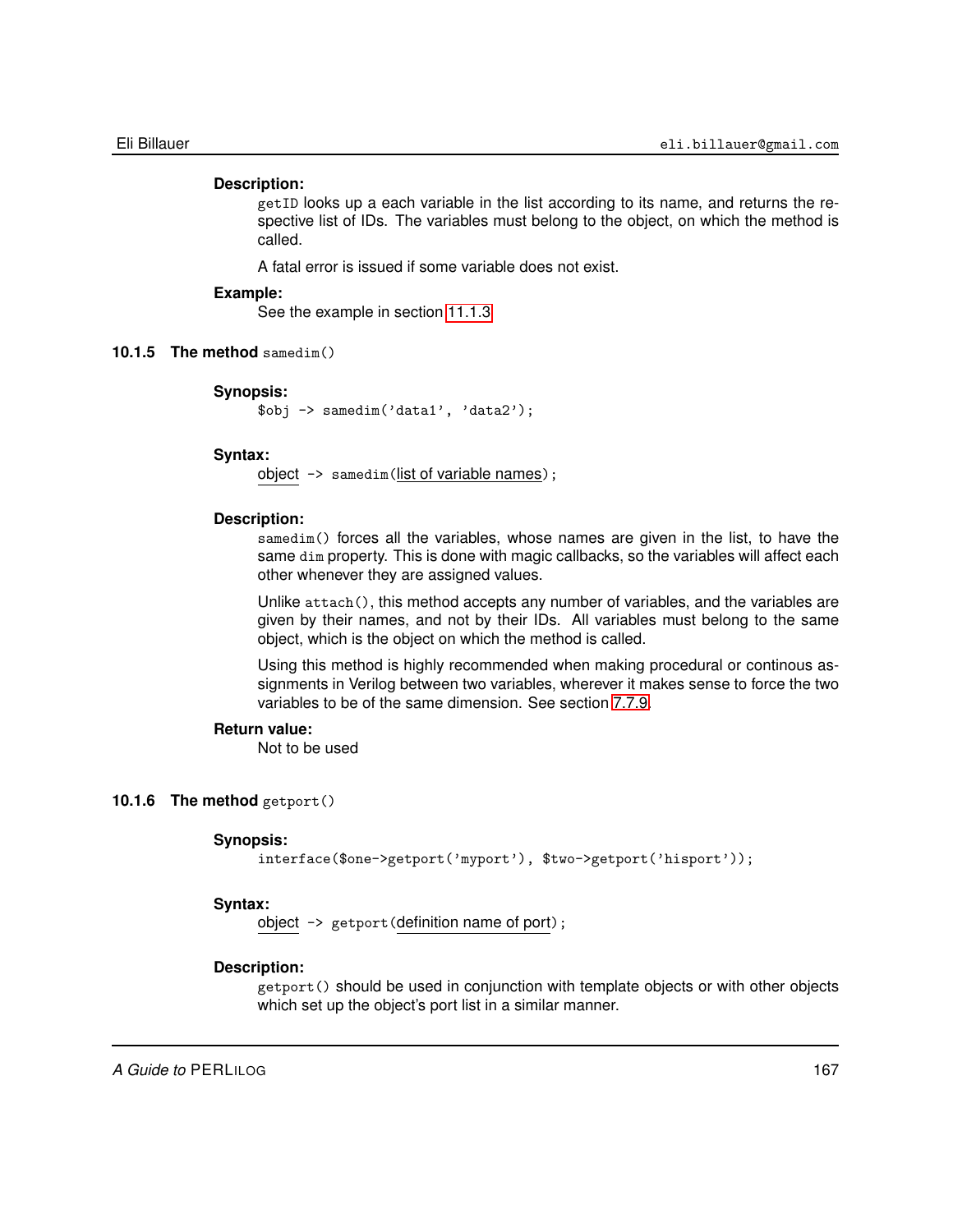This method looks up the port by the name that was used in its declaration, in the template file. Note that this name may not be the same as the port object's name property.

If there is no such port, a fatal error is issued.

Formally speaking, this method returns the value of a self-call to get(['user port names', \$name]), but getport() is much more elegant in main scripts, and may be extended in future versions, so it recommended to stick to it.

There are plently of examples of using this method in section [2.3.2](#page-16-0) and on, and some background can be found in [3.6.](#page-44-0)

### **Return value:**

A reference to the requested port.

## **10.1.7 The method** labelID()

### **Synopsis:**

%hash = \$self->labelID(\$port);

### **Syntax:**

 $hash = object \rightarrow labelID(port object);$ 

## **Description:**

labelID() is tailored for use in interface classes. Its purpose is to supply the relevant variable IDs with as little fuss as possible.

The method accepts a reference to some port, on which it looks up the labels property. It returns a hash (actually, a list that becomes a hash easily) whose keys are the labels in the labels property, and the values are the relevant variable IDs.

The IDs are resolved as follows: If the value of some entry in the labels property is a decimal number (matches  $/\gamma$ d+\$/), it is considered as the ID itself. Otherwise, the ID looked up among the variables of the port's owner (its parent): The value's string should be equal to some variable's name.

It doesn't matter on which object the method is called, unless some very basic methods have been overridden.

See section [7.3.5](#page-97-0) for an example of using this method.

## **Return value:**

A hash, whose keys are labels, and values are variable IDs.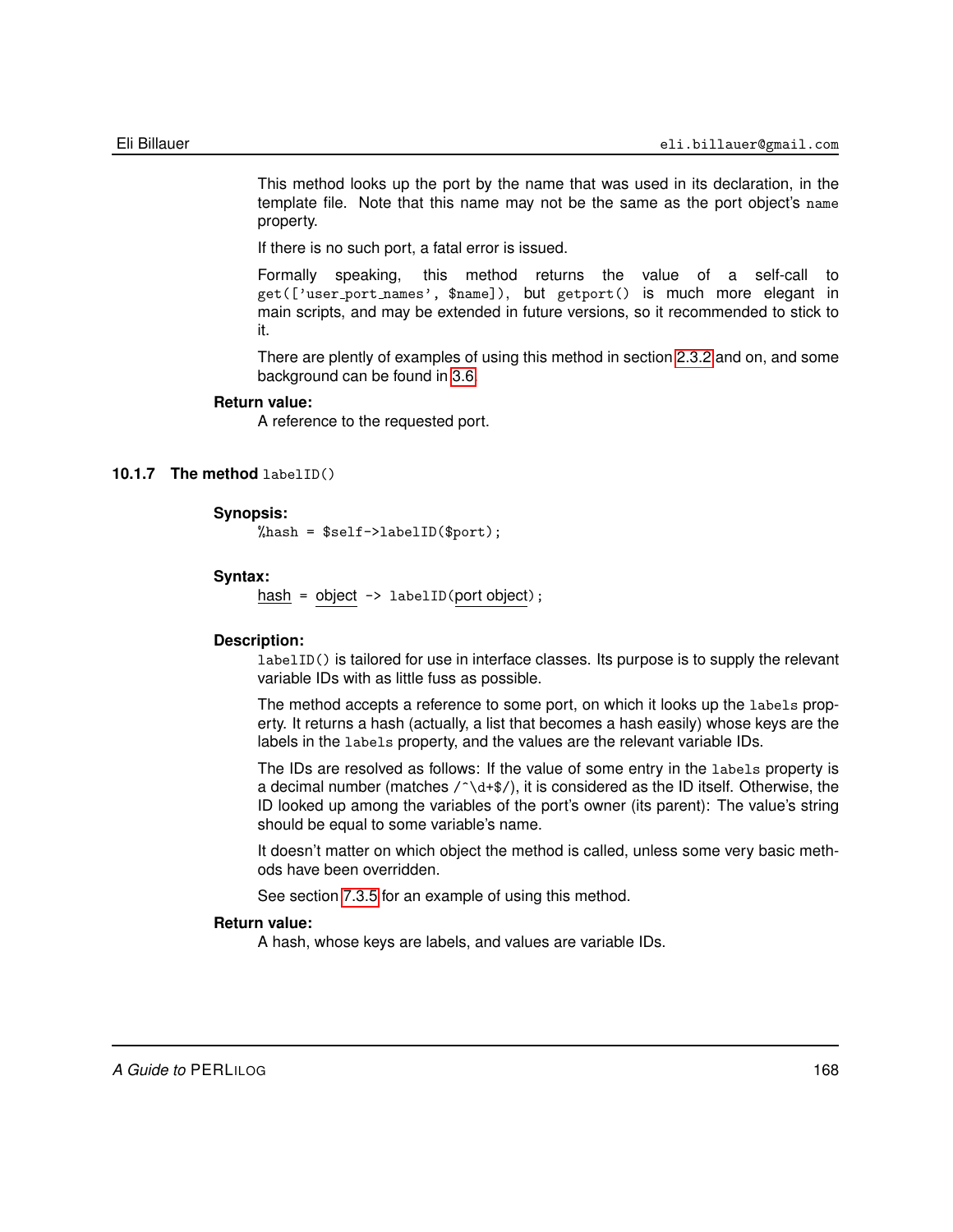## **10.1.8 The method** whereto()

### **Synopsis:**

\$obj = \$self->whereto;

## **Syntax:**

target object = object  $\rightarrow$  whereto();

## **Description:**

whereto() looks for an object which is the best one to receive the called object's Verilog code. It returns a reference to that object.

The chosen object is verified to be adequate, in the sense that it's not static. The lookup may thus fail, in which case an undef is returned instead of an object.

The return value of whereto() is cached, so within a single Perl run, it will always answer with the same reference. For the same reason, the return value may depend on what may seem as irrelevant factors.

whereto() is intended for use by interface objects, for which it's desired not to generate a Verilog file of their own.

See sections [7.5.4](#page-104-0) and [7.5.10](#page-107-0) for more about this method.

## **Return value:**

A reference to an object, to which Verilog code should be appended, or undef if no relevant object could be found.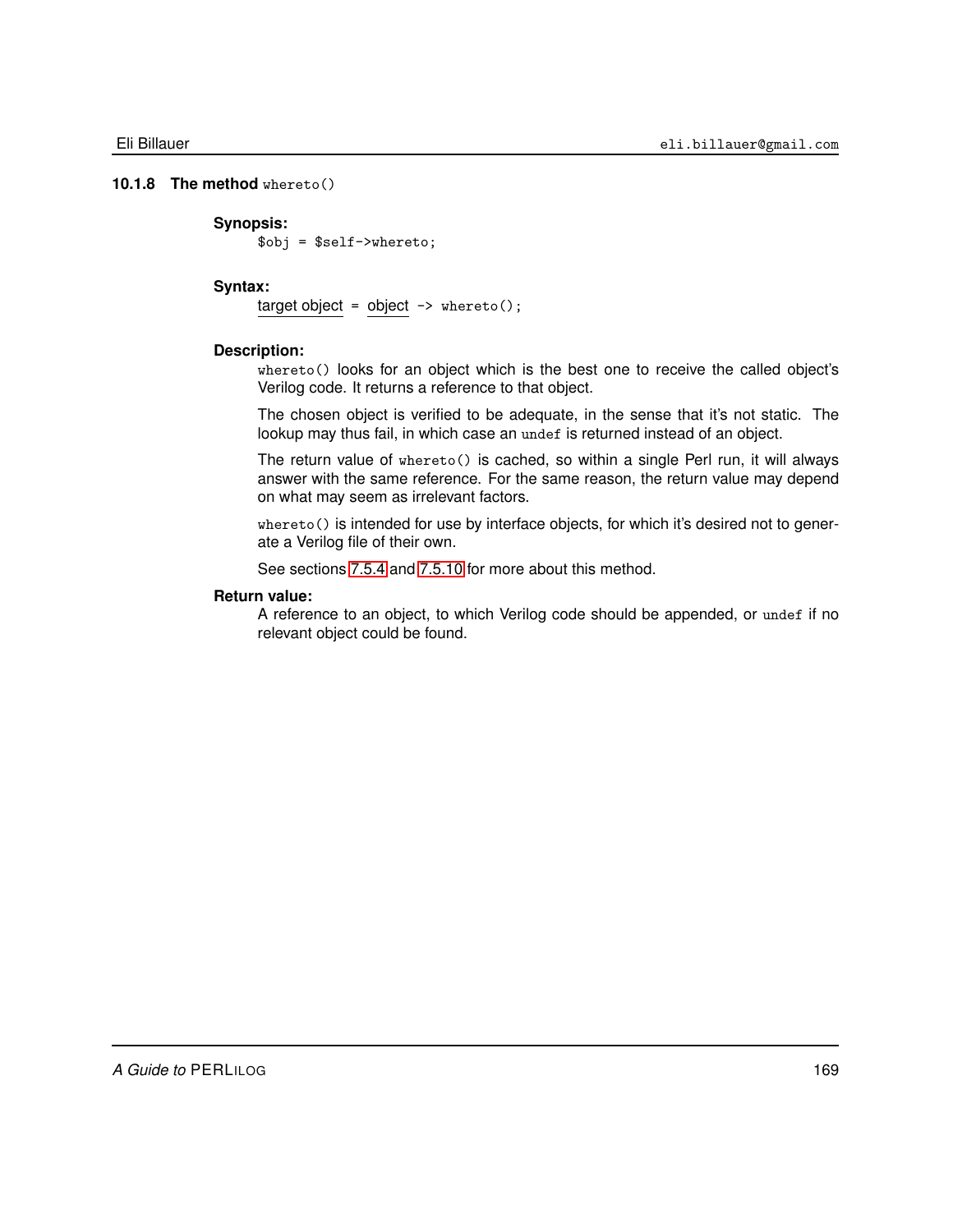# **11 The Verilog class API**

## **11.1 Methods**

**11.1.1 The method** suggestvar()

#### **Synopsis:**

\$safename = \$obj->suggestvar(\$IWantThis);

## **Syntax:**

object -> suggestvar(desired name)

## **Description:**

suggestvar will check the given string against the names of already existing variables on the certain object. If the name is OK for a new variable, it will simply return the string. If a new variable can't be named with the given string, it is altered lightly (suggestvar creates new names like suggestname). Either way, the returned string is a legal name for a new variable, which will be close enough to the original. Note, that suggestvar may suggest the same name more than once, if it isn't used

to create a new variable – it checks uniqueness against existing variables, not its own suggestions.

## **Return value:**

A string with a name for a new variable.

## **Example:**

<span id="page-169-0"></span>See the example in section [11.1.2](#page-169-0)

## **11.1.2 The method** addvar()

```
Synopsis:
```

```
$object->addvar($name, 'wire', 'in', '[7:0]');
```
## **Synopsis:**

\$object->addvar(\$name);

## **Syntax:**

object  $\rightarrow$  addvar (variable name, type [, drive [, dimension]]);

*A Guide to* PERLILOG 170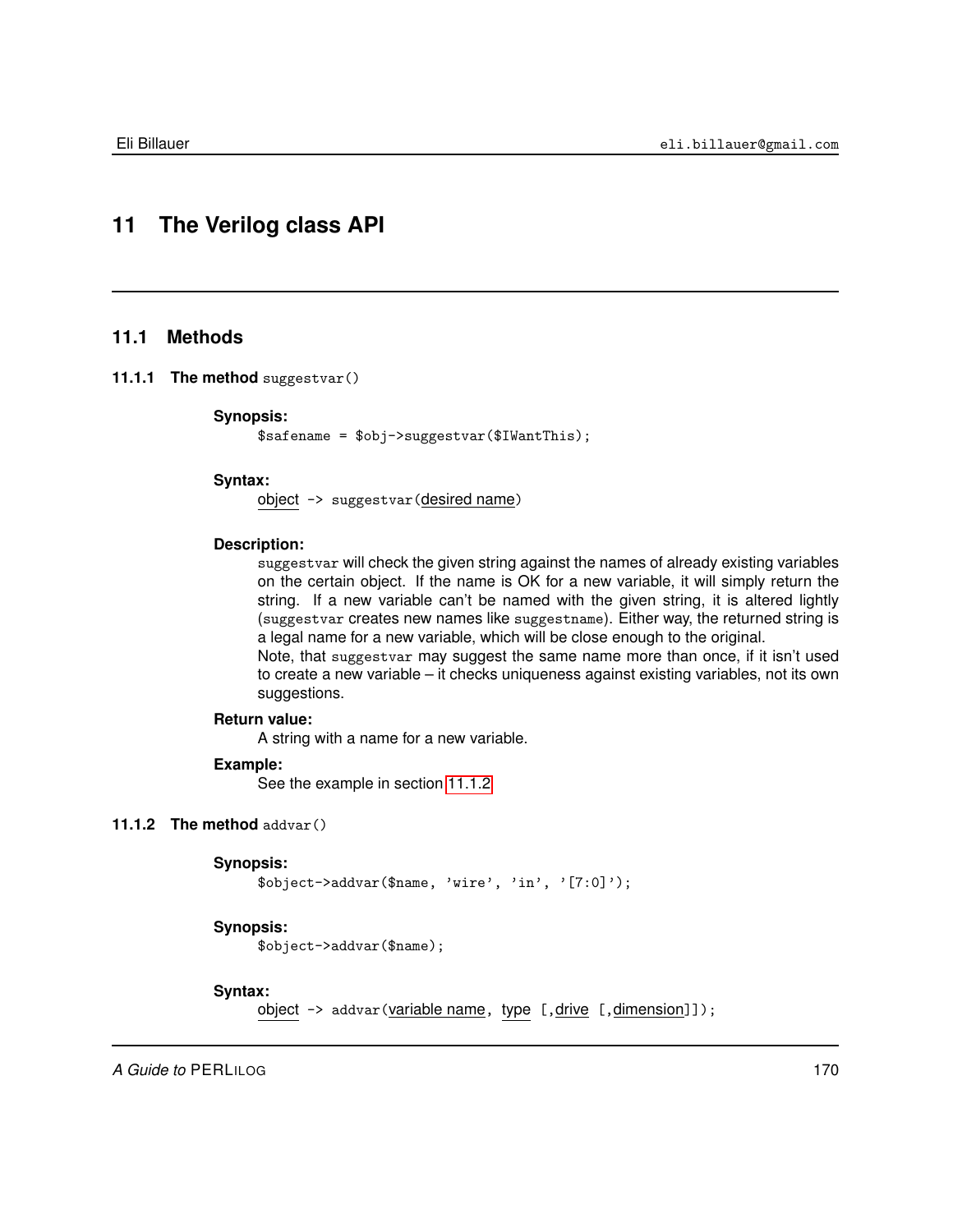## **Description:**

The addvar adds a variable to the object, and registers the attributes given. The variable's name is compared in a case-insensitive manner against the other variables of the object, and an error occurs if the name is not unique. (In order to avoid errors, suggestvar may be used).

The name of the variable is the same that will appear in the Verilog file.

The other attributes are not checked up by addvar, but improper setting will generate errors at later stages of execution.

The drive and dimension attributes are optional, and may be omitted, or equivalently, given as undef.

The variable type should be one of wire, reg, input, output, inout, or outreg, but this is not verified by addvar. The variable type may be changed by the system as a result of attachment with other variables.

The dimension attribute is the signal vector size (such as [7:0]), in Verilog format. For single-bit variables, it should be set to '' (empty string, not undef).

If addvar is called with only the \$name argument, it's a name reservation only. Variables are described in section [6.7.](#page-77-0)

## **Return value:**

Not to be used.

```
use Perlilog;
init;
\text{Sobject} = \text{verilog}\text{-}\text{new}(\text{name} = \text{?} \text{TheObject'});$name1 = $object->suggestvar('First');
$var1 = $object->addvar($name1, 'wire', 'in', '[7:0]');$name2 = $object->suggestvar('Second');
$var2 = $object->addvar($name2, 'reg', 'out');
$object->attach($var1, $var2);
print "Variable #2 is ".$object->varwho($var2)."\n";
print "Variable #2's dim is ".$object->get(['vars', $name2, 'dim'])."\n";
Which will print out:
Variable #2 is 'Second' in module 'TheObject'
Variable #2's dim is [7:0]
There are a few things to note about this example: First, suggestvar is used here
merely as a template: As the script is written, suggestvar will never offer another
name.
```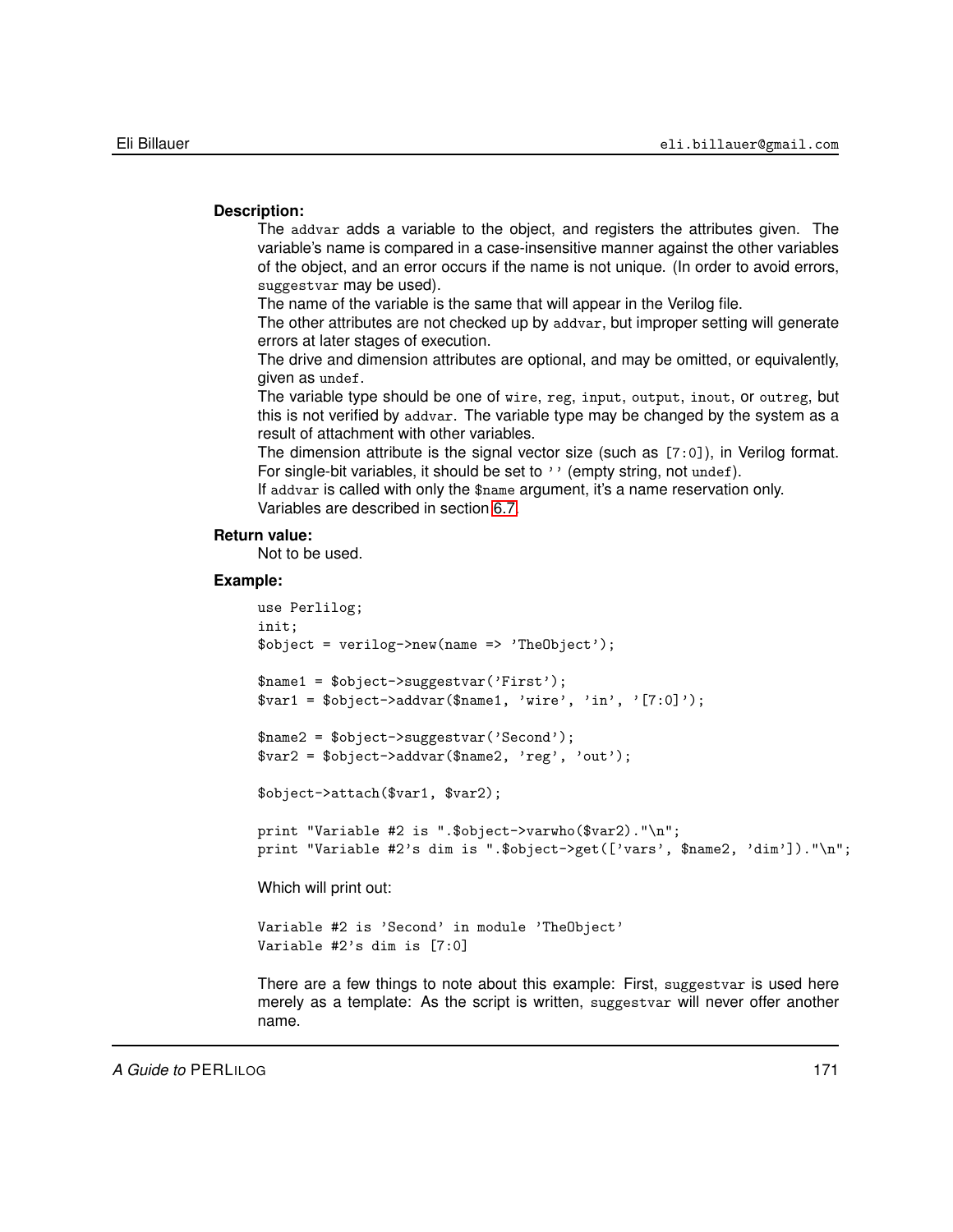We also note that the variable Second is created without the dim property set, but it is copied from the variable First due to the attachment between them. It's also worth to mention, that in this example, we attached two variables within the same object. While this is perfectly legal, and usually yields a Verilog assign inside the resulting Verilog module, we usually attach different objects to achieve a connection.

## **11.1.3 The method** namevar()

### <span id="page-171-0"></span>**Synopsis:**

```
\text{Image} = \text{Sobj-}namevar('myVar', 'wire', 'in');
(\text{Shame}, \text{SID}) = \text{Sobj-}namevar('myVar', 'wire', 'in');
```
#### **Syntax:**

```
scalar = object \rightarrow namevar(variable name, type [,drive [,dimension]]);
list = object \rightarrow namevar (variable name, type [, drive [, dimension]]);
```
## **Description:**

namevar() is a combination between suggestvar() and addvar(). It works like  $addvar()$ , except that the variable name that is given to  $namevar()$  is treated as a suggestion, and not as the final variable name.

When called in scalar context, namevar () returns the name that the variable actually got. In list context, both the name and the ID are returned.

Some background about this method is given in section [6.7.7,](#page-82-0) and a proper example can be found in section [7.5.5.](#page-104-1)

#### **Return value:**

In scalar context: The name of the variable created. In list context: A list, whose first item is the name of the variable actually created, and the second item is the ID of the variable.

## **Example:**

```
use Perlilog;
init;
$obj = verilog->new(name=>'theObject');
($name1, $ID1) = $obj->namevar('myVar', 'wire', 'in');
($name2, $ID2) = $obj->namevar('myVar', 'reg', 'out');
$IDagain = $obj->getID('myVar');
print "name1=$name1, name2=$name2\n";
print "ID1=$ID1, ID2=$ID2, IDagain=$IDagain\n";
```
Note that two variables were generated with myVar as a suggestion. This script will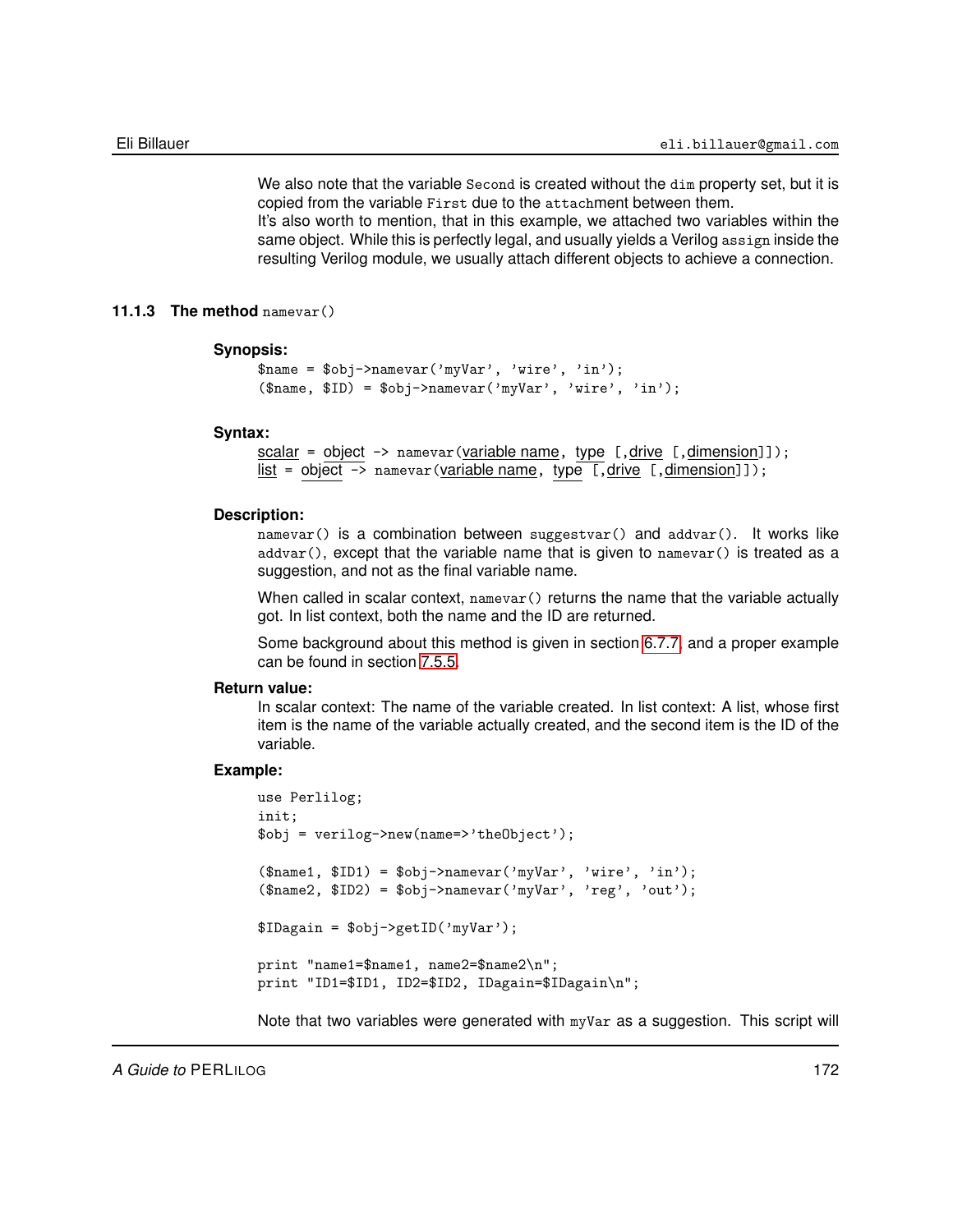print out:

name1=myVar, name2=myVar\_1 ID1=2, ID2=3, IDagain=2

We can see that the second variable got the name myVar<sub>-1</sub>, and that IDagain got the ID of the first variable, 2.

## **11.1.4 The method** copyvar()

#### **Synopsis:**

```
$localname = $obj->copyvar($ID);
($localname, $theID) = $obj->copyvar($ID);
```
### **Syntax:**

 $scalar = object \rightarrow copyvar(variable ID);$  $list = object \rightarrow copyvar(variable ID);$ 

#### **Description:**

This method makes sure that some variable's value is accessible in the object it was called on. In practice this means returning some variable name in the specific object, which can be used in the Verilog.

If the requested variable happens to be in the relevant object, or there's already another variable in the object, which is attached to it, copyvar() will point out the variable which already exists. Otherwise, a new variable will be created attach'ed to the requested one.

Either way, only the Verilog code that the system itself generated will and is allowed to assign a value (in a Verilog statement) to the variable.

This method is explained futher in section [7.5.9.](#page-106-0)

## **Return value:**

If called in a scalar context: The name of the variable, as it appears in the called object. In list context: A list of two items, first of which is the name of the variable. The second item is the ID of the variable that is known to be in the called object (it may be the same as the one given to the method).

## **11.1.5 The method** suggestins()

## **Synopsis:**

```
$safename = $obj->suggestins($IWantThis);
$safename = $obj->suggestins;
```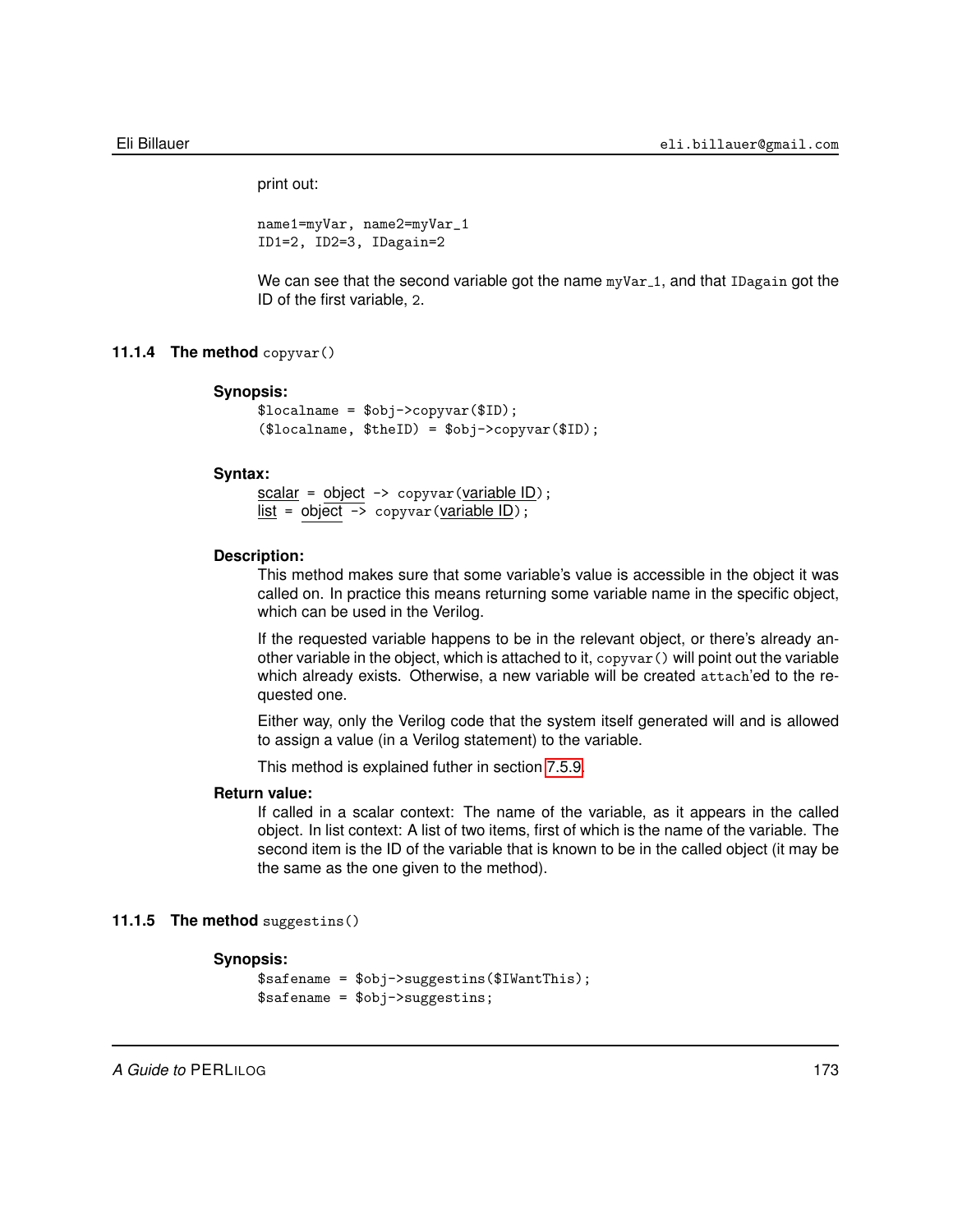### **Syntax:**

```
object -> suggestins(desired name);
object \rightarrow suggesting();
```
## **Description:**

When given a string as an argument, suggestins() will check the it against the names of already existing variables and instances (they share the same name space in Verilog). If the name is OK for a new instance, it will simply return the string. If a new instance can't be named with the given string, it is altered lightly, as in addvar().

Note, that suggestins may suggest the same name more than once, if it isn't used to create a new instance – it checks uniqueness against existing instances, not its own suggestions.

With no arguments, suggestins() will make up name according to the object's name property. Note that this will create a counterintuitive name, because the instance name will be based upon the name of the object containing the instantiation, and not the name of the object instantiated, as one would expect.

## **Return value:**

A string with a name for a new instance.

## **11.1.6 The method** addins()

### **Synopsis:**

```
$object->addins($name);
$object->addins($name, 'detached');
```
## **Syntax:**

object -> addins (instance name [, detach]);

## **Description:**

The addins method registers a new instance name to the system. When an instance of a real module is desired, the one-argument format should be used.

When instantiating external units, such as Verilog tran, tranif1 or tranif0, the second argument should be anything evaluated TRUE (the string 'detached' is a good choice).

The instance's name is compared in a case-insensitive manner against the other names in the object's common namespace of variables and instances. If that name is already taken, an error is issued.

In fact,  $adains()$  is currently implemented as a call to  $adavar()$ , but it may make use of the additional second argument in the future. For this reason addvar() should not be used instead.

## **Return value:**

Not to be used.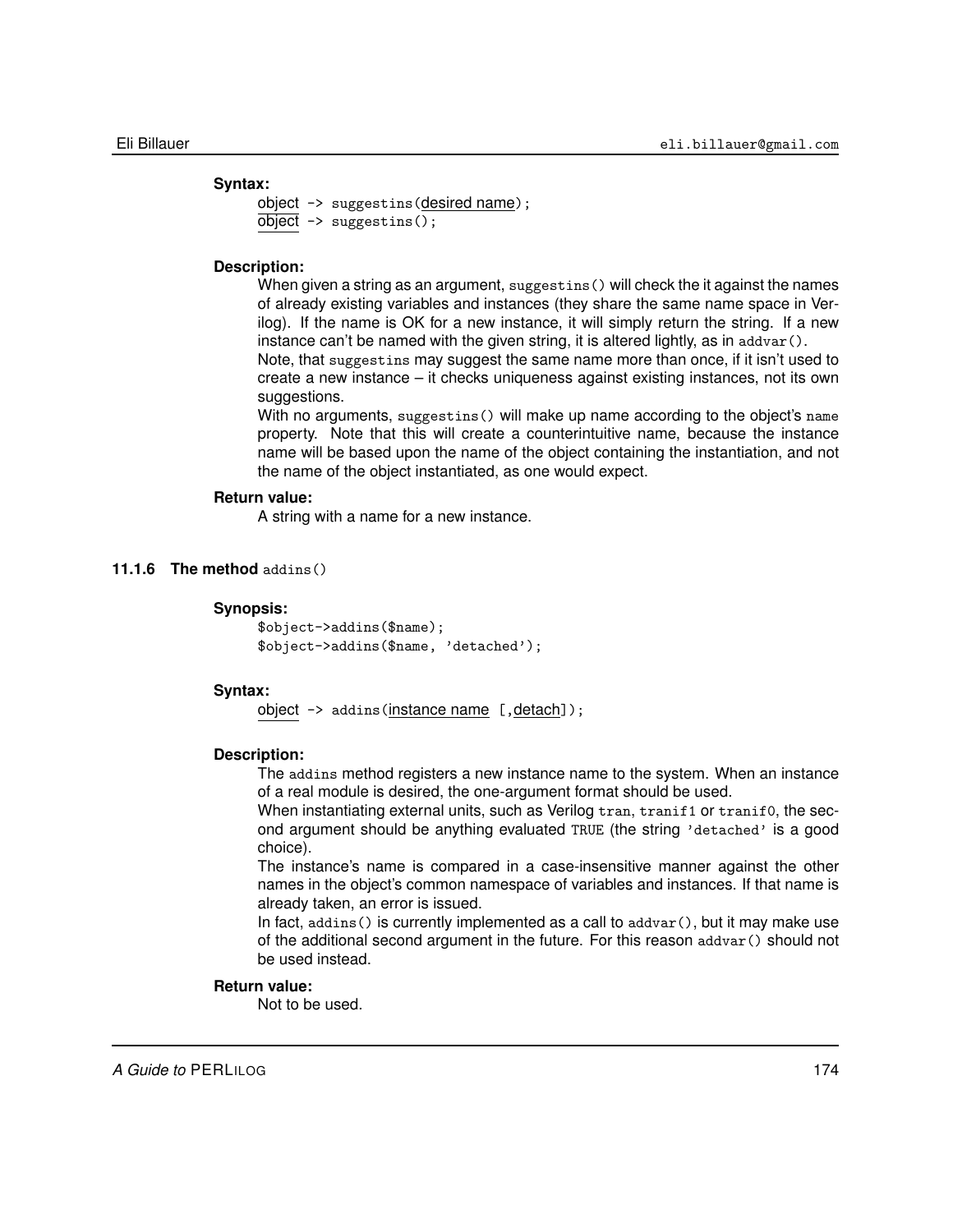### **11.1.7 The method** equivalent()

## **Synopsis:**

\$object->equivalent(\$twin);

## **Syntax:**

object -> addins(equivalent object);

## **Description:**

equivalent() should be used to avoid duplicate Verilog files with exactly the same content. This is commonly the case when identical objects are generated to fulfill the very same functionality and connectivity.

If several objects are mutually equivalent, one should be used as the \$twin argument in the synopsis above, all other objects taking the function of \$object. Chained equivalence declarations will cause a fatal error.

See section [2.4.4](#page-28-0) for an example of using this method.

### **Return value:**

Always returns 1.

### **11.1.8 The method** ontop()

## **Synopsis:**

```
$success = $object->ontop($verilog_code);$success = $object->ontop(@verilog code segments);
```
## **Syntax:**

object -> ontop(list or scalar);

### **Description:**

ontop is used to add Verilog code to the verilog property by putting it before existing code. In general, this method accepts a list of segments of Verilog code. Each segment is appened with a newline  $(\nabla n)$  if doesn't end with one. All segments are stringwise concatenated, and put at the beginning of the verilog property (the first item in the list will appear first in the code).

ontop should be used only to put variable declarations in the verilog property, and not logic-generating Verilog.

The simplest way to use this method, is to put the desired Verilog code in a single string, and call the method on it.

A call to ontop will fail if the object is "static": Some objects don't allow the Verilog code to change (see section [6.9\)](#page-84-0).

### **Return value:**

1 on success, 0 on failure.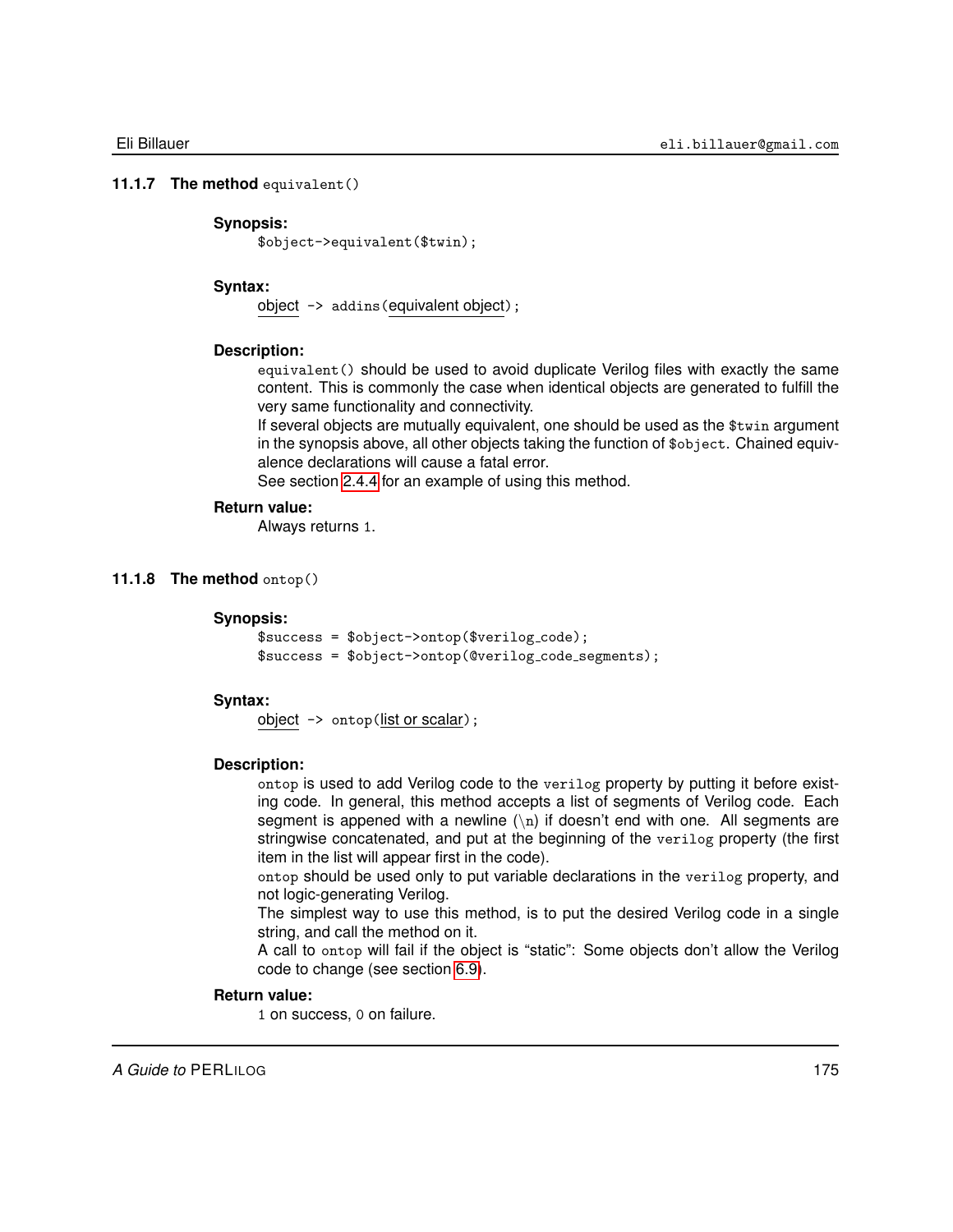### **11.1.9 The method** append()

### **Synopsis:**

```
$success = $object->append($verilog_code);$success = $object->append(@verilog code segments);
```
## **Syntax:**

object -> append(list or scalar);

### **Description:**

append is used to add Verilog code to the verilog property by putting it after existing code. In general, this method accepts a list of segments of Verilog code. Each segment is appened with a newline  $(\nabla n)$  if doesn't end with one. All segments are stringwise concatenated, and put at the end of the verilog property (the last item in the list will appear last in the code).

append should be used to add Verilog that generates logic, and not variable declarations.

The simplest way to use this method, is to put the desired Verilog code in a single string, and call the method on it.

A call to append will fail if the object is "static": Some objects don't allow the Verilog code to change (see section [6.9\)](#page-84-0).

## **Return value:**

1 on success, 0 on failure.

## **11.2 Properties**

**11.2.1 The property** vars

### **Synopsis:**

```
$object->set(['vars', $var, 'type'],$type);
$object->const(['vars', $var, 'dim'],$dim);
$object->const(['vars', $var, 'drive'],$drive);
$object->const(['vars', $var, 'ID'], $ID);
$type = $object->get(['vars', $var, 'type']);
$dim = $object->get(['vars', $var, 'dim']);
\text{4}drive = \text{6}bject->get(['vars', \text{4}var, 'drive']);
$ID = $object->get(['vars', $var, 'ID']);
```
### **Description:**

vars is not a property by itself, but rather a branch in the property tree. \$obj->get('vars') will generate a fatal error. The correct format to access the actual properties is given in the synopsis.

A new variable must be created with addvar. Attempting to register a new variable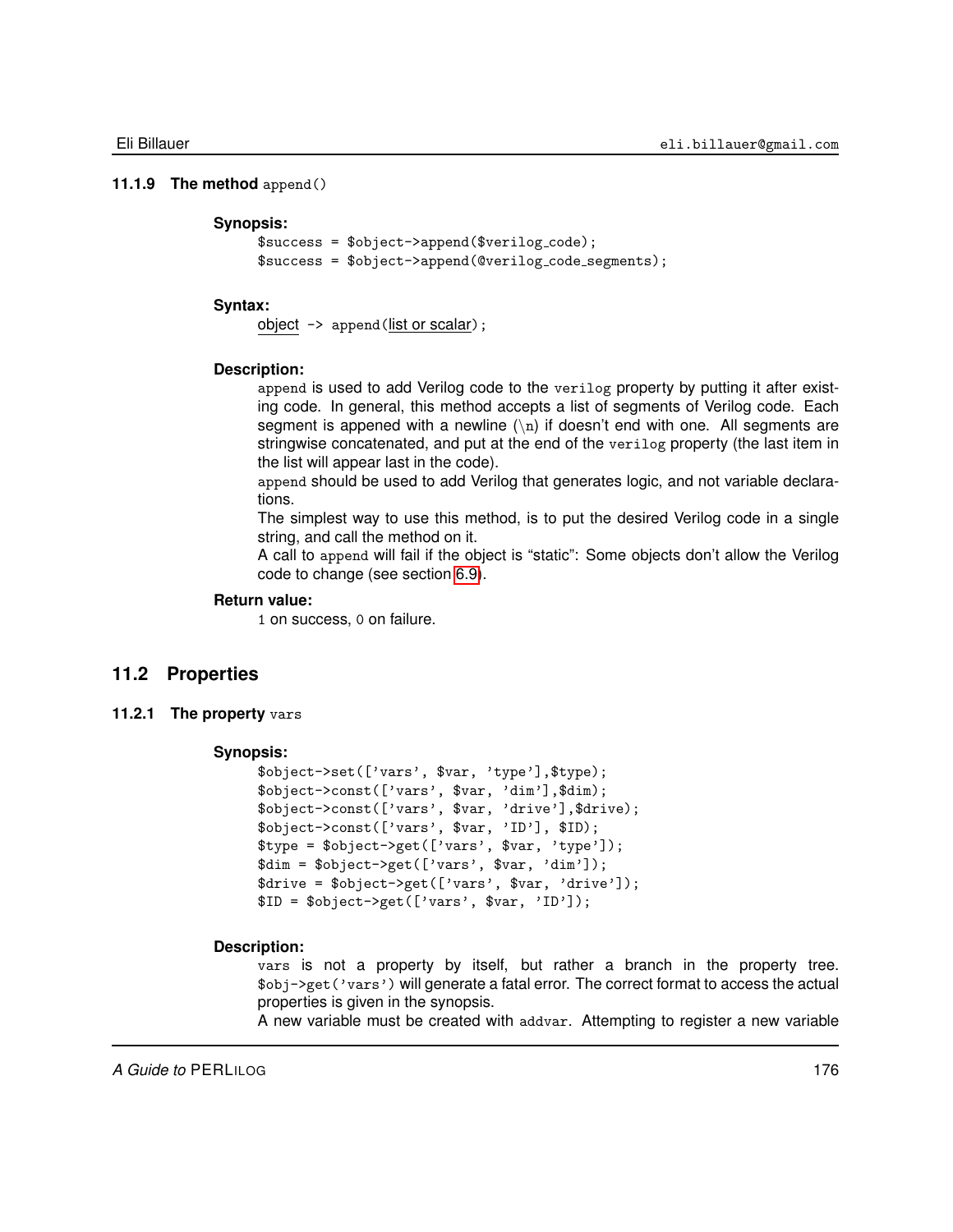by setting the properties above in any other way will generate an inconsistency in the PERLILOG system. In particular, the subproperty ID must be set only by calling the addvar method.

Note that in the synopsis, \$var is the variable name string, as it appears in the Verilog file (and not some referece format).

### **Example:**

See the example in section [11.1.2](#page-169-0)

### **11.2.2 The property** varslist

### **Description:**

varslist is a list of variable and instance names of the specific object. This property should be altered only by the system.

## **11.2.3 The property** verilog

## **Synopsis:**

```
$code = $obj->get('verilog');
wrong(...) if (defined $obj->get('static'));
$obj->set('verilog', $code);
```
### **Description:**

The verilog property is a scalar strings, consisting of the Verilog code that is produced by the object. This property's value is written into the file given in vfile in the system files stage.

The manipulation of this property should be done with ontop and append whenever possible. When more sophisticated manipulations are needed, using set to change the property's value is fine. In this case, the static property must be verified to be undefined to assure that altering this property is indeed allowed. A fatal error may occur otherwise.

### **Description:**

The static property signals that the verilog property is set by const and must not be changed. Any defined value of this property means that verilog should not be set.

This is useful when importing Verilog files that are already complete, and tampering with them is not allowed.

## **11.2.4 The property** vfile

### **Description:**

The vfile property is the name of the Verilog file which will be created out of the specific object. vfile is given as a complete directory path, either from the current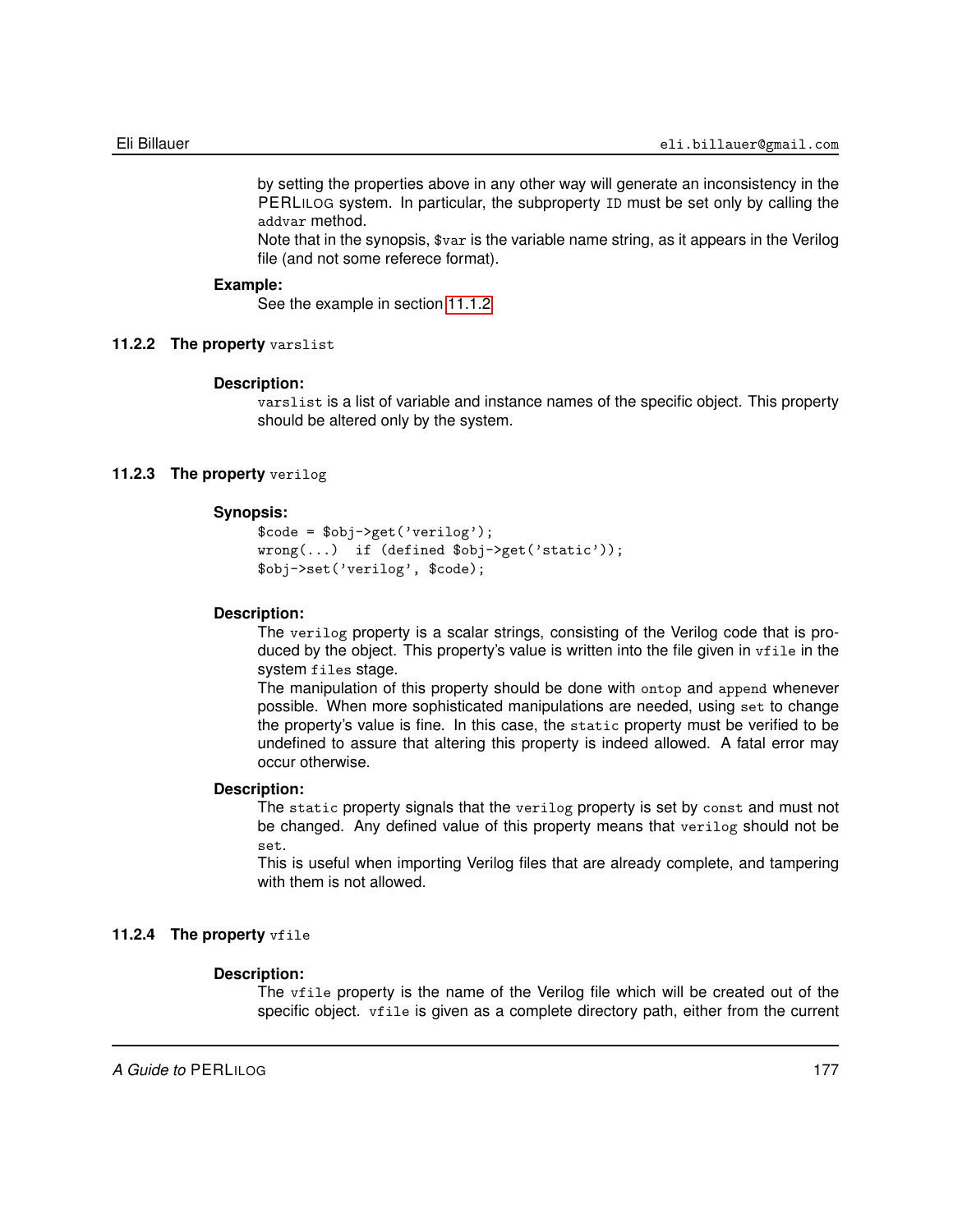working directory, or from root.

If the property is not set when reaching the system complete stage, it will be consted to the name of the object, followed by a  $\cdot$  suffix. The path will be taken as the filesdir property of the global object.

## **11.2.5 The property** static

## **Description:**

When this property is true (has a value that evaluates true in Perl), the object is static. See section [6.9](#page-84-0) about static objects.

## **11.2.6 The property** viasource

## **Description:**

This property contains a list of objects, from which variable's names should be copied, whenever a via-named variable would be generated.

By default, whenever a wire is created by the system in order to let a signal go via the Verilog module, the variable's name is chosen by the system, and it is marked as a via wire with the via suffix.

If the viasource property contains a list of objects, these objects are searched for a variable that is "electrically equivalent" to the to-be via wire. If such variable is found, the via variable will have the same name as the the variable found. The objects are scanned in their order of appearance in the property.

If none of the objects contains a suitable candidate to copy its name from, the default mechanism is used.

This is useful to assure that top-level modules have variables with meaningful names. See section [2.3.5](#page-20-0) for more about this.

## **Example:**

 $$tb = template->new(name => 'tb',$ tfile  $\Rightarrow$  'tb.pt');  $$top = template->new(name => 'top',$ tfile => 'top.pt',  $parent \Rightarrow$   $$tb$ ; \$top->set('viasource', \$tb); # A single object in this case

## **11.2.7 The property** perlilog-no-file

## **Description:**

This property will be assigned the value 1 (with const()) by the system during the instantiate() execution stage if it turns out that the current object should not generate a file. It's highly discouraged to write to this property otherwise.

See section [7.11.3](#page-130-0) for more about objects that don't generate files.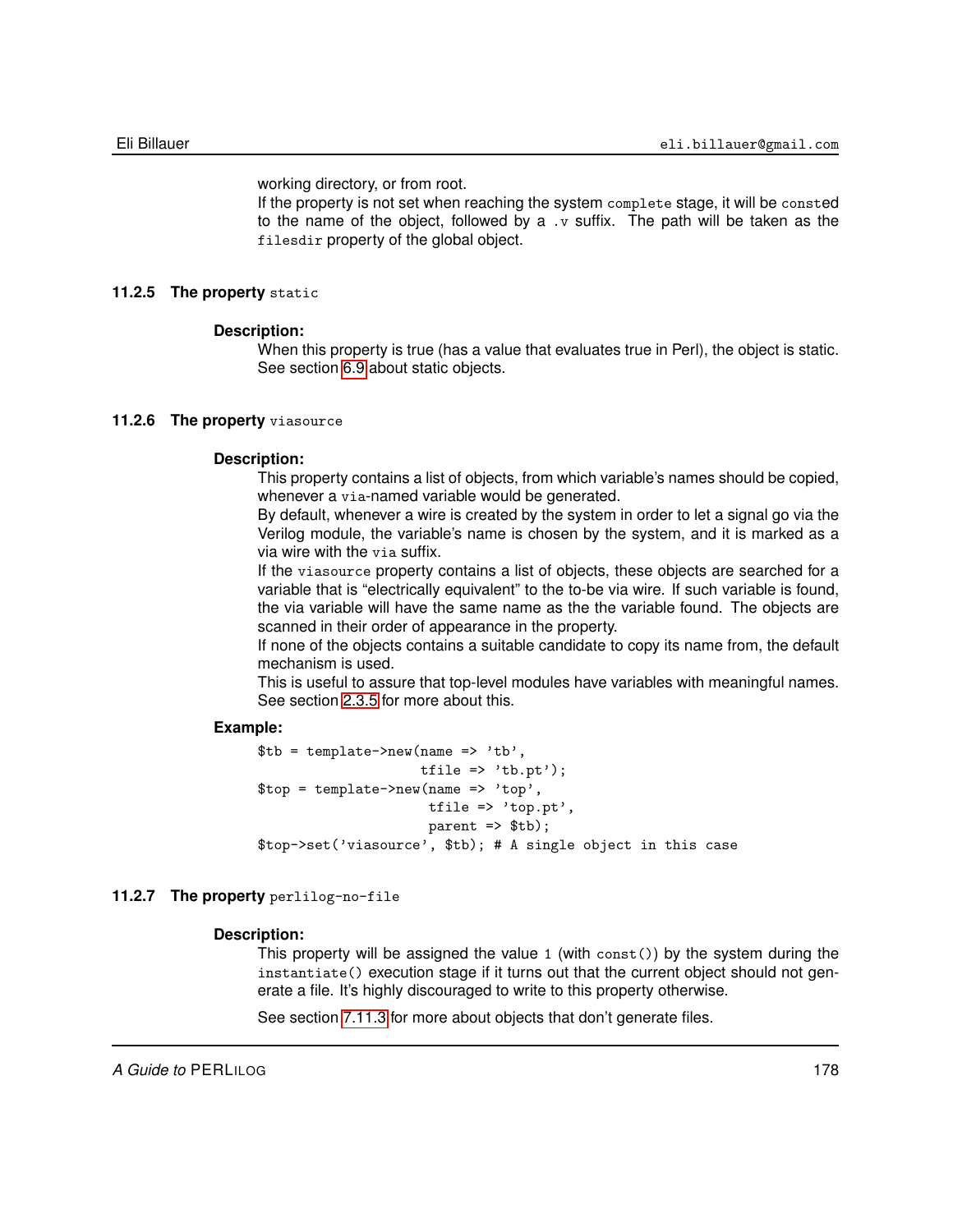# **12 The global object's API**

## **12.1 Methods**

## **12.1.1 The method** execute()

## **Synopsis:**

globalobj->execute;

### **Syntax:**

The global object  $\rightarrow$  execute;

## **Description:**

The execute method kicks off the execution stage of the PERLILOG environment. A call to this method is usually performed at the end of the main script. See section [6.5](#page-74-0) for a detailed description of this topic.

## **12.2 Properties**

### **12.2.1 The property** filesdir

## **Description:**

filesdir is a scalar property whose value is the default path for the Verilog files. It is used during the complete stage while setting the complete file names for Verilog files whose  $\texttt{write}$  property has not been set until that stage.

This property is set (and may be altered later) to '. /PLverilog' at PERLILOG initialization.

## **12.2.2 The property** vfiles

### **Description:**

vfiles is a list of the Verilog file names registered, or in other words, a list of the values of vfile of Verilog objects and its derivatives.

vfiles is created during the complete execution stage during the calls to the different objects.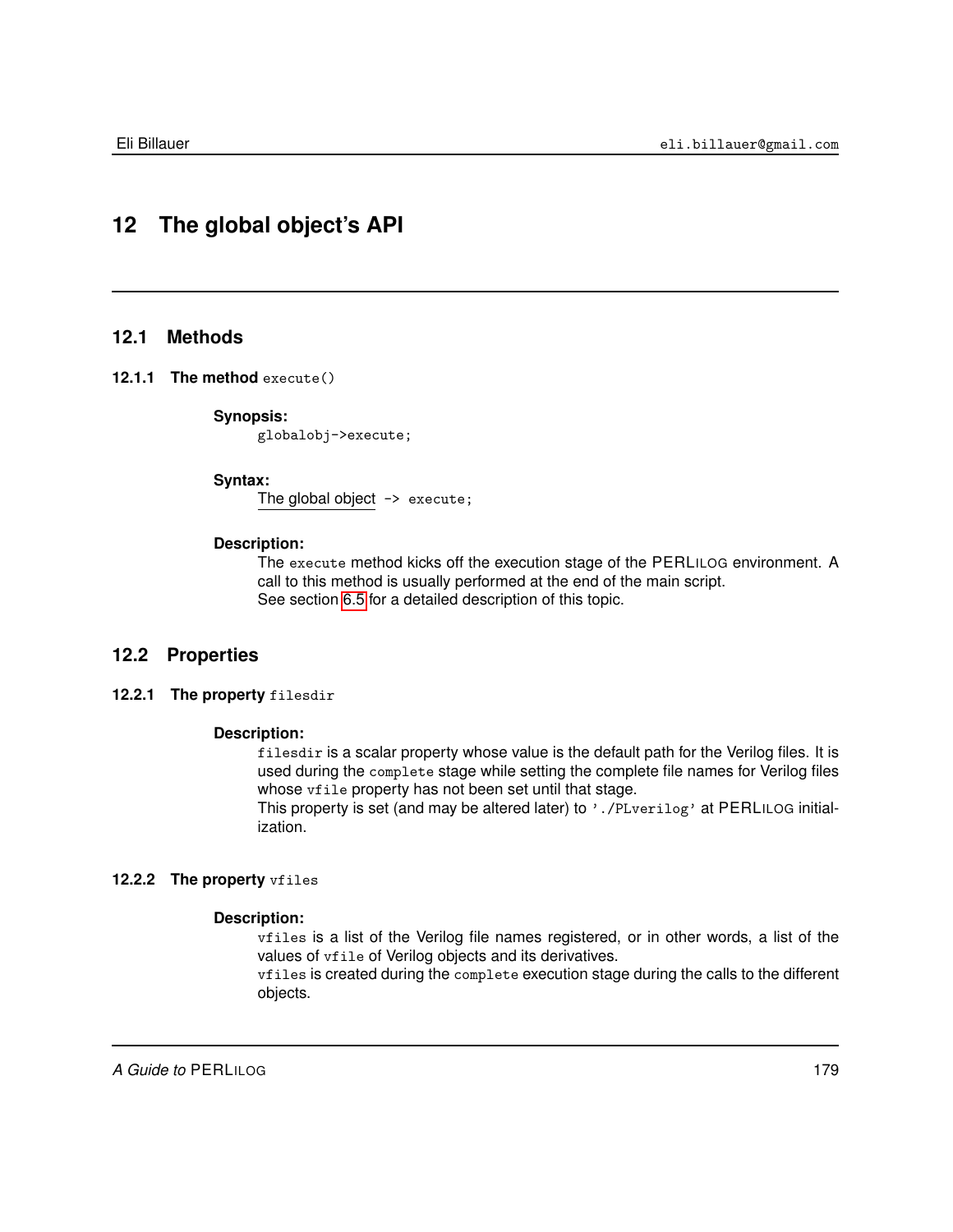## **12.2.3 The property** system

## **Description:**

The system is a reference to the system object, which is a second global object, whose main purpose is to hold some system-sensitive properties.

## **12.2.4 The property MAX\_INTERFACE\_REC**

## **Description:**

The maximal recursion depth of intobject() calls. See section [7.9.4](#page-124-0)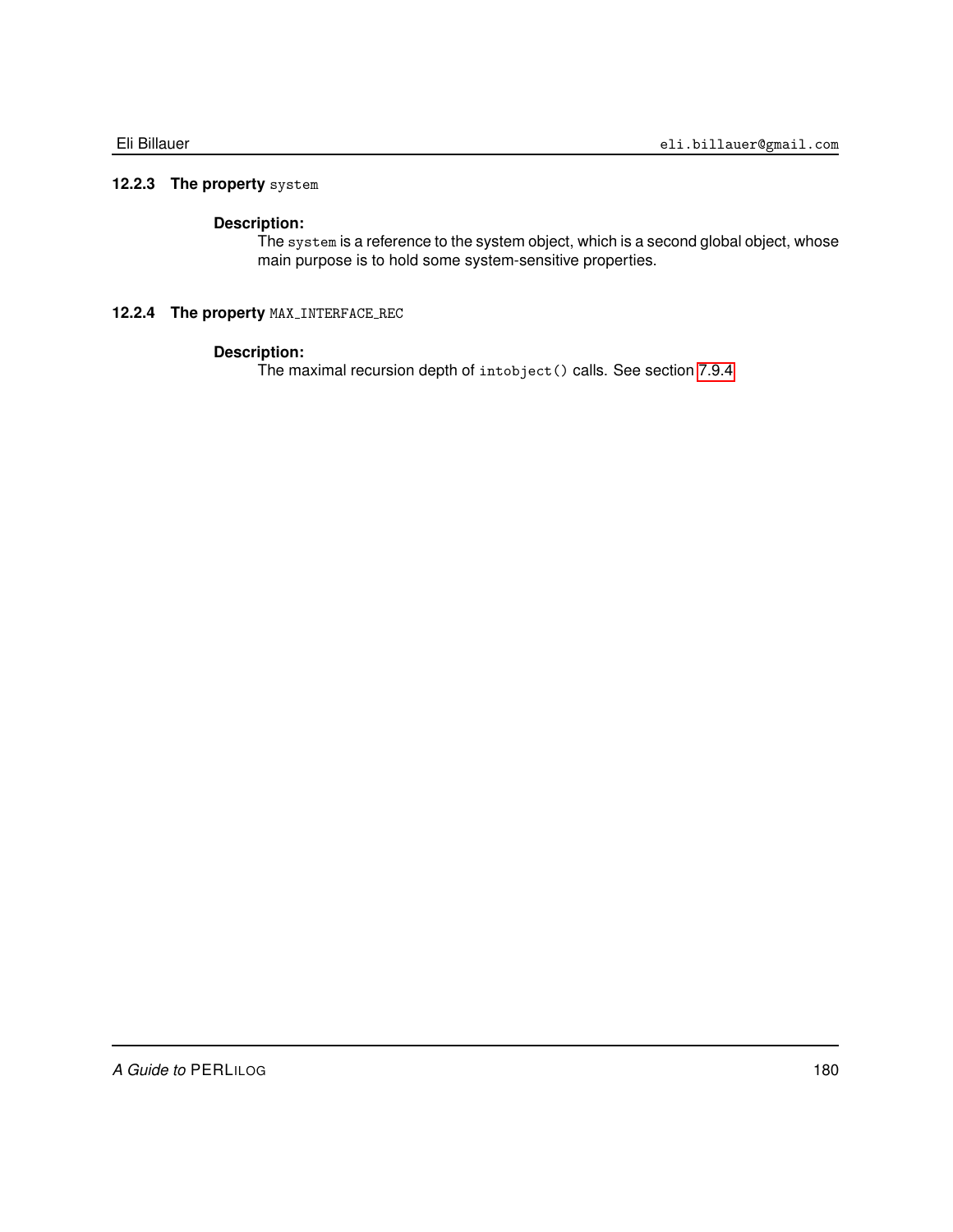# **13 Port and interface object's properties**

### **13.1 Port object properties**

#### **13.1.1 The property** labels

#### **Description:**

The labels property is a recommended way of pointing out which variables play roles in some certain port. It is explained in section [7.1.3.](#page-92-0)

#### **13.1.2 The property** mates

#### **Description:**

This property is a list of all ports, that the current port was mated with during a successful interfacing. The list does not include the port that holds the property.

If the same port was used several times in a recursive interfacing attempt chain, which was successful, mates will contain the ports that were mated during the innermost call to intobjects(). In other words, the ports that will appear in the list will be those that were involved in the most direct port mating, and will reflect the most trivial connection.

See section [7.7.7.](#page-117-0)

#### **13.2 Interface object properties**

**13.2.1 The property** perlilog-ports-to-connect

#### **Description:**

When an interface object is sustained, the list of ports that its attempt () method was called with, is stored by the system in perlilog-ports-to-connect. This makes it easy to access this list of ports in successive routines.

But more important, it frees the attempt() method from storing the list of ports it was called with (which it isn't allowed to do, anyhow).

For more about this, see section [7.5.3.](#page-103-0)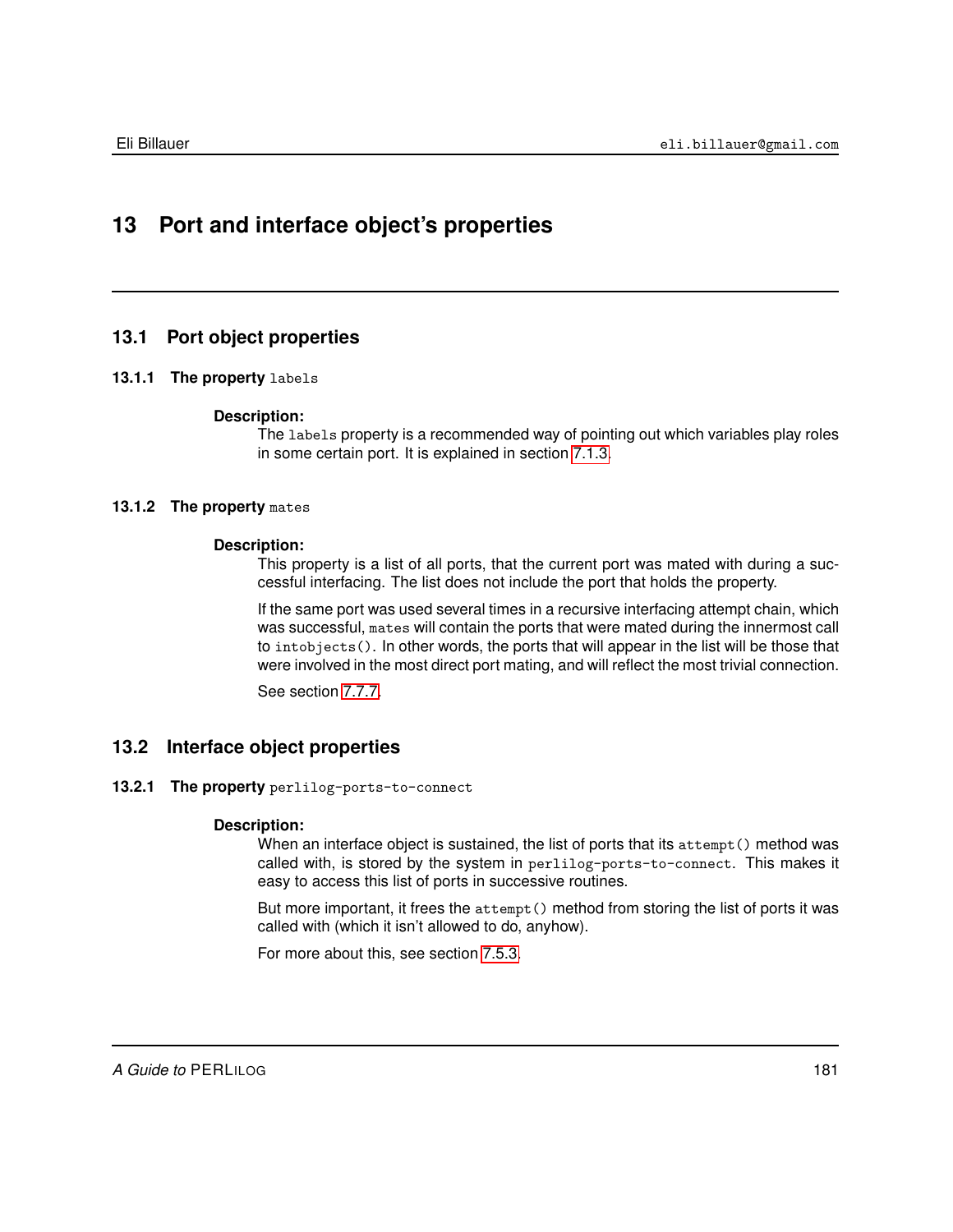# **A GNU FDL license**

GNU Free Documentation License Version 1.2, November 2002

Copyright (C) 2000,2001,2002 Free Software Foundation, Inc. 51 Franklin St, Fifth Floor, Boston, MA 02110-1301 USA

Everyone is permitted to copy and distribute verbatim copies of this license document, but changing it is not allowed.

### **A.0 PREAMBLE**

The purpose of this License is to make a manual, textbook, or other functional and useful document "free" in the sense of freedom: to assure everyone the effective freedom to copy and redistribute it, with or without modifying it, either commercially or noncommercially. Secondarily, this License preserves for the author and publisher a way to get credit for their work, while not being considered responsible for modifications made by others.

This License is a kind of "copyleft", which means that derivative works of the document must themselves be free in the same sense. It complements the GNU General Public License, which is a copyleft license designed for free software.

We have designed this License in order to use it for manuals for free software, because free software needs free documentation: a free program should come with manuals providing the same freedoms that the software does. But this License is not limited to software manuals; it can be used for any textual work, regardless of subject matter or whether it is published as a printed book. We recommend this License principally for works whose purpose is instruction or reference.

### **A.1 APPLICABILITY AND DEFINITIONS**

This License applies to any manual or other work, in any medium, that contains a notice placed by the copyright holder saying it can be distributed under the terms of this License. Such a notice grants a world-wide, royalty-free license, unlimited in duration, to use that work under the conditions stated herein. The "Document", below, refers to any such manual or work. Any member of the public is a licensee, and is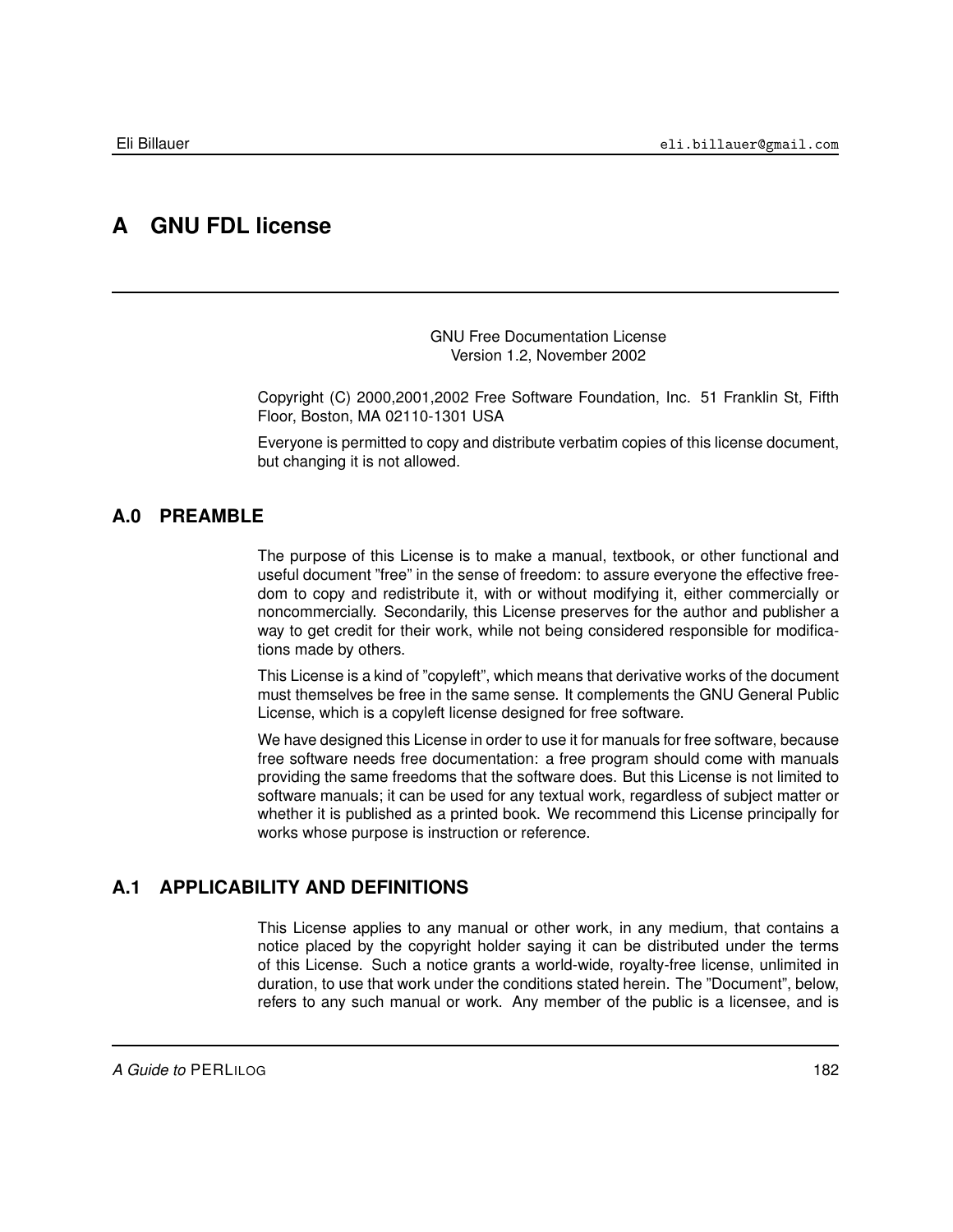addressed as "you". You accept the license if you copy, modify or distribute the work in a way requiring permission under copyright law.

A "Modified Version" of the Document means any work containing the Document or a portion of it, either copied verbatim, or with modifications and/or translated into another language.

A "Secondary Section" is a named appendix or a front-matter section of the Document that deals exclusively with the relationship of the publishers or authors of the Document to the Document's overall subject (or to related matters) and contains nothing that could fall directly within that overall subject. (Thus, if the Document is in part a textbook of mathematics, a Secondary Section may not explain any mathematics.) The relationship could be a matter of historical connection with the subject or with related matters, or of legal, commercial, philosophical, ethical or political position regarding them.

The "Invariant Sections" are certain Secondary Sections whose titles are designated, as being those of Invariant Sections, in the notice that says that the Document is released under this License. If a section does not fit the above definition of Secondary then it is not allowed to be designated as Invariant. The Document may contain zero Invariant Sections. If the Document does not identify any Invariant Sections then there are none.

The "Cover Texts" are certain short passages of text that are listed, as Front-Cover Texts or Back-Cover Texts, in the notice that says that the Document is released under this License. A Front-Cover Text may be at most 5 words, and a Back-Cover Text may be at most 25 words.

A "Transparent" copy of the Document means a machine-readable copy, represented in a format whose specification is available to the general public, that is suitable for revising the document straightforwardly with generic text editors or (for images composed of pixels) generic paint programs or (for drawings) some widely available drawing editor, and that is suitable for input to text formatters or for automatic translation to a variety of formats suitable for input to text formatters. A copy made in an otherwise Transparent file format whose markup, or absence of markup, has been arranged to thwart or discourage subsequent modification by readers is not Transparent. An image format is not Transparent if used for any substantial amount of text. A copy that is not "Transparent" is called "Opaque".

Examples of suitable formats for Transparent copies include plain ASCII without markup, Texinfo input format, LaTeX input format, SGML or XML using a publicly available DTD, and standard-conforming simple HTML, PostScript or PDF designed for human modification. Examples of transparent image formats include PNG, XCF and JPG. Opaque formats include proprietary formats that can be read and edited only by proprietary word processors, SGML or XML for which the DTD and/or processing tools are not generally available, and the machine-generated HTML, PostScript or PDF produced by some word processors for output purposes only.

The "Title Page" means, for a printed book, the title page itself, plus such following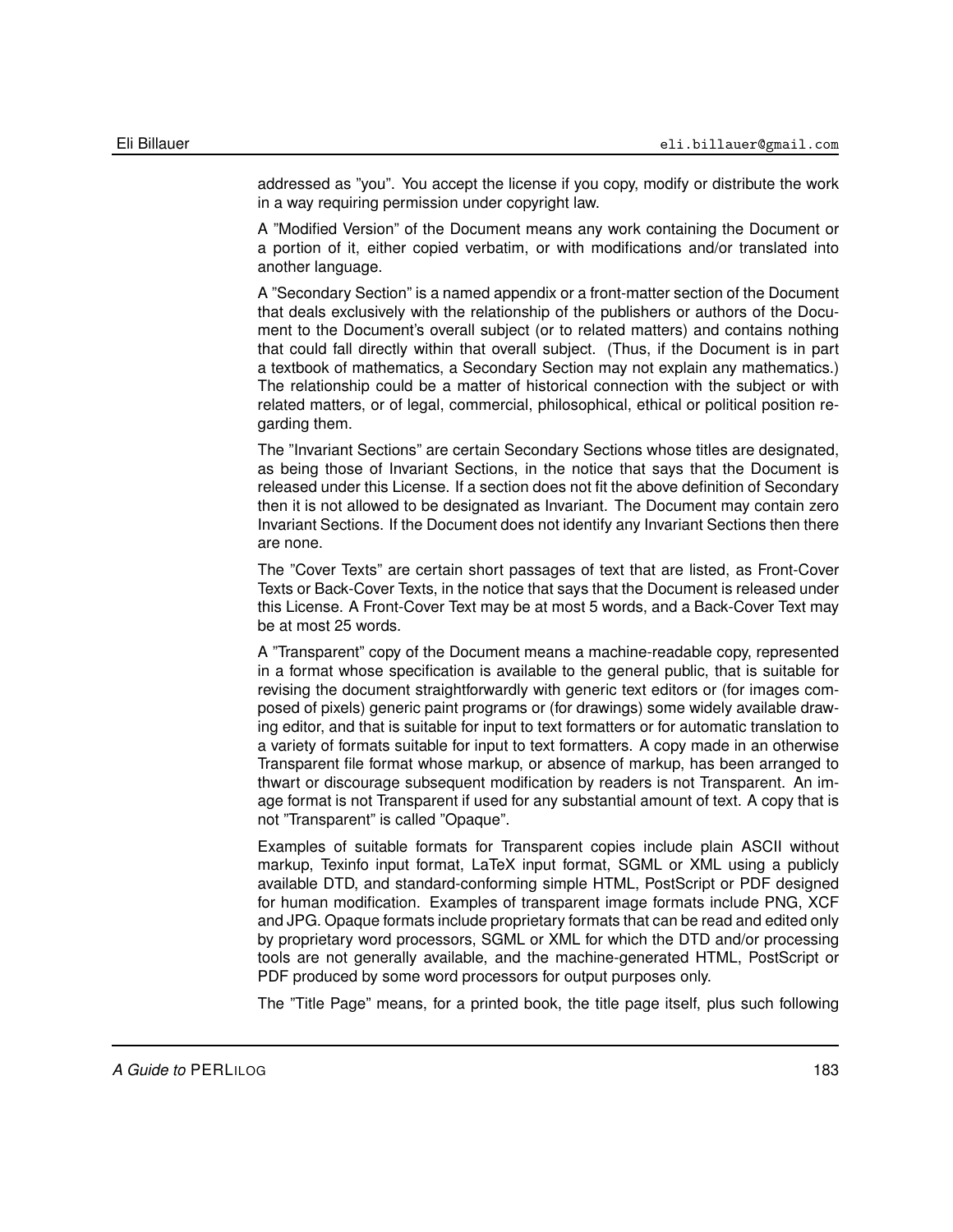pages as are needed to hold, legibly, the material this License requires to appear in the title page. For works in formats which do not have any title page as such, "Title Page" means the text near the most prominent appearance of the work's title, preceding the beginning of the body of the text.

A section "Entitled XYZ" means a named subunit of the Document whose title either is precisely XYZ or contains XYZ in parentheses following text that translates XYZ in another language. (Here XYZ stands for a specific section name mentioned below, such as "Acknowledgements", "Dedications", "Endorsements", or "History".) To "Preserve the Title" of such a section when you modify the Document means that it remains a section "Entitled XYZ" according to this definition.

The Document may include Warranty Disclaimers next to the notice which states that this License applies to the Document. These Warranty Disclaimers are considered to be included by reference in this License, but only as regards disclaiming warranties: any other implication that these Warranty Disclaimers may have is void and has no effect on the meaning of this License.

# **A.2 VERBATIM COPYING**

<span id="page-183-1"></span>You may copy and distribute the Document in any medium, either commercially or noncommercially, provided that this License, the copyright notices, and the license notice saying this License applies to the Document are reproduced in all copies, and that you add no other conditions whatsoever to those of this License. You may not use technical measures to obstruct or control the reading or further copying of the copies you make or distribute. However, you may accept compensation in exchange for copies. If you distribute a large enough number of copies you must also follow the conditions in section [A.3.](#page-183-0)

You may also lend copies, under the same conditions stated above, and you may publicly display copies.

### **A.3 COPYING IN QUANTITY**

<span id="page-183-0"></span>If you publish printed copies (or copies in media that commonly have printed covers) of the Document, numbering more than 100, and the Document's license notice requires Cover Texts, you must enclose the copies in covers that carry, clearly and legibly, all these Cover Texts: Front-Cover Texts on the front cover, and Back-Cover Texts on the back cover. Both covers must also clearly and legibly identify you as the publisher of these copies. The front cover must present the full title with all words of the title equally prominent and visible. You may add other material on the covers in addition. Copying with changes limited to the covers, as long as they preserve the title of the Document and satisfy these conditions, can be treated as verbatim copying in other respects.

If the required texts for either cover are too voluminous to fit legibly, you should put the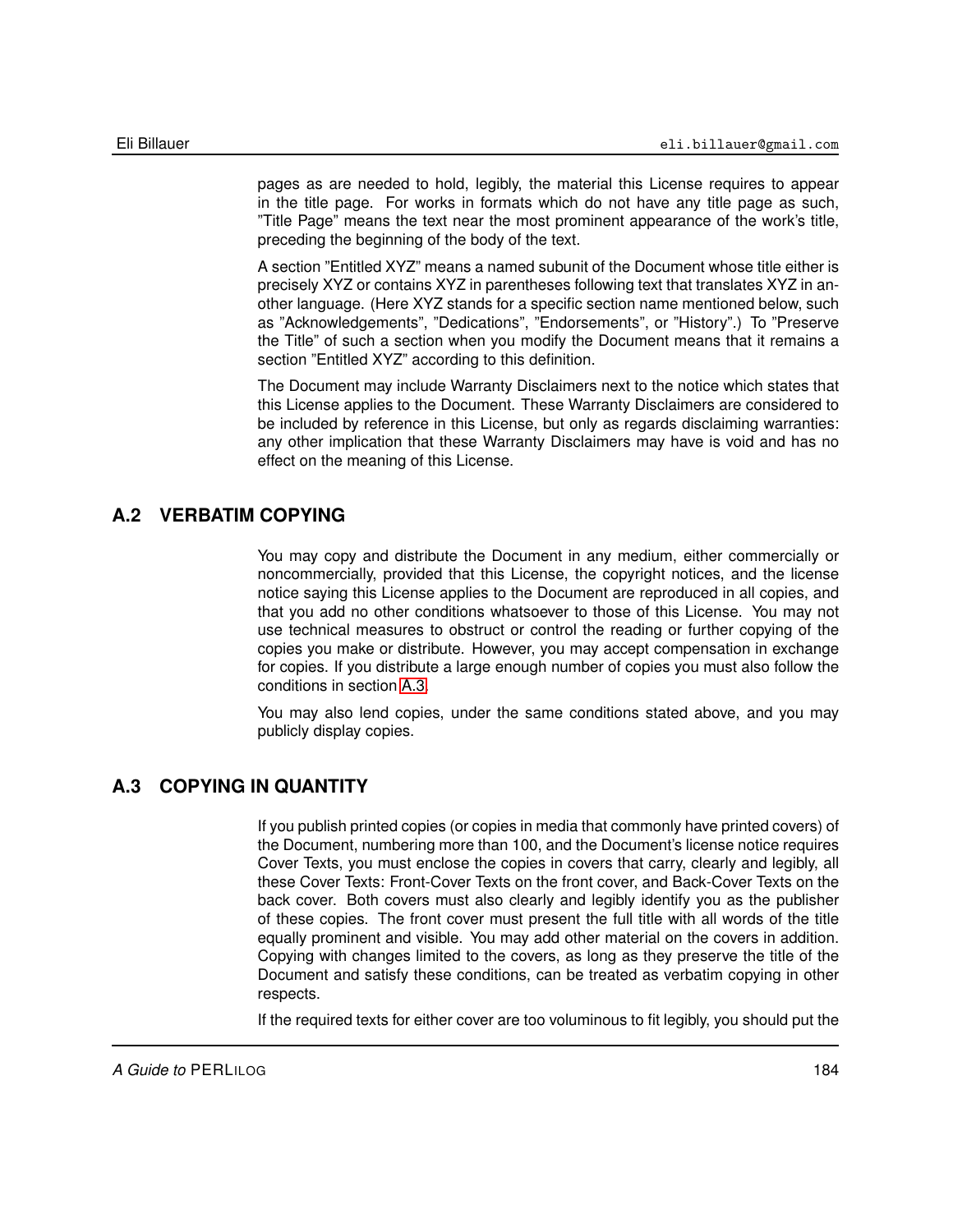first ones listed (as many as fit reasonably) on the actual cover, and continue the rest onto adjacent pages.

If you publish or distribute Opaque copies of the Document numbering more than 100, you must either include a machine-readable Transparent copy along with each Opaque copy, or state in or with each Opaque copy a computer-network location from which the general network-using public has access to download using public-standard network protocols a complete Transparent copy of the Document, free of added material. If you use the latter option, you must take reasonably prudent steps, when you begin distribution of Opaque copies in quantity, to ensure that this Transparent copy will remain thus accessible at the stated location until at least one year after the last time you distribute an Opaque copy (directly or through your agents or retailers) of that edition to the public.

It is requested, but not required, that you contact the authors of the Document well before redistributing any large number of copies, to give them a chance to provide you with an updated version of the Document.

### **A.4 MODIFICATIONS**

<span id="page-184-0"></span>You may copy and distribute a Modified Version of the Document under the conditions of sections [A.2](#page-183-1) and [A.3](#page-183-0) above, provided that you release the Modified Version under precisely this License, with the Modified Version filling the role of the Document, thus licensing distribution and modification of the Modified Version to whoever possesses a copy of it. In addition, you must do these things in the Modified Version:

- A. Use in the Title Page (and on the covers, if any) a title distinct from that of the Document, and from those of previous versions (which should, if there were any, be listed in the History section of the Document). You may use the same title as a previous version if the original publisher of that version gives permission.
- B. List on the Title Page, as authors, one or more persons or entities responsible for authorship of the modifications in the Modified Version, together with at least five of the principal authors of the Document (all of its principal authors, if it has fewer than five), unless they release you from this requirement.
- C. State on the Title page the name of the publisher of the Modified Version, as the publisher.
- D. Preserve all the copyright notices of the Document.
- E. Add an appropriate copyright notice for your modifications adjacent to the other copyright notices.
- F. Include, immediately after the copyright notices, a license notice giving the public permission to use the Modified Version under the terms of this License, in the form shown in the Addendum below.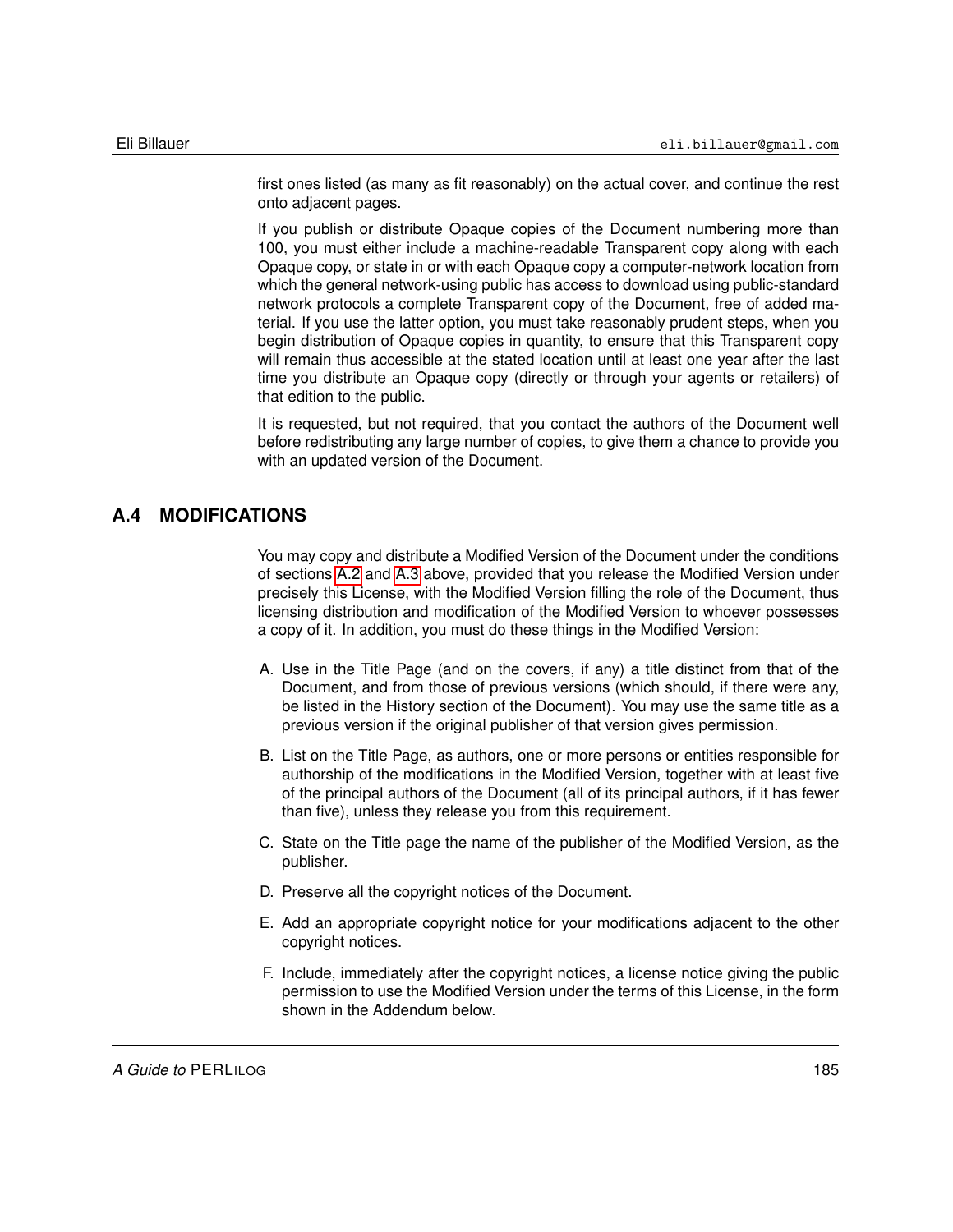- G. Preserve in that license notice the full lists of Invariant Sections and required Cover Texts given in the Document's license notice.
- H. Include an unaltered copy of this License.
- I. Preserve the section Entitled "History", Preserve its Title, and add to it an item stating at least the title, year, new authors, and publisher of the Modified Version as given on the Title Page. If there is no section Entitled "History" in the Document, create one stating the title, year, authors, and publisher of the Document as given on its Title Page, then add an item describing the Modified Version as stated in the previous sentence.
- J. Preserve the network location, if any, given in the Document for public access to a Transparent copy of the Document, and likewise the network locations given in the Document for previous versions it was based on. These may be placed in the "History" section. You may omit a network location for a work that was published at least four years before the Document itself, or if the original publisher of the version it refers to gives permission.
- K. For any section Entitled "Acknowledgements" or "Dedications", Preserve the Title of the section, and preserve in the section all the substance and tone of each of the contributor acknowledgements and/or dedications given therein.
- L. Preserve all the Invariant Sections of the Document, unaltered in their text and in their titles. Section numbers or the equivalent are not considered part of the section titles.
- M. Delete any section Entitled "Endorsements". Such a section may not be included in the Modified Version.
- N. Do not retitle any existing section to be Entitled "Endorsements" or to conflict in title with any Invariant Section.
- O. Preserve any Warranty Disclaimers.

If the Modified Version includes new front-matter sections or appendices that qualify as Secondary Sections and contain no material copied from the Document, you may at your option designate some or all of these sections as invariant. To do this, add their titles to the list of Invariant Sections in the Modified Version's license notice. These titles must be distinct from any other section titles.

You may add a section Entitled "Endorsements", provided it contains nothing but endorsements of your Modified Version by various parties–for example, statements of peer review or that the text has been approved by an organization as the authoritative definition of a standard.

You may add a passage of up to five words as a Front-Cover Text, and a passage of up to 25 words as a Back-Cover Text, to the end of the list of Cover Texts in the Modified Version. Only one passage of Front-Cover Text and one of Back-Cover Text may be added by (or through arrangements made by) any one entity. If the Document already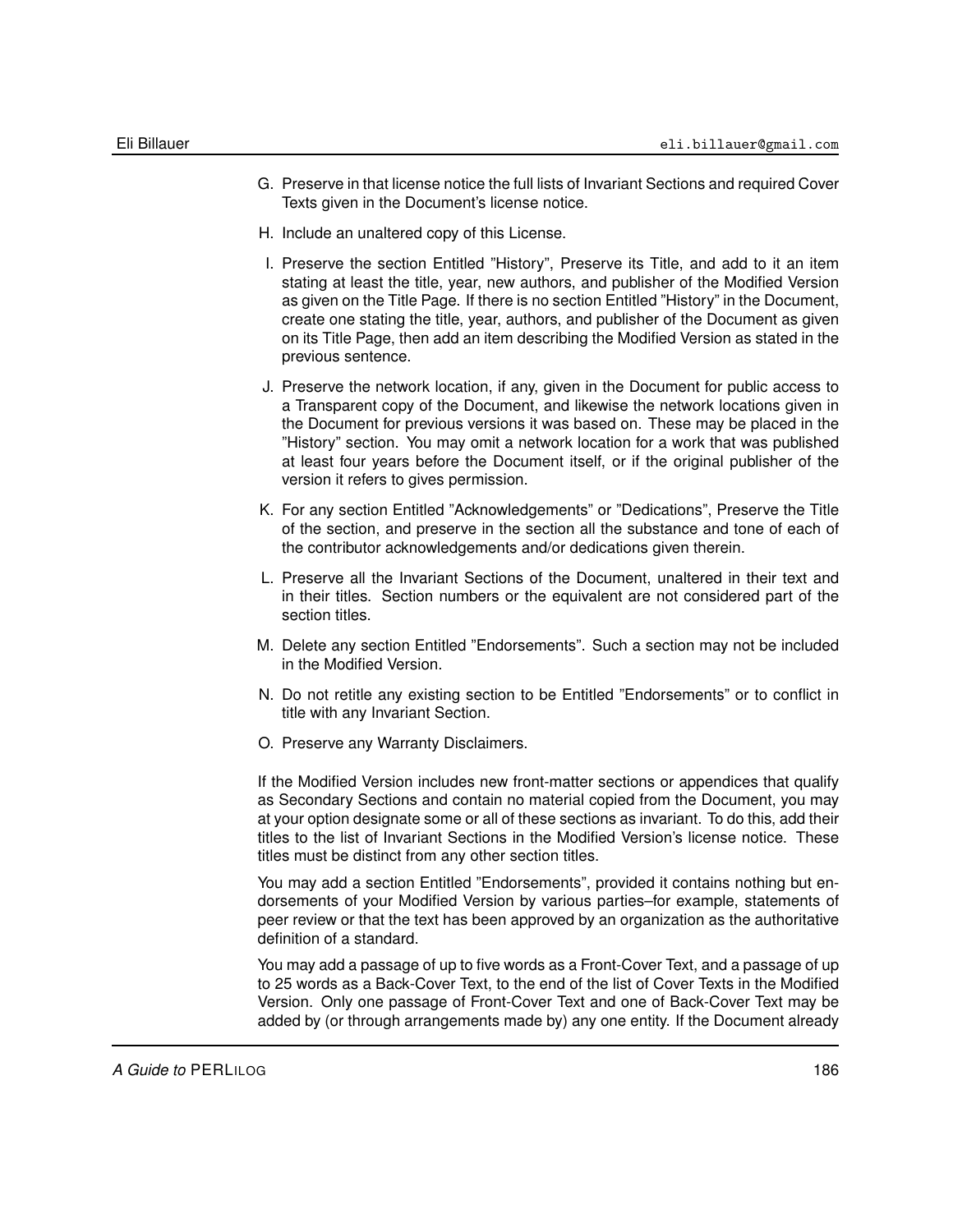includes a cover text for the same cover, previously added by you or by arrangement made by the same entity you are acting on behalf of, you may not add another; but you may replace the old one, on explicit permission from the previous publisher that added the old one.

The author(s) and publisher(s) of the Document do not by this License give permission to use their names for publicity for or to assert or imply endorsement of any Modified Version.

# **A.5 COMBINING DOCUMENTS**

You may combine the Document with other documents released under this License, under the terms defined in section [A.4](#page-184-0) above for modified versions, provided that you include in the combination all of the Invariant Sections of all of the original documents, unmodified, and list them all as Invariant Sections of your combined work in its license notice, and that you preserve all their Warranty Disclaimers.

The combined work need only contain one copy of this License, and multiple identical Invariant Sections may be replaced with a single copy. If there are multiple Invariant Sections with the same name but different contents, make the title of each such section unique by adding at the end of it, in parentheses, the name of the original author or publisher of that section if known, or else a unique number. Make the same adjustment to the section titles in the list of Invariant Sections in the license notice of the combined work.

In the combination, you must combine any sections Entitled "History" in the various original documents, forming one section Entitled "History"; likewise combine any sections Entitled "Acknowledgements", and any sections Entitled "Dedications". You must delete all sections Entitled "Endorsements".

#### **A.6 COLLECTIONS OF DOCUMENTS**

You may make a collection consisting of the Document and other documents released under this License, and replace the individual copies of this License in the various documents with a single copy that is included in the collection, provided that you follow the rules of this License for verbatim copying of each of the documents in all other respects.

You may extract a single document from such a collection, and distribute it individually under this License, provided you insert a copy of this License into the extracted document, and follow this License in all other respects regarding verbatim copying of that document.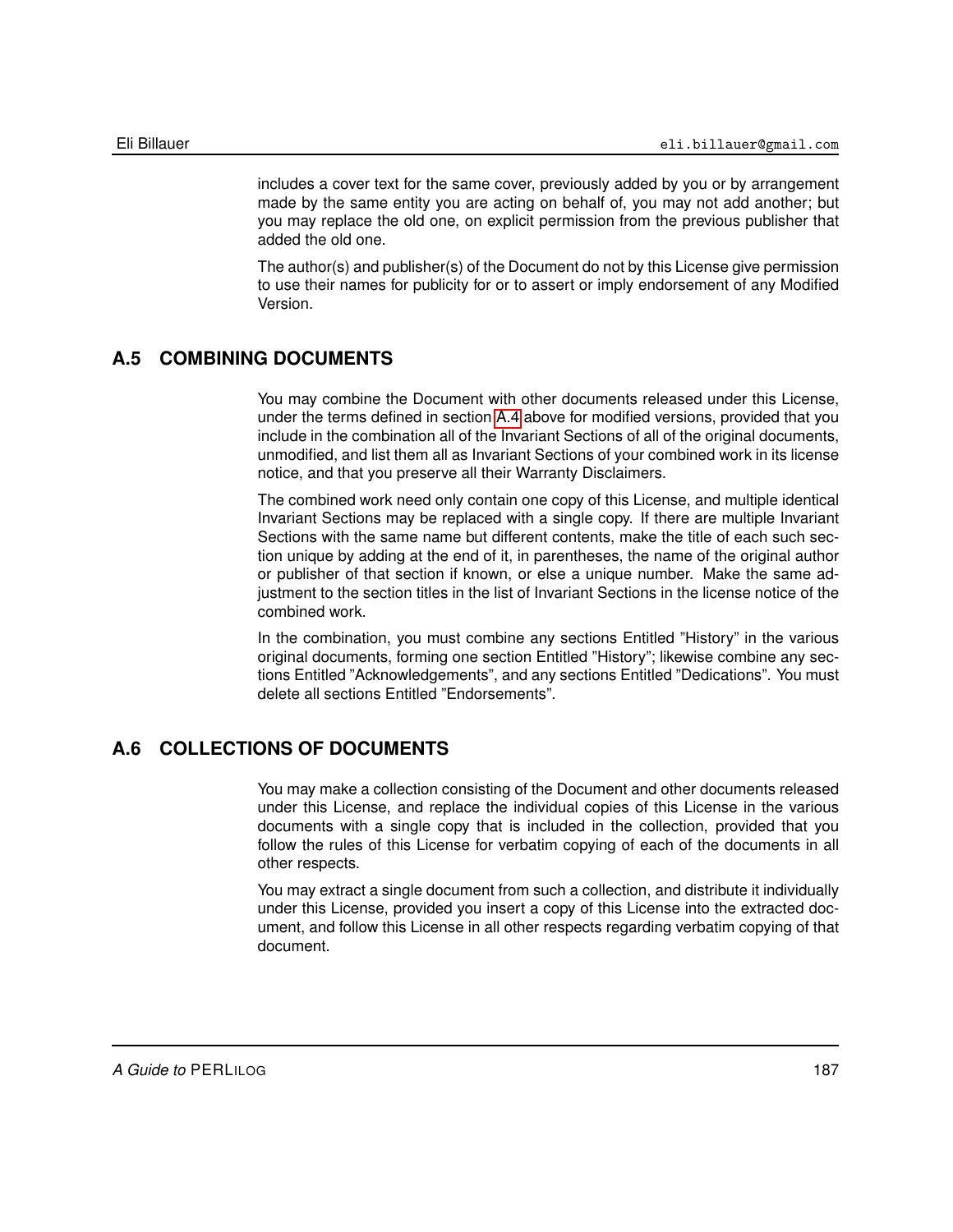# **A.7 AGGREGATION WITH INDEPENDENT WORKS**

A compilation of the Document or its derivatives with other separate and independent documents or works, in or on a volume of a storage or distribution medium, is called an "aggregate" if the copyright resulting from the compilation is not used to limit the legal rights of the compilation's users beyond what the individual works permit. When the Document is included an aggregate, this License does not apply to the other works in the aggregate which are not themselves derivative works of the Document.

If the Cover Text requirement of section [A.3](#page-183-0) is applicable to these copies of the Document, then if the Document is less than one half of the entire aggregate, the Document's Cover Texts may be placed on covers that bracket the Document within the aggregate, or the electronic equivalent of covers if the Document is in electronic form. Otherwise they must appear on printed covers that bracket the whole aggregate.

## **A.8 TRANSLATION**

Translation is considered a kind of modification, so you may distribute translations of the Document under the terms of section [A.4.](#page-184-0) Replacing Invariant Sections with translations requires special permission from their copyright holders, but you may include translations of some or all Invariant Sections in addition to the original versions of these Invariant Sections. You may include a translation of this License, and all the license notices in the Document, and any Warrany Disclaimers, provided that you also include the original English version of this License and the original versions of those notices and disclaimers. In case of a disagreement between the translation and the original version of this License or a notice or disclaimer, the original version will prevail.

If a section in the Document is Entitled "Acknowledgements", "Dedications", or "History", the requirement (section [A.4\)](#page-184-0) to Preserve its Title (section 1) will typically require changing the actual title.

### **A.9 TERMINATION**

You may not copy, modify, sublicense, or distribute the Document except as expressly provided for under this License. Any other attempt to copy, modify, sublicense or distribute the Document is void, and will automatically terminate your rights under this License. However, parties who have received copies, or rights, from you under this License will not have their licenses terminated so long as such parties remain in full compliance.